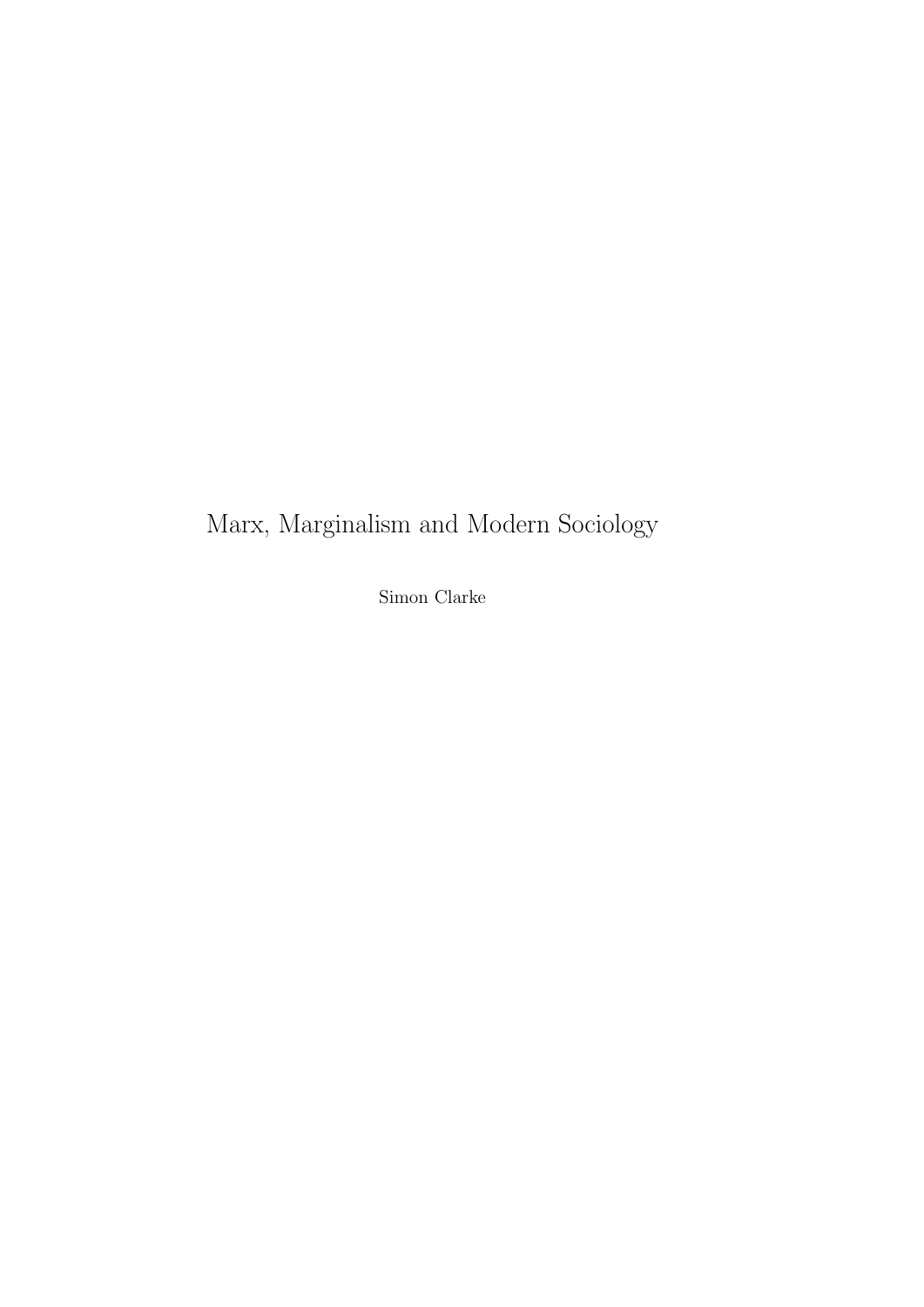# **Contents**

| 1        | The Origins of Modern Sociology                                                                                                   | $\mathbf{1}$   |
|----------|-----------------------------------------------------------------------------------------------------------------------------------|----------------|
|          | Talcott Parsons and the voluntaristic theory of action                                                                            | $\mathbf{1}$   |
|          | The problem of order and the theory of action $\dots \dots \dots \dots$                                                           | 3              |
|          |                                                                                                                                   | $\overline{5}$ |
|          |                                                                                                                                   | 6              |
| $\bf{2}$ | <b>Classical Political Economy</b>                                                                                                | 10             |
|          | A theory of society                                                                                                               | 10             |
|          |                                                                                                                                   | 11             |
|          | The physiocratic theory of society $\dots \dots \dots \dots \dots \dots \dots$                                                    | 15             |
|          |                                                                                                                                   | 17             |
|          |                                                                                                                                   | 19             |
|          |                                                                                                                                   | 24             |
|          |                                                                                                                                   | 28             |
|          |                                                                                                                                   | 31             |
|          |                                                                                                                                   | 34             |
|          |                                                                                                                                   |                |
|          |                                                                                                                                   |                |
| 3        | Alienated Labour and the Critique of Political Economy                                                                            | 38             |
|          | The critique of Hegel's theory of the state $\dots \dots \dots \dots \dots \dots$                                                 | 40             |
|          | From political philosophy to the critique of private property                                                                     | 43             |
|          | Proudhon, Engels and the critique of political economy $\dots \dots$                                                              | 46             |
|          | Alienated labour and the critique of capitalism                                                                                   | 48             |
|          |                                                                                                                                   | 51             |
|          | Alienated labour and the critique of private property<br>Alienated labour and the critique of money                               | 55             |
|          |                                                                                                                                   | 60             |
|          | Hegel and the critique of political economy                                                                                       | 63             |
|          | Marx's early critique of political economy<br>The limits of the early critique $\ldots \ldots \ldots \ldots \ldots \ldots \ldots$ | 66             |
| 4        |                                                                                                                                   | 71             |
|          | Value, Class and the Theory of Society                                                                                            | 71             |
|          | Marxism and the critique of political economy                                                                                     | 74             |
|          | The critique of political economy and the labour theory of value                                                                  | 77             |
|          |                                                                                                                                   | 80             |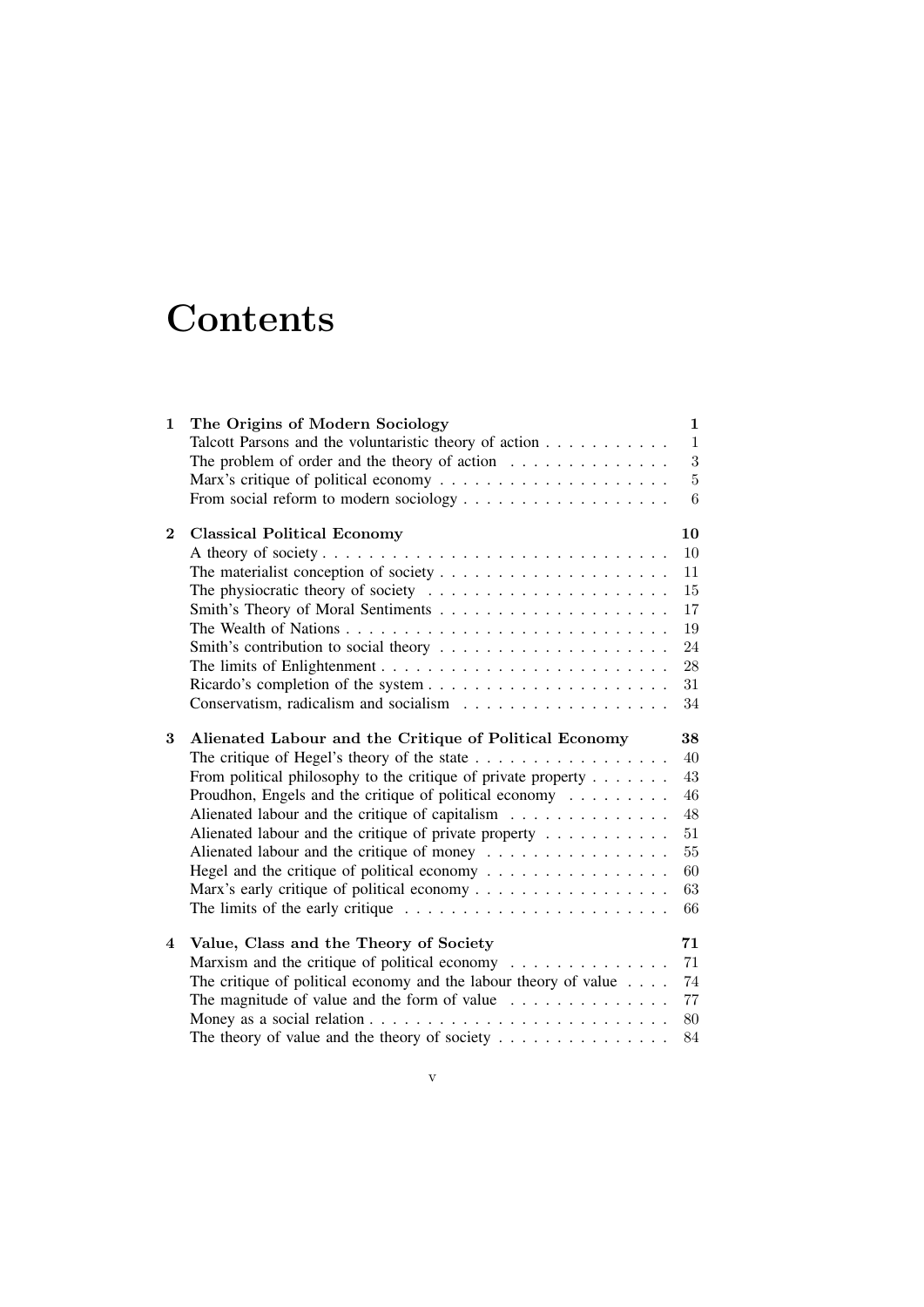|    | 87<br>The capitalist labour-process $\ldots \ldots \ldots \ldots \ldots \ldots \ldots \ldots$<br>91<br>93 |
|----|-----------------------------------------------------------------------------------------------------------|
|    | The 'trinity formula' and the theory of class $\dots \dots \dots \dots \dots$<br>97                       |
|    | 99                                                                                                        |
|    |                                                                                                           |
|    |                                                                                                           |
|    |                                                                                                           |
| 5. | Political Economy and its Sociological Critics<br>111                                                     |
|    | Classical political economy and the labour theory of value $\dots \dots \dots 111$                        |
|    |                                                                                                           |
|    | Classical political economy and the birth of sociology 118                                                |
|    | The Positivist critique of political economy $\ldots \ldots \ldots \ldots \ldots 120$                     |
|    | Classical political economy and the German Historical School 124                                          |
|    |                                                                                                           |
|    |                                                                                                           |
|    |                                                                                                           |
|    | Social reform and the limits of Sociology 134                                                             |
| 6  | The Marginalist Revolution in Economics<br>141                                                            |
|    |                                                                                                           |
|    | The marginalist revolution $\ldots \ldots \ldots \ldots \ldots \ldots \ldots \ldots \ldots 142$           |
|    | The problem of prices and the problem of reform 144                                                       |
|    | The marginalist theory of price $\ldots \ldots \ldots \ldots \ldots \ldots \ldots \ldots 147$             |
|    |                                                                                                           |
|    |                                                                                                           |
| 7  | The Irrationality of Marginalist Economics<br>162                                                         |
|    | The irrationality of exchange and the problem of money 165                                                |
|    | The irrationality of exchange and the problem of competition $\dots \dots 167$                            |
|    | The irrationality of exchange and the division of labour $\dots \dots \dots \dots 171$                    |
|    | The irrationality of capitalism: the marginalist theory of profit $\dots$ 173                             |
|    | The contradictory social form of capitalist production $\dots \dots \dots \dots \dots$ 179                |
|    |                                                                                                           |
| 8  | From Marginalism to Modern Sociology<br>184                                                               |
|    | Economic theory, social economics and the tasks of sociology 184                                          |
|    | The theory of the social economy $\ldots \ldots \ldots \ldots \ldots \ldots \ldots 187$                   |
|    |                                                                                                           |
|    | Max Weber and the German Historical School 190                                                            |
|    | Problems of methodology: Menger and Weber<br>194                                                          |
|    | 200                                                                                                       |
|    | The marginalist foundations of Weber's sociology 204                                                      |
|    |                                                                                                           |
|    | The typology of action and the theory of society $\ldots \ldots \ldots \ldots 213$                        |
|    | Capitalist rationality and the dilemmas of modernity 223                                                  |

vi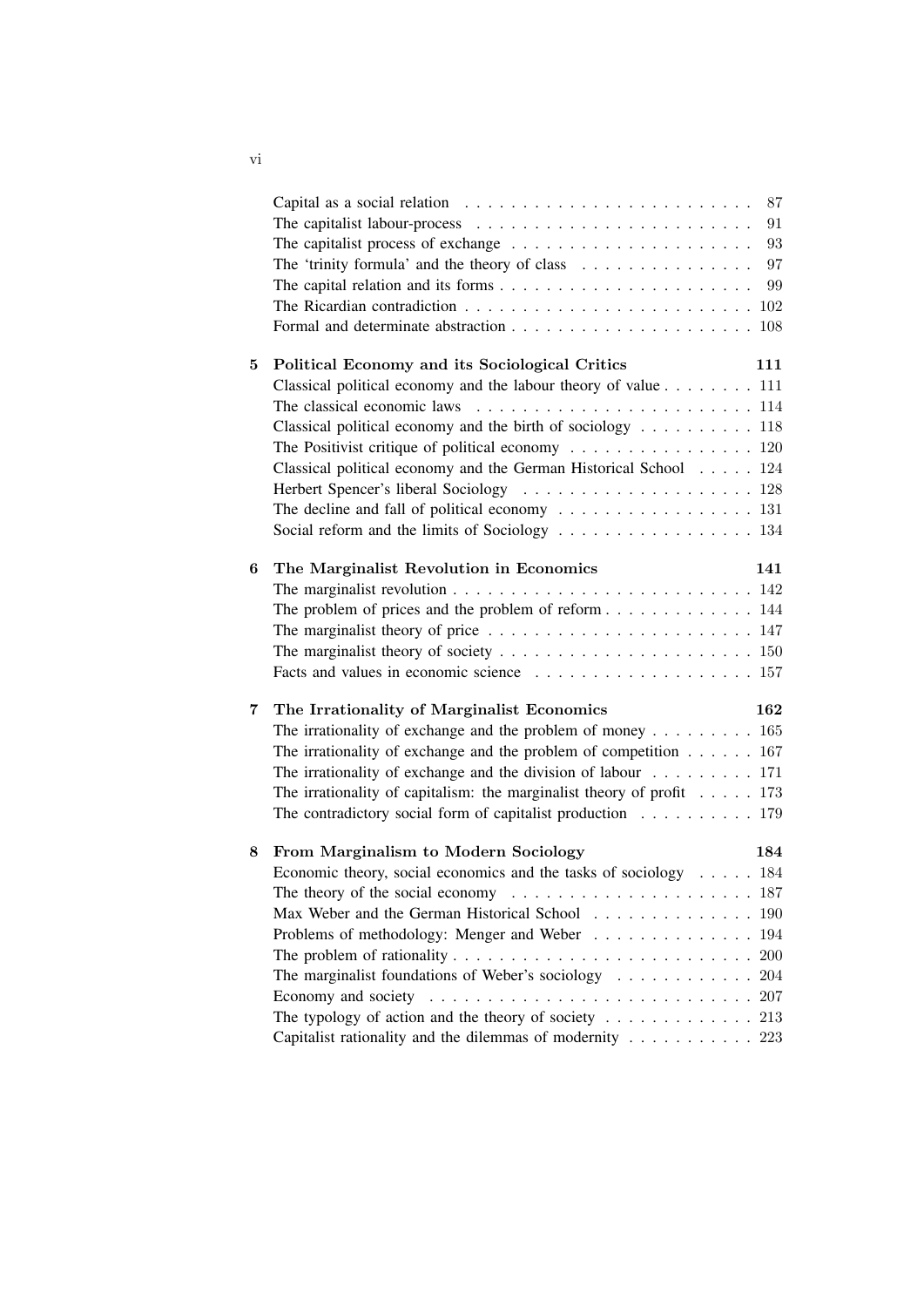| 9 Marx, Marginalism and Modern Sociology                                                   | 226 |
|--------------------------------------------------------------------------------------------|-----|
| The antinomies of sociology and the dilemma of liberalism $\ldots \ldots \ldots$ 226       |     |
| The marginalist foundations of Parsonian functionalism 232                                 |     |
| Structure and action in 'Post-Parsonian' Sociology 235                                     |     |
| The limits of Marxism and the legacy of Marx $\dots \dots \dots \dots \dots \dots$ 238     |     |
| Lukács and and the foundations of 'Western Marxism' 242                                    |     |
|                                                                                            |     |
| The irrationality of capitalism and the alienation of labour $\dots \dots \dots \dots$ 251 |     |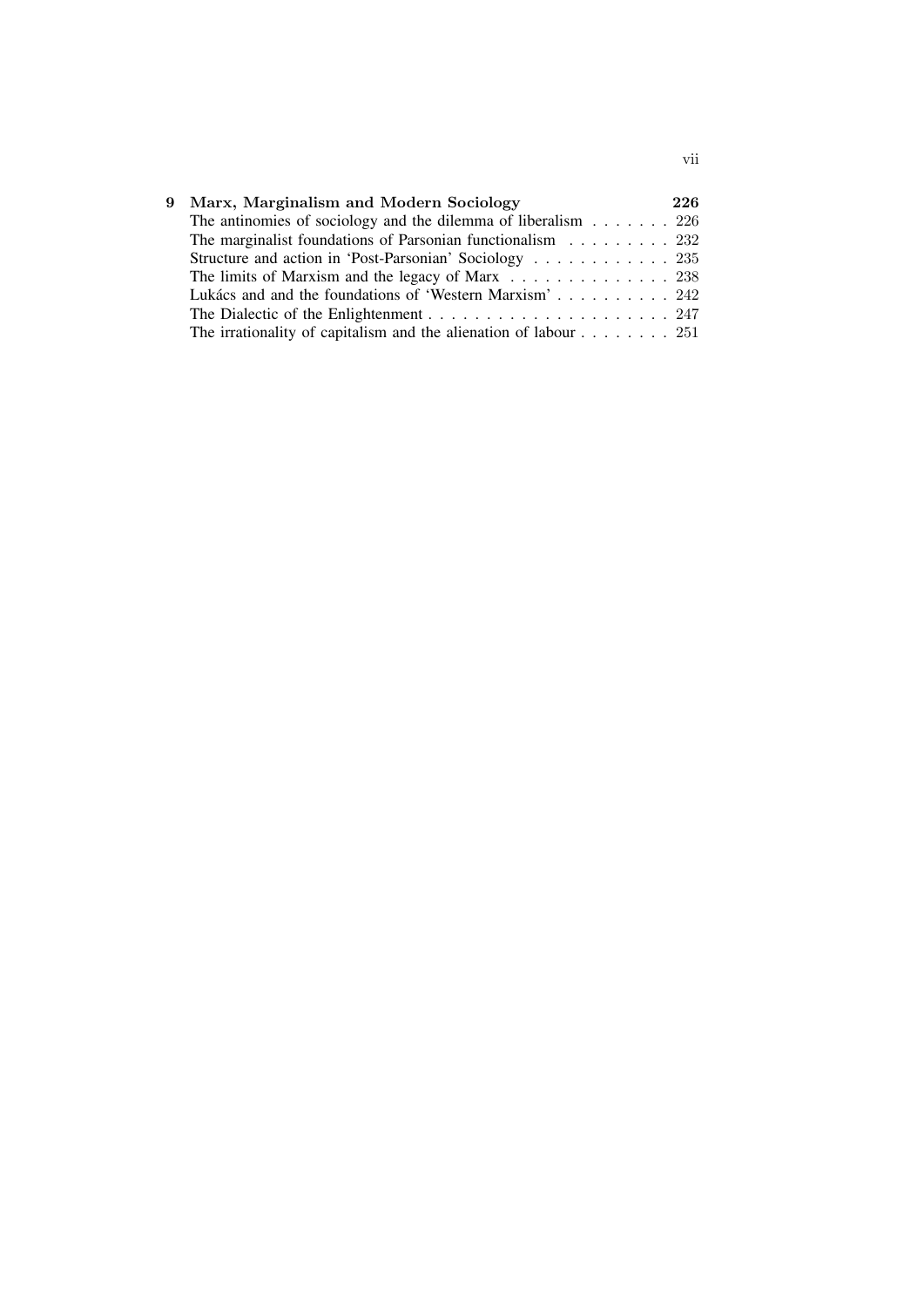# Preface to the Second Edition

I originally wrote this book because I felt that it was important to take liberal social theory more seriously than did the 'radical' social thought of the 1970s. The main aim of the book was to develop a Marxist critique of liberal social theory, which could identify both the scientific strengths and the ideological limitations of such theories. The book was well-received, but critical responses made it apparent that the central argument had not been widely understood, particularly by those who could only read Marx through the eyes of his orthodox interpreters, and so missed the distinctiveness of the interpretation of Marx presented here. The book was also read as an historical study, because it did not include an explicit discussion of the liberal foundations of contemporary economic and social theory, ending with the marginalist revolution in economics and Weber's sociology.

Since the book was originally published the intellectual landscape has changed dramatically. An uncritical return to liberal social theory has replaced its uncritical rejection, while the collapse of state socialism, in both East and West, has inspired the proclamation of the 'death of Marxism'. I believe that these changes have made the argument developed in this book more, and not less, relevant than when it was first written. There is no better testimony to the inadequacy of the orthodox Marxist and radical critiques of liberal social theory than the recent resurgence of liberalism. The development of a theoretically sound critique is all the more urgent as liberalism once more comes up against its limits.

The recent strength of liberalism has owed much more to its critique of the theory and practice of Orthodox Marxism than it has to its own positive virtues. Despite the 'death of Marxism', the inhumanity of capitalism is as evident today as it was when Marx wrote. The central theme of this book is that nobody more clearly grasped the source of this inhumanity, and the possibility of its overcoming, than did Marx. But at the same time we have to recognise the limits of Marx's achievement. Marx laid the foundations of a critical social theory but, contrary to Marxist orthodoxy, he did not provide an all-encompassing world-view. Marx marked out a critical project, which was to understand and to transform society from the standpoint of the activity and aspirations of concrete human individuals. Marx's critique of liberalism sought to recover, both in theory and in practice, the constitutive role of human subjectivity behind the immediacy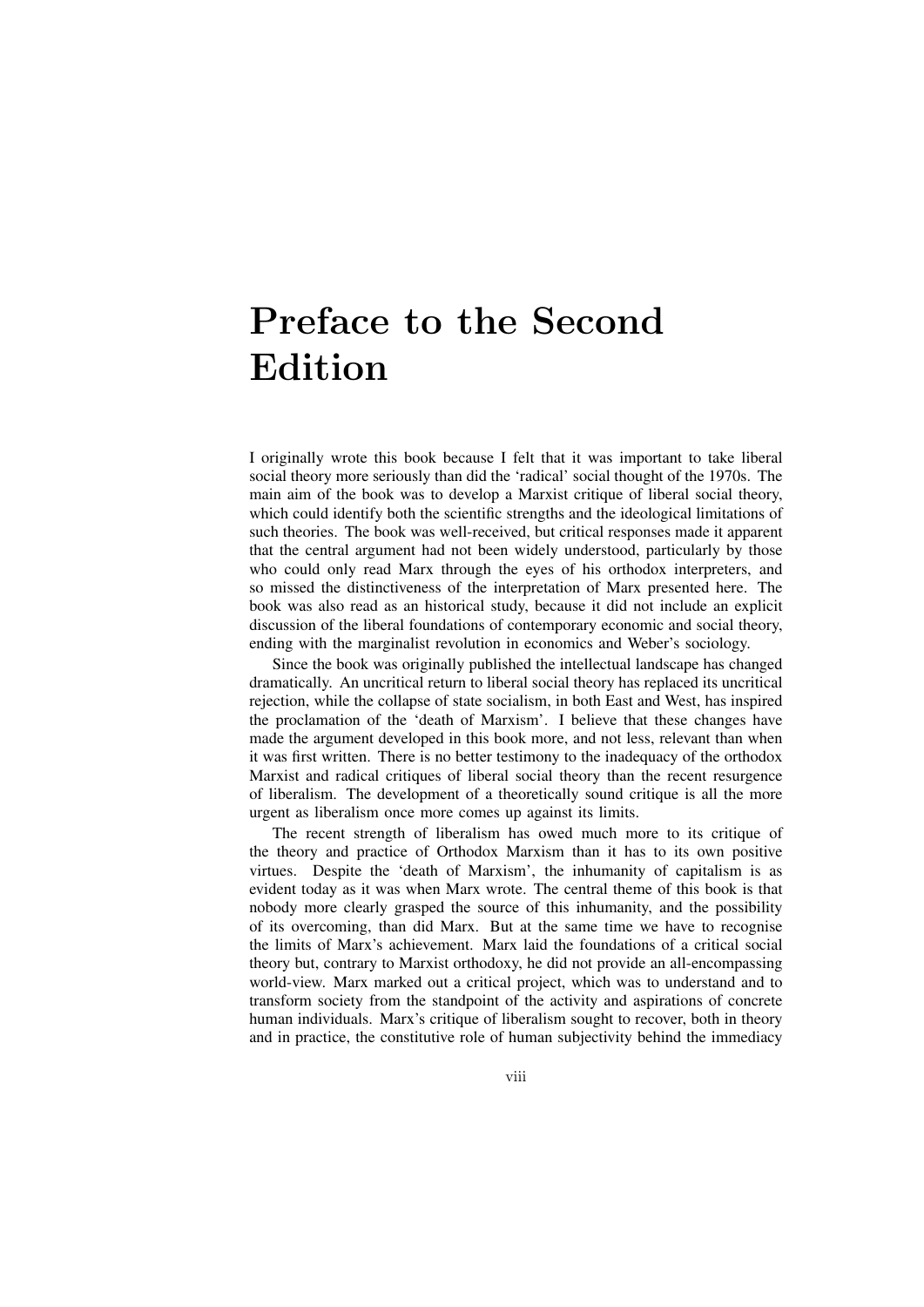of objective and constraining social relations within which our social identity confronts us in the form of an external thing. This insight is as much a critique of the metaphysics of orthodox Marxism as it is of liberalism, a critique which I have sought to bring out in this second edition of the book.

Although the central argument of the book is unchanged in this edition, the miracles of modern technology have made it it possible substantially to revise and expand the text. The main additions are in Chapter Three and at the beginning of Chapter Four, where I have related my interpretation of Marx to those which dominate the secondary literature, and the additional Chapters Seven and Nine, which sketch the implications of the critique of marginalism and of Weberian sociology for the critique of modern economics, orthodox Marxism and modern sociology. As with the original edition, I have tried to write the book in such a way that each chapter can be read independently of the whole.

I am very grateful to Chris Arthur, Tom Bottomore, Gillian Rose, and particularly Bob Fine, for their comments on drafts of parts of this new edition, and to those many colleagues and students with whom I have had the pleasure of discussing the issues over the years.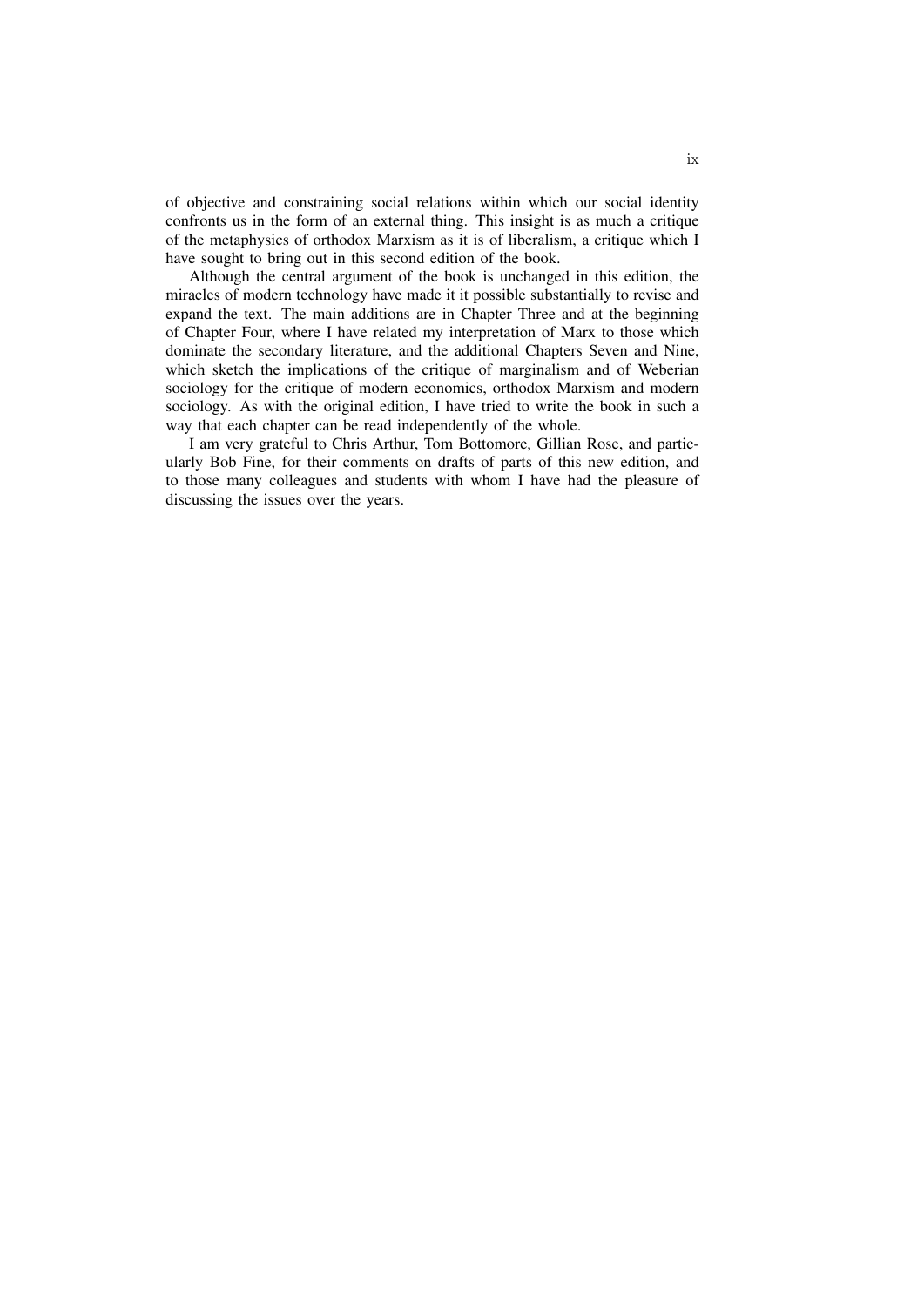### Chapter 1

# The Origins of Modern Sociology

### Talcott Parsons and the voluntaristic theory of action

Fifty years ago Talcott Parsons isolated what he called a 'voluntaristic theory of action' in the work of writers as diverse as Marshall, Pareto, Durkheim and Weber. In *The Structure of Social Action* Parsons argued that the voluntaristic theory of action was the basis of a fundamental reorientation of the social sciences, marking a decisive advance in the development of sociology as a response to the 'problem of order'.

Parsons contrasted the voluntaristic theory of action with the theories that it superseded, the *positivistic theory of action* and the *idealistic theory of action*. The positivistic theory of action 'treats scientifically valid empirical knowledge as the actor's sole theoretically significant mode of subjective orientation to his situation' (Parsons, 1949, p. 79). In other words the positivistic theory treats the actor as a subject whose course of action is chosen on the basis of a rational evaluation of alternative means to given ends. The archetypal positivistic theory of action is that formulated by utilitarianism and classical political economy. It culminated in the sociology of Herbert Spencer and Social Darwinism, and the historical materialism of Marx.

An idealistic theory of action is contrasted with the positivistic theory in stressing the normative orientation of action at the expense of any recognition of the objective constraints imposed by the conditions of action. The conditions of action have no objective reality, but can only be constraining to the extent that they are given subjective meaning by the actor. Thus 'in an idealistic theory "action" becomes a process of "emanation", of "self-expression" of ideal or normative factors' (Parsons, 1949, p. 82). The archetypal idealistic theory of action is found in the German tradition deriving from Kant and Hegel.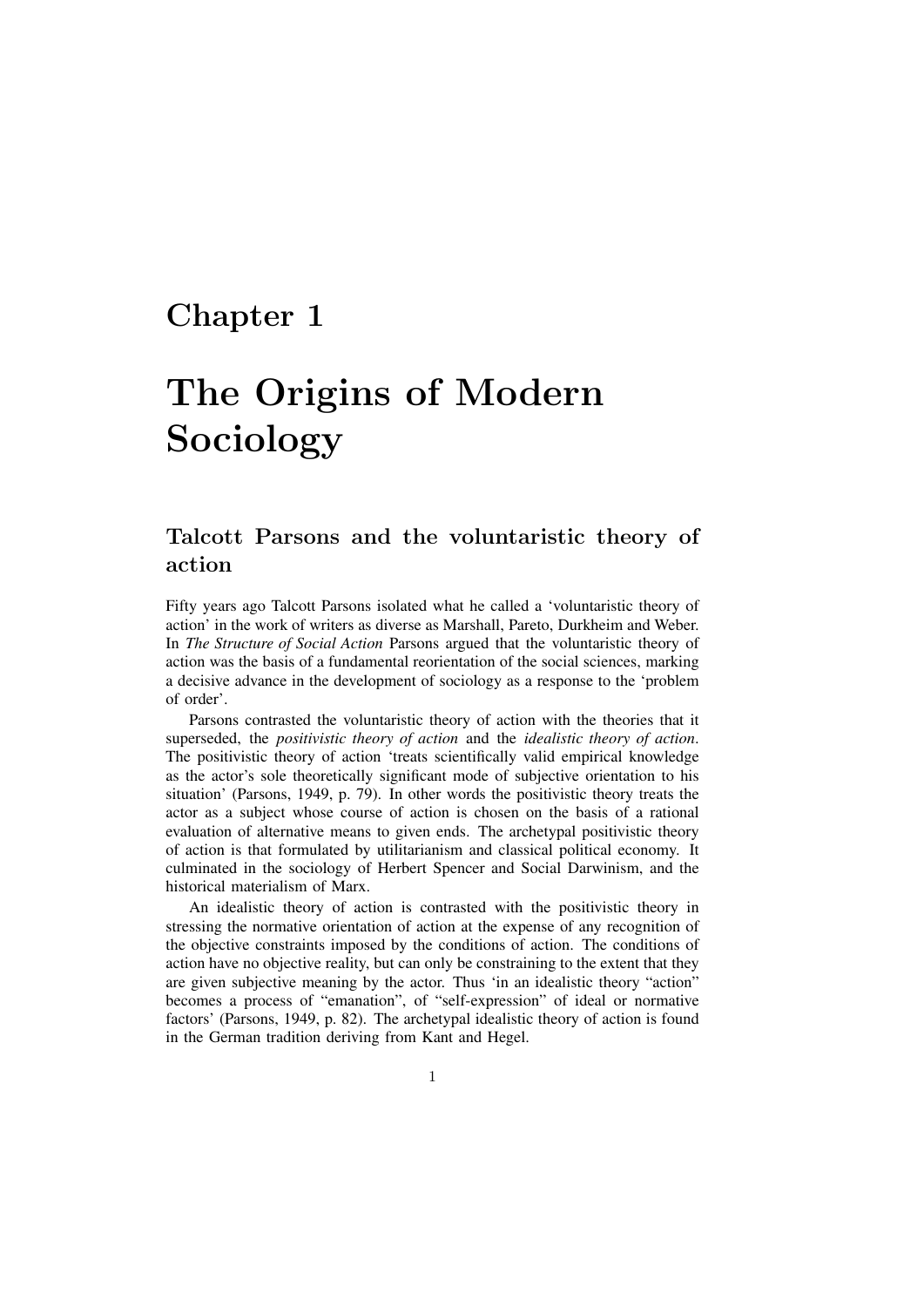While the positivistic theory ignores the role of normative elements in the determination of action and the idealistic theory ignores the role of conditional elements, the voluntaristic theory of action adopts the happy mean of according full recognition to both, explaining action as the result of the interaction of normative and conditional elements, recognising that the subjective orientation of action cannot be reduced to the rational adaptation of means to ends, while also recognising that the situation in which action takes place may impose objective constraints on the course of action adopted. Its superiority over the positivistic and idealistic theories seems self-evident, for it reconciles the valid elements of both within a broader synthesis.

In *The Structure of Social Action* Parsons was concerned to establish that the voluntaristic theory of action was indeed to be found in the work of the writers whom he identified as its pioneers, and to defend the claim that its emergence marked a genuine scientific advance. While he recognised that the development of the voluntaristic theory of action probably was 'in considerable part simply an ideological reflection of certain basic social changes', he postulated that 'it is not less probable that a considerable part has been played by an "immanent" development within the body of social theory and knowledge of empirical fact itself'. The observation that 'it would scarcely be possible to choose four men who had important ideas in common who were less likely to have been influenced in *developing this common body of ideas* by factors other than the immanent development of the logic of theoretical systems in relation to empirical fact' persuaded Parsons that the voluntaristic theory of action was indeed a scientific achievement, and not merely the expression of a common ideological perspective: 'the concepts of the voluntaristic theory of action must be sound theoretical concepts' (Parsons, 1947, pp. 5, 14, 724).

Parsons was not concerned to write the history of social thought, but to invent a genealogy and an ancestral authority for his own conception of sociology. While he did establish the presence of a voluntaristic conception of action in the work of his chosen authors, there was only a very limited sense in which Parsons's often idiosyncratic interpretations were able to establish the presence of a more substantial 'common body of ideas' in their work. Moreover in a book of almost 800 pages he devoted fewer than forty pages to the development of the positivistic theory of action and fewer than thirty to the idealistic tradition. Most of those few pages are at such a high level of generality that it is difficult to know what particular authors and works he had in mind. Had Parsons paid closer attention to the earlier traditions he would have found the 'voluntaristic theory of action' no less prominent than it was in the work of his chosen authors.<sup>1</sup> As we will see below, Adam Smith's theory of the 'moral sentiments' played a central role in his liberal economic theory, while the balance between 'self-love' and 'social-love' lay at the heart of Comte's sociology. If Parsons established the existence of the voluntaristic theory of action in the work of his chosen authors, he certainly did not establish its originality.

<sup>1</sup>Parsons's interpretation of the sociological tradition has recently been developed in a somewhat modified form by Jeffrey Alexander (1982–4).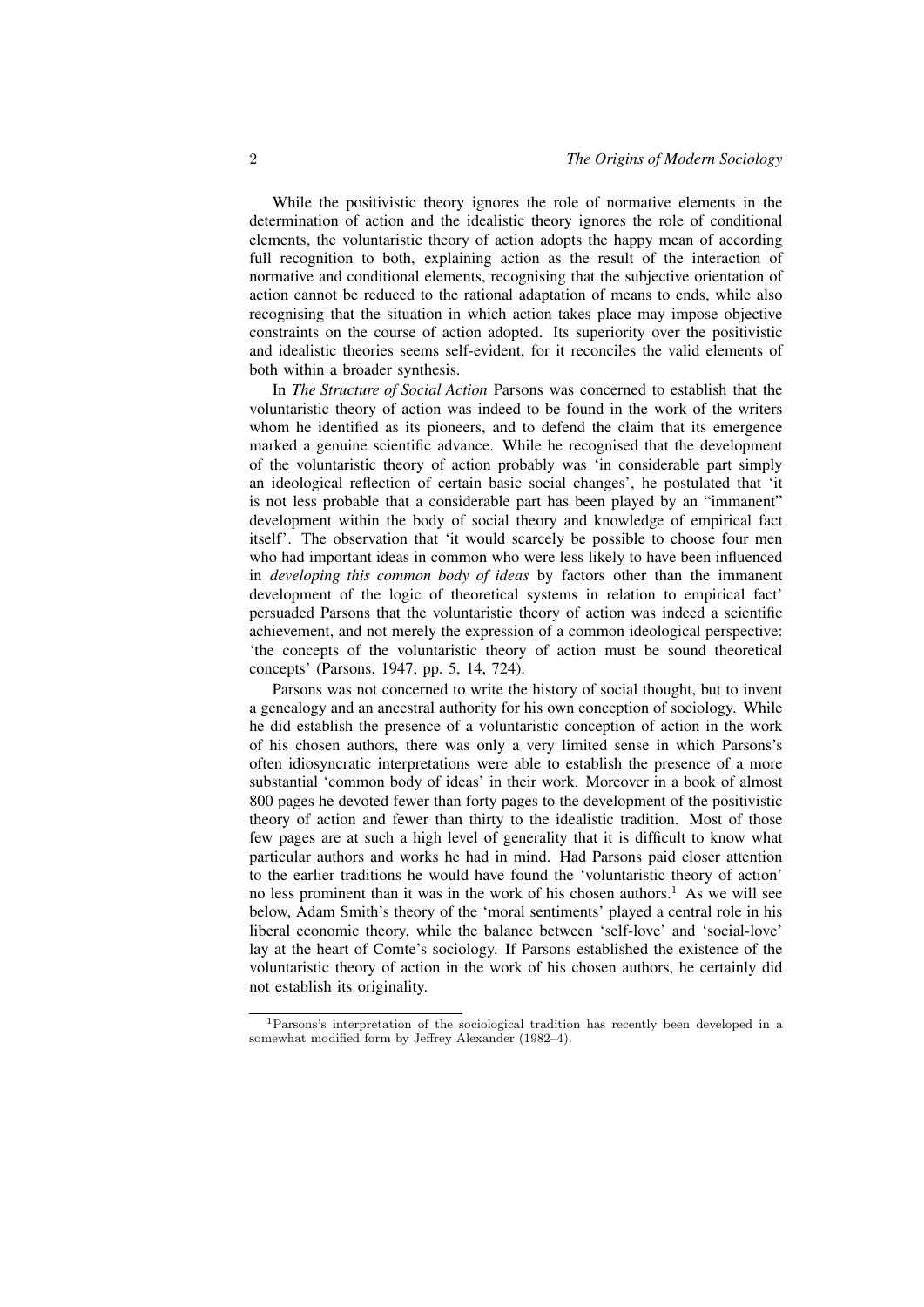The weakness of Parsons's interpretation should not lead us to reject it out of hand. There is no doubt that the end of the nineteenth century did see a fundamental reorientation of social thought on the basis of which modern sociology has been built. There is no doubt that Parsons's chosen authors played a part in that reorientation, and that the idea of a voluntaristic theory of action throws some light on the change. Moreover the question posed by Parsons still remains to be answered: is the conception of society on which modern sociology is based an achievement of a new science of society, or does it after all have an ideological foundation? One purpose of this book is to take up Parsons's challenge.

#### The problem of order and the theory of action

Parsons's interpretation is determined by his focus on the 'problem of order' and on the 'theory of action'. For Parsons the problem of order was the fundamental practical problem faced by any society, and so was the defining conceptual problem for any theory of society.

Parsons defined the problem of order in essentially Hobbesian terms as an abstract problem posed by the anti-social character of human nature. The positivistic theory of action naïvely postulates a spontaneous harmony of interests, and so ignores the need for normative regulation as a response to the problem of order. Enlightened self-interest is a sufficient guide to action and a sufficient condition for a harmonious society. Social conflict arises from ignorance and irrationality and can be remedied by education and science. The idealistic theory of action recognises the inadequacy of this assumption and takes full account of the Hobbesian problem, but it divorces the values that determine the subjective orientation of action from the context of action so that values belong to a supra-individual and supra-empirical order of reality. Both the positivistic and the idealistic theories of action resolve the problem of order by referring beyond action, the former explaining order by reference to the external conditions of action, the latter by reference to the external system of values. Only the voluntaristic theory of action is able to resolve the problem of order within the framework of the theory of action.

However, the problem of order is not an abstract problem; it is a concrete historical problem whose terms are defined by the character of the society within which it arises, as the problem of resolving the conflicts to which that society gives rise. The 'problem of order' presupposes that conflict is a potential problem and so only arises within a theory that defines the 'problem of conflict'.

The problem of order is also not a problem that is amenable to a single solution. The terms on which conflict is resolved cannot be taken as given, for the imposition of order must resolve that conflict on terms favourable to one or the other party to it. In so far as a theory of society can be considered to be a response to the problem of order, every such theory defines its own problem of order, while we have to ask of that theory for whom is order a problem?

Parsons's formulation of the problem presupposes that 'a social order is always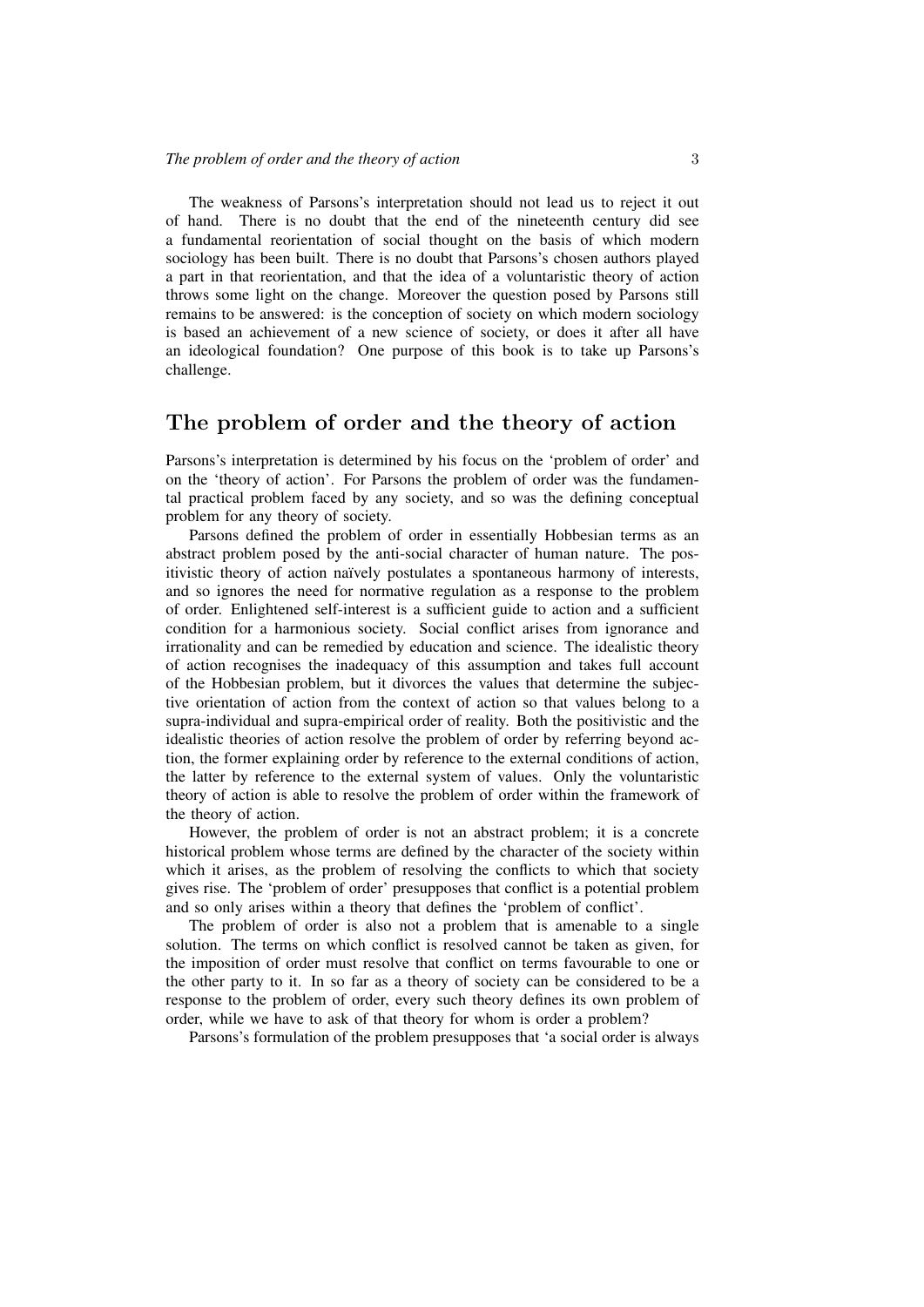a factual order in so far as it is susceptible of scientific analysis but . . . it is one which cannot have stability without the effective functioning of certain normative elements' (Parsons, 1947, p. 92), but this is not a formulation which is selfevident: it is one that expresses Parsons's conception of human nature and of the nature of society. In particular, it rests on the belief that the problem of disorder derives from a conflict of material interests, while this conflict can be resolved within an appropriate normative framework. It therefore presupposes a theory which defines material interests as conflicting but reconcilable. In a capitalist society, in which economic activity has come to be dissociated from other forms of interaction, such a theory is provided by the theory of the economy.

In the nineteenth century it was classical political economy which provided the theory on the basis of which both the problem of order and the possibilities of its resolution were theorised. The classical theory of production, based on the model of the division of labour, established the complementarity of interests of social classes defined by their ownership of the co-operating factors of production. The classical theory of exchange established that voluntary exchange must be to the benefit of both parties, so that restrictions on the freedom of exchange could only restrict the opportunities for self-improvement. Conflicts of economic interest only arose when consideration of the distribution of the benefits of economic growth was introduced. These interests were defined by the distinct laws which determined the revenues accruing to the various social classes, on the basis of their ownership of the distinct factors of production. Thus the key to the resolution of the problem of order was the identification of the relationship between the interests of particular classes and the general interest of society as a whole. For political economy it was the common interest in the growing prosperity of the nation which provided the criterion against which distributional conflicts could be resolved.

The problem of order so defined was that of constructing a constitutional and moral order which would ensure that the common interest prevailed over the superficial conflicts of individual and class interest which threaten disorder. For Adam Smith order would be secured by an appropriate constitution, supported by proper relations of deference and authority, in which justice guaranteed the security of property and the person, whose normative conditions would be underpinned by the moral sentiments fostered by a wide circle of social contacts while ignorance, which was the source of disorder, would be dispelled by an enlightened educational system. Comte did not share Smith's confidence that an appropriate moral order could emerge spontaneously from the interaction of conflicting interests, and proposed that the religion of positivism would be required to enforce the normative conditions of order. The German Historical School, for similar reasons, called on the state to perform the same role.

These various theories offered a range of diagnoses of, and solutions to, the conflicts endemic to the new society, which gave greater or lesser weight to normative elements in the resolution of the problem of order. However, they all rested on the common foundation of a liberal rationalism, which they inherited from the political theories of the Enlightenment. They were all *rationalist*, in the sense that the appropriate constitutional and moral framework was determined by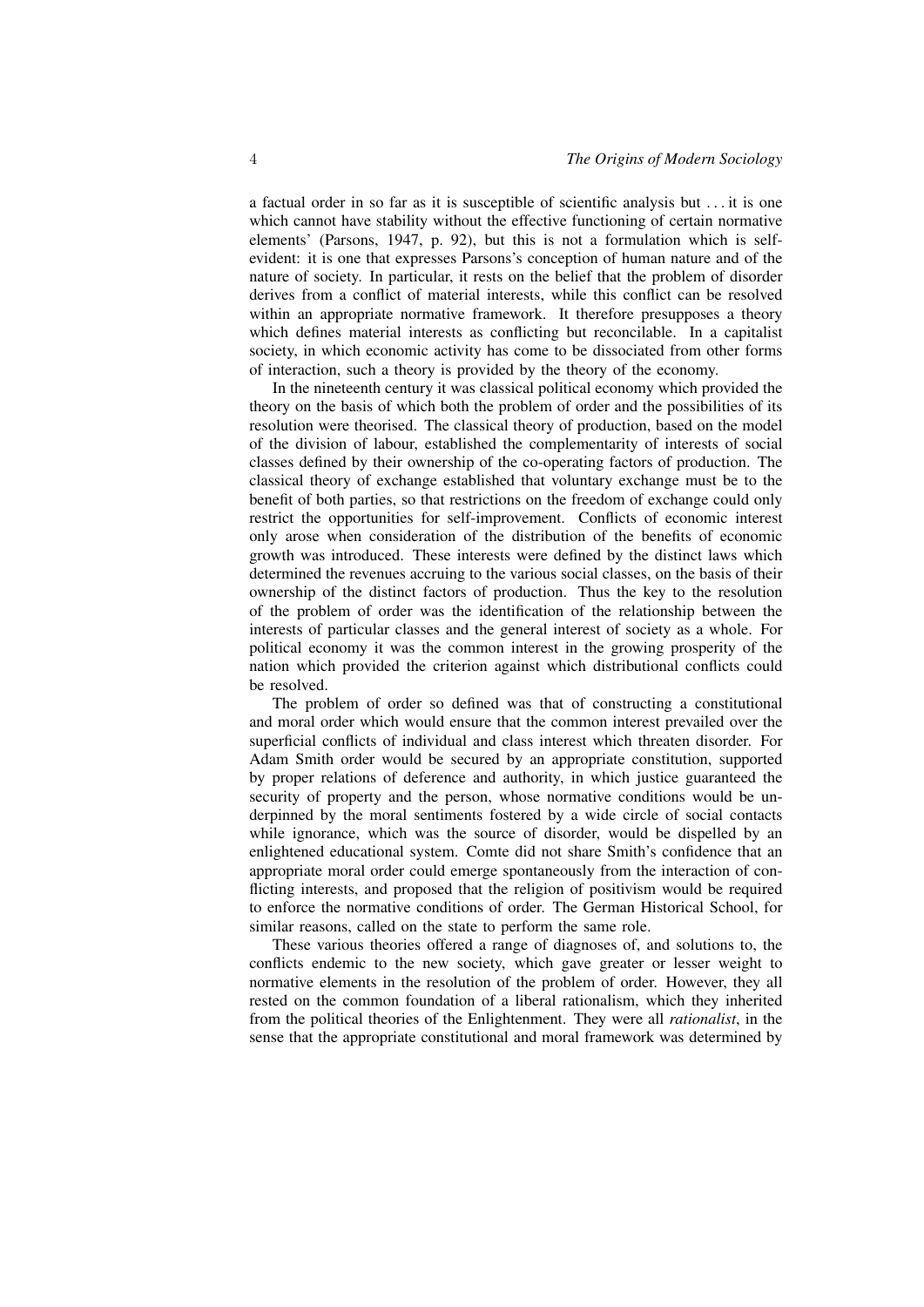a rational evaluation of the benefits of such an order, and not by the desirability of order for its own sake. They were all *liberal*, in the sense that the benefits of this framework were defined solely in relation to the ends of individuals: moral and political institutions did not constitute ends in themselves. However the rational individual, who defined the conditions of constitutional and moral order, could not immediately be identified with the concrete individuals, burdened with ignorance and superstition and motivated by narrow self-interest, who inhabited the real world. The rational individual was a theoretical construct, which defined an ideal world against which mundane reality could be judged, and in whose likeness it could be reformed.

The weakness of these theories lay in the abstract character of their liberalism. Although they proclaimed the freedom of the individual, they also insisted that order and prosperity depended on confining individual freedom within a constitutional, political, legal and normative framework defined by their economic, moral or historical laws. This weakness came to the fore with the rise of an independent working class in the third quarter of the nineteenth century, which based its demands not on the ideal rationality of the abstract individual, but on the concrete aspirations of a particular social class, aspirations which could no longer be rebuffed in the name of abstract laws. It is in this sense that an adequate liberal theory of society had to be formulated on the basis of a voluntaristic theory of action, which could derive the conditions of order not from the theoretical evaluation of the hypothetical interests of the rational individual, but from the actual aspirations of the concrete individuals who make up society, and it was in this sense that Parsons was correct to judge nineteenth century social theory as deficient. However Parsons saw this defect as deriving from an inadequate theory of action. Marx, by contrast, had seen it as inherent in the liberal project itself.

### Marx's critique of political economy

Parsons followed the orthodox interpretations of Marx, which assimilate his theory of capitalist society to the utilitarianism, the historical materialism, and the class theory developed by classical political economy. These interpretations of Marx's work are quite inadequate, in failing to grasp the power and significance of Marx's *critique* of political economy. The key to this critique is to be found in Marx's early theory of alienated labour, which was later developed in his theories of the value-form and of commodity fetishism. These theories have conventionally been interpreted as a quasi-Hegelian philosophical critique of political economy, from the point of view of the human essence in the theory of alienation, and from the point of view of the historical specificity of capitalism in the theory of commodity fetishism. The interpretation of Marx presented here is very different from those which dominate the literature.

The central argument of this book is that Marx offers a simultaneous critique of political economy and of Hegelian philosophy which rests on his critique of the concept of private property, which is the presupposition on which liberal social thought constitutes the rational individual as its primitive theoretical term.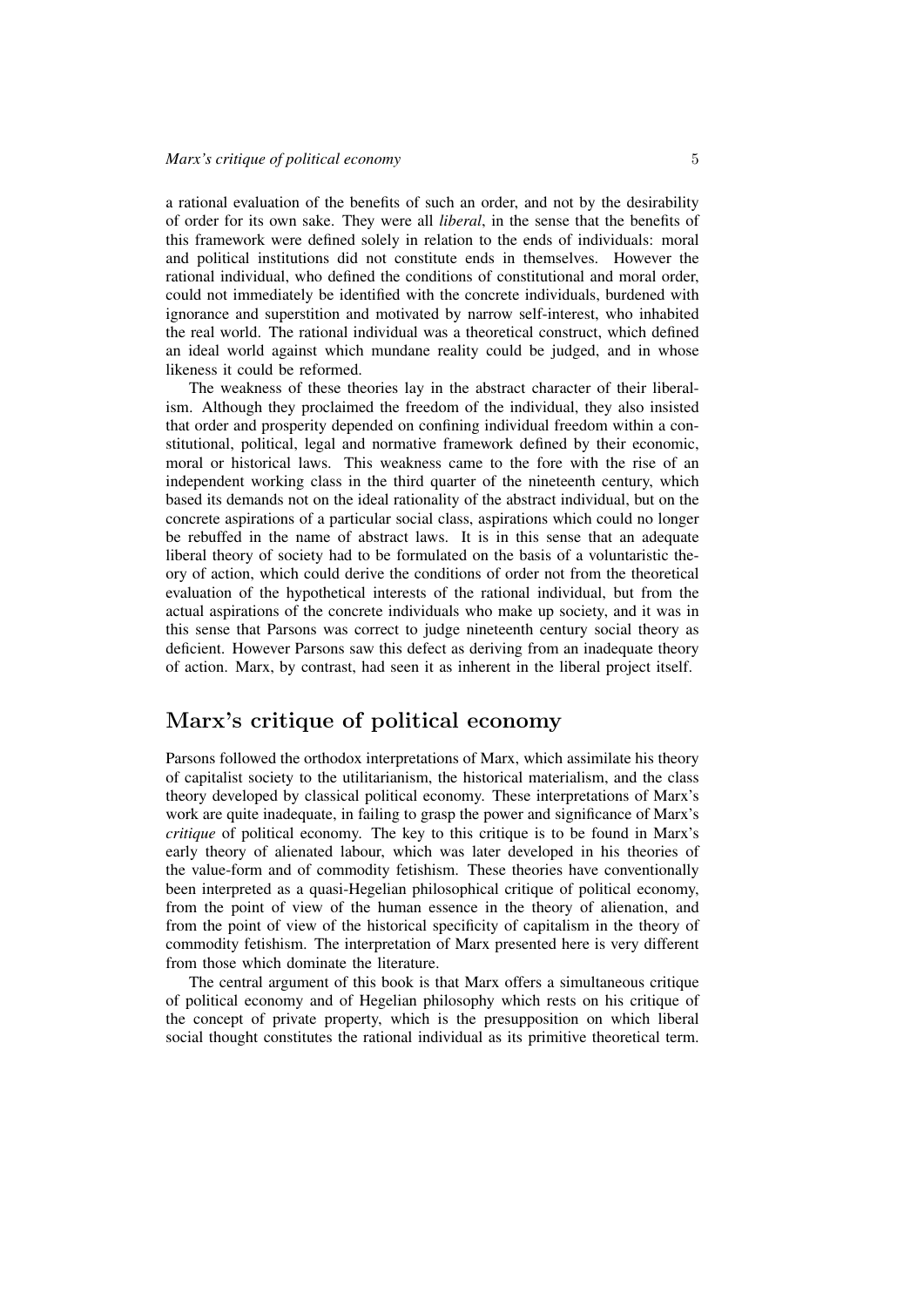This critique was first developed in Marx's theory of alienated labour, in which Marx argued that private property is not the foundation of alienated labour but its result. Capitalist private property presupposes the development of a system of social production in which the products of labour are exchanged in the alienated form of the commodity. The relation of private property, as a relation between an individual and a thing, is therefore only the juridical expression of a social relation, in which the products of *social* labour are *privately* appropriated. This critique of private property immediately implies that the abstract individual of liberal social theory is already a socially determined individual, whose social determination is implicit in the proprietorial relation between the individual and the things which define that individual's mode of participation in society. This critique cuts the ground from under the feet of liberal social theory, in making it impossible to relate social institutions back to their origins in some pristine individual instrumental or normative rationality. The only possible foundation of social theory is the historically developed social relations which characterise a particular form of society. Social theories could not be derived from *a priori* principles, but could only be developed through painstaking empirical investigation and conceptual elaboration.

Marx's intellectual achievement was to develop a theory of the economic forms of the social relations of capitalist production, which laid the foundations on which a properly historical social theory could be built. However Marx's social theory also provided the basis for a moral and political critique of capitalism, in establishing that the evils of capitalism were not merely the contingent effects of human greed, ignorance and superstition, but were necessary aspects of the social form of capitalist production. Thus Marx's theoretical critique of private property was at the same time a critique of the society on which it was based, and in particular of the impoverishment and degradation of the working class. However it was not Marx's theoretical critique, but the practical critique of the working class which led to the overthrow of political economy and provoked the reorientation of social thought at the end of the nineteenth century.

#### From social reform to modern sociology

Political economy recognised the poverty which was the lot of the working class in a capitalist society, and recognised that employers might abuse their powers to drive down wages, but poverty was in general not the result of any such exploitation, but of the limited development of the productive forces, on the one hand, and the excessive pressure of population, on the other. The general condition of the working class could therefore not be ameliorated either by trade union pressure or by political intervention, beyond that required to check the abuse of the employers' power, but depended on the development of the productive forces, through the productive investment of capital, and on restricting the growth of population by the exercise of 'moral restraint'. The political implication of such an analysis was that the working class did not constitute an independent interest, its improvement depending on the economic and moral progress of the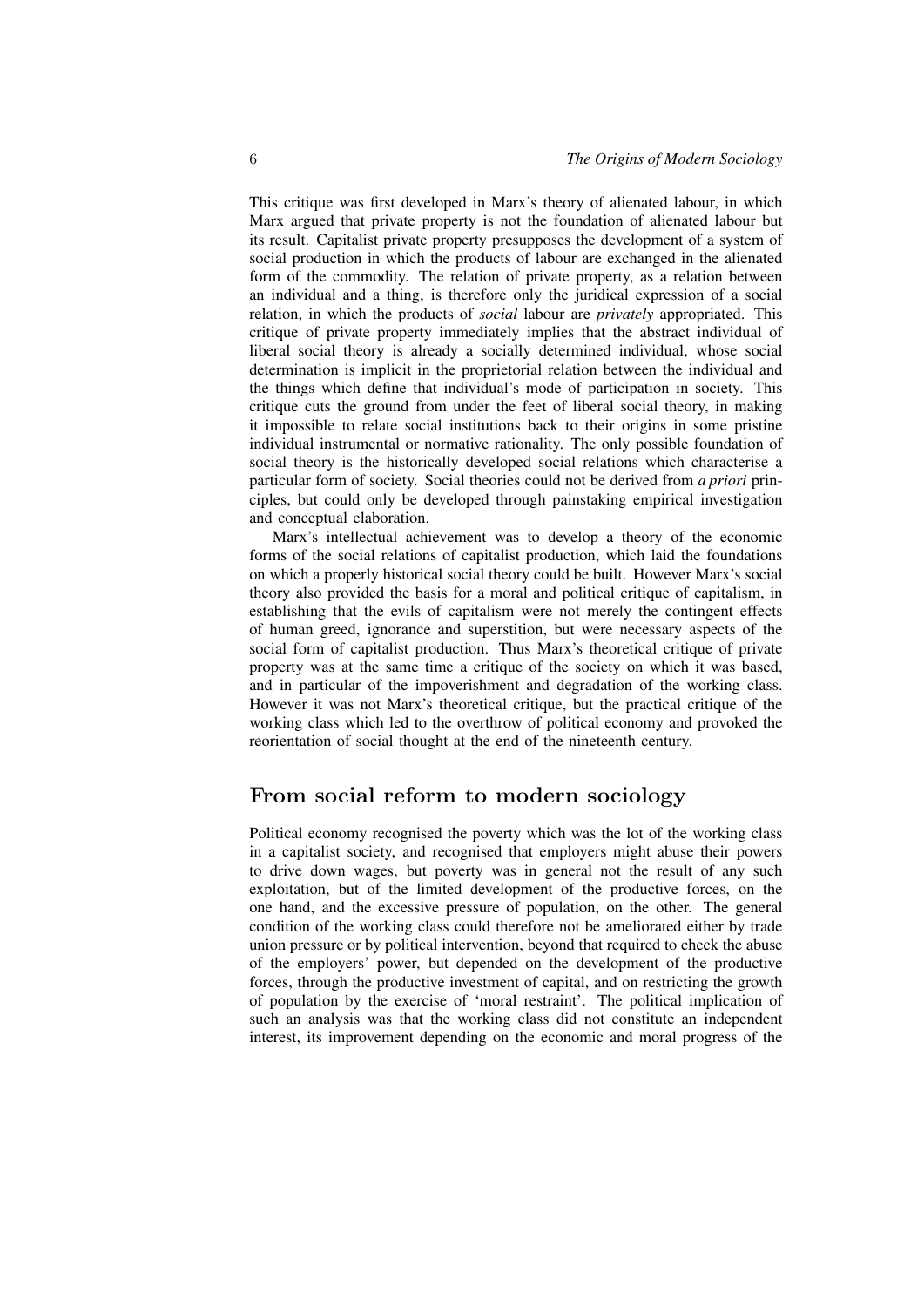nation as a whole.

This denial of the independent interest of the working class could not survive the growth of trade unionism, working class political agitation, and the wider movement for social reform. A more pragmatic approach to the problem of order was called for than was allowed by political economy, and this approach was provided by various schools of sociology and historicism. However the abandonment of the laws of political economy removed any coherent basis on which to address the 'problem of order', and so to evaluate proposed reforms. Political economy had provided a model of the ideal society, based on the rational individual, against which to judge misguided reformist schemes. The pragmatic approach to social reform provided no means of setting limits to the demands for reform, which escalated with the legalisation of trades unions, the extension of the franchise, and the growth of working class parties. Without an adequate liberal solution to the 'problem of order', which could recognise the necessity for social reform while confining reformist ambitions within appropriate limits, there appeared to be nothing to stop the inexorable advance of social reform towards socialism.

The liberal response to the socialist challenge was provided by the marginalist revolution in economics, which set political economy on a rigorously subjective and individualist foundation. The basis of the marginalist revolution was the replacement of the classical cost of production theory of value with a subjective theory of value. The primary significance of this change was to undermine the classical theory of distribution, according to which the revenues of different classes were determined by different laws, and were evaluated in terms of their contribution to the growth of production. For marginalism the determination of revenues was integrated into the theory of exchange, as revenues were identified with the prices of the commodities from which they derived. The question of distribution was then a question of the initial allocation of resources, which was not a concern of the economist but a matter for moral and political judgement. Thus marginalism rescued political economy from the socialist challenge by removing questions of distribution from the domain of economics. The rationality of capitalism no longer lay in its dynamic efficiency as a system of production, based on the productive employment of the surplus product, but in its allocative efficiency as a system of provision for human needs. The 'problem of order' was therefore redefined as the problem of reconciling the efficiency of capitalist relations of production and exchange with the equity of capitalist relations of distribution.

Marginalism derived the rationality of capitalism from the subjective rationality of the economic actor. However the abstraction of the economic actor from the social relations of production continued to rest on the liberal theory of private property, the naturalistic conception of production, and the rationalistic conception of exchange, which had been the objects of Marx's critique of political economy. Thus marginalist economics is as vulnerable as was classical political economy to Marx's critique — all that the marginalist revolution achieved was to reformulate the theory at a higher level of abstraction.

The marginalists were quite conscious of the abstract character of their eco-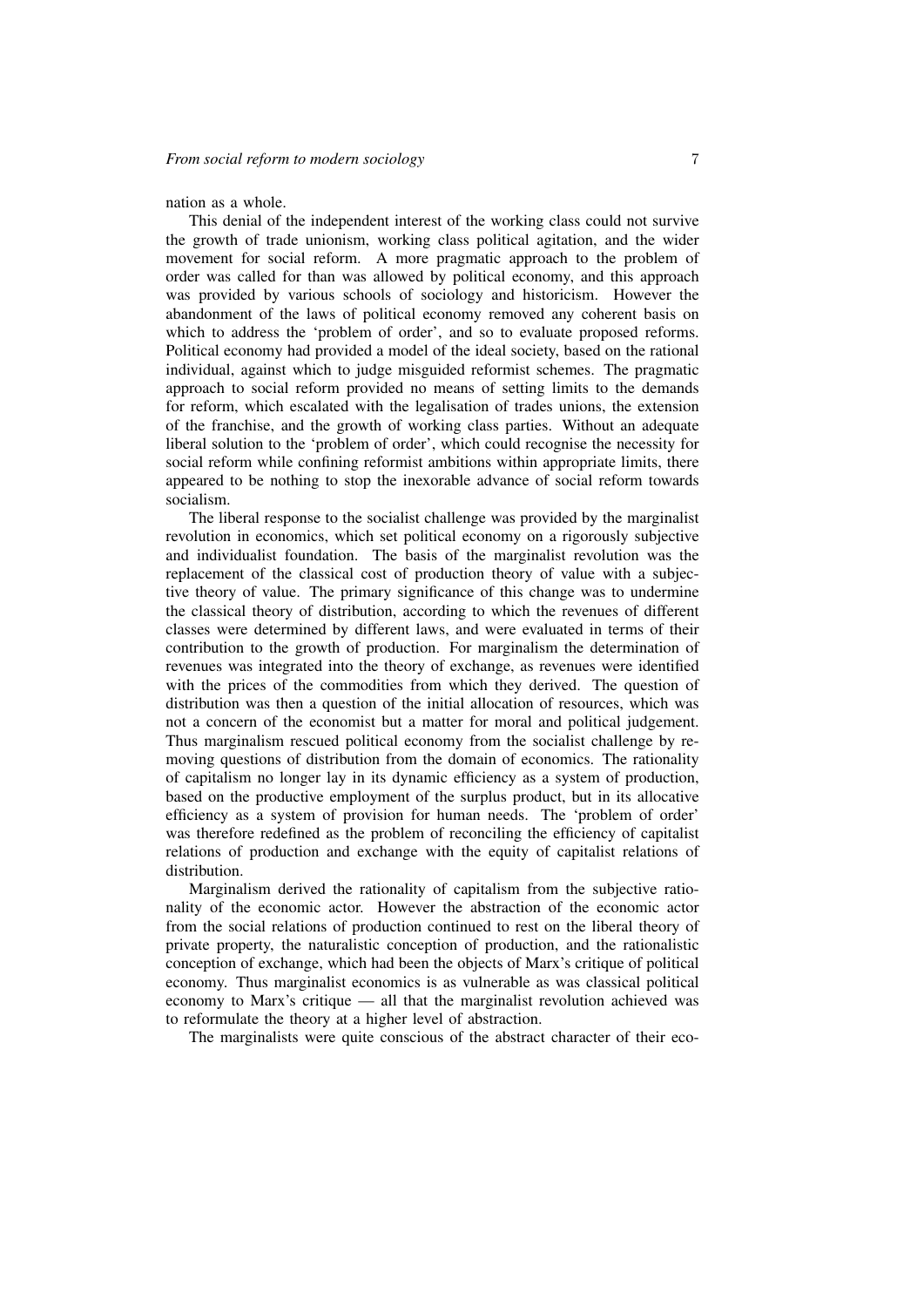nomic theory, and took pains to make the basis of its abstraction explicit. While this allowed the marginalists to claim the universal applicability of their economic laws, it also created the space within which complementary disciplines, appropriate to other orientations of action, could develop. Thus, where classical political economy claimed to offer a social theory adequate to the reality of capitalist society, marginalist economics self-consciously developed a theory that abstracted from the particular social and historical context within which economic activity takes place. In this sense marginalism claimed to offer not a social theory but a pure theory of rational choice.

The investigation of concrete economic and social problems introduced social and historical considerations. *Social economics* qualified the optimistic conclusions of pure theory, analysing the extent to which inequalities of economic power, the development of monopoly, the imperfect exercise of rationality and the intervention of the state distort the harmonious equilibrium defined by pure theory and introduce economic conflict into the model of perfect competition.

While social economics continued to be a branch of economics, in presupposing the rational pursuit of material self-interest to be the only basis of social action, marginalist economics also left a space for sociology. Within the framework of the theory of action, economics is defined as only one branch of the social sciences, the science that studies the consequences of rational economic action. Sociology is then the discipline that studies the consequences of non-rational action and of action oriented to other than economic goals, the discipline that takes account of the normative orientation of action and so that locates economics within the framework of the voluntaristic theory of action.

The task of developing such a sociology fell to Max Weber, who is the most important figure in *The Structure of Social Action* and who took it upon himself to formulate a systematic typology of action as the basis for the social sciences. Weber classified social actions according to the ends to which action was addressed and the values that oriented the action. Within his typology economic theory had a place as the theory that develops the ideal-typical forms of rational economic action, while sociology develops ideal-types corresponding to all other forms of action. Within this framework Weber was able to locate capitalist society not in economistic terms, as a society which is subordinated to the pursuit of economic ends, but sociologically, as a society characterised by a particular value-orientation of action, a rational orientation. This rationality is characteristic not only of economic action, but also of political action and of the value system of modern capitalism. The 'rational economic action' whose implications the economists have uncovered is not an ahistorical universal, but is an historical result of the wider cultural process of the rationalisation of Western society.

Although Weber developed his sociology as a critique of marginalist economics, he did not challenge the adequacy of the marginalist characterisation of the rationality of the economic institutions of capitalist society, but sought only to locate marginalist economics within a wider cultural theory, based on the 'voluntaristic theory of action'. This wider theory provided the ground on which Weber could criticise economic liberalism from the perspective of higher moral values,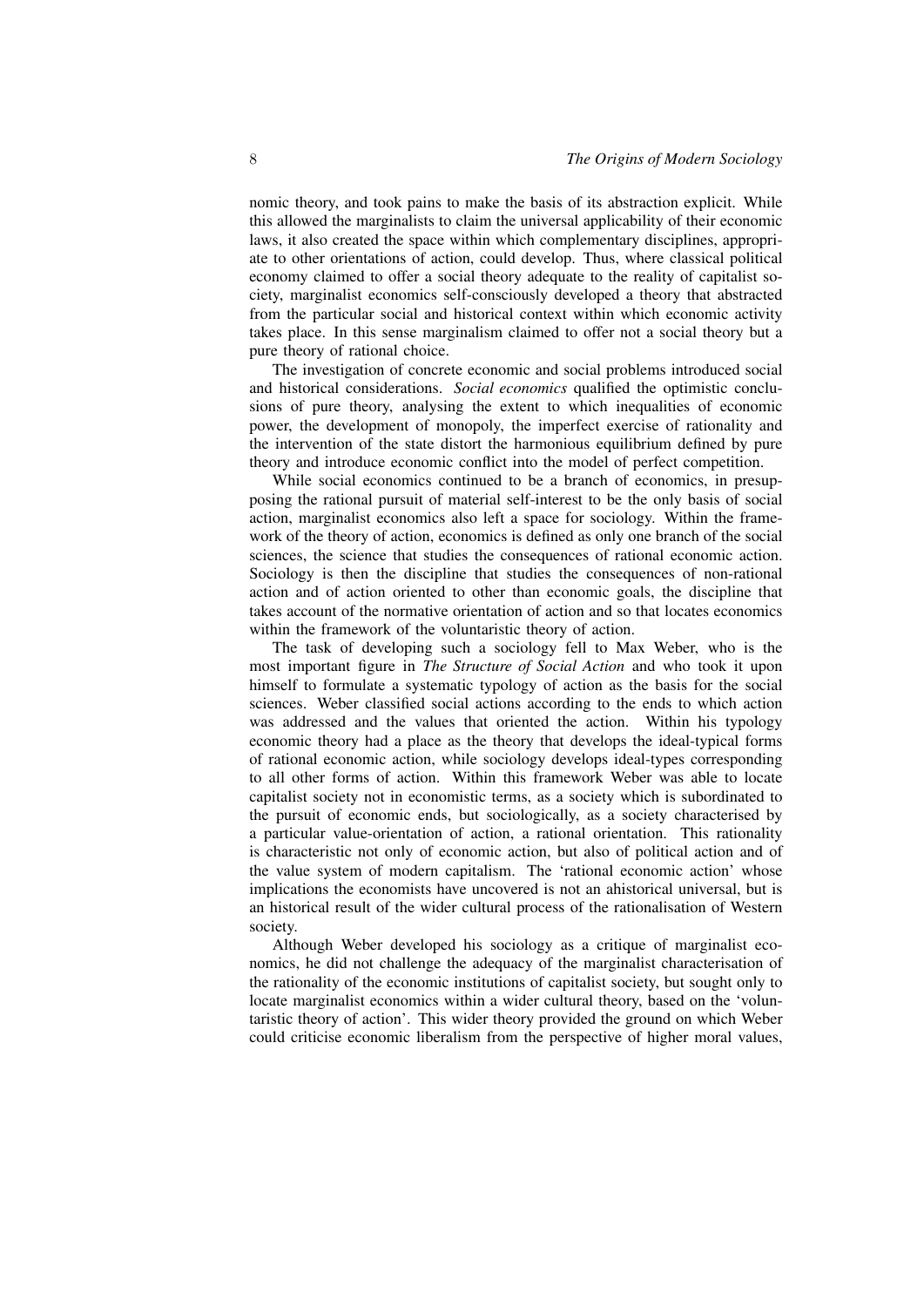which for Weber established the 'substantive irrationality' of capitalism, in contrast to the 'formal rationality' of capitalism as an efficient system of provision for human needs.

Weber's 'voluntaristic theory of action' did not resolve the problem of order, but presented liberalism with an irresoluble dilemma, for considerations of equity and efficiency, of substantive and formal rationality, pulled in opposite directions. Moreover the fragmentation of modern society, which was the inevitable result of its rationalisation, meant that liberal individualism could not provide any basis on which this dilemma could be resolved. The freedom of the individual was irreconcilable with the resolution of the problem of order, the formal rationality of capitalism irreconcilable with its substantive irrationality. It is this liberal dilemma which defines the antinomies on which modern sociology is based, and from which it cannot escape so long as it presupposes the marginalist demonstration of the formal rationality of capitalism, based on the marginalist abstraction of the property-owning individual from the social relations which define that individual as a social being.

Although Marx's critique of political economy cut away the foundations of liberal social theory, and provided an alternative basis on which to develop a more adequate social theory, the dominant currents of Marxism have signally failed to build on Marx's critique, reducing Marxism to a system of historical laws akin to those of political economy and/or to a philosophical critique of capitalism akin to that of romantic idealism. Marx's critique of liberalism has been used not as a means of transcending liberalism by replacing liberalism's abstract individual with the real individuals whose concrete collectivity makes up society, but as a means of suppressing the liberal dilemma by suppressing the individual in the name of abstract collectivities. The interpretation of Marx's work presented in this book is as much a critique of 'Orthodox' and 'Western' Marxism as it is of liberal social theory. The hope which this book expresses is that the 'death of Marxism' can also be the condition for its re-birth.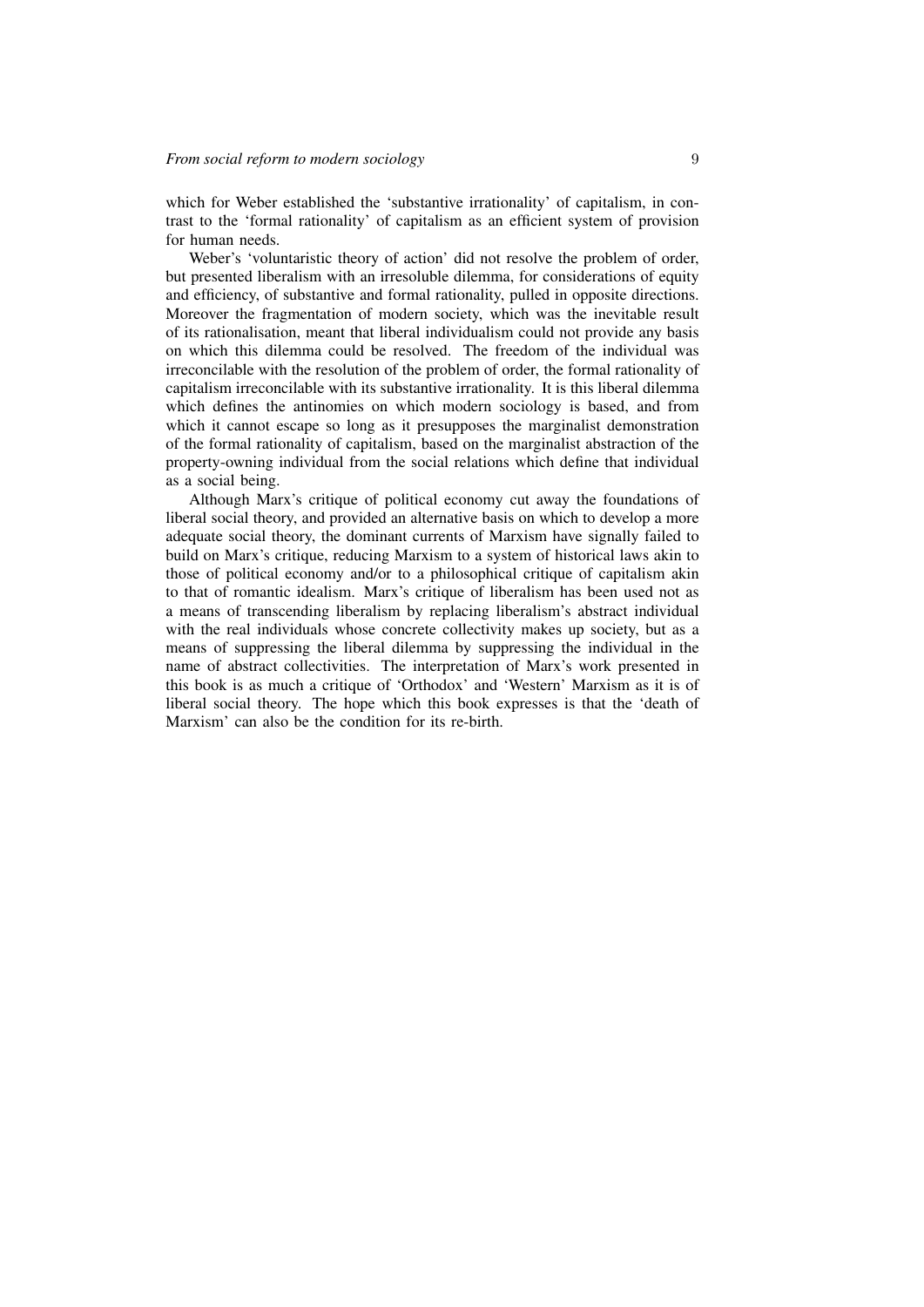### Chapter 2

## Classical Political Economy

### A theory of society

Nineteenth-century social thought was dominated by classical political economy, a set of doctrines that served as a negative point of reference where it did not act as a positive inspiration. For this reason classical political economy has to be the starting point for any serious study of Marxism or of modern sociology, for both were born out of debates that surrounded classical political economy.

The term 'classical political economy' refers to theories developed between the seventeenth and nineteenth centuries that sought to conceptualise the structure of society on the basis of an understanding of society's economic foundation. The starting point of these theories was the abstract individual property-owner of liberal political theory, but the new theories sought to advance beyond this abstraction by locating the individual socially, distinguishing the interests of different social classes determined by the qualitatively different forms of property which they owned. The basis of this qualitative distinction was the economic functions performed by the three factors of production, land, labour and capital, and the correspondingly distinct laws which determined the contributions to production of the different factors, and the revenues accruing to the owners of those different forms of property. Thus the abstract juridical relations of 'civil society' of liberal political theory were given a substantive content, defined by economic interest.

Classical political economy saw society as being composed of social classes, which were defined on the basis of different economic functions, and whose social and political interaction was oriented by their economic interest and structured by the development of their economic relationships. The main concerns of classical political economy from Petty to J. S. Mill were to identify the social classes that comprised society, to define the economic relationships between these classes and to discover the laws that governed the development of these relationships. ln a very literal sense classical political economy saw its task as being the construction of a science of society. However the economy was not seen as a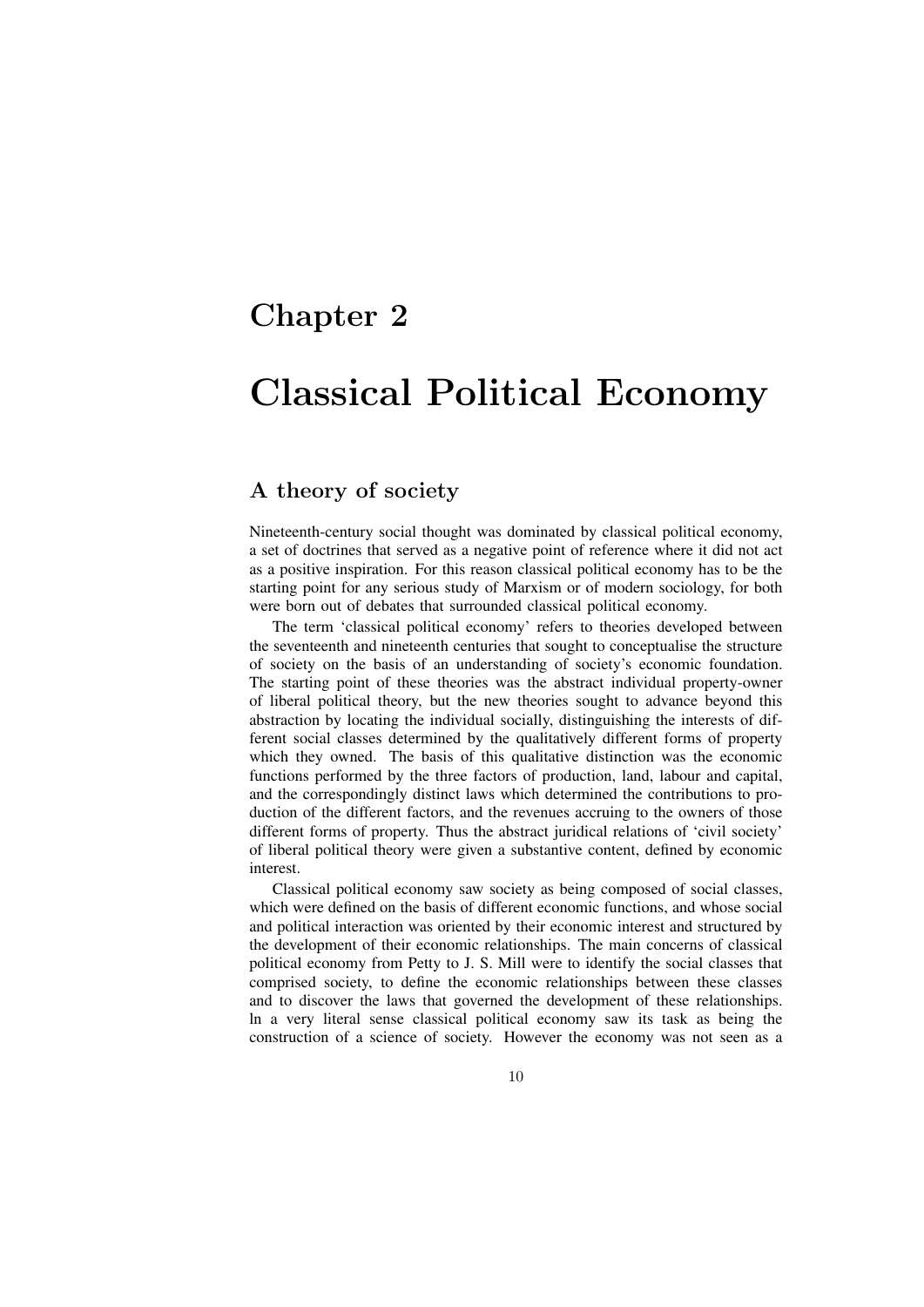realm independent of society. For classical political economy the economy was the heart and soul of 'civil society'.

The history of classical political economy is the history of the attempt to develop this model of the economic foundation of society, in abstraction from those causes 'that depend on the mutable minds, opinions, appetites and passions of particular men' (Petty, 1963 p. 244), finding the 'inner physiology of *bourgeois* society', as Marx called it, in the economic relations between classes (Marx, TSV, II, p. 165). This depended on isolating the economic foundations of social relations from extraneous moral, political or religious considerations. The most complete and satisfying development of political economy is to be found in the work of Adam Smith, which located the analysis of economic relationships within a comprehensive theory of society, while its most rigorous economic development is found in the work of David Ricardo.

#### The materialist conception of society

Classical political economy sought to develop a model of the ideal harmonious society within which every form of property would have its proper place. However, the purpose of describing the contributions of different forms of property to the well-being of society as a whole was not so much to develop theoretical models, as to set politics on a rational foundation, the ideal society defining an appropriate form of constitution, and appropriate forms of legislation, taxation and economic and social policy, whence the term 'political' economy. While the ideal was to construct an harmonious society, the different theories of political economy attached different degrees of importance to different forms of property, and so inevitably favoured one class against another. However disinterested a particular thinker might be, political economy could not avoid being an intensely political field of study.

The theories of political economy were based on the principles of eighteenth century materialism, which had developed within the broader framework of the intellectual and ideological revolution of the Enlightenment, which laid the foundations of modern bourgeois thought. The Enlightenment expressed a direct challenge to the fundamental principles of political and moral authority which underlay the absolutist order. It replaced God by Reason and Nature as the regulative principle of the moral, social and political order, it replaced divine revelation by scientific inquiry as the source of Truth, and it replaced the priest and philosopher by the scientist as the arbiter of propriety. The revealed truths of religion stood condemned as the false judgements of passion and ignorance. However, while it challenged the principles of absolutism, the Enlightenment by no means challenged the authority of the state, but rather sought to re-establish that authority by setting it on more secure foundations, appropriate to the new form of society which was emerging.

The legitimation of the absolutist state rested on a modified version of the medieval conception of a society based on status and organised into estates, held together by relations of spiritual and temporal authority. The medieval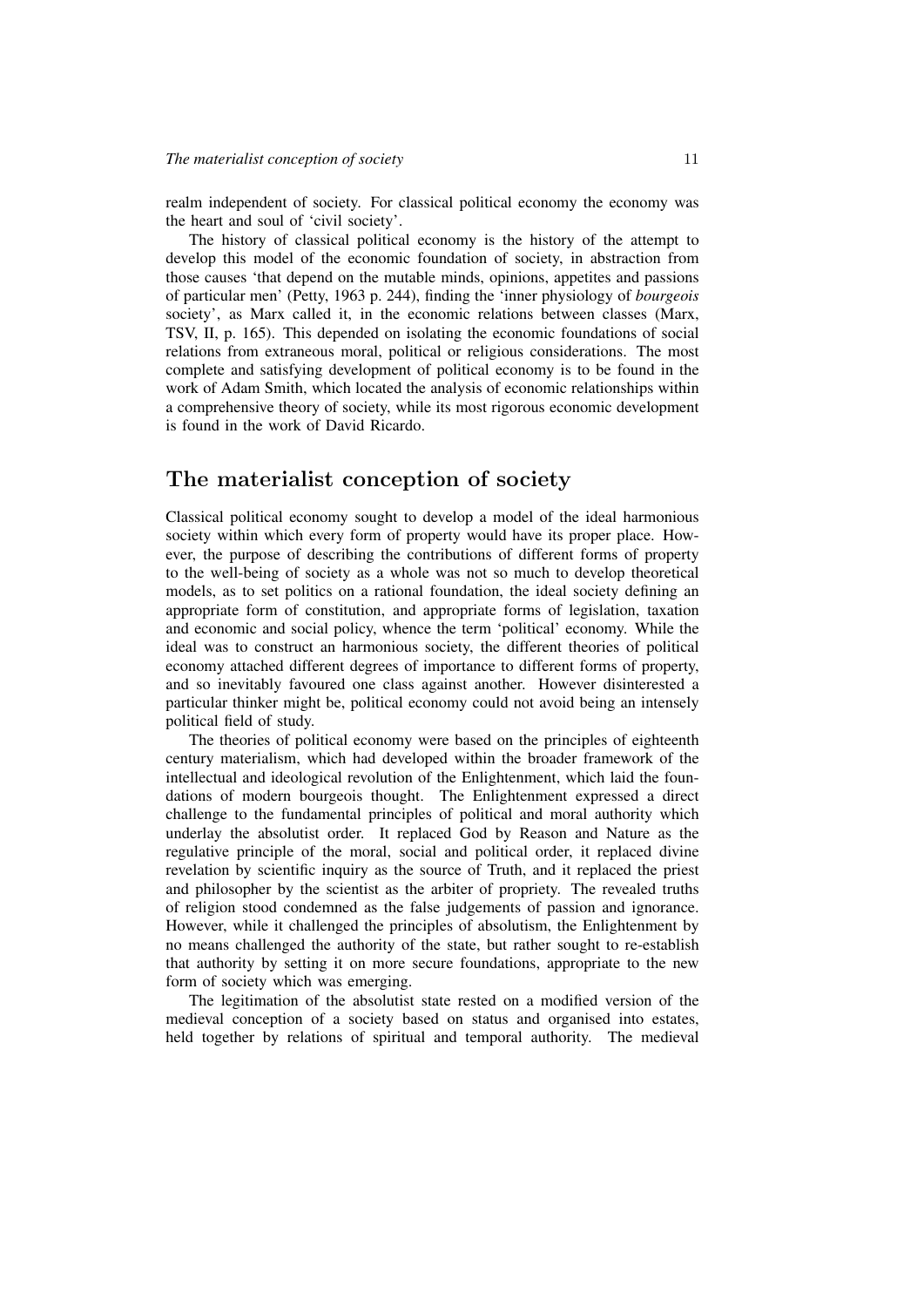conception of society was that of a patriarchal hierarchy based on the model of the household. Within the household order was maintained by the exercise of patriarchal authority, and this patriarchal model was extended to the social relations between households, the sovereign being ultimately under the authority of God. Thus every member of society was subject to spiritual and temporal authority, within a framework of mutual rights and obligations defined in terms of personal status.

In the new society that was emerging, most dramatically in the towns, social position and social relations were defined not by divinely sanctioned status, but increasingly by property and by occupation, which was in turn seen as a form of property: as the ownership of the skills and tools of a trade. Property was not initially an homogeneous concept, to be attached uniquely to an individual and captured in a quantitative measure. It was differentiated, so that consideration of the rights and obligations of the individual came to revolve around consideration of the rights and obligations attached to different forms of property, in relation to one another and to the sovereign. Thus consideration of property was not initially opposed to the consideration of society in terms of status, but status was progressively detached from the person and embodied instead in property.

As relations based on personal status were progressively eroded with the growth of commercial relations, so the conception of society as a network of relations between persons gave way to a conception of society as a network of relations between different forms of property. Similarly the state came to be seen increasingly as a juridical body, sustaining the established order by regulating the relationships between the various forms of property. This 'dehumanisation' of society undermined the self-evident sanctity of the established order, and called for new ways of understanding the possibility of a stable and harmonious social order, on the one hand, and of justifying the political reforms required to achieve that order, on the other. Thus the medieval conception of society was modified firstly by providing a rational foundation for the authority of the sovereign over his subjects and of the patriarch over his dependent household, and secondly by recognising the jural and moral rights and obligations entailed in the establishment of contracts as the typical form of social relation between property-owners. Society thus came to be conceptualised as a political order whose foundation was some form of real or implied contract. The juridical relations of right and obligation that bound the members of society together, under the superintendence of the sovereign, were no longer defined and differentiated according to personal status and sanctioned by God, but came to be conceived in terms of the 'natural laws' that accorded with reason, that governed the rights and obligations of individuals as property-owners, and that guided sound government.

This view of society as a juridical order, regulated by a sovereign subject to the obligation to respect the natural laws embodied in the rights and obligations of the individual as a property-owner, dominated the political theories which emerged in the second half of the seventeenth century. While those theories challenged the absolutist principles of divine right and arbitrary authority, they retained the absolutist conception of the state as the integrating centre of society, so that the differential rights and obligations of different forms of property were defined in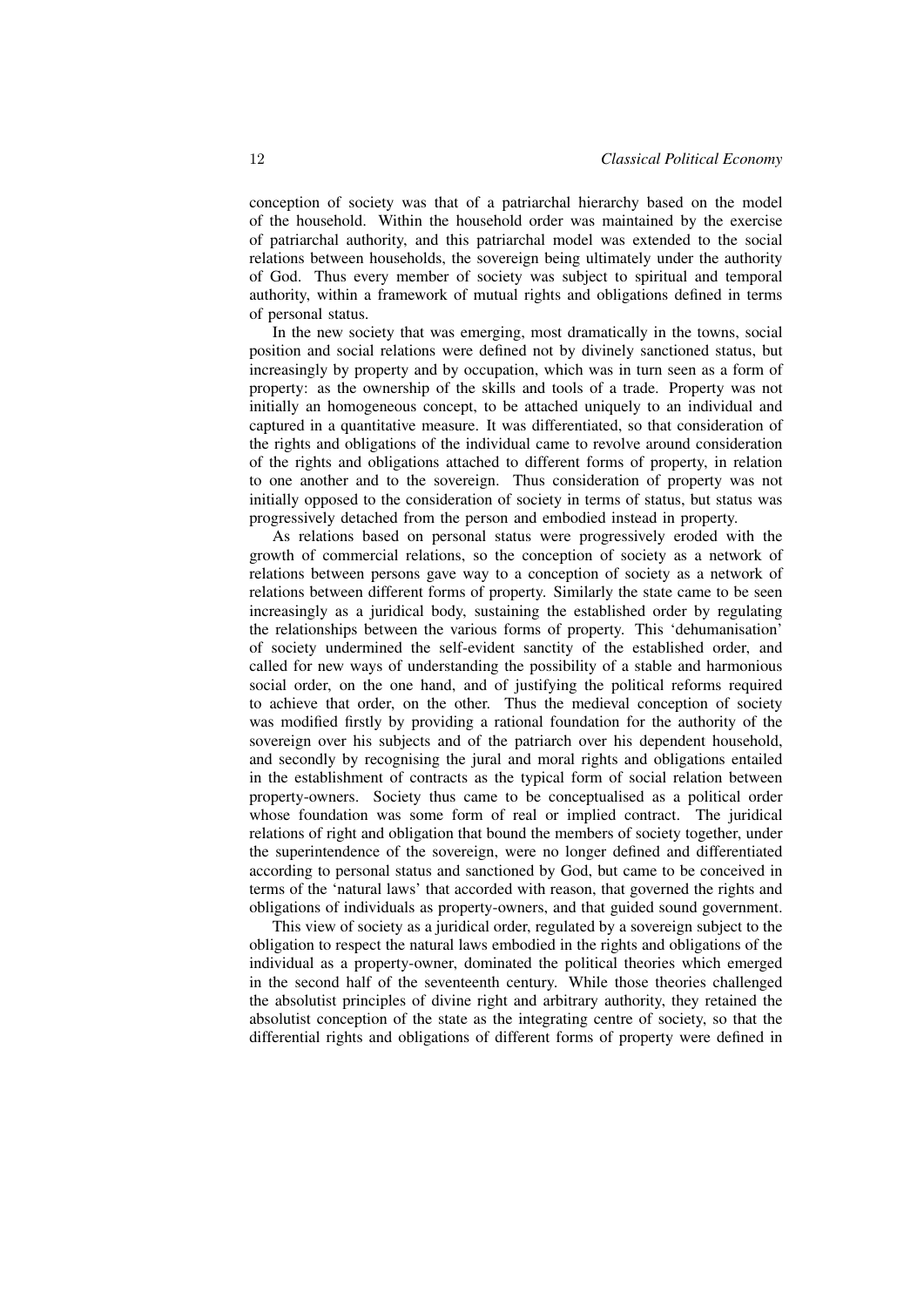terms of their contribution to the stability of the political order. Thus, for example, the constitutional privileges of landed property were defended by reference to the relations of deference and authority which landed property embodied, and which the state was called on to enforce, while the commercial privileges of mercantile property were defended by reference to its contribution to the coffers of the state.

The various theories proposed sought to establish the authority of the state on a rational foundation. The principal problem was that of the relationship between 'law' and 'authority', between the 'natural rights' of the individual propertyowner and the delegated authority of the sovereign. This problem was defined by a particular philosophical conception of human nature, which determined the potential challenge to the social and political order presented by unregulated human inclinations, and so the extent to which the authority of the state was called on to impose the rule of reason on human passions. However, different thinkers had different conceptions of human nature, according to the form of constitution they sought to defend. The ultimately arbitrary foundation of these juridical theories became increasingly apparent in the course of political debate, so that it became imperative to find a more secure foundation on which to build social and political theory. This was the achievement of eighteenth century materialism.

Eighteenth century materialism sought to replace philosophy by science as the means of uncovering the natural laws of society. It was able to do this because it no longer sought to criticise the political order from the standpoint of an abstract human nature, but from the more mundane standpoint of the economic and moral progress of society, to which the corruption and parasitism of the state presented an increasingly serious barrier. That political order was best which was best adapted to the moral, intellectual and material progress of society, while the foundation of moral and intellectual progress was firmly identified with material progress. Thus materialism diverted attention from the philosophical investigation of human nature to the scientific investigation of the laws that governed the economic progress of society. Different forms of property were henceforth to be evaluated not according to the natural rights of property, although the sanctity of property continued to be presumed, nor according to their contribution to the state, but according to their contribution to material progress. Thus attention moved to what we now recognise as economic questions, and political philosophy gave way to political economy as the cornerstone of the theory of society.

Society was no longer seen as an expression of human nature, but as an order regulated by its own laws that were not the result of human design and that could not be modified by human intervention. These laws were generally considered to be divinely inspired, but they were no more amenable to divine than to human intervention. They could therefore be known scientifically, whether through experiment (Smith) or through the exercise of reason (Physiocracy), and they had to be respected if harmony were to prevail. Thus 'nations stumble upon establishments, which are indeed the result of human action, but not the execution of any human design' (Ferguson, 1966, p. 122).

Society is governed by 'natural laws'. 'All men and all earthly powers ought to be subject to these sovereign laws instituted by the Supreme Being. They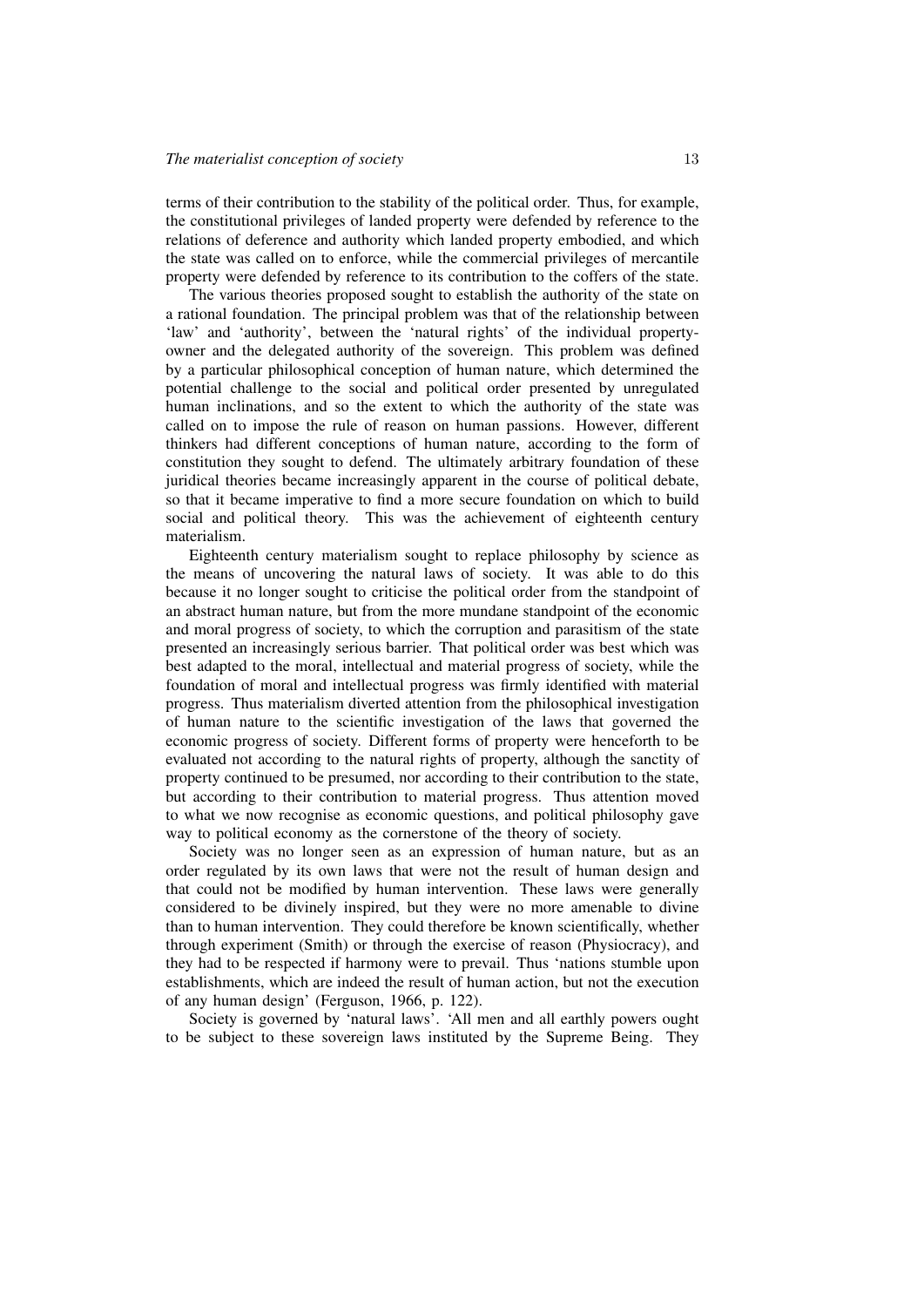are immutable and indisputable and the best laws possible; thus they are the foundation of the most perfect government, and the fundamental rule for all positive laws' (Quesnay, 'Natural Right', in Meek, 1963, pp. 53–4). However, although these laws are 'self-evident', they are not necessarily known or observed. It is essential that 'the nation should be given instruction in the general laws of the natural order, which constitute the form of government which is self-evidently the most perfect', hence education of the public and enlightenment of the sovereign is the prime condition for good government (Quesnay, 'General Maxims', in Meek, 1963, p. 231).

Eighteenth century materialism was *naturalistic*, but by no means *fatalistic*, for it introduced a fundamental distinction between the external world of physical nature, which was governed by immutable and irresistible laws, and the internal world of human nature, which was characterised by a division between the psychological faculties of reason and passion, intellect and emotion. While the primaeval instincts of passion expressed the continued subordination of Humanity to Nature, Reason enabled Humanity to transcend the constraints of its internal Nature. 'Nature' became an external world, which provided no more than the raw material which Humanity could appropriate, intellectually and practically, in order to subordinate Nature to its own intellectual and material needs. 'Progress' was measured precisely by the extent to which Humanity had freed itself from Nature by subjecting Nature to its own intellectual and practical rule. This subordination of Nature was achieved by the progressive realisation of the rule of Reason. For the materialists the development of the forces of production was both the measure of the progress of practical reason, and the means by which humanity freed itself from the constraint of natural scarcity to subordinate ignorance and passion to intellectual and moral reason. This development was neither an intellectual nor a political enterprise, but could only be achieved in and through 'civil society', which was established as the mediating term between Reason and Nature.

The divorce between Reason and Nature constituted human society as a selfsufficient realm, and so as the potential object of a new 'historical' science. The historical development of civil society, embodied in the practical mastery of natural forces in production, became the measuring rod of progress and, in particular, of the appropriate forms of 'manners and morals', of the constitution, legislation and public policy. At the same time this intellectual revolution shifted the focus of reformist projects. Against the absolutist belief that civil society had to be moulded in accordance with the will of God, the needs of the State and the dictates of Human Nature, the Enlightenment insisted that the State and Human Nature had to be adapted to the needs of civil society, according to the rule of Reason.

Nature defined the external limits to the rule of Reason: Reason could harness the laws of Nature, but it could not override them. However, the foremost barrier to progress lay not outside humanity, but within, in the residual power of the passions and of ignorance which impede and subvert rational judgement. Progress then lay in the imposition of the intellect on natural inclinations. '*Differences in intellect* which we observe among (men) depend on the *different circumstances* in which they find themselves placed, and the *different education* which they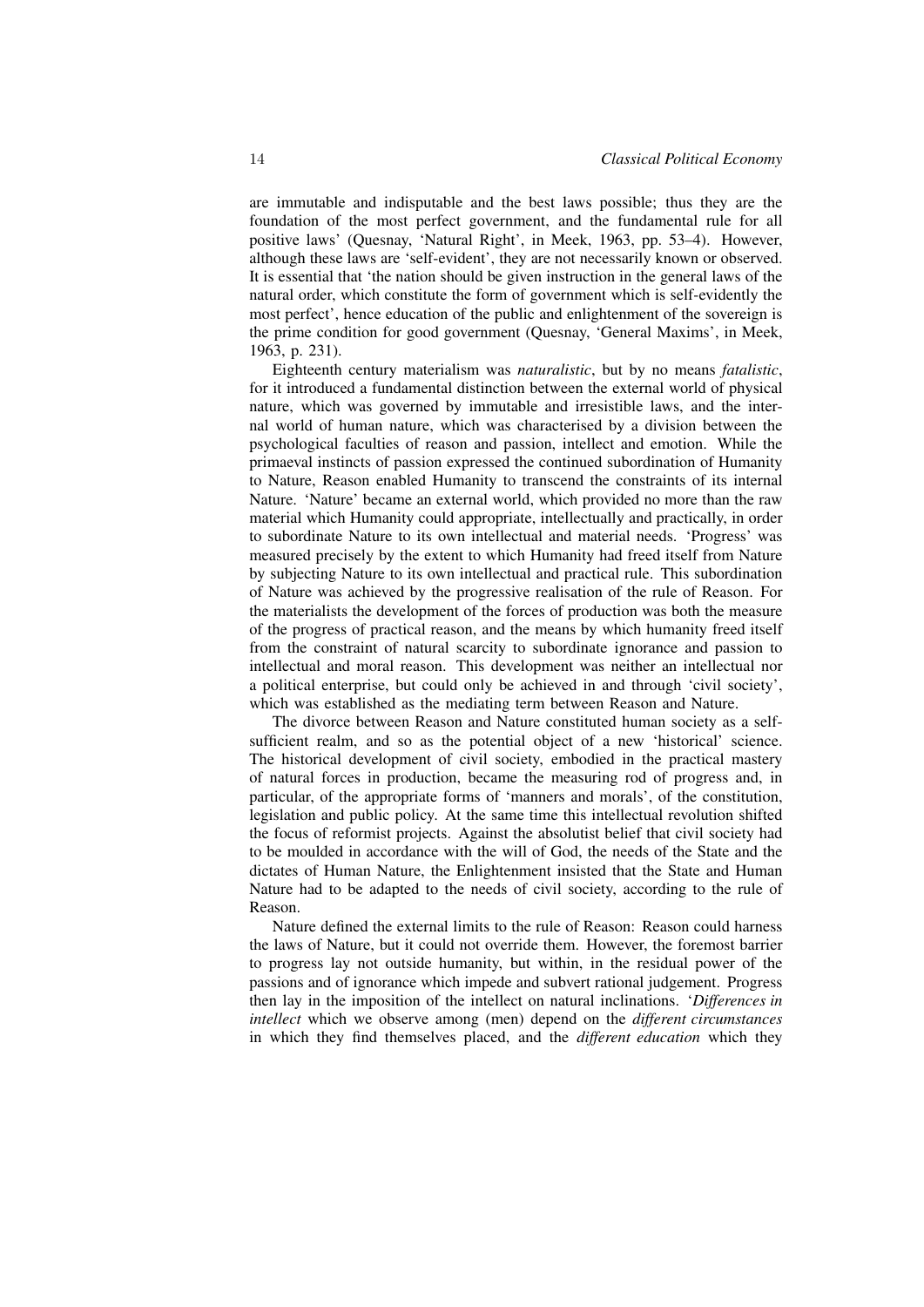receive', while 'all our *false judgements* are the effect either of our *passions* or of our ignorance' (Helvétius, *De l'Esprit*, quoted Meek, 1976, pp. 92–3). Reform is both possible and necessary, and is to be guided by the exercise of reason that will dispel the prejudices of passion and ignorance that are the source of bad government. The basis of rational reform can only be the scientific understanding of the causes of the progress of society.

#### The physiocratic theory of society

The materialist conception of society emerged in the mid-eighteenth century as thinkers throughout Europe sought to discover an objective foundation for morals and for social and political institutions. It is difficult to disentangle influence from independent conception, so rapid was the development, but it is generally agreed that the decisive moment was the publication of Montesquieu's *Spirit of the Laws* in 1748, which offered the most influential early formulation of a materialist conception of society. For Montesquieu the natural factors determining the forms of law, manners and customs in a society were the geographical factors of the soil and the climate, but he also considered the independent influence of the mode of subsistence, the form of government and the 'spirit' of the nation. Helvetius soon noted the empirical inadequacy of the climatic explanation and invoked population pressure as the primary source of progress, but it was the Physiocrats and Adam Smith who first systematically related political and social institutions and the 'moral sentiments' to the mode of subsistence, probably reaching their conclusions independently around 1750– 1.<sup>1</sup>

The Physiocrats theorised the contribution of large-scale agriculture to the well-being of society, and in so doing developed a model of society as a whole. This theory was opposed primarily to the mercantilist doctrines which had been dominant hitherto. Like the mercantilists, the Physiocrats identified national wealth with the formation of a surplus, and evaluated particular forms of property by their contribution to that surplus. However the importance of this surplus was not identified directly with its contribution to the reserves of the state, as it had been by mercantilism, but more broadly with the provision of a fund which could be mobilised alternatively in unproductive expenditure, whether by the state or by individuals, or in fostering economic development by improving agriculture. This meant that the Physiocrats did not conceive of the surplus only in terms of money, as had the mercantilists, but primarily in physical terms, as a surplus of produce, distinguishing the sterility of money-lending from the productivity of agricultural investment. More fundamentally, the physiocratic theory immediately meant that the evaluation of forms of property was no longer confined within the limits of the existing political order, as it was for mercantilism, but was conceived more broadly in terms of their differential contributions to the well-being of society. This in turn led the Physiocrats to construct a

<sup>&</sup>lt;sup>1</sup>Although Smith probably identified the determining role of the mode of subsistence independently, he drew very heavily on the Physiocrats in the development of his theory.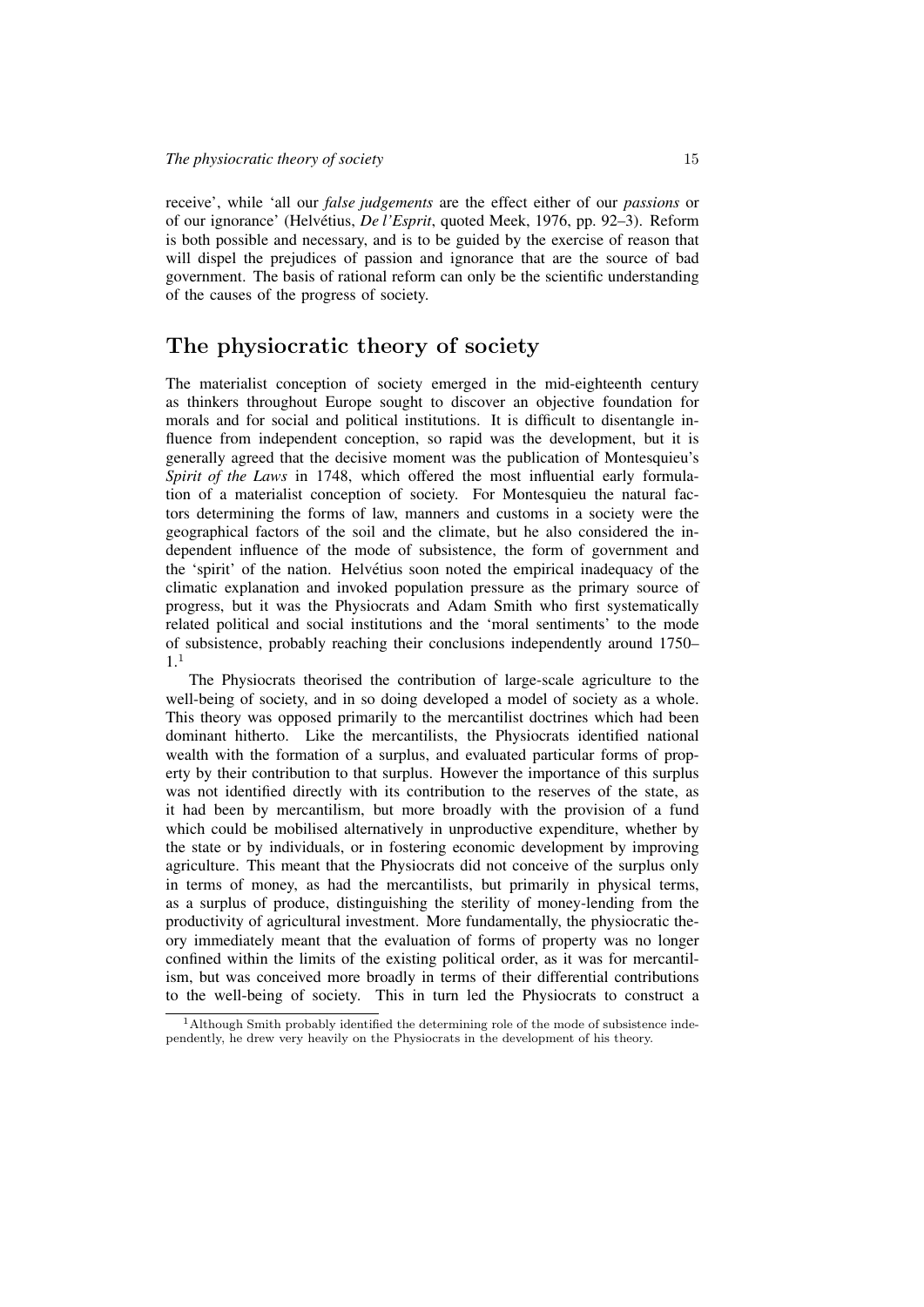model of the flow of goods between different classes, without the intermediation of the state, and so led them to develop the first rigorous theory of the economic foundations not only of the state, but also of the emerging civil society.

The Physiocrats divided society into the 'productive class', the 'proprietors' and the 'sterile class'. The productive class represented agricultural producers, and was divided into wage-labourers and entrepreneurs. The proprietors were the class of landowners, while the merchants and manufacturers made up the sterile class, within which wage-labourers and entrepreneurs were not systematically distinguished. Manufacture is sterile because it simply transforms existing products, in the form of agricultural foodstuffs and raw materials, into manufactured goods without producing any surplus. Agriculture, by contrast, produces a net product, which is attributed to the powers of nature and which accrues to the proprietors in the form of rent.

The implication of this model is that rent is the sole form of the surplus, so the maximisation of the surplus is identified with the maximisation of rent, which is achieved by augmenting the productivity of agriculture. Although some used the model to defend landed property, it is not landed property but agricultural enterprise which is productive, landed property simply appropriating the godgiven benefits of nature by virtue of its engrossing the land. The most productive form of agricultural enterprise was identified by the Physiocrats as large-scale, and increasingly capitalist, farming. Thus the general conclusion drawn was that progress depends on fostering the growth of large-scale farming through the concentration of enterprises and through agricultural investment, which could best be achieved by a regime of *laissez-faire* that provides the basis for the expansion of markets.<sup>2</sup>

The identification of the interests of the large-scale farmer with those of society as a whole by no means implied that the Physiocrats were simply the ideological representatives of a particular class. Their primary concern was with the stabilisation of the political regime, and their primary appeal was to the Statesman, proposing that the power of the state should be strictly limited by the fact that it has to respect the natural laws of the economy if it is not to impede progress. This implied that the state should not interfere with those laws, restricting itself to the protection of the realm, of individual liberty and of property and, in the case of Quesnay, diverting some of the net product to agricultural investment. Constitutionally this implied that the state should be disengaged from all forms of class representation, to take the form of an enlightened despotism, guided by the divinely ordained natural laws discovered by the Physiocrats, whose foundation would be best secured by a system of education to propagate the principles of Physiocracy.

The political programme of Physiocracy had a growing appeal in mid-eight-

<sup>2</sup>The Physiocrats did not see profits as an independent form of revenue. Entrepreneurial profits were seen as a form of wage, although exceptional profits might be earned by increasing productivity or reducing costs, while commercial profits were a diversion from rent based on monopoly power. Manufacturing investment was considered as a diversion not from the surplus but from consumption, as entrepreneurs saved from their normal revenue.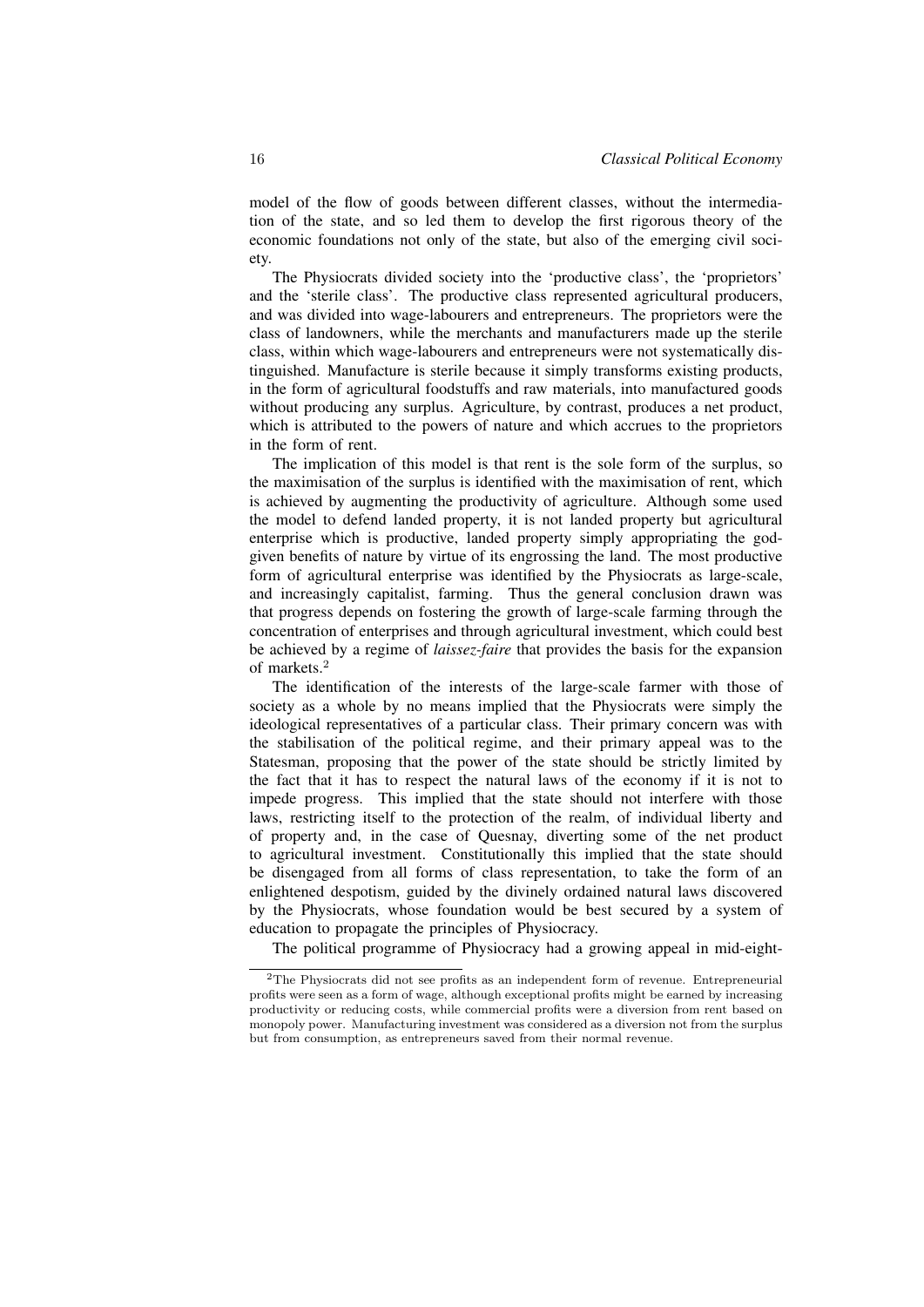eenth century France. It certainly was the case that commerce was stagnating, while agriculture was the most dynamic sector of the economy, its development impeded by taxation, proprietorial privileges and commercial regulation. The rapid development of capitalist agriculture would favour not only the emerging class of agricultural entrepreneurs, but also offered a way of resolving the growing social and political problems confronting the state, by expanding the available surplus and so promising to ameliorate the growing conflict over rent and taxation that set the peasantry against both landed proprietors and the state. However the contradiction inherent in the physiocratic programme was that the development of large-scale capitalist farming could only be at the expense of the small-holding peasantry, so that the physiocratic solution could only exacerbate social tensions in the short-term.

The theoretical limitations of Physiocracy lay in its continued adherence to natural law doctrines and to Cartesian rationalism, on the one hand, and in its insistence that agriculture alone was productive, on the other.<sup>3</sup> It was Adam Smith who overcame these limitations, rejecting the 'self-evidence' of the truths of Physiocracy, replacing Cartesian rationalism with the empiricism of his friend David Hume,<sup>4</sup> and recognising the productivity of manufacture by introducing the concept of capital, or 'stock', independent from land and labour. In modifying the fundamental assumptions of Physiocracy in this way the division of society was changed from that between agriculture, manufacture and the proprietors, to that familiar today between the landed class, the capitalist class, and the labouring class.

#### Smith's Theory of Moral Sentiments

Smith's theory of society is to be found in three works: *The Theory of Moral Sentiments*, *The Lectures on Jurisprudence* and *The Wealth of Nations*. Although Smith is thought of today as an 'economist', the three books form a whole.

The historical framework for Smith's analysis of his own society is provided by what Meek has called the 'four-stages theory' (Meek, 1976). According to this theory the mode of subsistence is the fundamental determinant of the forms of property and government, social institutions and moral sentiments current in a society. There are four fundamental modes of subsistence underlying the four types of society: hunting, pasturage, agriculture and commerce. These stages are arranged in an ideal evolutionary succession of material, and corresponding moral, political and intellectual progress. The basis of this progress is the

<sup>&</sup>lt;sup>3</sup>The later Physiocrats did abandon this insistence, to recognise the productivity of manufacture, without systematically developing its theoretical implications.

<sup>&</sup>lt;sup>4</sup>The extent to which Smith's work remains within the framework of natural law doctrines is a question of interpretation that is still hotly disputed. On the one hand, the difference between Smith's appeal to reason as a psychological propensity, as opposed to the Physiocrats view of reason as an *a priori* truth, is purely rhetorical, the evidence for both resting on intuition. On the other hand, Smith did not follow the Physiocrats in regarding intuition as the conclusive proof of his theories, but sought instead to establish their truth through extensive comparative and historical investigation.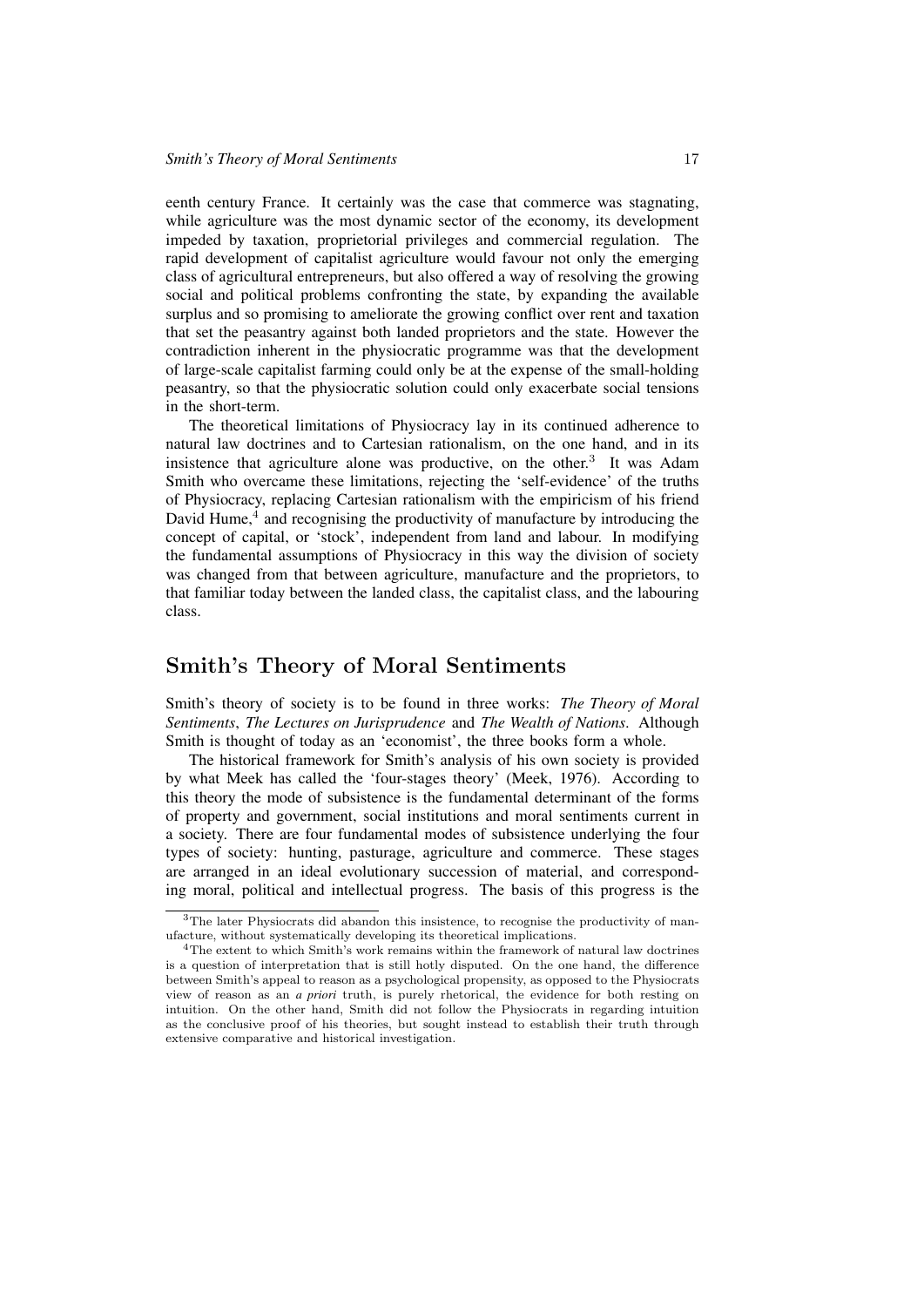extension of the division of labour which gives rise to growing social differentiation: between town and country, arts and manufacture, different occupations and professions, and different social classes. The extension of the division of labour increases the social surplus which, if properly applied, furthers the division of labour and leads to a diffusion and proliferation of property. This in turn provides the foundation for the growing independence of the state, set up to defend property, from any particular interest, and for the progress of the moral sentiments.

In *The Theory of Moral Sentiments* Smith explored the material foundation and social development of the moral sentiments. Smith's starting point was the materialist assertion that 'the understandings of the greater part of men are formed by their ordinary employment'. However Smith did not adopt the utilitarian thesis, advanced later by Bentham, that people were guided by pure self-interest, nor even Hume's limited identification of utility with pleasure. For Smith the moral sentiments were formed socially and the basis of the moral judgement was the sense of 'propriety', of the beauty of a wellordered whole. The basis of judgements of propriety was 'sympathy', the ability to adopt the position of the 'impartial and well-informed spectator' in relation both to our own and other people's conduct and it was sympathy that conditioned our approval of 'benevolence', of conduct that was conducive to the well-being of society. For example, people did not desire wealth for its own sake, for Smith had a puritanical scepticism about the pleasures to be derived from wealth, but for the sake of the social approbation that was attached to the possession of wealth. The source of the moral sentiments was passion and not reason, but the effect of the mechanism of sympathy was that socially beneficial passions were endorsed while harmful passions were condemned. Thus the empirical principle of sociability replaced the natural-law principle of obligation.

Sympathy is not sufficient to restrain the negative impulses that express 'selflove'. A degree of self-love is necessary for every individual to fulfil her social role so that in seeking to achieve her own interests social benefits ensue. However, unmoderated self-love could have harmful effects when not restrained by benevolence, as selfishness led the individual to seek her ends by anti-social means. Such selfishness could be the result either of inadequate moral restraint, as when the individual had only a restricted circle of social contacts, or of ignorance, where individuals were inadequately aware of their own best interests. Moral education and a wide circle of social contacts, such as were provided by an extended division of labour, would contribute to the perfection of the moral sentiments.

Smith's theory of moral sentiments provided a neat account of the moral order of society such as would be recognizable to any modern sociologist. But for Smith this moral order was strictly subordinate to the economic order whose reproduction it served. Thus it was not the basis of his theory of society, but provided only a link in the explanation of how a society based on the pursuit of self-interest could be sustained. Moreover the moral sentiments alone were not sufficient for the maintenance of good order in society. Above the moral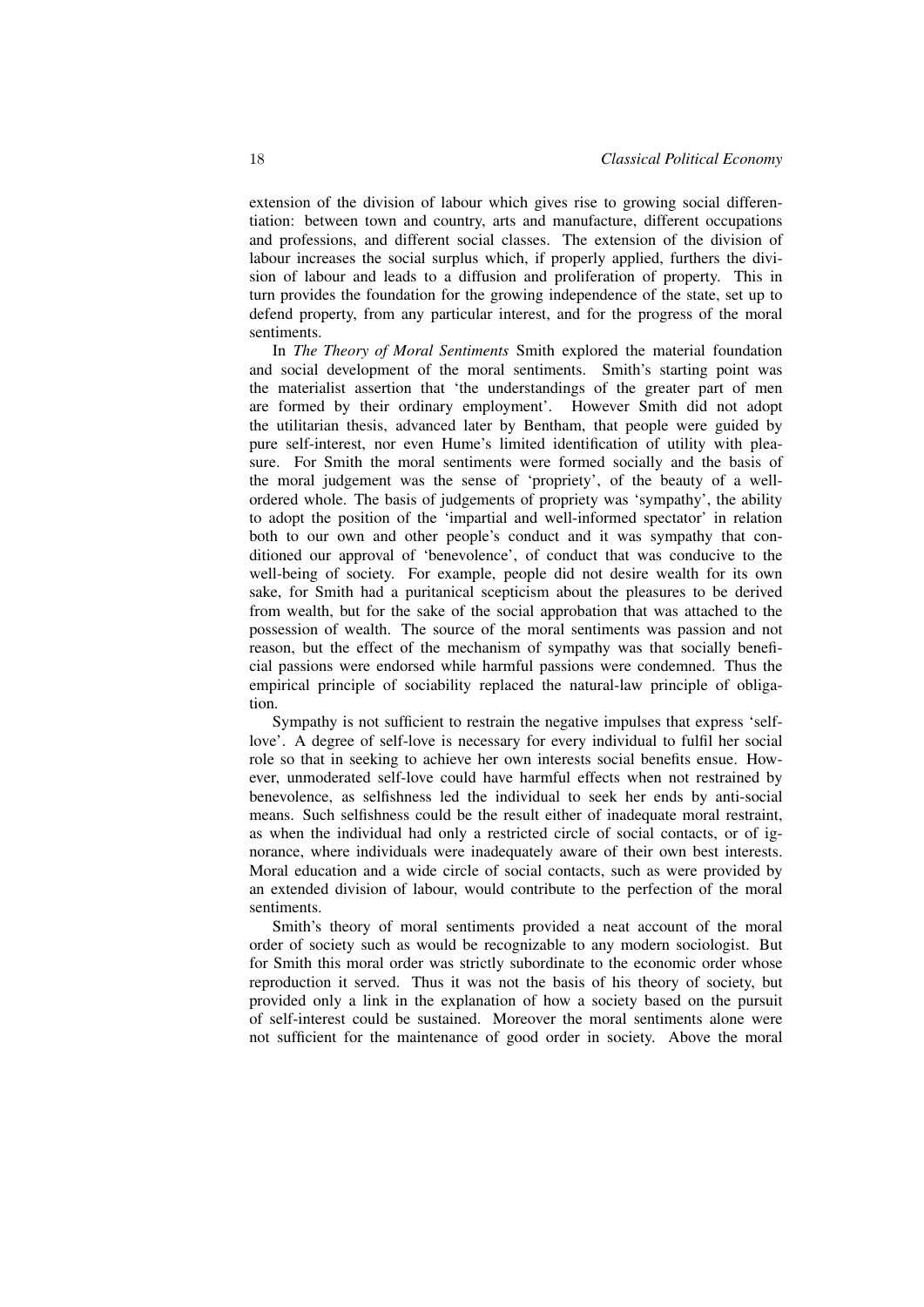#### *The Wealth of Nations* 19

sentiments stood the state, and beneath them lay the division of labour.

In Smith's *Lectures on Jurisprudence* he examined the nature and functions of the state, part of which discussion was resumed in *The Wealth of Nations*. The state was seen as a set of institutions which had a strictly limited, and largely negative, role in preserving a good social order. The state was the repository of *law* rather than of *authority* and its primary function was to protect the rights of the individual as a man, as a member of a family, and as a member of society. Smith argued that 'justice . . . is the main pillar that holds the whole edifice' (Smith, 1976, p. 86). This was not because justice could ordain the propriety of social relationships, for benevolence could not be enforced, but because only justice could preserve the rights of the individual to life, liberty and property and so guarantee the framework of civil society within which benevolence can moderate the abuses of misguided selflove. This framework was provided by the relationship of the individual to his (not usually her, because the woman was a dependent member of a patriarchal family) legally acquired property and by the relationships established by the division of labour that were mediated by the free and equal exchange of property.

### The Wealth of Nations

Both the theory of moral sentiments and the theory of the state depended on Smith's identification of the moderated and restrained pursuit of self-interest with the improvement of social well-being. It was this identification that was first systematically theorised in *The Wealth of Nations*, which was the foundation of Smith's entire social and political theory.

For Smith, progress was identified with the extension of the division of labour, including the application of machinery, that was the foundation of the increasing productivity of labour.

This division of labour . . . is not originally the effect of any human wisdom ... It is the necessary, though very slow and gradual consequence, of a certain propensity in human nature which has no such extensive utility; the propensity to truck, barter and exchange one thing for another (WN, I, p. 12).

This propensity, Smith argued, was probably 'the necessary consequence of the faculties of reason and speech', rather than being a mere natural instinct, through the rational consideration that if I want the help of others I do better to interest their self-love in my favour than to appeal to their benevolence alone (WN, I, p. 13). Thus each, in rational pursuit of her own ends, achieved spontaneously the progressive extension of the division of labour. The extension of the division of labour was limited by the extent of the market. The expansion of production enlarged the market, providing the basis for an extension of the division of labour, and so for a further expansion of production. The extension of the division of labour, if confronted by no 'unnatural' barriers, was thus a cumulative process.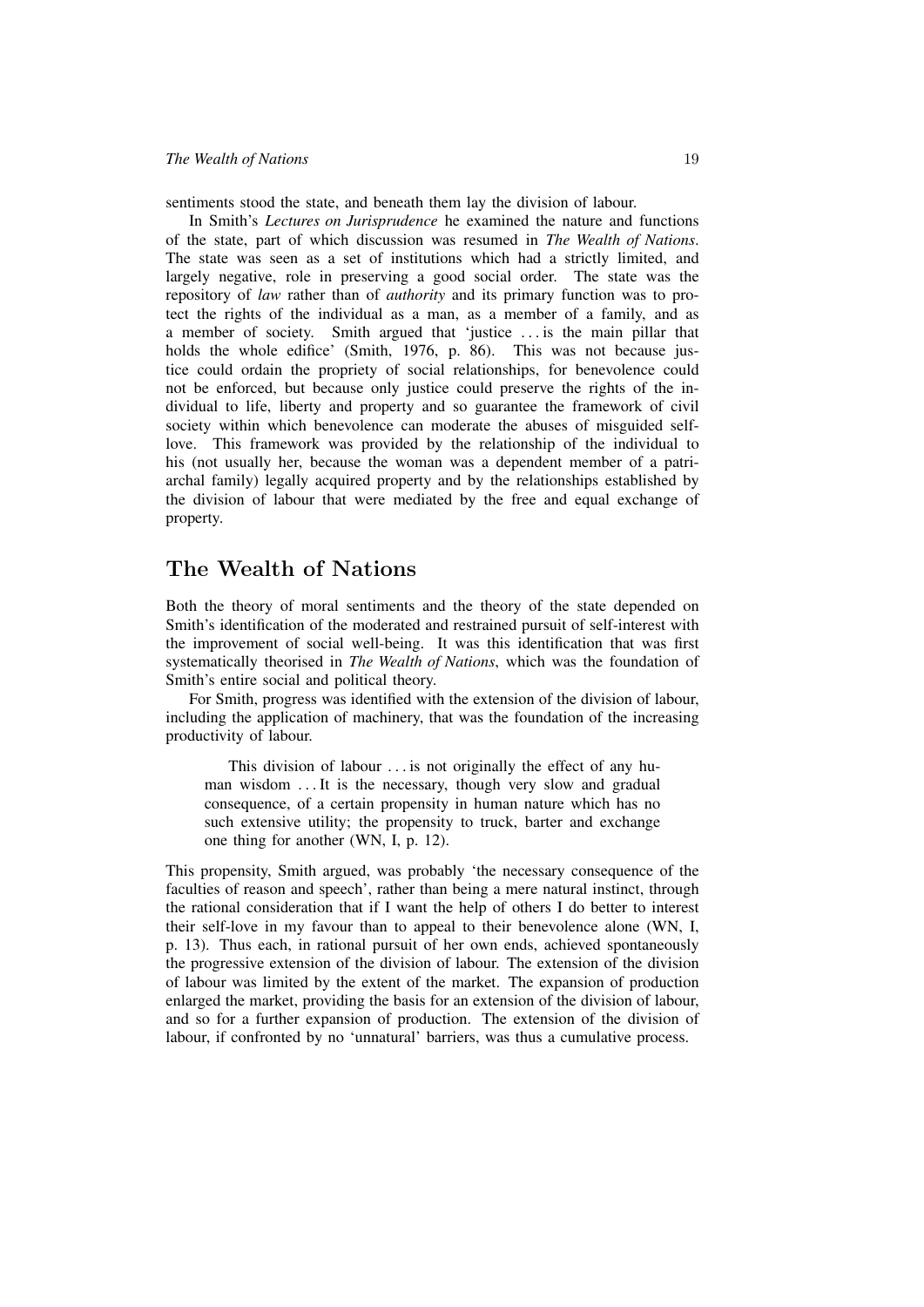Any barriers to the freedom of exchange restricted the possibilities of selfimprovement available to the individual, and so restricted the progress of society. Thus Smith established that free exchange was the condition for the most rapid development of the division of labour and so of the wealth of nations. However it is not sufficient to consider only the production and exchange of wealth. The problem of the proper regulation of society is raised most particularly by the question of the distribution of the product. Smith's great originality lay in his development of a theory of distribution that enabled him to conceptualise the different interests of the different classes of society and so to identify the best means of reconciling their interests. It was Smith who first systematically introduced into social theory the fundamental distinction between the three component classes of capitalist society, the owners of 'stock', the landowners and the wagelabourers. He achieved this by means of an analysis of the component parts of the price of a commodity.

Smith's analysis of class rests on the observation that production depends on the technical co-operation of the three distinct factors of production, land, labour and 'stock'. These factors of production are the property of individuals, who sell the services of their appropriate factor in exchange for a revenue. Thus the distinction between land, labour and 'stock' defines the distinction between the corresponding revenues, rent, wages and profit, which accrue to the owners of the appropriate factors of production. It is these three revenues which constitute the component parts of the price of a commodity. The laws which govern these revenues accordingly define the distinctive interests of the three classes, corresponding to the factor of production which constitutes the source of each class's revenue. Moreover, since these three revenues exhaust the product there can be no other source of revenue, all other revenues deriving ultimately from one of these sources, so that the interest of every member of society is ultimately attached to one of the three classes.

Smith's account of the component parts of the price of a commodity was notoriously ambiguous. On the one hand, he argued that profit and rent in some sense represented deductions from the product of labour: the labourer now had to share her product with the capitalist and landowner. If this were the case then the value of the commodity would be the amount of labour bestowed on it and it would not be self-evident that the interests of the labourer coincided with those of the capitalists and landowners, since profits and rent could increase, given the productivity of labour, only at the expense of wages. On the other hand, Smith argued that profit and rent did not represent deductions from the product of labour, but corresponded in some way to the original contributions made to the product by capital and land. Thus profit, rent and wages were independent component parts of the value of a commodity and there was no reason to conclude that increasing rents and profits were at the expense of wages. This latter is the argument that Smith typically adopted in *The Wealth of Nations*. Thus, for example, he tended to argue that an increase in money wages would not lead to a fall in profits but to an increase in prices. He then introduced the distinction between the producer and the consumer, so that price increases were passed on to the consumer, failing to recognise that the consumer could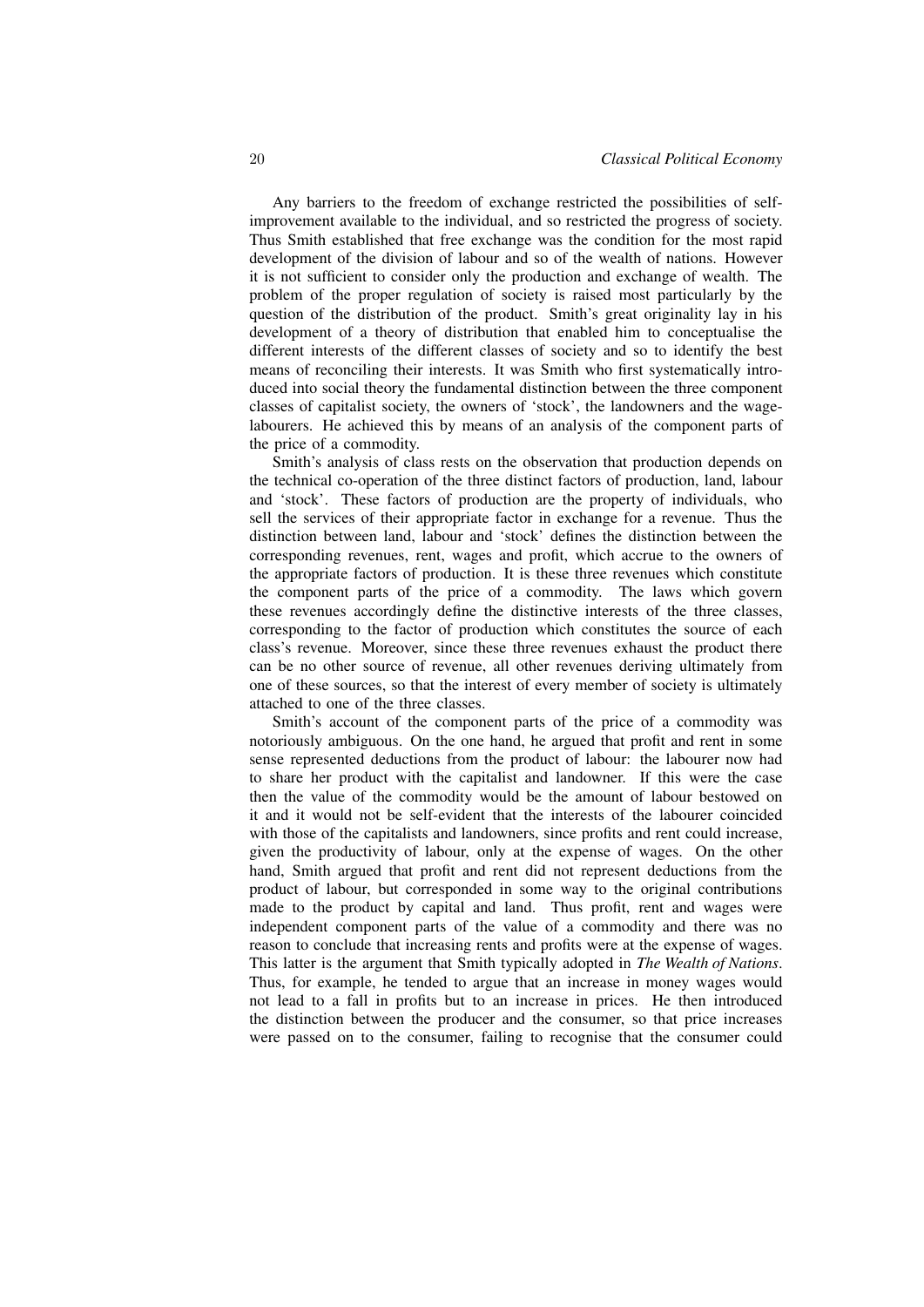#### *The Wealth of Nations* 21

ultimately only be the wage-labourer, capitalist or landowner wearing another hat. The introduction of this device of the consumer frequently prevented Smith from following through the logic of his arguments in a systematic investigation of the social relations between the component classes of society.

The purpose of the examination of the component parts of price was not to lead into an examination of prices but to establish the basis on which the national product is divided between the component classes of society: 'wages, profit and rent, are the three original sources of all revenue as well as of all exchangeable value. All other revenue is ultimately derived from some one or other of these' (WN, I, p. 46). In particular, interest is a deduction from profit and taxation is a drain on revenue. Smith turned to the examination of the determination of the different forms of revenue, and so to the material foundation of the interests of the different social classes that comprise society.

It is in considering the different forms of revenue independently of one another that Smith definitively abandoned the *embodied labour* theory of value in favour of a theory of the independent component parts of value. He retained a labour theory of value only in the sense that he uses *labour commanded* as the most convenient measure of value, because he believed that this provided the most stable standard of value (although it should be added that he was not altogether consistent in this). Thus the labour value of a commodity was not the number of hours of labour entailed in its production, but the number of hours of labour that could be commanded by its price. The latter would be greater than the former to the extent of profit and rent. Thus the theory of value analysed the independent component parts of the *real price* of a commodity, only introducing the labour standard in order to facilitate long-period comparisons that abstracted from the changing value of money. Smith's labour theory of value served not as the basis of his analysis of social relations between the classes, but only as a convenient accounting device.

The rapid abandonment of the embodied labour theory of value had important implications, for it meant that the revenues of the different classes could be considered independently of one another. This meant in turn that Smith was not compelled to consider systematically the relation between these revenues, nor the social relations between the classes that comprise society. Smith considered the three original sources of revenue not in relation to one another, but in relation to their independent contributions to, and benefits from, economic growth. The interdependence of these classes was located only in the technological interdependence of the factors of production to which the revenues correspond, as an aspect of their co-operation in the division of labour. Land, labour and stock are the universal foundations of social differentiation and are considered on a par with other functional distinctions, such as that between agriculture and manufacture, as aspects of the technical division of labour characteristic of any developed society. This is why Smith could not conceive of any but the simplest society except in terms of the categories appropriate to his own, and this is why he proceeded immediately from 'that early and rude state of society' to a society in which stock has accumulated in the hands of particular persons who 'will naturally employ it to set to work industrious people' (WN, I, p. 42).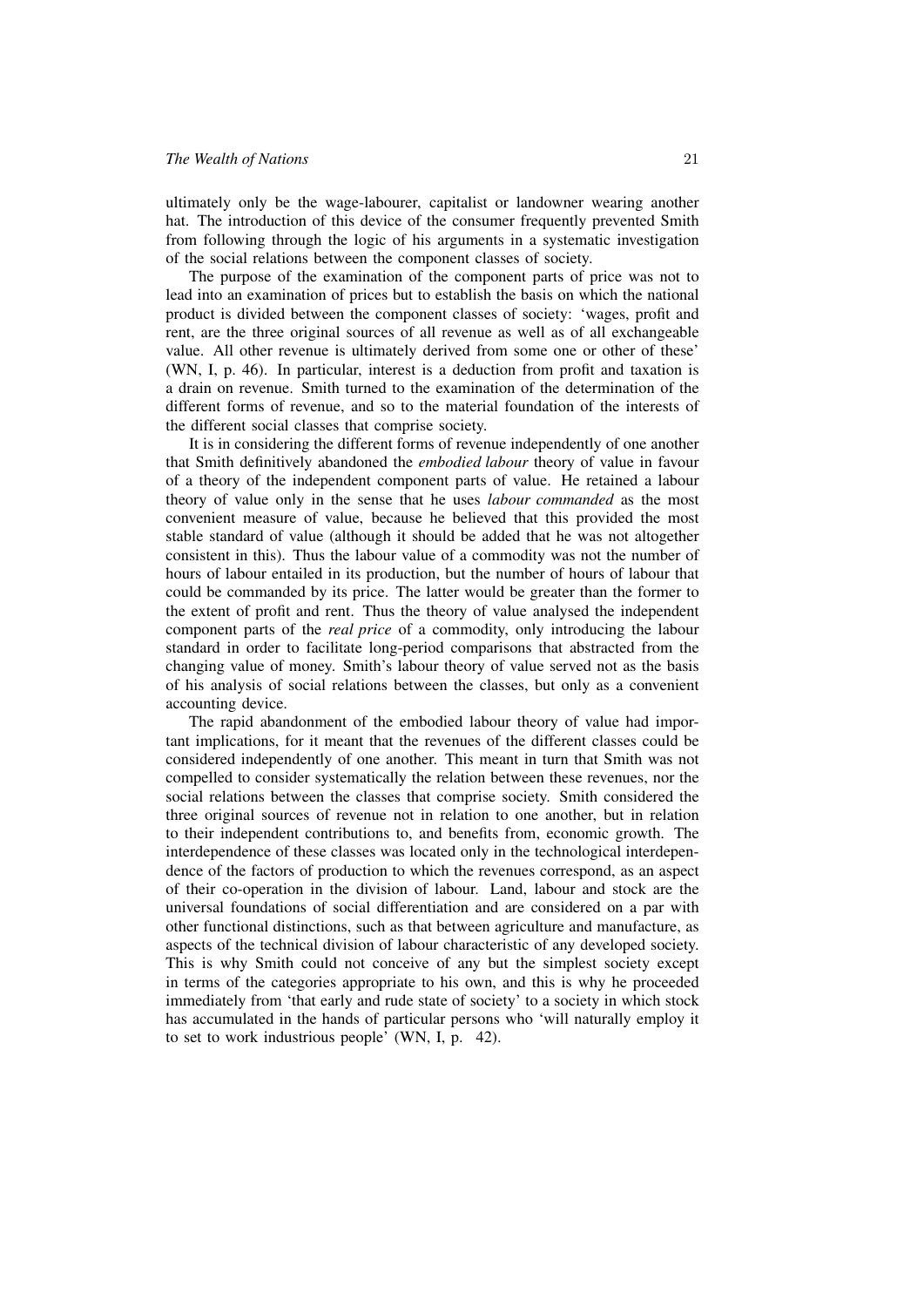Wages are determined by the balance between the supply of and the demand for labour. However 'there is a certain rate below which it seems impossible to reduce, for any considerable time, the ordinary wages even of the lowest species of 1abour' (WN, I, p. 60). In the wage bargain the masters have the upper hand, so the tendency is for the wage to fall to this minimum. However an increasing demand for labour, associated with an increasing revenue in the form of profit and rent which constitutes the fund out of which wages are paid, enables the labourers to 'break through the natural combination of masters not to raise wages'. 'The demand for those who live by wages, therefore, necessarily increases with the increase of the revenue and stock of every country and cannot possibly increase without it'. Hence the labourers have an interest in the progressive increase in rent and profits since this alone can secure increased wages for them. Moreover the 'liberal reward of labour' is socially beneficial: 'No society can surely be flourishing and happy, of which the far greater part of the members are poor and miserable'. More to the point, the liberal reward for labour encourages the growth of population and encourages the 'industry of the common people'. The effect of accumulation on wages is beneficial to the workers, to the masters and to the nation (WN, I, pp. 58–61, 70–73).

Profits are necessary to encourage the owner of stock to hazard his stock by employing labourers. The size of profits, however, is determined by the relation between the size of stock and the opportunities for its employment. Although the opening of new investment opportunities may lead to an increase in profits, Smith assumed that the general tendency is for the increase of stock to lower profit as competition between the owners of stock for investment opportunities increases. Thus accumulation tends to increase wages but to lower profits. However it is not the former that causes the latter, although low wages can be a source of high profits and *vice versa*, but rather it is the independent relationship between the supply of investment funds and the opportunities that confront them that determines the decline in profits. Thus in a society in which opportunities are so exhausted that accumulation reaches its limits, both wages and profits will be low.

Accumulation, although it increases the mass of profits, tends to lower the rate of profit. This means that the owners of stock have an ambiguous interest in economic progress, and are tempted to seek to increase the rate of profit artificially. Such measures are, however, extremely harmful to society. 'In reality, high profits tend much more to raise the price of work than high wages' (because high wages encourage industriousness and growth of population). Thus high profits restrict the growth of the market and so the extension of the division of labour.

Our merchants and master-manufacturers complain much of the bad effects of high wages in raising the price, and thereby lessening the sale of their goods both at home and abroad. They say nothing concerning the bad effects of high profits. They are silent with respect to the pernicious effects of their own gains (WN, I, pp. 87–8).

Smith's analysis of rent is even more ambiguous than his analysis of profit.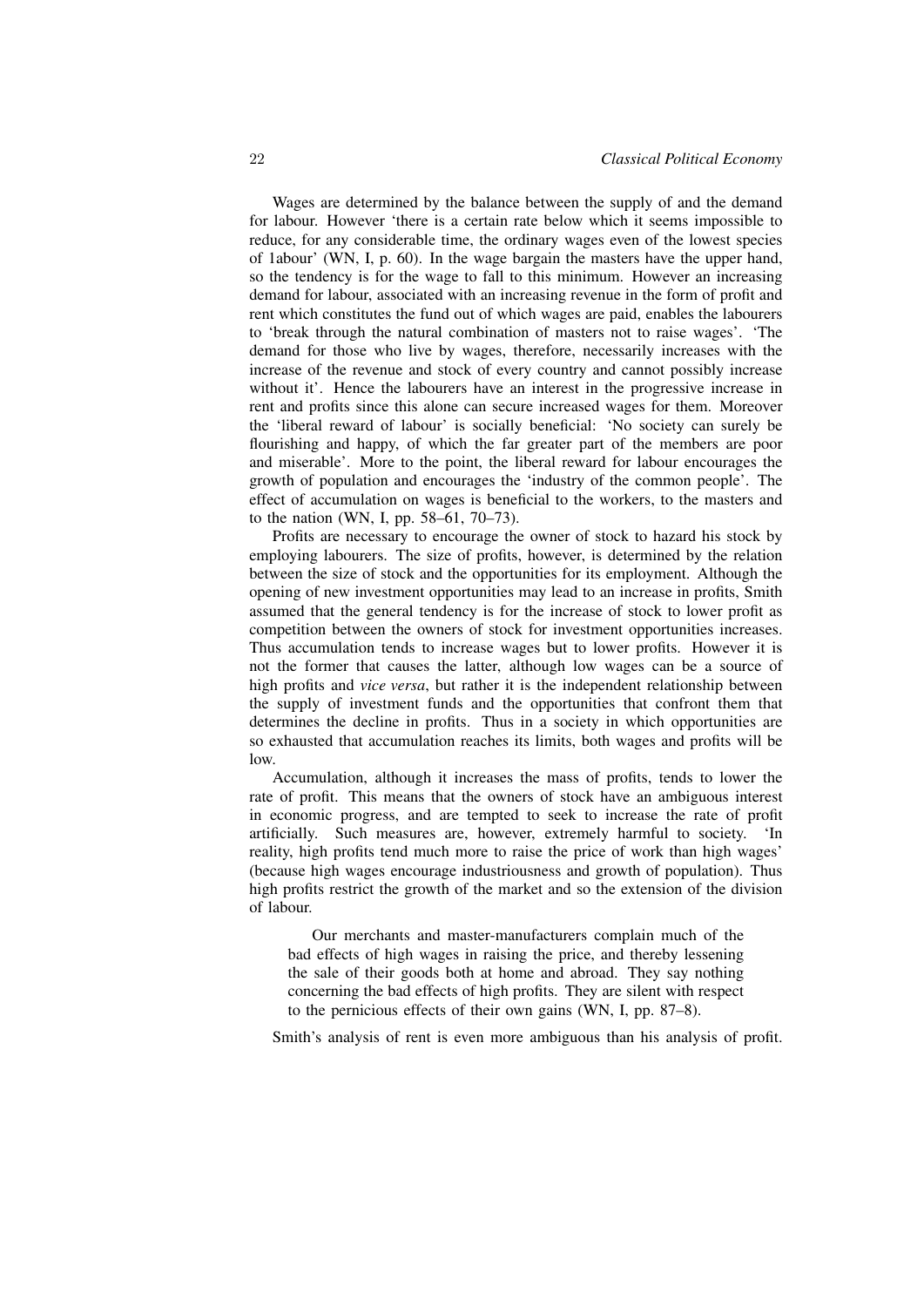#### *The Wealth of Nations* 23

On the one hand, rent is seen not as an independent component of the price but as whatever is left over after normal wages and ordinary profits have been deducted. An increase in rent can therefore only be at the expense of wages or profits. Rent is not a form of profit, due as a result of investment of stock in the land, but is a 'monopoly price' determined by 'what the farmer can afford to give'. Thus

rent . . . enters into the composition of the price of commodities in a different way from wages and profits. High or low wages and profit are the causes of high or low price; high or low rent is the effect of it (WN, I, pp. 131–2).

However, if rent is a deduction from price the question arises of what determines the price: it cannot be determined by the sum of profits, wages and rent if rent depends in turn on price. Smith's answer was to follow the Physiocrats in relating rent to the natural fertility of the soil. Thus the total product is fixed and rent is what remains after the deduction of wages and profits. It arises because the natural powers of the soil make agriculture more productive than manufacture. Clearly, however, rent depends not on the size of the product, but on the value (price) of the product. Thus Smith went into an extended investigation of the relationship between the prices of agricultural produce, of other raw materials, and of manufactured goods. The basic conclusion is that the relative prices of non-food raw materials rise and those of manufactures fall in relation to the prices of foodstuffs, so that 'every improvement in the circumstances of society tends either directly or indirectly to raise the real rent of land, to increase the real wealth of the landlord' (Smith, WN, I, p. 228).

This argument may explain why rent should increase, but it does not provide any explanation either for the existence or the level of rent. However the conclusion that Smith had reached is the one that was essential to him, for it enabled him to identify the interest of the landowner with the general improvement of society, for the landowners gain from 'every improvement in the circumstances of the society', and this was of fundamental importance in the constitutional circumstances of Smith's time.

Smith concluded his investigation of rent by examining the interests of the 'three different orders of people': 'those who live by rent', 'those who live by wages', and 'those who live by profits'. The interest of the first order, the landowners, 'is strictly and inseparably connected with the general interests of society', as is that of the labourer. Those who live by profit are those 'whose stock puts into motion the greater part of the useful labour of every society'. But the rate of profit tends to fall with progress and the great merchants and manufacturers, although they have 'more acuteness of understanding' than the landowners, are concerned with their own particular interests rather than with those of society. 'The interest of the dealers . . . is always in some respects different from, and even opposite to, that of the public', and they have exercised their own abilities to impose on the gullibility of the other orders of society, having 'an interest to deceive and even to oppress the public' by narrowing competition (WN, I, pp. 230–2) .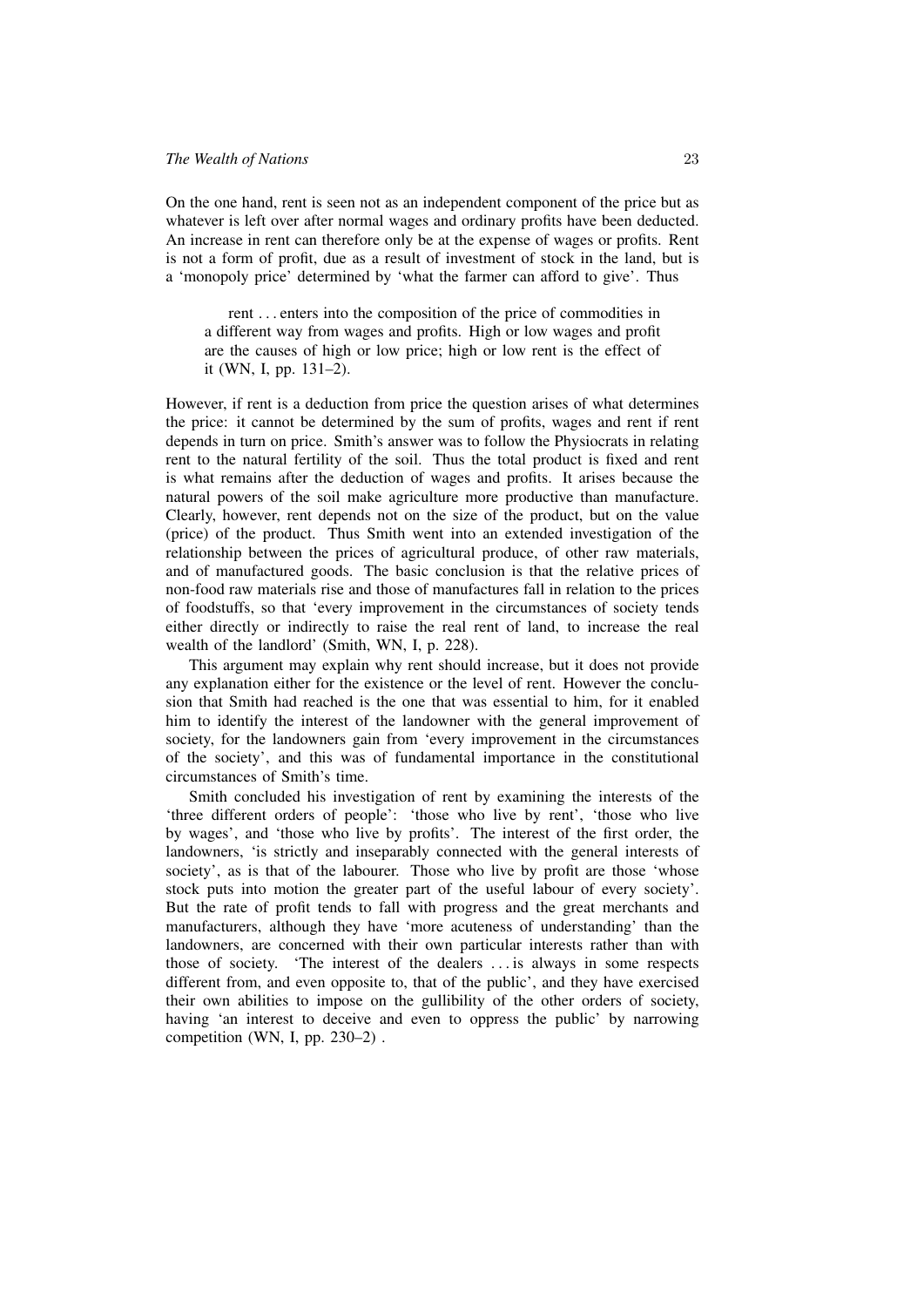The constitutional conclusions that Smith reached are developed later in *The Wealth of Nations* and elsewhere, but they can be summarised as the need for a balanced constitution, in which the oppressive dangers of 'monarchy' are balanced by 'democracy', the parliamentary representation of property, and the need for public education, to which Smith attached great importance. Public education is desirable because the state of society does not 'naturally form' in the people 'the abilities and virtues which that state requires' so 'some attention of government is necessary in order to prevent the almost entire corruption and degeneracy of the great body of the people', so making them 'the less liable . . . to the delusions of enthusiasm and superstition, which, among ignorant nations, frequently occasion the most dreadful disorders . . . less apt to be misled into any wanton and unnecessary opposition to the measures of government' (WN, II, pp. 263–9). However, Smith was not too confident of the powers of reason in the face of the persuasive power of the merchants and manufacturers. Smith's conclusion was that

all systems of either preference or of restraint . . . being thus completely taken away, the obvious and simple system of natural liberty establishes itself of its own accord. Every man, as long as he does not violate the laws of justice, is left perfectly free to pursue his own interest his own way, and to bring both his industry and his capital into competition with any other man, or order of men. . . . According to the system of natural liberty, the sovereign has only three duties to attend to . . . first, the duty of protecting society from the violence and invasion of other independent societies; secondly, the duty of protecting, as far as possible, every member of the society from the injustice or oppression of every other member of it, or the duty of establishing an exact administration of justice; and, thirdly, the duty of erecting and maintaining certain public works and certain public institutions (WN, II, p. 180).

The good order and progress of society depends on the existence of a state that will maintain justice, and so the rule of competition, and on the development of the moral sentiments that will be advanced by the growth of industriousness and the extension of the division of labour, and that will be endorsed by the development of education.

#### Smith's contribution to social theory

Smith is best remembered today as an economist and as the theorist of economic liberalism. However, as economics his work is eclectic and unsystematic. His theory of wages derives from the Physiocrats, his theory of rent still rests on physiocratic prejudice and his theory of profit at best rests on an implicit extended physiocratic identification of profit with the productive powers of stock. His account of the interests of the fundamental classes of society is equally unsystematic. He recognised the morally harmful effects of large-scale industry and of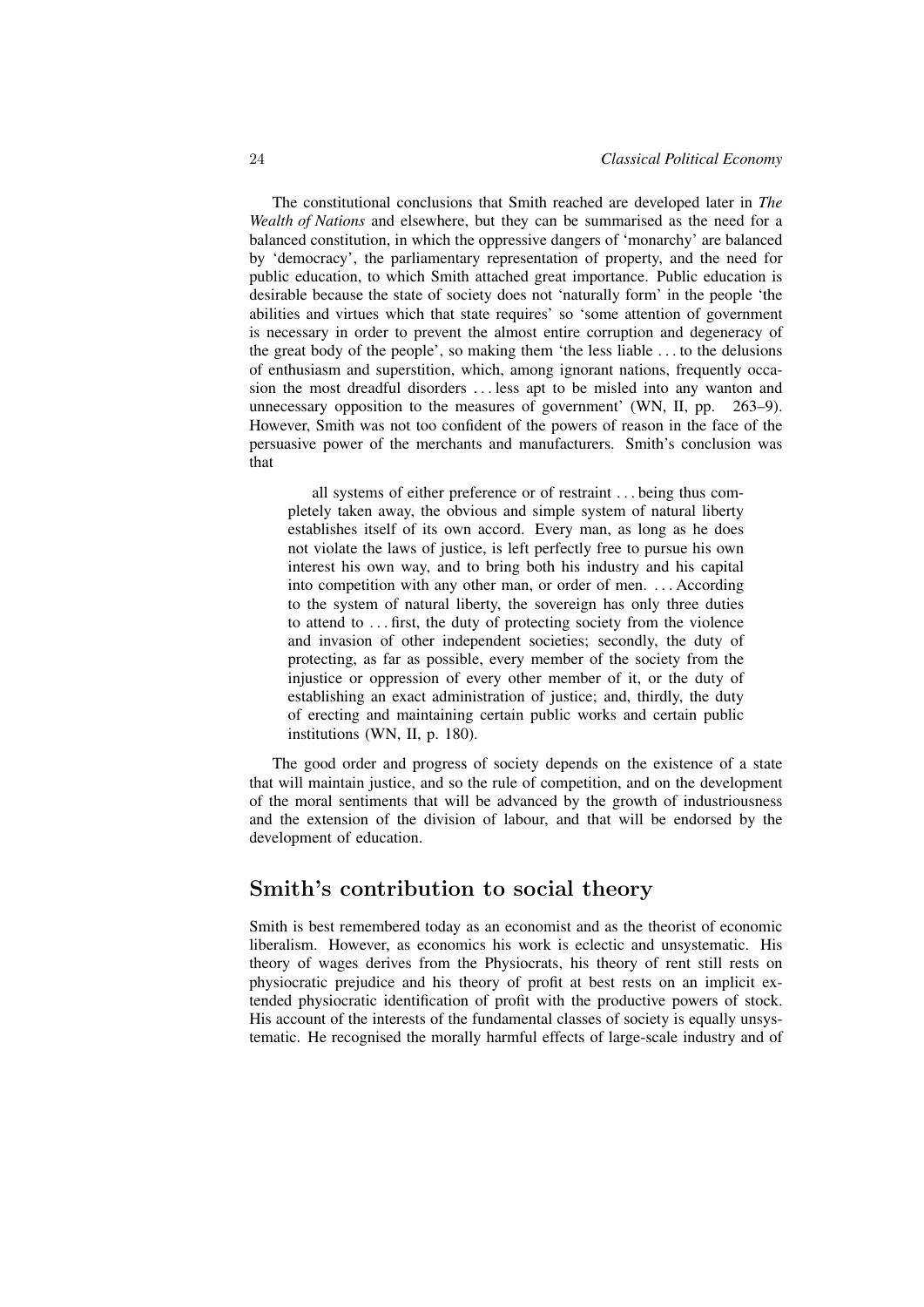the division of labour on the working class, so his identification of the interests of the workers with those of society rests wholly on the postulate that accumulation, and accumulation alone, can increase wages. His identification of the interests of the landowners in the improvement of society is equally tenuous, depending on an intuitive, if not wholly implausible, analysis of the relations between prices of foodstuffs, minerals and manufactured goods. His identification of the relation of the owners of stock to accumulation rests on the neglect of any systematic investigation of the fundamental relationships between profits, rent and wages, and between the rate of profit and the rate of accumulation. In short, his defence of economic liberalism rests more on faith than on any systematic analysis.

However the fundamental importance of Smith's work is not its technical contribution to economics, but the fact that it opens up an entirely new approach to society which earlier writers had partially anticipated, but which Smith first presented as a systematic and relatively coherent whole. Smith's contribution can be summed up under three headings. Methodologically he was the first systematic social theorist to break definitively with the natural-law tradition. In this he replaced the rationalistic foundation of Physiocracy with the empiricism of his friend David Hume, so separating social theory from philosophy in subjecting theoretical laws to empirical evaluation. Theoretically, he was the first to develop a systematic materialist conception of history based on the determining role of the mode of subsistence. Finally, the originality of his contribution is consummated in his theory of social class, for he was the first to analyse systematically the emerging capitalist society in terms of the fundamental class division between capitalists, landowners and wage-labourers.

To many it may seem strange that Adam Smith, who is best known as the theorist of liberal individualism, should be acclaimed for his contribution to the class theory of society. However, there is no paradox here, for in Smith's work there is no conflict between individual aspiration and class affiliation. Smith's conception of social class is quite different from the medieval conception of an *estate*, a corporate body of which membership entails differential rights and obligations. Social classes are not corporate entities in this or in any other sense.

Social classes arise because of the functional differentiation, established in the course of development of the division of labour, between labour, land and stock as factors of production. All means of subsistence derive from the collaborative employment of land, labour and stock, and all revenues derive ultimately from one or other of these factors of production. In the 'early and rude state of society' the same person owned all three factors of production, and so appropriated all three revenues. With the development of the division of labour their ownership becomes differentiated, so that the distinct revenues accrue to different people, thereby defining their different class interests.

The interests of different members of society depend on the ultimate source of their revenues. Because the different forms of revenue are determined differently, the three factors of production which constitute the ultimate sources of all revenues define three differential class interests. However much they may conflict with each other in competition, capitalists, for example, have a common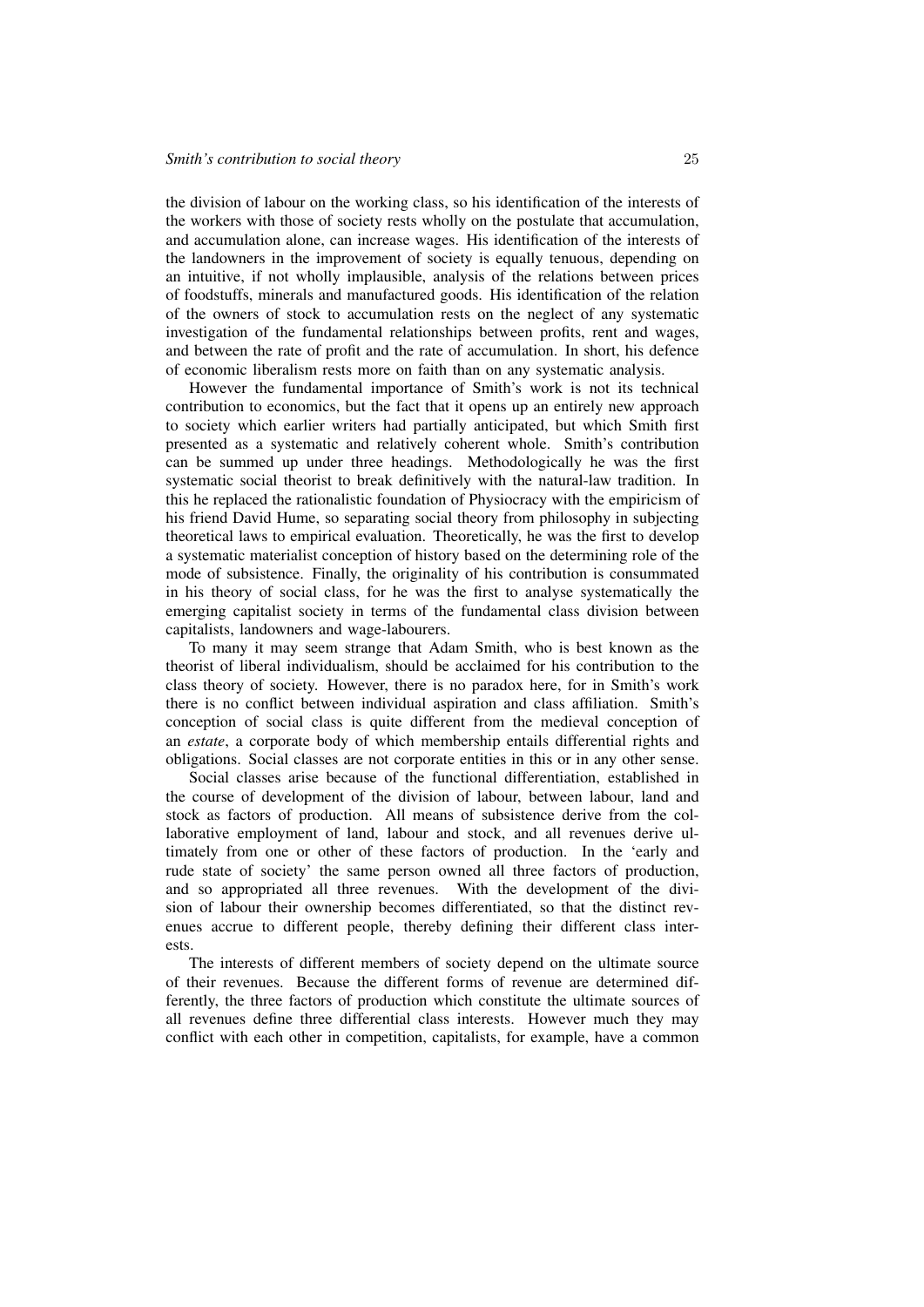interest as owners of stock in relation to the owners of land and labour. Moreover, because there are ultimately only three sources of revenue in society there are only three social classes. All 'intermediate strata', such as lawyers, priests, or government employees, must ultimately belong to one or other of these classes, depending on the ultimate source of their revenues. It is possible to straddle the classes, as does the independent artisan who is both labourer and owner of stock, but it is not possible to belong to society except through assimilation into its class system, for it is only as a member of a social class that it is possible to acquire access to a revenue with which to secure the means of subsistence.

Although class interests are defined objectively, the members of those classes may not be aware of their interests, and may not act in accordance with them. The capitalists have an acute awareness of their own interest, since their very survival depends on their paying the closest attention to it. However, as we have seen, their interest is at variance with that of society, and so they seek constantly to deceive the public. The landowners, by contrast, are 'too often defective' in their knowledge of their own (and thus the public) interest.

That indolence, which is the natural effect of the ease and security of their situation, renders them too often, not only ignorant, but incapable of that application of mind which is necessary in order to foresee and understand the consequences of any public regulation

. . . The interest of the second order, that of those who live by wages, is as strongly connected with the interest of society as that of the first . . . But though the interest of the labourer is strictly connected with that of the society, he is incapable either of comprehending that interest or of understanding its connection with his own (WN, I, pp. 230–2).

The labourer is only heard on particular occasions 'when his clamour is animated, set on, and supported by his employers, not for his, but for their own particular purposes'. It is this ignorance which political economy must dispel.

It is through his theory of class that Smith opened up the possibility of a systematic social science. Earlier students of society, most notably Gregory King, had entertained the idea of social classes, but had not established a rigorous foundation for their class distinctions. King, for example, identified twenty-six ranks of the population, differentiated on the basis of status, which could be classified in turn as belonging to the 'poorest sort', the 'middle sort', and the 'better sort', but the classification had no principled foundation. Political theorists, on the other hand, had approached society more systematically, but had tended to rely on a much more abstract conception of society, attempting to reduce the heterogeneity of statuses and of forms of property in order to establish the common foundation of the polity in the abstract individual.

Smith made it possible to bridge the gap between the empirical and the theoretical approaches to society by making it possible to locate the political theorists' individual within a systematically organised society. He could do this because the systematic distinctions in society no longer depended on inherent differences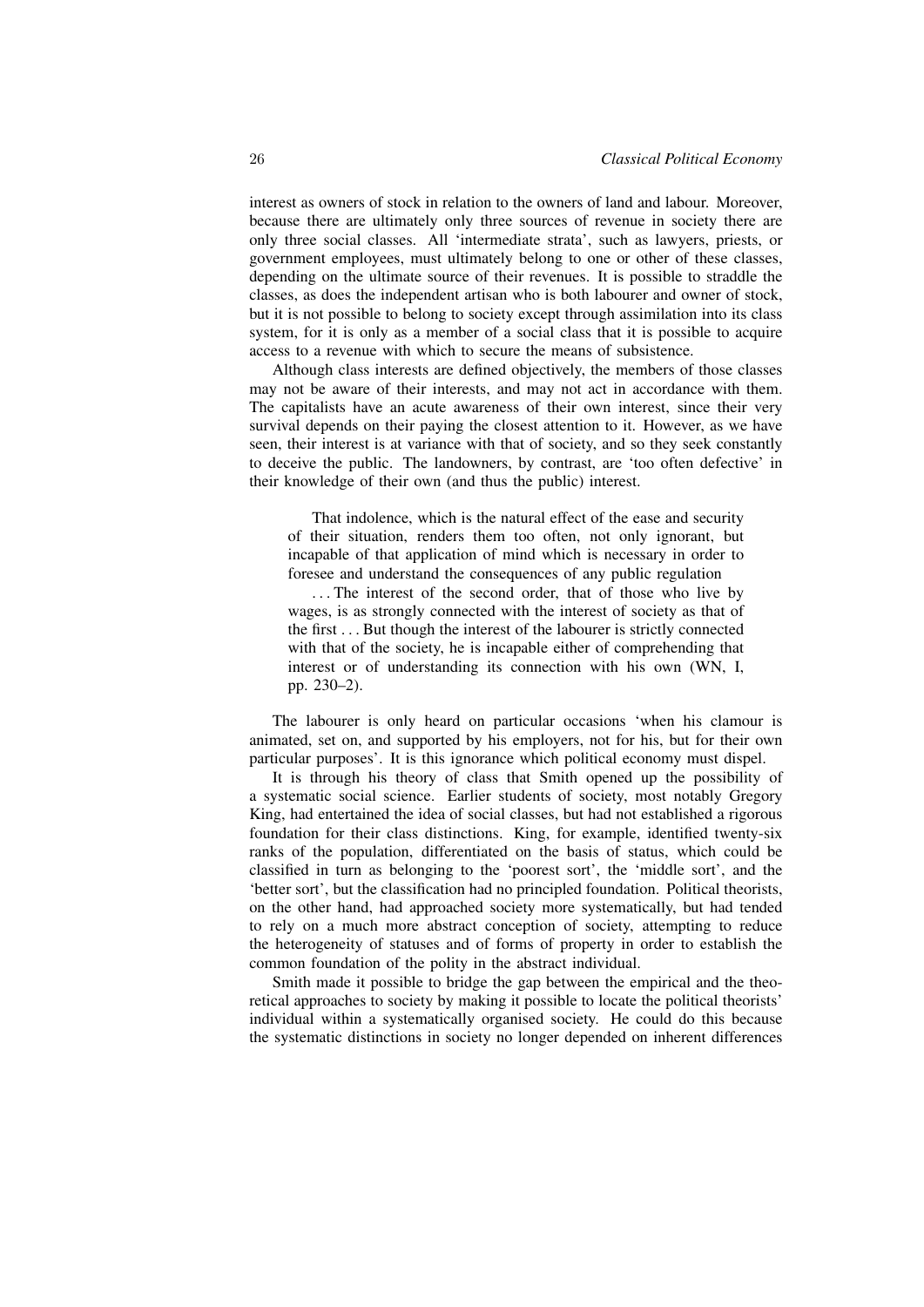in personal status, but rather on the material basis on which the individual participated in society, although he still recognised the existence of gradations of rank and status. Thus social differentiation was reconciled with the uniformity of human nature that had become the foundation of liberal political theory and continued to underlie the materialism of classical political economy. Moreover the new theory was able to justify and reconcile both social differentiation and the freedom and security of the individual.

Social and political differentiation was justified on the basis of the differential contributions of land, labour and stock to the product and to the growth of the economy, while the freedom and security of the individual was justified by the need to give the individual the means and incentive to pursue her own ends in order to contribute to the betterment of society. Thus the theory of class, far from compromising the individualism of liberal theory, makes it possible to rest the latter on a much more concrete foundation. Because it is possible to explore much more systematically the participation of the individual in society, it is possible to provide a defence of liberalism no longer solely on the basis of claims about human nature but more practically in terms of the material benefits to which a liberal regime will give rise.

In locating the individual socially and historically Smith opened the way to an empirical social science, and his lead was soon followed in Scotland by Adam Ferguson and John Millar. However Smith's approach continued to harbour fundamental weaknesses that also marked the work of the other members of the Scottish Historical School. Despite its apparent concreteness Smith's theory still rests on the speculative definition of a 'natural' order of society against which real societies and real history are measured. Smith was not really concerned with how particular societies actually work, but was much more concerned with how the ideal society would work, in order that he could measure his own and other societies against that ideal. This focus explains Smith's failure, on the one hand, to offer any adequate account of the relationships between the fundamental classes of society and, on the other, his failure to reconcile his materialism with any adequate conception of history.

The failure to provide an adequate account of the relationships between the fundamental classes of society rests on the absence of any coherent theory of value, not in the narrow technical sense of a standard of price, but in the more fundamental sense of a theory that can account for the revenues of the different classes of society. Smith related wages, profits and rent to labour, stock and land, but he had no adequate theory of the relations between each of the terms. This weakness is not only of economic importance, for wages, profit and rent are not simply economic categories. More fundamentally they determine the interests of, and the relations between, the fundamental classes of society and, arising out of these interests and social relations, they determine the form of government and the moral sentiments appropriate to the society. They determine not only the pattern of economic development, but also the moral, political and intellectual development of society. The absence of a coherent theory of value means that Smith's entire social theory is ultimately based on anecdote and assertion.

The weakness of Smith's theory of value could be remedied within the frame-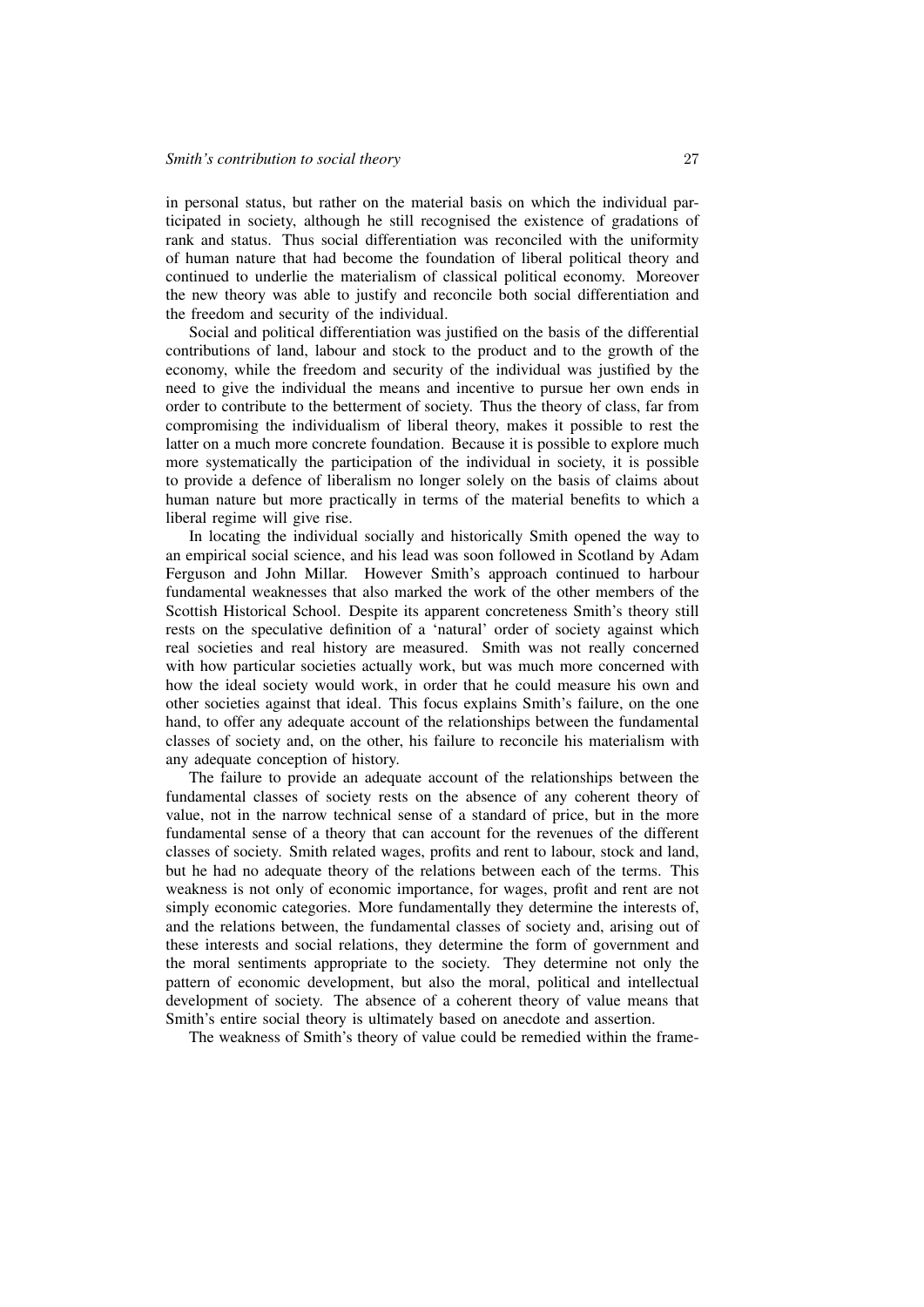work of his social theory, and indeed the history of economics is, as we shall see, primarily the history of the attempt to remedy this weakness. However the lack of an adequate conception of history was a more serious deficiency, one which was not unique to Smith, but which derived from the theoretical perspectives of the Enlightenment on which he drew, and which define the character and limits of liberal social thought.

#### The limits of Enlightenment

As we have seen, the fundamental concepts of the Enlightenment were those of Reason and Nature. However Nature appeared in a dual guise. On the one hand, there was the world of 'external' Nature, whose Laws could be known but could not be modified by human intervention. On the other hand, there was the world of 'internal' Nature, of human impulses, passions, and emotions, which could be modified by their subordination to the human intellect, so that human morals, conduct and institutions could be rationally adapted to human aspirations, subject to the constraints imposed by the immutable world of external Nature. The dividing line between 'internal' and 'external' Nature marks the limits of Reason. Those human institutions are rational which are based on the mastery of 'internal' Nature, within the limits of the constraints of 'external' Nature. These limits mean that the world which results is not the best of all *conceivable* worlds, but it is the best of all *possible* worlds.

The Enlightenment made Reason its watchword. However reason was not an invention of the Enlightenment: previous philosophies had been equally committed to rational argument. What distinguished the Enlightenment was the conception of the world to which reason should be applied. It is not so much its commitment to rational criticism which distinguishes the thought of the Enlightenment, but rather its dualistic conception of Nature, which defines the possibilities and limits of rational criticism in radically distinguishing 'internal' from 'external' Nature, Subject from Object, Mind from Matter. The dividing line between subject and object, between 'internal' and 'external' Nature, between the mutable and the immutable, between the 'conceivable' and the 'possible', is the basis of Enlightenment thought, and presented that thought with its central philosophical problem, that of providing a rational foundation for its conception of the world. For empiricism this conception of the world was impressed on Reason by the unmediated experience of the externality of Nature. However rationalism insisted that concepts cannot derive from immediate experience, but can only be imposed on experience by Reason. In either case 'enlightenment' consists in laying bare the truths imposed on immediate experience, whether by Nature or Reason (or both), by analytically stripping that experience of the supervening layers of myth and superstition.

Both rationalism and empiricism remained transcendental philosophies, unable to provide a rational foundation for the Enlightenment's view of the world because each had to postulate an unknowable Nature or Reason as the condition of experience of that world. Hegel sought to overcome this dilemma by locating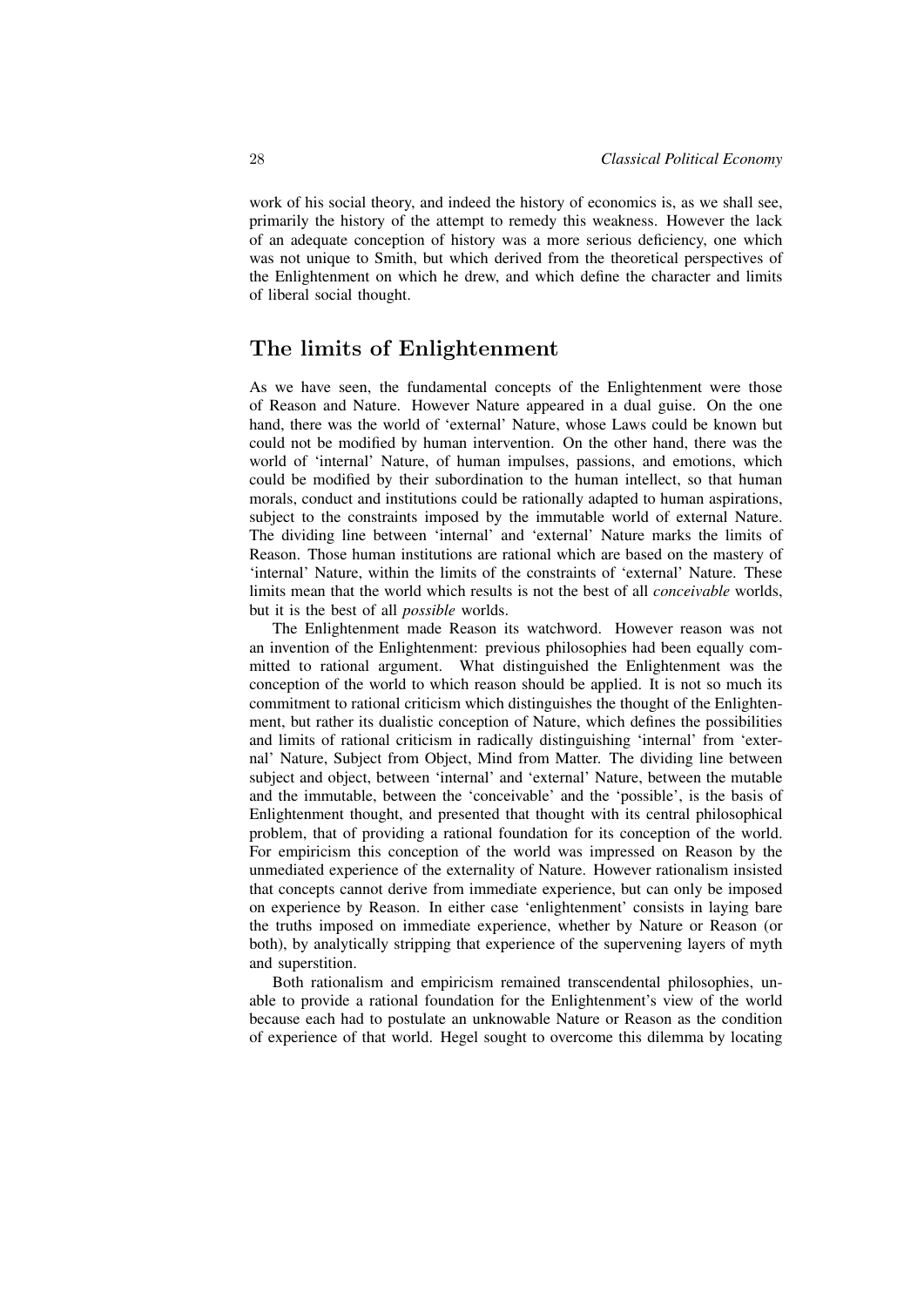Reason historically, so that the Enlightenment view of the world is not imposed on human experience by an external Nature or an external Reason, but is one which has been constructed by the historical development of Reason, through its progressive mastery of 'internal' Nature, as it displaces the superstition which attributes a 'supernatural' origin to human institutions. History can still only be understood retrospectively, from the vantage point of a Reason which stands outside the historical process, but Hegel's historicist perspective can at least account for the fact that Reason only emerges to human consciousness at the end of History.

The implication of all these philosophies, made explicit by Hegel, is that the concrete human understanding of history is always provisional, confined within the limits of the historical achievements of Reason, limits expressed in the historically developed conceptions of the distinction between 'external' and 'internal' nature, between 'matter' and 'spirit', between 'object' and 'subject'. The critical power of rational thought depends on its being aware of its provisional character as an historical product. However Enlightenment thought abandoned its critical project at just this point, representing its own reason not as an historical product, the intellectual expression of a particular stage of human development, but as Reason itself, the creative power and culmination of History. In so doing it presented bourgeois thought, and the bourgeois society depicted as rational by that thought, as the culmination of the self-realisation of Reason. Thus Enlightenment thought does not escape from the superstition which it sought to surpass, for like its predecessors it attributes a 'supernatural' origin to human institutions, which are not explained as the concrete result of human practical activity, but as the product of a transcendent Reason.

In its idealist versions the metaphysical character of this Philosophy of History is plain to see. However Smith's materialist conception of history is no less metaphysical in 'naturalising' the progress of Reason by attributing it to the advance of the division of labour. Reason for Smith is not a transcendental principle, but a human faculty. However, ignorance and immoderate self-love are barriers to the realisation of this faculty, barriers which are overcome as the development of the division of labour leads to the formation of the socially beneficial 'moral sentiments' of moderated self-love, and a growing awareness of the benefits of specialisation. It is the self-evident rationality of the division of labour, and of the associated social institutions of capitalist society, which underlies the historical process. It is the natural foundations of these institutions which places them on the side of immutable 'external' Nature to which Reason must conform. It is this 'naturalisation' of bourgeois social institutions which constitutes Smith's theory, for all its strengths, as bourgeois.

The rationality of the social institutions of capitalist society is determined by their rational conformity to the natural laws of production, distribution and exchange. Smith's account of history is the story of the self-realisation of this rationality. This means that for Smith human institutions can have only one of two origins: either they correspond to the order of reason, or they are the results of misguided and misdirected human intervention. History is the study of the barriers to progress thrown up by the abuse of power motivated by pride, greed, vanity,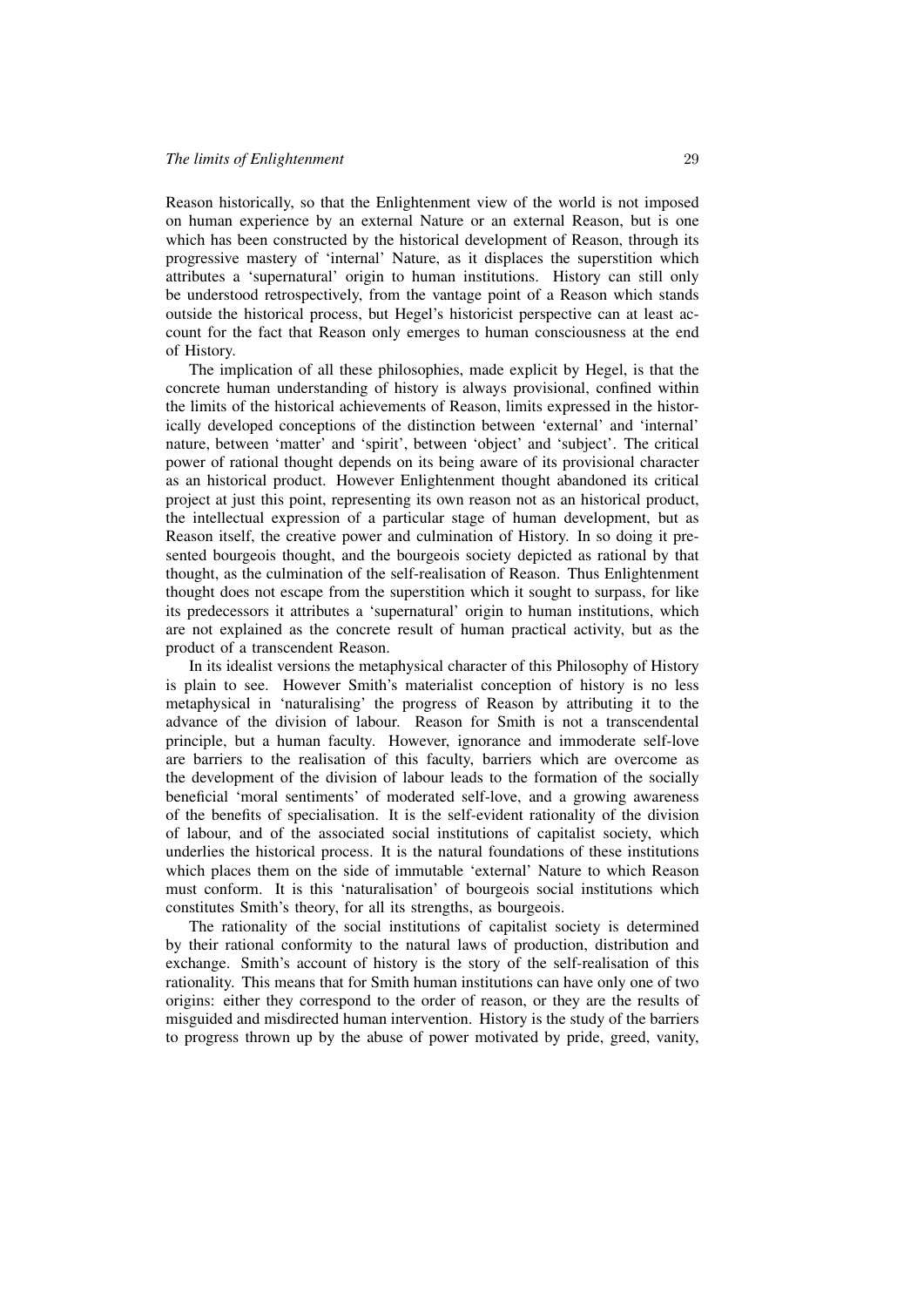prejudice and ignorance. This history has a certain rationale, in that the unsavoury characters who litter its pages were formed primarily by the circumstances of their material existence, but the more fundamental rationality of history lies outside history in the natural advance of the division of labour, accumulation of stock and improvement in the productive powers of labour. Capitalism marks the end of this history not because it abolishes want, or brings production under human control, but because it marks the limits of human perfectibility as the advance of Reason comes up against the constraints imposed by the immutability of Nature.

Economists have a singular method of procedure. There are only two kinds of institutions for them, artificial and natural. The institutions of feudalism are artificial institutions, those of the bourgeoisie are natural institutions . . . the relations of bourgeois production . . . therefore are themselves natural laws independent of the influence of time. They are eternal laws which must always govern society. Thus there has been history, but there is no longer any (Marx, PP, p. 116).

Smith's conception of history as the self-realisation of reason rests on his naturalistic conception of capitalist social relations of production. The foundation of this naturalistic conception of bourgeois society lies in his account of the formation of revenues, which is the basis of his theory of class. Smith did not account for the formation of revenues as a social process, appropriate to a particular form of society. Instead he referred these revenues back to a natural origin. Thus wages were referred back to the physiological subsistence requirements of the worker. Rent was determined by the natural productivity of land and profit was, at least implicitly, related to the productive powers inherent in the forces of nature, including the division of labour, set in motion by stock. Thus the formation of wages, rent and profit could be considered independently of the form of society since their 'natural' rates correspond to the natural properties of the universal categories of labour, land and stock. The system of *natural liberty*, which is supposed to be the most conducive to social progress, is that in which, within the framework of justice that protects the 'sacred and inviolable' rights of property, the natural order of society can assert itself for the benefit of humankind.

Since this order of society is so obviously natural, rational and ideal, any interference with this order can only be seen as unnatural, irrational and pernicious. Smith could not recognise that different modes of subsistence can give rise to different social relations; indeed he could not recognise that the relations between the classes are *social* relations at all, for class membership is defined exclusively by the *property relation* between the individual and the factor of production which constitutes her revenue source. He had, therefore, no conception of history as the history of social relations in a continuous process of change. History begins with 'the accumulation of stock and the appropriation of the land' and it ends with 'the system of natural liberty'. Between the two is merely the progressive advance of the division of labour, checked from time to time by the vices and ignorance to which man, in his imperfection, is heir.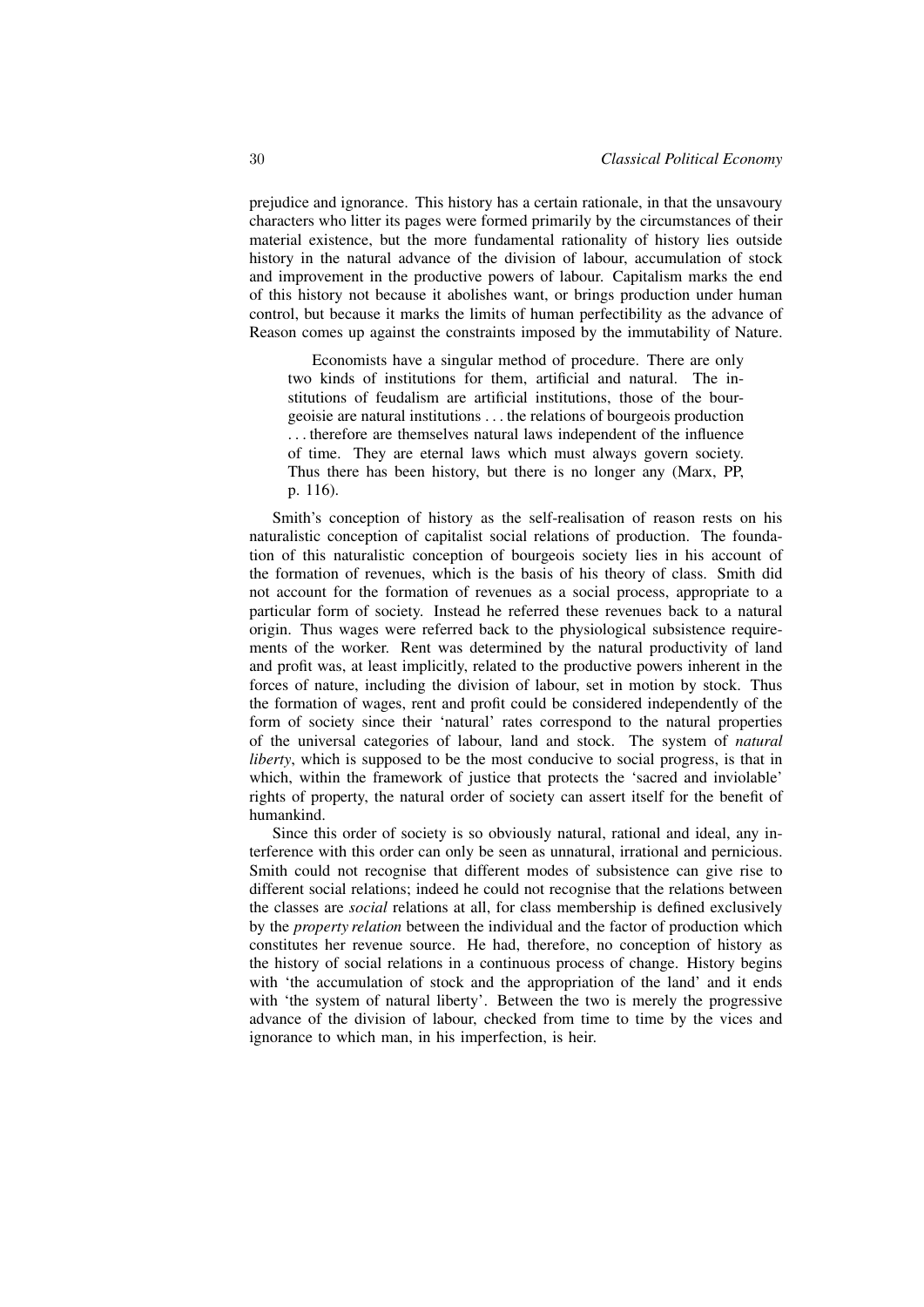#### Ricardo's completion of the system

The technical weaknesses of Smith's theory were no barrier to its political and ideological success. *The Wealth of Nations* was, after all, a political tract as much as a work of science, and it was one that so accorded with the spirit of the times that it was greeted largely uncritically by those favourable to Smith's point of view.<sup>5</sup> Smith's work was not universally accepted, nor did it immediately supplant all other works of political economy. For example, David Hume offered a much more sophisticated theory of money and a correspondingly more powerful critique of mercantilism. However, Smith's work immediately came to dominate political-economic thought and continued to do so for decades to come. Moreover Smith's work had an impact that went far beyond the policy-oriented debates of political economy, providing a framework that was taken up by social theorists and philosophers throughout Europe, as a point of reference if not a direct inspiration, to the extent that the specifically Smithian origins of the framework were soon lost to view.

The technical weaknesses of Smith's system only began to become apparent when his sanguine assumptions about the natural harmony of class interests came to be challenged politically, so reopening consideration of the basis of class relations. The question of the relation between the fundamental classes of society was reopened in Britain by consideration of the economic and social dislocation precipitated by the Napoleonic Wars. The Wars had been a sharp increase in the price of grain, and so of agricultural rents, at the expense of wages and profits, and were followed by a serious recession. Although the War was not the only source of strain in a period of rapid capitalist expansion, the increased price of grain created real hardship for large sectionons of the population and, even if it was not the cause, could easily be made the scapegoat for successive waves of working class radicalism. Moreover, the price of grain, inflated by the Corn and Poor Laws and by the debasement of the coinage, on top of a heavy burden of taxation, could easily be blamed for the recession through its impact on profits. Thus widespread grievances surrounding the price of corn, monetary policy, the Corn Laws, the Poor Laws and the burden of taxation directed attention to the impact of economic policy on the level of wages and profits, and so on the distribution of the product among the component classes of society.

Consideration of these questions of economic policy was not simply an economic concern. In France, failure to deal adequately with similar grievances had precipitated a revolution, and radical agitation in Britain was sufficient to make the threat real at home. Thus the point at issue was that of the proper organisation of society, and particularly of the relations between the classes, and this had fundamental constitutional and political as well as economic significance. Thus questions were raised that Smith's system could not answer. It fell to David Ricardo to bring the classical system to completion.

<sup>&</sup>lt;sup>5</sup>I have discussed the the role of political economy as a political ideology at length in Clarke, 1988, Chapters 2 and 3.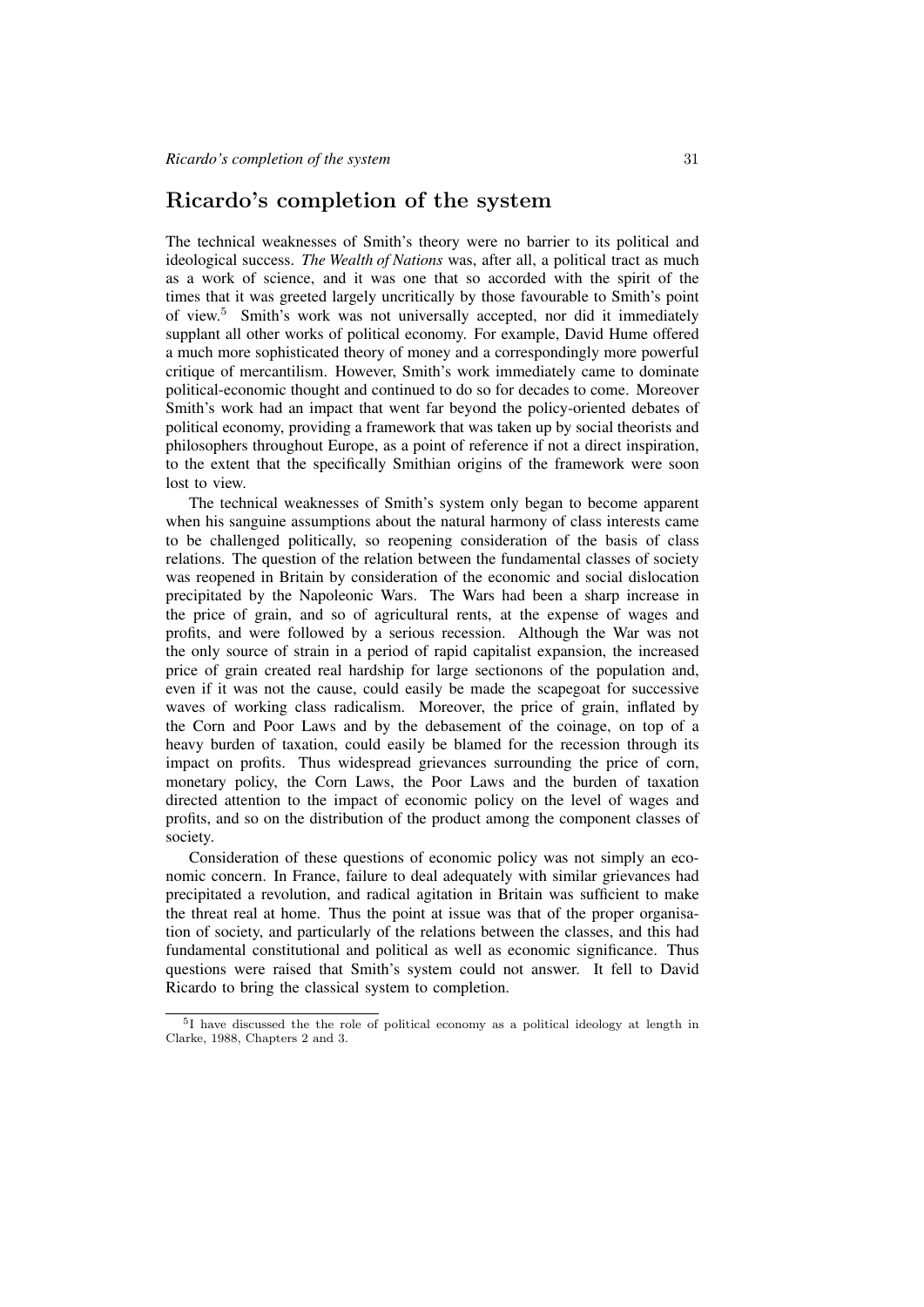Ricardo's starting point in his *Principles of Political Economy and Taxation* was to observe the inadequacy of the work of his predecessors 'respecting the natural course of rent, profit and wages', identifying the determination of the 'laws which regulate this distribution' as the 'principal problem in Political Economy' (Ricardo, 1971, p. 49). Although Ricardo also modified the Smithian theory of money and of foreign trade, his major contribution to political economy as a theory of society was in addressing this problem, and in his realisation that the key to the solution of the problem lay in the theory of value.

Ricardo took as his starting point the embodied labour theory of value, according to which the value of a commodity corresponded to the amount of time taken to produce it. The great advantage of such a theory for Ricardo's purpose was that the value of a commodity was given independently of the determination of wages, profit and rent. Wages, profit and rent could then be considered as proportionate shares of a fixed sum of value. Once any two of the revenues were determined, the third would be simply the remainder. For Ricardo it was profit that was residual in this way, so to determine profit he required only adequate theories of wages and of rent.

Ricardo adopted the theory of differential rent already developed by Anderson, West and Malthus. According to this theory rent was determined by the differential fertility of different pieces of land and not, as Smith had thought, by the absolute fertility of the soil. Thus the worst piece of land in use would pay no rent, while rent would arise on more fertile pieces of land in token of the extra profits that could be earned by the farmer because of the greater productivity of the soil. The greater the difference between the productivity of the best and worst land under cultivation, the greater would be the rent. Rent would be determined by the fact that succeeding pieces of land are progressively less fertile.

Wages were determined for Ricardo, as for Smith, by the supply of and demand for labour, gravitating around the 'natural price of labour' which corresponded to the cost of the necessary means of subsistence, a sum which depended, following Malthus, on the 'habits and customs of the people'. Ricardo went further than Smith, however, in offering an explanation for the fact that wages correspond to this subsistence minimum and the basic explanation was again owed to Malthus. According to the Malthusian doctrine, if wages rose above the subsistence minimum, as a result of legislative or charitable intervention or as a result of an increased demand for labour, there would be an increase in population as more affluent workers would marry earlier and have more children and more of these children would survive. This population increase would increase the supply of labour until the wage was forced back to the subsistence minimum. The only way in which the wage could remain above the minimum would be by the demand for labour running permanently ahead of its supply as a result of the rapid accumulation of capital.

This theory clearly only applies in the long run, since the labour supply will take some time to adapt to the change in wages. In the short run a different mechanism, that of the wages-fund, is operative. According to this doctrine the demand for labour was determined by the fund available to capitalists for the payment of wages. An increase in wages would reduce the demand for labour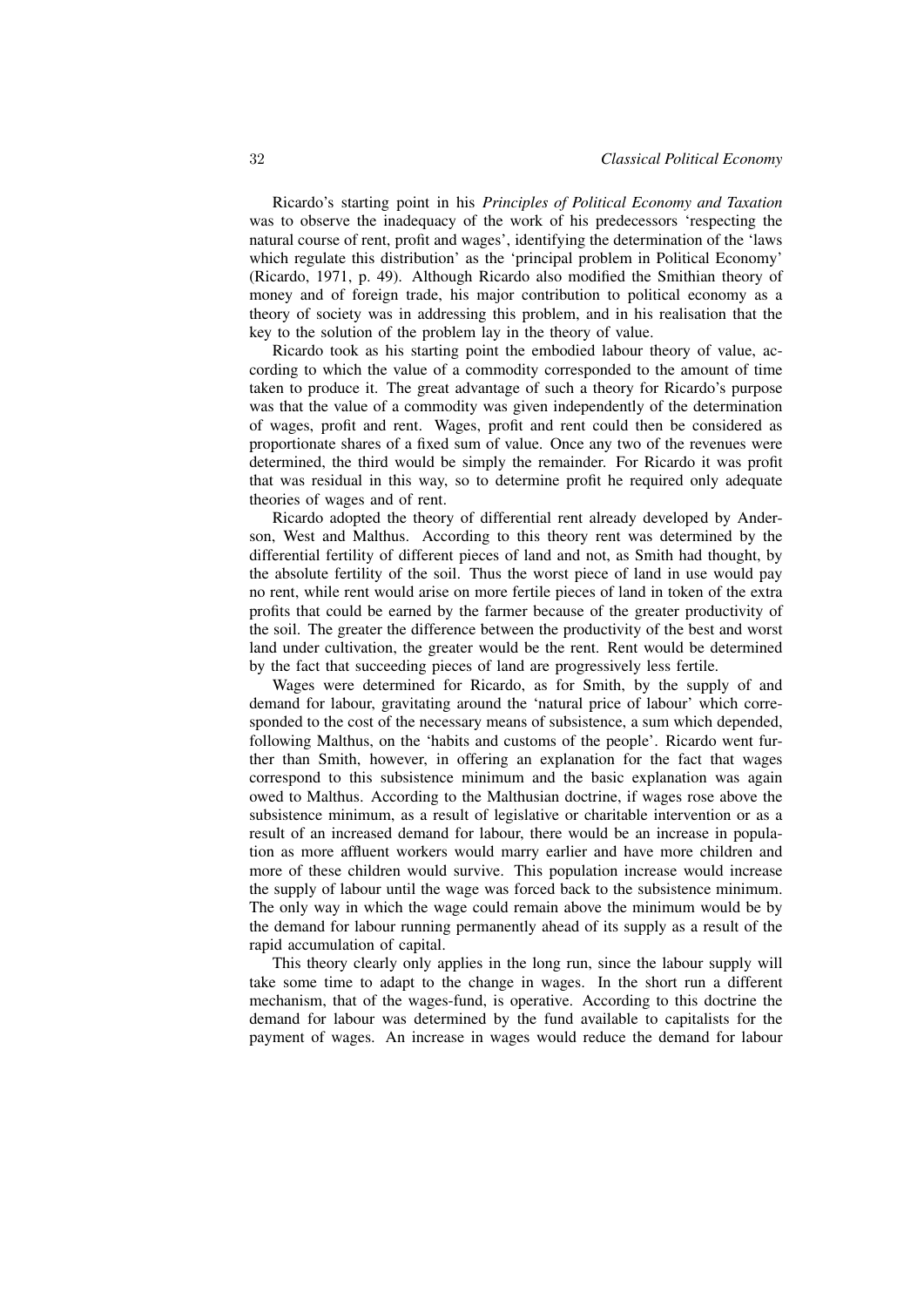until the natural rate of wages has been restored. The implication of the two doctrines taken together is, of course, to reinforce Adam Smith's conclusion that the demand for labour, and so wages, can only increase as a result of increased capital accumulation. Wages cannot be increased by the Poor Law, by charity, by trade unions or by co-operation. The reactionary implications of the theory at a time of considerable distress among the working class were clear and were especially attractive to politicians whose instinctive response to the problems so caused was repressive rather than reformist.

Having determined the level of wages, and armed with the theory of differential rent, Ricardo was in a position to determine the rate of profit. Rent can be excluded from consideration by considering the situation of the capitalist on the marginal piece of land that bears no rent. The value of the commodity will be determined by the amount of labour embodied in the product of the marginal piece of land. On superior pieces of land less labour will be required to produce an equivalent quantity of product because the land is more productive. Thus the value of commodities is determined by the 'quantity of labour that will suffice for their production . . . under the most unfavourable circumstances' (Ricardo, 1971, p. 37), and rent is determined by the difference between this value-determining quantity of labour and the lesser quantity actually bestowed on the product of the more fertile land.

Having excluded rent by focusing on the marginal piece of land, Ricardo identified the share of the product that accrues to labour, that share being determined by the 'natural price' of labour, while the residue accrues to the capitalist as profit. Thus for Ricardo, although rent and wages are determined independently, the fact that the total available for distribution is given meant that he could theorise the dependence of profit on rent and wages, and so the relation between classes, in a way that Smith could not. The function of the 'labour theory of value' in Ricardo's theory is to give conceptual precision to the idea that the national product available for distribution is a given magnitude, limited by the productivity and availability of labour, that is divided up amongst the classes of society. In particular it carries over to the determination of the component parts of the price of the individual commodity the idea that the size of the national product is independent of its distribution.

The independence of production from distribution that underlies Ricardo's theory of value does not carry over into a dynamic context, and Ricardo's main concern was not to study distributive shares for their own sake, but to consider the implications of changes in the pattern of distribution for the subsequent development of production, and the consequent implications of accumulation for the pattern of distribution. Within this dynamic context he was concerned above all with the implications of changes in the price of corn and of the incidence of taxation on the pattern of accumulation.

Ricardo's analysis of accumulation was centred on his account of the impact of accumulation on the rate of profit. As the economy developed and population grew it became increasingly necessary to bring less fertile land into production, so increasing rent and, through the rising cost of corn, wages. Thus the proportion due to capital would decline in the course of accumulation, in the absence of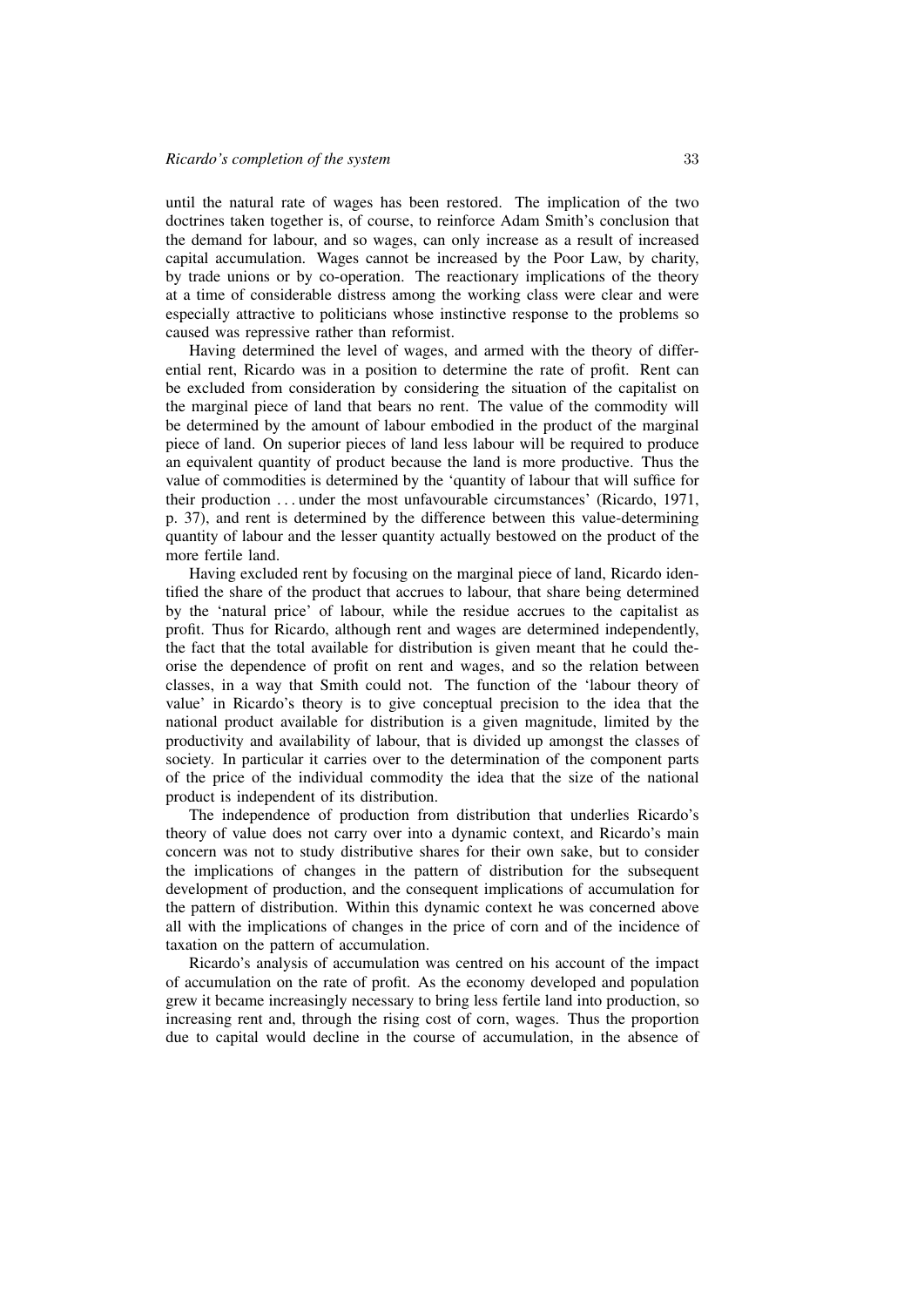countervailing factors that could only slow the decline, while the capital required for a given level of production would rise with rising costs of production. Thus the rate of profit would decline continuously in the course of accumulation, and the prospect was one of rent absorbing more and more of the net product until eventually the rate of profit fell so low that further investment would cease.

For Ricardo the ultimate barrier to progress was seen not as the monopoly privileges of the large capitalists that boosted profits, but as the declining natural fertility of succeeding portions of land. This natural barrier could not be circumvented, but it was exacerbated by two factors that could be modified. One was the effect of the Corn Laws, which prevented the importation of corn and so kept corn prices high and less fertile land in production. The other was the Poor Law, which inflated the demand for corn and gave an unnatural stimulus to the growth of population, so undermining the positions of both capital and, by slowing accumulation, labour.

#### Conservatism, radicalism and socialism

Ricardo's theory of value gave classical political economy an analytical rigour and a cutting edge that Smith's formulation lacked. However Ricardo did not supplant Smith as the theorist of liberal capitalism. Ricardo's *Principles* is essentially an extended commentary on *The Wealth of Nations*, lacking the breadth of the latter work and concentrating on its technical deficiencies. This has led to the view of Ricardo as the man who reduced political economy to the status of 'the dismal science'. Thus Marx in his earliest writings condemned 'the cynical Ricardo' for whom 'economic laws blindly rule the world. For Ricardo men are nothing, the product everything' (Marx and Engels, *CW*, 3, pp. 192, 256).

This interpretation of Ricardo is misleading in being much too narrow. The importance of Ricardo's work for his contemporaries and for his classical successors was not primarily that it perfected the analysis of the economic machine, but that it provided an account of the proper regulation of the class relations of his society that was more appropriate to the post-Napoleonic political conflicts than that of Adam Smith. The adherents of classical political economy were not especially impressed by Ricardo's concern for rigour, they were much more impressed by the results that he achieved.

Ricardo modified Smith's analysis most particularly in the status he accorded to the landowner. For Smith the landowner's interest was identified with the general interest, while for Ricardo 'the interest of the landlord is always opposed to the interest of every other class in the community' (Ricardo, 1951, IV, p. 21). Such statements have led to another misleading interpretation of Ricardo that sees him as the radical theorist of the industrial bourgeoisie, arming itself for a decisive struggle with landed property. Such an interpretation considerably overemphasizes Ricardo's radicalism and the distance that separates him from other, and more conservative, political economists from Smith to Malthus and McCulloch.

Ricardo's attack on the landlords was confined to his attack on the Corn Laws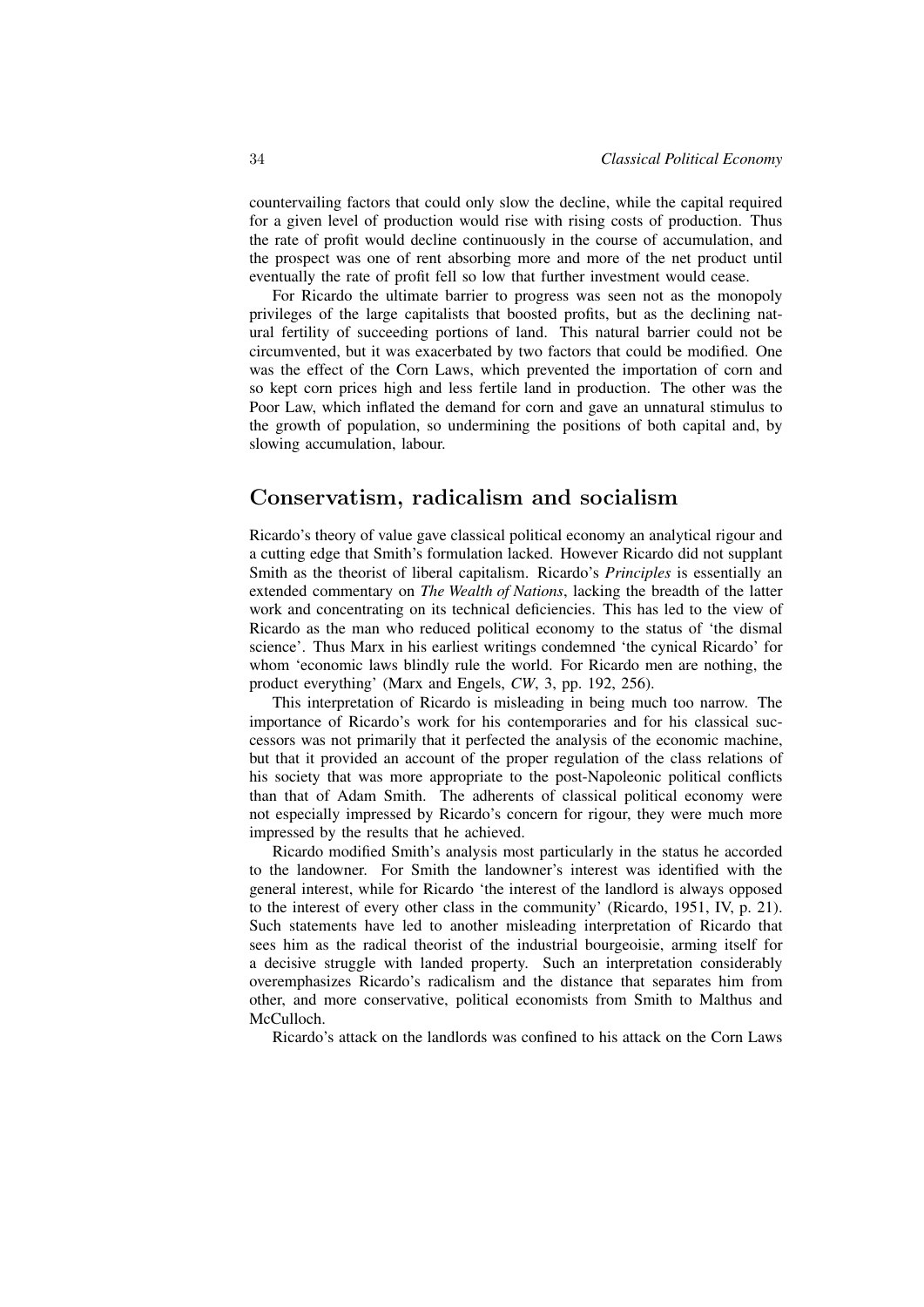and the Old Poor Law. He did not attack landed property as such, indeed he was himself a landed proprietor. For Ricardo rent was determined not by the existence of landed property, but by the differential fertility of the soil, while the barrier to accumulation was not landed property but the niggardliness of nature. It was because rent was spent unproductively that it restrained accumulation, and in this Ricardo simply followed Smith, drawing Smith's conclusion that landed property should bear the brunt of taxation.

Ricardo's analysis stands out from that of all his contemporaries in its rigour, and in the starkness and clarity of his conclusions. However, although Ricardo's analysis eventually prevailed in Britain, it also met with fierce opposition. Rigour was no virtue if it led to unpalatable conclusions. Thus many preferred the vagueness and ambiguity of Smith, Say or Sismondi to the harsh rigour of Ricardo. Nor did Ricardo's attack on the landed class go unchallenged. Malthus defended the landed interest against Ricardo, asserting that the unproductive expenditure of the landed class is a virtue in averting the dangers of over-production, while Sismondi extended the critique to the principles of *laissez faire*. Nevertheless, while these various thinkers differed in the emphasis and detail of their analyses, which led to often very different political conclusions, they all developed their analyses on the common basis of the naturalistic theory of class, within the framework of the materialist philosophy of history, handed down by Smith. Thus, while they may have differed in their assessment of the proper relation between rent and profit, and of the role of the state in regulating that relation, they were in complete and unshakeable agreement that capitalist class relations rest on a rational foundation and they were in complete unanimity as to the proper role of the working class within society. All agreed that the working class should remain subordinate; the issue was to whom should it be subordinated. While Smith had drawn the constitutional conclusion from his analysis that the foundations of a sound constitution lay in the allied interests of the landed gentry and the emerging proletariat, the conclusion could be drawn from Ricardo's work that a sound constitution could only be based on the allied interests of agrarian and industrial capitalists and the proletariat. Thus Ricardianism was turned into a radical weapon in the agitation leading up to the 1832 Reform Bill.

Ricardo's theory could be developed in an even more radical direction that Ricardo himself would never even have contemplated. Although Ricardo established an inverse relation between wages and profits, he did not imagine for one moment that such a relation implied a conflict of interest between capital and labour. Wages were determined by the necessary means of subsistence, and could only rise above this level as a result of the rapid accumulation of capital on the basis of healthy profits. The Malthusian and wages-fund doctrines ensured that any unnatural increase of wages, whether secured directly through trades union agitation or indirectly through poor relief, would inevitably prove self-defeating by stimulating population growth and retarding accumulation. The inverse relation between wages and profit did not refer to an exploitative relation between worker and capitalist, but to the mechanism by which an increase in the price of corn, by raising money wages, eroded profits. However, the labour theory of value could easily be turned from a convenient analytical device into a moral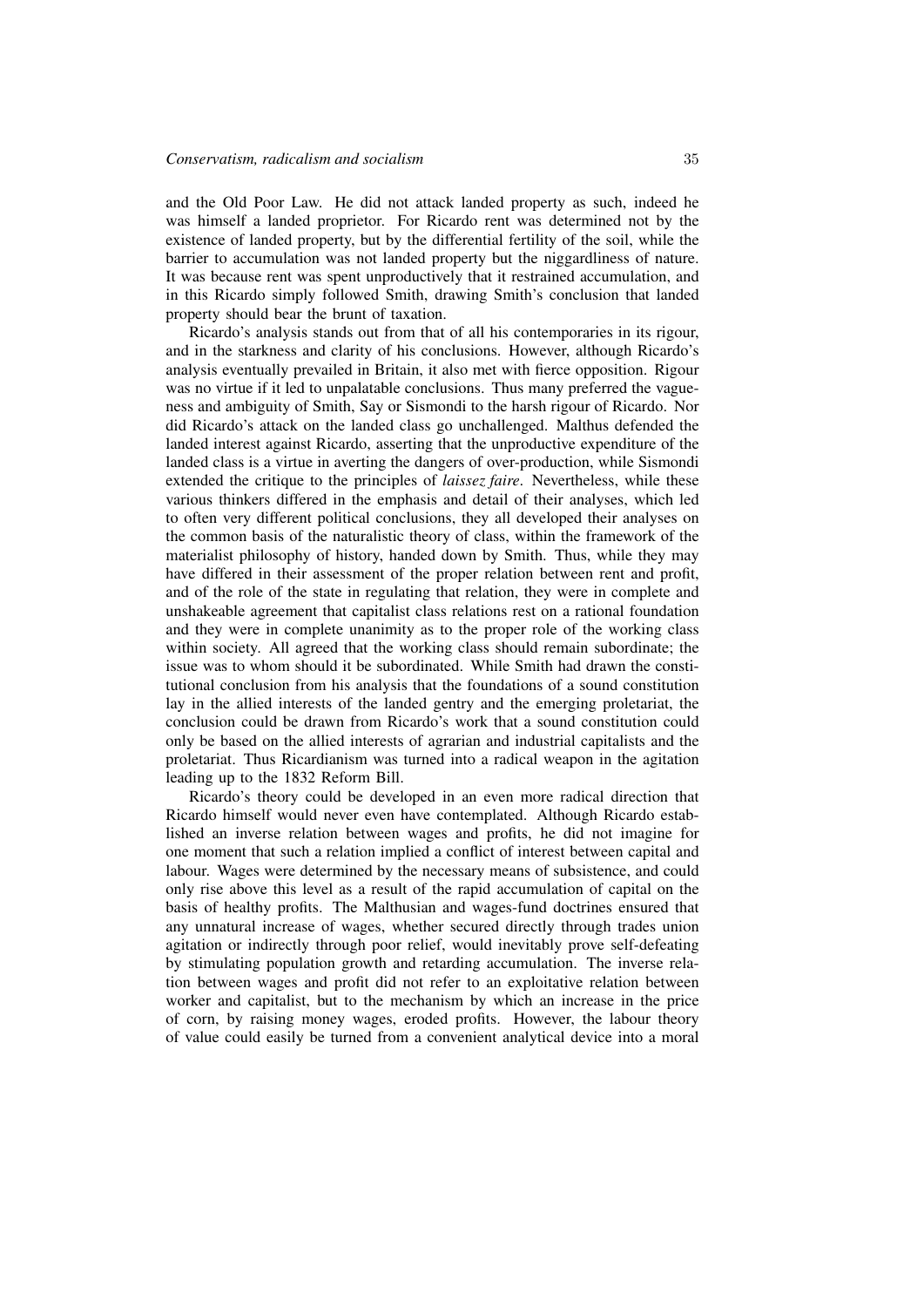statement about the rights of labour, so turning Ricardo's theory from an apologia into a critique of capitalism. If the worker was entitled to the full fruits of her labour, Ricardo's theory clearly showed that profit represented a deduction from the worker's entitlement. While Ricardian radicalism bound the worker to the capitalist in opposition to the landlord, Ricardian socialism incited the worker to turn on the capitalist too.

Ricardo's theory was not only vulnerable to a socialist re-interpretation. Even in its own terms it provided a very inadequate basis on which to defend capitalism. In abandoning the physiocratic foundations of Smith's theory, Ricardo also abandoned the justification of rent and profit. In Ricardo's system rent and profit no longer corresponded to any real contribution to production. Rent was a deduction from the profit of the farmer that accrued to the landlord as an expression of the declining fertility of the soil that was the greatest barrier to human progress: the landlord benefited from increasing human misery. Profit was a deduction from the product of labour, a simple residue. Insofar as Ricardo defended profit he referred to the reward for the capitalist who had foregone consumption for a period as the reward for waiting, but this defence is not very persuasive in the absence of any analysis that relates the supposed sacrifice of the capitalist to the size of his profit: indeed the greater his sacrifice the faster the rate of profit falls. The idea that profit and rent are deductions from the product of labour could easily be transformed by the emerging socialists into a moral theory that saw profit and rent as unjust deductions made by parasitic landlords and capitalists.

Smith's moral justification of capitalism was based fundamentally on the progressive character of the capitalist system. This too was seriously compromised in Ricardo's account, for Ricardo showed that both land and capital are ultimately barriers to progress. Land acts as a constant drain on profit, directing funds from investment into unproductive expenditure and so slowing accumulation. Capital too acts as a barrier to progress, since investment will only be made in so far as it yields a profit and as profits inevitably fall, investment will be curtailed.

Ricardo's theory thus abandoned any foundation on which capitalism could be justified morally. For Ricardo there was no need to do so: Smith's struggles against the remnants of feudalism had been all but won, even the defence of landed property by writers such as Malthus now taking place within the framework of capitalism. The working class critique of capitalism in the name of a different, cooperative rather than competitive, form of society had not yet become a powerful independent force. Thus for Ricardo the existence of capital, landed property and wage labour was simply an inescapable fact of life, the natural foundation of any developed society. For Ricardo, as for Smith, the self-evident evils of other forms of society flowed 'from bad government, from the insecurity of property, and from a want of education in all ranks of the people'. It was 'essential . . . to the cause of good government that the rights of property should be held *sacred*' (Ricardo, 1971, p. 120).

But the socialist movement that began to emerge just as Ricardo was writing was beginning to question not simply the constitutional arrangements of contemporary society, but the sanctity of property and the naturalness of competitive capitalism, generating instead a vision of a society based on property held in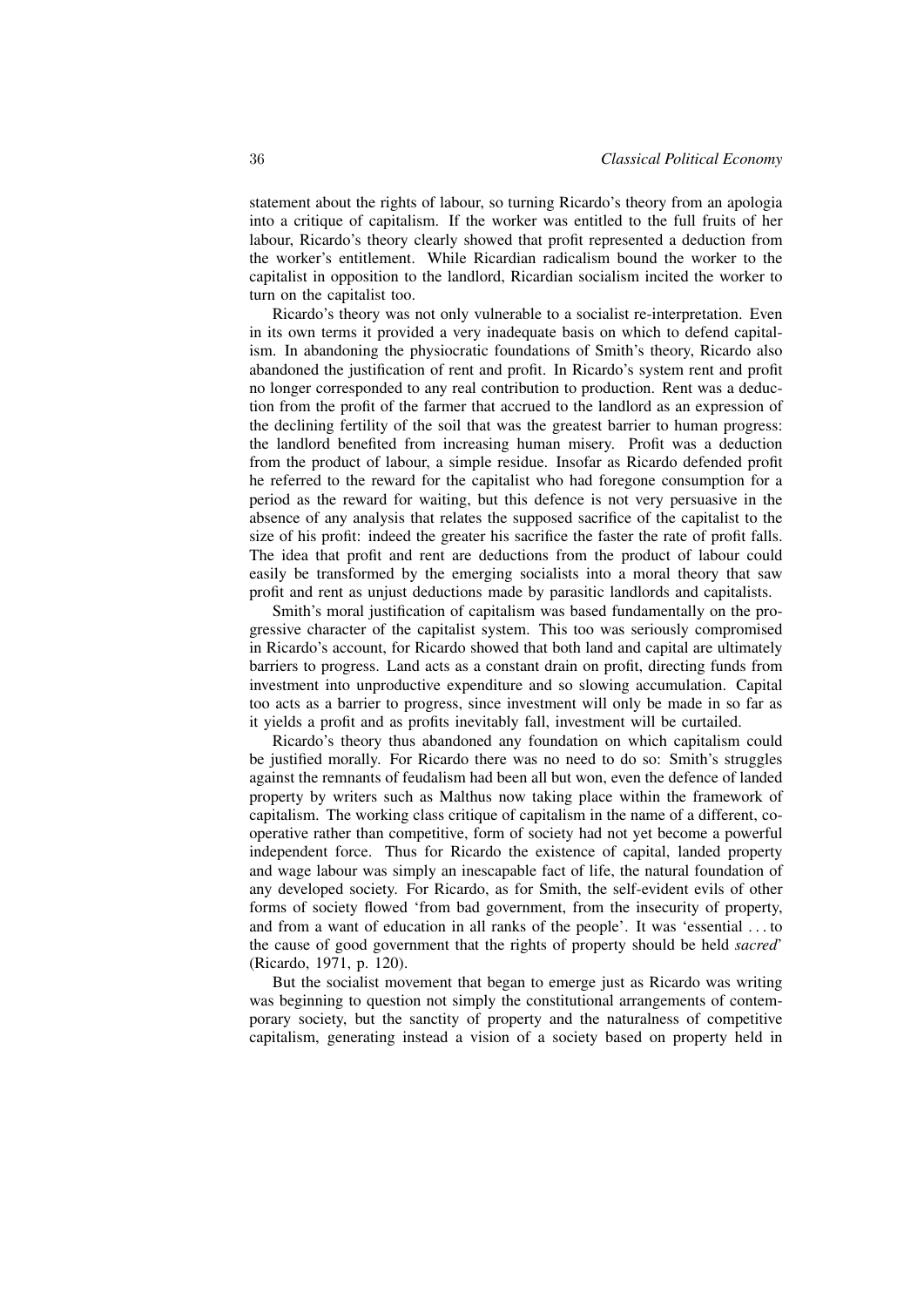common and on co-operation. Once the naturalness of capitalism and the sanctity of property were questioned, Ricardo's theory could be given a radical twist that sharply counterposed the interests of labour to those of both capital and landed property. Capitalism then came to be seen not as a natural, but as an historical form of society, a particular form of society that has not always existed and that is destined to be replaced. This was the direction in which Marx developed the initial insights of the 'Ricardian socialists', to develop a critique not only of political economy, but of the very foundations of liberal social theory. I will examine this critique in the next two chapters.

Meanwhile the rise of an independent working class, and particularly the development of Ricardian socialism at the end of the 1820s, had precipitated an ideological crisis in political economy. Although Ricardo's theory was technically far superior to Adam Smith's, the Ricardian labour theory of value, on which the potentially subversive deduction theory of profit rested, was technically deficient and could easily be abandoned by those who sought to evade the unacceptable conclusions that the socialists began to draw from the Ricardian system.

The technical weakness of Ricardo's theory of value becomes apparent as soon as it is realised that relative prices do not in fact correspond to the amount of labour embodied in different commodities. If the sum of profit earned by a capitalist were equal to the number of labourers employed, multiplied by the unpaid labour of each, the rate of profit would depend on the number of labourers set to work by a particular capital, and the rate of profit on a capital that mobilised a large number of workers and little fixed capital would be higher than that on a capital that employed a large quantity of fixed capital, and so employed relatively few labourers. However, the mobility of capital, fostered by the credit system, means that the rate of profit on different capitals tends to be equalised as capitals flow from the less towards the more profitable outlets. Hence profit is related to the size of capital and not to the number of labourers employed.

Ricardo realised that the employment of fixed capital, and the varying turnover times of different capitals, modified his theory of value in this way, but it did not trouble him because he was interested not in relative prices, but in problems of growth and distribution. Thus he sought to develop an 'invariable measure of value' that would enable him to consider problems of growth and distribution without having to worry about divergences due to differences in the proportions of fixed capital employed. However the 'contradiction' at the heart of the Ricardian theory of value provided a strong lever for those who wished to reject the labour theory of value and the associated deduction theory of profit. Even Ricardo's closest followers, James Mill and McCulloch, modified Ricardo's theory to incorporate the independent contribution to value made by fixed capital, while the 'vulgar economists' abandoned the labour theory altogether, to return to Smith's theory of revenues as the independent component parts of price, an approach which was to be rigorously developed by the marginalist school of economics which emerged in the last quarter of the nineteenth century.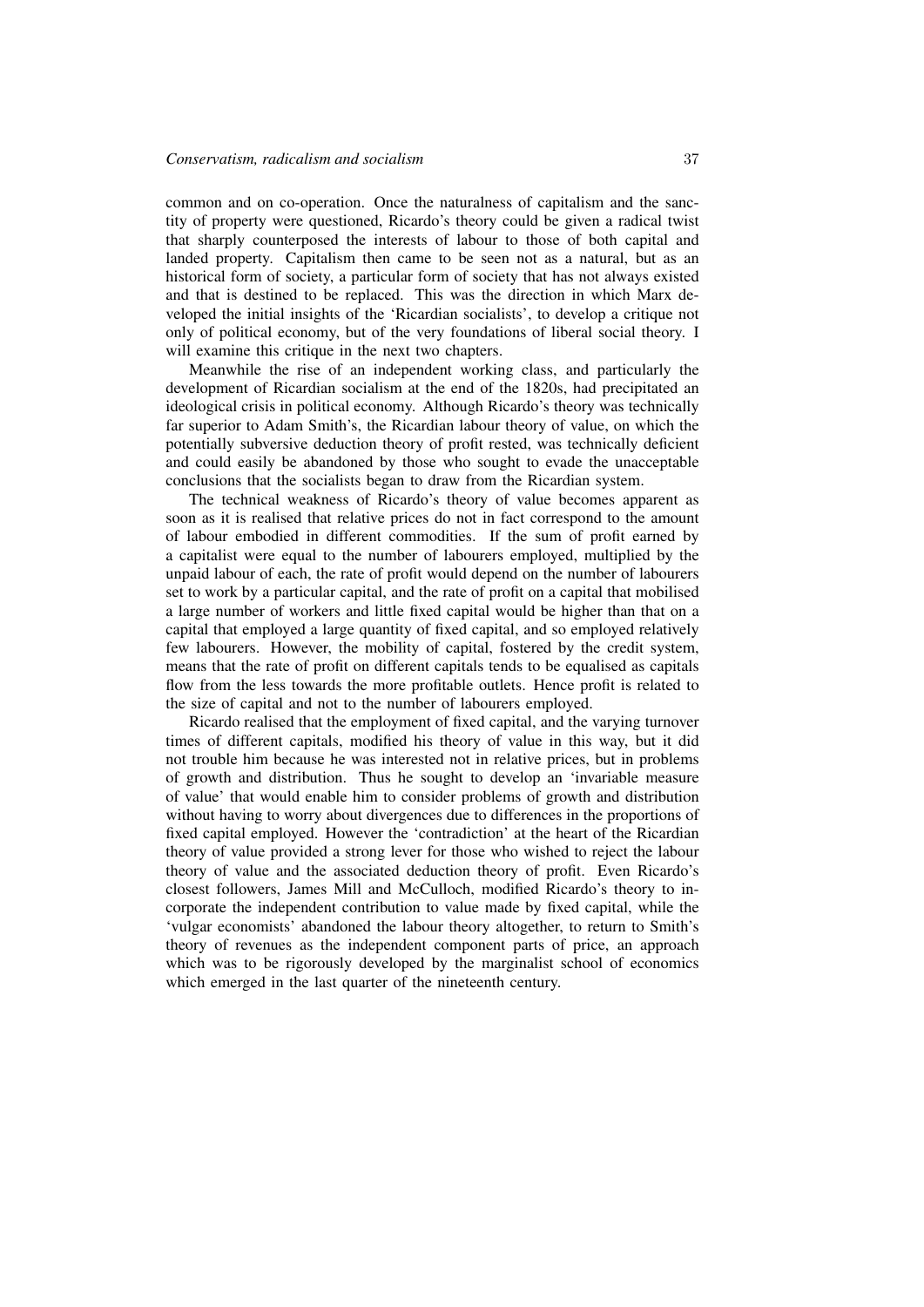## Chapter 3

# Alienated Labour and the Critique of Political Economy

Marx developed his theory of capitalist society through a critique of the theories of classical political economy. However, many features of Marx's work that are commonly identified as its central themes were already commonplace in political economy. Thus Adam Smith had a thoroughgoing 'materialist' conception of history, in which class relations emerge out of the mode of subsistence, the development of these relations is conditioned by the development of the forces of production and the state is introduced to preserve the rights and property of the rich. Ricardo provided a more rigorous analytical foundation for this model and in so doing produced a theory that could easily be interpreted by the Ricardian socialists as a theory not of class harmony, but of class conflict, in which profit derives from the exploitation of the labourer and the development of the forces of production is held back by capital and landed property, just as in feudal society it had been restrained by the political power of landed and mercantile property. Thus Marx relied heavily on Smith and Ricardo in his condemnation of the capitalist system in his *Economic and Philosophical Manuscripts* and *The Poverty of Philosophy*. Clearly what sets Marx apart from the political economists is not simply a 'materialist conception of history' nor a 'class conception of society', for versions of these are already to be found in classical political economy.

According to the dominant interpretations, Marx's theories supposedly integrate the critical historicist perspectives of utopian socialism and of Hegelian idealism with the bourgeois materialism of Feuerbach's philosophy, in the early works, and of political economy, in the works of his maturity. Marx's critique of political economy is then seen as an 'extrinsic' philosophical critique, expressed from the standpoint of 'human nature' in the early theory of alienation, and from the standpoint of the economic interests of the working class in the mature theory of surplus value, so that the development of Marx's critique is seen as a move,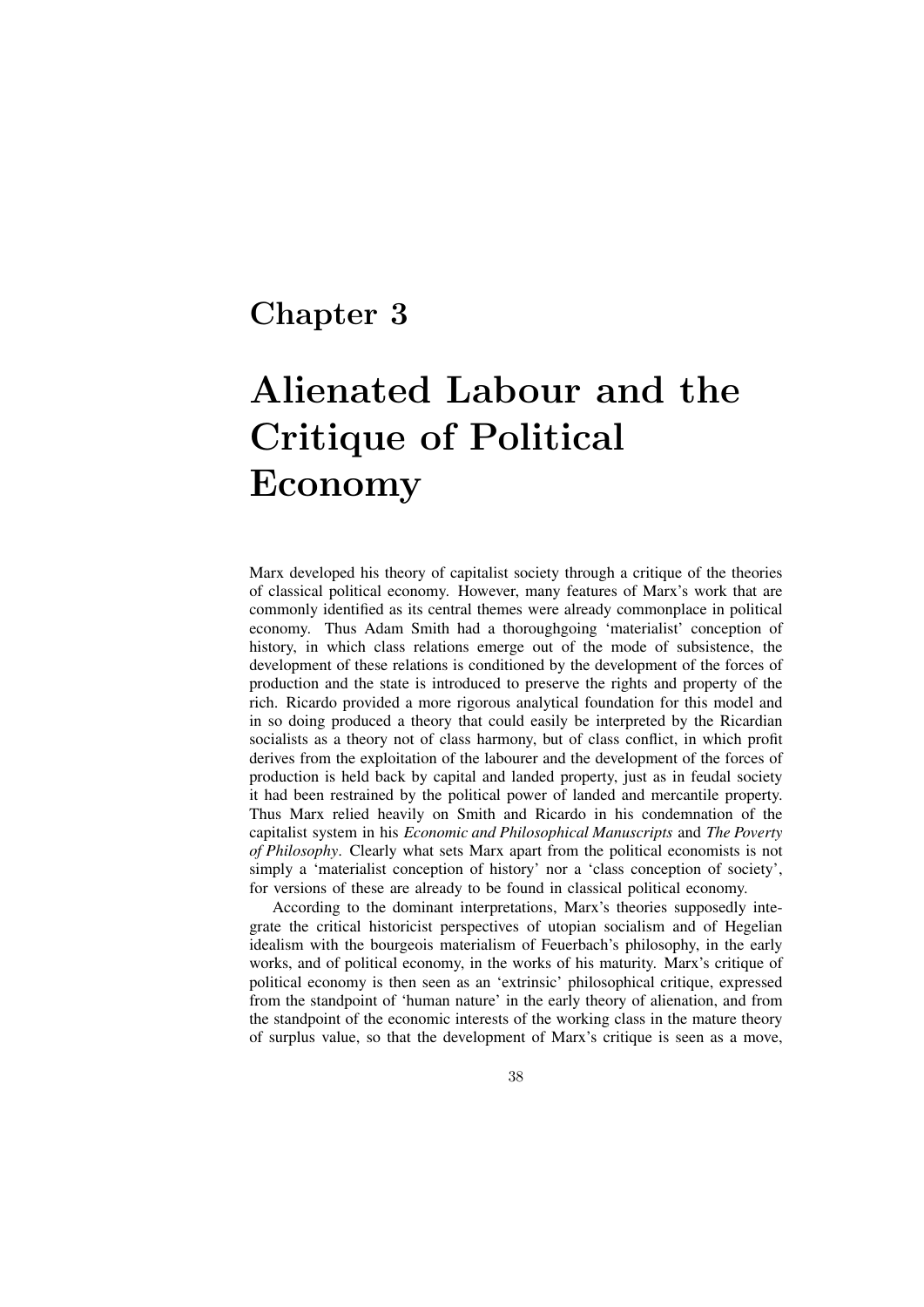for good or ill, from 'philosophy' to 'economics'.<sup>1</sup>

These interpretations can certainly find some textual justification, for Marx borrowed from a wide range of sources, so that his early works, in particular, can easily be dismissed as an eclectic and contradictory mixture of borrowings and original insights. It is also true that the young Marx used the materialism of political economy as a stick with which to beat the idealism of Proudhon and the Young Hegelians, at the same time as using the utopian communism of the latter as the basis of a critique of the 'cynicism' of political economy. However these interpretations isolate Marx's texts from the intellectual and political project which underlies them and gives them their coherence in relation to his work as a whole, whether to dismiss Marx's early work as incoherent and unoriginal, or to appropriate his work for quite different projects. My aim in this chapter is to cut through this confusion, to locate Marx's early works in relation to his overall project. While the *exposition* of Marx's early work in this chapter is close to that of the few commentators who have stuck to Marx's text (see particularly Cornu, 1934; Mészáros, 1970; Arthur, 1986; and the exposition, although not the interpretation, of McLellan, 1970), the *interpretation* is very different from those which dominate the literature.

The assimilation of Marx's works to other projects is not surprising when we remember that the founders of 'Marxism' all came to the works of Marx from quite different intellectual backgrounds, and saw Marx's work as the means of resolving intellectual and political problems which they brought with them. Moreover the publication of Marx's texts was in the hands of his 'orthodox' interpreters (first Kautsky, and then the Communist Party of the Soviet Union), so that those texts which did not endorse the orthodox interpretations were only published in the 1930s, as part of the still (unfinished) project of publishing Marx's complete works, and even then were not widely disseminated. The appearance of these 'subversive' texts did not immediately lead to a re-examination of Marx's work as a whole, but rather to the reinforcement of the orthodox opposition of Marx's youthful romanticism to his mature economism.<sup>2</sup>

The re-interpretation of Marx's work is perfectly legitimate, and indeed is essential if Marx's work is to have a continuing relevance. However the dominant interpretations of Marx's work, far from revitalising Marxism, lose sight of the

<sup>1</sup>The interpretation of Marx's work as the *synthesis* of contending schools of thought derived from Plekhanov, and was shared by Lenin (1913) and Lukács (1971).

<sup>2</sup>An important selection from Marx's early writings was published by Mehring in 1902, but the *Contribution to the Critique of Hegel's Philosophy of Right* was first published in 1927, while the *Economic and Philosophical Manuscripts* were only published in a Russian summary in 1929 and in German in 1932. The *Grundrisse* was published in a very limited edition between 1939-41, and only became more widely available in 1953. This did not mean that the early theory of alienated labour was not known. Although little interest was shown in Marx's early works, *The Holy Family*, published in 1845, included a summary of theory of alienated labour as the basis of the critique of private property (See Lenin's *Conspectus* (*CW*, 38, pp. 19–51) for an orthodox interpretation of this text). The origin of theory of commodity fetishism in Feuerbach's critique of religion as human self-alienation was also well-established (Hammacher[1909], quoted Rubin, 1972, pp. 53–5), but only to reinforce the orthodox identification of commodity fetishism with religious alienation as an ideological inversion of a deeper reality.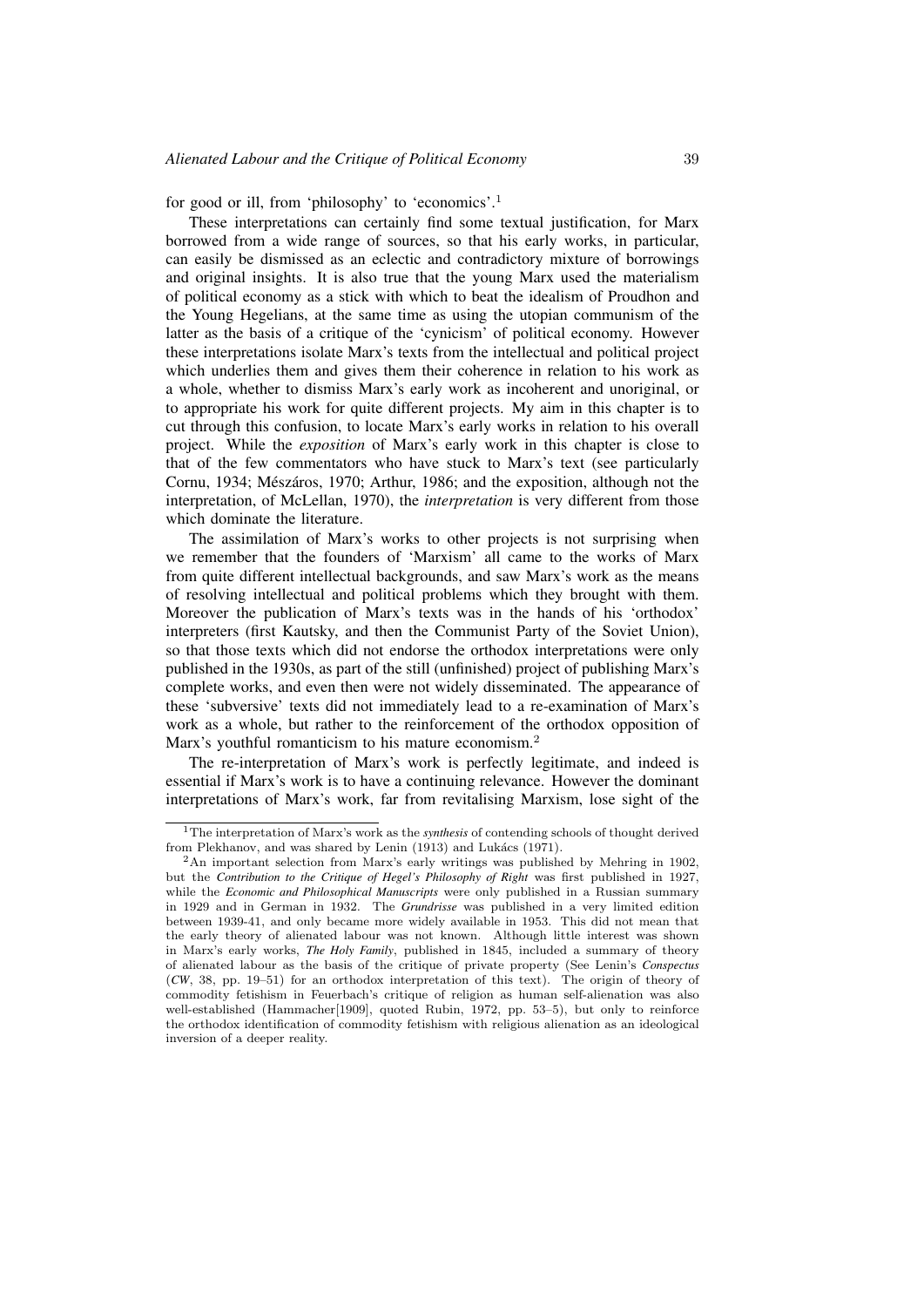originality and critical power of Marx's critique of political economy, to reduce Marx to an ideologue of one or another brand of 'utopian' or 'scientific' socialism. But Marx's critique of political economy cannot be reduced to the simple task of reinterpreting the findings of classical political economy from a different class viewpoint, or situating them historically, or criticising them morally, all of which had been done by previous thinkers, let alone to the narrow technical amendment of certain aspects of the labour theory of value. Marx's critique is in fact a total critique in the sense that it is at one and the same time methodological, theoretical and political, attacking the very foundations of classical political economy in attacking the conception of society and of history on which it rests. Moreover it is not only a critique of political economy, it is a critique of liberal social theory in general, and at the same time a critique of the capitalist society which that theory serves to legitimate.

It was really only with the re-emergence of an independent socialist movement in the advanced capitalist countries in the 1960s that the orthodox interpretations of Marx's work began to be questioned. Much of this work of re-interpretation again involved absorbing Marx into contemporary academic debates within economics and sociology, as a means of introducing critical perspectives into a complacent conservativism. But Marx's texts also came to be seriously studied in their own right, and to be translated and published more widely. (Selections from the early writings appeared in 1956 (Bottomore and Rubel, 1956). The *Grundrisse* only appeared in French in 1968 and in English in 1973.) Lost traditions of Marxism (lost because annihilated by Hitler and Stalin), embodying alternative political and ideological perspectives, began to be recovered (Korsch, 1970; Rubin, 1972; Hilferding, 1975; Pannekoek, 1975; Grossman, 1977; Mattick, 1978; Bottomore and Goode, 1978; Smart, 1978; Pashukanis, 1978) and Marx's work restored to the context of his own intellectual and political project, which had long been submerged beneath the polarisation of social democratic reformism and Marxism-Leninism (Colletti, 1972, 1975; Draper, 1977–8; Mattick 1983). It is these developments which have made it possible to recover the intellectual power and revolutionary significance of Marx's critique of political economy and, more generally, of liberal social theory, to resolve this paradox of a critique which is both total, and yet retains so much from what is criticised.

#### The critique of Hegel's theory of the state

The first phase of Marx's critique of political economy was inaugurated by his *Economic and Philosophical Manuscripts*. However the foundations of this critique were laid in his *Critique of Hegel's Philosophy of Right*. 3

Hegel's theory of the state starts from the observation that civil society is

<sup>3</sup>The interpretation of Hegel's work, as of that of Marx, is a matter for continuing debate, which I do not intend to enter here. In his early critique Marx treated Hegel's philosophy as the summation of bourgeois thought. When he returned to Hegel at the end of the 1850s it was to recover the critical power of Hegel's dialectic. In this sense the work of the mature Marx is much more Hegelian than that of the young Marx.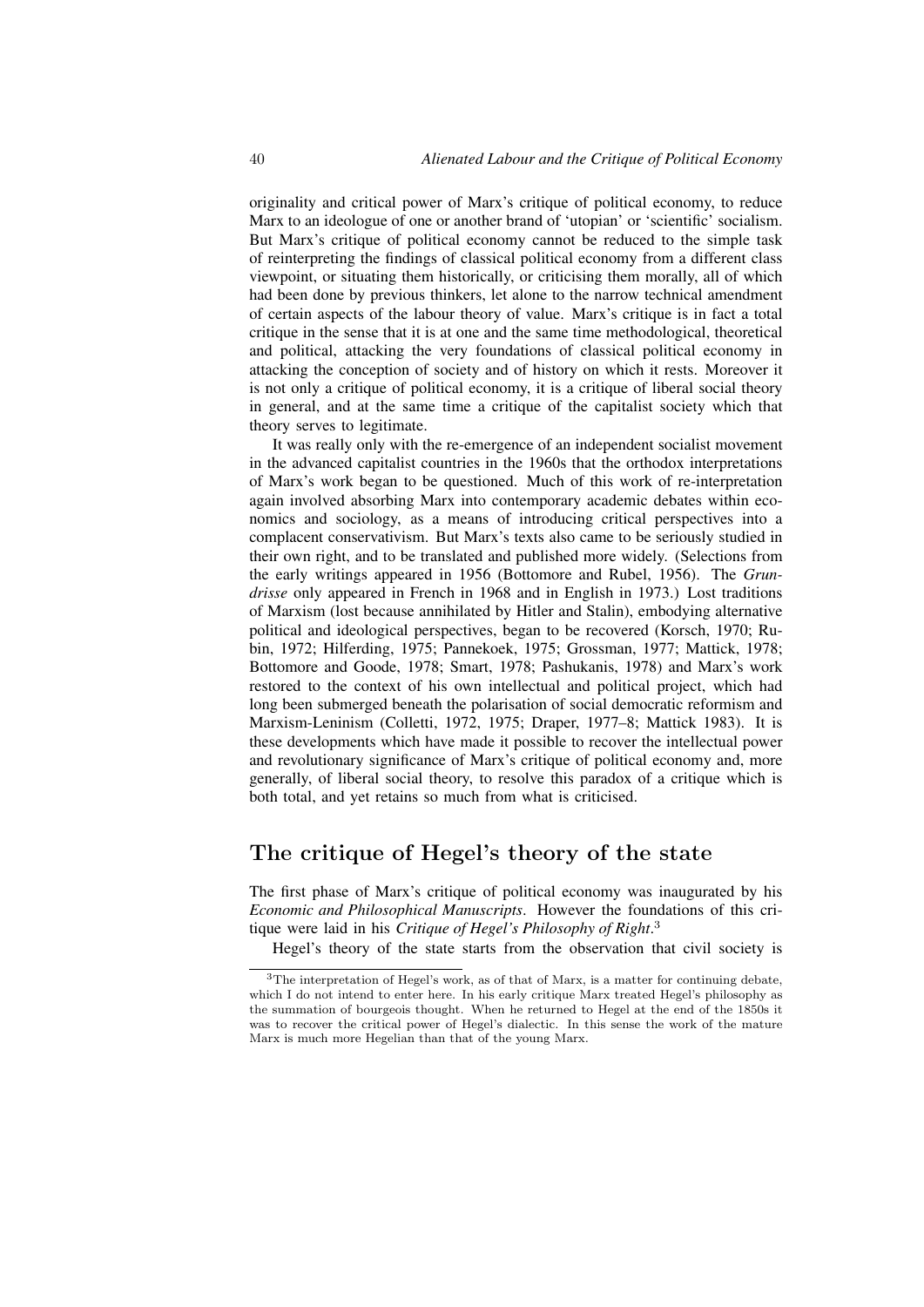marked by egoism, by the particularity of individual interests. This raises an immediate problem, for civil society seems to lack any principle of cohesion, it is merely a collection of individuals all pursuing their own ends and none with any immediate interest in the fate of the whole. Within civil society individual existence alone is the goal, while social relations are simply a means. Among all the contending interests of civil society there is no body that can rise above particular interest and represent the general interest of society as a whole. Indeed any such body would be a contradiction in terms, for as a part of civil society it could express only particular interests. The principle of cohesion of society, the expression of the universal interest of all members of society and of their social character, can, therefore, only be something external to the particular interests of civil society and that something is the state. The state stands above all particular interests as the embodiment of the universal.

It was this principle which guided Hegel's search for the ideal form of the state. The ideal form of the state is the one which most perfectly achieves the dissociation of the universal from the particular. The state will therefore be the embodiment of universality, detached from the particular needs and interests expressed in civil society and so able to act as the disinterested regulator of the whole.

Hegel posed the problem in essentially logical terms, for the ideal form of the state is that form which is the most perfect embodiment of the logical category of universality. Thus Hegel tried to deduce the most perfect form of the state by the application of his dialectical logic. The state so discovered is then the rational, and so ideal, form of the state. It just so happens that the form of the state that Hegel deduced in this way was a modified version of the Prussian state. Universality is personalised in the hereditary monarch and formalised in the constitution. The universality of the state is then mediated with the particularity of civil society through the system of representation.

The starting point of Marx's critique of Hegel is his rejection of the conception of the individual on which Hegel's theory is based. Hegel sought to locate the individual socially and historically. However his solution merely synthesised theories he sought to transcend, in seeing the historical development of the social individual as the outcome of a dialectic between an abstract individuality and an abstract sociability. For Marx the individual is a social animal in a much more fundamental sense than this. For Marx the individual is only a *human* individual within society, so that human individuality is a form of sociability. This does not mean that the individual is simply the creature of society, for Marx rejects the categorical opposition of individual and society. 'Above all we must avoid postulating "society" . . . as an abstraction *vis-à-vis* the individual. The individual *is the social being*' (*CW*, 3, p. 299). Hegel's individual is not a real person, but is a philosophical abstraction which destroys that which it seeks to understand by taking away from the real person all those social qualities which make that person a human being.

The other side of the abstraction of the individual from society is the abstraction of society from the individual. For Hegel human sociability is not a property of real human beings, but is an attribute of reason. For Marx, by contrast, neither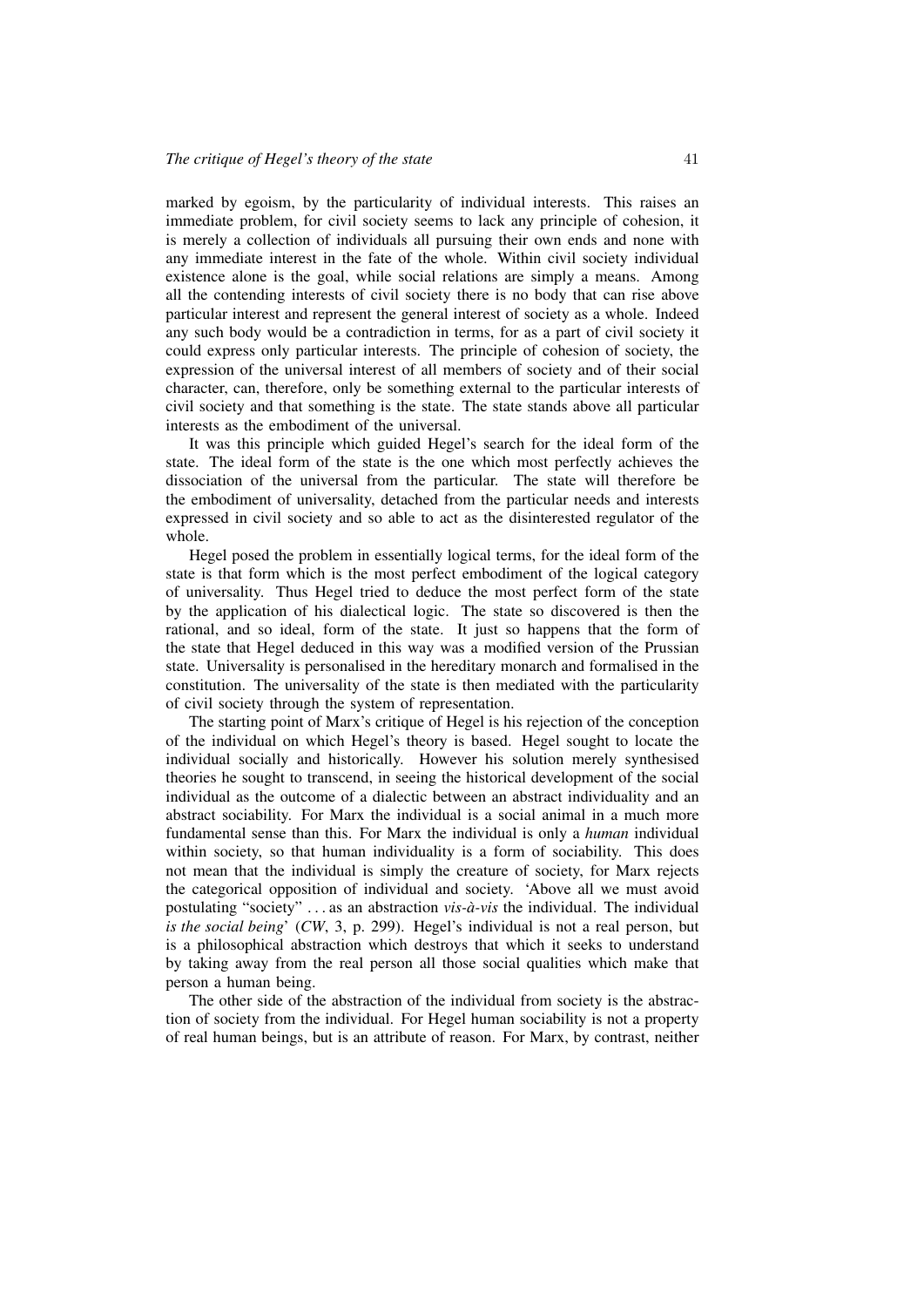individuals nor society exist in the abstract. All that exist are concrete human beings, interacting in historically developed social relations, through which they define both their individuality and their sociability. The philosophical categories of 'individual' and 'society' are only the reflection of concrete historical categories, whose relationship can only be understood historically. Thus Marx's critique immediately points away from philosophy, towards the study of historically developed social relations.

Hegel's philosophical inversion of the relation between the abstract and the concrete means that his theory of the state inverts the true relationship between the state and civil society. Universality is imposed on civil society by the state instead of being imposed on the state by civil society. Thus for Hegel the universality of the sovereign and of the constitution derive not from their really expressing the universality of human sociability, but from the logical category of the universal. Having taken away the social qualities of real human beings, Hegel imposed those qualities on them as an attribute of the state. Human nature is then a realisation of the state, itself only the embodiment of logic, instead of the state being a realisation of human nature.

Hegel not only inverted the true relationship between the human individual and her social nature, between civil society and the state, between existence and reason, between the particular and the universal. In doing so he reduced the particular to the universal, existence to reason, and so made the state into a purely formal principle, the expression of the logical category of the universal and not of the real social needs of individual human beings. Thus the universality of the state is purely formal, entirely abstract, and has no relation to the real content of society, human social needs.

Hegel's argument is entirely spurious, for the particular cannot be deduced from the universal without specifying its particularity. 'An explanation which fails to provide the *differentia* is no explanation at all ... the real subjects ... are and remain uncomprehended because their specific nature has not been grasped.' For example, it is impossible logically to deduce hereditary sovereignty from the principle of universality: what Hegel really did was to describe a particular state of affairs, on the one hand, and then assign logical attributes to this state of affairs, on the other. He thus idealised existing reality, in the double sense that he made reality the embodiment of the idea, and in so doing made the world as it actually exists into the only world that could rationally exist. 'Thus empirical reality is accepted as it is; it is even declared to be rational.' This is a travesty of reason, for 'the rational is seen to consist not in the realisation of the reason of the real person but in the realisation of the moments of the abstract concept.' Thus Hegel's theory of the state is an '*uncritical mysticism*' that does not understand the state as the expression of the social quality of human existence, but simply endorses the state as it exists. 'At every point Hegel's political spiritualism can be seen to degenerate into the crassest *materialism*' (Marx, 1975, pp. 67, 63, 84–5, 149, 174).

Hegel's philosophical inversion, that reduces the state to an empty formal abstraction, was not for Marx merely an error of reasoning, for the state that Hegel describes really is only formally universal: the universality expressed by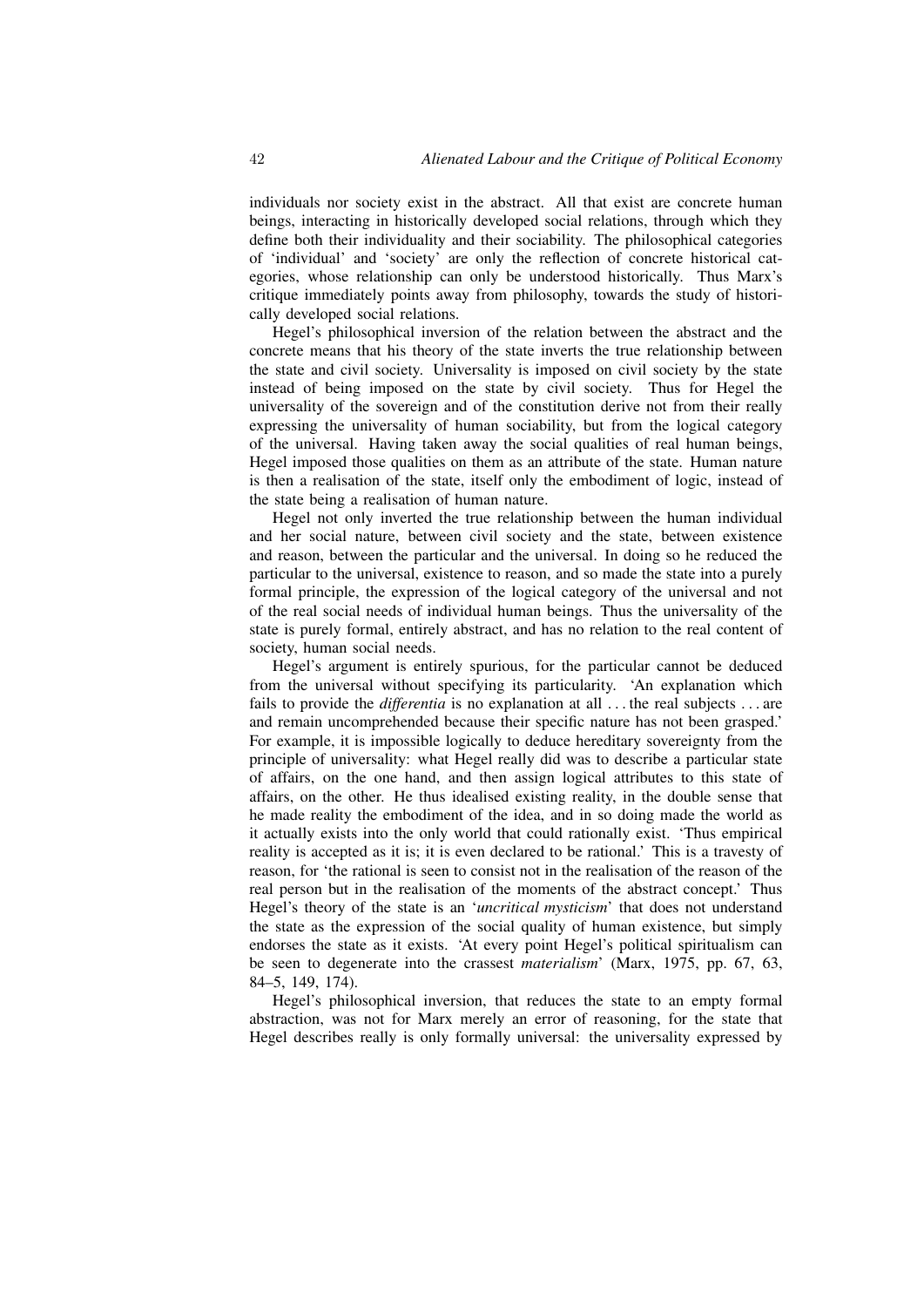the constitutional state really is empty and abstract, for it does not emerge from the social needs of real human individuals. Thus:

Hegel should not be blamed for describing the essence of the modern state as it is, but for identifying what is with the *essence of the state*. That the rational is real is *contradicted* by the *irrational reality* which at every point shows itself to be the opposite of what it asserts, and to assert the opposite of what it is (Marx, 1975, p. 127).

Hegel's error is to see the constitutional state as rational. The contradiction comes to a head, both in Hegel's theory of the state and in the constitutional state itself, in the system of representation. The system of representation gives the lie to the claim of the constitutional state to be the embodiment of universality.

The system of representation is the focus of the contradiction inherent in the constitutional state because it mediates between the state and civil society. The representatives can express only particular interests: the mere fact of representation cannot transform these particular interests into universal interests. Thus, if the state is to represent the universal as opposed to the particular interest, the representatives cannot appear as representatives of particular interests but only in their capacity as abstract individuals. Thus, insofar as the state is the expression of the universal interest, it can only be such by ignoring all particular interests, all real human needs. 'This point of view is . . . abstract' and 'atomistic' because 'the *political state is an abstraction* from civil society'. Thus if the state is to be a true state, that is a true expression of the *social quality* that defines the human essence and not simply an abstraction that is opposed to real human beings, the separation of the state from civil society must be overcome (Marx, 1975, pp. 145, 78).

The implication of Marx's analysis is that if human social qualities can be expressed only in the abstract and alien form of the constitutional state, this must be because they do not express themselves in civil society. It did not take Marx long to draw out this implication.

### From political philosophy to the critique of private property

In looking at Hegel's theory of the state we seem to be a long way from political economy. At first sight Hegel's idea of civil society might seem to have more in common with Hobbes than with Smith, while Smith has a materialist theory of the state, which far from being the embodiment of the principle of universality has a mundane origin in the desire of the rich to protect their property. However, for Marx there was a very close convergence between Smith and Hegel that belies the apparent differences.<sup>4</sup>

 $4$ On the relationship between Smith and Hegel see particularly Lukács, 1975; Hyppolite, 1969; Colletti, 1975; Arthur, 1988.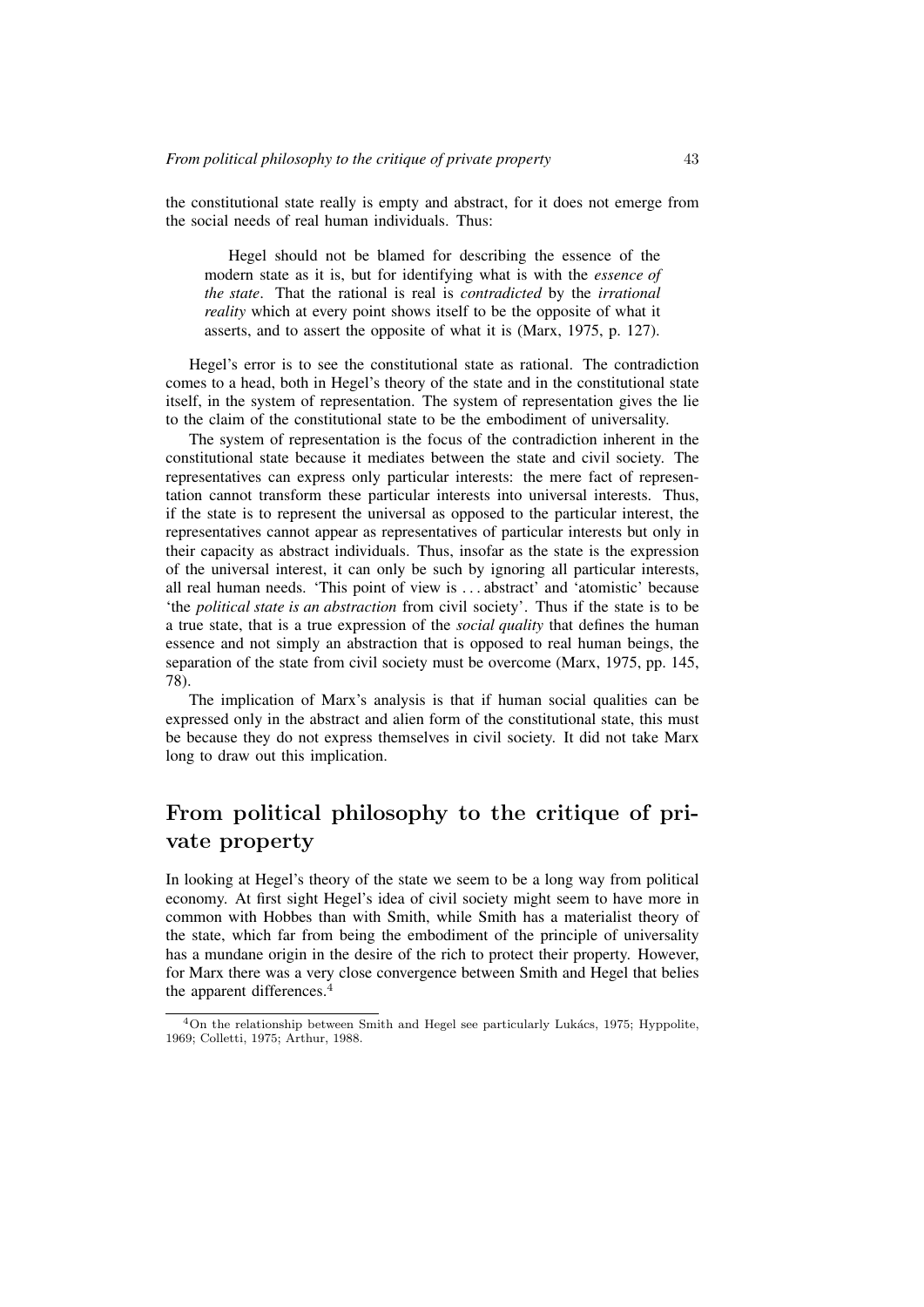Smith and Hegel were both concerned to discover the foundation of society in order to reform their own society so that it would accord with the dictates of reason. Both observed that civil society is based on egoism, albeit moderated for Smith, so that the coherence and unity of society, its inherent harmony, is not immediately apparent. Thus for both Smith and Hegel the rationality of society could only be imposed on society from outside. While Hegel looked to the idea of universality to provide the rational principle of unity, Smith looked for the roots of reason in nature. Thus while Hegel wanted to show the nation state as the self-realisation of the Idea, classical political economy strove to see the capitalist economy as the self-realisation of Nature. While Hegel established the rational necessity of the constitutional state, classical political economy established the natural necessity of the capitalist economy. Both Smith and Hegel thereby abolished society, Hegel absorbing it into an absolute Reason, Smith into an absolute Nature. Thus in each case society is abstracted from humanity and attributed to some external force.

It might seem that there is a world of difference between nature, which is after all something tangible, and Hegel's Idea. But this is not really the case, for, as we saw in the last chapter, Smith's 'nature' is not the tangible reality of nature, it is a pure abstraction, an abstraction in particular from the social relations within which human beings appropriate nature. Thus Smith's 'nature' is as far from the everyday world of nature as Hegel's Idea is from the everyday world of ideas; his 'materialism' is purely abstract, and is ultimately as idealistic as Hegel's philosophy.

Against the common interpretation of Marx as a 'materialist', it is essential to be clear that Marx did not oppose materialism to idealism.<sup>5</sup> Marx, following Hegel, believed that the opposition was a false one, since 'matter' is no less idealist a concept than is the 'idea', so that '*abstract materialism* is the *abstract spiritualism* of matter'. However, Marx rejected Hegel's attempt to overcome the opposition by absorbing nature into reason just as much as he rejected Smith's attempt to absorb reason into nature.

Marx sought to overcome the opposition by focusing on *society* as the mediating term between the 'material' and the 'ideal', but society understood not as yet another abstraction, but as the everyday practical activity of real human beings. It is the divorce of individual from society which underlies the false antitheses of the Enlightenment, in eliminating the mediating term between humanity and nature, between the ideal and the material, between subject and object. Thus in his early works Marx criticised materialism and idealism alike from the standpoint of '*human sensuous activity*, practice . . . practical-critical activity . . . human

<sup>5</sup>The identification of Marxism as a philosophical materialism derives from Plekhanov, and was made the touchstone of orthodoxy by Lenin. In the *German Ideology*, and elsewhere, Marx characterised his starting point as 'materialist', but the term referred not to a philosophical materialism, but to the premise of 'real individuals, their activity and the material conditions under which they live' which can 'be verified in a purely empirical way' (GI, p. 31), a perspective which Marx identified as that of the '*practical* materialist, i.e., the *communist*' (GI, p. 56). Engels typically characterised Marx's work as 'materialist', but in the sense of assimilating it to the movement of modern science, which 'no longer needs any philosophy standing above the other sciences' (Engels, 1962, pp. 39–40).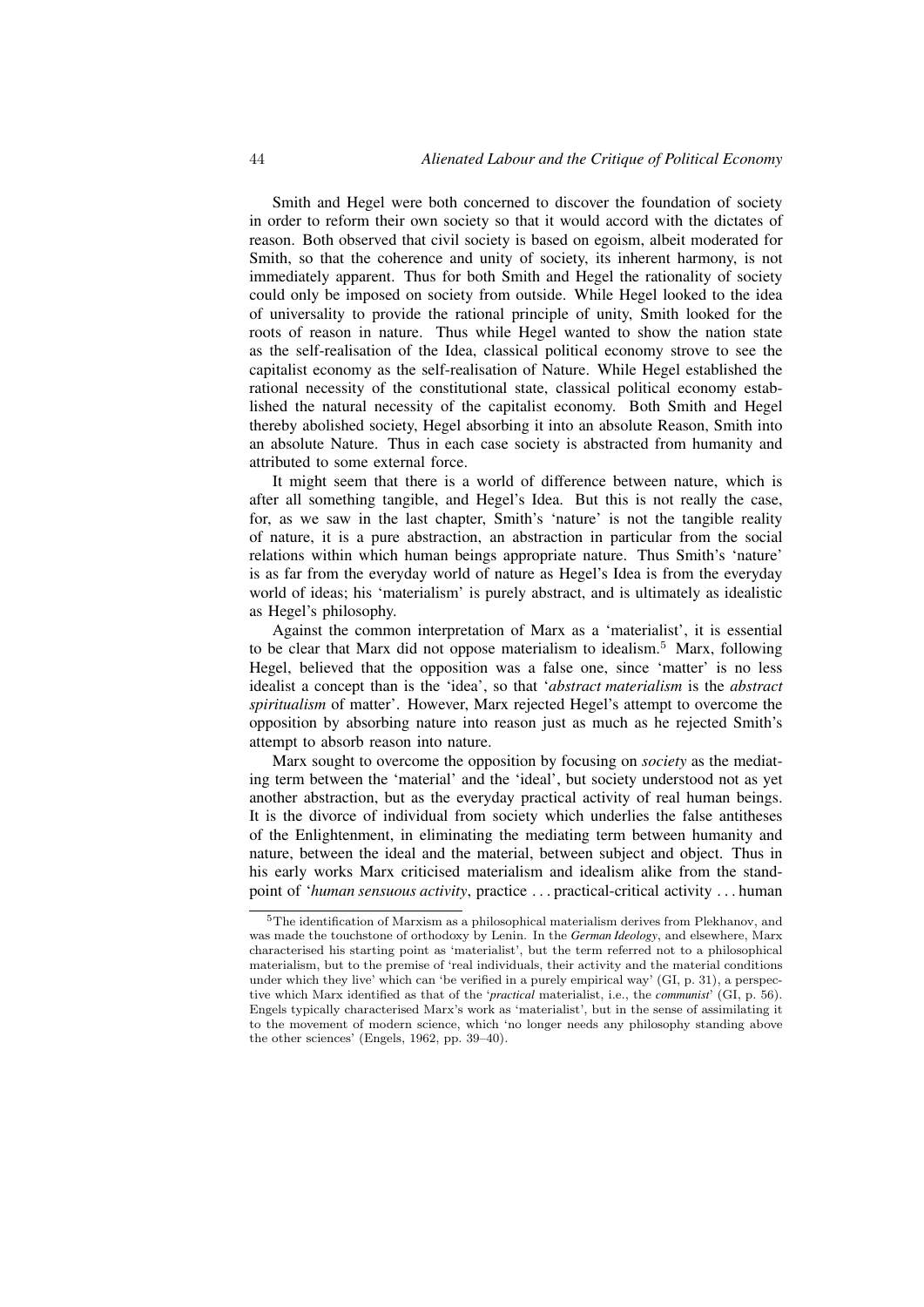society or socialised humanity' (First Thesis on Feuerbach), characterising his own position not as a materialism but variously as a humanistic naturalism, or a naturalistic or real humanism: 'Consistent naturalism or humanism is distinct from both idealism and materialism, and constitutes at the same time the unifying truth of both' (*CW*, 3, p. 336). Similarly Marx rejected the equally false antithesis between humanity and nature: '*Society* is the complete unity of man with nature . . . the accomplished naturalism of man and the accomplished humanism of nature' (*CW*, 3, p. 298), a formulation which should not be interpreted as proposing 'Society' as the solution to a philosophical problem, but as transforming the problem from a philosophical to a socio-historical one, and so defining a quite different project of investigating the relation between individual and society, and between humanity and nature, within the framework of the historical development of concrete social relations.

Marx's critique of both Smith and Hegel is that their theories are equally idealist in resting on the categorical oppositions of matter and idea, individual and society, humanity and nature, oppositions which Marx argued were empty abstractions, empty because they are concepts which do not correspond to any determinate existence, and so can have no determinate effects. However this is not only a critique of Smith and of Hegel, for these conceptual oppositions are constitutive of bourgeois thought in general, as that has come down from the Enlightenment.

In Hegel's work bourgeois reason finds its summation and its most systematic expression. The great merit of Hegel is that he has pushed bourgeois reason to its limits, so that its speculative foundations stand out starkly in the contradiction between the universal and the particular, which Hegel can only resolve speculatively in the dialectical development of Reason. In exactly the same way Smith, and later Ricardo, recognised the real contradictions between universal human needs and aspirations and the particular social relations of the capitalist system of production, but again resolved these contradictions speculatively, in the dialectical development of Nature. Whether the supra-human force which makes history is called Reason or Nature is neither here nor there. Thus Marx's critique of Hegel can be translated immediately into a critique of political economy because it is a critique of their common ideological foundations. These ideological foundations lie in their attempt to present bourgeois social relations as the culmination of the history of the synthesis of Reason and Nature, and it is precisely this that characterises them as bourgeois. This is why Marx regarded Hegel's philosophy as the culmination and limit of bourgeois thought, and why his critique of Hegel is a critique of the ideological foundations of all forms of bourgeois social thought.

Marx could apply the method developed in the critique of Hegel's abstract spiritualism to the critique of political economy because the theories were two sides of the same coin. Like Hegel, political economy is content to describe the alienated forms of social existence, attributing their social character not to their human origins but to an alien power: on the one hand, the Idea, on the other, Nature.

The origin of this alienation is in both cases the same. Smith and Hegel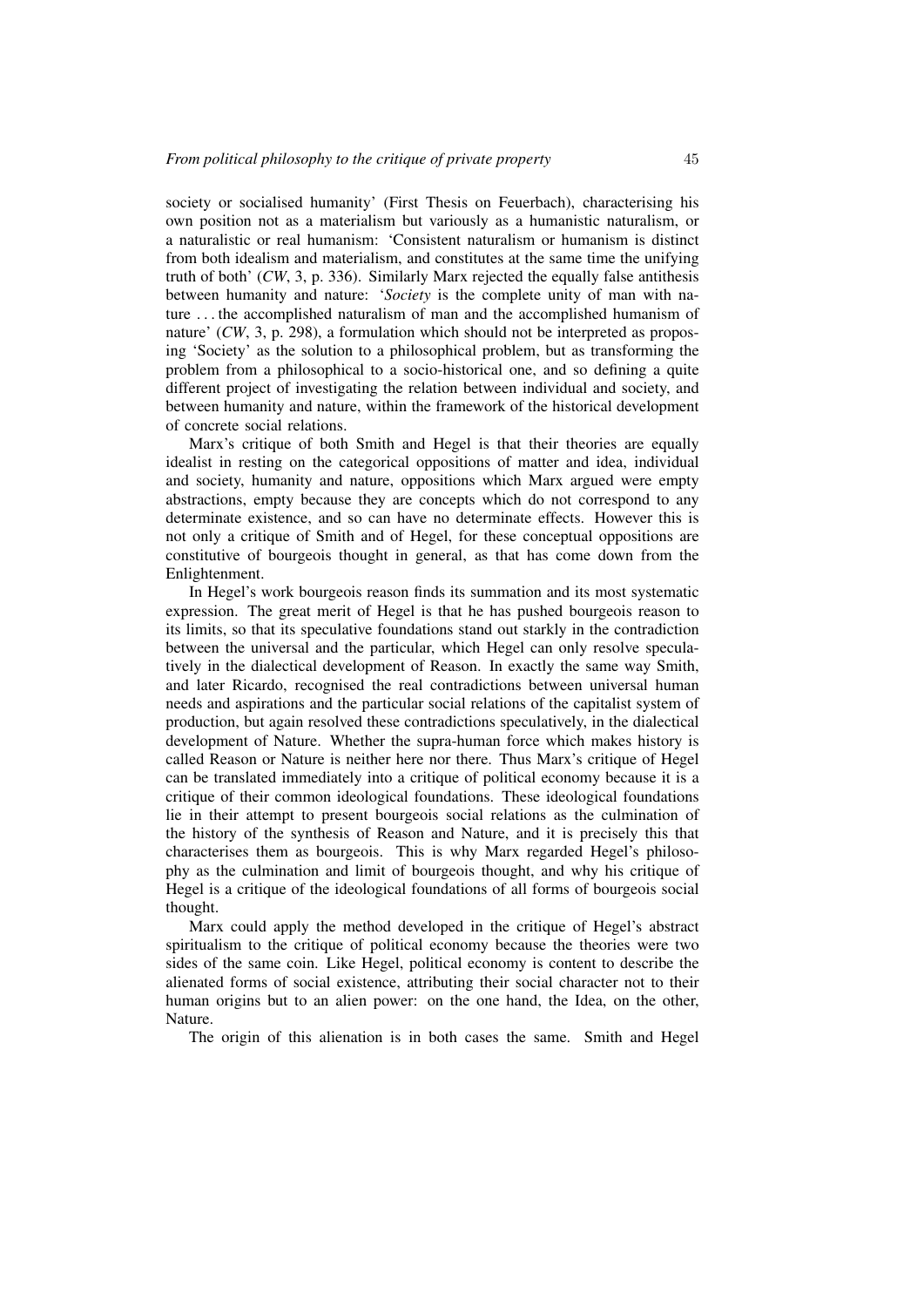looked for the key to society outside the individuals who comprise it because the immediate relations between those individuals appear as the antithesis of society. These relations are not truly human social relations because they are based on the opposition of private interests. The focus of Marx's critique is this conception of private interests, which underlies the categorical opposition between individual and society which, for Marx, is the hallmark of bourgeois social thought and the underpinning of bourgeois philosophy.

For Marx the opposition of private interests is not an expression of an atomistic individualism inherent in human nature. Human existence is only possible on the basis of co-operation, so that human interests are necessarily social interests, and human individuals necessarily social individuals. 'Private' interests can therefore only be an expression of the 'privatisation' of socially defined interests.

The opposition of privatised interests is constructed socially, as the individual expression of a *social* institution, the institution of *private property*. It is the *private* appropriation of the means and products of *social* production which constitutes interests as private, exclusive, and opposed. Smith and Hegel, developing Locke's theory of private property, conceal the social foundations of private property in conceiving of private property as ultimately deriving from a primitive proprietorial relation of the individual to her own body and, by immediate extension, to the things produced by the exercise of her physical and mental powers. It is only by uncovering the origins of private property in human social activity that the alienation expressed by Hegel's idealism and by Smith's materialism can be traced back to its source. The critique of private property provides the key to the critique both of political economy and of Hegelian philosophy.<sup>6</sup>

#### Proudhon, Engels and the critique of political economy

In turning to political economy Marx was not simply trying to solve a philosophical riddle. His critique of political economy flowed from the same political inspiration that led him to the critique of Hegel's theory of the state. However this political inspiration had acquired a new dimension. In the *Introduction to the Critique of Hegel's Philosophy of Right*, written after the *Critique* itself, Marx concluded that human liberation was not a philosophical task, but could only be achieved when philosophy became a 'material force', when 'theoretical needs' correspond to 'practical needs'. The theoretical need identified in the critique of Hegel was for the universal interest to conquer all particular interests in civil society. The 'practical need' that corresponds to this is the need of a 'universal class', a class whose interest is opposed to all particular class interests, 'a class of

 $6$ But what would old Hegel say if he learned, on the one hand that the word "Allgemeine" [the General] in German and Nordic means only "common land", and that the word "Sundre, Besondre" [the Particular] only meant the particular owner who had split away from the common land? Then, dammit, all the logical categories would proceed from "our intercourse" (Letter to Engels, 25th March, 1868).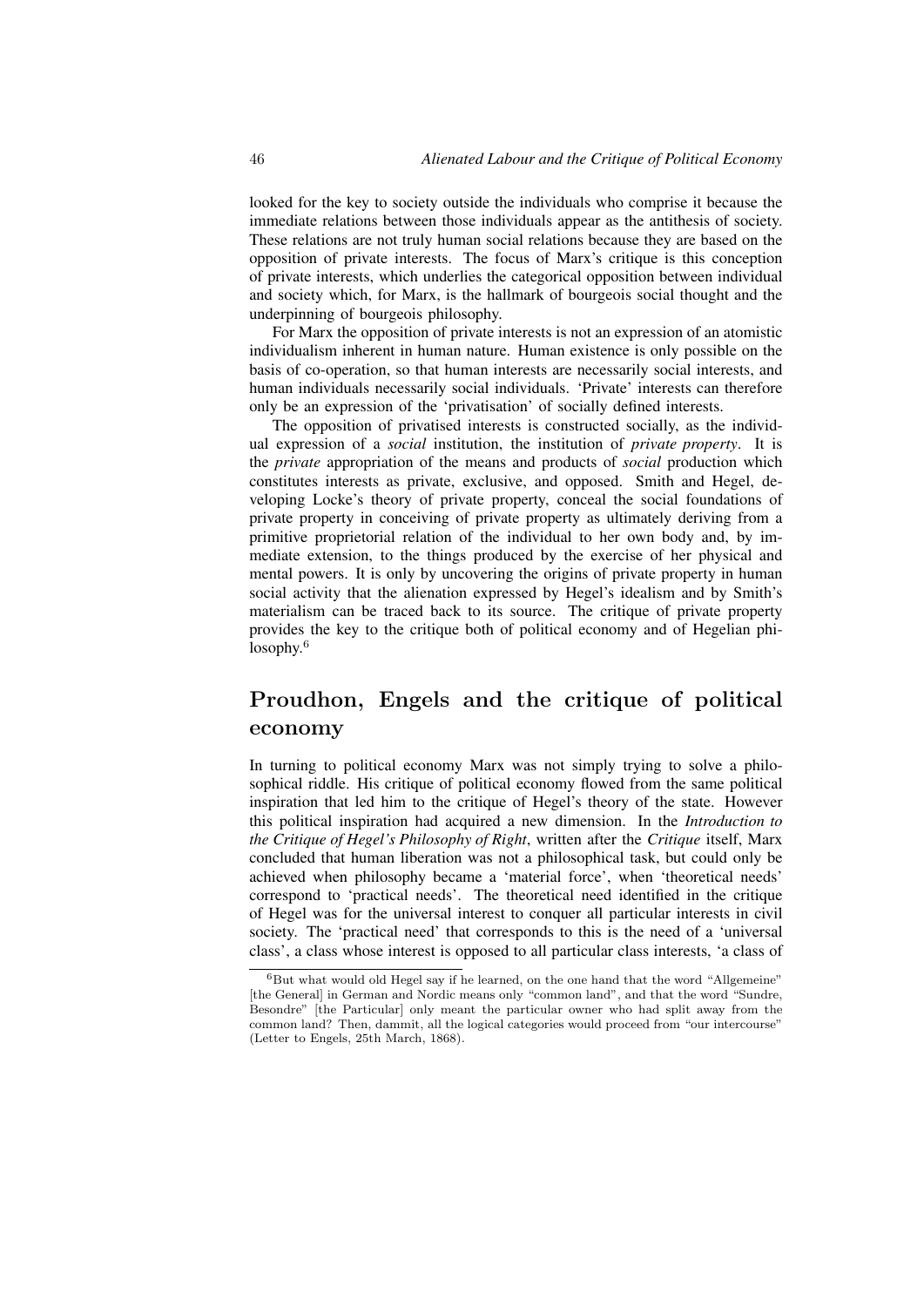civil society that is not a class of civil society, an estate which is the dissolution of all estates', and this class is the proletariat. Thus the proletariat, in liberating itself, liberates all humanity (*CW*, 3, pp. 155, 182–3, 186).

This philosophical conclusion coincided with Marx's discovery of, and involvement in, the real movement of the working class and it was through this involvement that Marx came upon political economy. Within the working-class movement a critique of political economy was already emerging that showed some similarity to the form of critique that Marx had applied to Hegel. In France Proudhon, in *What is Property?* (1840), had identified private property as the contradictory foundation of political economy. For Proudhon, political economy took private property for granted and tried to establish the rationality of a society based on private property. However at every stage political economy itself shows that private property undermines economic rationality by introducing inequality and monopoly. Thus private property undermines the equality of the wage bargain and, indeed, of all exchange relations. Proudhon argued that there is no moral or practical justification for this inequality and concluded that a rational and just society could only be based on the establishment of equality by the equalisation of property.

The limitations of Proudhon's approach for Marx were that he isolated only one element of political economy for criticism, failing to recognise the connection between private property and the categories of wage-labour, exchange, value, price, money, etc. Therefore Proudhon wanted to abolish private property without abolishing the society which was based on it. The equalisation of property remains a form of property, a form, moreover, which is inconsistent with the continued existence of such phenomena as wage-labour and exchange. Thus, as Marx wrote in *The Holy Family* (1844), 'Proudhon makes a critical investigation — the first resolute, pitiless, and at the same time scientific investigation — of the foundation of political economy, *private property*', but it is still 'under the influence of the premises of the science it is fighting against'. Thus 'Proudhon's treatise . . . is the criticism of *political economy* from the standpoint of political economy' (Marx, 1956, pp. 46, 45).

The work that first went beyond Proudhon in attempting to develop the critique of private property into a critique of political economy, and which had a dramatic impact on Marx's own thought, was Engels's *Outlines of a Critique of Political Economy* (1843–4). Engels, following Proudhon, identified private property as the uncriticised premise of political economy. The development of political economy has revealed ever more clearly the consequences of private property, but 'it did not occur to economics to question the *validity of private property*'. Engels therefore sought to criticise this premise 'from a purely human, universal basis'.

Although Engels took up Proudhon's starting point, he developed a much more radical analysis than that of Proudhon, in trying to show not simply the evils to which private property gives rise *within* an economy based on exchange, but in trying to show how private property underlies the entire economic system. Engels argued that 'the immediate consequence of private property is *trade*', which is immediately and necessarily antagonistic, based on 'diametrically opposed interests' and giving rise to 'mutual mistrust'. Thus although Smith preached the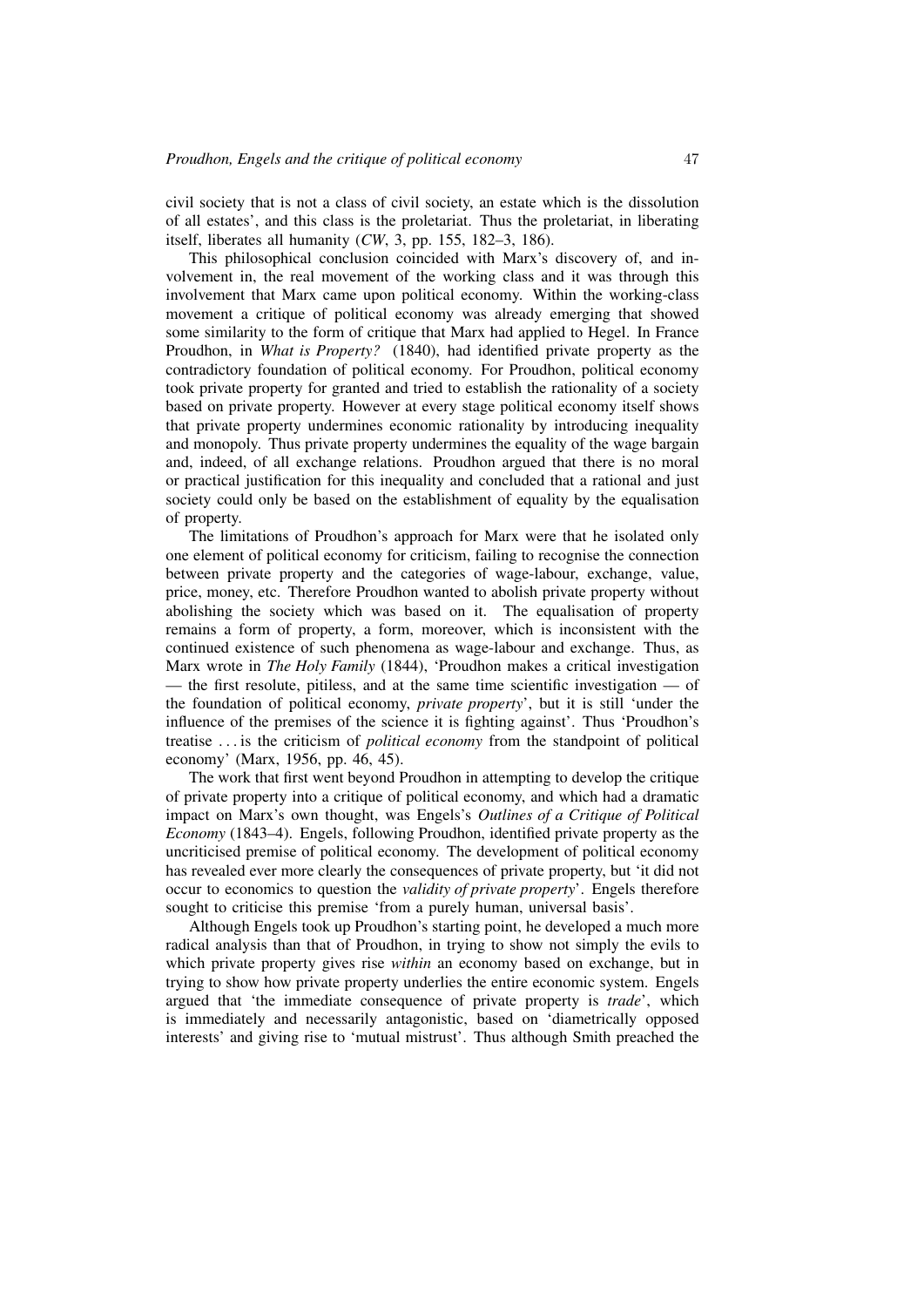humanity of trade in the mutual benefits arising out of peaceful trade, the bases of trade remain egoism and distrust, and morality is subordinated to self-interest.

From trade emerges the category of *value*, which is determined under the rule of private property by the conflict between producers and consumers, competition being the only way of relating utility to costs. The economists' concept of value tries to conceal the dependence of the category on private property by isolating value from exchange, reducing it either to production costs or to subjective utility, whereas the concept has no meaning in abstraction from the relation between the two in exchange. In the same way the Ricardian theory of rent claims that rent derives from differences in the productivity of the soil, whereas it is in fact determined by 'the relation between the productivity of the land, the natural side . . . and the human side, competition'.

The division between capital and labour likewise derives from private property, for capital is merely stored up labour, the two being reunited within production only to be divided with the appropriation of the product. Capital is further divided, again on the basis of private property, into capital and profit, and profit splits into interest and profit proper. Moreover the distribution of the product among these categories is not carried out according to some 'inherent standard; it is an entirely alien, and, with regard to them, fortuitous standard, that decides — competition, the cunning right of the stronger'.

Engels's conclusion was that all the categories of political economy presuppose competition and therefore exchange and private property. Private property splits 'production into two opposing sides — the natural and the human sides' as the land is appropriated by landowners. Human activity itself is divided between capital and labour, which confront one another antagonistically. Within these categories too, private property introduces fragmentation, setting capitalist against capitalist and worker against worker. 'In this discord . . . is consummated the immorality of mankind's condition hitherto; and this consummation is competition' (*CW*, 3, pp. 419, 421, 422, 429, 431, 432).

Engels finally returned to the standpoint of political economy, showing that the 'contradictions' of the competitive society arose out of competition, and so private property: the growth of monopoly, the disproportions between supply and demand, the coexistence of overwork and unemployment, the centralisation of property and the impoverishment of the worker are all the results of the system of competition based on private property. In abstracting from competition the different schools of political economy abstract from the private property on which the system is based, and conceal the roots of the contradictions inherent in the system. These contradictions are then either denied, or attributed to external natural forces, as in the 'law of population'.

#### Alienated labour and the critique of capitalism

Marx's *Economic and Philosophical Manuscripts* (1844) transformed Engels's critique from the perspective opened up by Marx in his critique of Hegel. Engels had shown how the categories of political economy and the realities to which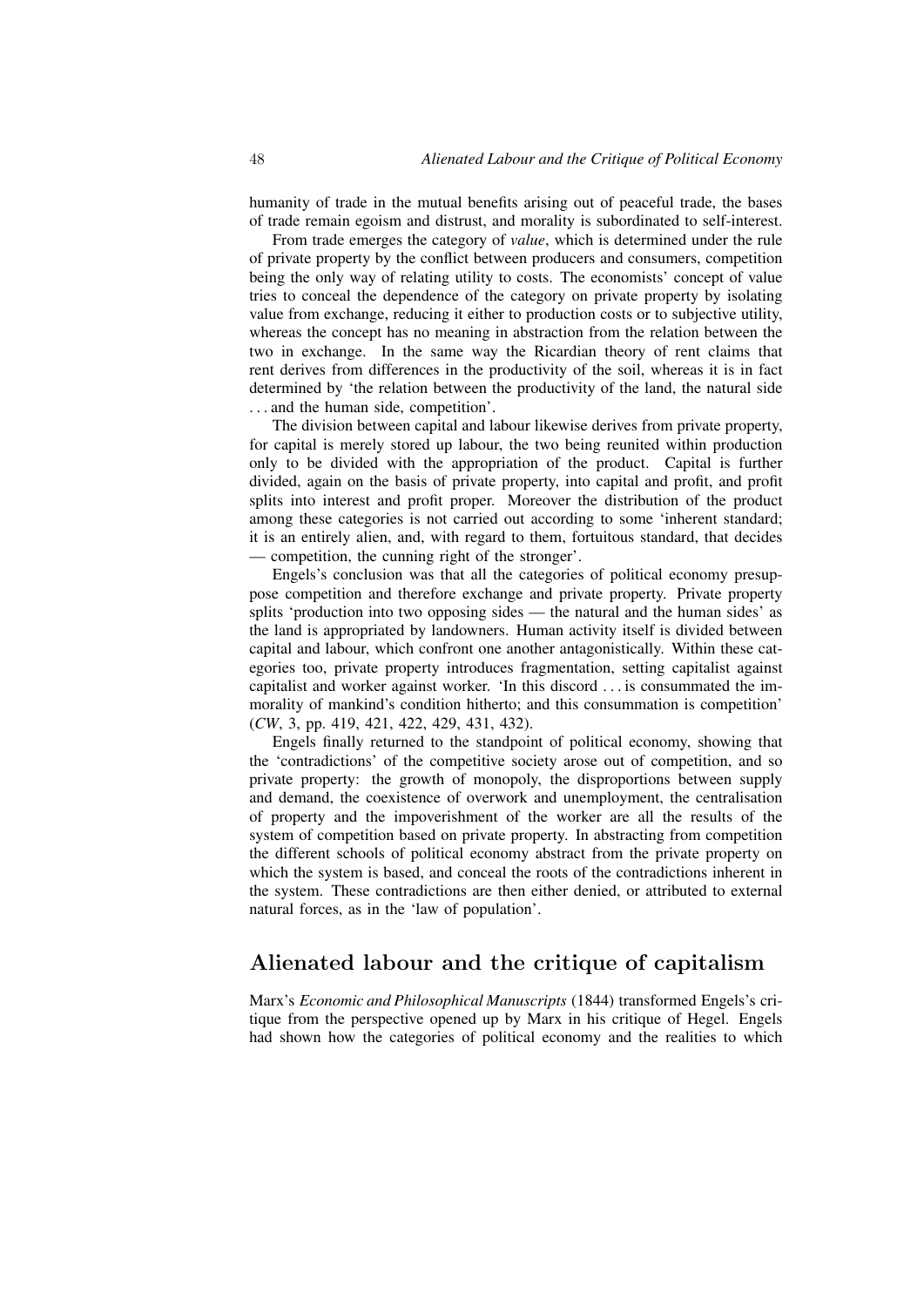they correspond presuppose competition and so private property, but he had not established the foundations of private property by showing how private property emerges out of human social existence. It is this critical task that Marx undertook. The key to this undertaking was the relationship between private property and exchange. For Proudhon private property subverted the essential equality of exchange. For Engels private property and exchange were inseparable, but property remained the foundation of exchange. Marx inverted the relationship between the two, arguing that *social relations of exchange are the basis of modern private property*. This is the significance of Marx's famous theory of alienated labour.

The interpretation of Marx's theory of alienation is not made easy by the fact that the *Manuscripts* do not represent a completed work, but a series of notebooks in which Marx developed his own ideas alongside his earliest readings in political economy.<sup>7</sup> Moreover only the last four pages of the 43-page second manuscript, which immediately follows the first sketches of the theory of alienated labour at the end of the first manuscript, survive. There is therefore ample scope for creative interpretation of the theory of alienated labour. Nevertheless, when this theory is set firmly in the context of Marx's developing critique of political economy, its fundamental significance becomes clear.

The bulk of the first *Manuscript* is confused, unoriginal, and based on a very limited acquaintance with political economy. In this part of the work Marx adopts 'the standpoint of the political economist' and does not advance significantly beyond Proudhon in pointing out, through extensive quotation from the political economists, the negative implications of the market society for the worker, whom political economy treats only as a 'commodity', 'it does not consider him when he is not working, as a human being' (*CW*, 3, pp. 239, 241). Marx also noted the power of capital over labour; the fact that it is only competition that defends society against the capitalists while competition necessarily gives way to monopoly through the concentration of capital; and Marx took great pleasure in attacking Smith's (and Hegel's) defence of landed property.

It was in the last section of the first manuscript that Marx turned from political economy to its critique, and the basis of the critique is the alienation of labour. Within a system of commodity production 'the worker becomes all the poorer the more wealth he produces . . . Labour produces not only commodities: it produces itself and the worker as a *commodity*'. The reason for this is that the product of labour has become '*something alien* . . . a *power independent* of the producer'. The more the worker produces, the greater the power that confronts her. This alienation of the product of labour is the expression of the alienated form of the activity of labour, something which political economy conceals because it does not look at 'the direct relationship between the worker (labour) and production' (*CW*, 3, pp. 271–3).

The activity of labour is alienated in the sense that 'it is . . . not the satisfaction of a need; it is merely a *means* to satisfy needs external to it'. It is, therefore,

<sup>7</sup>On Marx's reading see Evans, 1984, Hennings, 1985. On the influences on Engels see Claes, 1984.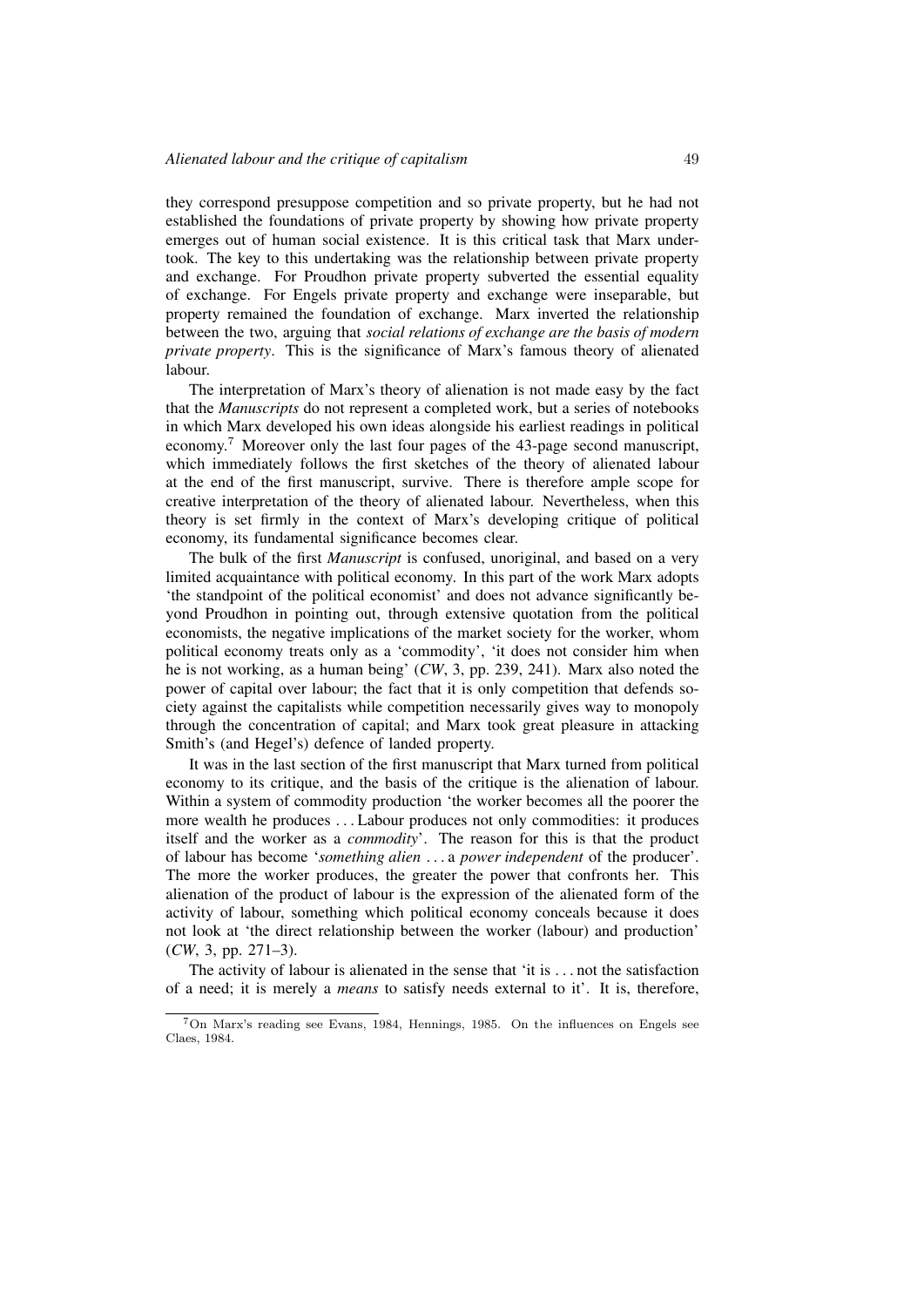'*forced labour* . . . not his own, but someone else's'. This is labour as '*selfestrangement*'. From this follows the 'estrangement of the *thing*', that is, from nature as the product and as the object of production (*CW*, 3, pp. 274–5). Since labour does not flow from the needs of the individual it seems to be imposed by nature, in the form both of the object on which the labourer works, and of the means of subsistence that impose the need to labour. Moreover labour as naturally imposed individual labour is estranged from the species, from participation in the conscious human transformation of the world of nature and from conscious collaboration with other human beings.

This first attempt to apply theory of alienation, which Marx derived from Feuerbach and Moses Hess, to the critique of political economy is familiar, and has been the focus of almost all the commentaries on Marx's *Manuscripts*. Marx condemns alienated labour from the perspective of the needs of the labourer as an individual and as a member of the human species. It is therefore very easy to interpret the theory of alienated labour as a direct development of the ideas of Feuerbach and Hess, proposing an 'anthropology of labour' which criticises capitalism from the perspective of a particular conception of human nature, expressed in human needs.

The modern versions of this interpretation derive from Lukács's theory of reification, written before the publication of the *Manuscripts*, according to which the dehumanisation of 'rationalised' labour is confronted by the human aspirations deriving from the manual worker's 'humanity and his soul' (HCC, p. 172) (an argument which Lukacs later rejected as a 'purely metaphysical construct' ´ (HCC, p. xxiii)). This idea was developed by Marcuse in his early review of the *Economic and Philosophical Manuscripts* (Marcuse, 1932, see also Marcuse, 1973), which Marcuse assimilated to Heidegger's existential anthropology. Marcuse's interpretation of Marx was rapidly taken up by existentialist writers as the basis of a 'humanistic' interpretation of Marx, which became very popular in the 1950s and 1960s, although since Marcuse such an interpretation has become increasingly detached from Marx's text, turning more to Nietzsche and Kierkegaard as sources of inspiration. For Heideggerians, from Marcuse to Sartre, the soul is found in the remaining traces of authenticity, whether rooted in the unconscious, in the human will, in marginalised strata, or in the remoter realms of culture, which have thus far evaded the embrace of reification.<sup>8</sup> More mundane developments of theory insisted that the evaluation of the subjective experience of the labourer is not a metaphysical but an empirical question, an observation which leads directly into social psychological interpretations of the theory of alienation (Blauner, 1964; Naville, 1957).

Marcuse's anthropological interpretation of Marx's early works was extremely influential not only amongst those who shared his existentialist perspective, but

<sup>8</sup>An alternative interpretation of alienation combines Weber not with Nietzsche or Heidegger but with Husserl, seeing the recovery of intentionality as the means to overcome alienation. Thus John O'Neill argues that 'social institutions become instruments of estrangement only when they fail to achieve purposes which the participants intended. Estrangement is primarily a phenomenon of the ideological superstructure' (O'Neill, 1982, p. 74), which he goes on to attribute to a conflict between the 'economic means-value system' and the 'end-value system'.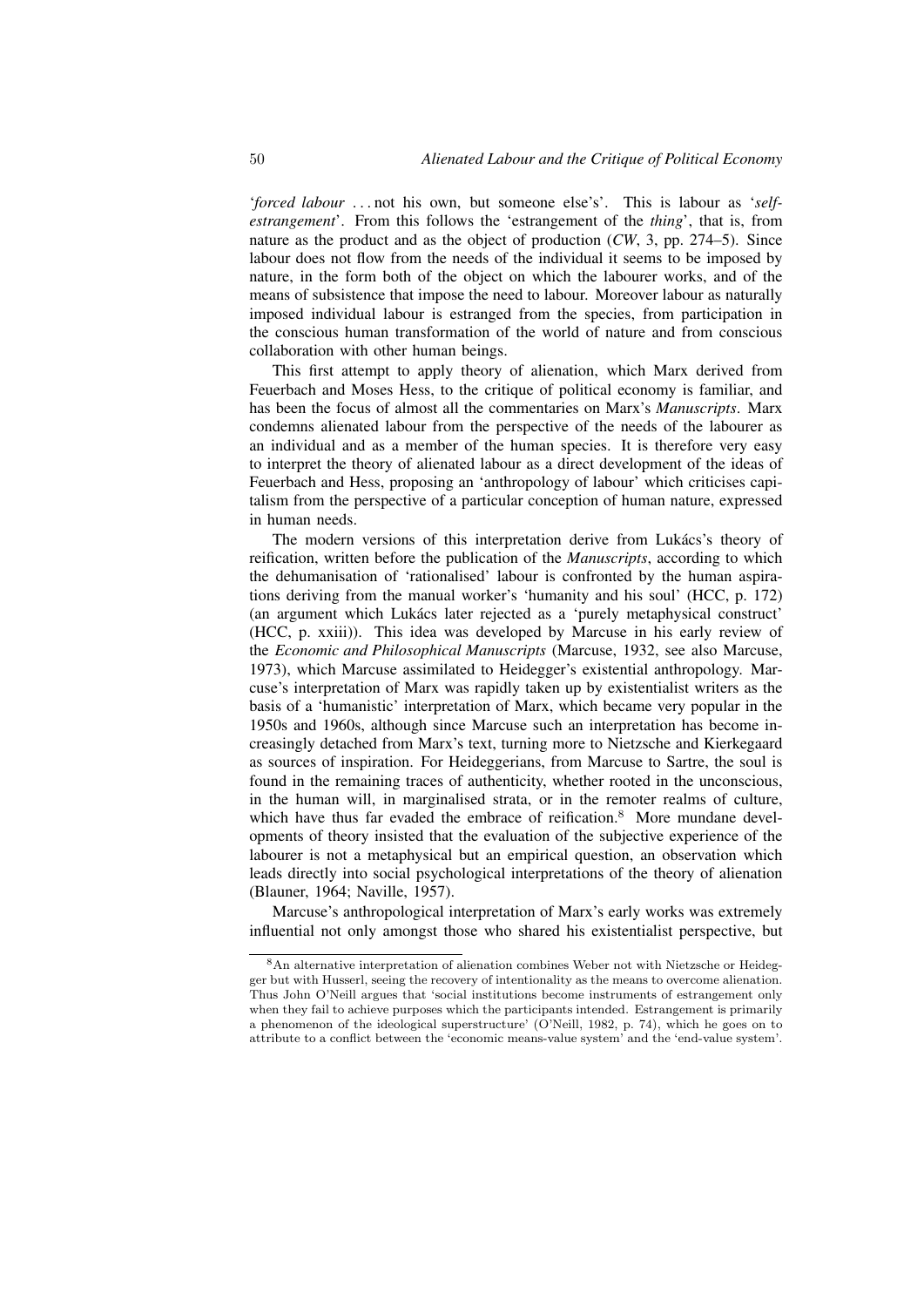also amongst many of the critics of humanistic Marxism, who were led to reject Marx's early works as the products of an adolescent 'romantic individualism', or, even worse, of an Hegelian 'essentialism', to be replaced by the 'materialism' which underpinned the work of the mature Marx (Feuer, 1962; Althusser, 1969). Horkheimer, Adorno and Habermas shared this interpretation, rejecting both the supposed anthropological perspective of the early Marx and the supposed 'positivism' of his mature works.

The main problem which this interpretation faces is that Marx's critique of Feuerbach lay precisely in his rejection of any such essentialist anthropology, on the grounds that the human 'essence' is developed historically and is not to be found in the individual psyche, underpinning a romantic yearning for a 'truer' form of society, but in the form of historically developed social relations, however alienated may be the form in which they appear. As Marx noted in the sixth of his *Theses on Feuerbach*, 'the human essence is no abstraction inherent in each single individual. In its reality it is the ensemble of the social relations'. Marcuse attempted to overcome this objection by locating the human essence historically. However this attempt could not but fail, for Marcuse's human 'nature' is only a critical force to the extent that it is *not* subsumed in the historical process. Thus Marcuse's anthropology rests on the transformative power of human potentialities and human needs which are unfulfilled by capitalism, and which stand outside history. In sharp contrast to Marcuse's anthropological interpretation, Marx saw the unfulfilled human needs and aspirations which lead to the overthrow of capitalism not as qualities hidden in the human soul, but as the creation of capitalism. For Marx capitalism creates the means and possibility of liberating humanity from the rule of natural necessity, while making humanity the slave to a social necessity imposed through the alienated form of the rule of the commodity. There were certainly elements of romanticism in the young Marx's critique of alienated labour, but even in his early works Marx focussed as much on the evils of overwork, of poverty and of exploitation as on the spiritual degradation of the labourer.

Marx's first *Manuscript* offers a powerful description of the dehumanisation of labour under capitalism, but his brief discussion of alienation at the end of the manuscript is a slender basis for an interpretation of Marx which contradicts almost everything else he wrote! Marx's description of alienation still begged the fundamental question, which was to get behind this alienation, to understand its foundations.

#### Alienated labour and the critique of private property

The power of alienated labour cannot be a power inherent in the thing that is alienated. Ultimately 'only man himself can be this alien power over man' (*CW*, 3, p. 278). Thus the power of alienated labour, its *alien* as opposed to its purely *objective* character, derives from the fact that it expresses a particular form of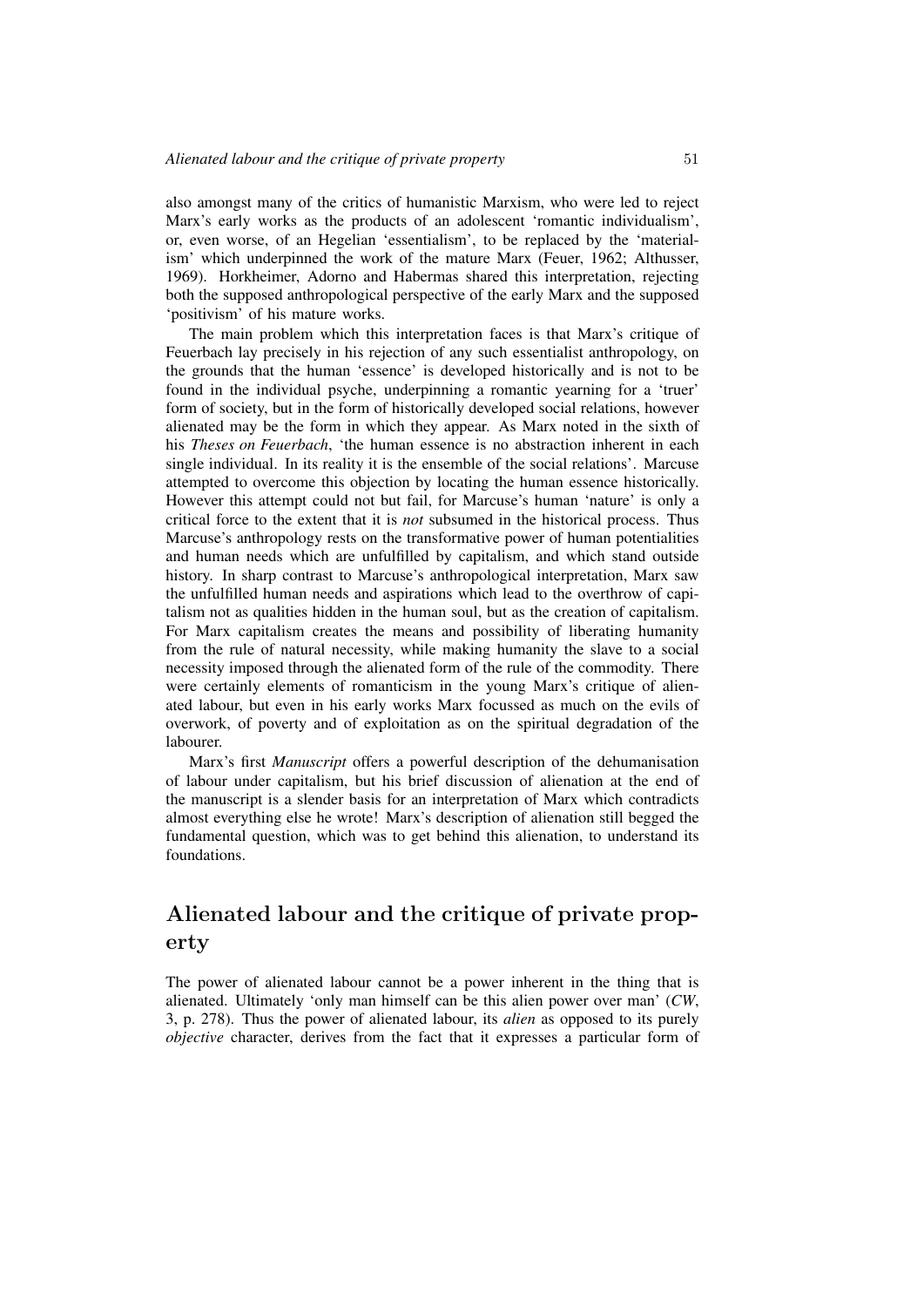social relationship.

It is at this point in his analysis, at the very end of the first manuscript, that Marx takes the decisive step, one which has bewildered most of those commentators who have not simply passed it by. Thus far Marx has *described* the forms of alienated labour characteristic of the capitalist mode of production. He now seems to be moving smoothly to an *explanation* of alienated labour as the *consequence* of private property. In alienated labour a social relation between people appears in the form of the subordination of a person to a thing. This social relation is the relation of private property, in which the capitalist appropriates the means of production as his private property, so permitting him to subordinate the labourer to his own will (Bell, 1959, pp. 933–952; Schacht, 1971, p. 107; Oakley, 1984, pp. 63, 66). Thus we find again the 'hidden premise' of political economy, already identified by Proudhon and by Engels.

This explanation would be entirely in accord with the orthodox interpretation of Marx's 'historical materialism', for which capitalist social relations are defined by the private ownership of the means of production, which implies that property relations are prior to production relations (and which also has the very embarrassing implication that 'juridical relations' are prior to 'economic relations' (Plamenatz, 1954, Chap. 2; Cohen, 1970)) However this is not the step that Marx takes. He is quite clear that alienated labour is the *cause* and not the consequence of private property. Before labour can be appropriated in the form of property it must *first* take the form of alienated labour. Thus the proprietorial relation between a person and a thing expresses a more fundamental social relation between people. The legal form of private property presupposes the social relation of alienated labour:

Thus through estranged labour man . . . creates the domination of the person who does not produce over production and over the product . . . The relationship of the worker to labour creates the relation to it of the capitalist . . . *Private property* is thus the product, the result, the necessary consequence, of *alienated labour* (*CW*, 3, p. 279).

Marx recognised that this argument may seem paradoxical, but he was unequivocal:

True, it is as a result of the *movement of private property* that we have obtained the concept of *alienated labour* (of *alienated life*) in political economy. But analysis of this concept shows that though private property appears to be the reason, the cause of alienated labour, it is rather its consequence . . . Later this relationship becomes reciprocal (*CW*, 3, pp. 279–80).

Marx's argument has certainly seemed paradoxical to his orthodox readers. Feuerlicht notes that 'one of the most conspicuous contradictions lies in the fact that young Marx considers private property sometimes as the cause and sometimes as the effect or symptom of alienation' (1971, p. 130). Dick Howard tells us that in the passage quoted above Marx recognises that the argument 'seems to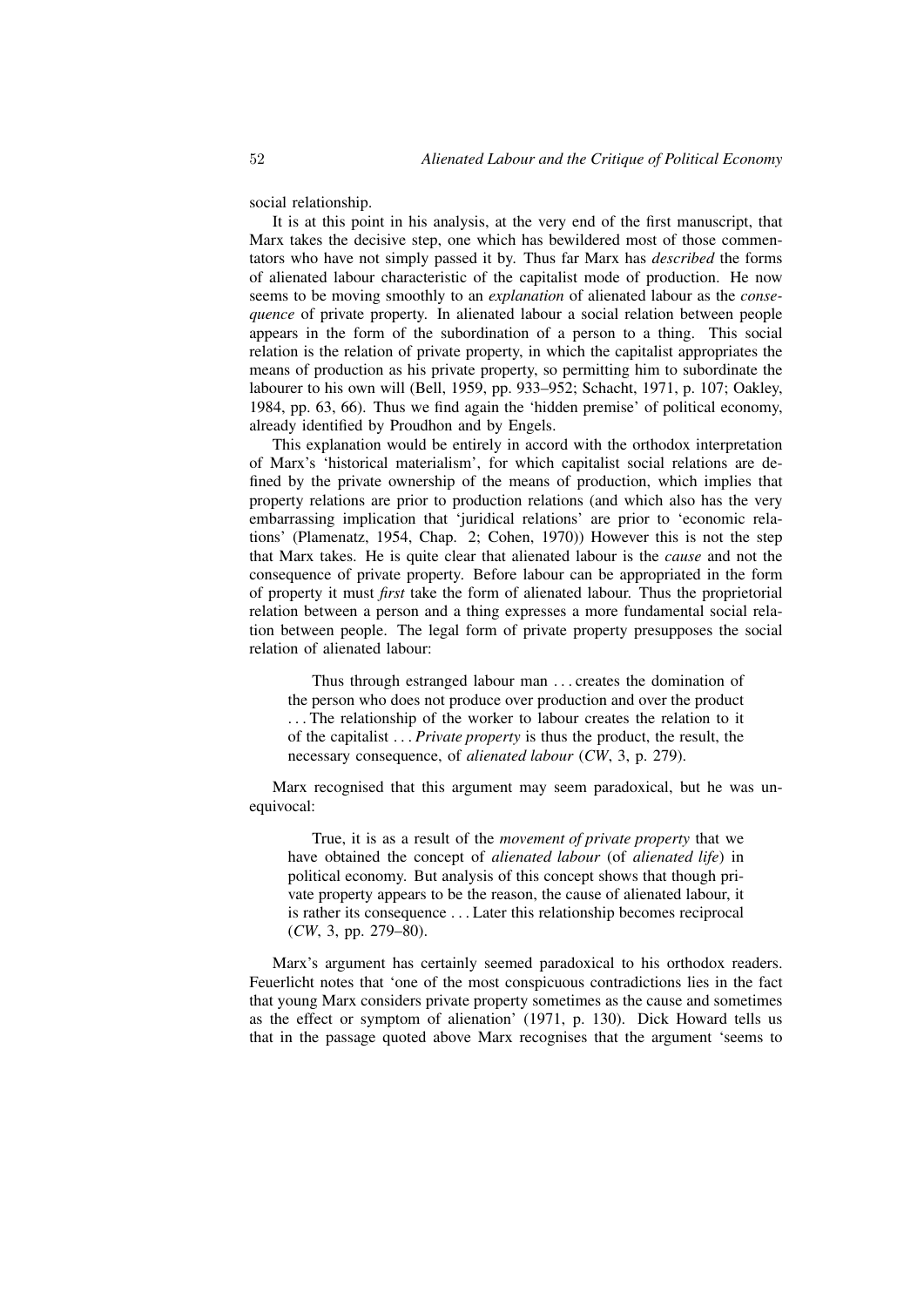be circular' (1972, p. 155). John Elliott follows David McLellan (1970, p. 174) in telling us that Marx's argument is 'generally recognised as a *petitio principii*', insisting that alienated labour and private property enjoy a mutual and indissoluble relationship, Marx here proposing a 'reciprocal influence, demonstrating, as in so many other instances, his commitment to mutual inner-penetration (sic) rather than linear causation as his basic methodological perspective' (Elliott, 1979, p. 332). If this were the case 'alienated labour' and 'private property' would be the same thing, and Marx's theory would be vacuous, as many of his critics have claimed. However Marx was quite clear what kind of relationship he was proposing, concatenating the terms 'reason', 'cause', 'consequence', 'product', 'result', 'necessary consequence' to drum into the heads of his readers that he is talking about causal relationships, not the mish-mash of 'mutual innerpenetration'.

Many commentators rely on Marx's supposed postulation of 'dialectical' relations of mutual interdependence to explain away what Marx actually says, and suggest that Marx later reversed the position he took in the *Manuscripts*. Ernest Mandel relates alienation in Marx's early works to the 'constant interaction between commodity production, division of labour, and private property' (1971, p. 33) and to the division of society into classes (1971, pp. 160, 181), arguing that the mature Marx finally settled on private property as the foundation of alienation. Mandel follows Jahn (1957) in explaining away the quoted passage by arguing that 'Marx is not dealing here with the problem of the *historical origins* of private property, but rather with the problem of its nature, and of how it reappears daily in a mode of production based on alienated labour' (Mandel, 1971, p. 161n), ignoring the fact that it is precisely the 'nature' of private property that is in question. Maurice Dobb similarly argues that 'the treatment of alienation is double-sided, and it is a mere question of emphasis as to whether commodity production *per se* or appropriation of the product by the capitalist is regarded as the crux of the matter. Later the emphasis is undoubtedly shifted to the latter' (Introduction to Marx, 1971, p. 8). The emphasis is undoubtedly not shifted to the latter. In *Capital*, Vol. I, which begins with the analysis of the commodity, Marx is quite clear that private property is only the expression of the alienated form of exchange of the products of labour as commodities. The property relation 'whose form is the contract . . . is a relation between two wills which mirrors the economic relation . . . Here the two persons exist for one another merely as representatives, and hence owners, of commodities' (*Capital*, Vol. 1, pp. 178–9).

Mészáros tries to resolve the paradox by distinguishing the historical origins of alienation from its subsequent reproduction. He explains the alienation of labour in terms of a primitive division between 'private property and its owner' and 'wage labour and the worker', arguing that such 'institutionalised second order mediations' as 'exchange, money, etc.' are 'already implied' in this primitive division (Mészáros, 1970, pp. 108–9). This leads him into an historical account of the development of alienation on the basis of the historical development of private property. Thus he refers to a 'three-way interaction' between the division of labour, exchange and private property (Mészáros, 1970, p. 143), although he goes on to recognise that 'private property is considered only as the *product*, the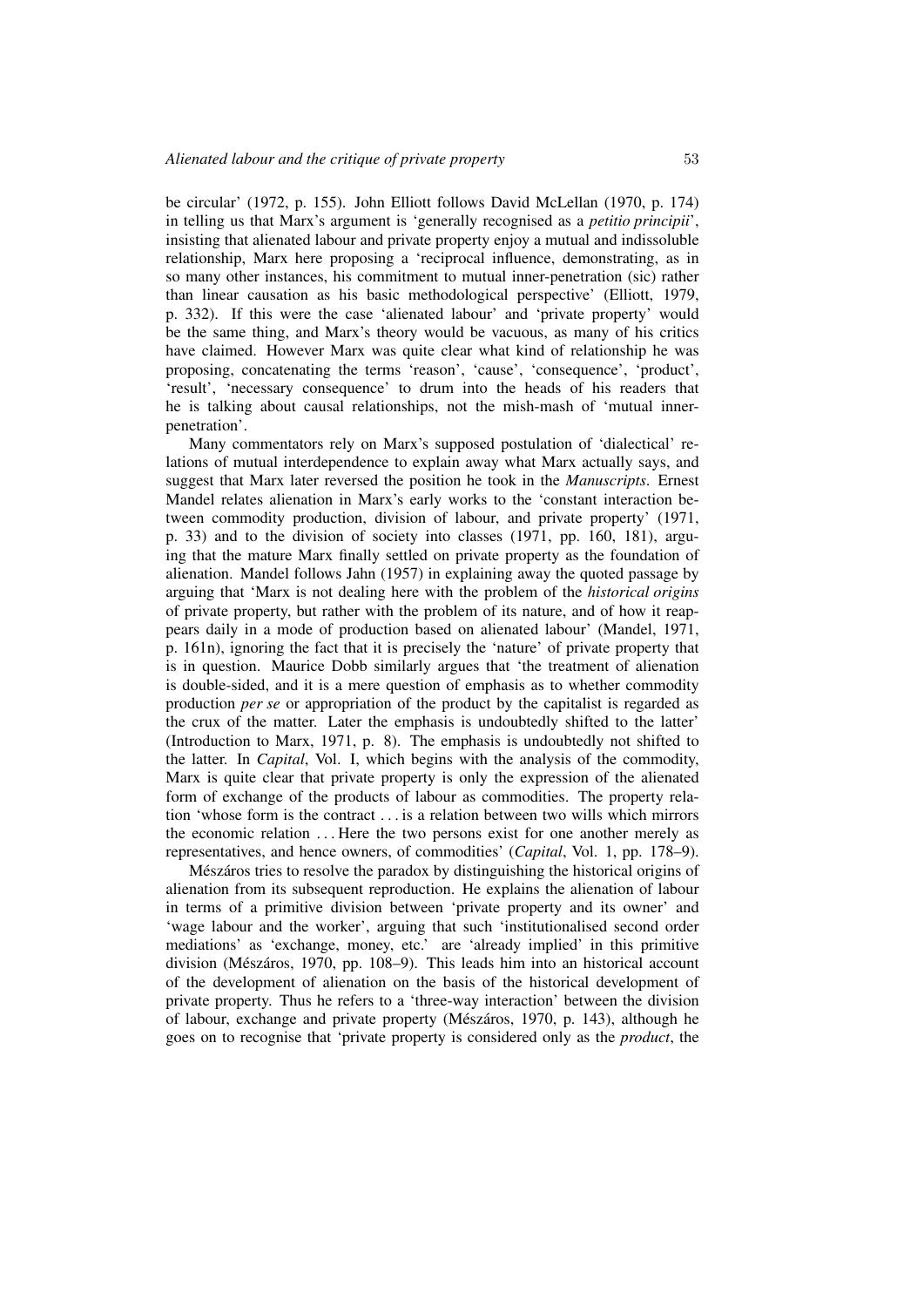necessary consequence of alienated labour' because it presupposes that the worker is 'alienating himself from himself in the very *act of production*' (Mészáros, 1970, p. 147). However, such an act presupposes the social relations of alienated labour, which brings us full circle. Mészáros fails to resolve the problem because he interprets Marx within an Hegelian perspective which views society as a self-reproducing totality, driven forward by the dialectical development of the contradiction between wage labour and private property, i.e. *within* the alienated forms of labour, which makes it impossible for him to see anything but mutual dependence between alienated labour and private property.

Chris Arthur, in his rigorous commentary on the *Manuscripts*, follows Mes- ´ záros in seeing private property as historically prior to alienated labour, while arguing that 'study of the movement of private property itself leads Marx to conclude that in its reciprocal relationship with labour it is ultimately best understood as the consequence rather than the cause of alienated labour. The state of estrangement between labour and private property is developed, historically and conceptually, to a process of *active alienation of labour from itself*' (Arthur, 1986, p. 25). Like Mészáros, Arthur does not explain why the relationship between alienated labour and private property 'is ultimately best understood as the consequence of alienated labour'. Certainly estrangement results from the 'active alienation of labour from itself', but for Arthur it seems that this active alienation in turn results from private property. Mészáros and Arthur do not penetrate beneath the alienated form of labour to see the fundamental contradiction between labour, as the active agent of production, and its alienated (commodity) form which explains both its foundation and the possibility of its overcoming.

Although Marx's theory of alienated labour has been wilfully or unwilfully misinterpreted by almost all the commentators, it is the very foundation not only of his critique of political economy and of Hegel's philosophy, but also of his critique of the presuppositions of liberal social thought in general. It was this insight which, Marx later acknowledged, 'served as a guiding thread for my studies' (Marx, 1968, p. 181). Private property is the hidden presupposition of liberal social thought because it is private property that constitutes the abstract individuality of the bourgeois subject, the individual having been isolated from society through her *private appropriation* of the conditions and products of her *social* existence.

If Marx's critique had remained a critique on the basis of private property, as the orthodox interpretations would have it, it would have remained, like that of Proudhon, a critique on the basis of political economy and, more generally, within the limits of bourgeois social thought. But if the relation of private property between a person and a thing is only the juridical expression of a social relation between people, the abstract individual subject of bourgeois social theory is found to be only a philosophical abstraction, expressing particular social relations of production. The starting point of philosophy and of social theory has to be not the abstract individual, whose social qualities are concealed behind a property relation between the individual and a thing, but the historically developed social relations which characterise a particular form of society. Marx's apparently innocent argument that private property is the result of alienated labour has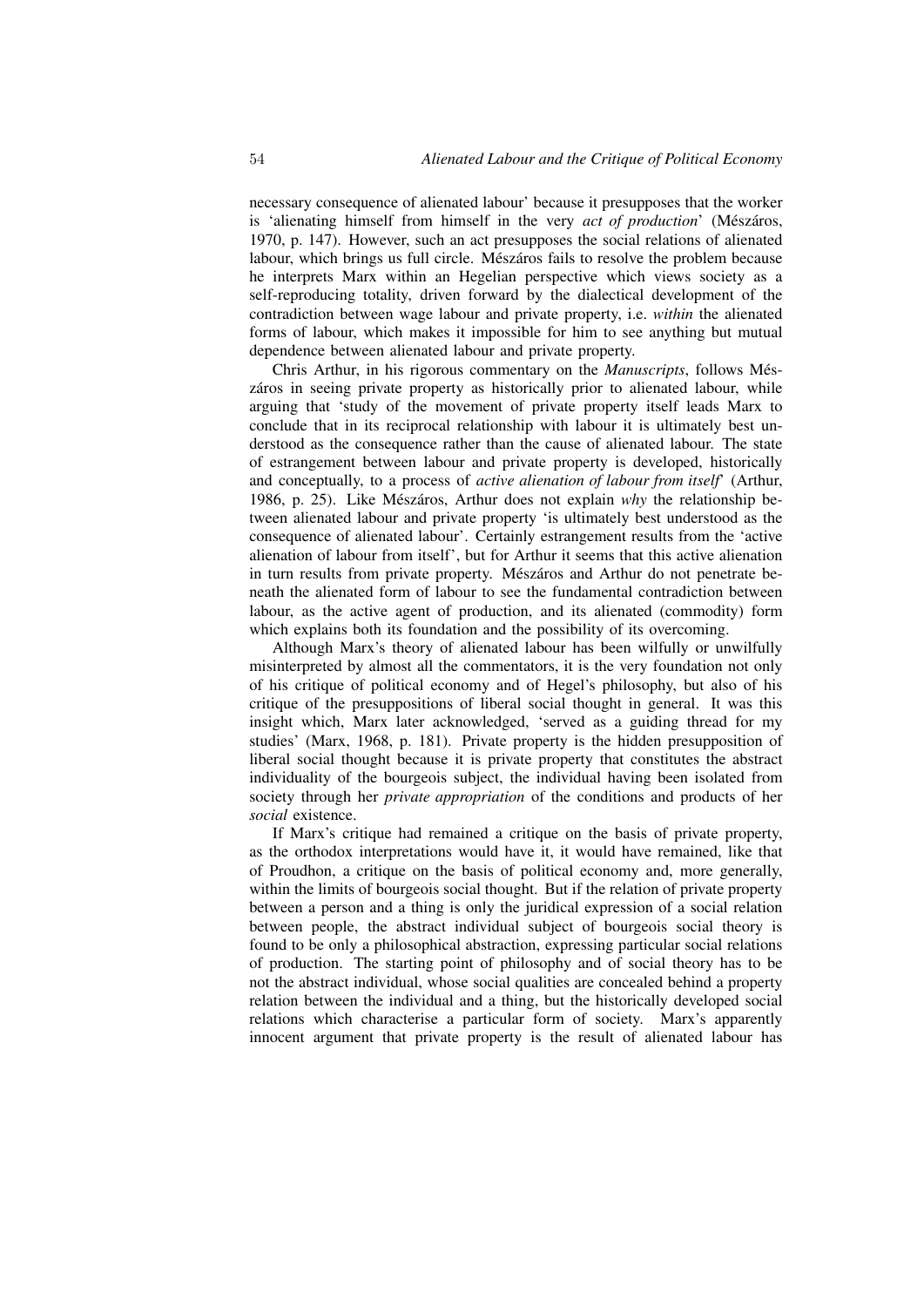devastating implications, for it undermines the apparently *a priori* character of the fundamental categories of bourgeois thought.

#### Alienated labour and the critique of money

The conclusion that Marx immediately drew from his critique of private property is fundamental, and it moves a long way from Proudhon. If alienated labour is the basis of property, the abolition of property can only take the form of the abolition of alienated labour. Thus

the emancipation of society from private property, etc., from servitude, is expressed in the *political* form of the *emancipation of the workers*; not that their emancipation alone is at stake, but because the emancipation of the workers contains universal human emancipation (*CW*, 3, p. 280).

Thus the problem that arose out of the critique of Hegel's theory of the state finds its practical solution.

Having discovered the essence of private property in the alienation of labour Marx argued that every category of political economy is 'only a *particular* and *developed* expression of these first elements' (*CW*, 3, p. 281). However Marx did not follow up this suggestion immediately, not least because at this stage he had a very limited knowledge of political economy. (The evidence suggests that it was at precisely this moment that Marx turned to the serious study of political economy for the first time.) Instead Marx turned to the most fundamental question of all. If private property is the consequence of alienated labour, we have to look elsewhere for the cause of the latter. 'How, we now ask, does *man* come to *alienate*, to estrange, his *labour*?' (*CW*, 3, p. 281). However it is at just this point that forty pages of Marx's manuscript are missing, freeing creative commentators from the inconvenience of pinning their interpretations to Marx's text.

Almost all those who accept Marx's argument that alienated labour is the basis of private property go on to argue that the foundation of alienated labour is to be found in the division of labour, which would imply that alienation is a universal phenomenon. Bert Ollman tells us that 'the division of labour occurs and . . . it brings alienation in its wake. The further it develops . . . the more alienation approximates the full blown form it assumes in capitalism . . . For Marx alienation exists in all societies where the division of labour is the operative principle of economic organisation' (Ollman, 1971, p. 161). Walter Weisskopf (1971) offers the same interpretation, as does John Maguire (1972, p. 69). It is picked up in almost identical terms in a recent textbook: 'the root of all forms of alienation he considered to be alienated labour caused by the specialisation of activity' which is 'most intense in systems based upon commodity production, and especially in capitalism' (Howard and King, 1985, p. 18). Others include the division of labour among a number of different causes of alienation (e.g. Ernest Mandel, 1971). John Elliott adds the division of labour, 'mutually interwoven' with private property, to the 'inner-penetrating' causes, while characteristically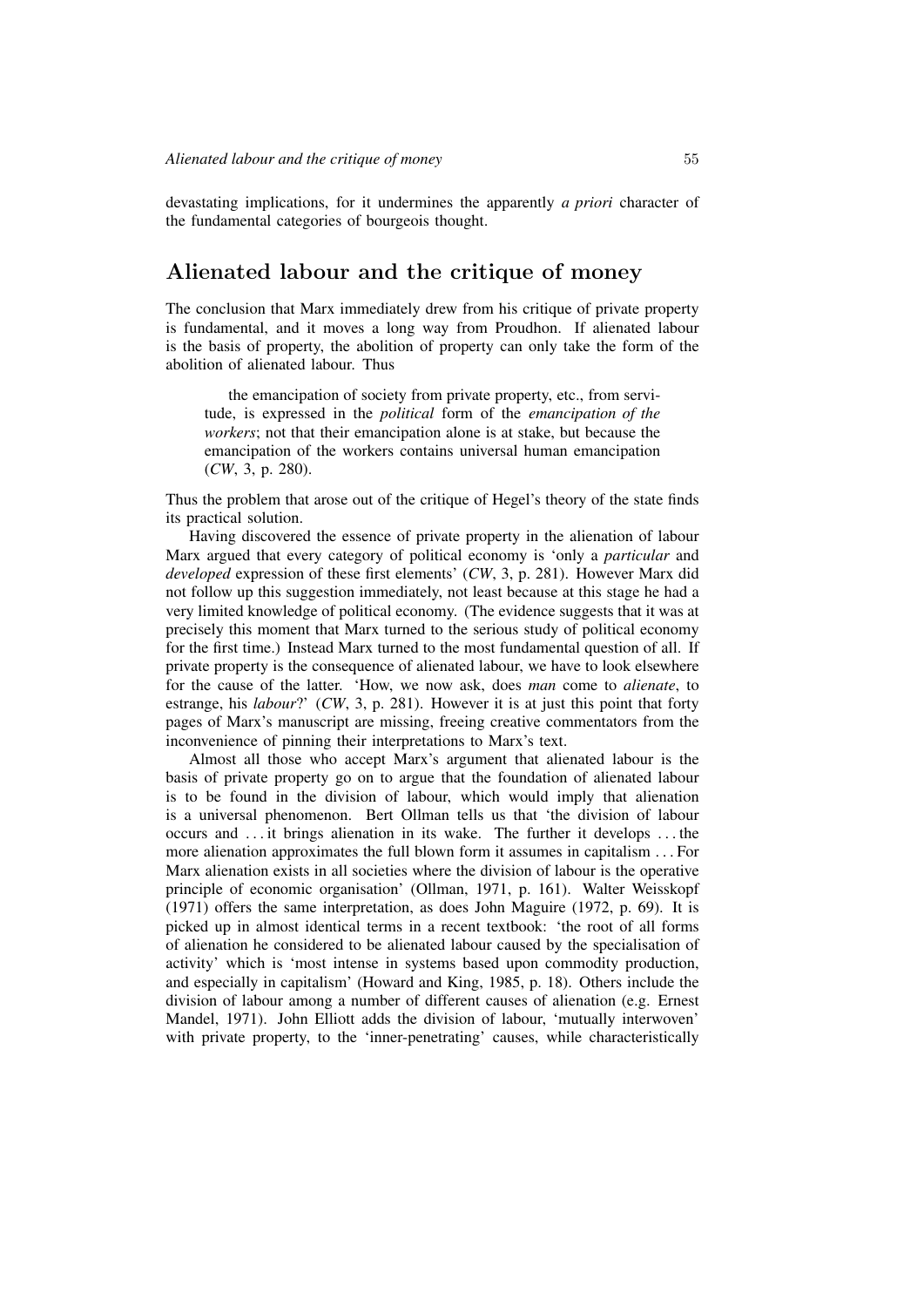quoting a passage which says the opposite: 'the *division of labour* is the economic expression of the *social character of labour* within alienation' (*CW*, 3, p. 317, quoted Elliott, 1979, p. 345).

This last quotation makes it clear that Marx saw the division of labour as an *expression* of alienation, not as its cause. The confusion arises from a mis-reading of Marx's use of the term 'labour' in his early works. In the early works Marx consistently used the term 'labour' as synonymous with alienated labour (Arthur, 1986, pp. 12–19), and 'division of labour' as synonymous with the fragmentation of alienated labour, so that the identification of alienated labour with the division of labour is a tautology, not the expression of an explanatory link. More generally, far from contradicting essential human needs, the division of labour is for Marx the manifestation of the human sociability which Marx regarded as humanity's defining feature, even when the division of labour appears only in an alienated form. Thus it is quite clear in Marx's account that it is not the division of labour that is the source of alienation, but the social form of the division of labour in which the social character of labour is only realised through the form of the exchange of labour-power and its products *as commodities*. It is the analysis of the commodity that is the key to the explanation of alienation.

Despite the gap in the *Manuscripts*, we do have another text which, the evidence strongly suggests, was written after completion of the first of the *Manuscripts*, and before Marx got to work on the second. This text is made up of Marx's excerpts and *Comments on James Mill*. Although the *Comments* were first published alongside the *Manuscripts* in 1932, they did not appear in English until 1967, and have received little critical attention.

Marx's earliest references to alienation had focused on money as 'the estranged essence of man's work and man's existence', arguing that 'this alien essence dominates him and he worships it' ('On the Jewish Question', *CW*, 3, p. 172), an idea which derived from Moses Hess's conception of money as 'the alienated power of man, the product of the mutually alienated men, the alienated man', through which 'the human potential is alienated and degraded to a mere means of making a living' (quoted Feuerlicht, 1978, p. 137).

The *Comments* return to the crucial category of money, and start by taking up Mill's account of money as a means of exchange, which for Marx 'very well expresses the essence of the matter' in emphasising that the essence of money is not that it is a form of private property, but that it is a medium of exchange which embodies, in an alienated form, the mutual complementarity of the division of labour:

The essence of money is not, in the first place, that property is alienated in it, but that the *mediating activity* or movement, the *human* social act by which man's products mutually complement one another is *estranged* from man and becomes the attribute of money, a *material thing* outside man (*CW*, 3, p. 212).

It is only on the basis of this role of money as means of exchange that money acquires its '*real power* over what it mediates to me' so that 'objects only have value insofar as they *represent* the mediator, whereas originally it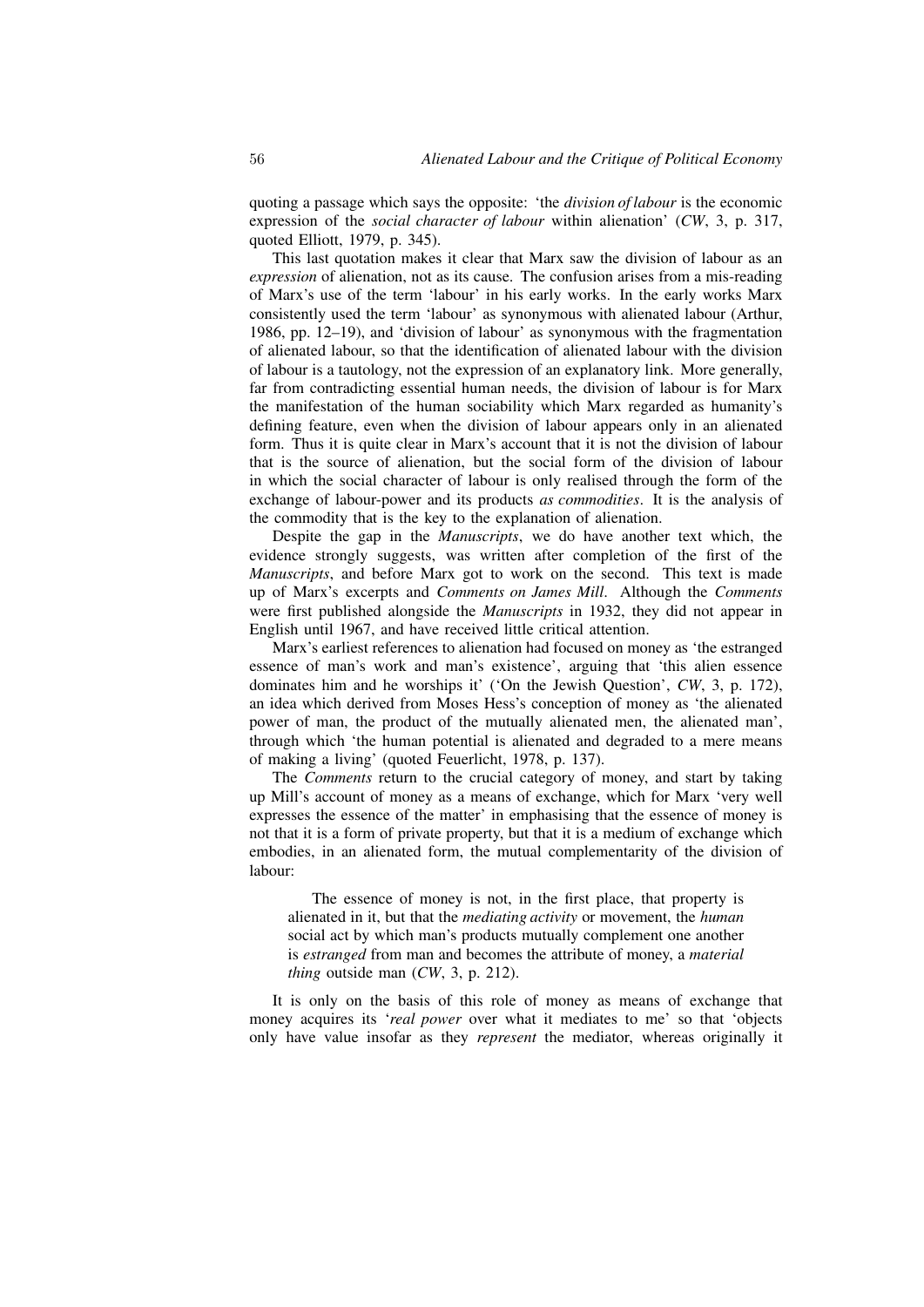seemed that the mediator had value only insofar as *it* represented *them*. This reversal of the original relationship is inevitable. This *mediator* is therefore the lost, estranged *essence* of private property' (*CW*, 3, p. 212). It is only because money is constituted as the abstract form of alienated labour in its role as means of exchange that alienated labour can take on the independent form of private property as money. Private property is therefore no more than the juridical expression of the mutual recognition of commodity producers in the exchange relation.

The significance of this apparently simple observation can be best brought out by contrasting it with Engels's analysis of exchange. Engels saw the exchange relation as a conflict between two wills, and so a transparent relation that political economy had distorted by concealing its presupposition in private property. Moving the focus from money as a form of private property to money as a means of exchange, which was achieved within political economy by Hume's critique of mercantilism, leads to a quite different view of exchange as a *mediated* relationship in which the exchange is effected not directly, but through the medium of money. Seen in this light private property is no longer the presupposition of exchange, but is rather its result. It is only when the activity of social labour is expressed in the alienated form of money that the product of that labour is detached from the human activity that produced it and assumes the form of a thing which can be appropriated as private property. Thus the problem of explaining private property becomes the problem of explaining the alienation of labour in the form of money.

In the rest of the *Comments* Marx develops the implications of this fundamental insight, deriving the categories of political economy *not* from private property, as Engels had done, but from capitalism as a form of social production whose social character is only expressed in the alienated form of the exchange of commodities under the rule of money. In the society based on exchange the '*human community* . . . appears in the form of *estrangement* . . . To say that *man* is estranged from himself, therefore, is the same thing as saying that the *society* of this estranged man is a caricature of his *real community*' (*CW*, 3, p. 217).

On the basis of commodity exchange an individual comes to assess all her capacities not in their own terms but in terms of money. In the same way the significance of others for the individual is assessed in money terms. Thus all human qualities are reduced to qualities of the thing, money, which detaches them from the individual and makes them into an objective power. As human qualities are reduced to things, so human relations are reduced to relations between things (*CW*, 3, pp. 212, 213, 217–8).

In the system of exchange human needs are not related to one another directly, but the relation is mediated through the alienation of human activity in the form of money, which thereby acquires an independent existence as private property. I do not orient my activity to the needs of another, thereby directly expressing my awareness of my social nature; instead my need is related to a thing that is the private property of the other, and the need of the other is related to my private property. Thus my social need for the other is expressed in the form of my need for the thing that the other possesses. In this way the essential social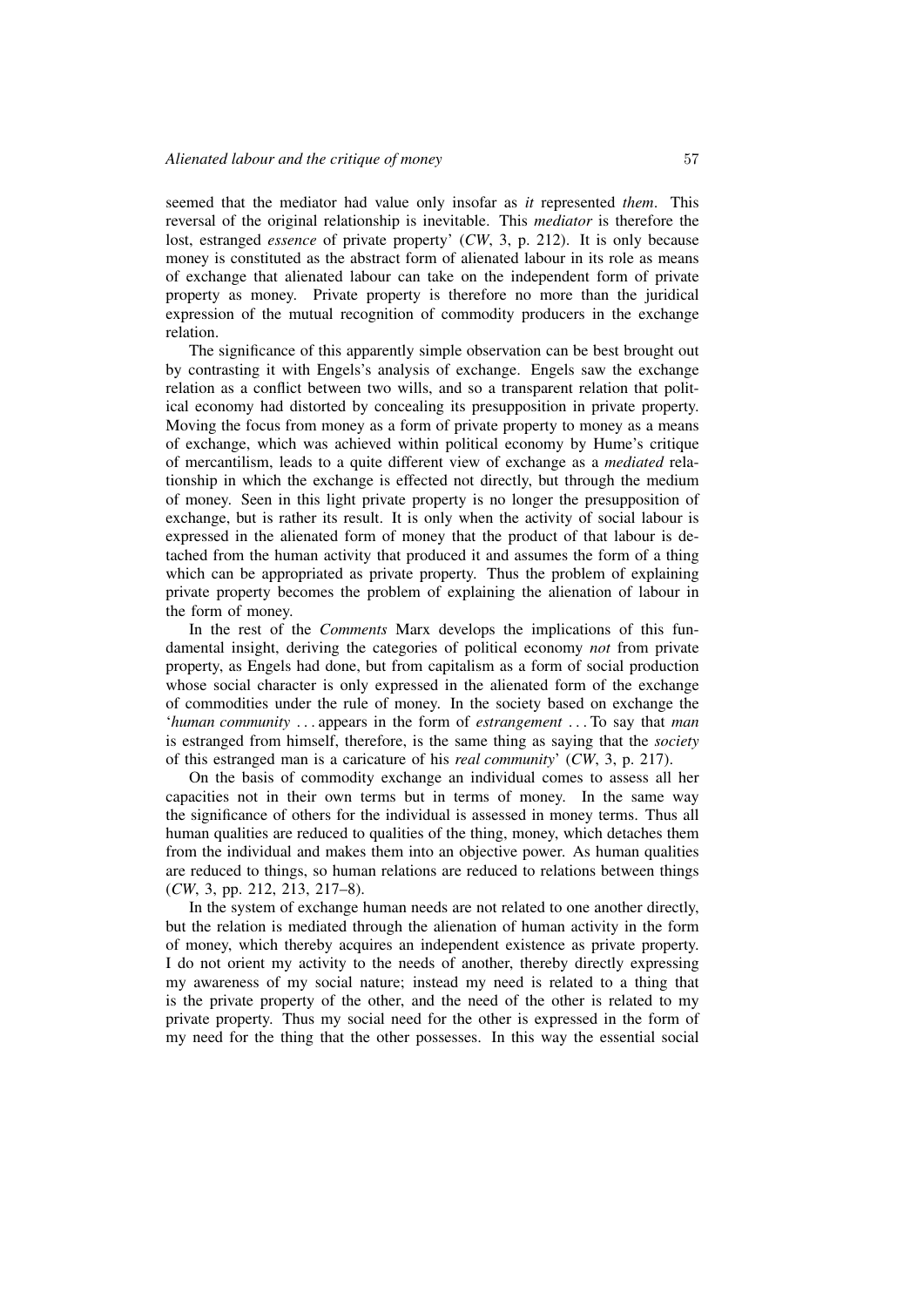relationship between people, their mutual need for one another, appears in the alienated form of a relation between things, and my social dependence on the other person appears in the alienated form of my dependence on things.

With the extension of exchange and the division of labour the activity of labour becomes an alienated activity, for the thing that the labourer produces has no inherent connection with the needs of the labourer: the labourer does not produce the particular object because it responds either to her need to engage in a particular form of activity, or to a need for that particular product, or to a recognition of the need of another for that product. The labourer produces simply in order to exchange the product for another product, in order to earn a living. Thus the product as an indifferent *thing* comes to dominate labour.

All the misunderstandings of Marx's theory of alienated labour derive from the failure to grasp the insight first achieved in Marx's *Comments on James Mill*. The orthodox commentaries identify alienated labour as the expression of an *unmediated* relation of labour under the domination of another, whether in capitalist production or through the division of labour, instead of locating alienated labour as a specifically *capitalist* form of labour, which is marked precisely by the fact that the worker has been freed from immediate relations of domination. Thus capitalist private property is distinguished from feudal landed property by the fact that capitalist exploitation is not *direct*, but is mediated by the commodity-form of labour and its products. It is only this mediation of social relations by things that defines the alienation of labour and constitutes the product of labour as private property. Consequently the worker does not 'alienate himself from himself in the very act of production', but in selling her labour-power as a commodity.

Alienation is not simply an ideological or psychological phenomenon, through which the power of private property is concealed behind the things which are the substance of that property, to be overcome by the acquisition of a true consciousness of class exploitation. In a capitalist society things really do have the power attributed to them by the alienated consciousness. What has to be understood is not *who* is hidden behind the mask of the commodity, but *how* commodities acquire social powers as the alienated power of social labour. This is why it is only on the basis of the analysis of the commodity-form that it is possible to understand the more developed forms of private property, in particular money and capital.

The *Comments on James Mill* provide only an indication of the direction in which Marx's thought was moving. In particular, the analysis remains at the level of commodity, and does not have any account of the social relations of capitalist production. Thus, although Marx indicates that the 'relationship of alienated labour reaches its highest point only when . . . he who *buys* the product is not himself a producer' *(CW, 3, p. 219)*, he still seems to follow Smith in seeing this relationship as a linear development of the division of labour, so that the domination of capital over labour is not a qualitatively different social relation from that of commodity exchange, but only the culmination of the domination of money: 'The complete domination of the estranged thing *over* man has become evident in *money*' (*CW*, 3, p. 221). Nevertheless in the *Comments* we can see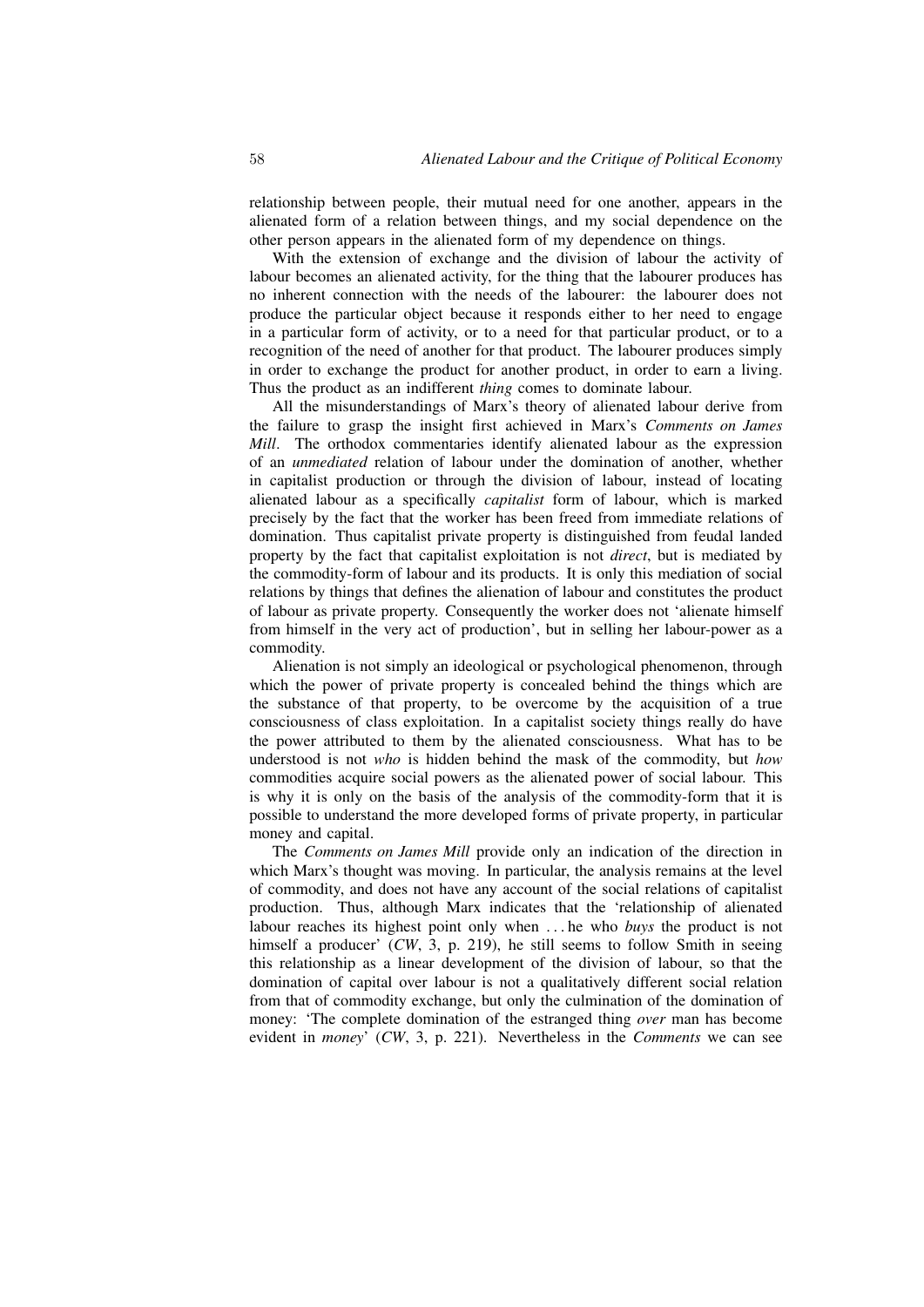Marx taking the decisive step which enabled him to get beyond Proudhon's 'critique of political economy on the basis of political economy' by discovering, in his analysis of the form of commodity exchange as the act of alienation, the secret of private property. From this point onwards the emphasis of Marx's account of alienated labour shifts, from the subjective experience of alienation in the relationship between the individual and private property, to its historical foundation in the relationship between the 'real community' and its 'estranged form', from a philosophical critique of capitalism to an historical critique.<sup>9</sup>

This perspective informs the bulk of the third *Manuscript*, which is made up of a critique of those forms of communism that have not been able to go beyond private property because they have not grasped its essence, and of a polemical discussion of the dehumanisation of alienated labour, the division of labour and money. This discussion brings out the powerful moral dimension of Marx's critique of political economy. Political economy offers a theory of capitalist society that rests on a resolutely naturalistic materialism for which the human being is reduced to an animal stripped of all human qualities, whose needs are reduced to the biological need for subsistence. It does not concern itself with human moral qualities, but it still 'expresses moral laws *in its own way*' (*CW*, 3, p. 311).

These are the moral laws of the society that it describes, and for Marx, at this stage in his thinking, political economy gives an accurate account of the reality of capitalist society. The critique of political economy, which shows that it is on the basis of the particular social form of alienated labour, and not of an impoverished human nature, that this dehumanising society arises, is therefore at the same time a moral critique of capitalist society. However this is not an abstract moralism, referring back to moral truths hidden in an unrealised human nature. The moral critique is only an expression of the contradictory form of capitalist social relations as the estranged form of human sociability, an estrangement which is already expressed theoretically in the contradictions inherent in political economy, which both recognises and denies the human foundation of society in social labour. Within the reality of capitalist society true human needs remain which will and must express themselves in the overthrow of capitalism and its replacement by a society in which labour will be immediately social, in which the state, as the alienated form of sociability, will be abolished, and in which religion will be superfluous.

<sup>9</sup>The dating of the *Comments* is complicated because Marx kept his excerpt books separate from his substantive notebooks. Evans, 1984 and Hennings, 1985 itemise the contents of the various notebooks and the hard evidence of dating. There are no references to Mill before the second manuscript, nor to any of the other texts which follow the excerpts from Mill in Marx's notebooks (the references to Buret in the first manuscript, which Oakley (1983, p. 27) cites as evidence for the prior completion of these notebooks, are *not* those which appear in the notebooks subsequent to the comments on Mill — I am very grateful to Chris Arthur for clearing up this crucial point). It is only at the end of the first manuscript that it occurs to Marx to make the connection between alienated labour and political economy which dominates his comments on Mill. The editors of the *Collected Works* suggest that the *Comments on James Mill* 'anticipated the thoughts expounded in the missing pages of the second manuscript' (*CW*, 3, n. 48, p. 596). Colletti (1975, p. 53) also suggests the significance of the *Comments* for the theory of alienated labour.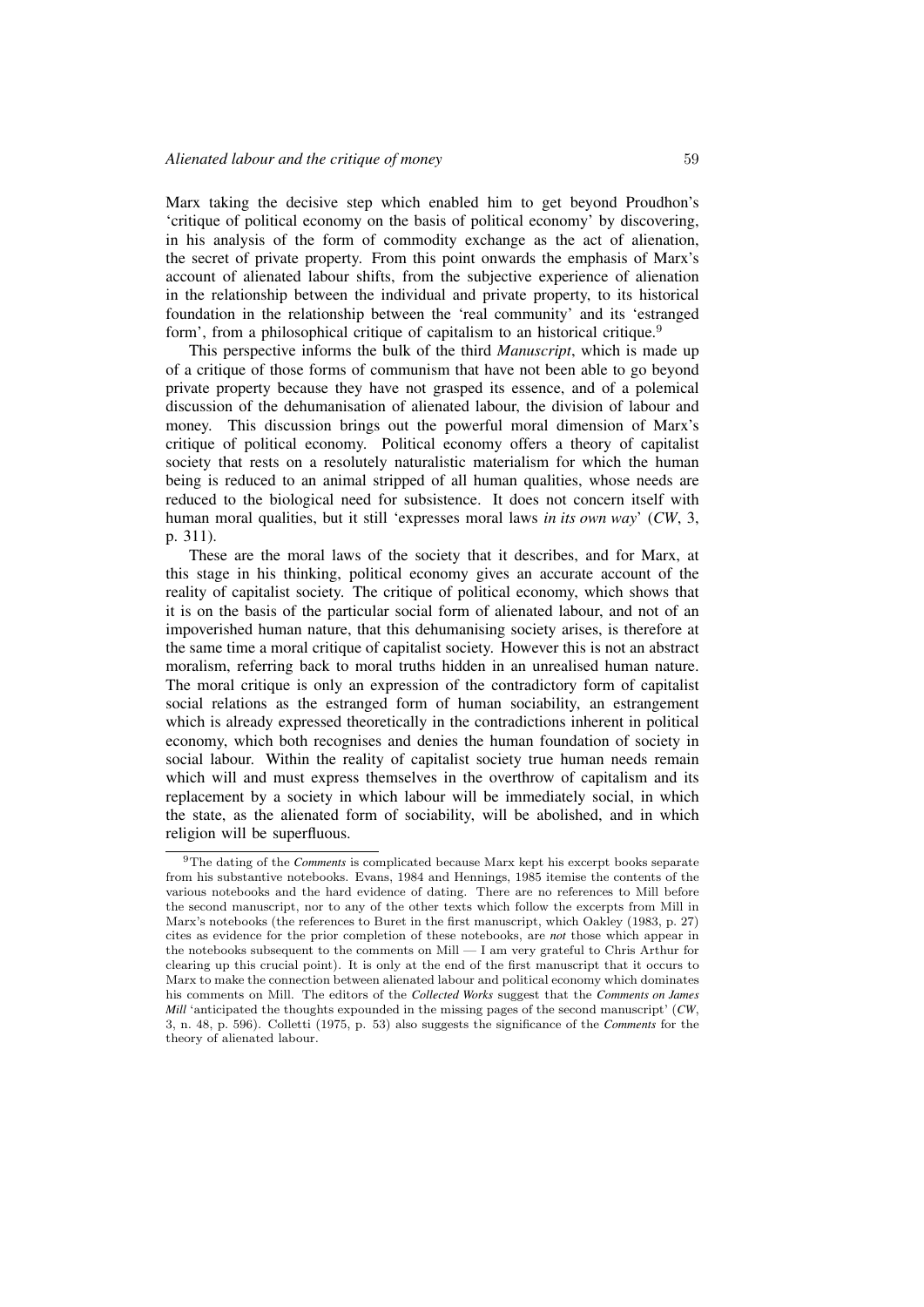This moral critique is interesting, if very abstract. More significant from the point of view of the development of Marx's critique of political economy is the theoretical conclusion he draws at the beginning of the third *Manuscript*.

We have seen that Engels's critique of political economy stopped short of an analysis of private property and criticised political economy from the standpoint of the market. For Engels an adequate political economy must be based on the market, where object and subject, producer and consumer, objective costs of production and subjective utility, meet one another. What Engels offered was a synthesis of the competing schools of political economy (in this sense anticipating not Marx but Alfred Marshall), and not ultimately a critique at all. Marx, however, as soon as he had found the basis of private property in alienated labour, concluded that labour must be the basis of political economy, and so he came down firmly on the side of Ricardo and his labour theory of value.

It is significant that this is the first point in his work at which Marx had anything positive to say about Ricardo, whose 'cynicism' he had hitherto regarded with contempt, and whose work he had not thought it worth reading. Now Marx notes that 'there is not merely a relative growth in the *cynicism* of political economy from Smith through Say to Ricardo, Mill, etc., . . . these later economists also advance in a positive sense constantly and consciously further than their predecessors in their estrangement from man. They do so, however, *only* because their science develops more consistently and truthfully' (*CW*, 3, p. 291). The attraction of the labour theory of value for Marx was not that it 'proved' that the labourer was exploited under capitalism, which it did not and could not do, but that it connected labour with its alienated forms.

For Marx the great advance of Smith over mercantilism was to recognise property not as something external, money, but as a form of labour, a view which is most rigorously developed by Ricardo. However political economy *inverts* the true relationship between labour and property because it does not recognise that labour is inverted, in the form of alienated labour. Instead of seeing alienated labour as the human essence of property, political economy sees labour as the natural form of property: 'they make private property in its active form the subject, thus simultaneously turning man into the essence . . . the contradiction of reality corresponds completely to the contradictory being which they accept as their principle' (*CW*, 3, pp. 291–2). Thus Marx rediscovered the inversion that he found in his critique of Hegel's philosophy of the state, and it is not surprising that the final section of the *Economic and Philosophical Manuscripts* returns to the critique of Hegel.

#### Hegel and the critique of political economy

The *Economic and Philosophical Manuscripts* owe much more to Marx's engagement with Proudhon and Hegel than to any thorough exploration of political economy. However the insights gained in the critique of alienated labour laid the foundations on which Marx developed his mature critique of political economy. In this sense there is no break between the 'philosophical' works of his youth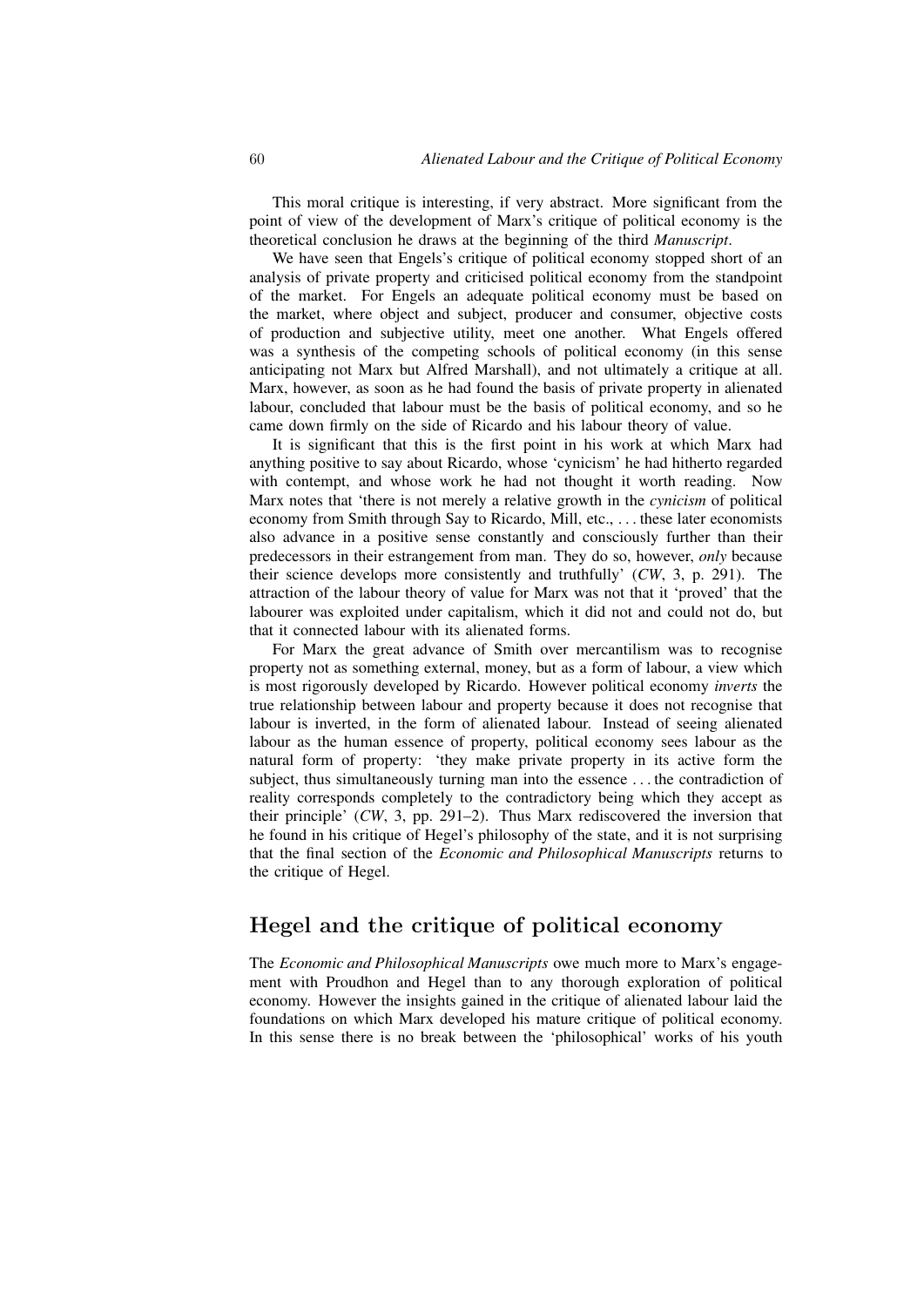and the 'economic' works of his maturity, between the 'abstract' critique of 1844 and the 'historical' critique of 1867. To see how this can be, we need to go back to the question of the affinity between Hegel's philosophy and the doctrines of classical political economy, to which Marx returns in the final *Manuscript*.

Hegel's philosophy is 'mystical' for Marx because it presents the real as rational by suppressing the irrationality of reality. Thus Hegel describes real contradictions, but then dissolves these contradictions again in the development of self-consciousness by turning reality into an attribute of thought. Nevertheless the power of Hegel's system is that his ruthless attempt to reduce everything to reason leads him to uncover real irrationality, even if for him such irrationality is simply another logical problem. The 'rational kernel' can be extracted from Hegel's philosophy as soon as it is recognised that the contradictions he describes are real contradictions, which demand a real resolution. Thus his theory of the state recognises the contradiction between the particularity of interests in civil society and the universality supposedly embodied in the state, but treats this as a formal contradiction to which he provided a formal solution. For Marx this is a real contradiction which calls for a real solution: the abolition of a society based on the opposition of private interests. In exactly the same way political economy describes the real contradictions inherent in capitalist social production, between the enormous growth in the productive power of social labour and the social and material impoverishment of the labourer, which appears in the contradiction between the restricted value of labour-power and the value created by the expenditure of that labour-power, but even Ricardo, the most rigorous and honest exponent of political economy, provides only a formal solution to this contradiction.

The parallel between Hegel and political economy is not only methodological. The substantive connection between Hegel and political economy is, as we have seen, to be found in the common idea that private property is based on the private appropriation of the products of labour, so that labour is the substance of property. This is not an idea unique to Smith and Hegel, but one that is fundamental to liberal social thought, emerging with the development of bourgeois production relations as an aspect of the secularisation of bourgeois property. It is an idea that is developed first in political theory, classically in Locke's explanation of the origins and foundations of property. It is then taken up by classical political economy, which considers bourgeois social relations to be simply an aspect of the division of labour, participation in those social relations as labourer, landowner or capitalist depending on the form of property as labour, land or capital. The idea is given its most rigorous and abstract formulation in Hegel's *Phenomenology of Mind*.

For Hegel the private appropriation of the products of labour was the basis of property and therefore the basis on which social relations acquire an objective reality, embodied in things, beyond the immediacy of inter-personal relations. For Hegel the alienation of the object in exchange is simply the means by which the character of the product of labour as private property, already established in the act of labour, is affirmed by others. However, to become private property the object must be more than a product of labour. It must be an object which is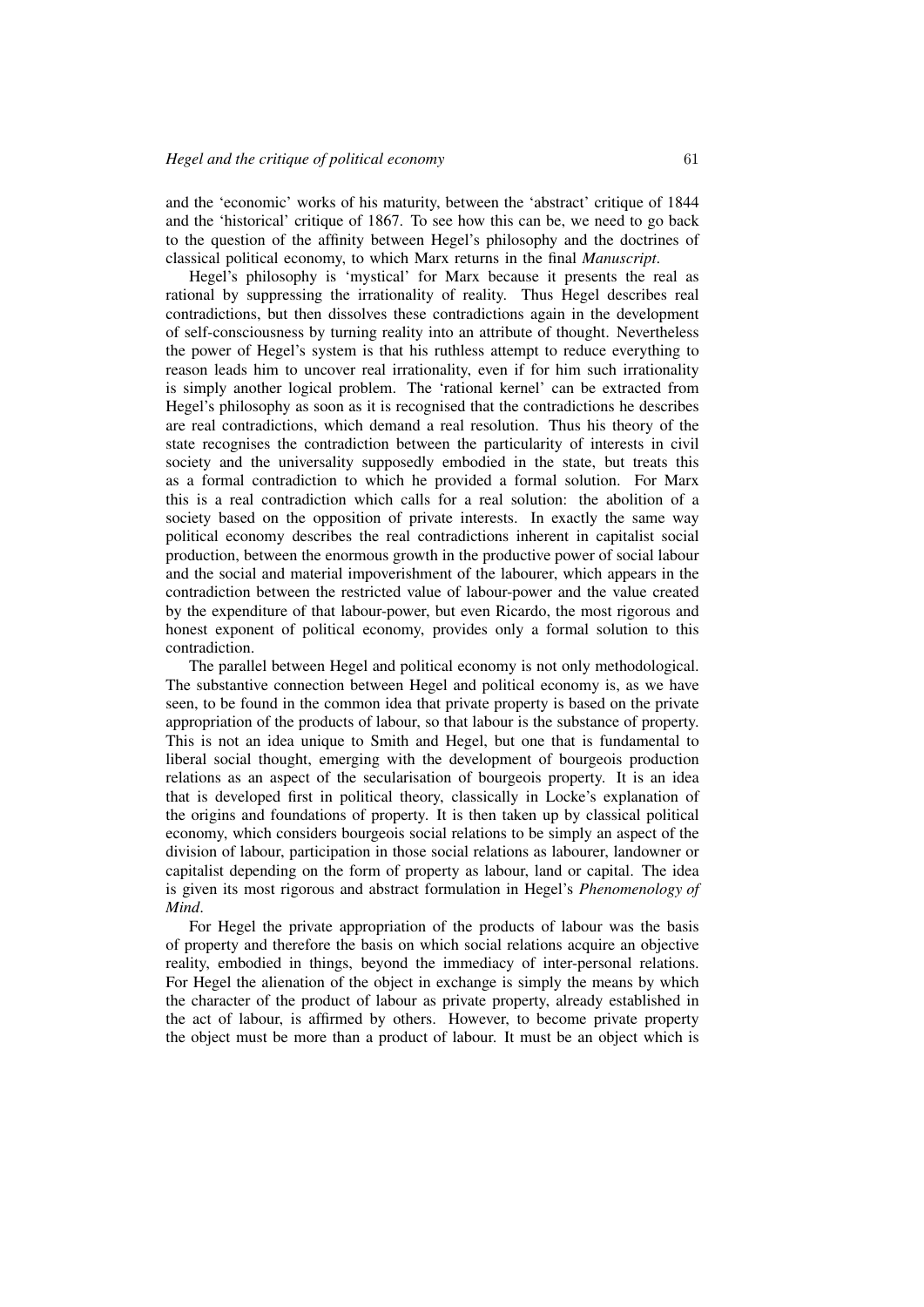detached from its producer, and so has acquired its independence, *before* it can be appropriated as property. Hegel's identification of alienated labour with objectified labour suppresses the real contradiction implied in the alienation of labour that underlies bourgeois property — the contradiction that explains how it is that the product of an individual's labour can be appropriated by another and turned into the means of subjection of the direct producer — to reduce alienation to the subjective recognition of the equivalence of the objects of exchange as private property. Marx's analysis in the *Manuscripts* starts with the real contradiction as the basis on which to develop his concept of alienated labour.<sup>10</sup>

Marx's critique of Hegel can be applied directly to classical political economy because the two theories of capitalist society rest on the same concept of property. Thus, as Marx noted in the *Manuscripts*, 'Hegel's standpoint is that of modern political economy' (*CW*, 3, p. 333). Engels had already brought the two together in his critique of political economy, which betrays a strong Hegelian inspiration in showing the dependence of all the concepts of political economy on this fundamental presupposition of private property. However Engels could not get beyond a moral critique that condemned bourgeois property for its inhuman consequences. Although Marx's critique retained this strong moral thrust, it also went beyond it to establish the socio-historical foundations of bourgeois property and so to reveal the real possibility of its historical supersession. Thus Marx's critique of political economy is a moral critique, but it is much more than a moral critique. It is a philosophical critique, but it goes beyond philosophy in revealing the real historical foundation both of bourgeois social relations and of the mystifications of bourgeois ideology.

Hegel's identification of alienated with objectified labour conceals the real foundation of bourgeois social relations and so is the basis on which those social relations are mystified. If private property derives from objectified labour, then it is the necessary consequence of the production of objects, it has a natural foundation and a universal existence. If private property derives from alienated labour, however, then it has a social foundation, in a particular social form of labour, and a purely historical, that is, transitory, existence. Where political economy naturalises bourgeois social relations by attributing them to the natural powers of objectified labour, Marx located them historically by attributing them to the social power of alienated labour. Behind alienated labour as a philosophical category lie particular social relations of production. Hence the philosophical critique immediately gives way to a socio-historical critique. It was this step that Hegel was unable to undertake.

#### The outstanding achievement of Hegel's *Phänomenologie* ... is

 $^{10}\mathrm{Marx's}$  critique of Hegel is not that Hegel *confuses* alienation with objectification, as most commentators believe, but that he *identifies* the two. The identification of alienation with objectification is not a 'false identification of opposed fundamental categories' (Lukács, 1971, p. xxiv), because for Hegel, as for the early Lukács, alienation and objectification are two sides of the same coin. This is equally true of Hegel's 'materialist' analysis in the early Jena manuscripts, in which he saw private property as the *expression* of the division of labour, as of his later works, in which he returned to the liberal conception of property as constituted in the relation between the will and the thing (Lukács, 1971, Chs 5, 7; Arthur, 1988).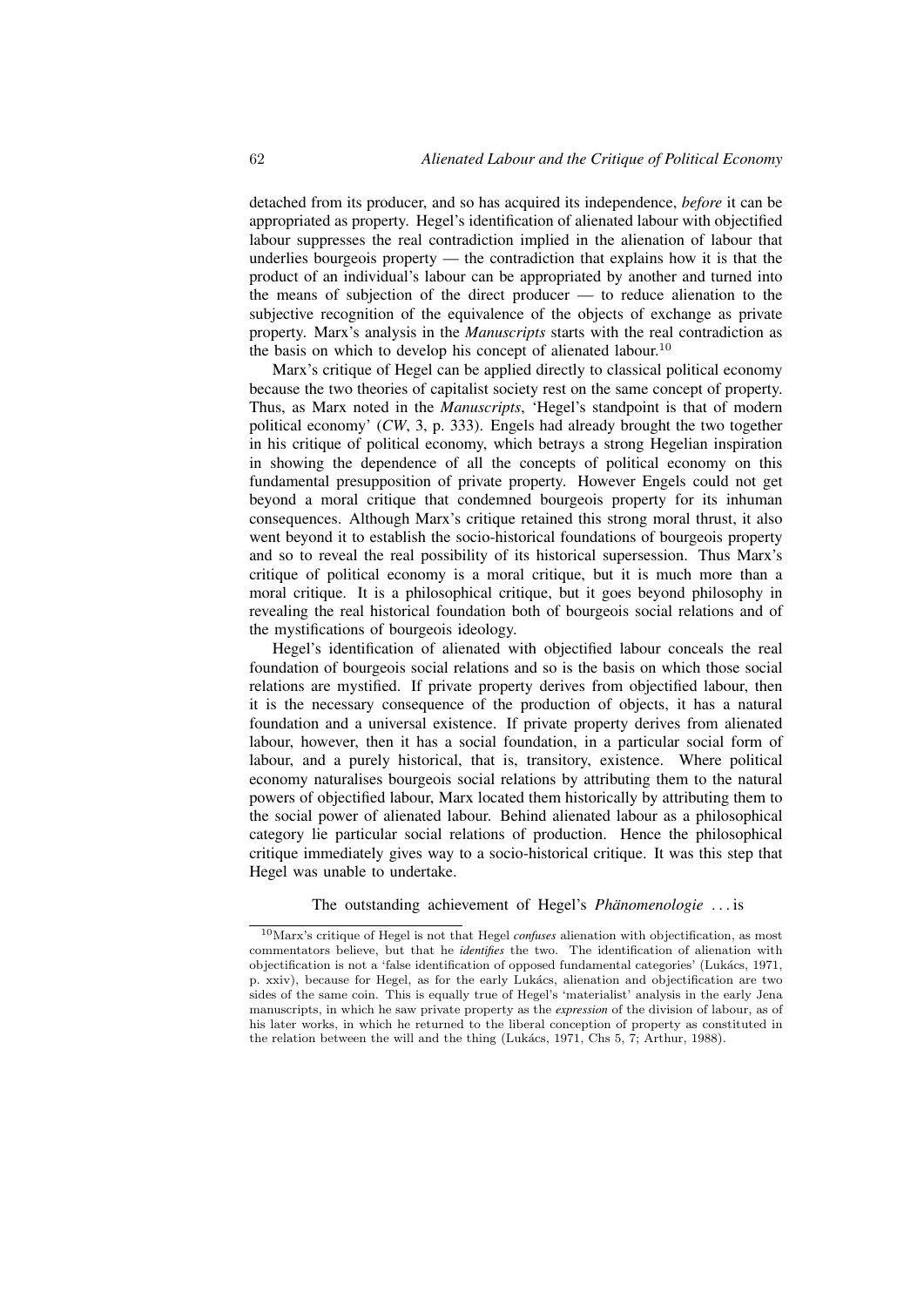. . . that Hegel conceives the self-creation of man as a process, conceives objectification as loss of the object, as alienation and as transcendence of this alienation; that he thus grasps the essence of *labour* and comprehends objective man — true, because real man — as the outcome of man's *own labour* (*CW*, 3, pp. 332–3).

The weakness of Hegel's work, however, is that

all estrangement of the human being is therefore *nothing* but *estrangement of self-consciousness*. The estrangement of self-consciousness is not regarded as an *expression* — reflected in the realm of knowledge and thought — of the *real* estrangement of the human being (*CW*, 3, p. 334).

This means that Hegel's philosophy is ultimately an uncritical criticism, for, although it recognises the alienation of labour it does so only in a formal, speculative, alienated way. Thus 'Hegel's standpoint is that of modern political economy' in that 'he sees only the positive, not the negative side of labour' (*CW*, 3, p. 333). The critique of Hegel and the critique of political economy are ultimately one and the same: the critique of the constitutive presupposition of bourgeois thought.

#### Marx's early critique of political economy

The *Manuscripts* laid the foundations for a series of works produced in the 1840s, most of which were polemical in intent. Rather than go through these works in detail, I will summarise the achievements and limitations of Marx's early critique of political economy, as that was developed in the works written between 1844 and 1848, before the revolutionary upsurge in Europe interrupted his studies.

Marx's early critique of political economy was based on a philosophical critique of its fundamental concepts. However, even in the *Economic and Philosophical Manuscripts* it is clear that Marx was going beyond philosophy. The concept of 'alienated labour' is not simply a philosophical concept, nor is it seen primarily as a moral or psychological attitude to labour. Behind the abstract concept of 'alienated labour' is a real, concrete, specific historical form of labour. The critique of private property is not merely a philosophical critique, for it is clear that for Marx property develops historically on the basis of the development of alienated labour.

Marx's moral condemnation of the alienation and dehumanisation of labour was not based on his own beliefs about human nature and human dignity, but on human needs expressed in everyday human existence. In an alienated form these needs are expressed in religion and in politics, but they are expressed directly in the community. In the past the community provided a very narrow and limited response to these needs. For Marx the community that is emerging within capitalist society out of the association of the proletariat will be a universal community which will satisfy human needs directly and so, at last, the alien forms of politics and religion will disappear along with the narrowness of community.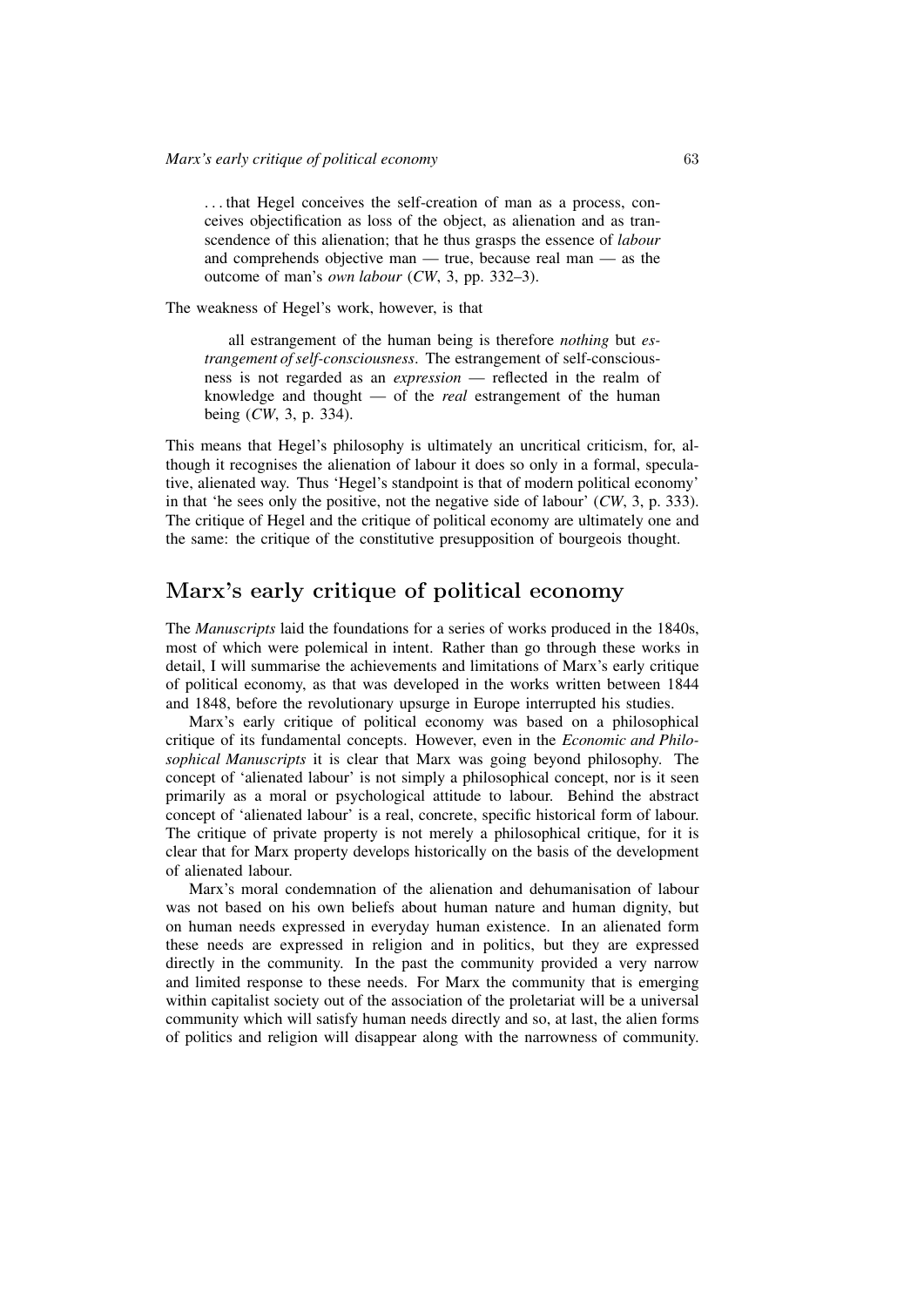Thus even in the *Manuscripts* 'alienated labour' is not primarily a philosophical, moral or psychological concept, it is a socio-historical concept. It is in this sense there is no break between the *Manuscripts* and Marx's later work.

The later work develops directly out of the counterposition in the *Manuscripts* of the real world of human practical activity to the abstractions of bourgeois social thought, a counterposition that is expressed in the argument that alienated labour is the specific socio-historical foundation of bourgeois social relations. It was this perspective which informed Marx's reading of political economy between 1844 and 1848, and which underlies the critique of political economy to be found in the works of that period. The main contribution of the works of this period is that Marx develops a critique of the social relations of *capitalist* production.

The central theme of this critique is that political economy is based on the 'naturalisation' of historically specific social relations, and so its concepts are formulated in abstraction from the specific historical characteristics of capitalist society. In this sense they are 'formal abstractions'. Political economy abstracts from the social fact of landownership, to present rent as a quality of the land. It abstracts from the social form of wage-labour, to present wages as the recompense for labour. It abstracts from the social form of capital, to present profit as a quality of the means of production. It abstracts from the social form of exchange, to present exchange as an expression of a rational/natural propensity to 'truck, barter and exchange'.

However this is an illegitimate form of abstraction, for it is only in a particular form of society that land generates a rent, means of production a profit, and labour a wage. It is only in a particular form of society that the private labour of individuals is related through exchange. To treat these categories in abstraction from their social form is to deprive them of any content, to make them into purely formal categories that exist wherever there are land, labour, means of production or co-operation. Thus the categories of political economy are given an eternal status, and are even applied to societies within which neither wages, nor profits, nor rent, nor exchange, actually exist.

Marx's critique of political economy is not merely an historicist critique, which stresses the historical relativity of the concepts of political economy, such as was developed by the German Historical School. Underlying this historicist critique is a theoretical critique, whose foundation is the critique of private property. For political economy it is only private property that constitutes individuals as social beings by defining them socially as the *owners* of particular factors of production. Land, labour and capital are regarded as co-operative 'factors of production' distinguished from one another by their distinct functional roles in production, corresponding to the technological distinction between the object, instrument and means of labour. In the course of the development of the division of labour the functional roles of these factors of production are separated from one another, just as the functional roles of the butcher and the baker are separated. This separation corresponds to the appropriation of these distinct 'factors of production' as private property by different individuals, which establishes an immediate correspondence between the technically imposed relations of co-operation between the factors of production and the social relations between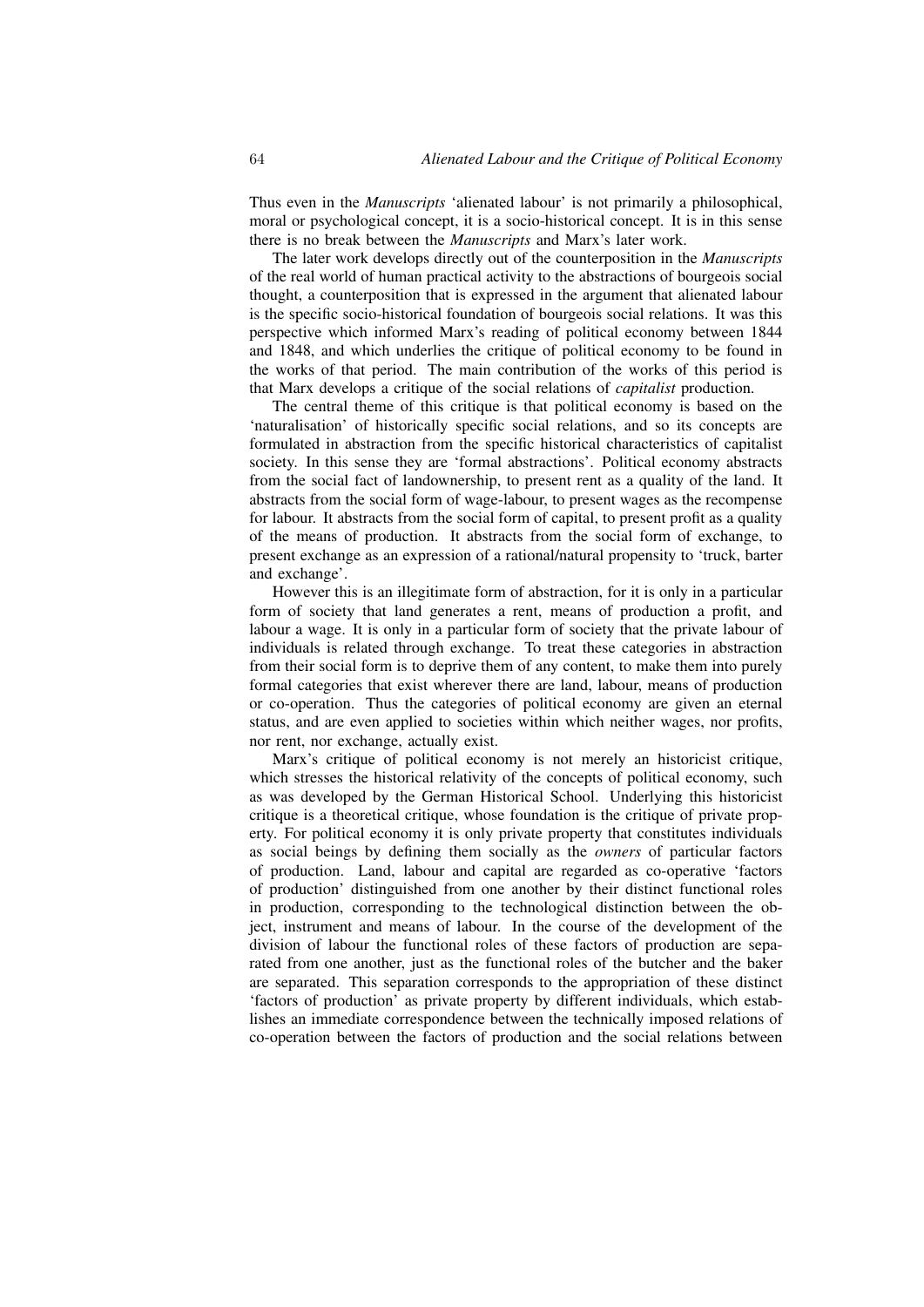people. Private ownership simultaneously constitutes the factors of production as sources of revenue, and so defines the particular interests of distinct social classes, on the basis of the mode of their participation in the distribution of the social product. Thus wages flow from labour to the *owner* of labour, profits from the means of production to the *owner* of the means of production, rent from the land to the *owner* of the land.

Political economy can recognise that class interests conflict with one another, Smith providing a devastating critique of the anti-social instincts of the capitalist, and Ricardo of the regressive character of landownership. However this recognition is confined within the limits of political economy's 'naturalisation' of capitalist social relations of production, and the limits of capitalism are the natural limits of the diminishing returns to capital and land. Conflicts of class interest necessarily follow from the private appropriation of the means of production, but for political economy production relations are technically imposed co-operative relations between the factors of production, while class conflicts are confined to the level of distribution, and are resolved through competitive exchange.

The political economists' concepts derive from private property as a philosophical abstraction. For political economy private property cannot arise out of society, as the historical product of human sociability, since it is only private property that makes society possible. This means that the explanation for private property can only lie outside society, as an expression of natural inclinations, human rationality, or divine will. In this abstraction a particular form of property, capitalist property, is given a universal status. It is only through this universal category that the recipients of revenues are related to their sources of revenue. History is then simply the history of the liberation of private property from the unnatural fetters imposed by political power and by religious and sentimental prejudice, fetters that prevent revenues from flowing to their appropriate recipients. For example, in feudal society the landowner uses his political power to secure not only his rent, but also the 'profits' and even a portion of the 'wages' of the serf.

The effect of the formal abstraction of political economy, based on its concept of private property, is to attribute social powers to things, inverting the subject and the predicate. Thus, instead of seeing the machine as a particular embodiment of capital, political economy sees capital as a particular manifestation of the machine. Instead of seeing labour as the physical substance of the commodity wage-labour, political economy sees wage-labour as a particular manifestation of labour. Instead of seeing the 'propensity to truck, barter and exchange' as a need imposed by exchange, political economy sees exchange as an expression of this 'natural' propensity.

This formal abstraction cannot be reduced to a methodological error, for the inversion is something that really exists in capitalist society. The abstraction of political economy leaves out of account the social form within which things come to acquire a social power, and so it attributes this power to the things themselves, but in a capitalist society things really do manifest this social power. Thus workers really do find themselves slaves to their physiological needs and to the means of production; capitalists really do acquire profits in accordance with the productivity that they attribute to their means of production; landowners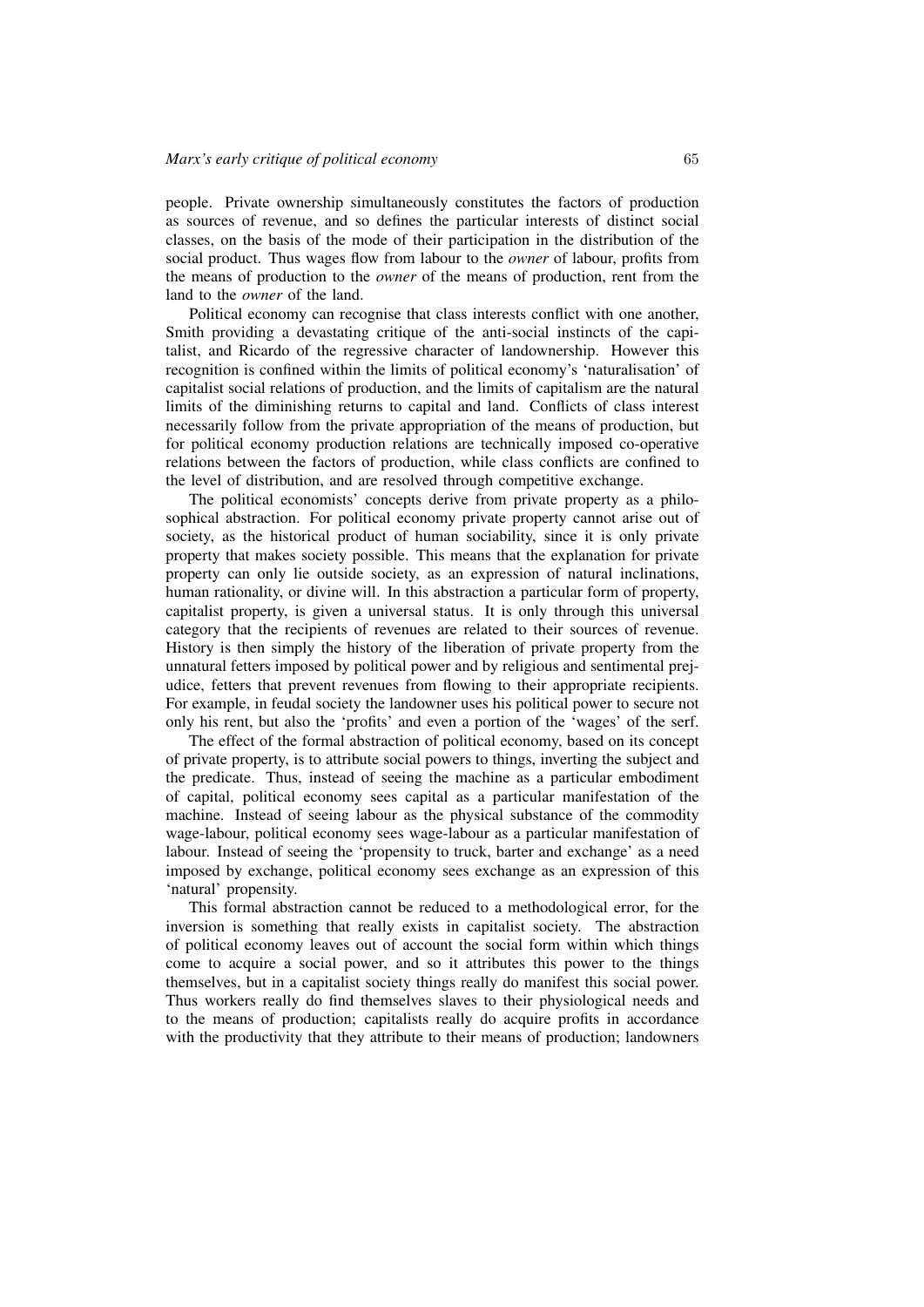really do earn rents in accordance with the relative fertility of the soil; exchange of things really is the only way in which producers relate socially to one another. Political economy reproduces uncritically the alienated social forms of capitalist society within which social powers are mediated through things, so that social powers appear as the attributes of things. The mystifications of political economy do not simply represent an ideological inversion of reality, but the ideological expression of a real inversion. This is why the critique of political economy is not simply a critique of a mystificatory ideology, but of the alienated forms of social life which political economy describes but cannot explain.

It is because political economy is uncritical of its presuppositions, most fundamental of which is private property, that its analysis mystifies the foundations of capitalist society. In denying the social character of its fundamental categories political economy makes these categories into eternal truths that can be distorted by unwise political intervention, but that can never be suppressed. In turning its fundamental categories into eternal truths political economy makes the society to which these categories correspond itself an eternal truth. For political economy capitalist society is the best of all possible societies, because it is in terms of the categories of capitalist society that political economy evaluates all forms of society.

Marx's critique of political economy reveals the socio-historical content of the formal abstractions of political economy by revealing the socio-historical foundation of bourgeois property in alienated labour. Bourgeois property rests on the co-ordination of social production not through the self-conscious organisation of production on the basis of human need, but through the exchange of the products of private producers in the form of commodities. The commodity is thus a specific social form of the product of labour. Similarly wage-labour is a particular form of labour which corresponds to the dispossession of the labourer that forces her to work for another, who has appropriated the necessary means of production and subsistence in the form of capital. Thus wage-labour and capital are the complementary aspects of a particular social relation of production. It is only within this social relation that capitalist and wage-labourer relate to one another as independent commodity owners, and it is only within this social relation that the labourer is compelled to alienate her productive powers in exchange for a wage. It is only within this social relation of production that property based on labour is transformed into its opposite, the appropriation of the product of labour by the non-labourer.

#### The limits of the early critique

Although the *Manuscripts* defined Marx's intellectual project, it would be quite wrong to see Marx's mature works already present *in nuce* in the works of his youth. In the *Manuscripts* Marx had cut away the foundations of the old edifice, but the edifice itself remained intact. This explains why, in place of the intrinsic critique which his project mapped out, Marx fell back for polemical purposes on an extrinsic critique. In his polemical works Marx still tended to combine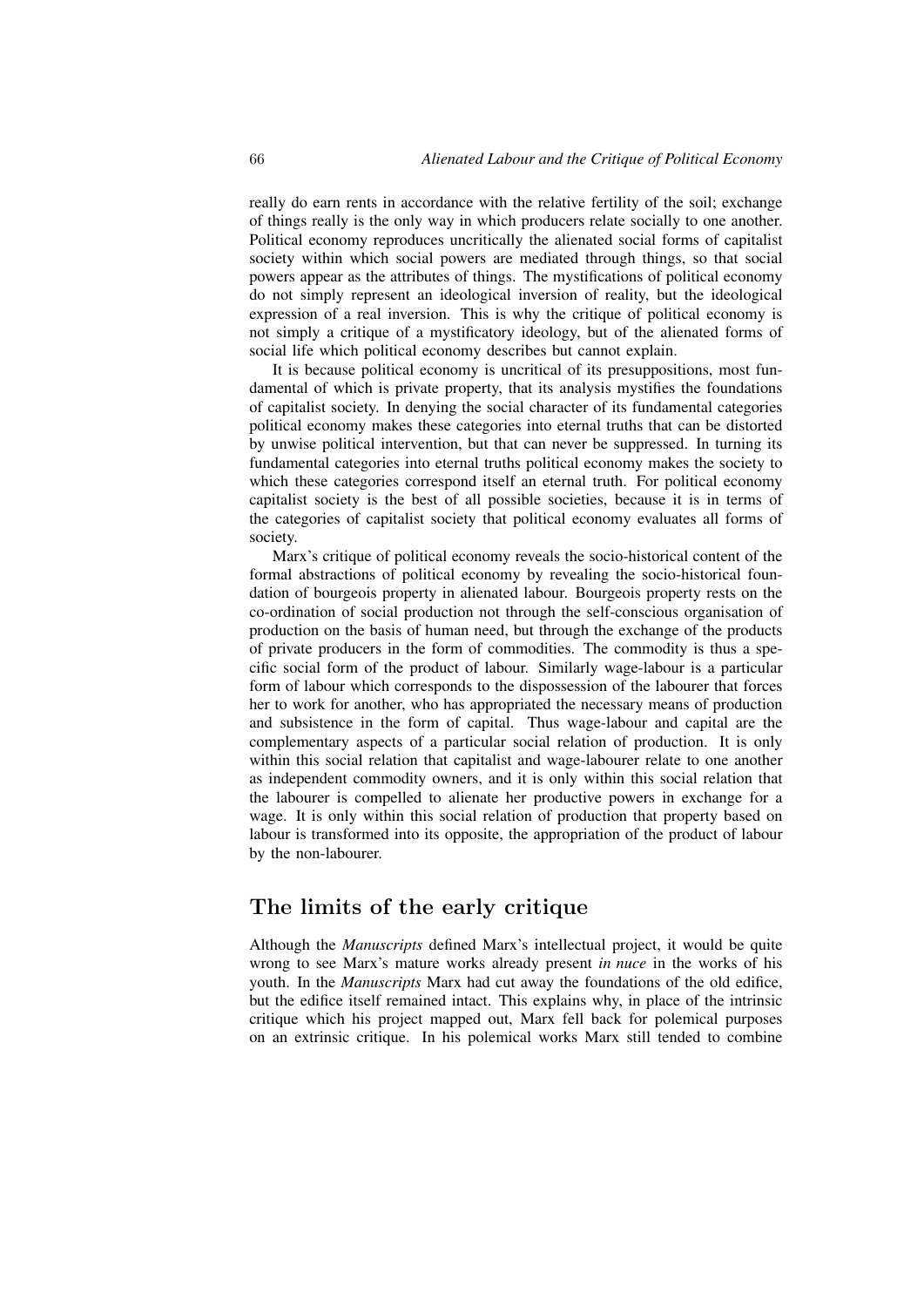an Hegelian critique of the naturalistic empiricism of political economy, with a materialist critique of the speculative idealism of the Hegelians. This was almost inevitable to the extent that he had not yet shown concretely how the standpoint of alienated labour transformed the concepts of political economy, nor how the standpoint of human practical activity transformed the concepts of Hegel, by developing his own *historical* analysis of the development of capitalist social relations.

In his early works Marx did not contest the scientific adequacy of classical political economy as a theory of capitalist society. In the first *Manuscript* it is through the findings of political economy that he condemns capitalist society. In *The Holy Family* (1844–5) Marx used the findings of political economy against the Left Hegelians, while arguing that contradictory ideas express contradictions in reality, the contradictions developed by political economy expressing the contradictions introduced into the real world by private property, so that these contradictions cannot be overcome philosophically, but only by the real abolition of private property through the self-emancipation of the proletariat. In *The Poverty of Philosophy* (1847) he used Ricardo's proof of the futility of reform to berate Proudhon's reformism, arguing that 'Ricardo's theory of values is the scientific interpretation of actual economic life; . . . Ricardo establishes the truth of his formula by deriving it from [from it?] all economic relations, and by explaining in this way all phenomena, even those like ground rent, accumulation of capital, and the relation of wages to profits, which at first sight seem to contradict it; it is precisely that which makes his doctrine a scientific system' (PP, p. 47).

The tension between political economy and its critique appears most clearly in *The German Ideology* (1845–6), in which Marx first attempted to present his conception of history as the history of private property. To be more precise, Marx offers three separate and rather different, but equally unsatisfactory, attempts. The problem is that Marx's approach to history remains abstract, for he has no coherent account of the historical development of alienated labour as the expression of different social forms of production. His 'historical materialism' tends to take the form of an abstract dialectic of labour underlying the historical process, manifested in the parallel and continuous, rather than contradictory and discontinuous, development of the division of labour and private property, in which all differences are accidental, to be shed in the unfolding of the dialectic which culminates in the final confrontation of labour and capital.

In the *Manuscripts* Marx still followed Hegel in seeing property as an abstract and homogeneous category which only reaches its developed form in capital. Thus 'landed property is private property — capital — still afflicted with *local* and political prejudices . . . capital not yet *fully developed*' (*CW*, 3, pp. 288-9). This abstract conception of property persists in *The German Ideology*, combined with the idea, derived from Smith, of the history of society as based in the development of the division of labour. Instead of providing an analysis of the historical development of different *social forms of labour* as the foundation of the development of different forms of the division of labour and different forms of property, Marx tries to integrate the 'materialist conception of history' developed by the eighteenth century materialists, in which it is the progressive development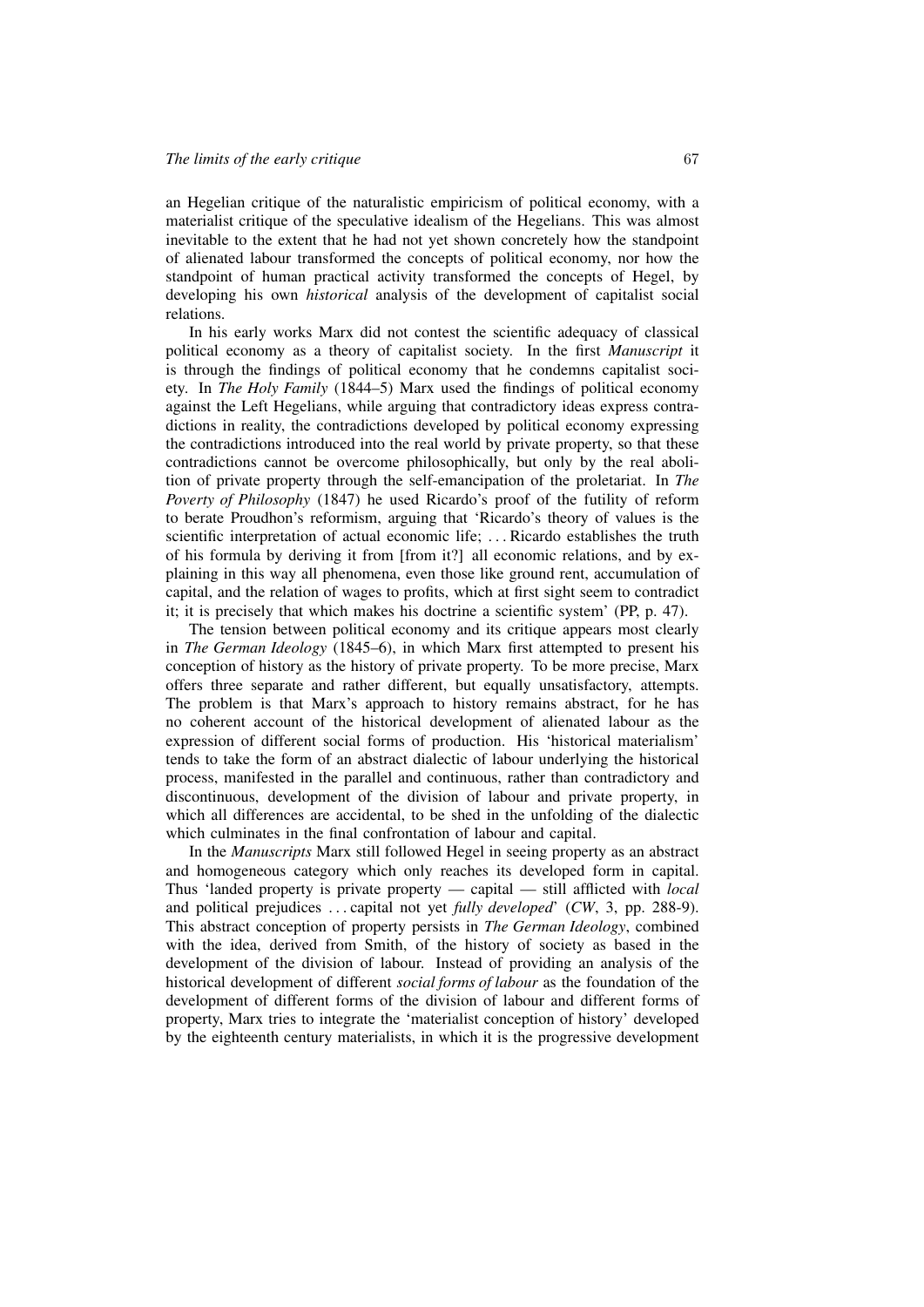of the *technical* division of labour that governs the historical development of society, with an idealist account of history as the development of property from its early forms, in which it continued to be restrained by political, communal and moral considerations, to its purest and most rational form as modern private property.

The problem with this attempt to integrate a quasi-Hegelian account of the development of property with the materialist account of the development of the division of labour is that of establishing the relation between the two. In the terms of subsequent Marxist debate the problem is that of the relationship between the development of the 'forces' and the 'social relations' of production.<sup>11</sup> In Marx's first account in *The German Ideology* he follows Smith in arguing that 'the existing stage in the division of labour determines also the relations of individuals to one another with reference to the material, instrument and product of labour' (GI, p. 32), but in practice does not establish any coherent connection between the two, forms of property being related to forms of social organisation ('tribal', 'ancient communal', 'feudal') with no reference to the division of labour (GI, pp. 33–6). This is a promising lead, which Marx immediately abandons, only taking it up again in the section on 'pre-capitalist economic formations' in the *Grundrisse*. In his second account he ties the development of forms of property more closely to the development of the division of labour, but loses sight of the social form of production, so reducing property to the 'identical expression' (GI, p. 44) of the division of labour.

It is the separation of town and country that gives rise to the separation of capital and landed property, while a class division arises in the towns 'which is directly based on the division of labour and on the instruments of production' (GI, p. 64). Thus Marx falls back into political economy's identification of forms of property not with social forms of labour, but with the physical substance in which property is embodied: land, labour and means of production, so that property remains an ahistorical abstraction, on the basis of which class relations follow directly from the division of labour, and property develops from 'naturally derived capital' to capital 'having its basis only in labour and exchange' (GI, pp. 67, 65). The result is that the critique of private property remains equally abstract and ahistorical, for the *contradiction* between private property and the division of labour, between the 'social relations' and the 'forces' of production, has disappeared. The third presentation does not escape from this perspective, but resurrects the contradiction, although in an entirely formalistic way. Thus Marx argues that 'private property was a necessity for certain industrial stages' but that 'in big industry the contradiction between the instruments of production and private property appears for the first time', because for the first time 'the totality of the productive forces' confront 'the majority of the individuals from whom these forces have been wrested away' (GI, pp. 81–2).

Arthur notes a difficulty which this account of the development of private

<sup>11</sup>An indication of the problem is that Marx does not clearly distinguish the two in *The German Ideology*. Thus the 'division of labour' is equated both with the 'forces of production' and with 'private property'. The 'mode of co-operation' is both a 'productive force' and a 'form of property'.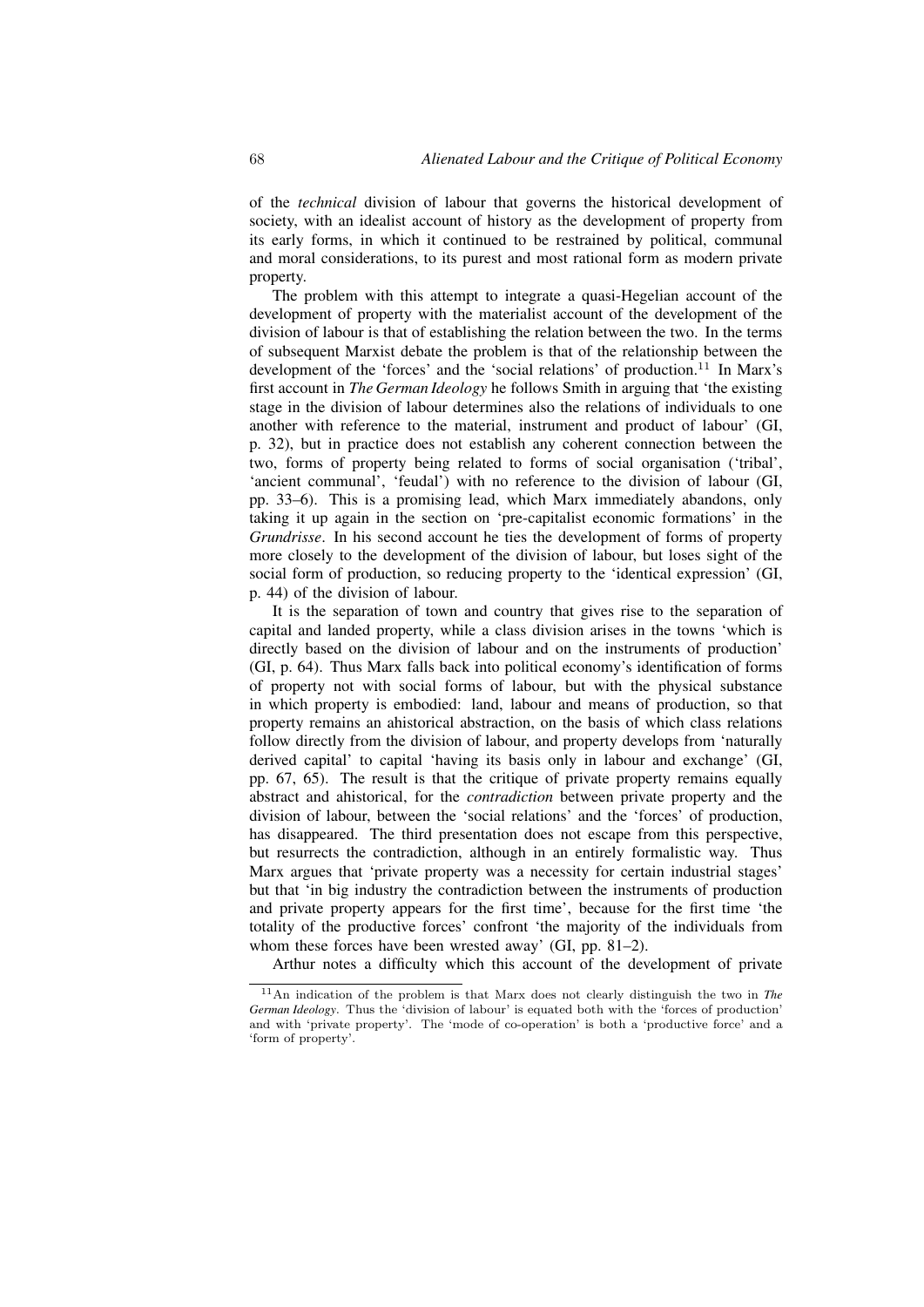property establishes for Marx's claimed analytical priority of alienated labour over private property, since feudal landed property is *not* based on alienated labour, but on relations of personal dependence  $(c.f.$  Mészáros, 1970, pp. 134– 9). But this discontinuity in the history of private property is not so much a problem for Marx's theory of alienated labour as for the quasi-Hegelian idea of history as the unfolding of the dialectic between labour and private property, which Mészáros and Arthur draw from *The German Ideology*. Feudal landed property is manifestly not an impure or undeveloped form of capitalist property. It is a quite different form of property, expressing quite different social relations of production, a form of property which, far from being *private*, is encumbered with a network of social relations of dependence and obligation. Capitalist forms of private property did not emerge *out of* feudal forms, but in opposition to them, the struggle between the two being a long drawn out and bloody one.

Marx soon saw the way to move beyond the philosophy of history which informs *The German Ideology*. In a very important letter he wrote to Annenkov as early as 1846, in which he made it quite clear that the critique of private property was the key to the critique of both bourgeois society and bourgeois social thought, Marx stressed the *discontinuity* between bourgeois and feudal property, as expressions of quite different social relations of production:

Property, finally, forms the last category in M. Proudhon's system. In the real world, however, the division of labour and all the other categories of M. Proudhon are social relations and their totality forms what is currently called "*property*": bourgeois property outside these relations is nothing but a metaphysical or legal illusion. The property of another epoch, feudal property, developed in a series of entirely different social relations. M. Proudhon, in establishing property as an independent relation, commits more than one methodological fault — he proves conclusively that he has not grasped the thread which connects all the forms of *bourgeois* production (Letter to Annenkov, 28 December 1846).

Similarly Marx soon recognised in his other works of the 1840s that his critique of political economy transforms the economists' categories. Thus 'money is not a thing, it is a social relation' (*CW*, 6, p. 145); 'machinery is no more an economic category than the bullock that drags the plough' (*CW*, 6, p. 183); 'rent results from the social relations in which the exploitation of the land takes place . . . Rent is a product of society and not of the soil' (*CW*, 6, p. 205), but Marx did not follow this insight through. His critique of political economy remained an 'external' critique, which put political economy in its historical place, but which left the substance of political economy intact. 'Economists express the relations of bourgeois production, the division of labour, credit, money, etc. as fixed, immutable, eternal categories . . . Economists explain how production takes place in the above-mentioned relations, but what they do not explain is how these relations themselves are produced' (*CW*, 6, p. 162). But Marx did not explain this either. The result was that the radicalism of Marx's theoretical critique was not realised in practice in his early works. Thus *The Communist Manifesto* (1848) still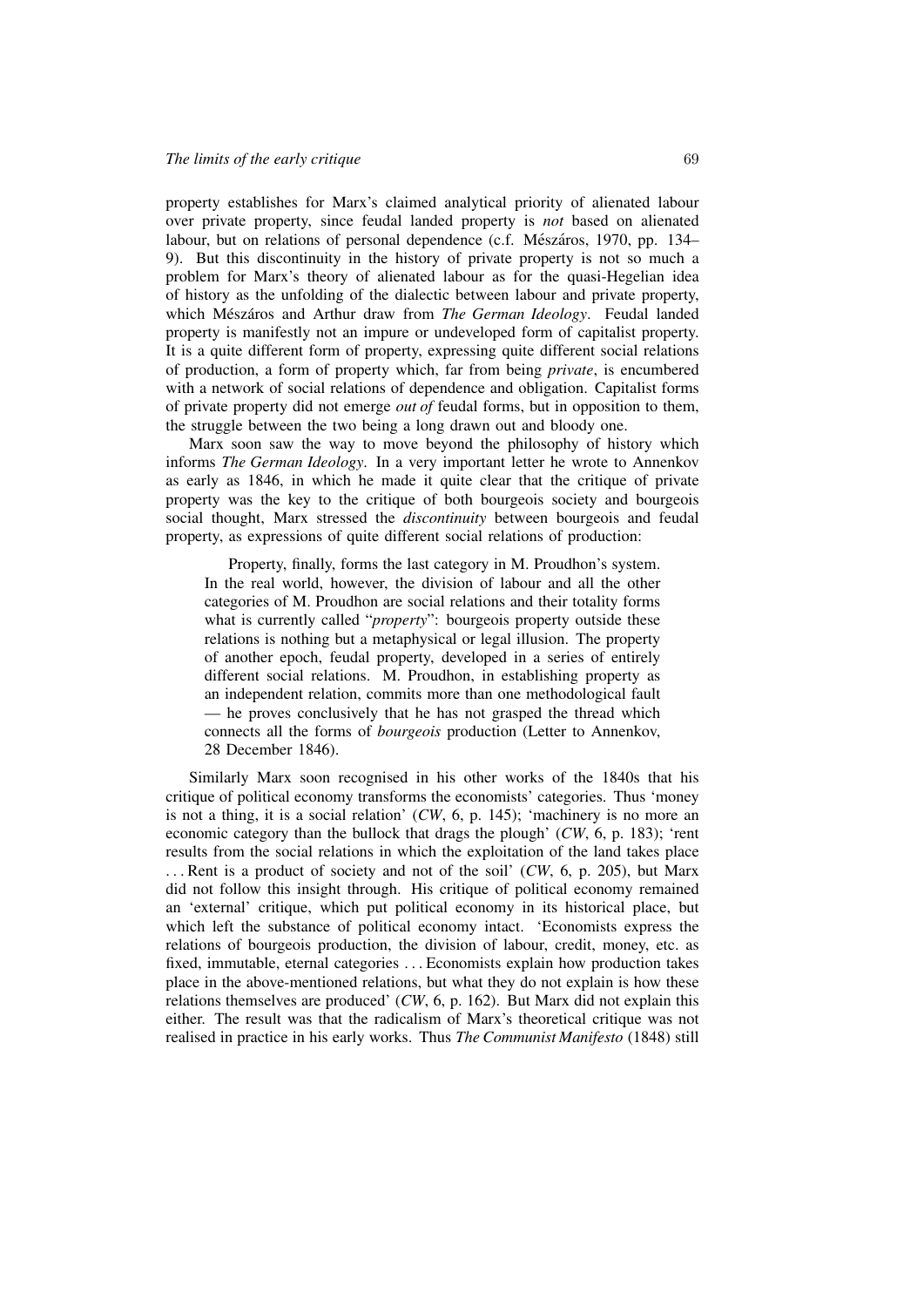has remnants of the philosophy of history sketched out in *The German Ideology*, in proposing historical laws whose foundation appears to lie outside history. The 1859 Preface to the *Contribution to the Critique of Political Economy* contains a much quoted summary of the findings of Marx's early works which can easily be read in just such terms, which are also the terms of Engels's popularisation of Marxism in *Anti-Dühring*. In a different vein, the 'political writings' of the 1850s provide sophisticated journalistic accounts of historical events, with occasional programmatic asides, but without any systematic theoretical analysis.

The critique of political economy was incomplete until it had been transformed from an external philosophical and political critique, which establishes the limits of political economy by revealing its hidden presuppositions, into an internal theoretical and historical critique which could provide a more adequate theory of capitalist society. In order to lay bare the 'laws of motion' of capitalist society as an historically developed mode of social production, Marx had to reformulate the classical concepts of wages, rent and profits, and the classical laws of production, of population, of currency, of the determination of revenues, and of the falling rate of profit, in properly historical terms. Even in the 1840s Marx was well aware of the need to develop the positive side of his critique, but he repeatedly postponed writing his 'Economics', under the pressure of political and personal circumstances, until he returned to his 'economic studies' in 1857.

It was in the *Grundrisse* (1857–8) that Marx first began to develop his intrinsic critique of political economy.<sup>12</sup> From one perspective the *Grundrisse* is a thoroughly confused and eclectic mixture of philosophy and political economy. But within the context of the project mapped out in the *Manuscripts*, the *Grundrisse* provides the 'missing link' between Marx's early works and those of his maturity. The need to develop his analysis more rigorously arose out of the need to distinguish his own theory from Proudhon's eclectic synthesis of Hegel and political economy, and specifically out of the need to develop a rigorous analysis of money, which he had identified as the key to the critique of private property in his earliest works, to counter Proudhonian proposals for monetary reform. In order to give substance to his critique of Proudhon Marx took up the theory of alienated labour as the basis of a critique of the labour theory of value, which was the foundation of Proudhonian reformism, which brought him once more face to face with political economy. In the course of the *Grundrisse* Marx distinguished his own analysis from that of Proudhon by progressively filling his philosophical categories with social and historical content. The critique of political economy is no longer a philosophical critique, based on an extrinsic conception of human nature, but is an immanent critique, the contradictions of political economy being located within political economy. These contradictions can only be resolved by reformulating the concepts of political economy, whose contradictions can then be explained as the expression of the historically developed contradictions of the social form of capitalist production.

<sup>&</sup>lt;sup>12</sup>The *Grundrisse* only became widely available in German in the 1950s, in French in 1968, and in English in 1973. We still lack an adequate commentary on the *Grundrisse*, but see Rosdolsky (1977), Negri (1984), Uchida (1988).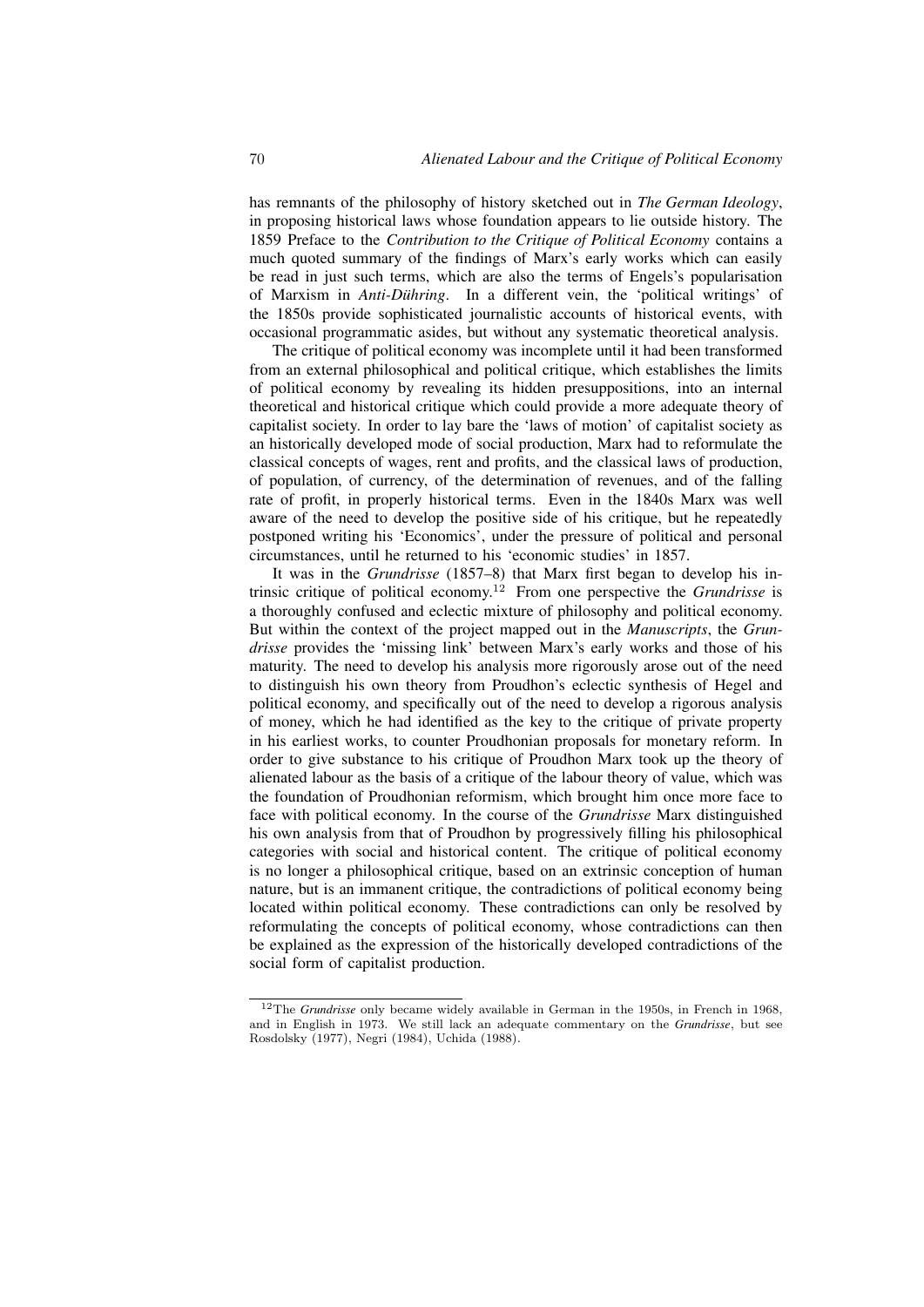# Chapter 4

# Value, Class and the Theory of Society

#### Marxism and the critique of political economy

Despite Marx's proclamation of the death of philosophy in his early works, his critique of political economy in those works remained essentially an extrinsic philosophical critique in the sense that it ultimately rested on an appeal to abstract categories of 'human nature', 'history' and 'society'. In *Capital*, by contrast, Marx abandoned such abstract categories, developing an analysis of capitalism as a form of social production which developed historically through the interaction of 'individuals, not as they may appear in their own or other people's imagination, but as they *really* are; i.e., as they operate, produce materially, and hence as they work under definite material limits, presuppositions and conditions independent of their will' (GI, pp. 36–7).

It is very easy to see this difference between Marx's early and mature works as marking a distinction between an early humanistic philosophy, based on the theory of an alienated human nature, and a later scientific economics, which formulates objective economic laws which operate independently of the human will. This distinction is sometimes seen as a distinction between two complementary, but separable, aspects of Marx's project: between his philosophical critique and his scientific theory, and sometimes it is seen as a radical opposition between two antithetical perspectives: between his youthful humanism and his mature naturalism. In either case *Capital* is read primarily as a work of technical economics, while Marx's critique of political economy is read as an extrinsic critique, based on a human nature which is denied by the subordination of human values to economic constraints, and/or on the objective material interests of the proletariat which is subordinated to the domination of capital, leading to the reinterpretation of political economy from a different perspective, whether that of an alternative conception of human nature, or that of a different class. In the former case Marx's mature works dilute, or even deny, his early critique to the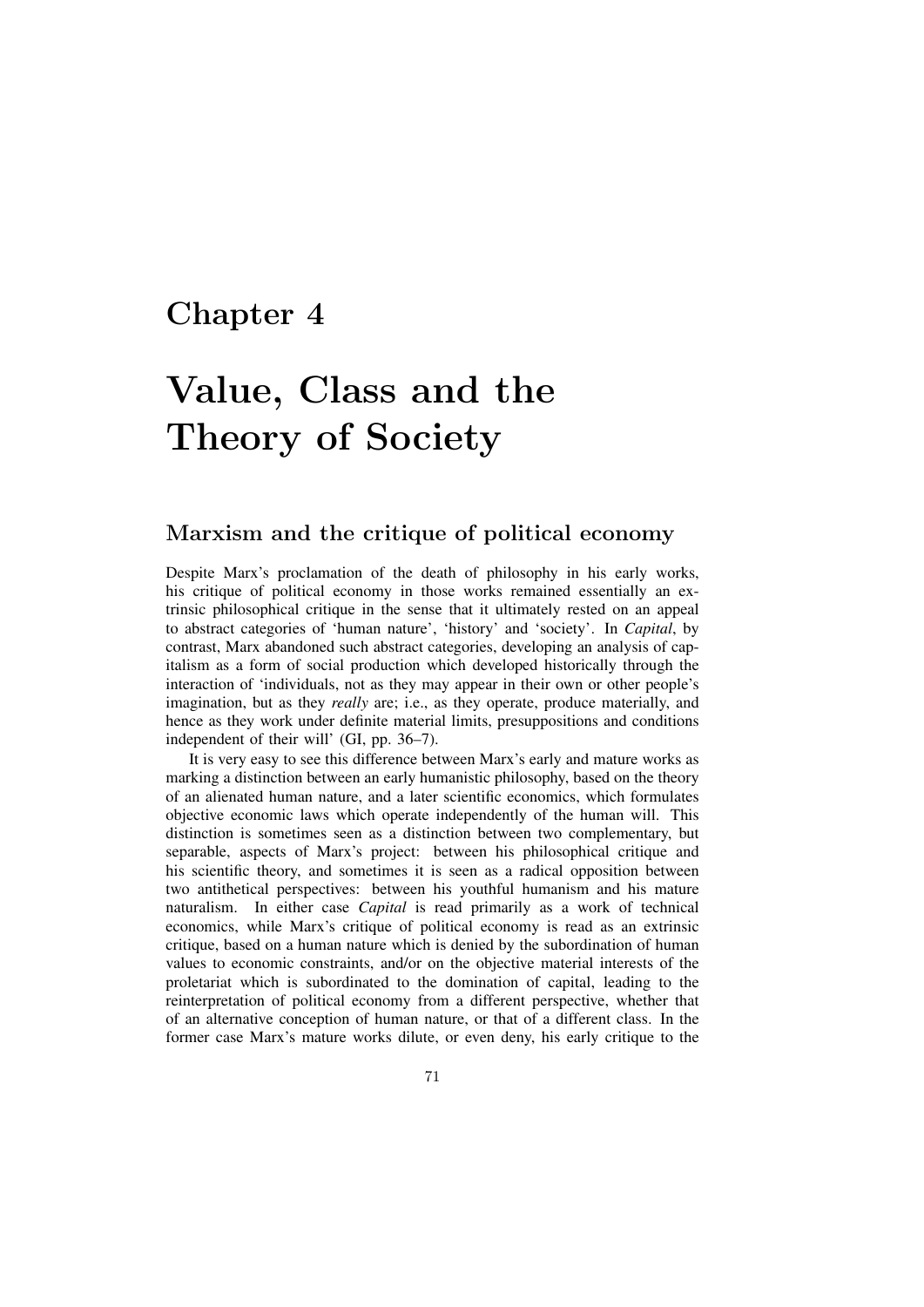extent that Marx looks to economic interests as the basis of human liberation. In the latter case his mature works overcome the immature romanticism of the early critique, for precisely the same reason.

Both of these interpretations lead to a distinction between Marx's 'philosophy of history', which defines the ontological primacy and historical variability of the social relations of production, his 'sociology', which considers historically specific configurations of these social relations, and his 'economics', which defines the underlying economic 'laws of motion' which determine the development of these social relations. Sweezy, in his classic exposition of *Capital*, stresses the historical character of Marx's method but goes on radically to distinguish the 'quantitative value problem' from the 'qualitative value problem'. Thus Smith saw, in the case of exchange value, 'the quantitative relation between products', while Marx saw, 'hidden behind this . . . a specific, historically conditioned, relation between producers' (Sweezy, 1942, p. 25; c.f. Dobb, 1940; 1973, pp. 143–6). Ernest Mandel (1962) follows the orthodox tradition (Bogdanov, 1979; Kautsky, 1925) in locating Marx's 'economics' historically by prefacing his exposition with a summary of the historical origins of capitalism.

According to this interpretation the fundamental error of political economy lay not in its characterisation of the 'economic' laws of capitalism, nor even in its characterisation of the social relations of capitalist production, but in its philosophy of history, which ignored the historically specific character of the social relations of capitalist production, based on the private appropriation of the means of production. The failure of political economy lies 'in its failure to see and take account of the *historical character* of the facts on which it is based', so that the 'unhistorical and antihistorical character of bourgeois thought' is revealed as soon as 'we consider *the problem of the present as a historical problem*' (Lukács, 1971, pp. 6, 157).

This orthodox interpretation is clearly and concisely presented in a recent Soviet textbook, which tells us that the precondition of Marx's 'revolution in economic science' was 'a revolution in philosophy'. The 'application of the method of dialectical and historical materialism . . . and a historical approach to the analysis of phenomena made it possible to define the true subject-matter of political economy and to reveal the laws of economic life'. This enabled Marx and Engels to identify the historically specific character of the social relations of production, which 'are determined primarily by who owns the means of production. *Ownership of the means of production* . . . underlies the social relations between people at all stages of social development. It is the development of the means of production that necessitates changes in property relations and the sum total of social relations. Property relations, in turn, affect the development of the means of production. When the form of ownership corresponds to the given level of development of the productive forces, it facilitates their progress. If property relations are obsolete, they act as a brake on the development of the productive forces' (Kozlov, 1977, pp. 14–15).

The problem with this interpretation is that it makes Marx indistinguishable from Smith, Malthus and Ricardo (c.f. Colletti, 1972, pp. 65–6). Smith was quite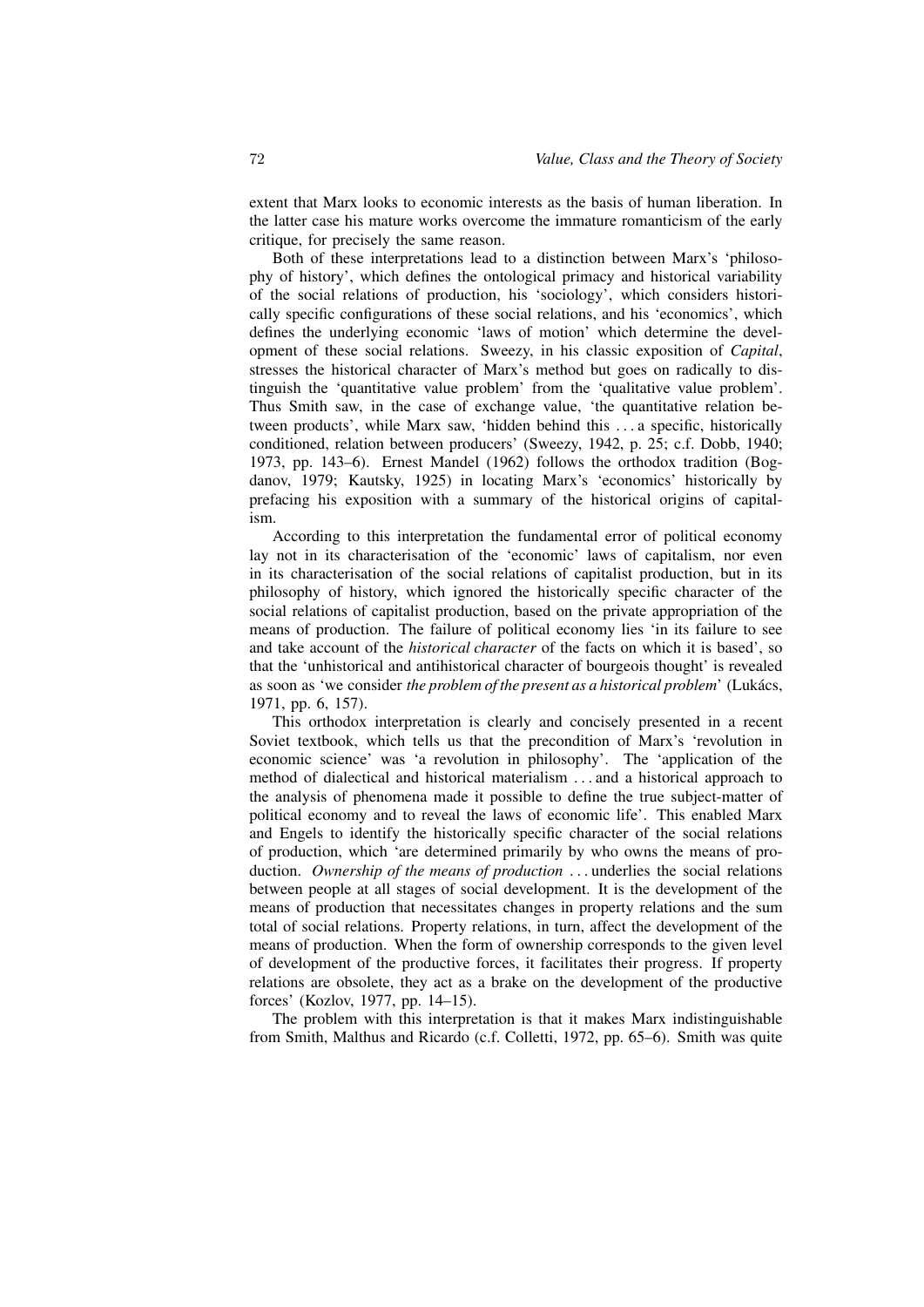clear that the social relations of production were determined by the form of ownership of the means of production, and that they develop historically, on the basis of the development of forms of property, which in turn express the development of the forces of production. He was equally clear that 'obsolete property relations act as a brake on the development of the productive forces', for this was the basis of his critique of feudalism and mercantilism. Smith also recognised the evils of capitalism, but regarded them as unavoidable features of the best of all possible worlds. Malthus was well aware of the possibility of replacing private property by forms of communal property, his law of population being designed precisely to establish that the co-operative schemes of Godwin would act as a fetter on the development of the forces of production by dissipating the surplus in the form of unproductive consumption. Ricardo described the contradictory character of capitalist production, on the basis of his unequivocal commitment to the labour theory of value but, like Smith and Malthus, believed that socialism would lead only to an equalisation of poverty. All that this interpretation leaves for Marx is his introduction of the distinction between labour and labour-power, which Ricardo had confused. This discovery enabled Marx to 'prove' his theory of exploitation by showing that profit derives from the surplus labour of the worker, appropriated by the capitalist without equivalent, and to complete the Ricardian system by resolving the contradictions inherent in Ricardo's exposition of the theory of value.

This orthodox interpretation of Marx is shared by the majority of Marx's critics, who assimilate Marx to classical political economy, and then condemn the two to the same fate. Thus Schumpeter distinguished Marx's sociological definition of capitalism, which located the institutional framework of capitalism historically, from his 'economic theory', which explained 'the *mechanics* of capitalist society', and which derived from Ricardo, whose theory of value is the cornerstone of Marx's *Capital* (Schumpeter, 1987, p. 20, a judgement approvingly quoted by Dobb, 1973, pp. 142–3). The result is that the work of Marx, as the last of the classical economists, stands or falls with Ricardo's labour theory of value, a theory which, argue the critics, was definitively superseded by the marginalist revolution in economics, whose critique of Ricardo was devastatingly applied to Marx by Böhm-Bawerk.<sup>1</sup>

The orthodox response to such criticism has been to defend the Ricardian theory against the marginalist onslaught, either on the 'scientific' grounds of the technical superiority of a properly corrected labour theory of value, or on the 'philosophical' grounds that the labour theory of value expresses a particular class perspective and/or expresses the ontological primacy of production over exchange. Thus the 'Marxist economics' of the 1970s was dominated by an

<sup>1</sup>Marxist 'economists' differ in their characterisations of the 'problem' which the labour theory of value solves. Dobb (1940) focuses on the theory of surplus value, although Dobb later assimilated Marx to Sraffa's interpretation of Ricardo, the theory of value providing a way of determining prices independently of distribution (1973, pp. 147–52). Meek (1973, Chaps 4 and 5), on the other hand, saw the theory of value as the solution to the problem of allocating social labour to the various branches of production. For a survey of such interpretation see Kühne, 1979, Chaps 1-2.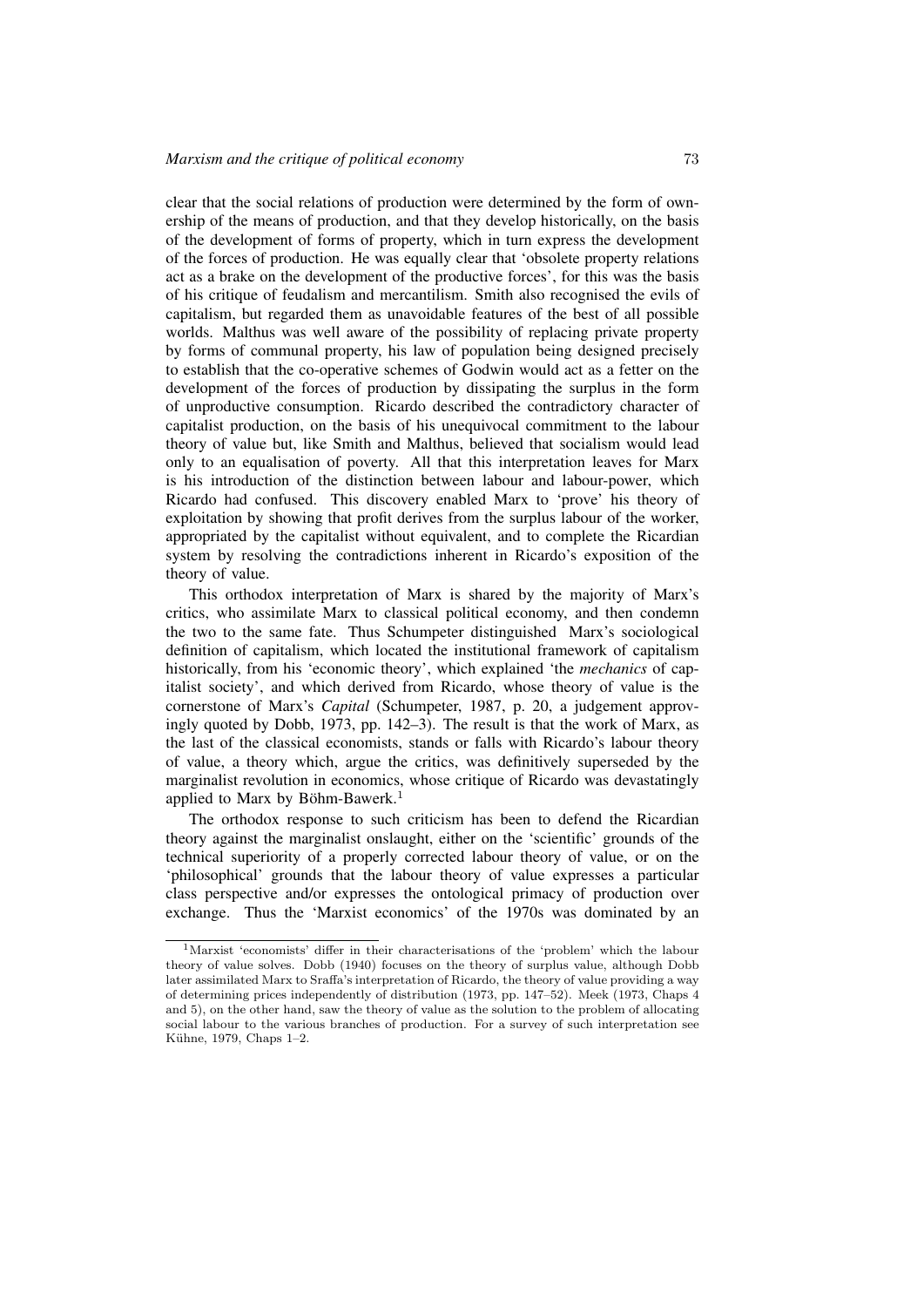increasingly sterile debate between the 'neo-Ricardians', who took the former view, and the 'fundamentalists', who took the latter.<sup>2</sup> In the same way the defence of 'historical materialism' is reduced to a defence of the 'mechanical materialism' of the Scottish Enlightenment, an interpretation developed by the 'Analytical Marxists', who try to reconstruct Marxism on the basis of Smith's individualistic and rationalist materialism (Cohen, 1978; Roemer, 1982; Elster, 1985).

The interpretation of Marx's early works developed in the last chapter implies a quite different view of Marx's mature works. There is a difference between the philosophical character of Marx's early critique of political economy and the historical character of the intrinsic critique developed in *Capital*, but the two are different stages of the same project, a project clearly mapped out in the early works. The philosophical character of the early works derives from the fact that Marx had not yet given his philosophical categories any historical content. The extent to which Marx abandoned these categories in his mature works does not mark the extent to which he had broken with his early project, but the extent to which he had fulfilled it.

At the heart of this difference in interpretation lies the role of the labour theory of value in Marx's mature work. In his early work Marx used his theory of alienated labour as the basis of a *critique* of Ricardo's labour theory of value. Yet, according to the orthodox interpretation, the labour theory of value is the foundation of Marx's mature theory of capitalism. Does this mean that Marx abandoned his early critique of the labour theory of value? Or does it mean that he retained it only to set the labour theory of value in its historical context? Or does Marx's critique transform the classical theory of value?

## The critique of political economy and the labour theory of value

I argued in the last chapter that Marx's critique of alienated labour defines a quite different project from that of simply re-interpreting political economy from a different class viewpoint. Far from defining the historical form of the social relations of capitalist production on the basis of the private ownership of the means of production, Marx insisted clearly and unequivocally that this was precisely the source of the errors of political economy, which failed to see that private property was only the expression of alienated labour. Thus, far from Marx adopting Ricardo's labour theory of value, the key to Marx's critique of political economy was his critique of that theory.

Marx followed Ricardo in making labour the starting point of his theory of capitalist society, but Marx's 'labour' was quite different from that of Ricardo. Where Ricardo's labour was the labour-time of the individual embodied in the product of her labour, which thereby constituted that product as her property,

<sup>2</sup>Steedman (1977) and Fine and Harris (1979) are the most sophisticated exponents of the two sides to this debate.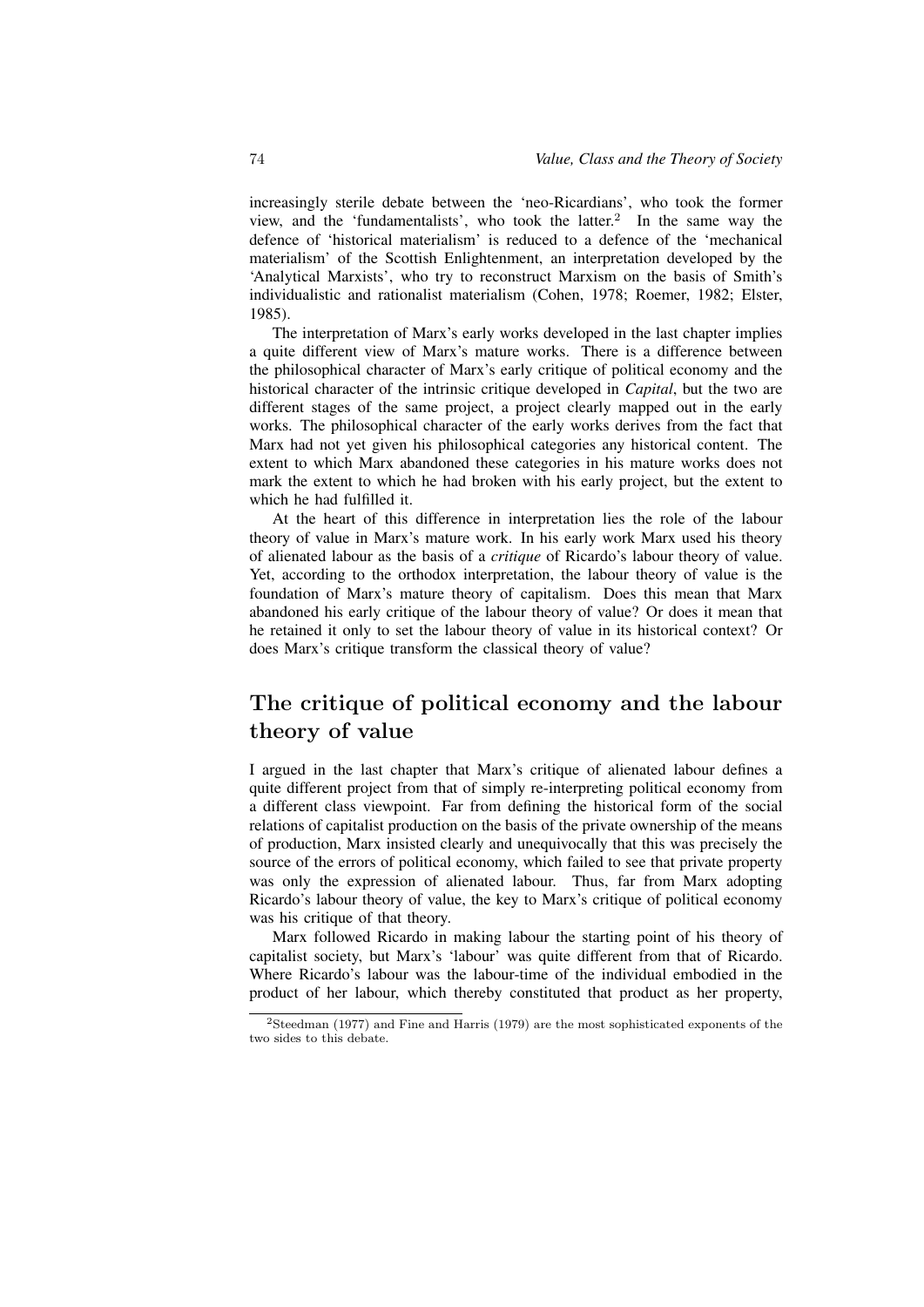Marx's labour was not individual but social labour, the attribution of that labour to the individual only appearing in the form of the attribution of a value to the commodity. It is only in the alienated social form of commodity production that the labourer's own activity, as a part of social labour, confronts the labourer in the form of a quality (value) of a thing (the commodity), which can thereby be appropriated as private property. Thus Marx does not provide an external socio-historical critique of political economy, which leaves intact the field of the 'economy' as the object of analysis, alongside 'society' and 'history', for the 'economy', the world of quantitative relations between things, can only be understood as the alienated social form of the reproduction of social relations of production. Marx's critique of political economy does not create a space for a Marxist political economy since political economy can never do more than describe the alienated forms of social existence.<sup>3</sup>

Far from adopting the labour theory of value to 'prove' the exploitation of the working class, Marx's critique of Ricardo undermines any such proof, both philosophically, in undermining the liberal theory of property which sees labour as the basis of proprietorial rights, and theoretically, in removing the immediate connection between the expenditure of individual labour and the value of the commodity, so that the relationship between 'effort' and 'reward' can only be constituted socially. Thus Marx was harshly critical of 'Ricardian socialism' which proclaimed labour's entitlement to its product, arguing that such a 'right' was only a bourgeois right, expressing bourgeois property relations.<sup>4</sup> For Marx what was at issue was not ethical proofs of exploitation, whose existence requires no such proof since it is manifested daily in the contradiction between the growing wealth created by social labour and the relative impoverishment of the working population, but 'to prove concretely how in present capitalist society the material, etc., conditions have at last been created which enable and compel the workers to lift this social curse' (Marx, *SW*, p. 317).

The scientific achievement of Ricardo, for Marx, was that he unflinchingly described the contradictions of the capitalist mode of production, recognising the pauperisation of the working class as the condition for the accumulation of capital, recognising the need for periodic crises, the tendency for the rate of profit to fall, and the creation of technological unemployment, as necessary features of

 $3$ This interpretation of Marx's theory of value derives from Hilferding's critique of Böhm-Bawerk [1904], which was based on the argument that Marx 'starts from labour in its significance as the constitutive element in human society' (Hilferding, 1975, p. 133), so that Marx's theory is not primarily an account of the formation of prices, but an explanation of value as the alienated form of appearance of social labour. The implications of Hilferding's account were developed by Rubin [1923], whose work offered a remarkable anticipation of the argument of the *Economic and Philosophical Manuscripts*, not only in grasping the source of the theory of commodity fetishism in the theory of alienated labour, but also in grasping the limitations of Marx's early theory (Rubin, 1972, pp. 55–60, see also Rubin, 1978). The analysis of the value-form was also emphasised by a few writers who sought to integrate the emphasis of the Frankfurt School of Critical Theory on social form with the Marxian theory of value (Sohn-Rethel, 1978; Grossmann, 1977; Backhaus, 1969, 1974–8). See also Elson, 1979; Clarke, 1980a.

<sup>4</sup>The contemporary school of 'Analytical Marxism', following Morishima (1973), has devoted much intellectual energy to the question of the 'proof' of exploitation (Roemer, 1982).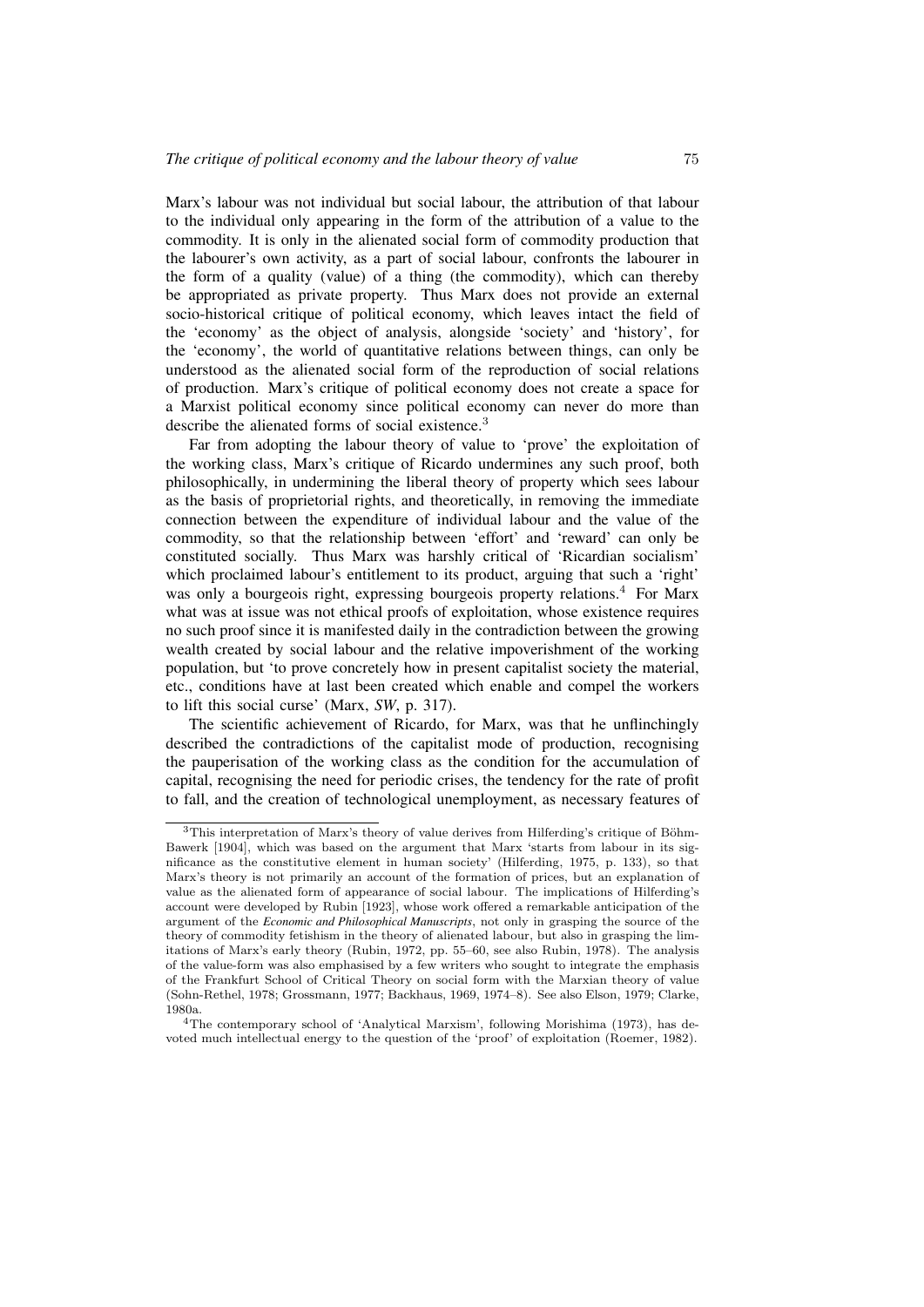capitalism. The weakness of Ricardo's theory lay precisely in his labour theory of value, which provided a basis on which Ricardo could *describe* the effects of alienated labour to the extent that he reduced the concepts of value, wages, rent and profit to labour, but provided no means by which he could *explain* them. Ricardo could not explain them because his theory identified labour *immediately* with its social forms, as value, wages, rent and profit. This was the source of the contradictions which his theory could never resolve, because he could not grasp the socio-historical foundation and limits of these social forms as forms of *alienated labour*. It was his critique of alienated labour which enabled Marx to overcome these limitations in his mature analysis of the value-form, because it is through the theory of value that labour is connected with its alienated forms.

Even in his lifetime Marx was constantly exasperated by the failure of his readers and critics to grasp the significance of his analysis of the value-form. His analysis was first developed in the *Grundrisse*, and was first published in *A Contribution to the Critique of Political Economy*. However the *Critique*, to Marx's distress, had little impact. Marx further developed his ideas in the manuscripts later published as *Theories of Surplus Value*. In the first edition of *Capital* Marx summarised the argument in the text, and at the last minute added a 'schoolmasterly' appendix which presented the argument 'as simply as possible' (Letter to Engels, 22nd June 1867). This met with an equal incomprehension, so that Marx integrated the appendix into a re-written first part for the second edition of *Capital*. This last attempt is the most confusing of all for the reader, because it separates the exposition of labour as the substance of value, with which the chapter begins, from the exposition of the form of value which follows, despite the fact that it is only through the value-form that labour is constituted socially as the substance of value. Thus the exposition can easily be read as radically distinguishing the 'quantitative value problem', constituted by the economic analysis of labour as the substance of value, from the 'qualitative value problem', constituted by the analysis of the historically specific form of value.

However, Marx insists that labour is not in itself value, nor is it in itself the source of wages, rent and profit. The relationship between labour and its social forms is not an *immediate* one. It is a relationship that is *mediated* by the particular social relationships within which the expenditure of labour-power and appropriation of the products of labour take place in a particular society.

The task of the critique of political economy is to go beyond the analytical moment of the classics in order to show how it is that in a particular kind of society labour appears in the alienated form of value. The foundation of the critique of political economy is, therefore, the investigation of the 'form of value' that the classics took for granted, for this is the fundamental social reality of the alienation of labour. On the basis of this investigation it becomes possible to locate the relations of the production, distribution and circulation of things in a capitalist society as the alienated forms of social relations between people.

The analysis of the value-form makes it possible to go beyond the 'external' critique of political economy of Marx's early works and of most of his interpreters. It does not simply add an historical and sociological dimension that was neglected by the classical writers. The substance of the classical theory is transformed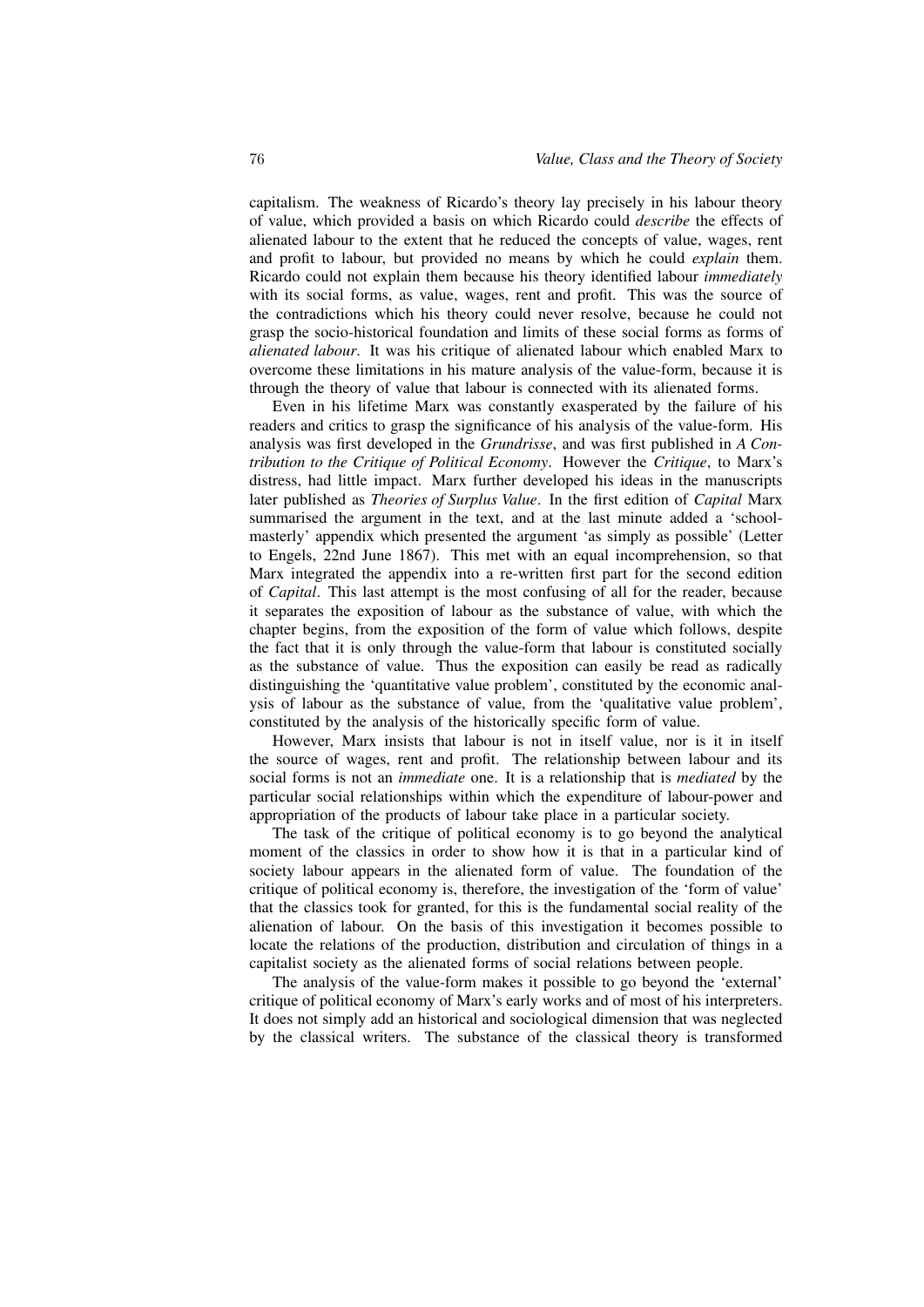through the critique, for the processes through which the economic categories are determined are no longer natural processes: of subsistence need, of fertility of the soil, of demographic increase. The economic categories are determined socially and so the factors involved in their determination are quite different from the factors identified by the classical writers. In revealing the social determination of these categories the critique of political economy uncovers the social foundations of the laws of development of capitaism. In so doing the critique of political economy is able to resolve the contradictions that plagued classical political economy. It does this by showing that these contradictions within theory arise from the attempt to deny the existence of real 'contradictions' in capitalist society, that is from the attempt to show the process of capitalist development as an harmonious and co-ordinated process. Correspondingly, once it is recognised that economic laws are not natural but social laws it comes to be recognised that these laws do not determine the fate of humanity, but only the fate of a particular form of society.

Marx's critique of political economy, centred on the critique of the labour theory of value, is the core of Marx's theory of capitalist society. It is not primarily a critique of the adequacy of classical political economy as economic theory, although it does give rise to important economic conclusions (and Marx anticipated most of the valid criticisms of the classical school that came to be formulated by later economists: of the wages-fund doctrine, the Malthusian law of population, the neglect of the role of the market, the theory of money, Say's Law, etc.). Above all it is a critique of the classical conception of society that rested on the naturalism of the classical theory of value. In *Capital* Marx laid the foundations of a quite different approach to capitalist society. It is this approach that I hope to elucidate in this chapter.

#### The magnitude of value and the form of value

According to Marx, Ricardo's great contribution to political economy was that he discovered the key to the 'obscure structure of the bourgeois economic system' in 'the determination of *value by labour-time*' (*TSV*, II, pp. 165–6). However, Ricardo's theory of value was formulated in abstraction from the social relations within which things come to acquire value as commodities. Thus the Ricardian theory of value is based on the 'formal abstraction' of 'production' in which the expenditure of labour-time is considered independently of the social form of production, as a technical characteristic of the production process. The value of a commodity is determined by the quantity of labour required for its production, given the knowledge, techniques and implements available, irrespective of the form of society within which the thing is produced. The concept of value is therefore essentially a technological concept, determined prior to, and independently of, the social relations between the producers, in accordance with the productivity of labour.

Ricardo's naturalistic theory of value overlooked the fact that it is only in a particular kind of society that the products of labour take on the form of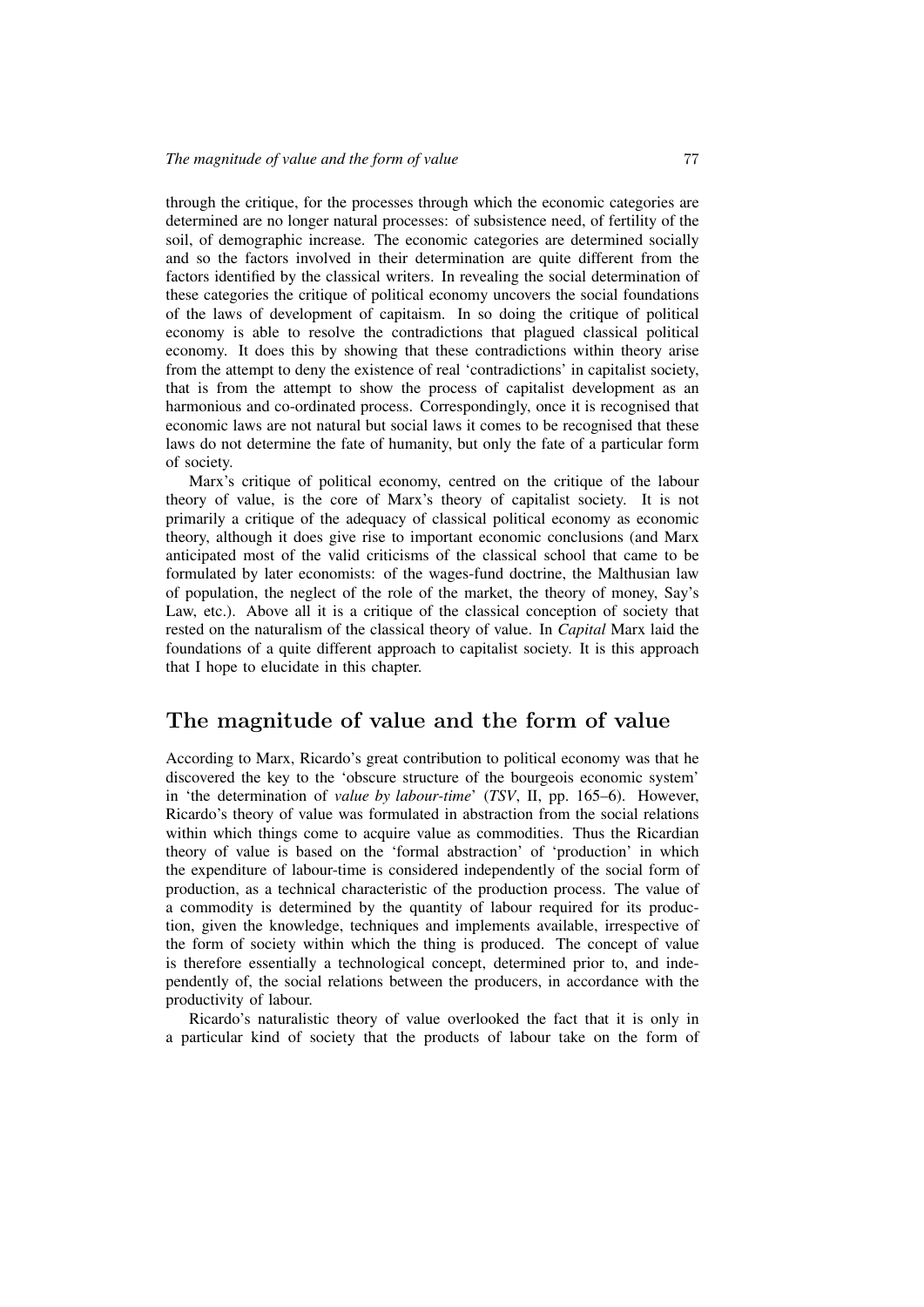commodities and appear as values. It is not labour in general that appears in the form of value, but commodity-producing labour. Thus Ricardo ignored the fact that value is only determined as such within particular social relations. Ricardo '*does not examine* the form — the peculiar characteristic of labour that creates exchange-value or manifests itself in exchange-values — the *nature* of this labour' (*TSV*, II, p. 164).

Marx did not simply *add* consideration of the *form* of value to Ricardo's labour theory of value. Once we consider the form of value we realise that the substance of value is not the labour embodied in the commodity.

The materialisation of labour is not to be taken in such a Scottish sense as Adam Smith conceives it. When we speak of the commodity as the materialisation of labour — in the sense of its exchange value — this itself is only an imaginary, that is to say a purely social mode of existence of the commodity which has nothing to do with its corporeal reality; it is conceived as a definite quantity of social labour or of money . . . The mystification here arises from the fact that a social relation appears in the form of a thing (*TSV*, I, p. 167).

The substance of labour is not embodied labour, but the labour-time socially necessary to produce the commodity.

The distinction between 'embodied labour' and 'socially necessary labourtime' appears at first sight to be a technical distinction of interest only to economists. However it is fundamental because it expresses the distinction between the naturalistic conception of value as the labour embodied in the commodity as a thing and the socio-historical conception of value as the labour that is socially attributed to the thing as a commodity. The labour that is the source of value is not embodied labour as a universal substance. Value is labour for others; labour in so far as it is socially recognised within a division of labour; labour whose social character has been abstracted from the activity of the labourer to confront the labourer as the property of a thing; labour whose human qualities have been reduced to the single quality of duration; dehumanised, homogeneous, in short *alienated* labour.<sup>5</sup> The social foundation of value is precisely the alienation of labour that Marx had analysed in 1844.

In 1844 Marx had shown that the hidden presupposition of classical political economy was the concept of private property and that the foundation of private property was alienated labour. In the critique of the classical theory of value this argument is made more concrete. The social foundation of value is an

<sup>5</sup>This distinction between embodied labour and alienated labour appears to be contradicted by Marx's presentation of his theory of value in the first chapter of the third edition of *Capital*, on which the English translations are based, where Marx refers to the expenditure of human labour-power 'in the physiological sense' as the common property of commodities which is expressed in the form of value. This formulation replaced a very different passage in the first edition, where Marx had argued that 'commodities as objects of use or goods are corporeally different things. Their reality as *values* forms, on the other hand, their *unity*. This unity does not arise out of nature but out of society' (Marx, 1976, p. 9). It seems clear that the misleading formulation of the first part of Chapter One of *Capital* is the unfortunate result of Marx's attempt to simplify his exposition.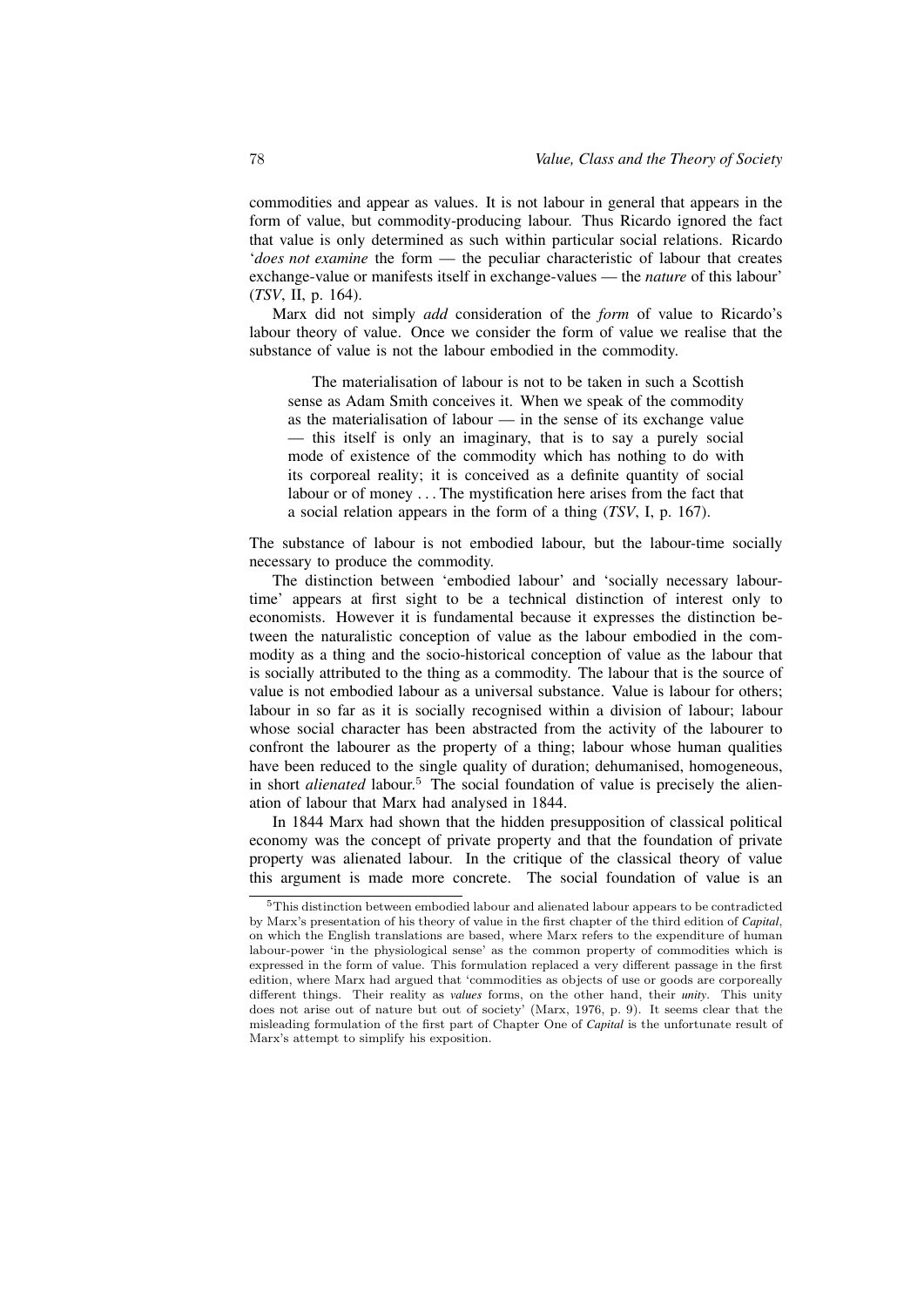extended division of labour within which social production is regulated through the exchange of commodities. The individual member of society does not produce directly for society according to some self-consciously regulated plan. Rather the individual produces privately. However, the product is not destined for the producer's own use. It can only function as a use-value within the system of social production. Despite its private production, therefore, it has been produced for the use of others and it is only as such that it can serve as a useful product. Thus the commodity is necessarily a social product, and the labour which produced it is necessarily a part of social labour.

As a thing the commodity is a useful object, product of the concrete useful labour of an individual producer. However the commodity cannot serve directly as a use-value. It can only become a use-value by being exchanged as a value. Hence, within a commodity-producing society the social production of use-values, and so the satisfaction of human needs, is only achieved in the alienated form of the private production of commodities as values.

The mysteries of the commodity arise because the social relations within which commodities are determined as values are not immediately apparent. Although value is attributed to a commodity within a social relation of exchange, it is a matter of accident with whom any particular exchange is made. The individual producer is not concerned who buys the product, but is concerned only to realise its value. The individual has a determinate relationship with the commodity as a value, but a purely accidental relationship with other producers. The value of the commodity then appears to be a property inherent in the relation between the private individual and the commodity as a thing.

As Engels argued in his early critique of political economy, the 'labour theory of value' derives the value of the commodity one-sidedly from the relationship between the commodity and the labourer as producer, the theory of utility derives it equally one-sidedly from the relationship between the commodity and the purchaser as consumer. In each case the value of the commodity appears to be independent of the social relations of production: the relations between people appear to arise because the commodity has a value, as product of labour, on the one side, and as object of desire, on the other. Hence the social powers of the commodity, that derive from the social relations of commodity production, appear to be inherent in the commodity as a thing. This is the origin of the 'fetishism of commodities'.

The failure of the classical political economists to investigate the connection between social labour and its alienated forms prevented them from penetrating the illusions of the fetishism of commodities. It was this failure to explore the social determination of value that led them to naturalise capitalist social relations:

Even its best representatives, Adam Smith and Ricardo, treat the form of value as something of indifference, something external to the nature of the commodity itself. The explanation for this is not simply that their attention is entirely absorbed by the analysis of the magnitude of value. It lies deeper. The value-form of the product of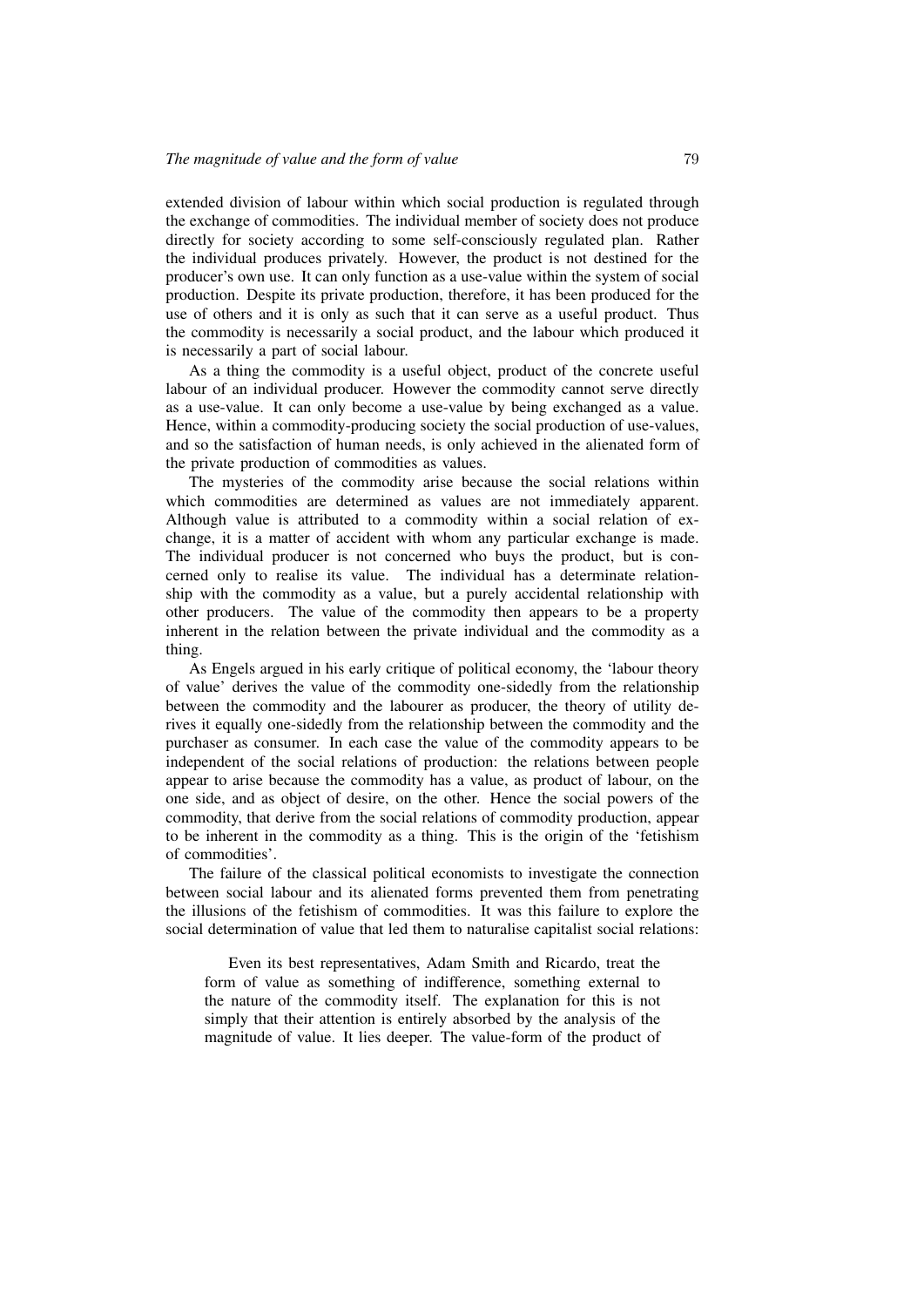labour is the most abstract, but also the most universal form of the bourgeois mode of production; by that fact it stamps the bourgeois mode of production as a particular kind of social production of a historical and transitory character. If then we make the mistake of treating it as the eternal natural form of social production, we necessarily overlook the specificity of the value-form, and consequently of the commodity-form together with its further developments, the money form, the capital form etc. (Marx, *Capital*, I, p. 174).

Commodity fetishism is the form of appearance of particular social relations of production, but it is not merely an illusion. It really is the case that the relations between individuals and things are determinate, while the relations between particular people are accidental. It really is the case that the social fate of the individual is determined by the fate of the commodities she possesses. Thus it really is the case that social relations are mediated by relations between things. The illusion lies not in the fact of the social power of the commodity, but in the belief that this social power derives from the commodity as a thing, rather than being seen as the particular form of alienated social relations. To understand the value-form we need to look more closely at the social form of commodity exchange, and in particular uncover the secret of money in which the power of the commodity is expressed in its most abstract and universal form.

#### Money as a social relation

Classical political economy failed to penetrate the fetishism of commodities and so it was unable to identify the specific character of exchange as a form of the social relation of commodity production. This underlies the failure of classical political economy to understand money as a form of social relation.

For classical political economy the exchange relation was essentially symmetrical. The two parties to an exchange each had commodities that were wanted by the other. Each could therefore satisfy his or her needs by exchanging commodities, and the rate at which they exchanged was determined by the amount of labour-time each had spent on acquiring the given commodities. Here a double exchange took place: on the one hand, one kind of use-value was exchanged for another, and this was the *form* of exchange; on the other hand, one private labour was exchanged for another, and this was the quantitative determination, the *content*, of exchange. Classical political economy was based on this picture of exchange as an essentially *private* relation of barter between *individuals*. The developed system of exchange found in a capitalist society is simply a generalisation of this elementary private barter, into which money has been introduced as a technical instrument to facilitate the coordination of needs.

For Marx this model of exchange was nonsense. Where isolated individuals made occasional exchanges, as in the parable of classical political economy, there was no reason why exchange ratios should correspond to the quantity of labour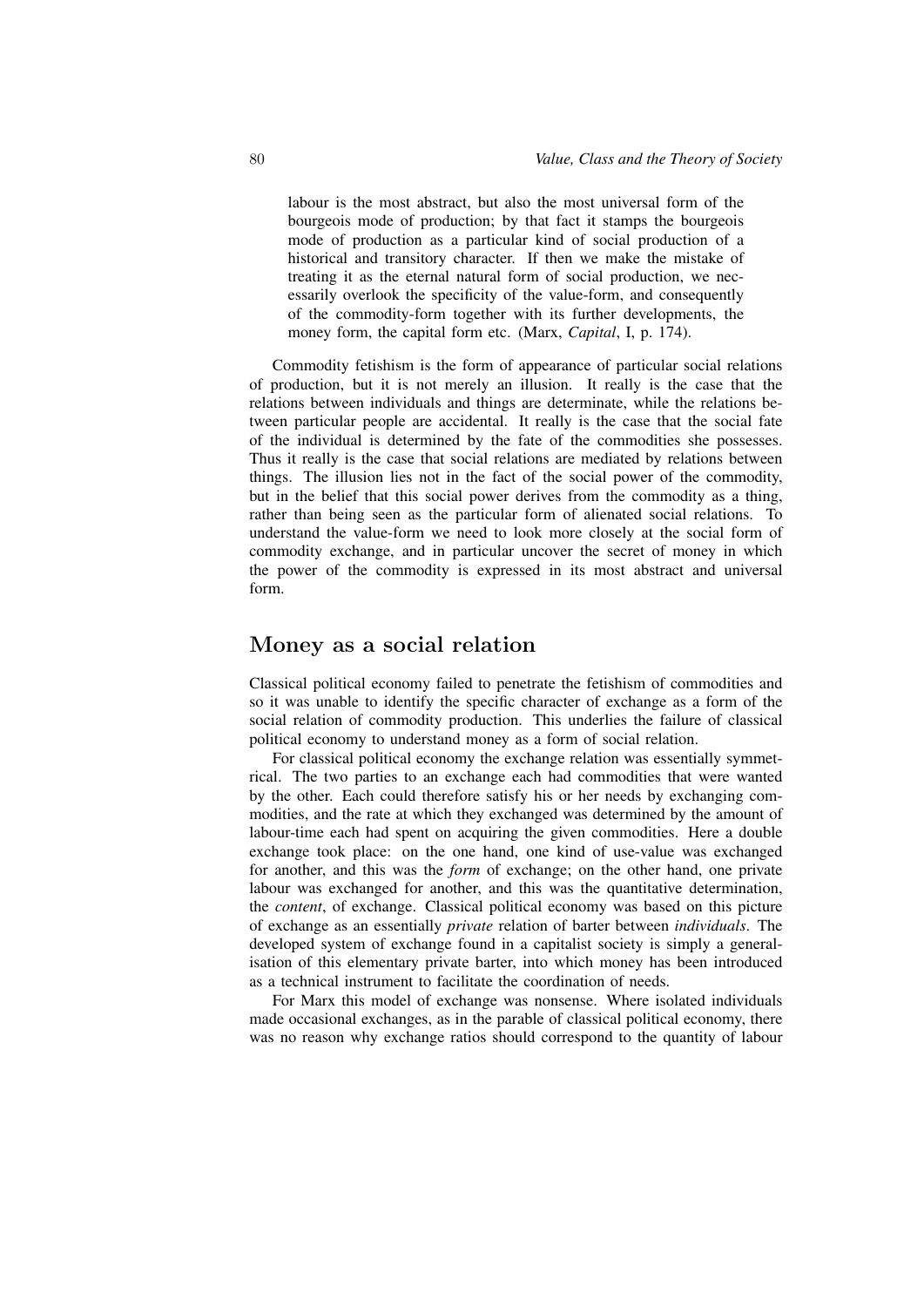embodied in the particular commodities, for it was only within a competitive system of exchange that there was a tendency for exchange ratios to achieve such a quantitative determinacy. But within any *system* of exchange the

private interest is itself already a socially determined interest, which can be achieved only within the conditions laid down by society and with the means provided by society; hence it is bound to the reproduction of these conditions and means. It is the interest of private persons; but its *content* as well as the *form* and means of its realisation, is given by social conditions independently of all. (*Grundrisse*, p. 156, my emphasis)

In any developed system of exchange the exchange relation does not comprise two separate exchanges, of use-values, on the one hand, and of labour-time (values), on the other. Rather there is a single but asymmetrical exchange. If I bring a commodity to market I am not concerned with the use-value of the commodity, but only with its value: for me the commodity is a means of acquiring other commodities. On the other hand, in making an exchange I seek to trade my commodity, which has no use for me, for another commodity which I can use. The other commodity therefore exists for me as a potential use-value. Thus in the process of exchange I seek to realise my commodity as a value in order to acquire another commodity which can serve as a use-value for me. The whole point of the system of exchange is that it does not, as in the classical parable, co-ordinate needs with one another through the direct exchange of use-values. Needs are related in an alienated form, only through the mediation of value. Thus, even within the direct exchange of commodities there is a fundamental asymmetry that already contains the possibility that exchange will not prove as harmonious as the classical parable would lead us to believe.

As soon as we move away from the classical parable and consider exchange as a social process it becomes clear that the process of exchange, even in its simplest form, cannot be reduced to the isolated exchange of one commodity for another. When I take a commodity to market I take the product of a certain quantity of concrete labour which I want to exchange. I hope that in exchanging my commodity I will be compensated for the amount of labour that I have actually expended. In other words I seek to represent my commodity as the embodiment of abstract, socially necessary labour-time and not simply as the product of my particular concrete labour. This is the key to the understanding of money.

In seeking to make an exchange in which another commodity will serve as equivalent for my commodity, I will not consider the amount of concrete labour actually embodied in that commodity, I will consider that commodity as an embodiment of abstract labour, of socially necessary labour-time. I will not be swayed by the observation that the producer of the other commodity has in fact taken much longer than the time socially necessary, for on entering the market the equivalent is detached from its concrete conditions of production.

Examination of exchange as a social relation makes it clear that the commodity which acts as the equivalent for my commodity does not appear as a particular commodity in the exchange relation, but represents the social world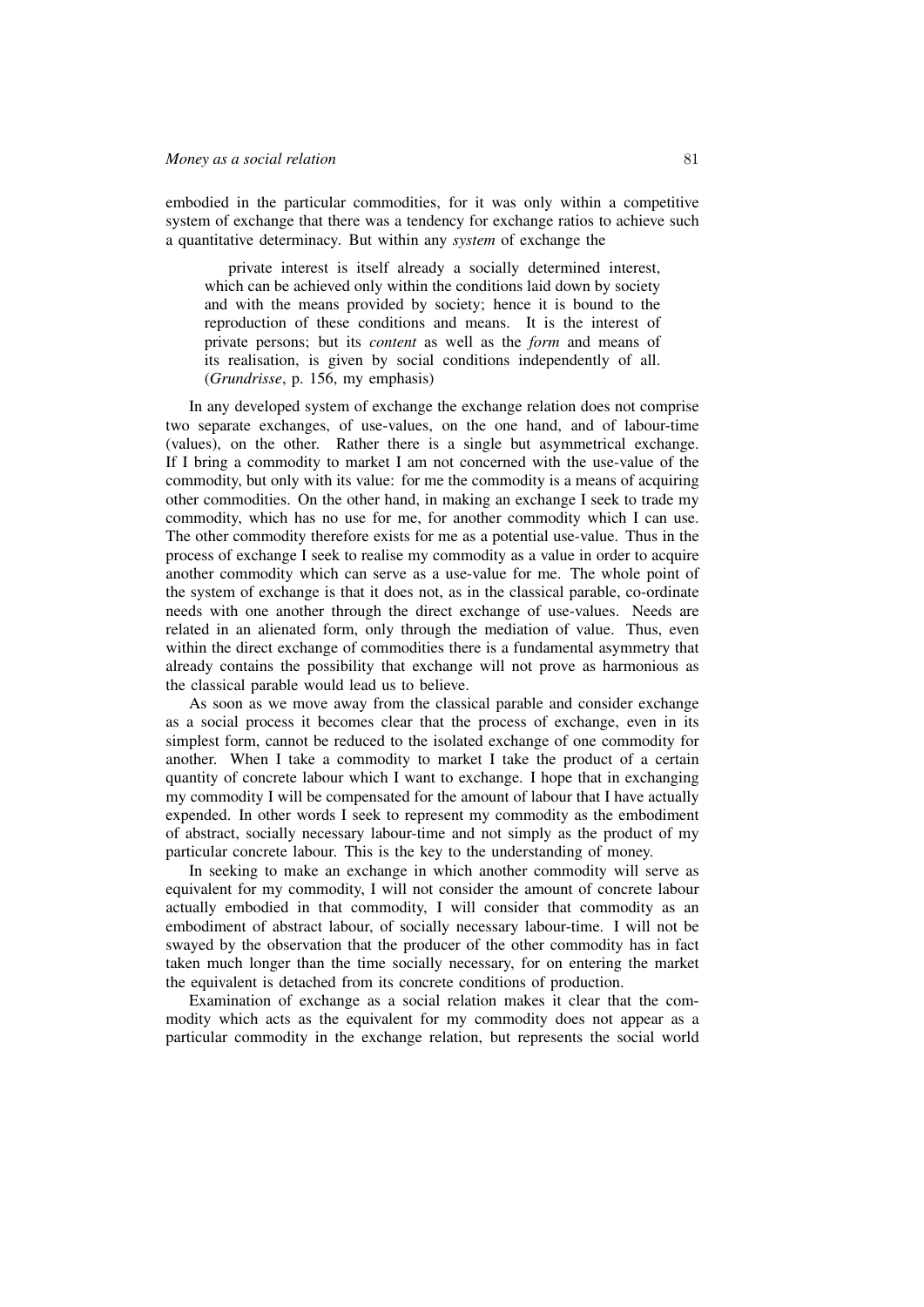of commodities in which my commodity has to play its part. Thus the equivalent commodity appears in the exchange relation as the embodiment of abstract labour, a portion of the labour of society as a whole, and my commodity seeks to represent its value in the bodily form of the equivalent. It is only within the exchange relation, within which the other commodity acts as equivalent, that the latter has this social power. Outside that relation, and its role of equivalent, it is simply a particular commodity like any other. The conclusion of Marx's analysis of the equivalent form is that any commodity can act as equivalent, and that money is indeed simply a commodity like any other. However the properties that are attributed to money as the universal equivalent, the embodiment of human labour in the abstract, are not inherent in money as a particular commodity. They are properties that derive from money's social role as equivalent, as properties of the equivalent form.

If we consider money in isolation from the form of exchange we fall into the errors of the political economists. The mercantilists thought that gold embodied value in itself. For them, therefore, the exchange-value of a commodity was determined solely in the market by the relation established between the particular commodity and money as the substance of value: the value of a commodity was the amount of money for which it could be exchanged. Classical political economy ridiculed the monetarist superstition, noted that gold was a commodity like any other, and so argued that exchange-value is simply the ratio of the values of two particular commodities, one of which happens, for convenience, to be gold. For monetarism and mercantilism the exchange-value of a commodity was the accidental relationship established in the market. For the classical school value was immanent in the commodity, and the market was simply the arena in which value expressed itself.

Marx insisted that neither of these conceptions of exchange, and so of money, was adequate. Classical political economy was right to note that the money commodity was a particular commodity like any other. But the monetarists were right to note that money appeared in exchange not as a particular commodity, but as a universal, as the embodiment of value. The paradox is resolved when it is realised that money acquires its powers not through its own properties, but because of its social role in the system of exchange. It is only in its function as universal equivalent that money comes to acquire its power as embodiment of value. This power can consequently only be a social power, the relationship of the commodity to money can only express a social relation, and the development of money is the result of the development of the social relations of commodity production.

The social relation that is expressed in the form of money is the relation between the labour of the individual and the labour of society. It is by submitting the commodity to the test of the market that private labour is submitted to the test of its social usefulness and of its social necessity and that it seeks validation as abstract, social labour. In this relationship there is no guarantee that the individual labour will be validated in this way, so there is no guarantee either that the labourtime socially necessary will correspond to that actually expended or that the labour will prove socially useful in responding to social need as expressed in the market.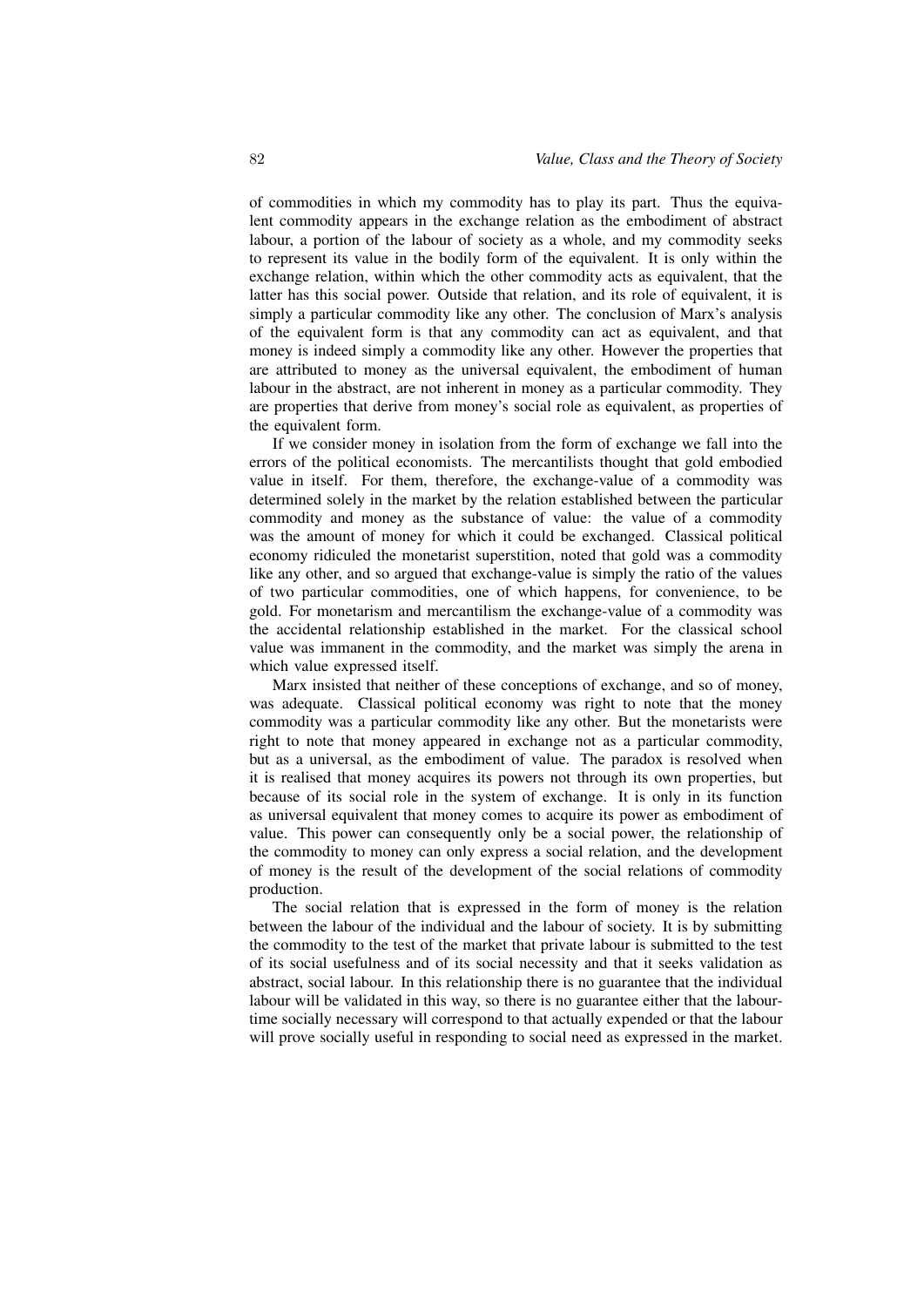#### *Money as a social relation* 83

It is only through the regular divergence of prices from values and of values from the labour-times embodied in particular commodities that the social regulation of production in a commodity-producing society is achieved. The divergence between price and value, which classical political economy treated as accidental and insignificant, is therefore a necessary characteristic of the alienated character of commodity production.

The formal abstractions of political economy, that lead it to treat money simply as a technical instrument, eliminate from view the contradictory foundation of a commodity-producing society that is the source of the crises that punctuate capitalist development. For political economy, which treats production in abstraction from its social form, the only barriers to the indefinite expansion of production are natural barriers, specifically the barrier established by the Malthusian relationship between the natural growth of population and the fertility of the soil. On the other hand, exchange, which is reduced to a purely formal transaction, is considered to be wholly unproblematic. Classical political economy could only conclude that periodic crises are accidental and irrational phenomena, expressing human imperfection, rather than expressing the normal operation of an alienated and irrational form of social production.

It is only when exchange is considered as a particular moment of the social relations of production that the exchange of the commodity for money becomes problematic. In a hypothetical society of petty commodity producers, in which the exchange of commodities is the exchange of things between individuals seeking to satisfy their needs, prices may rise and fall in response to accidental disruptions in the relation between demand and supply. However in a capitalist society, which is the only type of society in which commodity production exists in its developed form, exchange no longer co-ordinates social production with social need, but involves, on the one hand, capitalists who are seeking to produce and reproduce capital and surplus-value, and, on the other, workers who are seeking to reproduce themselves by selling their labour-power as a commodity in order to be able to purchase the means of subsistence from capitalists.

The breakdown of exchange is not simply a superficial disturbance in the relations between the producers and the consumers of things, but an inherent aspect of the regulation of social production. It arises because of the contradictory foundation on which that society is built — that things will only be produced and exchanged to the extent that they can play their part in the production of surplusvalue and the reproduction of capitalist social relations. A crisis is not, therefore, simply an economic phenomenon: it is an interruption in the reproduction of the social relations of capitalist society. It is ultimately the neglect of the commodityform that prevents classical political economy from uncovering the contradictions inherent in the value-form that come to a head in crises:

If Ricardo thinks that the *commodity* form makes no difference to the product, and furthermore, that commodity circulation differs only formally from barter, that in this context exchange value is only a fleeting form of the exchange of things, and that money is therefore merely a formal means of circulation — then this in fact is in line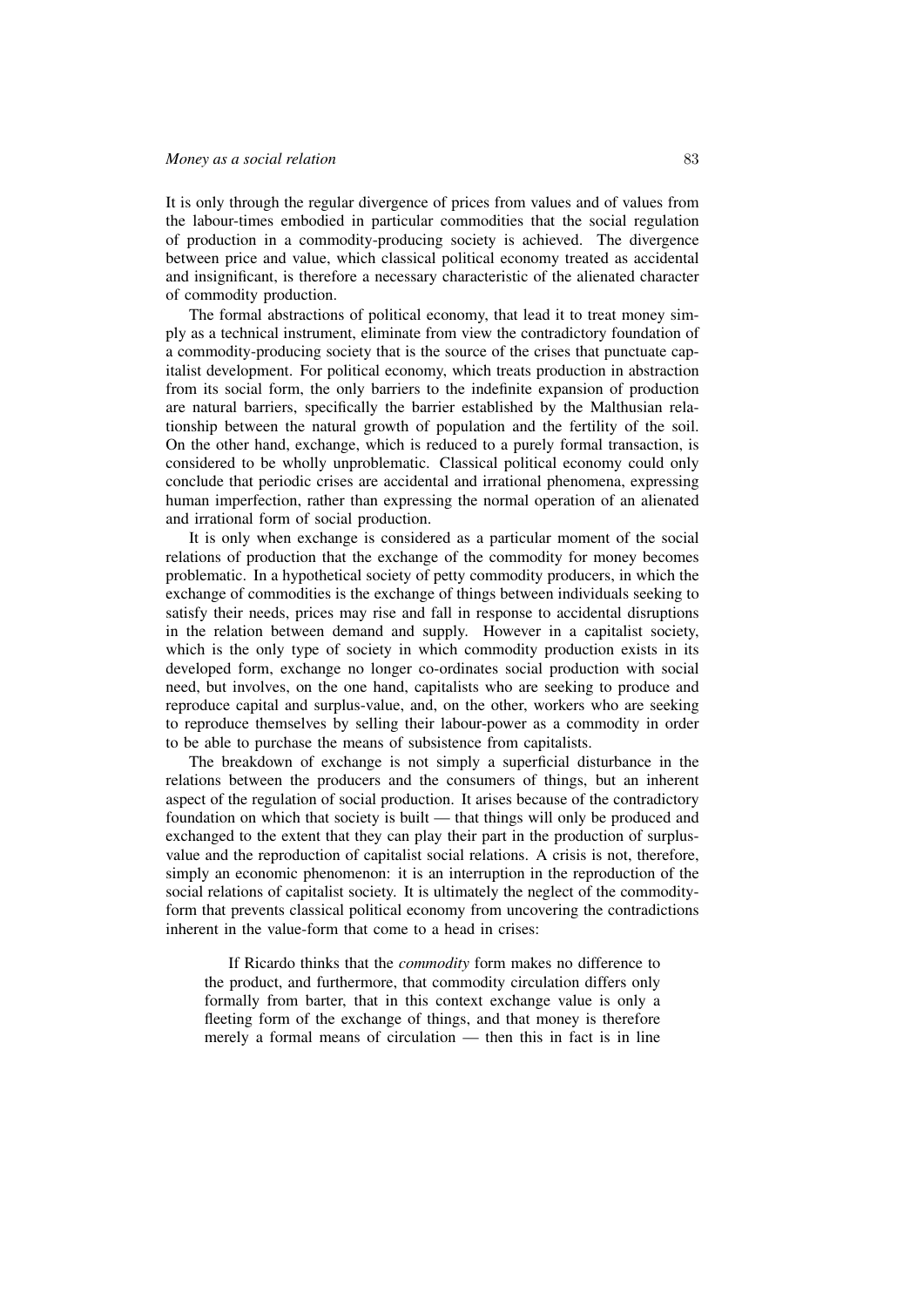with his presupposition that the bourgeois mode of production is the absolute mode of production, hence it is a mode of production without any definite specific characteristics, its distinctive traits are purely formal. He cannot therefore admit that the bourgeois mode of production contains within itself a barrier to the free development of the productive forces, a barrier which comes to the surface in crises. (*TSV*, II, pp. 527–8; c.f. III, pp. 54–5.)

#### The theory of value and the theory of society

The analysis of the value-form, and the demystification of money as the most abstract form of value, brought to fruition the critique of political economy inaugurated in the *Comments on James Mill*. However its implications are much wider than may appear at first sight, for it is not primarily a critique of the adequacy of political economy as an economic theory, nor is it simply a critique that complements political economy in drawing attention to the social and historical context within which economic activity takes place. It is essentially a critique of the liberal conception of society on which classical political economy is based, and to this extent is a criticism of all bourgeois social thought. At the risk of repetition, it is worth recalling the theoretical structure of political economy.

Classical political economy develops a theory of society on the basis of the formal abstractions of the individual, private property, production and of exchange. The foundation of political economy is the conception of the private property owner as an abstract individual, unconstrained by imposed obligations, who is capable of making and of acting on her own rational judgements. The individual is inserted in relations of production, distribution and exchange, on the basis of her ownership of physical things which can serve as factors of production. Thus the social relations of capitalist production, distribution and exchange exist independently of persons, as relations between things.

Production is reduced to the technical process of the production of things, while exchange is treated as a mechanism through which those things are exchanged for one another on the basis of the physical labour-time embodied in them. These relations between things are expressed in the form of social relations between persons through the development of private property, by which persons are attached to those things as owners, and thereby enter social relations independent of their will. This leads to the fundamental conclusion of political economy, that the condition for the realisation of the productive potential inherent in the technical conditions of production, through the extension of the division of labour and the application of machinery, is the freedom of the individual property owner to dispose of her property according to private judgements of individual self-interest. Capitalist private property is therefore a juridical institution that imposes no social constraints, an expression of the reason that is the defining characteristic of human nature. Thus the social relations of capitalist production, embodied in the freedom and security of private property, are naturalised, and presented as the free expression of human rationality in the face of the objective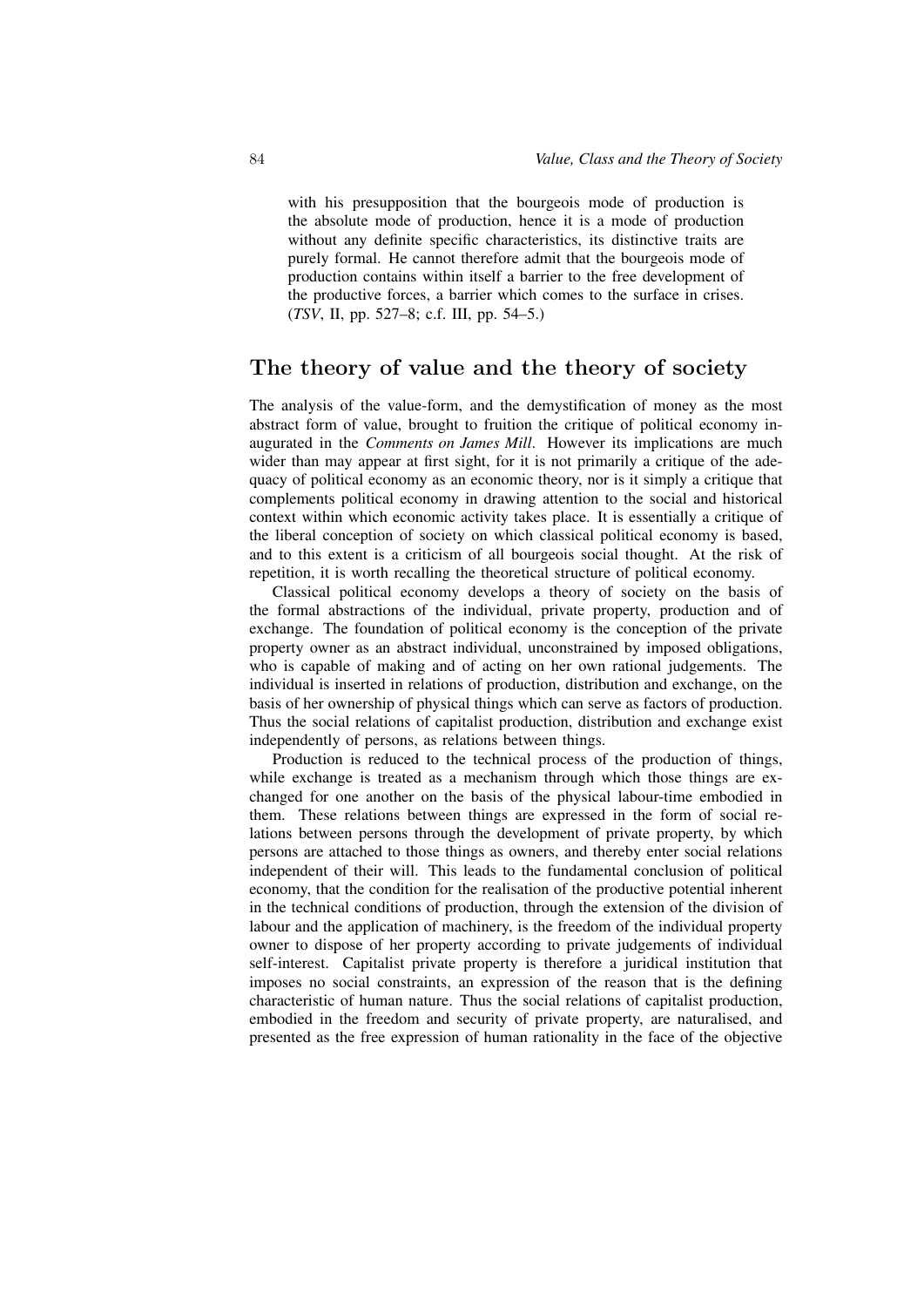constraints imposed by an external nature. Moreover these social relations also express the moral ideal, since they leave the individual to be the judge of her own interest while providing the means by which such interests can be optimally reconciled.

Classical political economy is not simply a theory of capitalist economic relations. The realisation of human rationality through capitalist relations of production, distribution and exchange presupposes the freedom and security of property, on the one hand, and the freedom of the individual from external moral and political constraint, on the other. It therefore defines the constitutional, legal and political circumstances within which rational judgements of self-interest can be made and acted on, and derives moral imperatives from the rational self-interest of the abstract individual that can serve as the basis of education, enlightenment and legal regulation. Thus classical political economy offers a liberal theory of the ideal society that can reconcile the necessity of legal, political and moral constraint with the freedom of the individual by establishing that such constraint corresponds to the rational self-interest of the enlightened individual. Classical political economy develops a complete model of capitalist society as the expression of human reason. It describes 'a very Eden of the innate rights of man. It is the exclusive realm of Freedom, Equality, Property and Bentham' (*Capital*, I, p. 280).

The coherence of this liberal model of society rests on the coherence of its starting point, the presupposition that capitalist social relations can be analysed as relations between 'private' individuals, related as property owners through the 'things' which they own. It is this presupposition that Marx undermined with his critique of alienated labour, which showed that private property is not a juridical relation between a person and a thing, but a form of social relation, in which the relation of the owner to the thing owned is subordinate to the social relations between commodity producers. It is this critique that is given positive substance by the development of the analysis of the 'fetishism of commodities' in *Capital*.

According to political economy the property relation is constituted in the act of production, as the producer appropriates nature through labour, and appropriates the product of that labour in the form of private property. In abstraction from the system of social production this property relation indeed appears to be a private relation between an individual and a thing. However this relation of appropriation is not a private relation, for the thing has not been produced with a view to its appropriation by its producer, but with a view to exchange. The individual produces the thing as a commodity, on the presupposition that others will also produce commodities and that the respective products will be exchangeable as commodities. The individual act of (private) production is only undertaken on the assumption that the individual will find available in the market the things necessary to satisfy her subsistence needs and to sustain a renewed round of commodity production. The individual act of production and appropriation therefore presupposes a social division of labour expressed in the total process of production and exchange of commodities. It is only in relation to this system of social production that the individual act of production and appropriation has any significance, and it is only on that basis that the product takes the form of private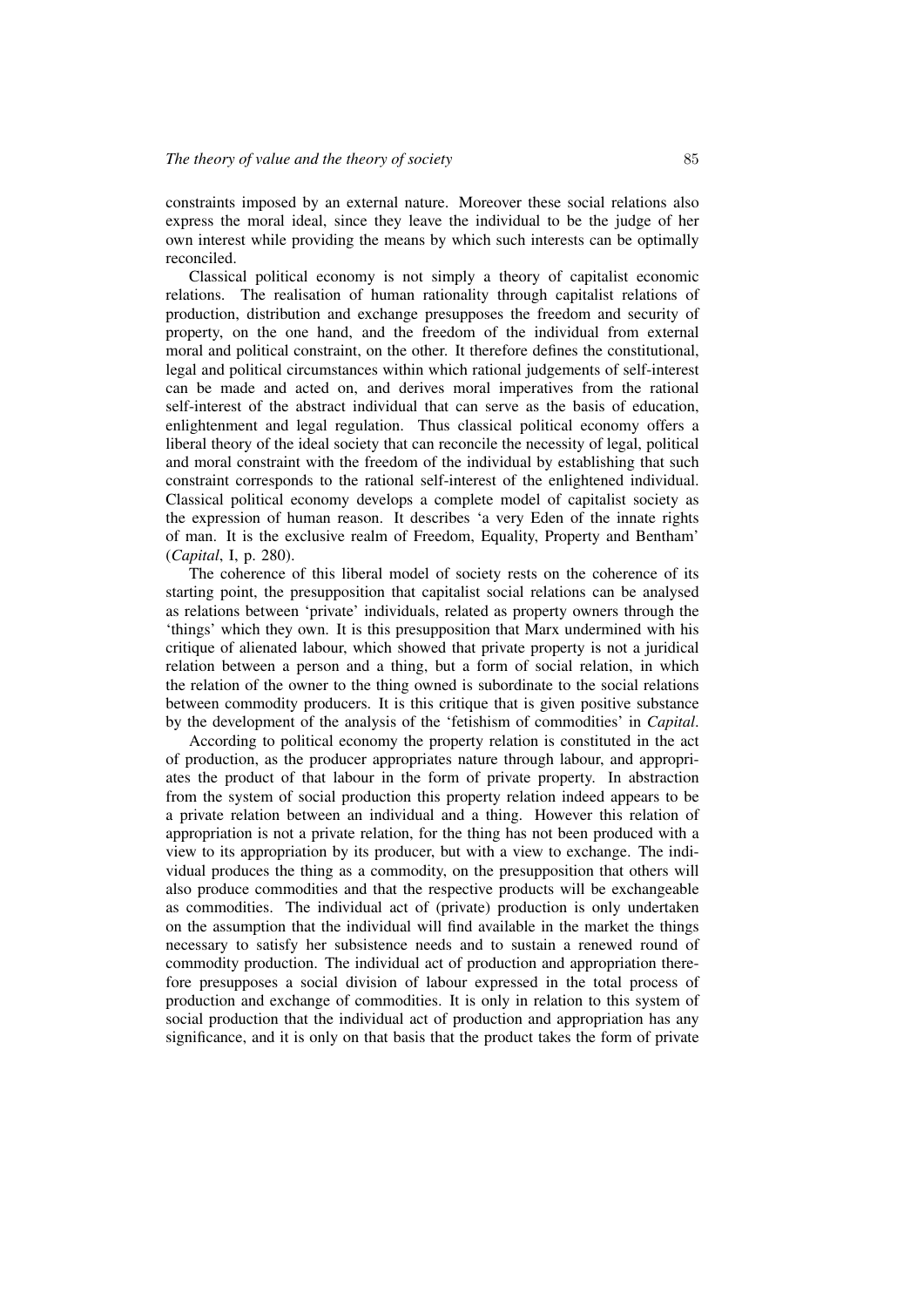property. The presupposition of private property is therefore the social relation of commodity production.

However private property not only *presupposes* these social relations, it is itself a *form* of the social relations of commodity production. Liberal social theory, and classical political economy, fail to see this because they fail to distinguish the commodity as a thing (a use-value), from the commodity as a social relation (a value), and correspondingly fail to distinguish the concrete labour embodied in the product from the abstract labour expressed in the form of the value of the commodity. The liberal theory of property is based on the immediate relation between concrete labour and the product as a thing, and it is this relation which is expressed in the Ricardian theory of embodied labour as the substance of value. However the value of a commodity is not determined in this private relationship, by the amount of labour concretely embodied in the product. It is only determined in the social relationship between producers, in which the commodity is attributed a value to the extent that it is recognised as the socially useful product of socially necessary labour. Outside this relationship the commodity has no value, and so does not exist as property.

Although the commodity that is appropriated as private property is indeed a thing, it is not as a thing that it is appropriated as private property, but as a value. The commodity has not been produced to satisfy directly the needs of the producer, and it is worth nothing to the producer as a use-value. It is only as the property of *another* that the commodity can be realised as a use-value. Thus it has been produced as a commodity not to serve directly as a *use-value*, but to be exchanged as a *value*, and it is only to the extent that it can achieve social recognition as a value that it is worth appropriating as private property. The property relation is not, therefore, a private relation between an individual and a thing, but a social relation between an individual and a sum of value embodied in a thing, a relation of *privatisation* of a portion of the social product, not a relation constructed in private.<sup>6</sup>

The relation of private property is the fetishised form taken by the relation between the individual and other producers within the social division of labour. The relation of exchange, within which the commodity is realised as private property, is the relation within which the social character of private labour is realised as a moment of the social division of labour. However, if the commodity is viewed as a thing, if its social character is considered to be inherent in it as a thing, the social relations between the producers appear as relations between things, and the social determinations of the individual appear as natural laws, impervious to the human will. Human subjectivity is thereby reduced to individual rationality in the face of a world of natural constraint. Thus the demystification of the fetishism of commodities is at the same time the demystification of the relation of private property, and the corresponding concept of the private individual, that is at the foundation of liberal social theory.

If the individual proprietor is necessarily a social being, with the social rela-

<sup>6</sup>The social determination of private property is most dramatically brought home by the *devaluation* of the commodity in the event of a crisis of overproduction, in which the commodity becomes worthless as private property, and may be discarded or destroyed.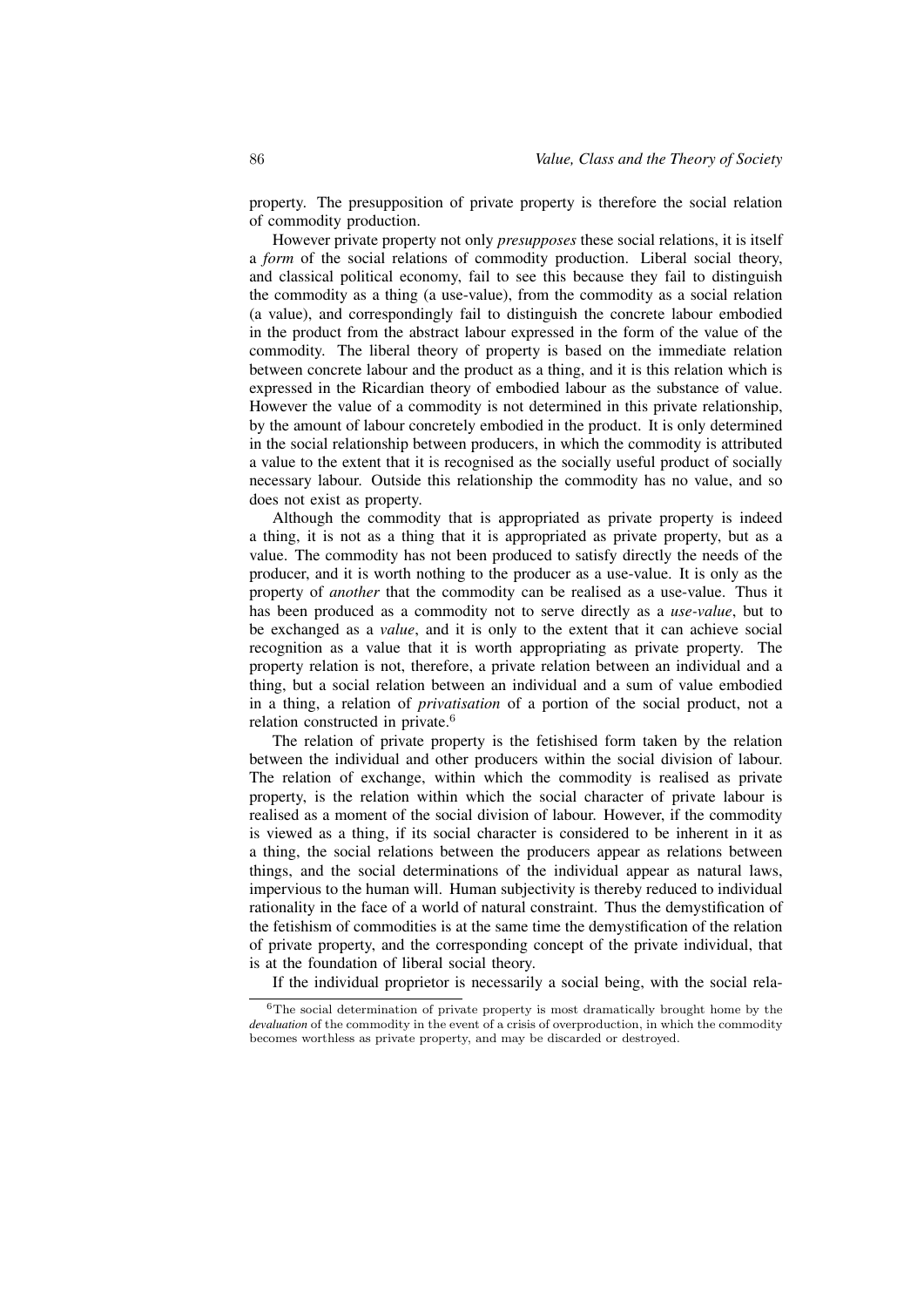tions of production already presupposed in the property relation, the implication is that the theory of society must take as its starting point not the abstract individual, but the historically given social relations of production: 'Individuals producing in society — hence socially determined individuals — is, of course, the point of departure' (*Grundrisse*, p. 83).

Once it is recognised that the property relation is a social relation it also becomes clear that different forms of property express different forms of social relation. These differences are suppressed in the abstract consideration of the individual as a property-owner, a consideration which corresponds to the abstract model of an undifferentiated society of petty commodity producers, in which social relations are indeed relations of freedom and equality, however restricted their social and material base.

The analysis of capitalist society cannot stop with the analysis of the abstract commodity-form. It also has to understand how the relations of freedom and equality expressed in that form turn into their opposite. Thus we have to turn from the analysis of value and of money to the analysis of capital. However it is important to understand that in turning to capital we are not leaving the analysis of the commodity-form behind, for capital is only a further development of the contradictions inherent in the commodity form. Thus the classical failure to understand the commodity-form also explains the classical failure to understand the more developed form of value as capital.

The classical model of a society of freedom and equality is not only abstract, it is also purely hypothetical, for petty commodity production rests on contradictory foundations. The emergence of money as the universal equivalent forms the immediate basis on which money can be withdrawn from circulation, to become a store of value, whether as savings from normal revenues, or as a windfall deriving from particular good fortune. The accumulation of a monetary hoard gives the more frugal or the more fortunate a claim on the product of the less fortunate, and so becomes the basis on which inequalities will, unless checked by other social mechanisms, develop cumulatively. Money gives rise to credit, as those with money lend to those in need, and debt gives rise to dependence. The cushion of a monetary reserve ensures that good fortune becomes cumulative, allowing the wealthy to augment their hoards, while the poor fall ever-deeper into debt. The lever of debt than provides a means by which the rich can appropriate the products of the labour of the poor, and eventually, by foreclosing on their loans, reduce the poor to the status of wage-labourers. The freedom and equality of petty commodity production is transformed, according to the contradictory development of its own rationality, into the unfreedom and inequality of capitalism.

#### Capital as a social relation

In analysing the form of value Marx abstracted from the specifically capitalist form of production, although it is only under capitalism that commodity production is generalised. In the analysis of value Marx therefore made no reference to class relations nor to the distribution of the value produced among the social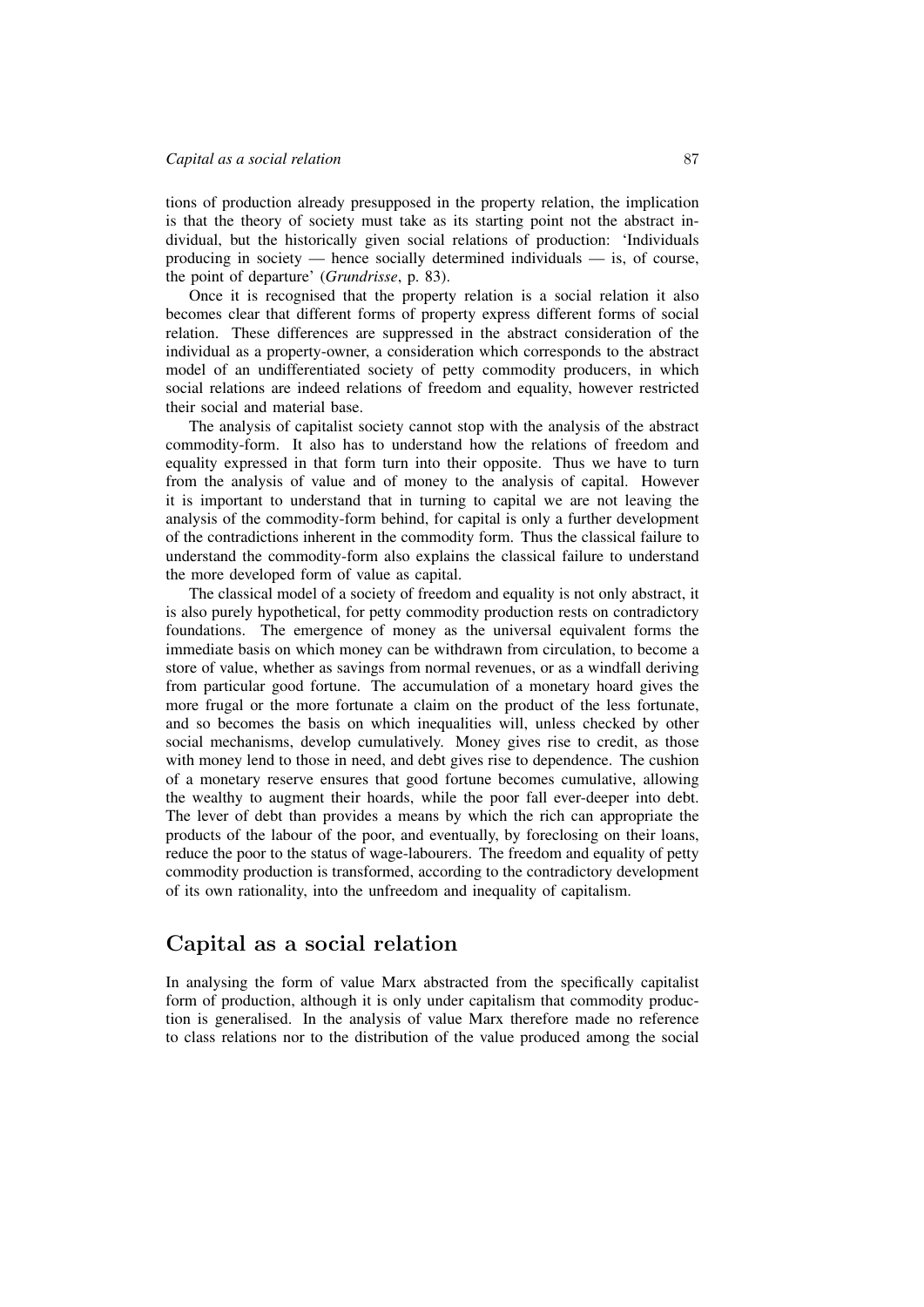classes. This abstraction is legitimate because capitalism is a form of commodity production, on the one hand, and because recognition of the capitalist form of production does not *immediately* affect the analysis of the commodity and the form of value, on the other. However we now have to ask how the social form of capitalist production expresses itself in distinctively capitalist relations of production and exchange.

Marx introduced consideration of capital by examining capital in its most abstract form, its 'first form of appearance', as 'money capital' (*Capital*, I, p. 247). Money is not in itself capital, but only becomes capital when it acquires the power of 'self-expansion'. When money functions as the means of circulation of commodities it has no such powers of self-expansion, nor does it if it is accumulated in an idle hoard. A sum of money can only be increased by throwing it into circulation, by buying some commodities, and then withdrawing it again by selling commodities. Money therefore only becomes capital through this process in which it expands in the course of its circulation. 'Value therefore now becomes value in process, money in process, and, as such, capital' (*Capital*, I, p. 256).

In this process a sum of value in the form of money is expended in the buying of commodities, and commodities are later sold in order to realise a greater sum of value in the form of money. Thus a certain sum of value through this process begets a 'surplus-value'. The term 'capital' refers to this *process* in which a sum of value apparently acquires the power of expanding itself. Money and commodities are not in themselves capital, they are simply forms taken on by capital in the process of self-expansion. It is not the value of money nor that of the commodities that increases in the process, otherwise there would be no need for capital to go through these changes of form to expand itself. To believe otherwise is to identify capital with one of its forms, to see capital '*as a thing, not as a relation*' (*Grundrisse*, p. 258) and so to succumb to the fetishism of commodities.

Money and commodities only become capital when they participate in the process in which value expands itself. To understand capital we therefore have to understand this process of self-expansion of value. How does a sum of value, a quantity of abstract labour, manage to assimilate to itself more value in the course of its circulation? This is only possible if at some point in its circulation capital is able to appropriate labour without payment. The problem is where this occurs.

This appropriation cannot take place within exchange, at least as so far considered, because exchange does not *create* value, it merely changes its form. It is certainly the case that unequal exchanges could take place, but such exchanges could not yield a *surplus* value, they could only redistribute a portion of an existing sum of value as gains and losses balanced out. The early forms of merchants' and usurers' capital were based on such a redistribution of value.

New value can be added only by the expenditure of labour in production. Thus the source of surplus-value can only be a difference between the amount paid for the labour and the labour actively expended. However this in turn seems impossible to explain, for it implies that labour is a commodity paid below its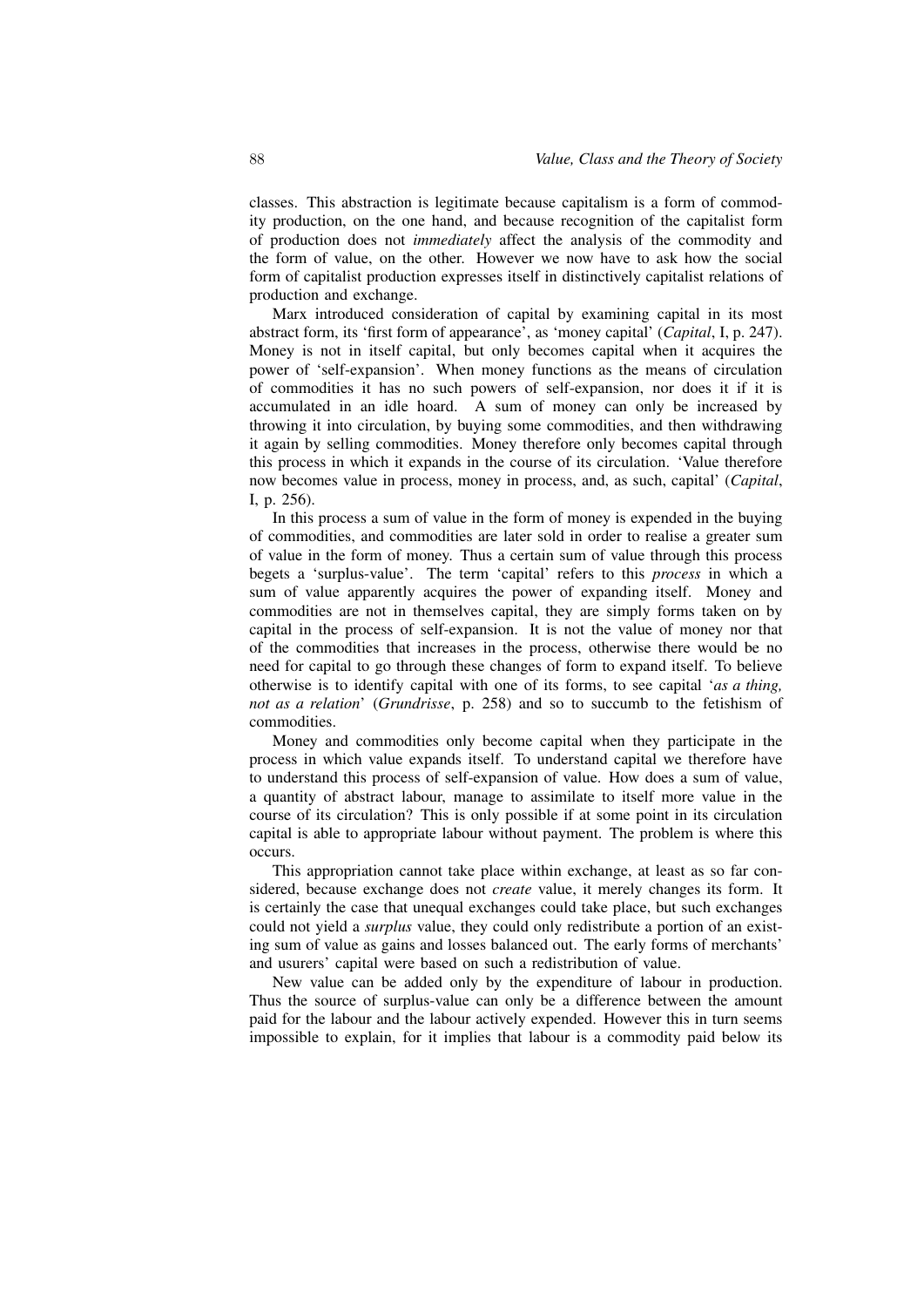#### *Capital as a social relation* 89

value, which raises the question of what is special about labour that prevents it from being paid at its value.

Marx solved this problem by examining carefully the *social form* of capitalist production, concluding that the commodity purchased by the capitalist was not labour, but labour-power. When the capitalist employed the worker there was not a symmetrical relation of production in which the worker sold her labour and the capitalist his 'capital' to the enterprise and each then shared in the product according to the contributions of labour and 'capital'. What actually happened was that the worker sold to the capitalist her ability to work ('labour-power') for a certain length of time. The capitalist used his capital to buy this labour-power and the requisite means of production which he then set to work to produce commodities. In selling her 'labour-power' the worker had given up all rights to the product, so the entire product was appropriated by the capitalist. Thus the capitalist form of the labour process

exhibits two characteristic phenomena. Firstly, the worker works under the control of the capitalist to whom his labour belongs ... Secondly, the product is the property of the capitalist and not that of the worker, its immediate producer. (*Capital*, I, pp. 291–2)

These characteristics derived from the fact that production was premissed on the purchase and sale of labour-power as a commodity.

The difference between the labour-power that the worker sells and the labour that the worker actually performs is the key to the understanding of surplusvalue. As a commodity, labour-power has an unique characteristic in that the 'consumption' of labour-power is itself the expenditure of labour and so the production of value. Thus labour-power is paid for as a commodity at its value, like any other commodity, but having been purchased the labour-power can be set to work to produce value in excess of its own value.

The distinction between labour and labour-power is no pedantic terminological distinction, it is an aspect of the fundamental distinction between use-value and value, the confusion of which underlies the mystifications of political economy. Labour and labour-power are distinct concepts because they describe distinct objects, corresponding to distinct social relations, the relationship between which is only established through particular social relations of production. Labour is the realisation of the potential inherent in the capacity to labour. Where the labourers possess the requisite means of production and subsistence the realisation of this potential is subject only to the will of the labourers, individually and collectively. The historical separation of the labourer from the means of production and subsistence severs the immediate connection between labour-power and labour. Labour-power is now the object of an exchange relation between capitalist and wage-labourer, in which the labourer sells her labour-power in exchange for the value equivalent of the means of subsistence. In exchange for the wage the capitalist acquires a title to the entire product of labour. However, on completion of the exchange this product does not yet exist. It can only come into being through the subjective exercise of the will of the labourers in the production of commodities.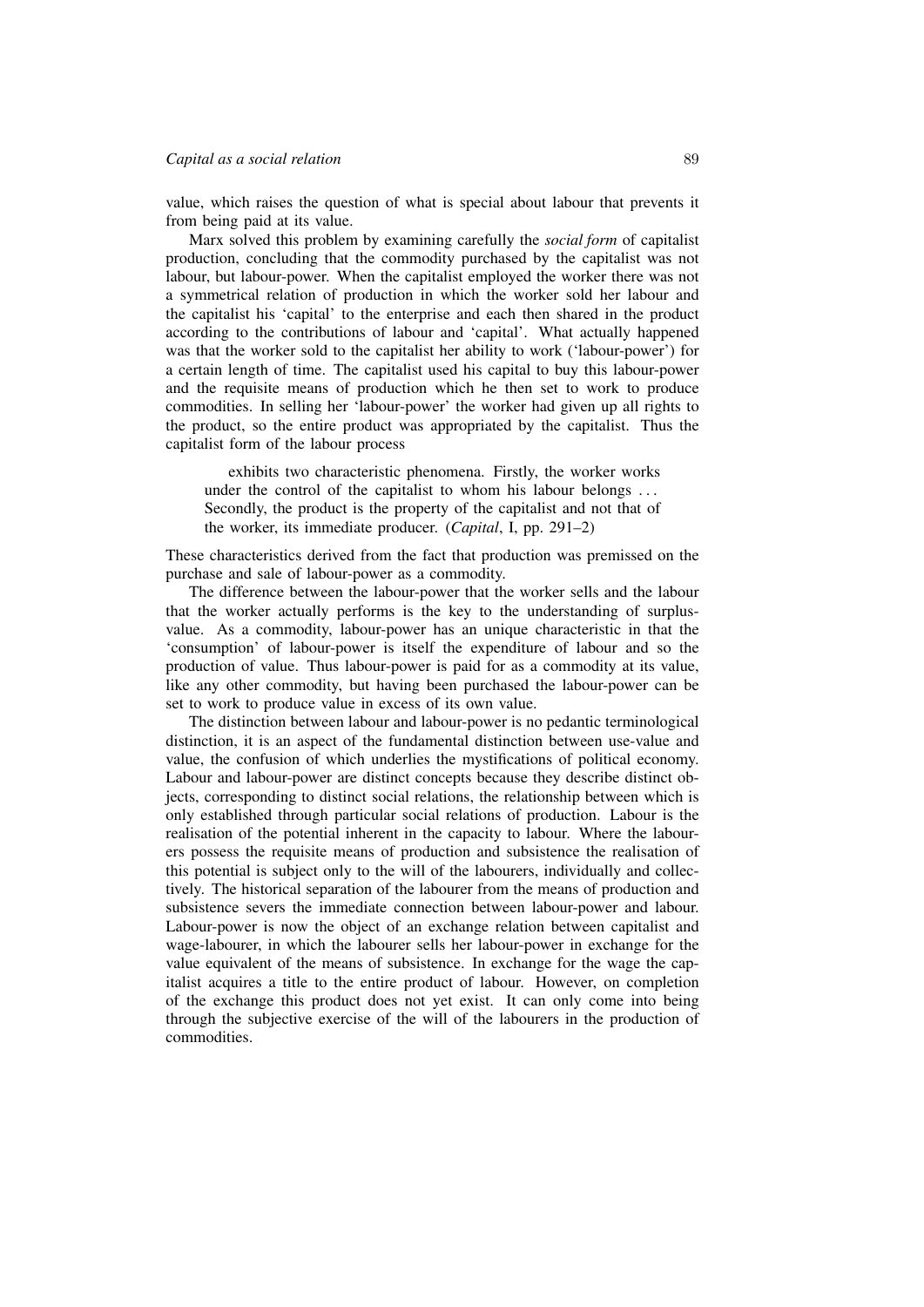The contradiction which now arises is that the labourers have alienated all entitlement to the product of their labour to the capitalist, and so no longer have any interest in realising the potential inherent in their capacity to labour. The capitalist, on the other hand, has to ensure that the labourers produce a sum of value exceeding that which he has laid out as capital, and to do this he has to subordinate the will of the labourers to his own will. The relationship between labour-power and labour is only realised through this conflict of wills, which is fought out within the social relations which constitute the immediate production process. Ricardo's identification of labour-power with labour abstracts from the necessarily antagonistic character of these social relations.

It is important to notice that the theory of surplus value does not depend on the determination of value by labour-time, but on the analysis of the social form of capitalist production, based on the distinction between labour and labour-power, the value of which is determined quite independently of one another. Surplus value derives from the quantitative relationship between two quite distinct magnitudes, as the difference between the sum of value acquired by the capitalist for the sale of the product and the sum paid out in the purchase of labour-power and means of production. The latter sum has to be paid out as the condition of production. The size of the former depends on the ability of the capitalist to compel the workers to work beyond the time necessary to produce a product equivalent in value to the sum initially laid out, whatever may be the particular units in which value is measured. It is the capitalist form of the social determination of production which makes it appropriate to express the value of the product in terms of the expenditure of labour-time, since it is capital, not Ricardo or Marx, which subordinates the concrete activity of labour to the expenditure of labour-time. Thus the validity of the 'labour theory of value' is not the presupposition of the theory of surplus value, but is its result, to the extent that it is the adequate theoretical expression of the social form of capitalist production.

The distinction between labour and labour-power makes it possible to overcome the contradictions of political economy, by making it possible to reconcile the existence of profit with the equality of exchange. For Ricardo wages correspond to the value of labour, so that labour has not one but two values — the value it has in exchange and the value it contributes to the product. Thus its exchange-value does not correspond to its value. This led the Ricardian socialists to conclude that labour is paid below its value and that this is the source of profit. The implication is that the source of exploitation is the inequality of exchange between labour and capital and that exploitation can therefore be abolished by equalising that exchange. By introducing the distinction between labour and labour-power Marx resolves this contradiction and shows that exploitation is consistent with equality of exchange, so that the abolition of exploitation depends on the abolition of the wage-relation and not simply on its equalisation.

The social foundation of labour-power as a commodity is the separation of the labourer from the means of production and subsistence that compels the labourer to sell her labour-power as a commodity in order to participate in social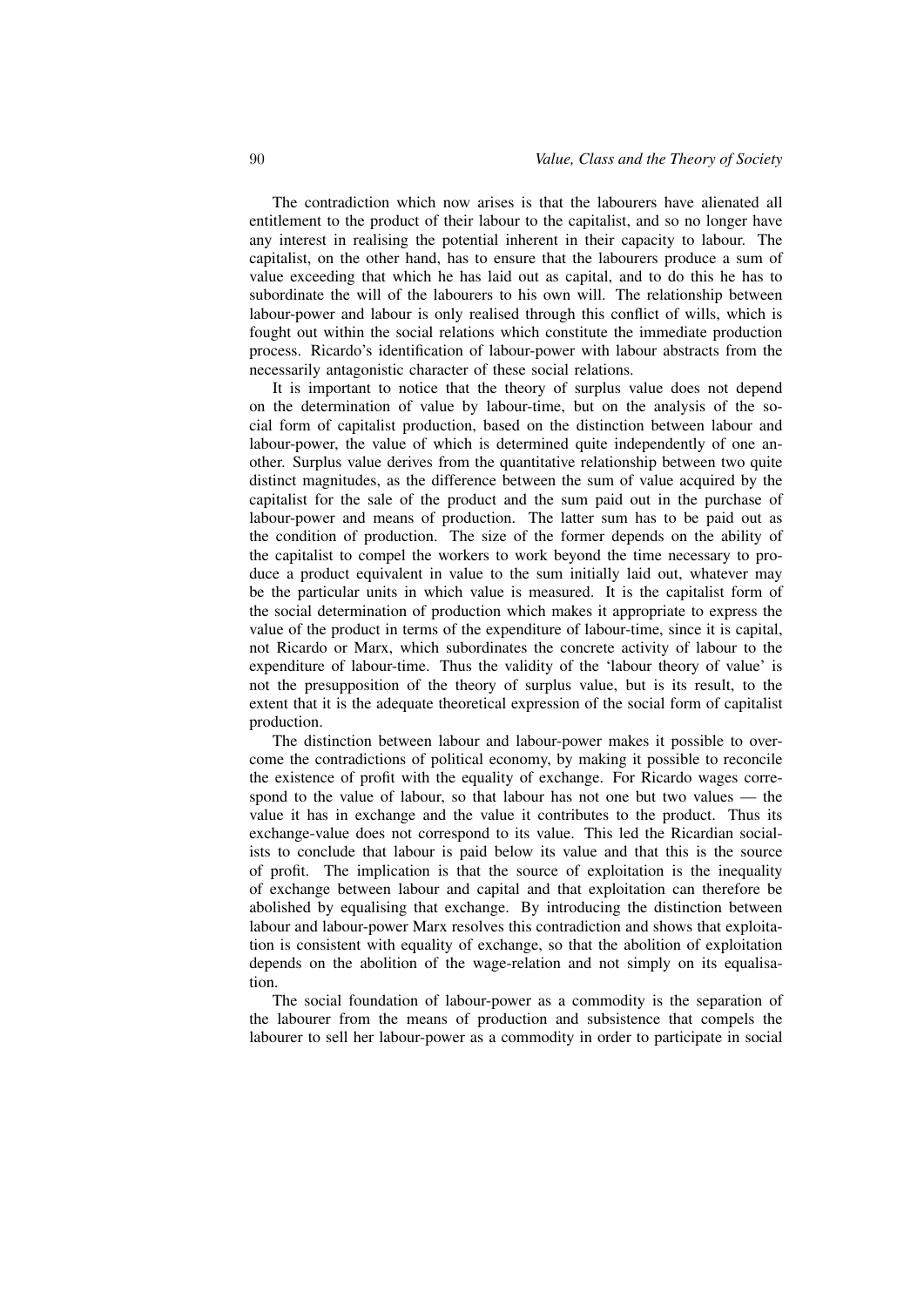production and so gain access to the means of subsistence. It is this separation that is consequently the social foundation of surplus-value and so of capital. Capital, like the commodity, is not a self-sufficient thing with inherent social powers, but a social relation that appears in the form of relations between things. The social relation that is concealed behind capital is, however, a new social relation, not the relationship between private producers concealed behind the commodity, but a relation between social classes. This *class* relation is the logical and historical presupposition of capitalist production, the social condition for the existence of individual capitalists and workers, and the basis on which the labour of one section of society is appropriated without equivalent by another. The foundation of this relation is the separation of the mass of the population from the means of production and subsistence.

#### The capitalist labour-process

Once the concept of capital is introduced our understanding of production and exchange is further developed. Production is no longer under the control of the direct producer. The social presupposition of capitalist production is the separation of the direct producer from the means of production, so that the direct producer can only work under the direction of another, the capitalist. For the capitalist the aim of production is not the production of use-values, but the production of value and of surplus-value. The capitalist production of use-values is only incidental to the capitalist production of surplus-value. The capitalist labour-process is no longer a process in which workers produce use-values by setting the means of production to work. It becomes the process in which capital sets labour to work to produce value: 'It is no longer the worker who employs the means of production, but the means of production which employ the worker' (*Capital*, I, p. 425).

This domination of the worker by the thing in the labour-process, which first acquires a 'technical and palpable reality' with the coming of machinery, should not be seen as a feature of the labour-process as a technical process. The thing in this, as in other cases, can only acquire its social power within particular social relations. The power of the machine over the worker in the labour-process is therefore only a form of the power of capital. The power of capital is in turn the power of alienated labour, of labour appropriated by the capitalist in the form of surplus-value and turned, as capital, into the means of appropriating more labour. 'Hence the rule of the capitalist over the worker is the rule of things over man, of dead labour over living, of the product over the producer' (*Capital*, I, p. 990).

It is only within the capitalist labour-process that the process of production is completely subordinated to the production of value. For the independent commodity producer the labour-process can still be endowed with some human qualities. In the capitalist labour-process the only criterion is labour-time and the attempt to reduce the labour-time spent to a minimum. It is this unqualified subjection of production to the production of value and of surplus-value that characterises the capitalist labour process. Production is therefore not in any way the technical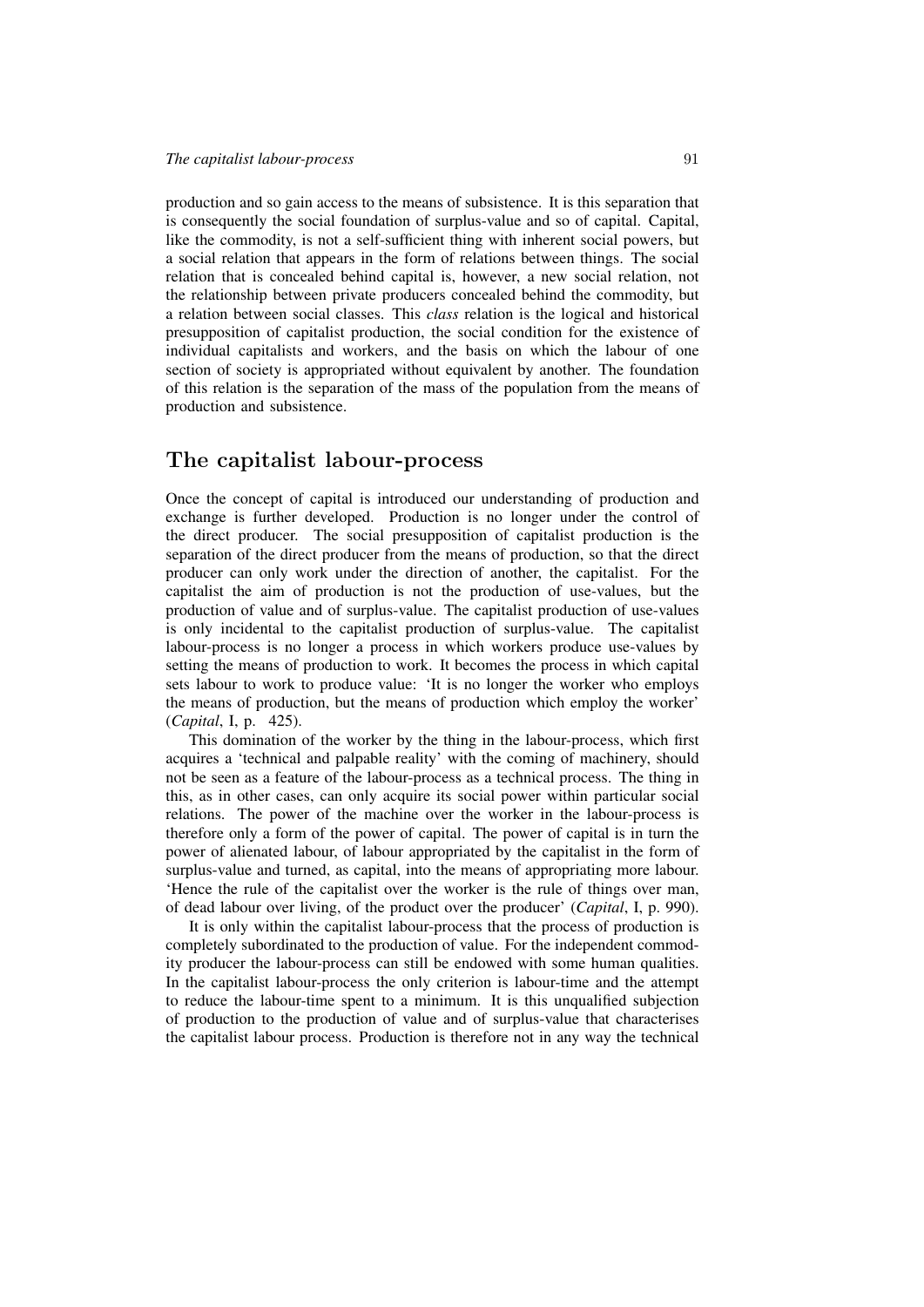arena of co-operation in the production of use-values presented by classical political economy; it is a constant arena of struggle over the length of the working day, over the intensity of labour, over the degradation and dehumanisation of labour through which the worker seeks to resist her complete subordination to capital.

The class struggle over production is not a matter of the subjective motivation of the capitalist, but is imposed on every capitalist by the pressure of competition, which is the expression of the tendency for capitalism to develop the forces of production without regard to the limits of the market. Capitalist production is not marked by the subordination of social production to social need, even as that is expressed in the restricted form of 'effective demand' in the market, for the purpose of the capitalist is not to meet social need, but to expand his capital. The pressure of competition forces every capitalist constantly to develop the forces of production, which leads to the general tendency for capital, in every branch of production, to develop the forces of production without limit and, in particular, without regard to the limits of the market. This tendency to the overproduction of commodities and the uneven development of the forces of production is only overcome by the expansion of the world market and the development of new 'needs', and by the regular destruction of productive capacity and redundancy of labour in the face of crises of overproduction. The development of capitalist production is subject neither to the needs of the associated producers, nor to the needs of the latter as consumers, but to the contradictory logic of the production and accumulation of surplus value.

The tendency for capitalist competition to impose on every capitalist the need to reduce labour-time to a minimum gives rise to the two fundamental features of capitalist development: on the one hand, the tendency to increase the productivity of labour to an extent never before seen; on the other hand, the tendency to increase productivity not for the benefit of, but at the expense of, the mass of the population. Thus the increased productivity of labour is not expressed in a growing abundance of goods for the mass of the population, nor in a reduction in the burden of work. Instead it is expressed in a growing accumulation of capital at one pole of society and growing poverty (relative if not absolute) at the other. It is expressed in an increased burden of work for those with jobs, alongside a growing 'reserve army of labour' who have been made redundant and are condemned to idleness. The depreciation of machinery in the course of accumulation is matched by the throwing of workers onto the scrap heap. The more rapid is 'progress' the more rapidly is work dehumanised and workers degraded, exploited and cast aside.

Capitalism makes possible unprecedented increases in the productive powers of labour. These increases are associated with an increasing scale of production, the application of machinery and the application of science. These are characteristics of the greater socialisation of production achieved under capitalism. But this socialisation only takes place under the direction of capital, and the product of socialised labour is appropriated by the capitalist. Thus the social powers of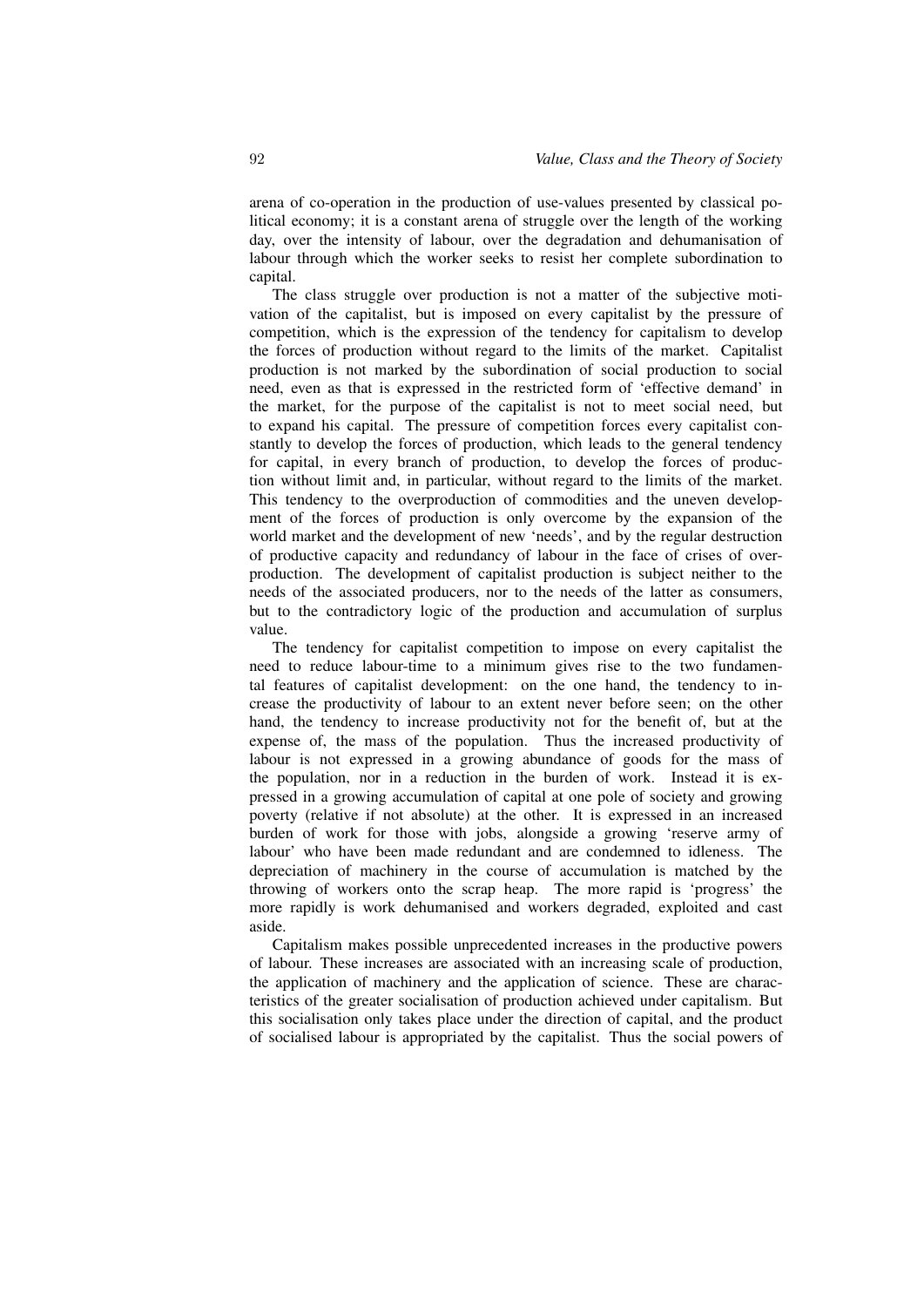labour, which appear only when labour is organised socially, appear to be the powers of capital. Moreover, since capital in turn is seen as a thing and not a social relation, these powers of capital seem to be inherent in the means of production, so that productivity appears as a technical characteristic of the means of production and not as a social characteristic of the labour process.

The *social configuration* in which the individual workers exist ... does not belong to them ... On the contrary, it confronts them as a *capitalist arrangement* that is *imposed* on them . . . And quite apart from the combination of labour, the social character of the conditions of labour — and this includes machinery and *capitale fixe* of every kind — appears to be entirely autonomous and independent of the worker. It appears to be a *mode of existence of capital* itself, and therefore as something ordered by *capitalists* without reference to the workers. Like the *social character* of their own labour, but to a far greater extent, the *social character* with which the conditions of production are endowed . . . appears as capitalistic, as something independent of the workers and intrinsic to the conditions of production themselves . . . In the same way, *science*, which is in fact the general intellectual product of the social process, also appears to be the direct offshoot of capital (*Capital*, I, pp. 1052–3, c.f. *TSV*, I, pp. 377–80).

#### The capitalist process of exchange

Classical political economy considered exchange as a formal abstraction. The exchange relation was treated as a self-sufficient relation whose content was reduced to its formal properties. As such a formal abstraction the exchange relation is a relation between free and equal individual property-owners who enter a voluntary contract in pursuit of their own self-interest. The exchange relation in itself makes no reference to the circumstances in which the individual seeks to exchange, nor to the characteristics of the commodity offered for exchange, nor to the means by which the individual came upon that commodity. Since every exchange is freely entered by both parties it must be to the advantage of each and the conclusion is therefore that unfettered exchange can only serve the common interest. In this simple form of exchange:

all inherent contradictions of bourgeois society appear extinguished . . . and bourgeois democracy even more than the bourgeois economists takes refuge in this aspect . . . in order to construct apologetics for the existing economic relations. Indeed, in so far as the commodity or labour is conceived of only as exchange-value ... then the individuals, the subjects between whom this process goes on, are simply and only conceived of as exchangers. As far as the formal character is concerned there is no distinction between them, and this is the economic character, the aspect in which they stand towards one another in the exchange relation; it is the indicator of their social function or social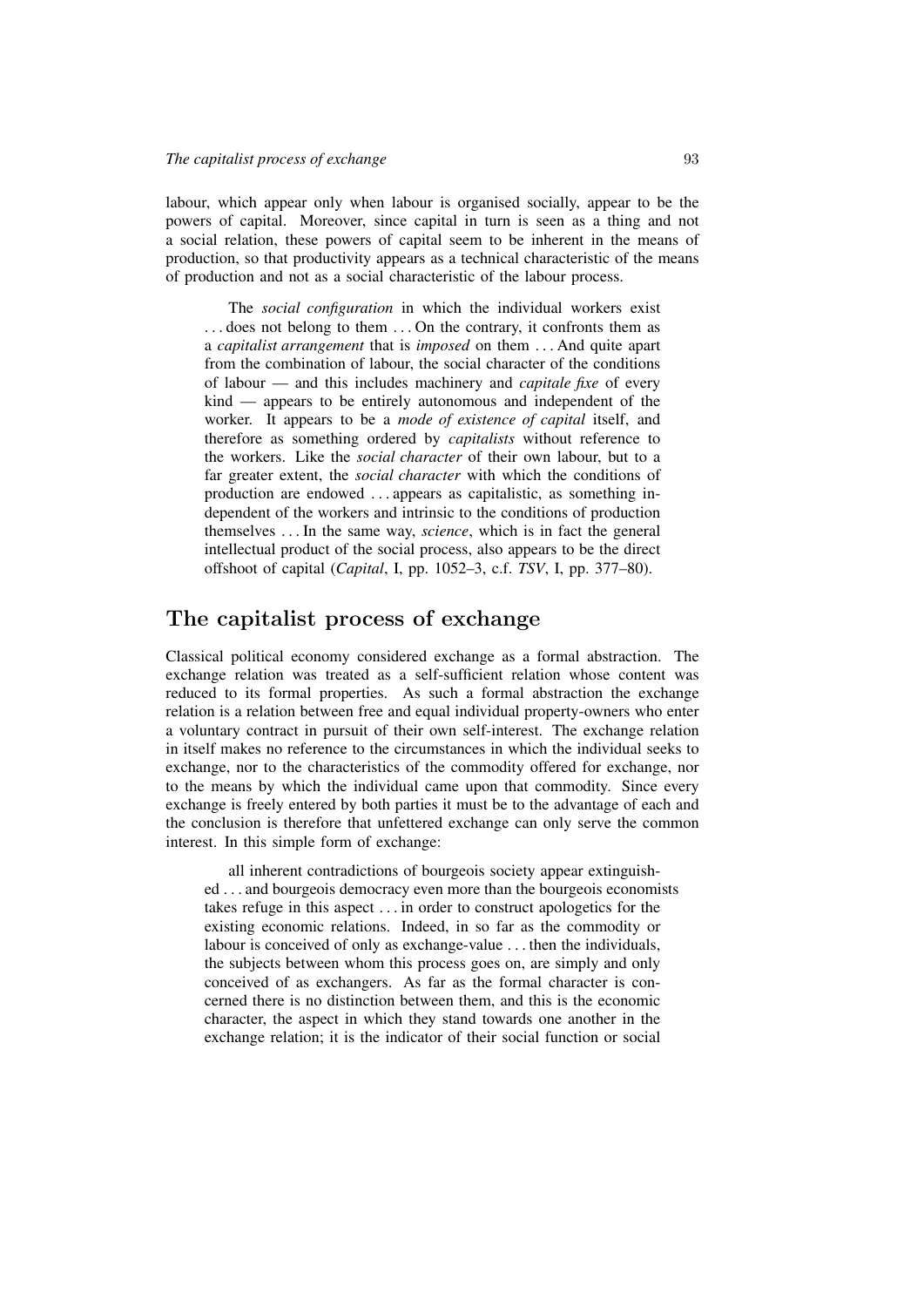relation towards one another . . . As subjects of exchange, their relation is therefore that of *equality*. It is impossible to find any trace of distinction, not to speak of contradiction, between them — not even a difference. Furthermore, the commodities which they exchange are, as exchange values, equivalent, or at least count as such (*Grundrisse*, pp. 240–1).

If we look outside the act of exchange we still cannot find any class relations, for according to this model the relation of exchange brings together individuals who exchange a natural product in accordance with their natural needs:

As regards the content outside the act of exchange . . . this content, which falls outside the specifically economic form, can only be: (1) The natural particularity of the commodity being exchanged. (2) The particular natural need of the exchangers . . . The content of the exchange . . . far from endangering the social equality of individuals, rather makes their natural difference into the basis of their social equality . . . In this respect, however, they are not indifferent to one another, but integrate with one another . . . so that they stand not only in an equal, but also in a social, relation to one another . . . In so far as these natural differences among individuals and among their commodities . . . form the motive for the integration of these individuals . . . there enters, in addition to the quality of equality, that of *freedom* (*Grundrisse*, pp. 242–3).

If we turn our attention from a society of independent commodity producers to a capitalist society in which labour-power has become a commodity there appear to be no significant changes in the exchange relation. The form of property remains apparently unchanged, exchange still appears to relate free and equal commodity-owners. Every exchange is voluntarily contracted and is, at least ideally, an exchange of equivalents. It would therefore seem to be legitimate to apply the liberal model of the free and equal society, based on the freedom and equality of exchange, to the capitalist society as much as to the society based on simple commodity production. The only difference now is that one more commodity has come onto the market, the worker selling not the products of her labour, but her labour-power, but this commodity, like any other, is exchanged freely and voluntarily.

However, if we look at the process of exchange not from the mythical point of view of the isolated individual, but in terms of the social relations that exchange articulates, matters appear very differently: 'The illusion created by the moneyform vanishes immediately if, instead of taking a single capitalist and a single worker, we take the whole capitalist class and the whole working class' (*Capital*, I, p. 713).

If we isolate distinct acts of production and exchange from one another we abstract them from the system of social production within which they take place. Such an abstraction would be forced, for to separate these acts from one another is to deprive them of any meaning. Each act of production or exchange only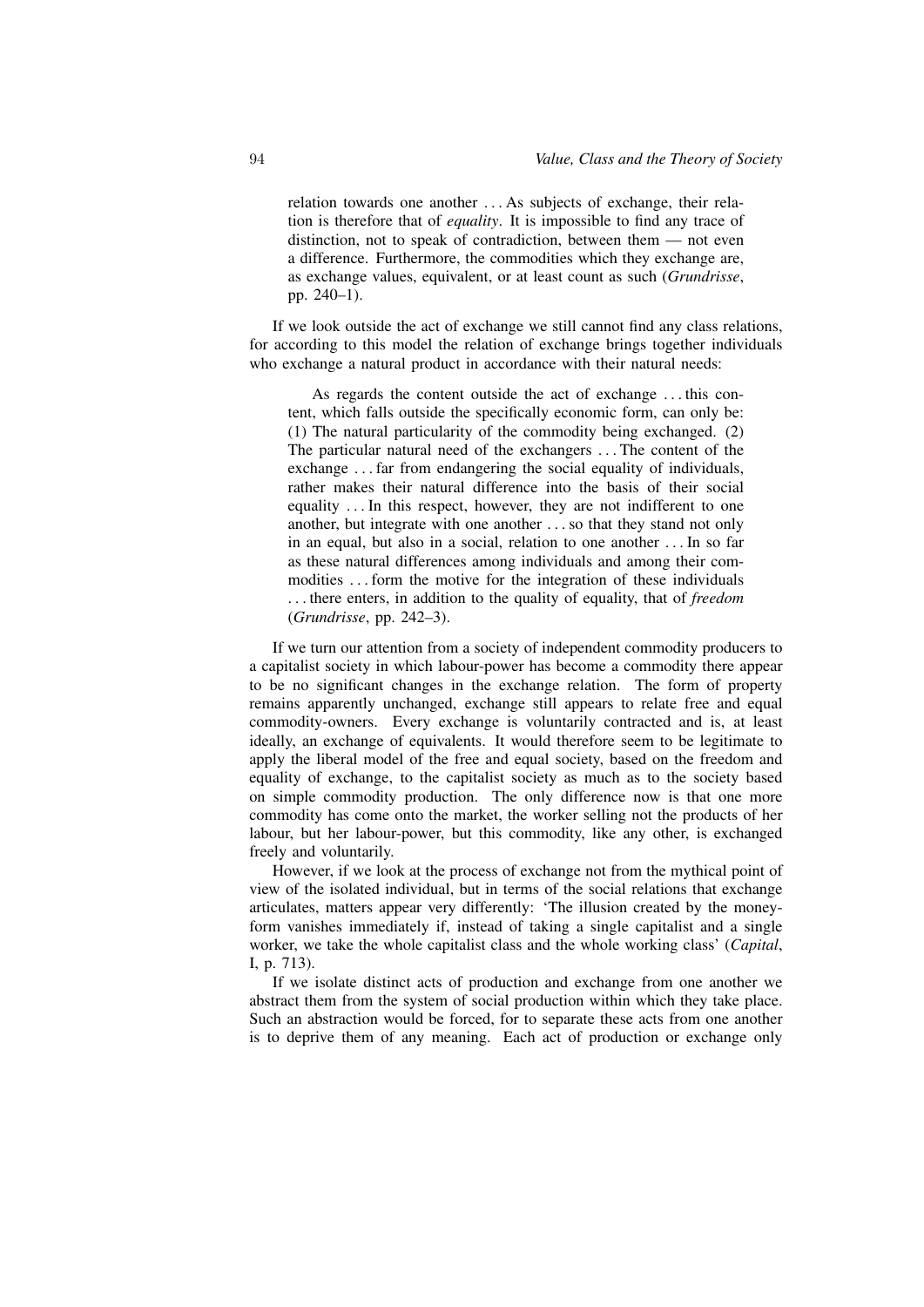makes sense as a moment of the total process of social production, so the motive of each exchange can only be found in the process as a whole. The examination of the social form of capital has revealed the social foundations of capitalist production to lie in the class-relation between capital and wage-labour.

This class-relation is the presupposition of every individual act of production and exchange, and alone gives meaning to those acts. If the act of exchange is isolated from the reproduction of capitalist social relations of production of which it is but one moment, the act itself becomes irrational. Thus, for example, the capitalist, as a capitalist, does not purchase labour-power in order to enjoy the use-value of that commodity directly, for labour-power has a use-value for the capitalist only in the process of production of surplus-value. The capitalist does not produce commodities in order to satisfy his own consumption needs, but in order to expand his capital. Labour-power is not a commodity like any other:

Here . . . we are not concerned with the merely *social division of labour* in which each branch is autonomous, so that, for example, a cobbler becomes a seller of boots but a buyer of leather or bread. What we are concerned with here is the *division* of the *constituents of the process of production* itself, constituents that really belong together (*Capital*, I, p. 1015).

This division, which is the basis of the class-relation between capital and labour, represents a completely different social relation from that effected between independent commodity producers by the social division of labour, and so the production of capital expresses a completely different social relation from the production of commodities.

In the actual *commodity-market*, then, it is quite true that the worker, like any other owner of money, is a buyer and is distinguished by that fact alone from the commodity-owner as seller. But on the *labour-market*, money always confronts him as *capital* in the form of money, and so the owner of capital appears as capital personified, as a *capitalist*, and he for his part appears to the owner of money merely as the personification of labour-power and hence of labour, i.e. as a *worker*. The two people who face each other on the market-place, in the sphere of circulation, are not just a *buyer* and a *seller*, but *capitalist* and *worker* who confront each other as buyer and seller (*Capital*, I, p. 1015).

Thus nobody enters exchange as a pre-social individual. We are from the beginning concerned with

society, social relations based on class antagonism. These relations are not relations between individual and individual, but between worker and capitalist, between farmer and landlord, etc. Wipe out these relations and you annihilate all society (*CW*, 6, p. 159).

When we look at the process of capitalist production as a whole we find that the class relations are not only its *presupposition* but also its *result*. The worker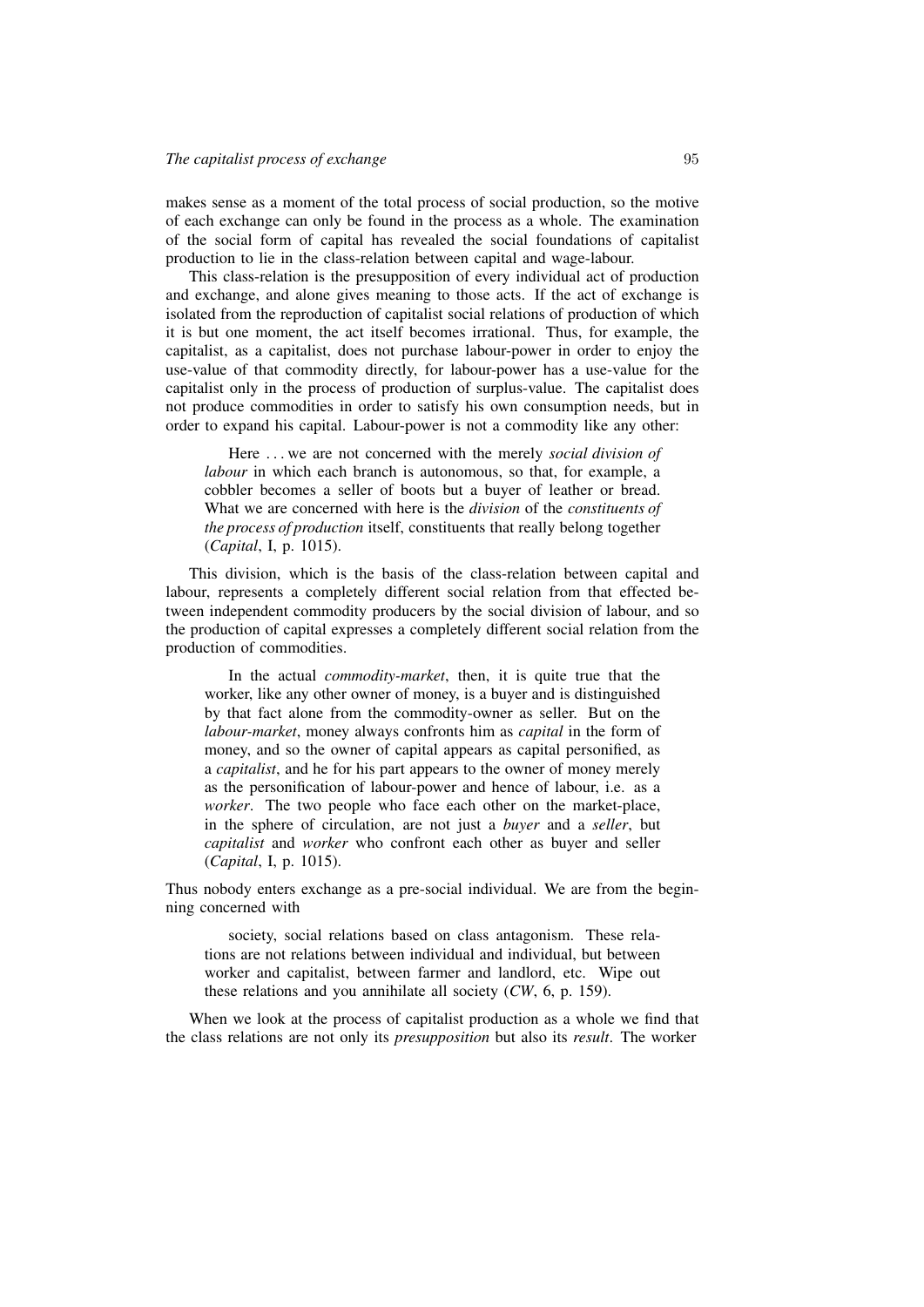emerges from the process as he entered it, namely as a merely subjective labour-power which must submit itself to the same process once more if it is to survive. In contrast to this, capital does not emerge from the process as it entered it. It only becomes real capital . . . in *the course* of the process. It now exists as capital realised in the form of the aggregate product, and as such, as the property of the capitalist, it now confronts labour once more as an autonomous power even though it was created by that very labour . . . Previously, the conditions of production confronted the worker as capital only in the sense that he *found* them existing as *autonomous* beings opposed to himself. What he now finds opposed to him is the product of his own labour. What had been the premiss is now the result of the process of production ... Therefore it is not only true to say that labour produces on a constantly increasing scale the conditions of labour in opposition to itself in the *form* of *capital*, but equally capital produces on a steadily increasing scale the productive wagelabourers it requires. Labour produces the conditions of production in the form of *capital*, and capital produces labour, i.e. as wagelabour, as the means towards its own realisation as *capital* (*Capital*, I, pp. 1061–2).

The result is that the capitalist production process as a whole, seen as a social process which embraces both production and exchange, produces not only usevalues, but values; not only values, but surplus-value; not only surplus-value, but the social relation of production between capital and labour. The capitalist form of property is both the premiss and the result of capitalist production and exchange. 'This incessant reproduction, this perpetuation of the worker, is the absolutely necessary condition for capitalist production' (*Capital*, I, p. 716, c.f. pp. 723–4, 1065).

The capitalist form of property is still based on the freedom and equality of every commodity owner, and so is still compatible with the legal form of private property appropriate to simple commodity production, although it is the negation of freedom and equality:

Each individual transaction continues to conform to the laws of commodity exchange, with the capitalist always buying labour-power and the worker always selling it at what we shall assume is its real value. It is quite evident from this that the laws of appropriation or of private property, laws based on the production and circulation of commodities, become changed into their direct opposite through their own internal and inexorable dialectic. The exchange of equivalents, the original operation with which we started, is now turned round in such a way that there is only an apparent exchange, since, firstly, the capital which is exchanged for labour-power is itself merely a portion of the product of the labour of others which has been appropriated without an equivalent: and, secondly, this capital must not only be replaced by its producer, the worker, but replaced together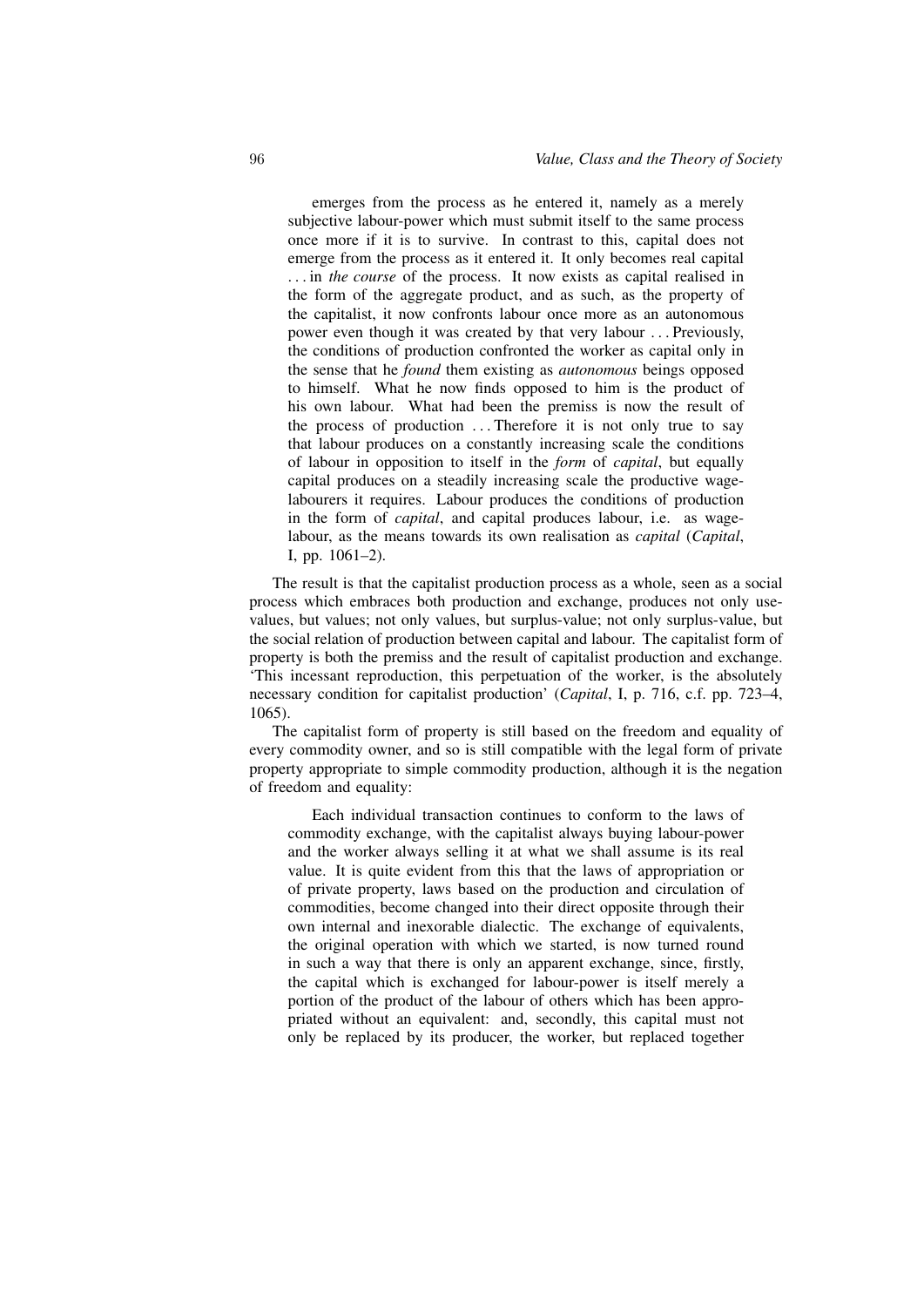with an added surplus. The relation of exchange between capitalist and worker becomes a mere semblance belonging only to the process of circulation, it becomes a mere form, which is alien to the content of the transaction itself, and merely mystifies it. The constant sale and purchase of labour-power is the form; the content is the constant appropriation by the capitalist, without equivalent, of a portion of the labour of others which has already been objectified, and his repeated exchange of this labour for a greater quantity of the living labour of others . . . The separation of property from labour thus becomes the necessary consequence of a law that apparently originated in their identity . . . To the extent that commodity production, in accordance with its own immanent laws, undergoes a further development into capitalist production, the property laws of commodity production must undergo a dialectical inversion so that they become laws of capitalist appropriation . . . This *dispels* the illusion that we are concerned here merely with *relations between commodity-owners*. This constant sale and purchase of labour-power, and the constant entrance of the commodity produced by the worker himself as *buyer of* his labour-power and as constant capital, appear merely as *forms which mediate* his subjugation by capital (*Capital*, I, pp. 729–30, 733–4, 1063).

### The 'trinity formula' and the theory of class

On the basis of his investigation of the social form of the commodity Marx was able to establish the historical specificity of capitalist social relations and so to undermine the abstract naturalism of classical political economy. Marx's critique of political economy in *Capital* culminates in the critique of the classical theory of class, a theory that Marx characterised by its reliance on the 'trinity formula': land—rent; labour—wages; capital—profit.

The classical theory of class is very different from that developed by Marx. Classical political economy constructs the theory of class, like the rest of its social theory, on a naturalistic foundation. Classes arise on the basis of a differentiation of functions in the technical division of labour. Thus the 'factors' of production land, labour and capital — are each considered to make specialised contributions to production, so that the social differentiation between the owners of these commodities is an expression of a supposedly technical differentiation between the factors of production. The existence and specific social functions of the three social classes — landowners, wage-labourers and capitalists — are then considered to be the inevitable consequence of the existence of land, labour and means of production as 'factors' of production and 'sources' of revenue.

The starting point of the trinity formula is the perfectly accurate observation that revenues accrue to the owners of particular commodities. Thus profit is the revenue that accrues to the owner of means of production; interest, the revenue that accrues to the owner of money, wages the revenue that accrues to the owners of labour-power and rent the revenue that accrues to the owner of land.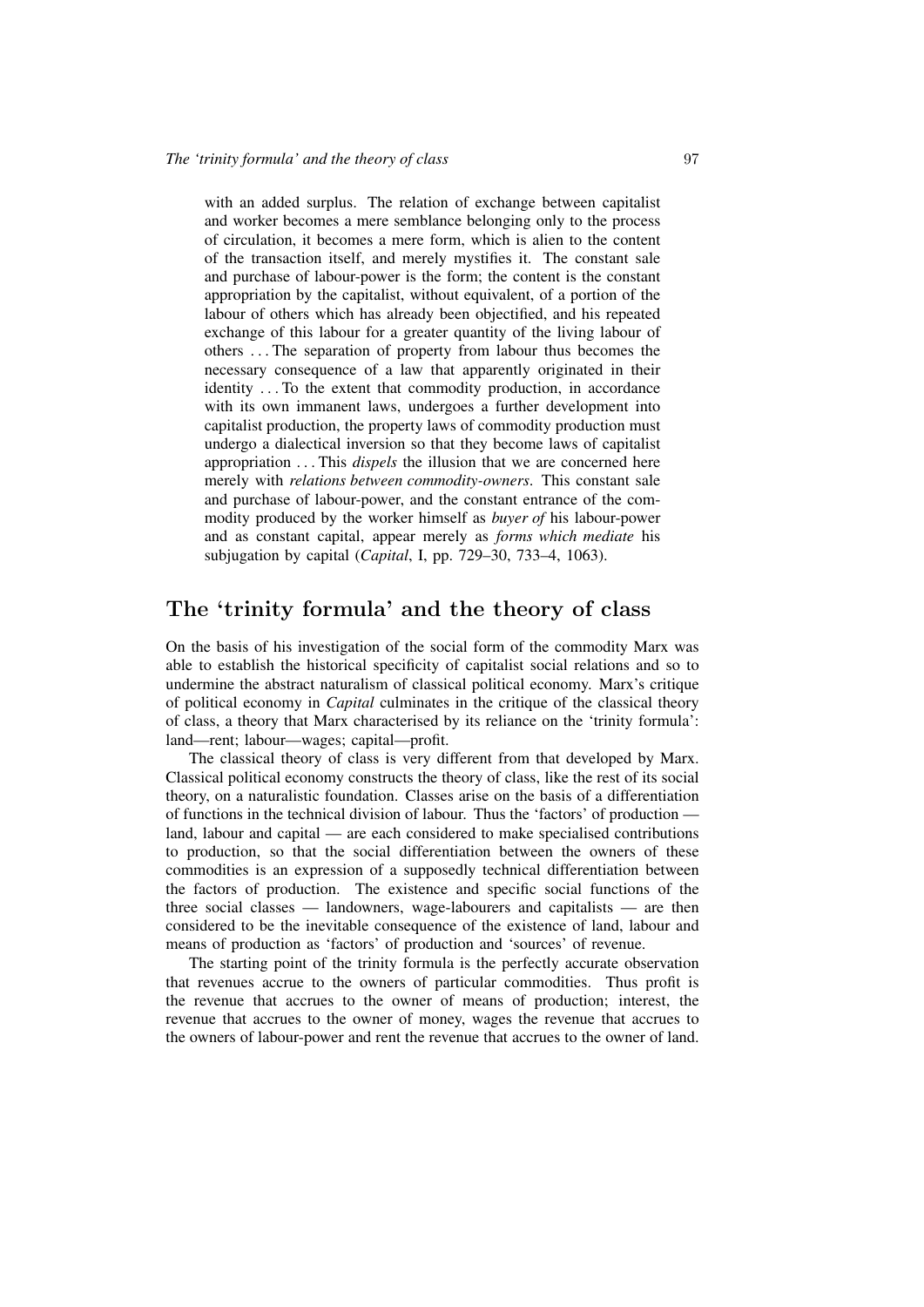However, the theory then abstracts from the social relations within which these things function as commodities and within which alone they appear as sources of revenues, to postulate that it is the things themselves that give rise to the revenues in question. Things acquire miraculous social powers as soon as they come into the possession of their owners. This is the culmination of the fetishism of commodities: 'The form of revenue and the sources of revenue are the *most fetishistic* expression of the relations of capitalist production. It is their form of existence as it appears on the surface, divorced from the hidden connections and the intermediate connecting links' (*TSV*, III, p. 453).

However much the trinity formula might accord with the illusions of the individuals engaged in capitalist social relations, it does not stand up to serious analysis. In the first place, it is not clear what properties of the commodities that serve as revenue-sources give rise to their corresponding revenues. Thus different versions of the theory attribute profit to 'capital', to 'money' or to the 'means of production'. The source of profit is alternatively the 'abstinence' of the capitalist; the labour of superintendence; the productive powers of the means of production, the 'roundaboutness' of capitalistic methods of production, the taking of risks or simply the passage of time. The source of wages is variously the subsistence needs of the worker, the unpleasantness of work or the productive powers of labour. The source of rent is variously the fertility of the soil, the progressive infertility of the soil or the scarcity of land. There are, therefore, not one but many different versions of the trinity formula, none of which can provide a satisfactory definition of the source of the revenue in question.

More fundamentally, the formula is irrational, for things cannot have social powers unless those powers are bestowed on them by their insertion in particular social relations. It is only within particular social relations that things become commodities and are able to function as sources of revenue. Labour can only appear as the source of wages in a society in which labour-power has become a commodity. In such a society it is labour-power, and not labour, whose sale gives rise to wages, and wages are determined in a competitive struggle between capitalists and workers whose social identity is constituted by the class relation between a class that is able to monopolise the means of production and subsistence and a class that is deprived of access to the means of production and subsistence except through the sale of labour-power. It is, therefore, only on the basis of the class-relation between capital and labour that labour-power becomes a commodity and so a potential (and not necessarily actual) source of wages. The commodity labour-power whose value appears in the form of the wage has nothing to do with the labour that is engaged as a 'factor' in the production process. The labourer sells her labour-power, not the product of her labour, and the capitalist is contracted to pay for that labour-power for so long as he has it at his disposal, however he may employ it.

The same is true of capital:

capital is not a thing, but rather a definite social production relation, belonging to a definite historical formation of society, which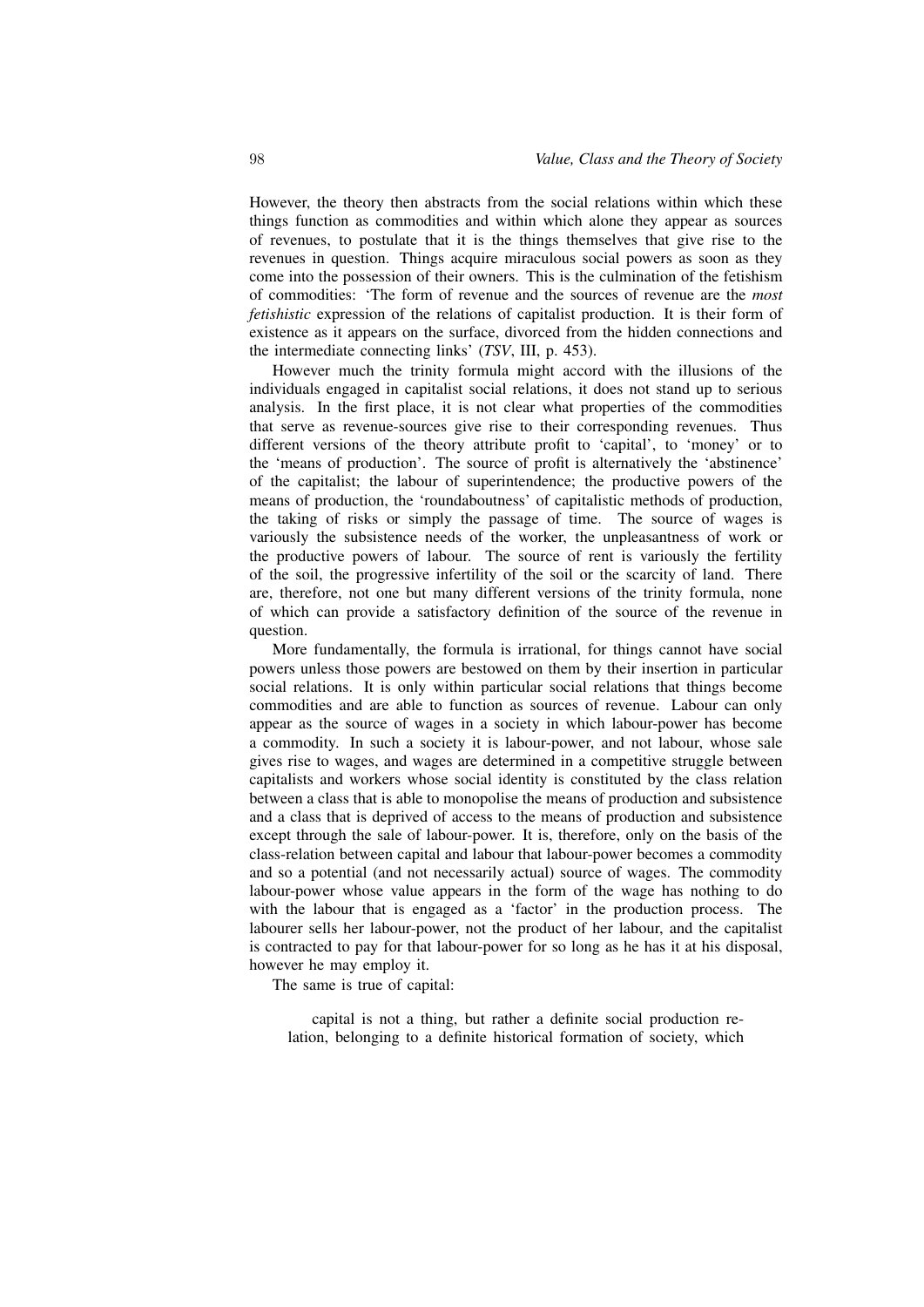is manifested in a thing and lends this thing a specific social character. Capital is not the sum of the material and produced means of production. Capital is rather the means of production transformed into capital, which in themselves are no more capital than gold or silver in itself is money. It is the means of production monopolised by a certain section of society, confronting living labour-power as products and working conditions rendered independent of this very labour-power, which are personified through this antithesis in capital (*Capital*, III, pp. 794–5).

The same is true of land. Rent, as a share of the social product, is supposed to derive from the natural properties of the soil. Land certainly contributes to the production of things, the fertility of the soil being a major determinant of the productivity of labour, but the soil cannot claim back 'its' share. The share of rent can only be determined within definite social relations, and the share of rent will differ according to the form assumed by those relations.

#### The capital relation and its forms

The trinity formula is irrational because it isolates the individual act of exchange, within which the service of a productive factor is exchanged for a revenue, from the system of social production of which it is necessarily a part. However this irrationality is not just the irrationality of the theories of political economy, for political economy merely expresses the irrationality of the fetishised forms in which capitalist social relations of production present themselves to individual experience. The individual act of exchange is indeed the basis and the limit of the immediate experience of the members of a capitalist society. However, in abstraction from the system of social production, the isolated act of exchange is *irrational*, so any attempt to explain the source of the revenue on the basis of that act can only be irrational in its turn. Nevertheless, however irrational it may be, the trinity formula accords accurately with a commonsense interpretation of individual experience. The irrationality of the trinity formula is therefore not merely the irrationality of political economy, but it reflects the alienated form of capitalist social relations. The critique of the trinity formula has not simply to criticise it as illusory and irrational, but also to show how it arises as the culmination of the fetishism of commodities.

In competitive exchange the social character of the commodity is effaced, as a social relation is mediated through the exchange of things between private individuals. In the form of the commodity a social relation assumes an objective and coercive power which is fetishistically attributed to the commodity itself. This is as true of the relations within which the elements of production are exchanged as it is of the relations of exchange between commodity-producers.

The foundation of the illusion of the trinity formula is the 'wage-form', which is the form in which labour-power is purchased and sold as a commodity. Since the worker is employed by the day, the week or the year it appears as though the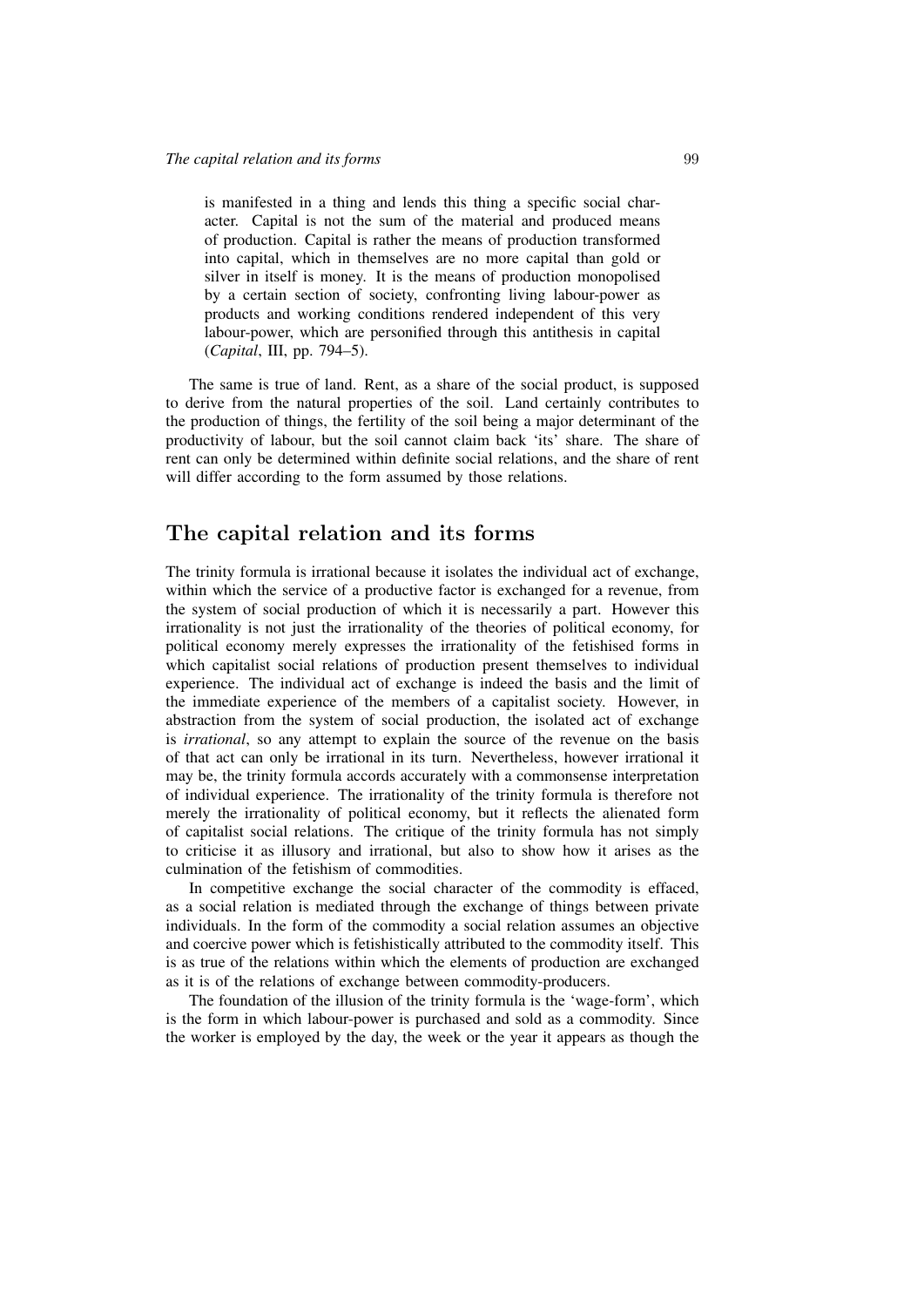worker is being paid the full price of her labour and not for her labour-power.

The wage-form thus extinguishes every trace of the division of the working-day into necessary labour and surplus labour, into paid labour and unpaid labour. All labour appears as paid labour . . . We may therefore understand the decisive importance of the transformation of the value and price of labour-power into the form of wages, or into the value and price of labour itself. All the notions of justice held by both the worker and the capitalist, all the mystifications of the capitalist mode of production, all capitalism's illusions about freedom, all the apologetic tricks of vulgar economics, have as their basis the form of appearance discussed above, which makes the actual relations invisible, and indeed presents to the eye the precise opposite of that relation (*Capital*, I, p. 680).

The wage-form is the basis of all the other illusions of the trinity formula. These illusions arise because it appears that labour has already been rewarded for its contribution in the form of the wage. If the value of labour-power is attributed to labour as a factor of production and that value is less than the total value of the commodity, then the remainder of the value must have some other source than labour:

the other portions of value, profit and rent also appear independent with respect to wages, and must arise from sources of their own, which are specifically different and independent of labour; they must arise from the participating elements of production, to the share of whose owners they fall; profit arises from the participating elements of production, the material elements of capital, and rent arises from the land, or Nature, as represented by the landlord . . . Because at one pole the price of labour-power assumes the transmuted form of wages, surplus-value appears at the opposite pole in the transmuted form of profit (*Capital*, III, pp. 805, 36).

The capitalist receives a profit as a return on his capital, and consequently the capital itself appears to be the source of that profit. In the transformation of surplus-value into profit the illusion arises that it is the entire capital that gives rise to surplus-value and its specific origin, in the extraction of surpluslabour, is concealed. Moreover, in the course of the production and realisation of surplus-value capital takes on various forms — money capital, productive capital, commodity capital — and the functions that fall to each of these forms in the reproduction of capital may be taken on by specialised capitals — money-lenders' capital, industrial capital and commercial capital. Each of these capitals must be compensated by receiving a share of the surplus-value and this gives rise to the distinctive forms of surplus value — interest, the 'profit of enterprise' and commercial profit, each of which appears to have a distinctive source. Finally, barriers to the equalisation of the rate of profit give rise to rent, which is not a product of the land, but a form of surplus-value.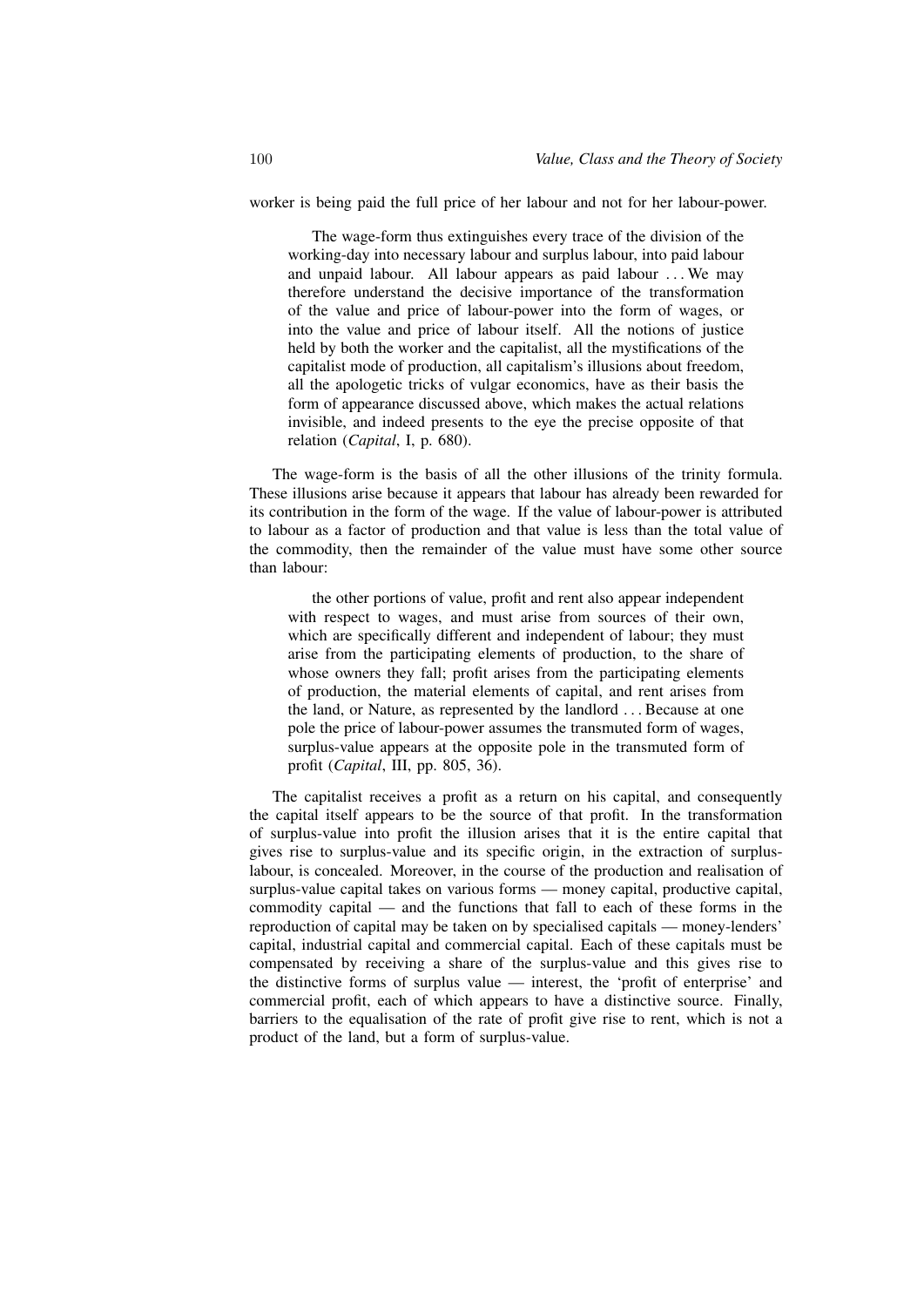The relationship between surplus-value and the forms in which it appears as interest, commercial profit, the profit of enterprise and rent is a complex and mediated relationship in the development of which the nature and determinants of surplus-value are systematically obscured. All the phenomena that appear in competition

*seem* to contradict the determination of value by labour-time as much as the nature of surplus value consisting of unpaid surplus labour. *Thus everything appears reversed in competition*. The final pattern of economic relations as seen on the surface, in their real existence, and consequently in the conceptions by which the bearers and agents of these relations seek to understand them, is very different from, and indeed quite the reverse of, their inner but concealed essential pattern and the conception corresponding to it (*Capital*, III, p. 205).

For each individual capitalist the given pre-conditions of capitalist production are wages, the costs of raw materials and means of production, and the rent and interest payable. In setting the price at which he will sell his commodity the capitalist adds to these costs of production, which make up the 'cost-price' of the commodity, his expected rate of profit, which corresponds more or less to the normal profit of enterprise. The 'portions into which surplus-value is split, being given as elements of the cost-price for the individual capitalist, appear conversely therefore as creators of surplus-value, creators of a portion of the price of commodities, just as wages create the other'. The result is that

profit seems to be determined only secondarily by direct exploitation of labour, in so far as the latter permits the capitalist to realise a profit deviating from the average profit at the regulating market prices, which apparently prevail independent of such exploitation. Normal average profits themselves seem immanent in capital and independent of exploitation; abnormal exploitation, or even average exploitation under favourable, exceptional conditions, seems to determine only the deviations from average profit, not this profit itself (*Capital*, III, pp. 249, 806).

Thus the theory embodied in the trinity formula corresponds exactly to the experience and the everyday conceptions of the individual capitalist.

The appearance of capitalist social relations in the form of the trinity formula is consistent with the reality of the class-relation between labour and capital because it really is the case that the value of labour-power and surplus-value appear in the forms of wages, profit and rent and these forms therefore really are the starting point of the economic activity of the individual member of capitalist society.

These ready-made relations and forms, which appear as preconditions in real production because the capitalist mode of production moves within the forms which it has created itself and which are its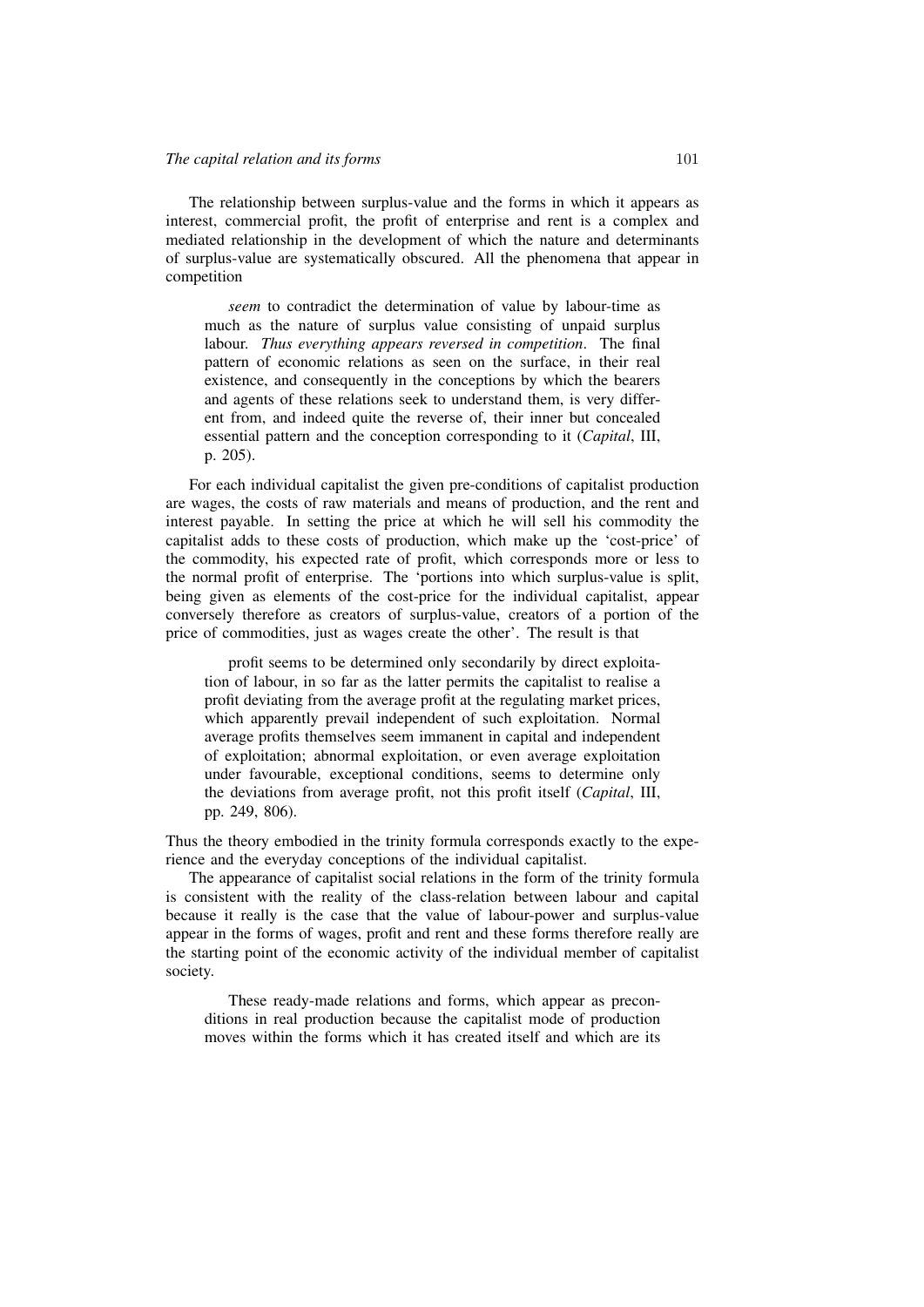results confront it equally as ready-made preconditions in the process of reproduction. As such, they in fact determine the actions of individual capitalists, etc., and provide the motives, which are reflected in their consciousness (*TSV*, III, p. 485).

The capitalists are not aware that in producing commodities in order to make a profit they are also producing and reproducing capitalist social relations. To the individual the appearances seem natural and rational, for the individual takes for granted the social relations within which things acquire their social powers. The need to reproduce capitalist social relations does not immediately enter into the consciousness of the individual capitalist, yet in fulfilling his role in the capitalist production of commodities this is nevertheless what the individual capitalist achieves.

So long as political economy does not question the naturalness of capitalist social relations it is unable to get beyond the illusions of the trinity formula and it can do no more than present in a more or less systematic fashion the irrational forms in which capitalist social relations appear. The critique of political economy depends on a critique of the apparently natural foundations of capitalist social relations in order to establish that those social relations express a particular social form of production. This is what Marx achieved in his critique of the trinity formula as the fullest development of the fetishism of commodities.

#### The Ricardian contradiction

I have argued that the foundation of Marx's critique of political economy is not the 'labour theory of value', but the theory of alienated labour. The 'labour theory of value' is thus not the foundation but the result of Marx's analysis of the social forms of value and of surplus value. It is only on the basis of this analysis that it is possible to pose the problem of the quantitative determination of value and of price. The key to the solution of this problem is provided by Marx's critique of the trinity formula.

The trinity formula corresponds to the form in which social relations appear to the members of society, as relations in which things are exchanged by private individuals. It therefore expresses in the most developed form the alienated character of commodity production within which social relations appear in the form of relations between things. It represents the culmination of the fetishism of commodities and the basis on which bourgeois social theories achieve the naturalisation of capitalist class relations.

We have already seen that the Physiocrats identified the natural fertility of the soil as the source of rent, and that Adam Smith at times seemed to be extending the physiocratic theory to capital. The generalisation of the physiocratic theory of distribution, which became the basis of subsequent vulgar economy, was completed by J.-B. Say, for whom the revenues accruing to the different factors of production corresponded to the productive contributions of each factor. The problem with this sort of theory, as we have seen in the case of Smith, is that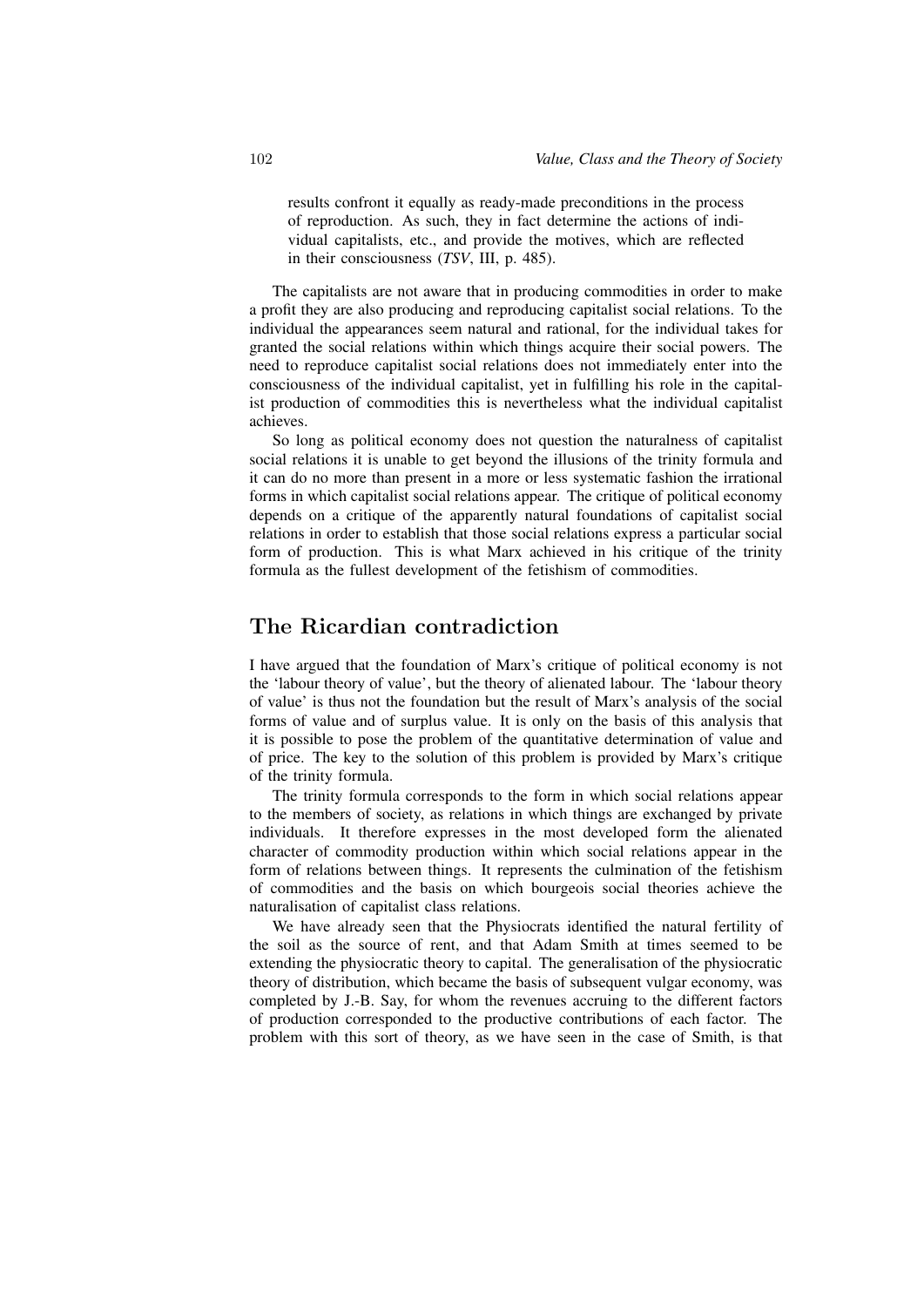it is not only irrational, in attributing social powers to things, but it is also indeterminate. Since wages, rent and profit are determined independently of one another, in accordance with the respective productive contributions of labour, land and capital, the price of the commodity is simply the sum of wages, rent and profit. However, wages, rent and profit are themselves prices, so, in the absence of a general equilibrium within which all prices and revenues are determined simultaneously, 'vulgar economy' lacks any determinate theory of distribution.

Smith and Say made important contributions in elucidating the relations between land, labour and capital, on the one hand, and rent, wages and profit, on the other, as they appeared on the surface of capitalist society. However they were unable to penetrate to the 'obscure structure of the bourgeois economic system' beneath its 'externally apparent forms of life' because they had no theory of value that would enable them to explore the relations between the classes.

The labour theory of value is the basis on which 'Ricardo exposes and describes the economic contradictions between the classes — as shown by the intrinsic relations — and that consequently political economy perceives, discovers the root of the historical struggle and development' (*TSV*, II, p. 166). However, class-relations disappear 'in the phenomena of competition', for here members of classes relate to one another as individuals and each class appears to have an independent source of revenue. Thus Smith noted that quite different factors appear to regulate wages, profits and rent respectively. Moreover, price bears no apparent relation to labour-time, being (tautologously) the sum of costs, which Smith reduces to wages, profit and rent. Finally, in relation to individual commodities there is no necessary relationship between wages and profits: an increase in wages being associated sometimes with a rise in profits. Thus Smith abandoned the labour theory of value as soon as he moved beyond the 'early and rude state of society' to adopt an 'adding up' theory of price that corresponded to the apparent relations expressed in the trinity formula.

Ricardo insisted on retaining the labour theory of value despite the fact that it apparently contradicted the determination of prices in the individual relations of competition. Ricardo was well aware of the contradiction, but he could not afford to abandon the labour theory of value because without it he could not explore the relations between classes. He therefore sought to reconcile the theory of value with the determination of price. He did this through the misguided search for a formalistic solution to the problem that prices are affected by the distribution between wages and profits. This was his search for an 'invariable measure of value'. The defenders of Ricardo sought similar formalistic solutions to the contradictions to which the Ricardian theory of value gave rise. These contradictions the later Ricardians

attempt to solve with phrases in a scholastic way. Crass empiricism turns into false metaphysics, scholasticism, which toils painfully to deduce undeniable empirical phenomena by simple formal abstraction directly from the general law, or to show by cunning argument that they are in accordance with that law (*TSV*, I, p. 87).

The obvious alternative to such metaphysics was to return to the approach of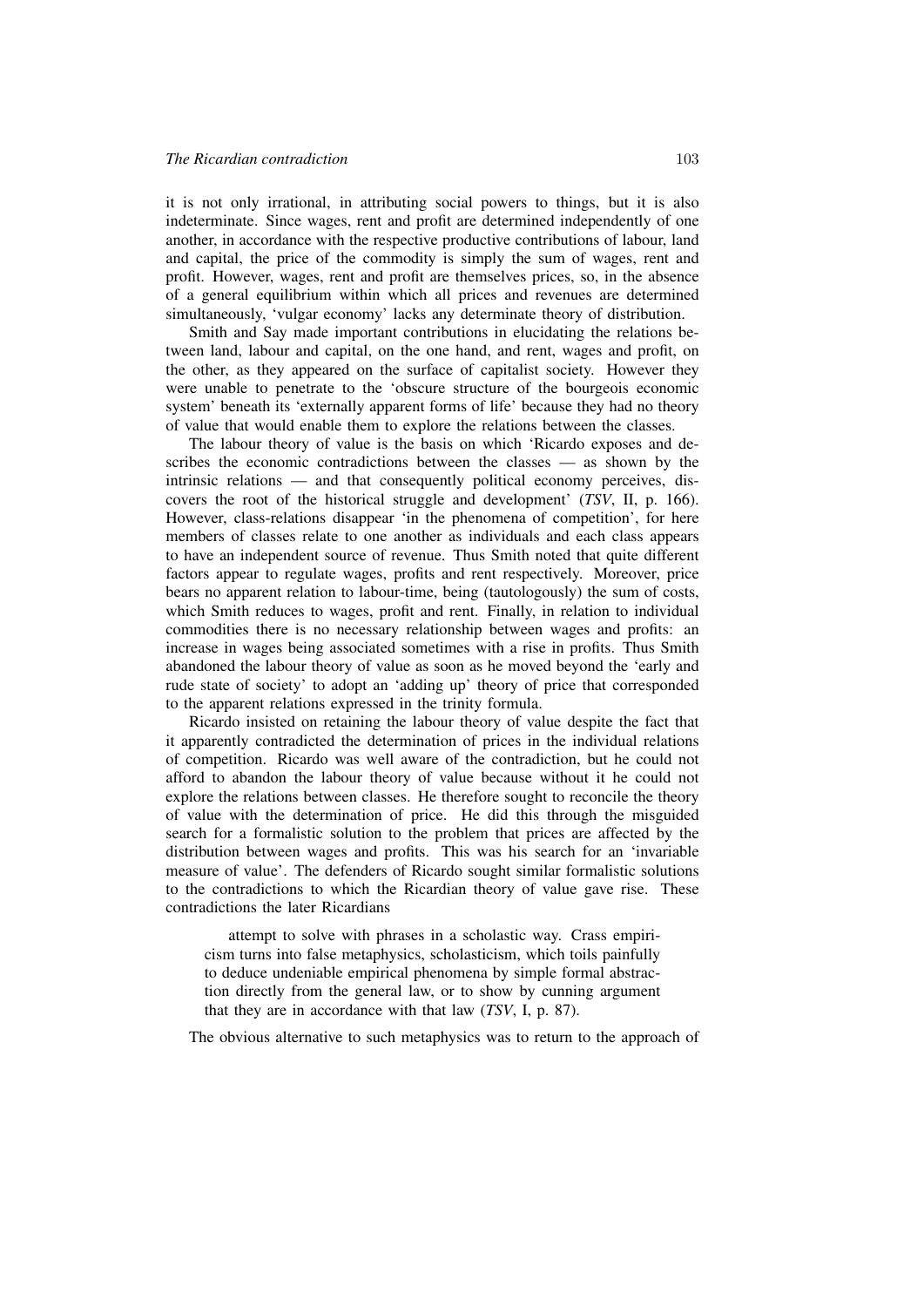Smith and Say which derived the revenues of the different factors of production independently of one another. Such an approach had the merit of constructing a theory of distribution that accorded with the commonsense experience of the members of capitalist society. The 'vulgarisation' of political economy could claim a certain descriptive validity, so that 'vulgar economy' could present itself as an empirically grounded doctrine against the dogmatic abstractions of Ricardian political economy. Moreover it had the added ideological appeal of a theory that determined distributive shares independently of one another, and so dissolved the conflicts that were inherent in the Ricardian theory. However, to abandon the labour theory of value was to abandon any attempt to penetrate the illusions of the fetishism of commodities in order to establish a determinate theory of class relations. Thus for Marx the vulgarisation of political economy marked the abandonment of any scientific pretensions.

Whereas the classical, and consequently the critical, economists are exercised by the form of alienation and seek to eliminate it by analysis, the vulgar economists, on the other hand, feel completely at home precisely with the *alienated form* in which the different parts of value confront one another (*TSV*, III, pp. 502–3).

It is clear that the contradiction between price and value is potentially fatal for the Ricardian system, but to abandon the labour theory of value would be to abandon any attempt to develop a determinate theory of class relations. The theories of vulgar economy are, trivially, consistent with the observed tendency for prices to be formed in accordance with the equalisation of the rate of profit on capital, but are indeterminate. The Ricardian theory of value gives a determinate theory of distribution, but one which does not accord with observed tendencies. The contradiction can only be resolved by distinguishing clearly between the formation of surplus-value, on the basis of the expenditure of surplus labour, and the formation of profit, on the basis of the equalisation of the rate of profit, and by investigating more closely the relationship between the two in order to show that the contradiction is 'an *illusion* which arises from the development of the thing itself' (*TSV*, II, p. 32). This must involve a repudiation of the formal abstraction of Ricardo's attempt to derive prices *immediately* from values, in order to uncover the real movement in which surplus labour takes the form of surplus-value and surplus-value is transformed into profit.

Ricardo cannot do this because his method of formal abstraction leads him to ignore the specific features of the social form in which prices diverge from values and so from the specific determinants of price in a particular form of society. It is because he cannot see capitalism as a particular form of society that he identifies the exchange value of the commodity immediately with the concrete labour embodied in it, and so seeks to secure the immediate reconciliation of value and price. Thus he

wants to show that the various economic categories or relationships *do not contradict the theory of value*, instead of, on the contrary, *developing* them together with their apparent contradictions out of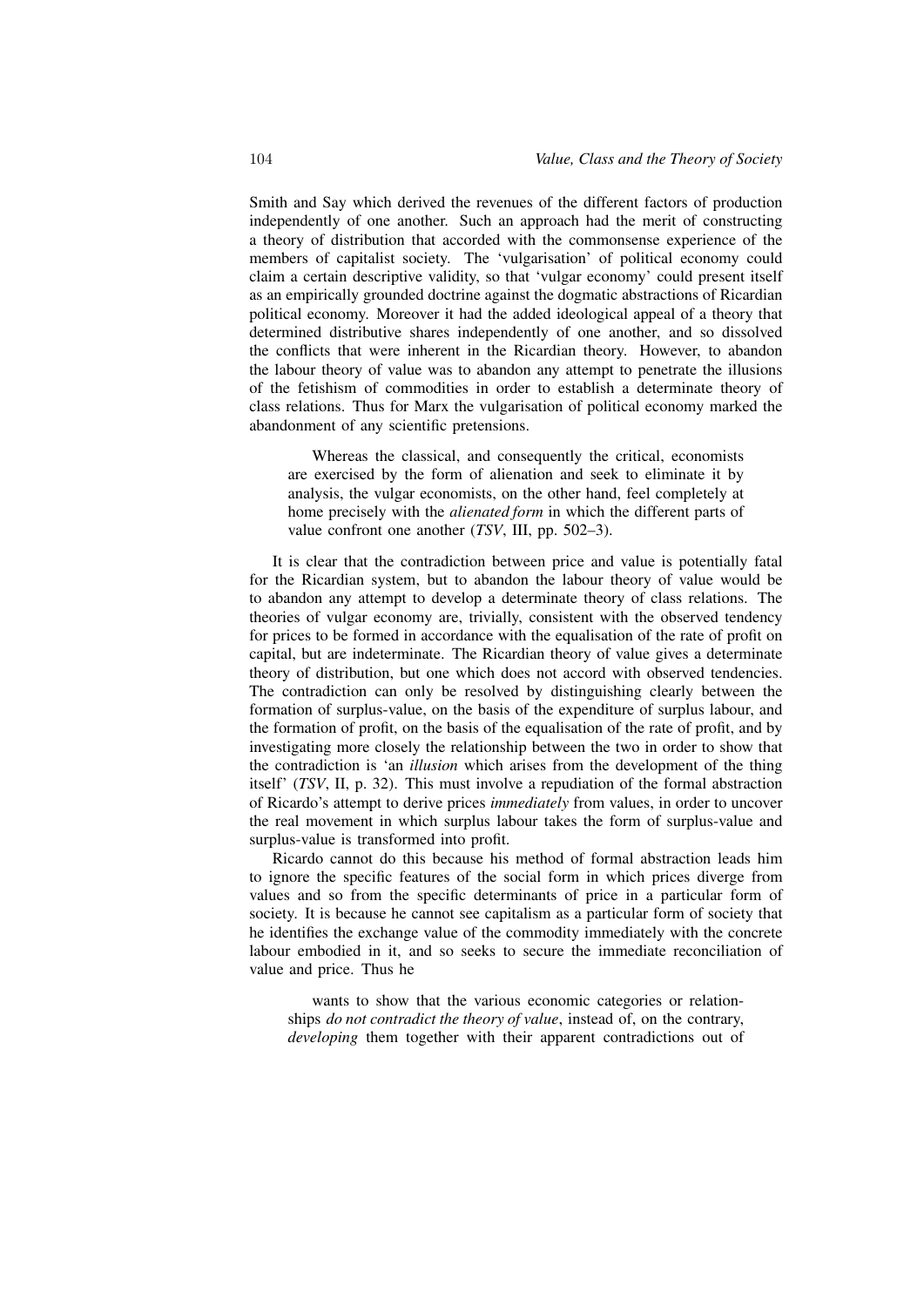this basis or presenting the development of this basis itself . . . Hence the contradiction between the general law and further developments in the concrete circumstances is to be resolved not by the discovery of the connecting links but by directly subordinating and immediately adapting the concrete to the abstract (*TSV*, II, p. 150; III, p. 87).

The reconciliation of surplus-value and profit can only be achieved by an analysis of the real social processes through which each is formed. Prices are not relations between things, but are the expression of social relations of production. The price of any commodity, however, will express not one but a number of social relations. The commodity is produced by a set of workers, under the direction of a particular capital, in competition with other capitals, selling perhaps to yet other capitals or perhaps to workers. The commodity therefore exists at the point of intersection of a series of social relationships between and within classes. Fluctuations in the prices of individual commodities are the means by which a range of social relations are regulated.

The framework within which prices regulate the social relations of production is that of the material and social reproduction of capitalist society. The pricemechanism is the means by which the conditions for the expanded reproduction of capital, without which no material production would take place, are imposed on particular capitals as an external constraint. An analysis that ignores the social form of price, and so does not concern itself with social relations, will abstract the formation of price from this context, within which alone it has any social significance, to construct scholastic formulae, or sets of simultaneous equations, that will accurately predict the price of a commodity. The more complex are such formulae the more accurately will they be able to achieve their predictive task and the less they will illuminate.

A more adequate theory will have to analyse the formation of prices within the framework of the expanded reproduction of capital and make this the basis of its abstractions. Within this framework the most abstract level of analysis is that of the reproduction of the class relation between capital and labour since this is the fundamental social relation of a capitalist society, whose reproduction is the condition for the reproduction of all other social relations. In Volume One of *Capital* Marx was concerned to explore this aspect of capitalist reproduction alone. The labour theory of value provides an appropriate and an adequate basis on which to investigate the relationship between capital and wage-labour in the exchange of capital for labour-power and in the production of value and of surplus-value, and so Marx's analysis was conducted on that basis.

We have already seen that the theory of surplus-value does not depend on the assumption that commodities exchange at prices corresponding to their labourvalues. The assumption of equivalent exchange in this sense is an assumption appropriate at this level of abstraction, not because 'production' is, in some ontological sense, 'prior' to exchange, but because it adequately expresses the social relation under investigation, the class relation around which capitalist production as a whole revolves. The theory of surplus-value depends on the distinction between labour and labour-power, that defines the social form of the relation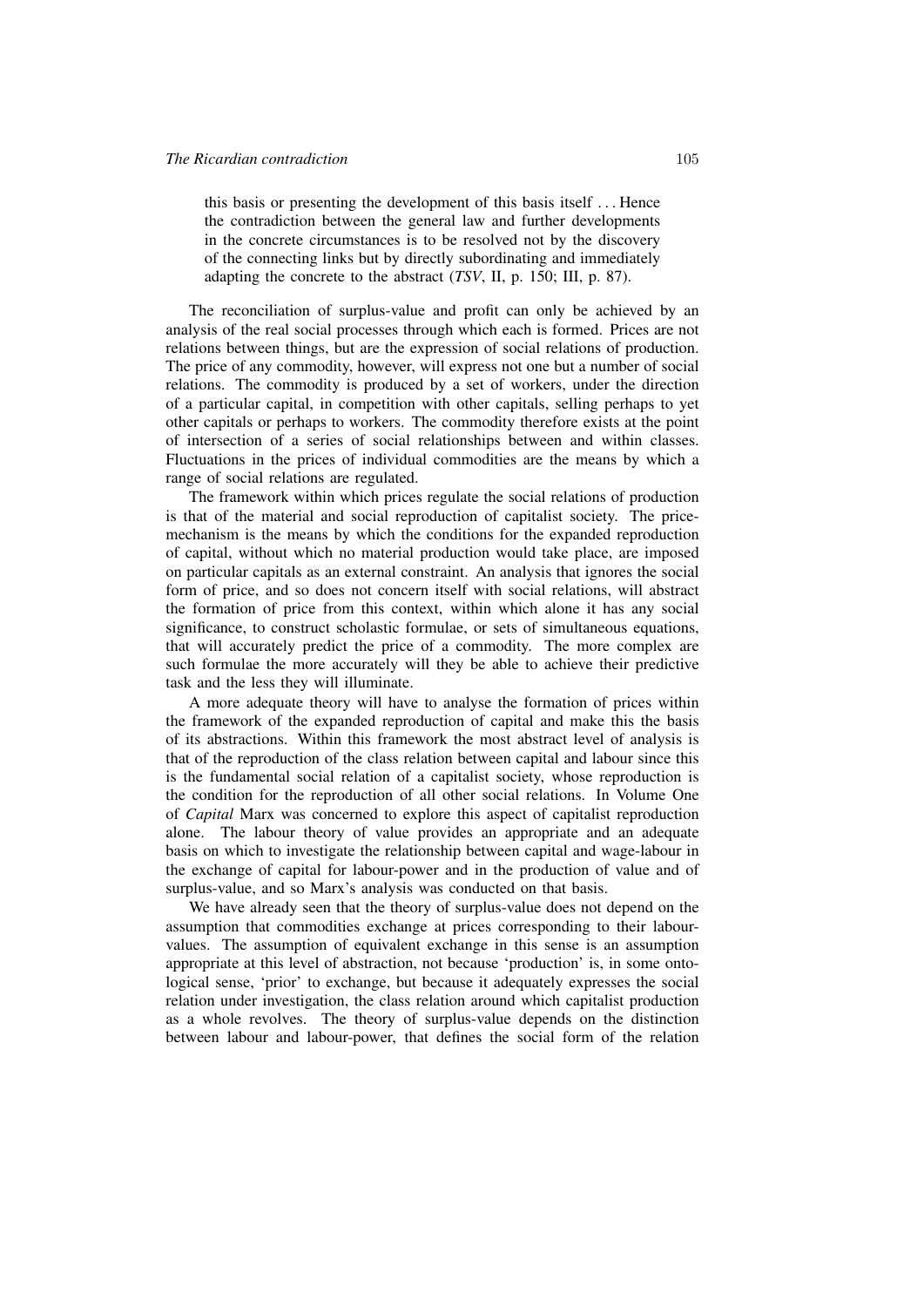between labour and capital, and it is on this basis that the theory establishes that the source of surplus-value is the unpaid labour of the wage-worker. Whatever the prices at which commodities exchange, the *source* of surplus-value remains the surplus labour of the wage-worker. It is therefore appropriate to conceptualise the relation between capital and labour within which surplus-value is produced on the basis of the labour theory of value, since this eliminates all extraneous considerations at this level of abstraction.

Many commentators have recognised that the theory of surplus value does not depend on the assumption that commodities in practice exchange at prices corresponding to labour-values, only to claim that it rests instead on the moral argument, derived from a reading of Locke, that labour is entitled to its full product. This claim is also fallacious. The entitlement of labour to its full product is not a moral argument propounded by Locke or any other philosopher. It is a description of the social and juridical reality of a commodity-producing society. Such a society has eliminated the compulsory obligations laid on the slave and the serf to labour for another and has established the unchallengeable right of the labourer to the full fruits of her labour. However it has also given the labourer the unchallengeable right to assign her right to the product to another and so to enter into the wage-contract by which she will labour for the benefit of another. The philosophers have not invented these rights, they have merely sought to reconcile the contradictions to which they give rise. The illusion of the wage-form is the illusion that the worker receives the full fruits of her labour. By contrast, Marx's analysis of exchange as a moment of the reproduction of capitalist social relations, establishes that surplus-value is the value-form of labour that is appropriated without equivalent.

In the analysis of the transformation of surplus-value into profit — and of profit into its fragmented forms of interest, commercial profit, the profit of enterprise and rent — we have to move beyond consideration of the class relation between capital and labour to consider the relations between capitalists. In looking at these relations we are no longer concerned with the social relation within which surplus value is produced, but are now looking at relations within which existing surplus-value is distributed amongst the individual capitalists. The analysis of these relations within the capitalist class presupposes the analysis of the class relation between capital and labour, both formally, in that capitalists can only exist on the basis of the existence of a class of wage-labourers, and substantively, in that exchange can only redistribute commodities that have already been produced and appropriated within the capitalist class-relation. The mechanism by which shares in the total surplus value are allocated to individual capitals is that of the formation of prices through capitalist competition, and the theoretical problem at this level of abstraction is to specify the law of that competition.

Within the system of petty commodity production Marx assumed that the law of competition was that of the exchange of commodities at prices corresponding to their labour-values. This law is determined by the requirements of the material and social reproduction of a society of petty commodity producers. On the basis of such exchanges labour will tend to be allocated to various branches of production in accordance with the requirements of the material reproduction of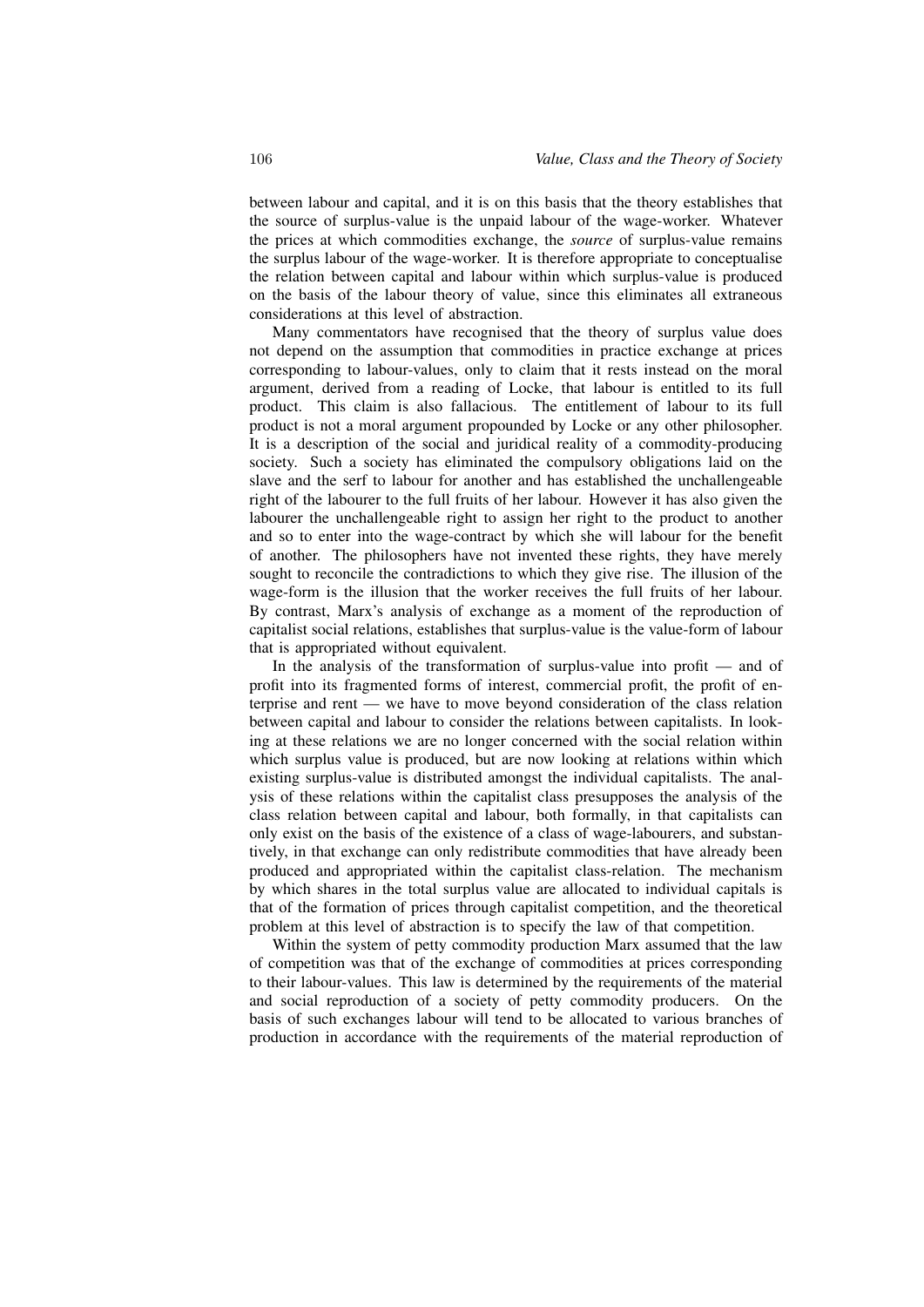that society. If too much labour is allocated to a given branch of production the price of the commodity will fall below its value and some producers will transfer their production to underpopulated branches. The social co-ordination of production is thus achieved through the equilibration of competitive markets at prices corresponding to labour-values. However, the exchange of commodities at prices corresponding to their values is not an inexorable law; it is the social law of competition appropriate to a particular (hypothetical) type of society.

Within a capitalist society such a law of competition would be inappropriate since it would not permit the material reproduction of society. If it were the case that individual capitals appropriated surplus-value in accordance with their contribution to its production the result would be that only industrial capitals would earn a profit, while the rate of profit on different industrial capitals would be different, depending on the organic composition and the turnover time of the individual capital. Within a capitalist society the *law of motion* of capital is the need for capital constantly to expand itself, a need that is enforced through the competition between capitals in which the less successful are destroyed. Thus, if commodities exchanged at their values, every capital would be applied in the most profitable branch of production and nothing else would be produced. The law of capitalist competition is not, therefore, the tendency for commodities to exchange at prices corresponding to their values, but is the tendency for commodities to exchange at prices corresponding to the equalisation of the rate of profit. The material reproduction of capitalist society requires that commodities exchange at prices that, in general, diverge from values in such a way as to equalise the rate of profit on different employments of capital.

This does not mean that the material reproduction of capitalist society is guaranteed by the regulatory role of competition. The driving force of capitalist accumulation is the uneven development of the forces of production, which underlies the tendency to the overproduction of commodities and the uneven development of the forces of production, as each capitalist seeks to steal a competitive advantage. The tendency to the equalisation of the rate of profit only acts as a *counter-tendency* to the underlying tendency to uneven development, which does not act smoothly, but only through commercial crises and 'revolutions in value'.

It is quite possible that the transformation of values into prices in the course of capitalist competition might have an effect on the quantitative determination of the rate of surplus-value through its effect on the value of labour-power.<sup>7</sup> However any such quantitative modification of the determination of the rate of surplusvalue has no implications for the analysis of the *social form* of the production and appropriation of surplus-value, nor for the conclusion of that analysis that the basis of surplus-value is the social relation of capitalist production and its source is the unpaid labour of the working-class. Thus the distributional impact of the transformation of values into prices is an aspect of the redistribution of value, that can only be adequately conceptualised on the basis of the prior theory of

<sup>7</sup>This is the basis of the so-called 'transformation problem', which seeks to derive prices from values not through the examination of the social relations within which prices are formed, but by importing the Ricardians' 'scholastic formulae' into Marxism.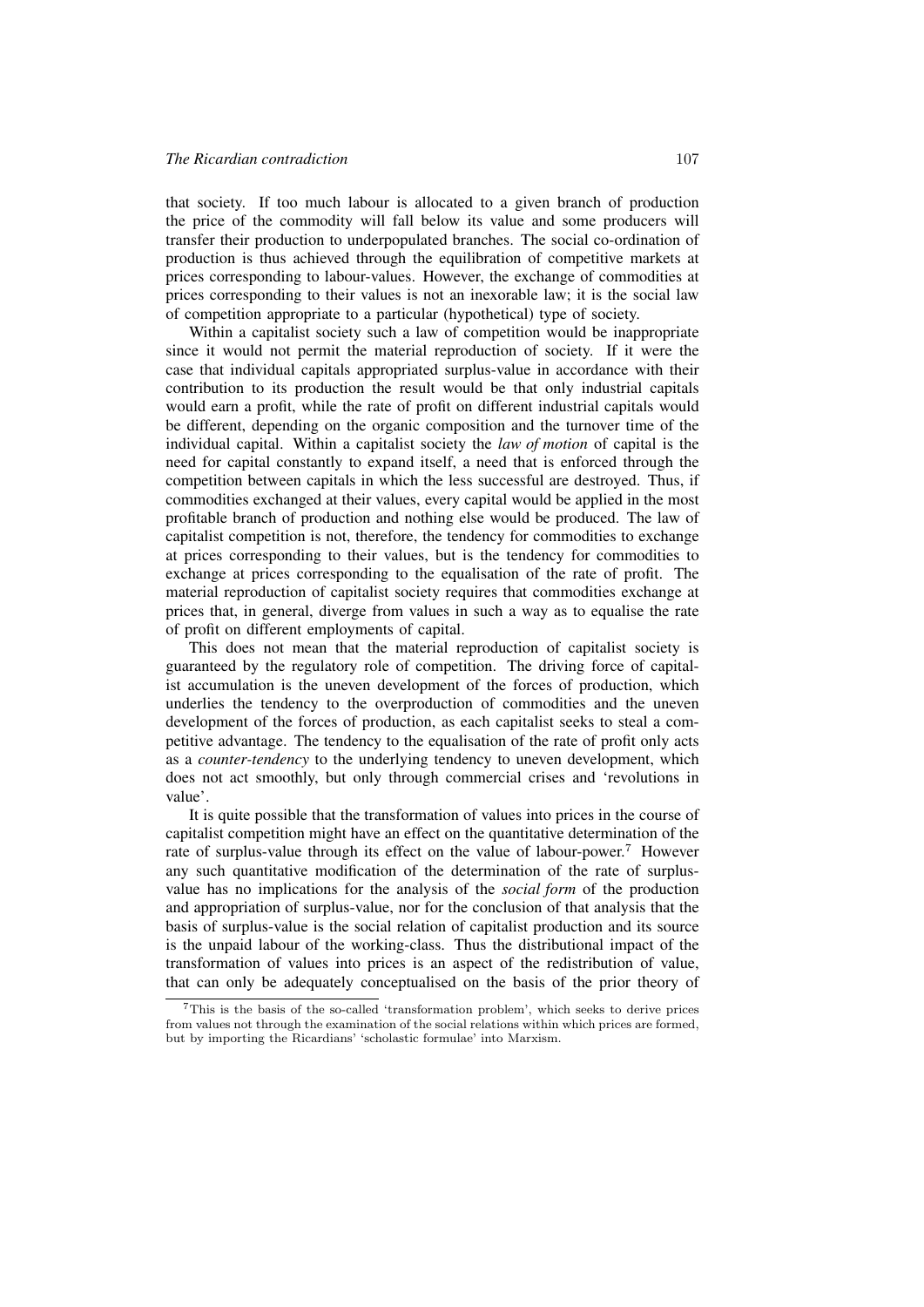value and surplus value, and is not an aspect of its production and appropriation.

Classical political economy could not resolve the Ricardian contradiction between value and price because it failed to distinguish the social processes of the production and appropriation of surplus-value, on the one hand, and the redistribution of surplus value, on the other. Marx's critique of political economy, in explaining the social form of capitalist production and reproduction, was able finally to resolve this contradiction by establishing that value and price are concepts that are both valid, but that are appropriate to the investigation of different social processes which have to be analysed at different levels of abstraction. Thus Marx was finally able to reconcile a theory of the class-relationship of capitalist society with the determination of revenues in exchange.

#### Formal and determinate abstraction

Marx's analysis of the social formation of value and surplus value, of prices and of revenues, on the basis of his progressively more concrete analysis of the social relations of capitalist production enabled him to establish the concrete social forms through which the fundamental tendencies of capitalist reproduction, which he had already identified in his early works, were expressed in, and mediated by, the most superficial and fragmented forms of capitalist social relations. Although Marx's analysis was no less abstract than that of political economy, the form of his abstraction was quite different. Political economy abstracted its concepts immediately from the fetishised forms of appearance of capitalist society, and specifically from the relations of commodity exchange, in which prices and revenues appeared to derive from the inherent qualities of things — in Ricardo's case as the products of useful labour, in the case of Say as the products of the three 'factors of production', in the case of 'vulgar economy' as the objects of subjective valuations of utility. However this method of 'formal abstraction' is incoherent and irrational.

The 'formal abstractions' of political economy are not gratuitous inventions, but express real abstractions in a mystified form. Thus the 'abstract individual' really exists in a capitalist society. However the individual is a 'formal' abstraction when it is considered in abstraction from its historical foundation, which lies in the separation of the labourer from the means of production. In abstracting its fundamental concepts from the social forms of capitalist production and reproduction, political economy abstracts from the social relations which alone determine the qualities which it calls on to give its concepts their explanatory powers. The private individual, private property, the value-creating power of labour, the 'productivity' of capital, the formation of rent, the 'tastes' of the consumer, have no determinate existence outside the social relations of capitalist production, and so the causal relations proposed by political economy equally have no determinate existence. Political economy could at best *describe*, but it could not *explain*.

Marx's abstraction, by contrast, is a method of 'determinate abstraction', in which his abstractions correspond not to 'essential qualities' embodied in things,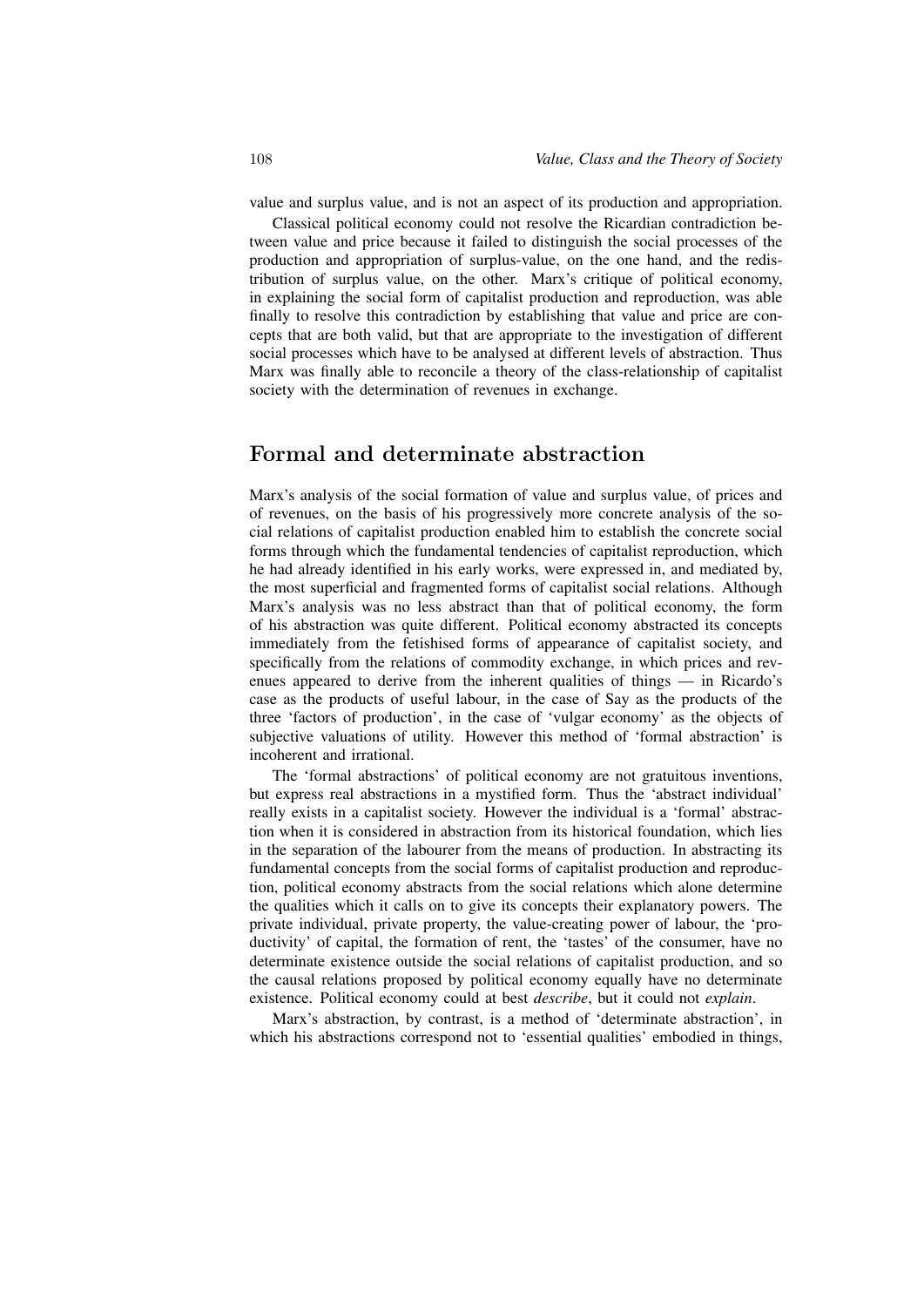but to determinate social processes.<sup>8</sup> The distinction between the abstract and the concrete, for Marx, therefore corresponds not to the distinction between the 'essential' and the 'inessential', but to the distinction between the general and the particular. The theory of value, for example, expresses the generality of the social relations through which social labour is expressed in the form of the value of the commodity, and the generality of the social processes through which the allocation of social labour is regulated through the exchange of commodities. The abstraction 'value' corresponds to, and is only appropriate to, a society in which such processes have become generalised.

Indifference towards any specific kind of labour presupposes a very developed totality of real kinds of labour, of which no single one is any longer predominant. As a rule, the most general abstractions arise only in the midst of the richest possible concrete development, where one thing appears as common to many, to all. Then it ceases to be thinkable in a particular form alone. On the other side, this abstraction of labour as such is not merely the mental product of a concrete totality of labours. Indifference towards specific labours corresponds to a form of society in which individuals can with ease transfer from one labour to another, and where the specific kind is a matter of chance for them, hence of indifference (*Grundrisse*, p. 104).

The law of value is only valid to the extent that the features of the social processes depicted by the law pertain to every particular example of those processes. At the same time every particular example will add other determinations, which have to be conceptualised at progressively lower levels of abstraction, so that 'the concrete . . . is the concentration of many determinations' (*Grundrisse*, p. 101). Thus the theoretical analysis of the social forms of capitalist production developed in *Capital* does not provide any kind of eternal truth, but only the analytical foundation on which to develop comparative and historical analyses of the more concrete (and complex) particular forms in which capitalist social relations are expressed and develop. Similarly, the concrete investigation of any of the 'laws of motion' of the capitalist mode of production will show how 'like all other laws, it is modified in its working by many circumstances' (*Capital*, I, p. 798).

The economists' model of capitalism was an abstract model which described an ideal world of perfect rationality, perfect knowledge, and perfect foresight, which expressed the perfectibility of Man, within the limits of Nature. Even the most optimistic of the political economists had to acknowledge that their world of harmony and prosperity hardly corresponded to the reality of capitalist society. However the other side of political economy's method of 'formal abstraction' was its attempt to derive reality immediately from its fundamental concepts. The

<sup>&</sup>lt;sup>8</sup>There is nothing particularly original about this form of abstraction  $-$  it is no more and no less than the method of modern science, whose abstract laws do not depict 'essential relations' but concrete generalisations, which describe the common feature of a multiplicity of particular relations, and are applicable to the extent that they are manifested in those particular relations (c.f. Dobb, 1940, Ch. 5; Sayer, 1979).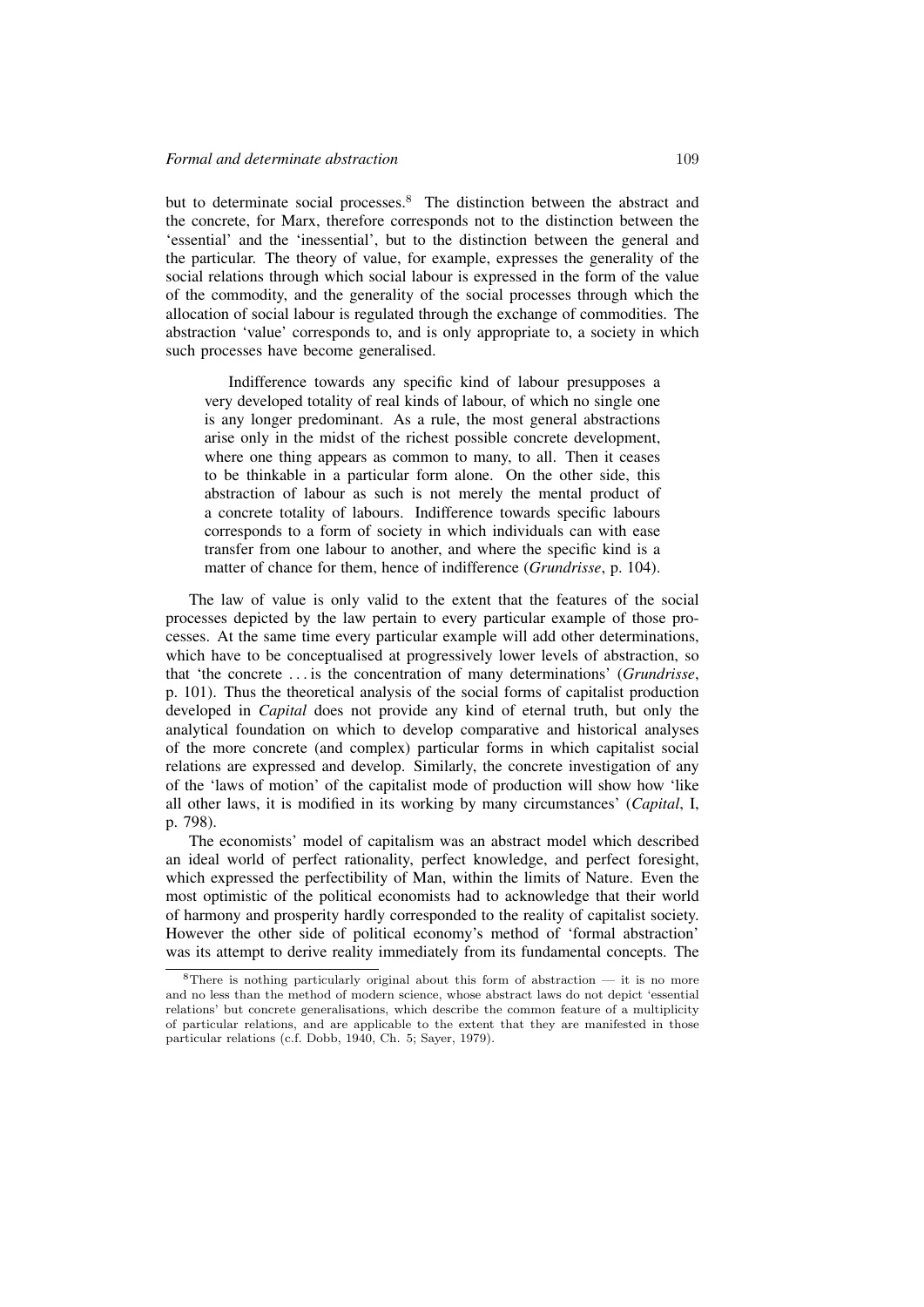ideal model grasped the 'essence' of reality. It depicted the possibilities of material and spiritual emancipation which economic and political liberalism offered to humanity. The perfection of the abstract model showed that the source of the acknowledged evils of capitalism could not be private property, wage labour, or unrestrained competition. If reality did not correspond to this ideal it was not the ideal which was at fault, but human intellectual and moral weaknesses which prevented humanity from living up to the abstract ideal. Thus the divergences of reality from the ideal model were explained in terms of human frailty and human imperfection. The appropriate methods of social reform were correspondingly identified as the moral and intellectual elevation of the species. Thus the method of 'formal abstraction', which was the source of the scientific weakness of political economy, was also the source of its ideological strength.

For Marx, by contrast, the evils of capitalism were inseparable from its progressive characteristics. While capitalism undoubtedly developed the forces of material and intellectual production to an unprecedented degree, it did so within social relations in which the production and appropriation of the social product was subordinated not to human need but to the accumulation of capital. The alienated form of social labour under capitalism was not a technical necessity, imposed by the development of the division of labour, but a specific, historically developed, form of social production, based on specific social relations of exploitation and domination. These relations of exploitation and domination were not simply the result of the contingent abuse of capitalist power, but were the necessary form of the social relations of capitalist production, imposed on every capitalist by the pressure of competition through which every capitalist was compelled to subordinate all human considerations to the production of surplus value. Far from expressing the possibilities of human intellectual and material freedom, the social relations of capitalist production increasingly subject humanity to domination by an alien power, the power of capital. The development of human productive and intellectual capacities serves only to increase the power which stands over humanity. At the same time, however, the socialisation of production leads to the development of new social collectivities, in the form of working class organisations, which contest the power of capital and which provide the foundation on which a new form of society can be built.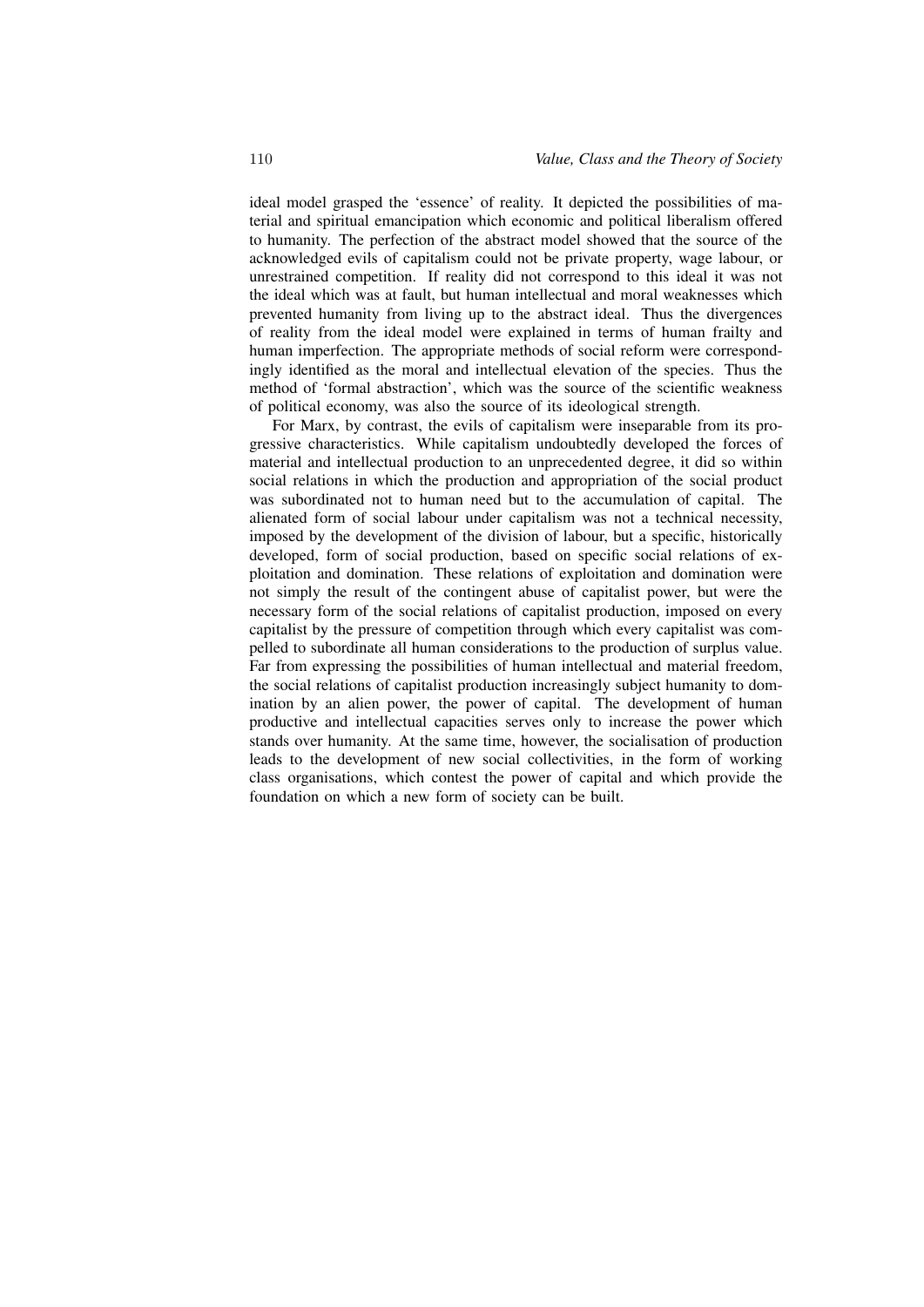# Chapter 5

# Political Economy and its Sociological Critics

# Classical political economy and the labour theory of value

It has become the Marxist orthodoxy to identify classical political economy with the labour theory of value. However, of all those who could be called classical political economists only Ricardo adhered (almost unequivocally) to the labour theory of value. As we have seen, Smith had proposed a labour-commanded theory, but this was largely for methodological convenience. Say, who first systematised Smith's theory, adopted a theory of supply and demand. Malthus, Bailey, Senior and many other leading economists rejected the Ricardian theory of value altogether, while Ricardo's closest followers, James Mill and McCulloch, followed in turn by John Stuart Mill and Cairnes, all modified the labour theory in order to accommodate the awkward inconsistency between price and value. Even Ricardo himself at times indicated a willingness to abandon the labour theory. If we take the labour theory of value as the defining feature of classical political economy we reduce it to a system that had but one adherent.<sup>1</sup>

The importance of the labour theory of value for Ricardo was not that it

<sup>1</sup>This interpretation is implicit in most orthodox Marxist periodisations of the history of political economy, which identify the transition from the scientific perspective of classical political economy to the ideological perspective of 'vulgar' economics with the abandonment of the labour theory of value in the early 1830s. Bourgeois periodisations, on the other hand, identify the transition with the replacement of a cost of production theory by a subjective theory of value in the marginalist revolution of the 1870s, when 'political' economy was purged of extraneous political concerns, to become a scientific economics. If the transition is neither from science to ideology, nor from ideology to science, but from one ideology to another, as I would argue, then the ideological transition is best identified with the 1870s, for the abandonment of the labour theory of value compromised the scientific claims of classical political economy, but only to strengthen it ideologically in the face of the challenge of the working class.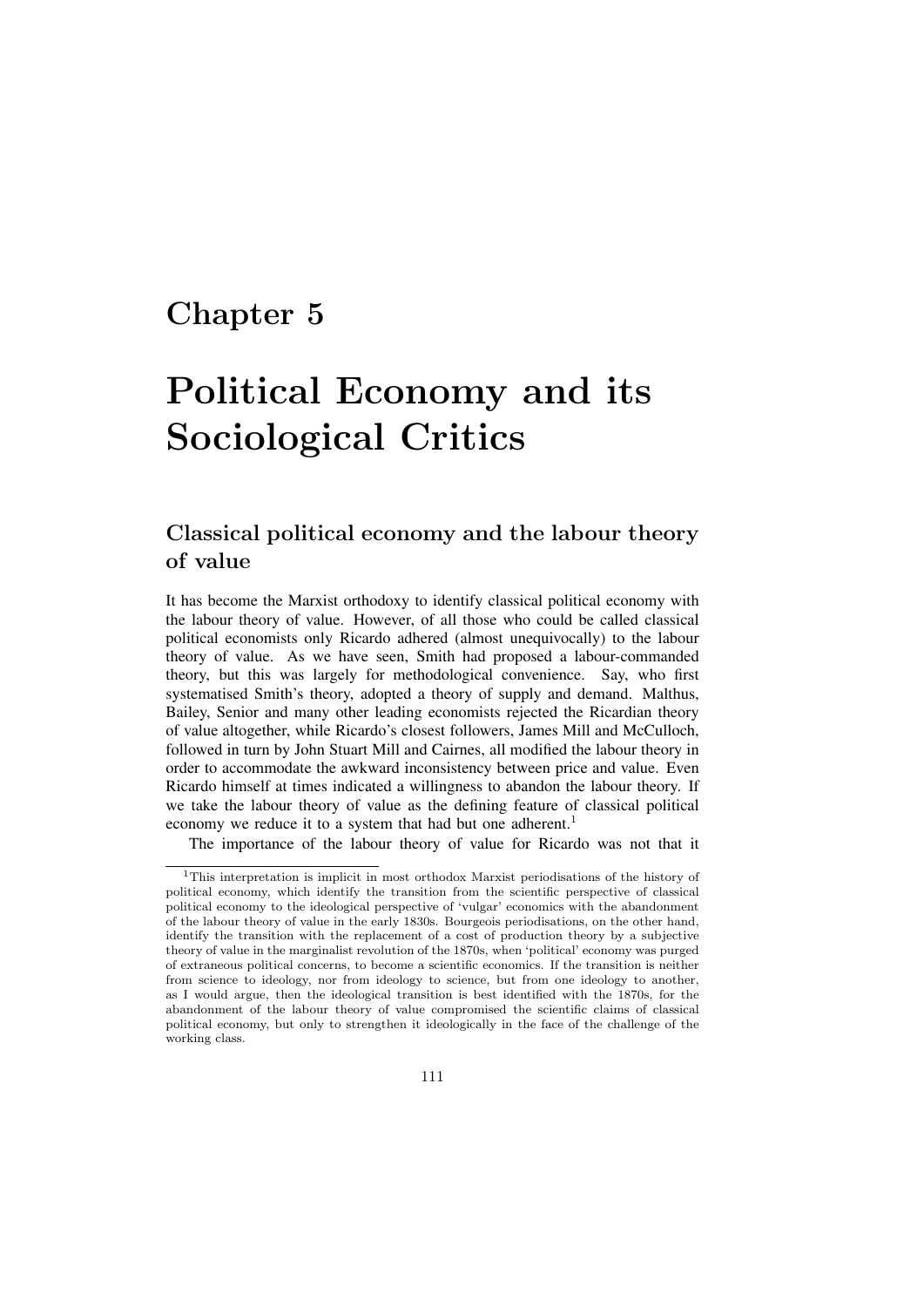connected labour with its alienated forms, but that it provided the basis of a rigorous theory of distribution, which made it possible to identify the ultimate impact of particular economic policies, and especially of taxation, in order to evaluate their impact on productive investment. From this point of view Ricardo's followers were content to regard the inconsistency between the determination of prices and the theory of value as a minor technical problem, to be resolved by various *ad hoc* expedients, that did nothing to undermine the validity of Ricardo's theory of distribution (in much the same way as friction affects the motion of falling bodies without invalidating the law of gravity). Ricardo himself did not dismiss the problem as inconsequential, for he devoted a great deal of energy to devising the 'scholastic formulae' that could resolve it. Although he did not achieve this, it is in fact the case that the problem can be solved if an appropriate standard of measurement is chosen. Ricardo's early followers and popularisers, James Mill and McCulloch, were more cavalier, explaining the divergence in terms of the independent addition of labour by machines, anticipating John Stuart Mill's abandonment of the labour theory of value in favour of a cost of production theory within which direct labour was only one component part of value.

The abandonment of the labour theory of value was not a result of its technical deficiencies, but of its ideological weakness. It was perfectly rational for Ricardo to adhere to the labour theory of value, and to seek to accommodate it to the reality of price formation through secondary adjustments, for the alternative was to return to the indeterminacy of the theories of Smith or of Say according to which prices are determined by supply and demand, which in turn depend on prices. On the other hand, such indeterminacy could prove very attractive to those who found the Ricardian conclusions unpalatable. Thus the fate of the labour theory of value was not determined by the internal logic of the Ricardian system, but by the ideological demands that were made on it.

The essential ideological weakness of the Ricardian system was that it did not provide a satisfactory basis on which to defend profit. Although Ricardo made vague reference to profit as the reward for 'waiting', the essence of his theory is to determine profit as a deduction from the product of labour, while its proportionality to capital is a contingent empirical characteristic of profit that conflicts with its essential relationship to labour. The ideological defence of profit, however, required that the proportionality of profit to capital, and so to the magnitude of the capitalist's contribution, was not simply a contingent empirical phenomenon, but was rather its essential characteristic; it could hardly be claimed convincingly that profit was some kind of reward for capital if the size of the profit did not correspond in its essence to the size of the capital.

The inconsistency at the heart of the Ricardian system only came to acquire decisive significance when the proportionality of profit to capital came to acquire a decisive ideological and political importance. It was only then that the deviation of the rate of profit from the rate of surplus labour came to have a systematic significance greater than that, for example, of the 'market' rate of profit from the natural rate. It was the ideological challenge to profit presented by the growth of an independent working-class movement and by its socialist propagandists that was the circumstance that elevated a technical problem into a fatal contradiction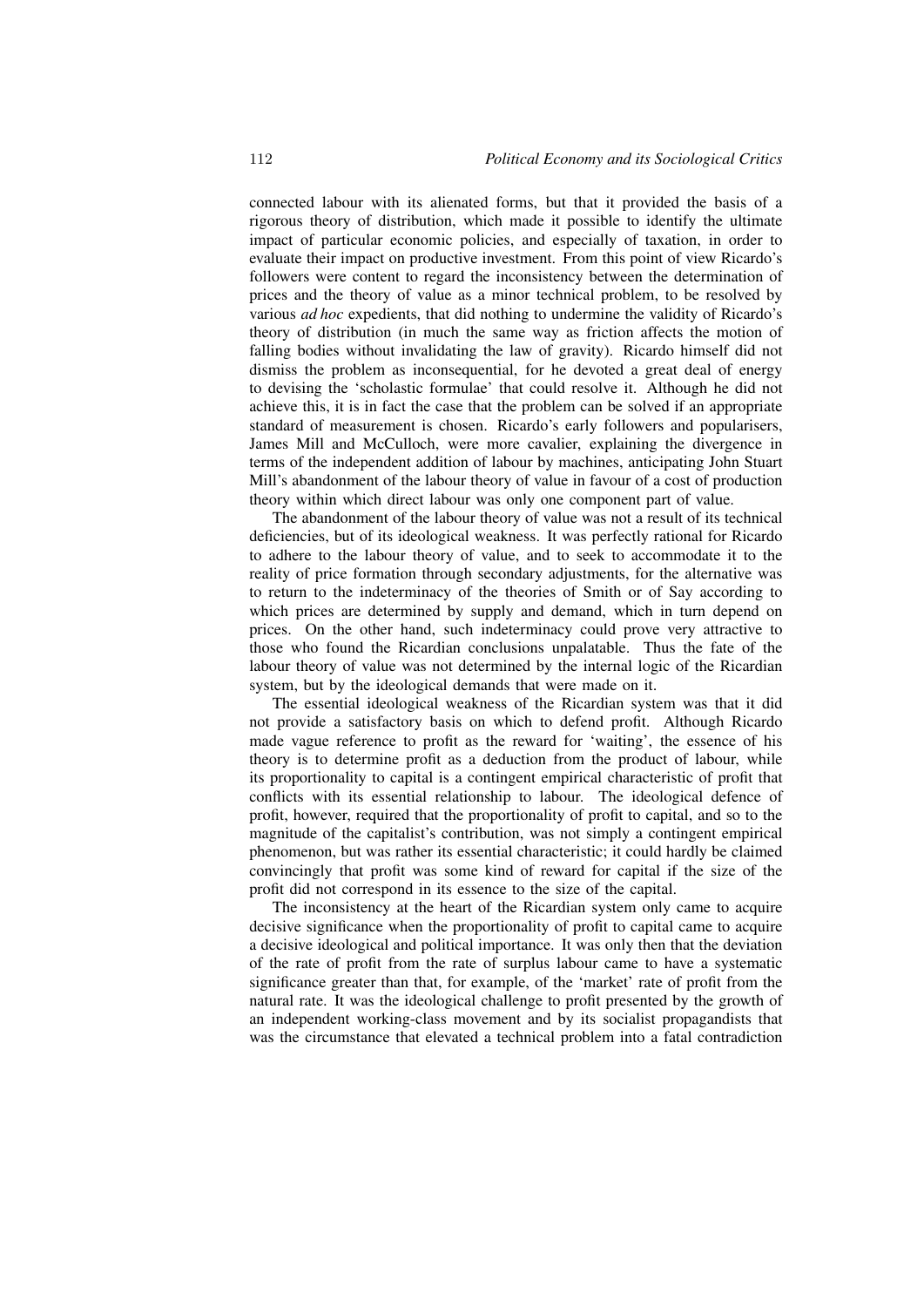and led economists away from the labour theory of value following an apparently purely intellectual logic.

The context of the modification, or in some cases abandonment, of the labour theory of value was the period of growing social tension in the early 1830s as the working class, that had been mobilised in part by a bourgeois leadership within the reform movement, began to follow co-operative and socialist agitators such as Owen and Hodgkin. The debate was initiated in 1825 by Samuel Bailey, who rejected the very idea of a theory of 'absolute value', and was pursued most intensively in the Political Economy Club through the first half of the 1830s. The upshot of the debates was a nearly universal rejection of the labour theory of value in favour of some kind of 'adding up' theory, according to which the revenues of land, labour and capital could be determined independently of one another, somewhat in the manner of Adam Smith, Malthus and Say, by the interaction of supply and demand. Various theories of profit were proposed that gave profit an independent justification, either as the reward for the capitalist's abstinence and labour of superintendence (Senior, Scrope) or as a reward corresponding to the contribution of capital to the value of the final product (Read, Gray, Longfield). Longfield also followed up Say's suggestion that the reward for labour could likewise be related not simply to the subsistence needs of the labourer, but more fundamentally to the productive contribution made by labour.

The most energetic opponents of the labour theory of value, such as Cazenove, Scrope, Read and Longfield, were quite explicit about the need to repel the socialist attack and their prime motivation was clearly to provide a secure justification for the powers and privileges of capital. A similar concern to rebut the socialist interpretation of the deduction theory of profit clearly motivated Carey in the United States, Bastiat in France and Roscher and Knies in Germany in rejecting the labour theory of value. However, their criticisms of Ricardo's theory of value did rest on an undeniable inconsistency in the theory, so it was perfectly possible for more disinterested thinkers to reject or modify the labour theory of value for what to them might seem purely intellectual reasons.

The abandonment of the labour theory of value was primarily of ideological importance, for its implication was that profit was no longer seen as a deduction, but as an independent revenue with its own source, which could now be defended against socialist attack. The revenues accruing to each factor of production could now be justified, on the supply side, by the 'trouble and toil' incurred by labour or abstinence, and, on the demand side, by the contribution to production made by the relevant factor. Thus the theory of distribution could be assimilated to the theory of production, distribution relations expressing the cooperative interdependence of the factors of production. However, in Ricardo's system it was only the labour theory of value that made it possible to establish a determinate relationship between wages, rent and profit. Thus the price that had to be paid for the vulgarisation of political economy was that the system became indeterminate; in particular it became impossible to determine the rate of profit. To abandon the labour theory of value was to abandon the Ricardian ambition of providing a rigorous analysis of the relations between the classes. Thus Marx was right to criticise the vulgarisers for abandoning science for ideology. When the vulgar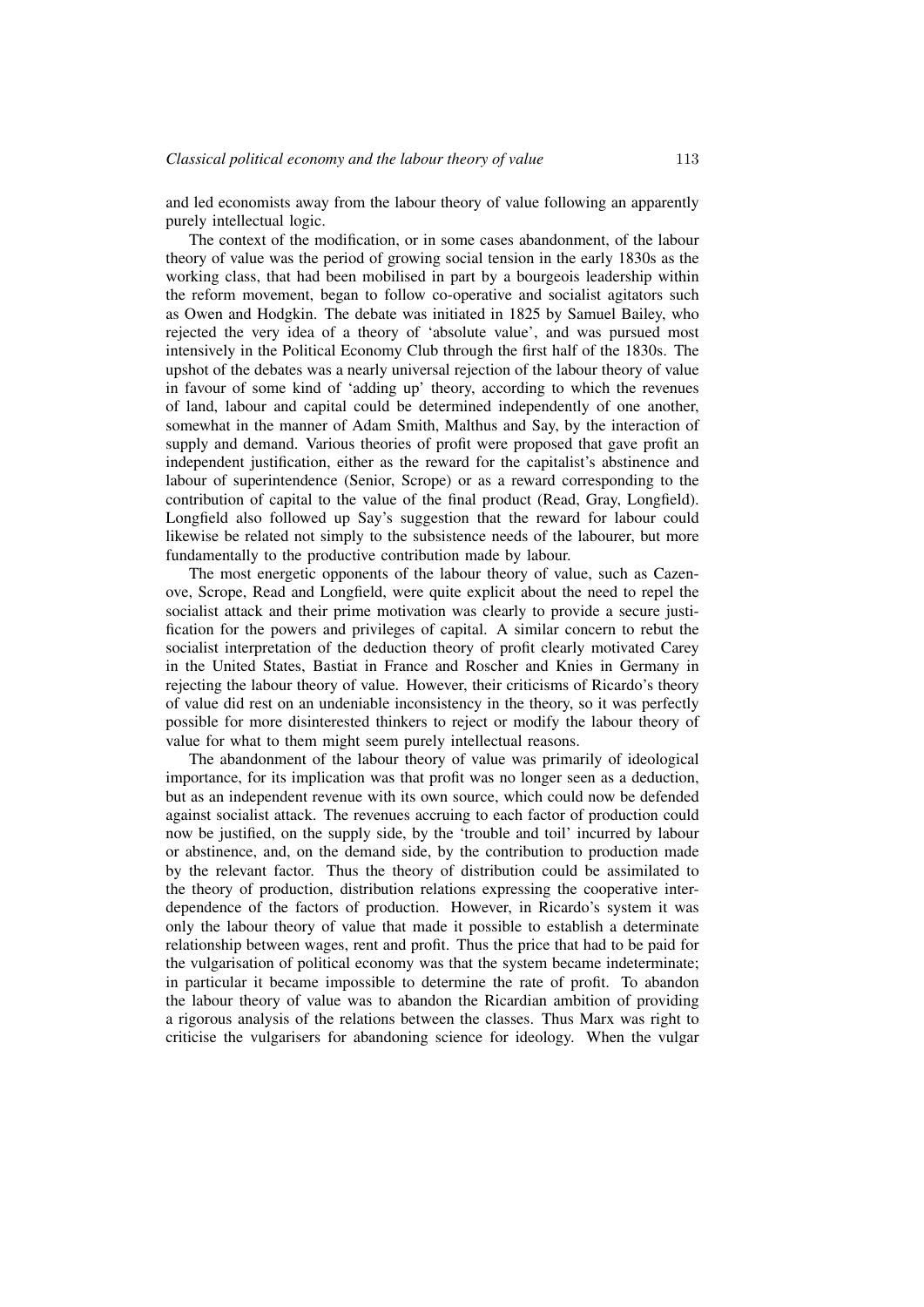critics of Ricardo were resurrected by historians of economic thought it was as 'some neglected British economists' (Seligman, 1903), and their scientific neglect was fully justified.

Classical political economy was far from destroyed by the abandonment of the labour theory of value. James Mill and McCulloch had already relaxed the theory, without forswearing any of Ricardo's conclusions. John Stuart Mill, in his *Principles of Political Economy* (1848), completed the assimilation of the vulgar criticisms into the Ricardian framework, but in order to reaffirm Ricardo's theory of distribution. Mill's cost of production theory of value retained the Ricardian relationship between wages, rent and profit as an approximate account of the relations between the classes. The abandonment of the labour theory of value meant that the rate of profit became indeterminate, and so the impact on profit of an increase in wages or in rent could not be rigorously explored, but the cost of production theory of value did give the system the appearance of rigour and coherence and so served to renew the scientific authority of classical political economy.

#### The classical economic laws

While the theory of value was an object of some debate, there was almost universal agreement among economists over the classical laws of political economy. In the most general terms political economy provided a theoretical framework within which to understand the social relations of capitalist society and within which to formulate the problems raised by the regulation of those social relations. The basis of this framework was the 'trinity formula' that defined the fundamental component classes of capitalist society and within which the relations between those classes could be conceptualised. The theory of production established the fundamental harmony of class-relations on the basis of the complementarity of the different factors of production. The theory of exchange imposed a commitment to *laissez-faire* in the regulation of economic relations, on the basis of the liberal principle of individual self-determination, subject to the obligation to respect life, liberty and property. Within this liberal framework any intrusion on the freedom of the individual to be the best judge of her own interests could only be justified on the grounds of the individual's ignorance or insanity, or on the grounds that the action of the individual impinges on the life, liberty or property of others. The theory of distribution was the means by which the distinctive interests of the component classes of society were defined and related to one another.

Within this framework political economy can be defined by the economic laws on the basis of which it defended its fundamental political principle, the principle of *laissez-faire*. Following Gide and Rist we can identify seven fundamental laws of classical political economy (Gide and Rist, 1948, pp. 359–71) . The first four derive from the theory of exchange, and characterise any liberal economic theory, whether 'classical' or 'vulgar'. These four are: first, the *law of self-interest*, which in its most general form states that individuals tend to pursue their economic ends in accordance with their rational self-interest. Economics is concerned to elucidate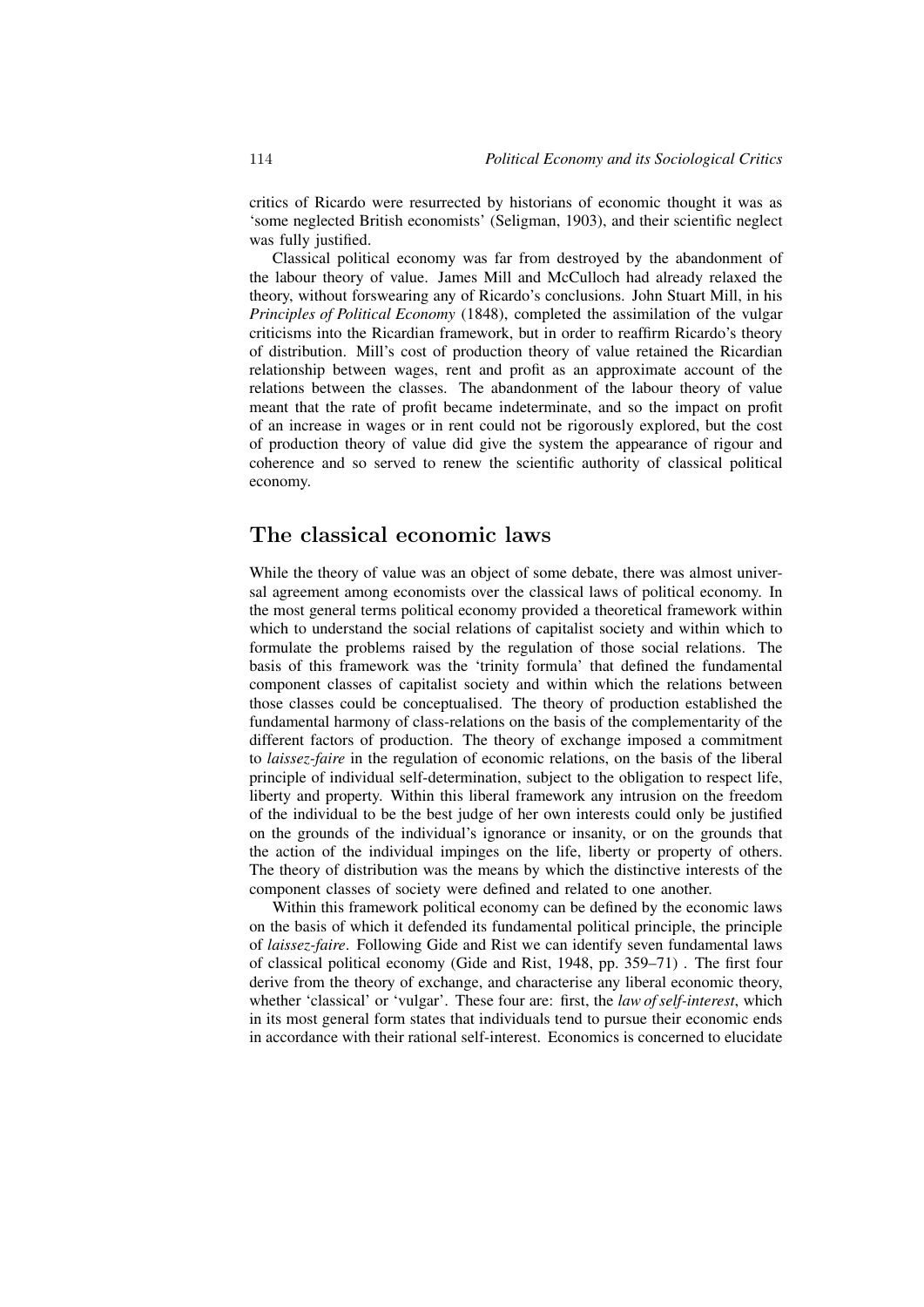the implications of action performed on this basis, the most optimistic theories claiming to show that in a world of perfect liberty the pursuit of self-interest spontaneously gives rise to social harmony and social progress. However such bland optimism was by no means generally characteristic of classical political economy, as we have seen. Second, the *law of free competition*, which again cannot be reduced to the doctrine of spontaneous harmony, but which states that competition will secure prosperity and progress, in the absence of barriers to its operation. The recognition of such barriers is the only basis on which political or moral intervention in the competitive process can be justified. Third, the *law of supply and demand*, according to which market prices fluctuate around an equilibrium value in response to the interaction of supply and demand. Most of the classical political economists, and their marginalist successors, complemented this with Say's *law of markets* according to which supply created its own demand so that crises and unemployment could only be the result of impediments to the smooth operation of markets, set up, for example, by restrictions on the supply of money and credit. Fourth, the *law of international exchange* according to which both parties gain, although not necessarily equally, from international trade conducted according to the law of free competition. Again this law was not absolute, for it came to be recognised that in some circumstances, particularly in the case of goods in monopoly supply or in the case of an 'infant industry', there may be grounds for intervention in the market.

These four laws were regarded as almost self-evident. If individual capitalists pursued their own self-interest a regime of economic freedom would maximise their incentives and their opportunities and so result in the maximisation of profits and of economic growth. Any infringement of such freedom could only be justified to the extent that the abuse of economic power infringed the freedom and opportunities of others. However it was not so self-evident that the interests of capitalists in economic freedom was shared by the other classes of society, the landed interest and the working class. Economic conflict between these classes over the determination of rent and wages was a feature of capitalist society that could hardly be ignored. The classical theory of distribution was an attempt to theorise this conflict in order to establish the relationship between the capitalist interest and the interests of society as a whole, and so to establish a proper basis on which to achieve the harmonious integration of capitalist society. Although Ricardo formulated the theory of distribution within the framework of the labour theory of value, the economic laws that defined the theory of distribution could equally be presented on the basis of other theories of value.

The first such law was the *law of rent*, according to which rent was determined by the difference in costs of production between the least and the most productive enterprises. The specific twist given to this law by Ricardo was to combine it with the law of diminishing returns in agriculture, from which he deduced the secular tendency for rents to rise at the expense of profits. The rigorous formulation of this law did depend on the labour theory, but it was also espoused by those who adopted a cost of production theory, in which case it could be held as an approximation and not as an exact law. The law of rent could be rejected within the framework of classical political economy by rejecting the law of diminishing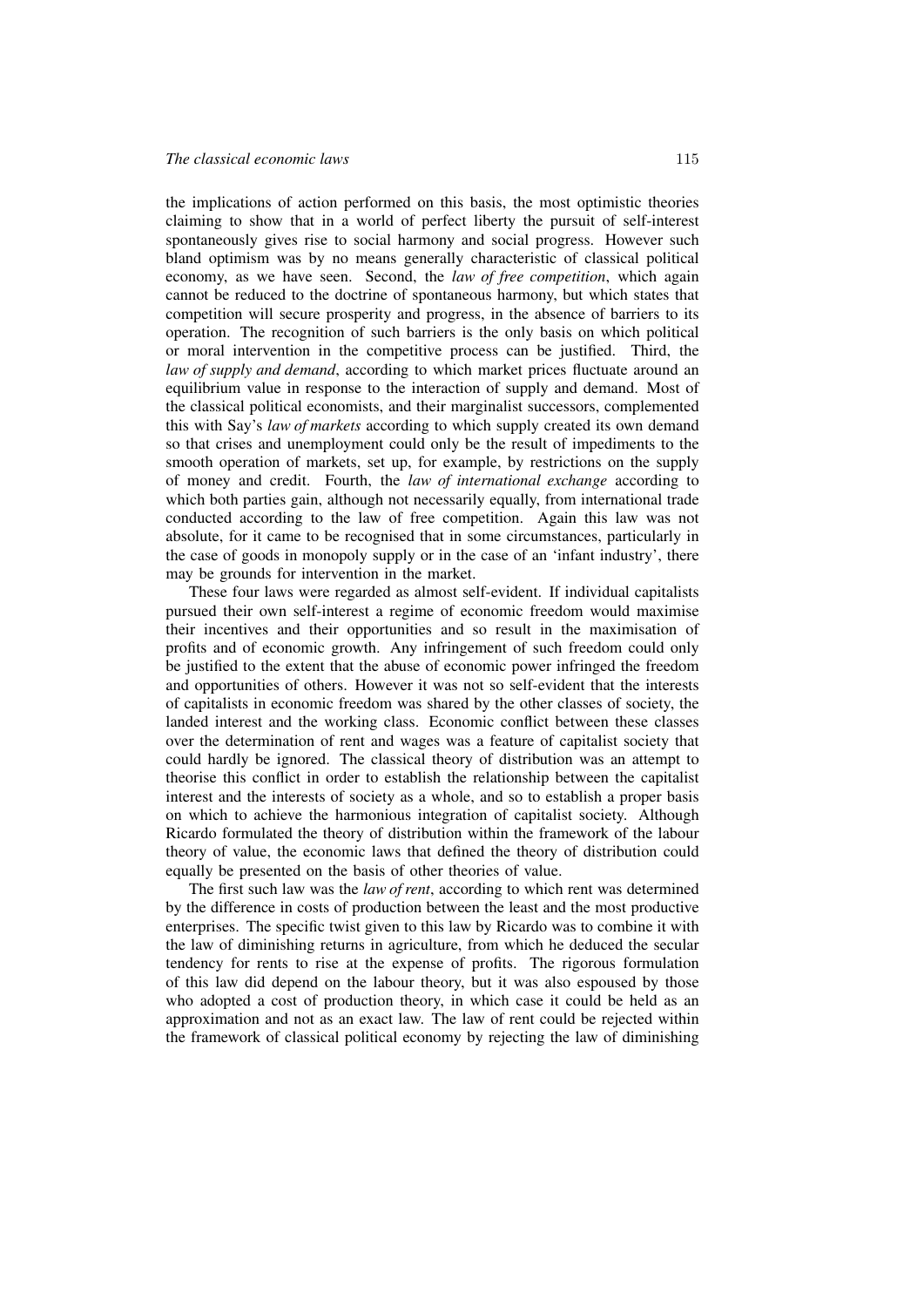returns in agriculture or, as was done by Bastiat and Carey, by identifying rent with the return to capital invested in the land and so assimilating rent to profit. On the other hand, the apparent conflict of interest between land and capital that was implied by the law of rent could be dissolved by arguing that unproductive expenditure, characteristic of the landed class, was necessary to stave off the threat of underconsumption, as was argued by Malthus.

The interest of the working class was defined not by the theory of value, which appeared to establish a conflict of interest between capital and labour, but by the *law of population* and the *law of wages*, which established the identity of interests of the working class and capital on the basis of their common interest in maximising the rate of growth, which depended on maximising the funds available to capital. As we shall see, it was the collapse of faith in these laws that destroyed classical political economy.

The law of population, derived from Malthus, was supposed to establish that population would tend to grow more rapidly than the supply of the means of subsistence, so that the latter would act as a check on the growth of population. The law of wages relied over the long-term on the law of population, as wages would be held down to the historically and customarily determined subsistence level by the operation of Malthusian checks. The law of population was supplemented in the short-term by the mechanism of the wages-fund.

The wages-fund doctrine postulated that the demand for labour was set by the supply of capital, in the form of the means of subsistence, that comprised the wages-fund. Any increase in wages meant that the wages-fund had to be spread over fewer workers, and so would give rise to unemployment, which would exert downward pressure on wages. Any permanent increase in the wages of one set of workers, achieved, for example, through the use of trade union power or through legislation, could only be at the expense of other workers, whose wages would correspondingly be reduced by the overall limit set by the wages-fund. Wages could only be increased by increasing the size of the wages-fund through the accumulation of capital, or by reducing the supply of labour by practising moral restraint. Any encroachment of wages on profits would only curtail the demand for labour further. Thus the inverse relation between wages and profits, which appeared to establish a conflict of interest between labour and capital, in practice served, within the framework of the wages-fund doctrine and the theory of accumulation, to establish their identity. In fact the wages-fund doctrine was very shaky, and political economy never satisfactorily reconciled the long-term Malthusian mechanism with the short-term wages-fund mechanism to establish that the latter would necessarily impose subsistence wages. However the law of wages, although theoretically the weakest link in the classical system, was its ideological lynch-pin, for it provided the main weapon against both conservative and socialist opposition to the rule of capital.

Against conservatives the law of wages established that the privileges of the landed class, and their paternalistic benevolence towards the poor, only served to undermine national prosperity by inflating the price of corn, and so eroding profits. Against socialists, the law of wages established with the imposing rigour of science that neither the combination of workers nor Mr Owen's co-operatives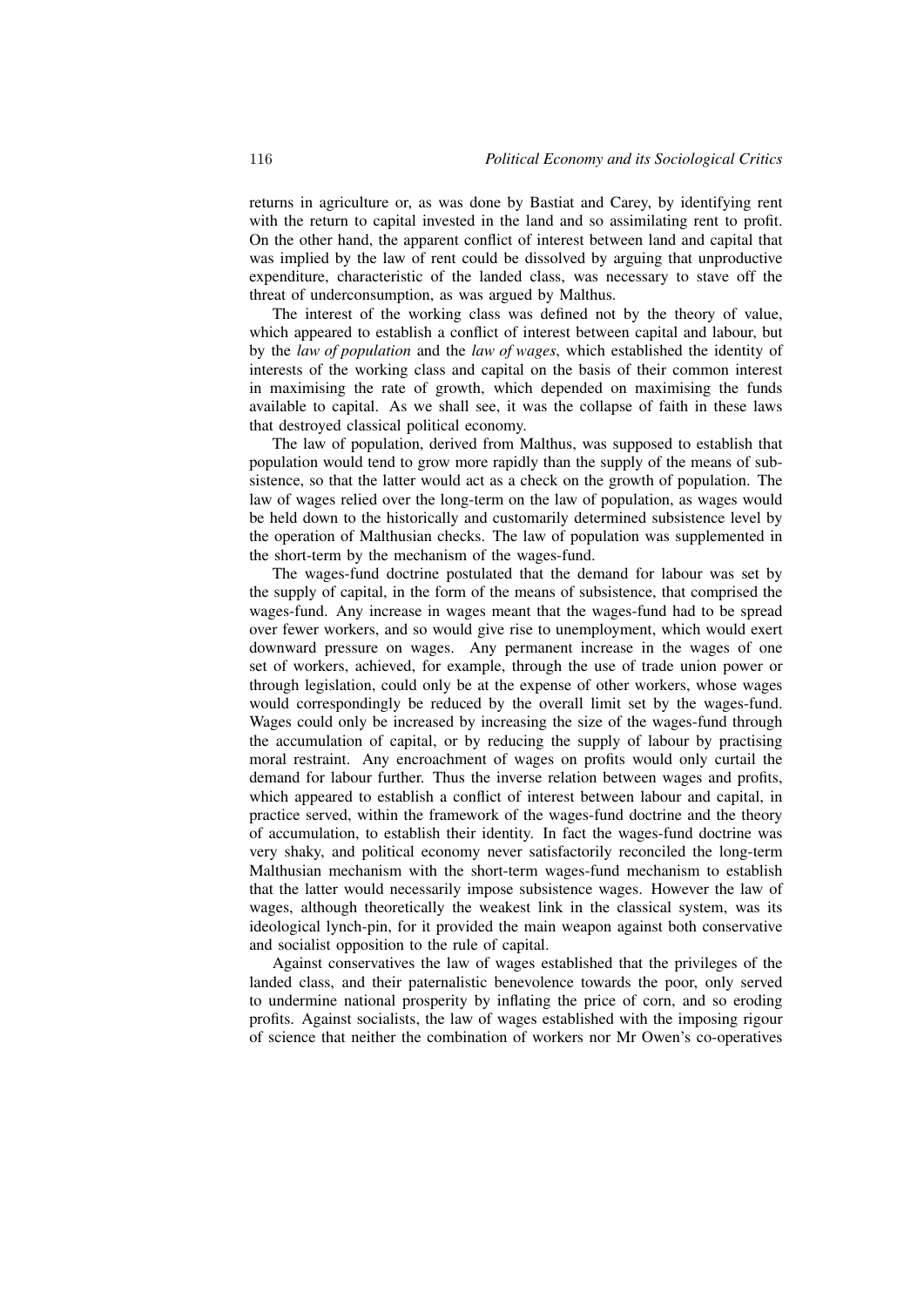could alleviate the general condition of the working class. The call for combinations and co-operatives served only as the rallying cry of demagogues seeking to secure the support of the ignorant mob in pursuit of their own sectarian ends. Combination may have had a limited value in correcting specific evils, caused for example by unscrupulous employers, and may even have had a positive value in encouraging the prudent provision for distress in periods of unemployment, sickness or old age, so that responsible trade unionism could be welcomed, but the general combination of the workers against their employers was an unqualified evil.

In the same way private charity and the Old Poor Law could not mitigate the evils they were supposedly designed to combat. They could only discourage the prudent provision of the workers for the future of themselves and their families and so intensify the misfortunes to which the working class was inevitably subject. They were merely the deceitful means by which ancient privilege sought to reproduce its hold on the working class. Neither paternalism nor socialism, neither charity nor combination, could improve the lot of the working class. Their only prospect of general improvement was through moral restraint and submission to the law of the market, while their political interests were best served by the representation of property, whose own interest in its unfettered expansion could best secure the conditions for the workers' well-being.

The great strength of classical political economy was that it could reconcile the apparent distributional conflict between labour and capital with a more fundamental community of interests based on a common interest in the accumulation of capital. Vulgar economy, which rejected the classical laws of distribution in favour of a theory of distribution according to which revenues were determined independently of one another by the interaction of supply and demand, provided a much weaker foundation on which to reject the claims of labour because it depended on the bland assertion that distributional conflict did not exist, the market serving spontaneously to assign appropriate rewards to the factors of production, an assertion that could be countered by the equally confident claim of the socialists that the unequal market was the means by which capital appropriated the product of labour.

Early working-class agitation could be put down to the actions of a misguided mob, so that vulgar assertions of the harmony of class interests might be sufficient. However, the persistence of working-class demands, and the development of trade unions to further those demands, forced political economy in Britain to sharpen its ideological defences in the name of its natural laws, in order the better to rebuff demands for reform. Thus classical political economy survived the criticisms of the 1830s; was reformulated by Mill in the 1840s; was vindicated by the period of unprecedented prosperity and social peace that followed the repeal of the Corn Laws in 1846, and was constantly reinvigorated by resistance to the exaggerated claims of trade unionism and social reform through the 1850s and 1860s. In Europe, however, where effective trade unionism developed later than in Britain and where the major challenge to the rule of capital was a political and ideological one, vulgar economy, in one form or another, reigned supreme.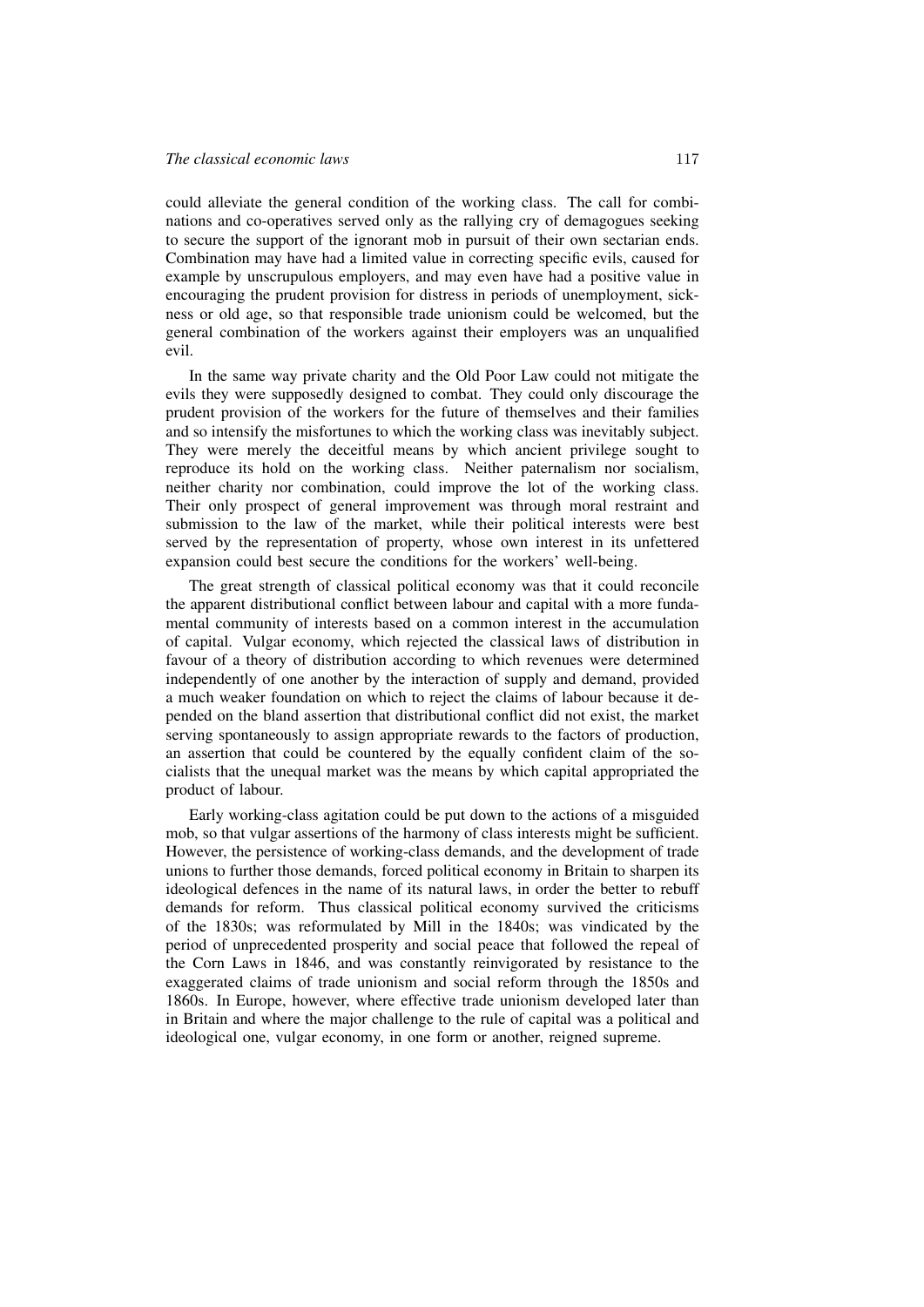# Classical political economy and the birth of sociology

In the hands of Smith and Ricardo political economy had been a weapon with which to attack the privilege and corruption of the old order, and it was as such that it was taken up by radical and revolutionary liberals throughout Europe. However, once the liberal battles were won, political economy rapidly degenerated into an apologetic role. Political economy did not necessarily endorse the *status quo*, for it could hardly deny the suffering which was associated with the generalisation of capitalist relations of production, nor the increasingly severe crises which punctuated its advance, nor the growing class conflict to which it gave rise. However political economy insisted that exploitation and periodic crises, poverty and distress, class conflict and civil disorder were not inherent in capitalism, but were the result of human failings. Distress and disorder were the results of the ignorance of politicians, the abuse of privilege, the irresponsibility of bankers, or the moral and intellectual failings of the working class. It was not capitalism which failed to meet human aspirations, but human weakness which prevented the realisation of the rational ideal.

The faith of the political economists (both classical and vulgar) in the adequacy of the market as the means of regulating the class relations of capitalist society was by no means universally shared, particularly in Continental Europe, where capitalist development was associated with much more serious economic and political dislocation than it was in Britain. To many the unfettered rule of capital appeared to be a prescription not for prosperity and social peace but for exploitation and social conflict.

Criticism of political economy came from three major directions. First, political economy had to face conservative critics who believed that the development of capitalism was undermining the established order and creating a society which would inevitably be marked by conflict and moral degeneration. Second, it had to face socialist critics who believed that exploitation was inherent in the inequality of the capitalist system and who proposed reform on the basis of co-operation. Third, it had to face criticism from those who accepted the fundamental social relations of capitalist society, but who could not accept that such social relations could be regulated solely by the free play of the market.

Conservative critics did not share the economists' faith in the power of the hidden hand of the market to achieve social harmony and social integration. They pointed to the costs of capitalist development: crises, unemployment, undermining of paternalistic authority, class polarisation, socialist agitation, the destruction of cultural values and national spirit, and the erosion of the moral and political authority of the state, the church and the ruling class. Political economy neglected the spiritual, moral and aesthetic qualities of the human species and underestimated the importance of the essential ties of deference to and respect for authority that had held the medieval economy and society together, and that were being destroyed by the advance of capitalism. Capitalism was an unviable form of society.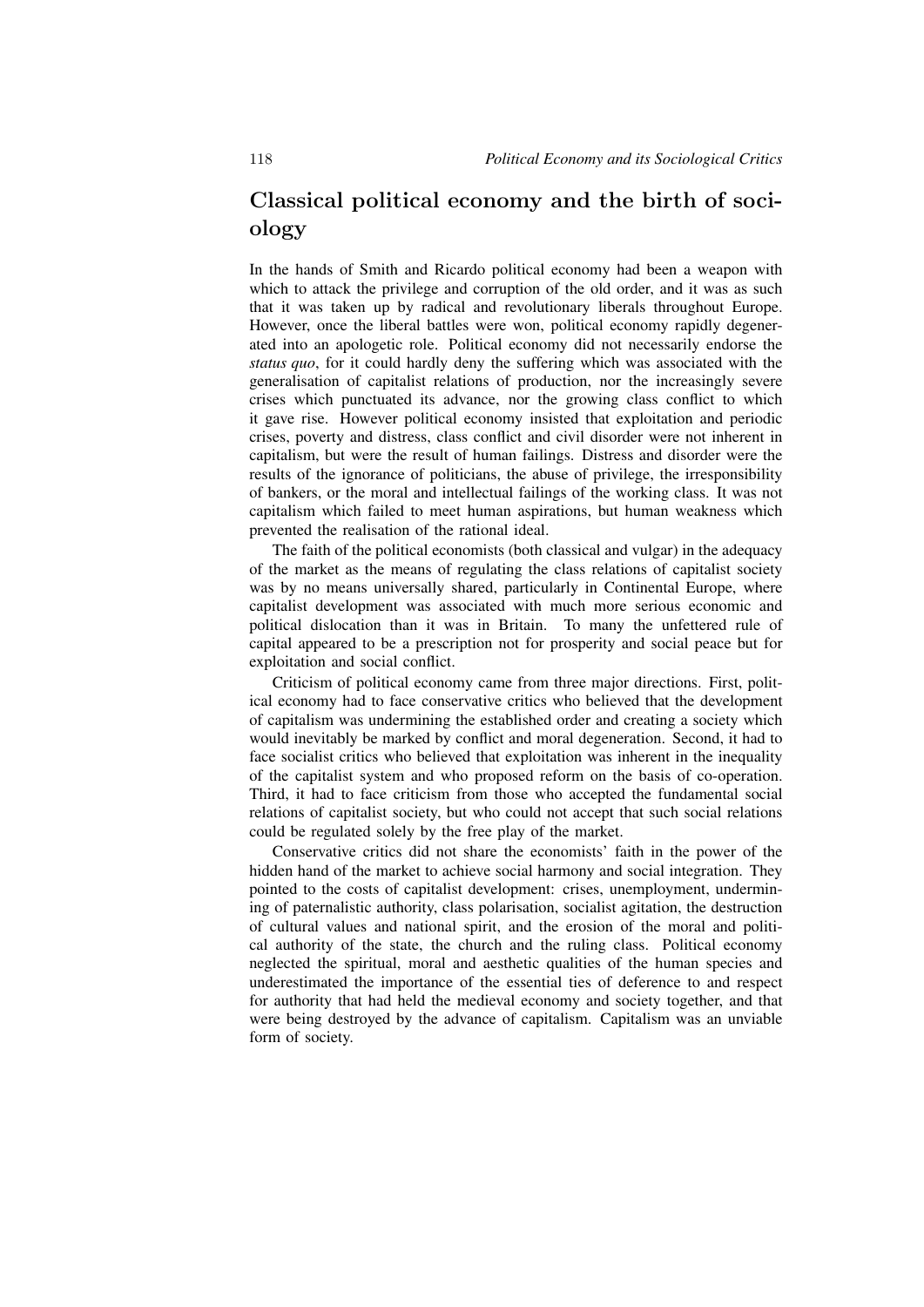Conservatives counterposed organic theories to the liberalism of political economy, calling for a restoration, in one form or another, of the medieval order, enforced by Church and State and governed by an hereditary ruling class. While such a romantic reaction was strong in the face of the French Revolution, and enjoyed occasional resurgences thereafter in periods of acute social tension, it gradually declined in power and influence in the wake of the post-Napoleonic stabilisation of capitalist society. It did, however, provide resources, in its emphasis on moral, cultural and national values and on the need for the moral and political regulation of social relations, for later critics of the economists' preoccupation with economic interest.

While conservative critics tended to reject political economy *in toto*, the theorists of socialism accepted some parts of political economy while rejecting others. Thus they tended to accept the theory of production, that defined the functional interdependence of labour, land and capital, while rejecting the theories of distribution and exchange, in which conflictual relations of competition were 'unnaturally' imposed on the co-operative relationships inherent in production. Some socialists drew on Ricardo's deduction theory of profit, while rejecting the law of population and the law of wages, and so developed an exploitation theory of society within which profit derived from the monopoly power of capital. They also drew on democratic political theory and on Sismondi's criticism of the crises, unemployment and class polarisation that accompanied capitalist development. For socialists, exchange gave rise to inequality, which was the basis of exploitation as the rich abused their economic powers, and society became increasingly polarised. They therefore proposed the equalisation of property and the regulation of competition to prevent such polarisation, and proposed that production should be organised co-operatively.

Although the early socialists criticised the optimism and the fatalism of political economy, they nevertheless remained largely within the liberal framework that saw the free market as the necessary basis of liberty, equality and fraternity, believing that only the equalisation of property would make it possible to achieve those ideals. Thus the socialist criticism of political economy inspired not only Marx, who carried it much further, but also liberal reformers, such as Comte, drawing on St Simon, and John Stuart Mill, who incorporated many socialist ideas into his own political economy, recognising a role for co-operation in reducing inequality and the abuse of economic power.

The third major direction of criticism of political economy lay between the two just considered. On the one hand, it shared the conservative rejection of the 'dogma of self-interest' and the claim of political economy that a regime of *laissez-faire* could best ensure social harmony, while retaining a commitment to political liberalism against reactionary romanticism. On the other hand, it shared the socialist emphasis on the need for co-operation and for moral and political regulation to restrain the conflicts emerging out of competition, but rejected socialist projects to equalise property, seeing the defects of capitalism as deriving primarily from the unregulated market, rather than from its underlying inequality. Often drawing on the romantic and socialist critiques in stressing the limitations of *laissez-faire*, this kind of liberal reformism was directed at the over-abstraction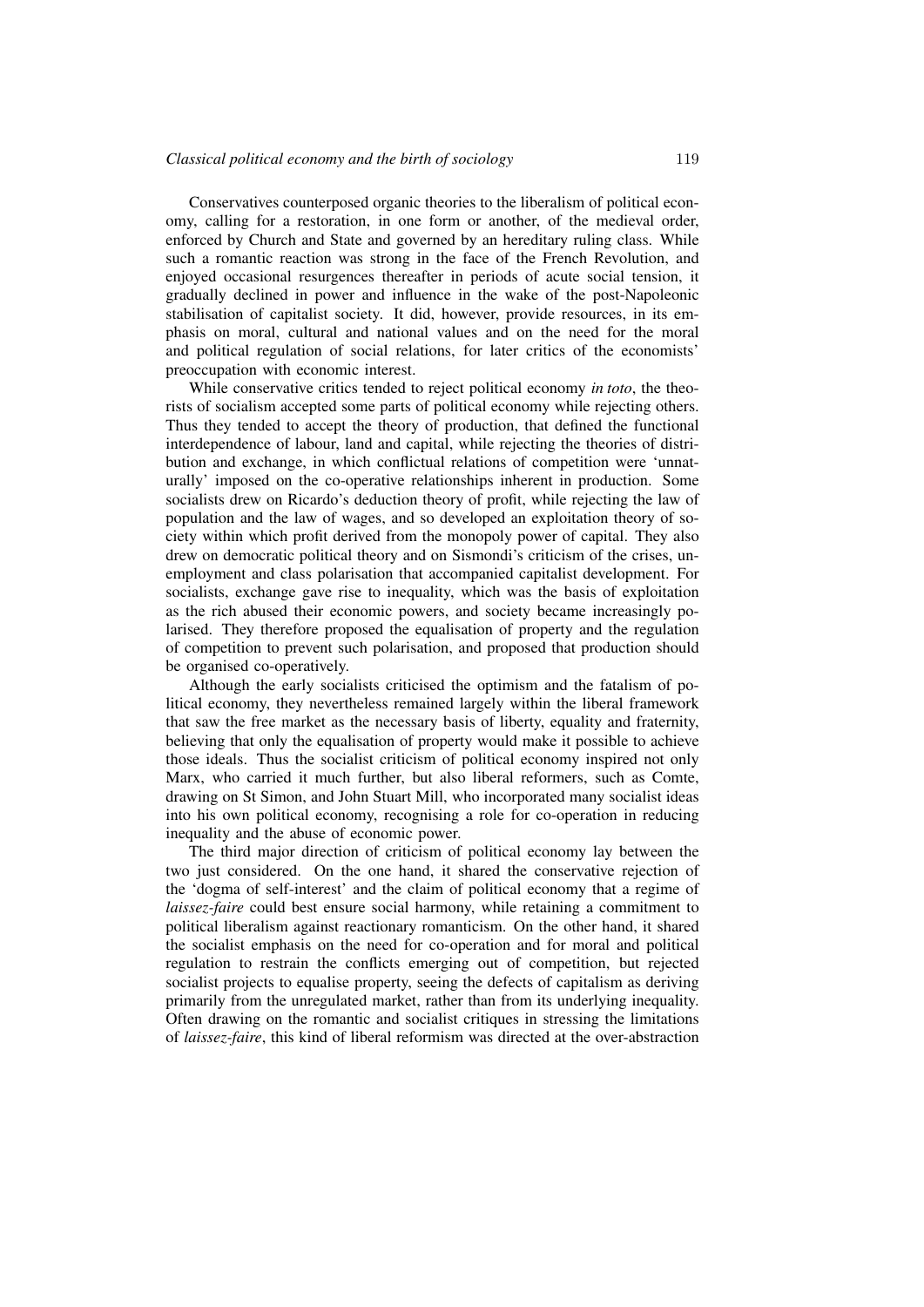of political economy, at its reliance on the deductive method, its cosmopolitanism and its universal claims. Some critics accepted the laws of political economy, but insisted that they were time- and space-bound, appropriate perhaps to nineteenthcentury Britain but inappropriate elsewhere. Others denied any possibility of formulating economic laws, insisting that economics be absorbed into sociology or history, disciplines that could perhaps formulate evolutionary or statistical laws. These criticisms were developed particularly in France and Germany, countries in which the liberal opposition to conservatism had increasingly to secure its flanks against the threat of socialism. Comtean sociology and the German Historical School both defined themselves in sharp opposition to political economy, but both remained within a liberal framework. They sought not to reject the liberalism of political economy but rather to make it appropriate to domestic political reality, supplementing or replacing the market by more self-conscious forms of regulation of capitalist production relations.

#### The Positivist critique of political economy

The ideas of economic liberalism had been popularised in France through Garnier's translation of Adam Smith and through Say's systematic exposition of Smith's principles in his *Traité d'économie politique* (1803). Say is best remembered for his law of markets, *Say's law*, but from the present point of view his work is important for four other reasons. First, Say decisively rejected the priority given to agriculture by Smith and the Physiocrats, to bring industry into the front rank. Second, Say introduced the distinction between the capitalist, who lent capital at interest, and the entrepreneur, who hired capital, land and labour to undertake production. Third, on this basis Say first developed the 'trinity formula' as a systematic theory of distribution, according to which the revenues accruing to the owners of the factors of production corresponded to the contribution to production of the relevant factor. The entrepreneur was the intermediary who organised the co-operation of the factors of industry, capital and land in production. The labour, or 'productive services', of these factors were hired by the entrepreneur who paid a suitable price, determined by supply and demand, for those services. Thus the intermediation of the entrepreneur and the vulgarisation of the theory of distribution dissolved any essential conflict of interest between capital and labour. Fourth, Say introduced a clear distinction between economic theory and economic policy, insisting that political economy offered an abstract theoretical discourse that could not give rise to policy prescriptions. Economic policies had, therefore, to be evaluated on their merits, political economy offering only one means of evaluation.

Say's formulation of Smith's theory proved especially appropriate to the circumstances of France. French capitalism was still struggling to emerge from underneath the burden of feudal privilege, despite the advances made by the Revolution. Thus political conflict did not yet centre on the proper balancing of class interests within an accepted framework of capitalism, as it did in England, but rather on the conflict between the productive character of capitalist enterprise and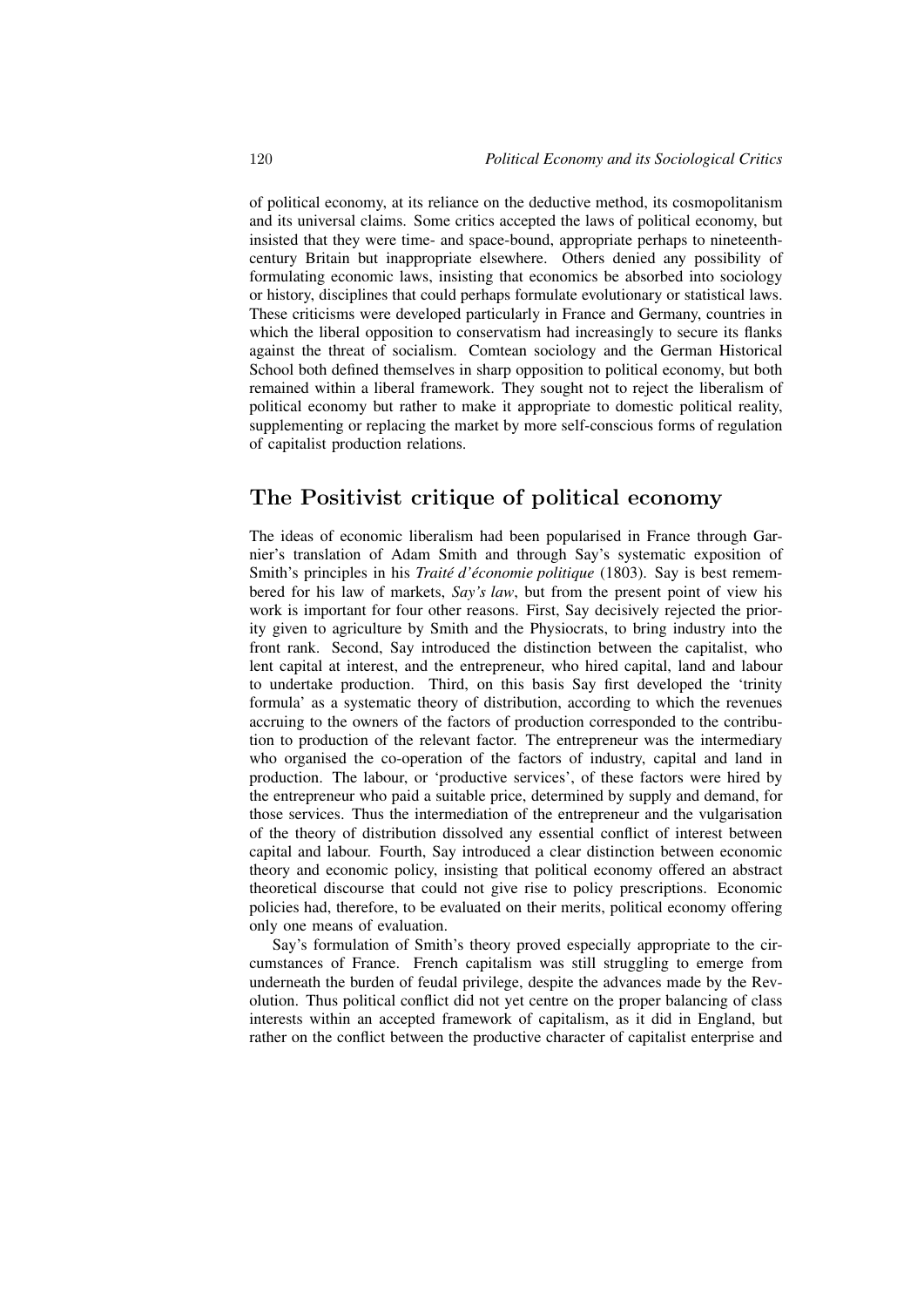the classes corresponding to it, on the one hand, and the unproductive character of the parasitic Church and State that carried over from the *ancien regime*, on the other. Say's separation of economic from political questions, his stress on the harmonious relations between the productive classes and his emphasis on the productive role of industry alongside that of agriculture were themes that fed directly into the political debate and were taken up by liberal and socialist reformers alike.

The restoration of 1830 gave a renewed impetus to these political debates, but the Lyons weavers' risings of 1831 and 1834 also resurrected, in a new form, the spectre of the revolutionary mob that haunted all liberal reformers in France, driving a wedge between liberalism and socialism. Comte, initially influenced by the socialist St Simon, developed his system as much as a critique of socialism as of the political regime he sought to displace. The socialism of St Simon derived very directly from the class model developed by Say, proposing to sweep away the barriers to the advance of productive enterprise and to replace the tyranny of a parasitical ruling class. However, St Simon rejected Say's faith in the market as an adequate means of regulating production, and proposed instead the functional administration of a co-operative society. Comte took many of his ideas from this scheme, believing in the necessity of completing the overthrow of the old regime and of establishing society on the basis of industrial co-operation, believing in the essential harmony of interests of the productive classes, and believing that the unfettered pursuit of self-interest would lead capital to abuse its powers and undermine social harmony and equity by economic exploitation. However, Comte rejected the socialist belief that the alternative to unfettered capitalism was political regulation, insisting that the problem was more fundamentally a moral one.

Comte formulated his system within the framework developed by Say and St Simon of the co-operation of labour and capital on the basis of the complementary contributions of each factor to production. Comte defined capital as 'every permanent aggregation of material products' arising from the 'natural excess of production over consumption'. Capital is therefore identified with Smith's 'stock', the accumulated surplus product necessary for the expansion of production and the extension of the division of labour. Thus 'the institution of capital forms the necessary basis of the Division of Labour', and capitalists 'ought to be regarded simply as public functionaries, responsible for the administration of capital and the direction of industrial enterprise. But at the same time we must be careful not to underrate the immense value of their function, or in any way obstruct its performance'. Capitalists should therefore be well remunerated for their arduous and responsible tasks. Capitalists should also be responsible for setting the wages of the workers, 'for no others can properly estimate the value of each special service', although they should not abuse this privilege. Against the socialists Comte insisted that wages should not be seen as the recompense for labour, since they 'really pay nothing but the material portion of each man's labour replacing the waste invariably required by the organ, and sometimes by the function it performs', the surplus over subsistence being required to provide the fund for further accumulation (Comte, n.d., II, pp. 129, 134, 135; I, p. 300, II, pp. 335,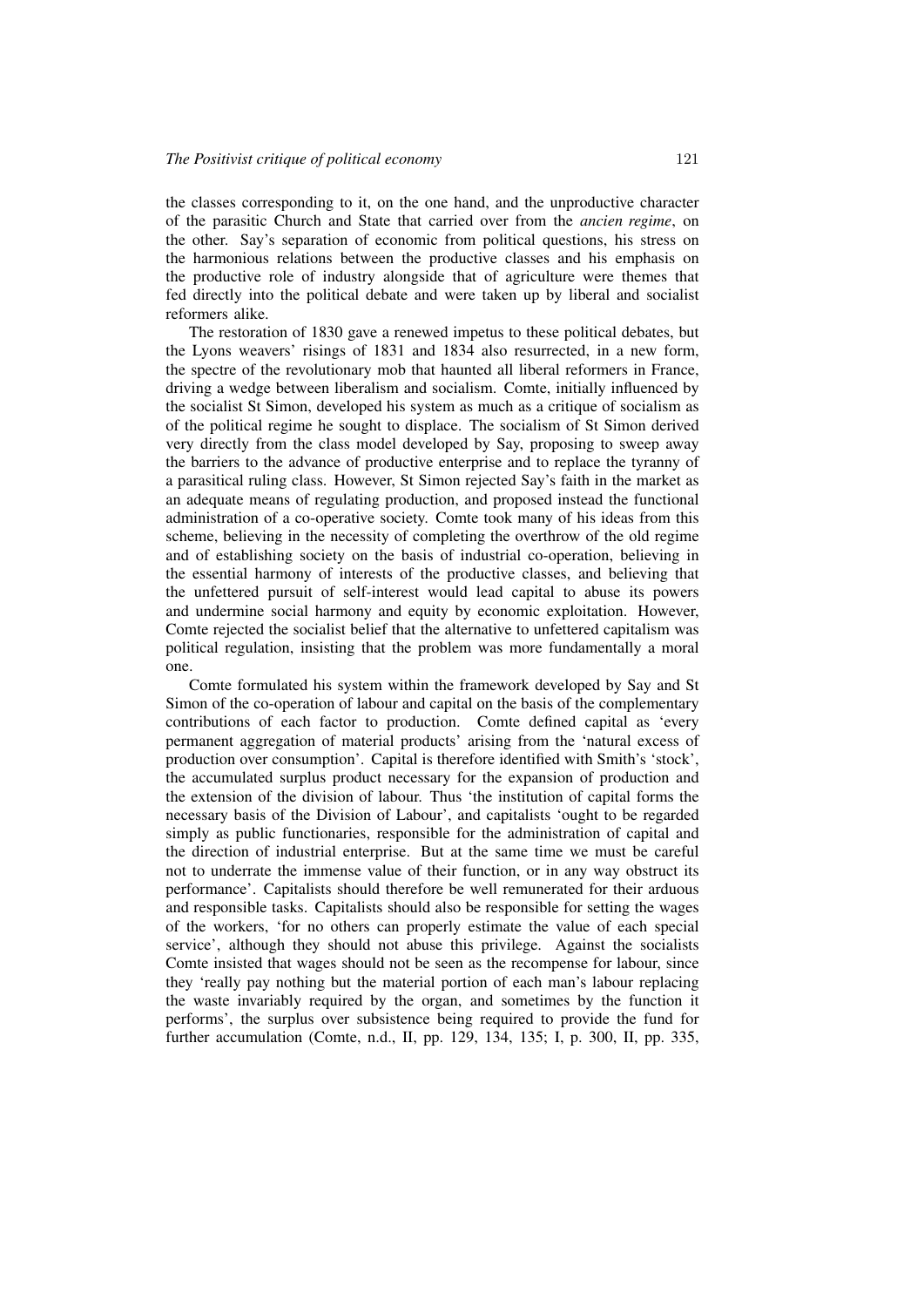332).

Although he accepted the basic class model of capitalist society proposed by political economy, Comte rejected the economists' belief that class relations could be harmoniously regulated on the basis of the competitive pursuit of individual self-interest. Political economy 'pretends that the general laws of Material Order can be studied, apart from other laws' (Comte, n.d., II, p. 329), but the rule of self-interest creates not harmony but conflict as opposed interests clash in the market. It may be the case that the present economic relations were based on the pursuit of self-interest, but such a condition was merely transitional, a symptom of the decline in the moral regulation of social relations in accordance with earlier forms of religion and law. It was a condition that was unstable, as the new forms of moral regulation associated with the Positivist doctrines took effect, regulating the conflicts to which an inadequate moral regulation gave rise by subordinating 'self-love' to 'social-love' in order to reconcile progress with order.

Comte insisted that socialism was not the solution to the conflicts of capitalist society, but was itself a symptom. As the employers were uncontrolled in the system of 'modern anarchy', the workers fell prey to absurd Utopian schemes. Comte endorsed the critique of socialism proposed by classical political economy (indeed that of the archliberal Dunoyer), for despite their differences 'Positivists adopt substantially the strictures which they have passed upon Communism'. Communism ignores the need to accumulate capital, it ignores the need for direction and co-ordination of production, and it ignores the fact that individualistic instincts still prevail. The imperative task is not to change the existing relations of production, which are the condition for industrial progress, but to impose a moral regulation on them.

Without a sufficient concentration of material power, the means of satisfying the claims of morality would be found wanting, except at such exorbitant sacrifices, as would soon be found incompatible with all industrial progress. This is the weak point of every plan of reform which limits itself to the mode of acquiring power, whether public or private, instead of aiming at controlling its use in whosoever hands it may be placed (Comte, n.d., I, pp. 127–8).

Reform must be a moral reform before it can be political, for it is unimportant who holds power, what counts is how that power is exercised.

Comte reconciled the fundamentally harmonious character of the class-relations of capitalist production with the conflict to which the development of capitalism gave rise by developing an evolutionary theory within which the deficiencies of capitalism as it then existed were explained as the results of the process of transition, from the period of the moral regulation of social relations on the basis of law and politics, to the period of regulation on the basis of scientific knowledge embodied in the positivist religion of humanity. Positivism extended human knowledge from the natural to the social domain, and it is on the basis of the growth of knowledge of human interdependence that social-love would come to replace self-love. Comte made it clear in his later work that he was not offering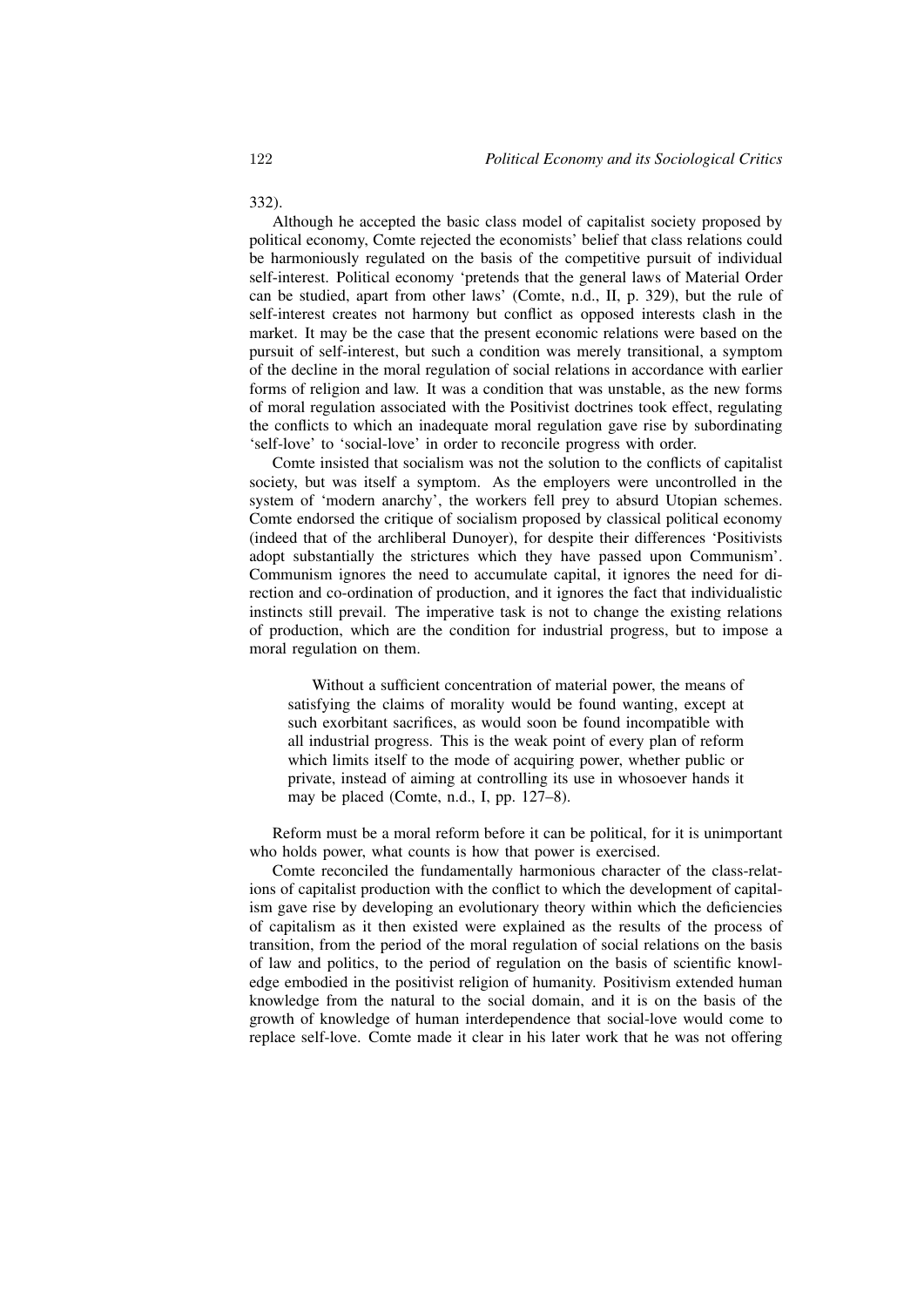an idealist theory according to which the progress of knowledge would determine the progress of society. He insisted that positivism subordinates intellect to instinct, the development of moral precepts resting on individual and social nature and the development of social sympathies. The growth of positivism was directly related to the growth of capital, and the associated development of the division of labour, within which the individual worked for others and property acquired a social character. It was on the basis of this interdependence that sentiments of altruism arose, an argument similar in many respects to Smith's theory of moral sentiments. Positivism hastened the advance of altruism by bringing to light the general interdependence of individuals, thus establishing the essentially harmonious character of capitalist social relations both in theory and, through the process of moral education, in reality.

Although Comte counterposed his Positivism to the religion of self-interest proposed by political economy, his theory of society nevertheless rested on the foundations laid down by political economy, particularly as developed in the work of Say. It was political economy whose theory of production defined the interdependence of the productive classes which was the basis of social-love, and it was Say's theory of distribution that defined the appropriate rewards for capital and labour. Comte's critique of political economy was confined to its theory of competition, as Comte rejected the possibility that the harmony defined by political economy could be provided by the mechanism of competitive exchange of which political economy avails itself, for the economists' analysis of exchange illegitimately abstracts from the dimensions of power, knowledge, and morality. ln practice capitalists use their economic and political power to seek unjustifiable gains, while workers organise in opposition to capitalists and fall prey to socialist propaganda. Thus the realisation of social harmony could only be based on the replacement of self-love by social-love that would prevent the powerful from abusing their position for their own advantage.

Even in the analysis of the market the distance between Comte and political economy is not unbridgeable. Those political economists who regarded a utilitarian ethic as a sufficient foundation for political economy were few in number: as I have noted, Comte's theory of social-love is very similar to Smith's theory of the moral sentiments, and the importance of scientific and moral education was a central plank of the programme of political economy. The real issue was not that of the opposition of social-love and self-interest, but that of the point at which the latter becomes subversive of the former. For political economy the general well-being was achieved by each individual pursuing her own moderated self-interest, within the framework of the law, and it was this coincidence that established the moral value of self-interested action. Thus political economy established the moral duty of the individual to pursue her own self-interest: social-love conveniently decreed the pursuit of self-interest.

Comte's critique of political economy engaged at the point at which the pursuit of self-interest is subversive of the general well-being, for this is the point at which social-love must qualify self-interest. The problem with Comte's sociology is that it had no means of specifying when that point is reached since Comte, 'disregarding all useless and irritating discussions as to the origin of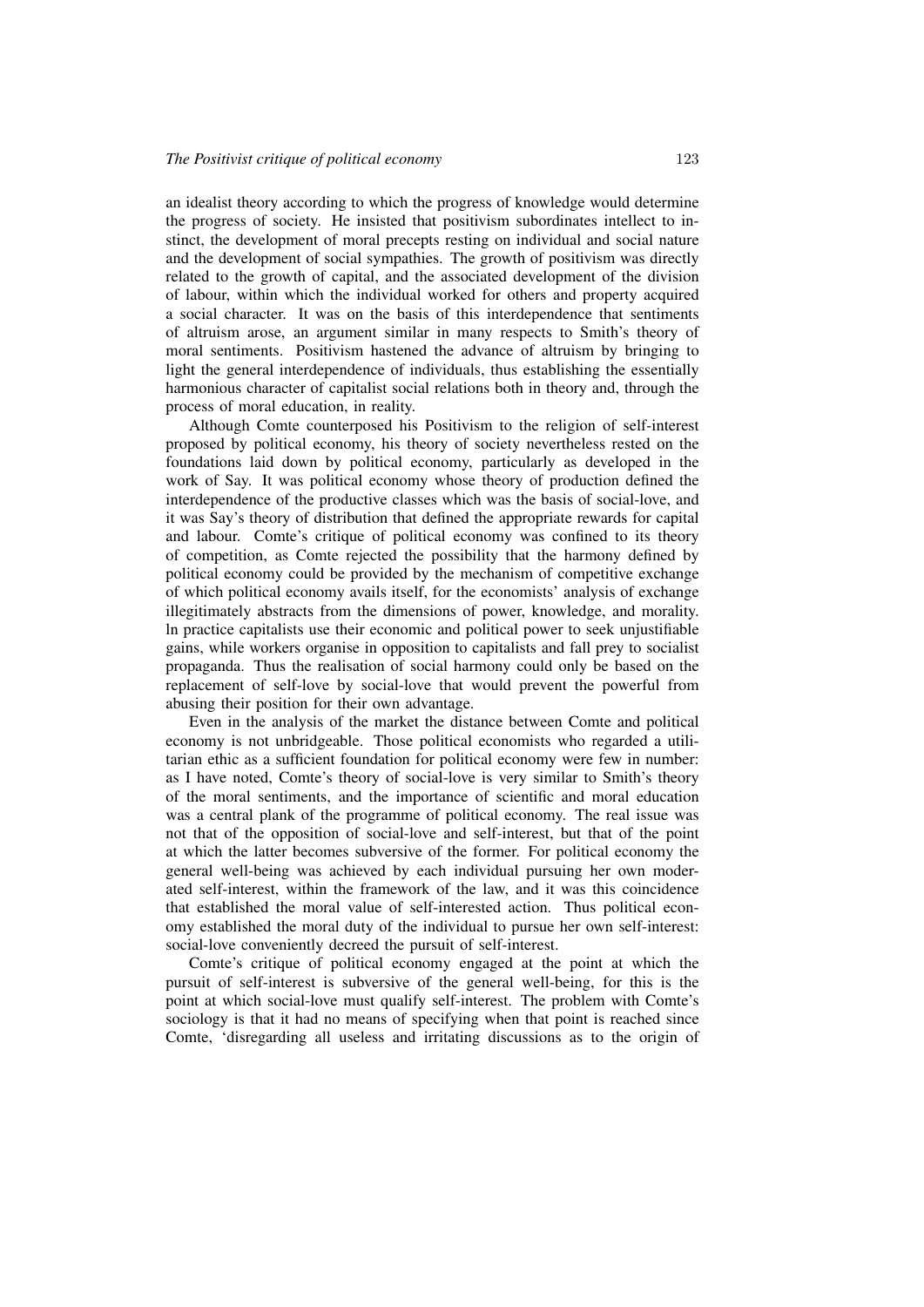wealth and the extent of its possession, proceeds at once to the moral rules which should regulate it as a social function' (Comte, n.d., I, p. 131). But without such irritating discussions there was no rigorous way of determining the content of those rules. Comte could offer his utopian schemes, but on what rational grounds could he defend the claim that his society would be any more prosperous and harmonious than the capitalism he sought to replace? As John Stuart Mill argued, how could the *limits of laissez-faire* be defined, other than on the basis of political economy?

Precisely the same problems confronted Durkheim's later attempt to purge Comte's positivism of its speculative elements in developing his critique of Spencer's liberalism. Durkheim too contrasted the 'anomie' of egotism with the moral individualism of a properly regulated capitalist society, which he saw as a spontaneous development of the division of labour, to be fostered by institutional and educational reforms. Although he eliminated the religion of positivism, to put more faith in institutional reform, his critique of liberalism remained as superficial as that of Comte, and his reformism no less utopian, in seeking an *immediate* reconciliation of conflicting economic interests.

### Classical political economy and the German Historical School

In Germany, as in France, liberalism still had political battles to fight, but these were concerned with building a national state, rather than transforming an existing one. Thus, while Comte criticised political economy for neglecting the moral dimension of social regulation, the German Historical School was more concerned by its neglect of the political dimension, although the two questions were not mutually exclusive.

Germany at the beginning of the nineteenth century was politically fragmented and economically backward. Internal trade was restricted by innumerable local tariff barriers, and industry hampered by state regulation, while agriculture remained the dominant sector of the economy. ln such a context the economic doctrines of political economy had a great appeal to those seeking to break down domestic barriers to capitalist expansion. Rau performed for Germany the role that Garnier and Say performed for France, popularising and interpreting the theories of Adam Smith. Rau, like Say, emphasised the distinction between theory and policy, the latter varying with local conditions giving liberalism an adaptability that the German situation required.

The immediate pressure was for economic unification. However the economic unification of Germany was not sufficient to ensure the progress of German capitalism. Germany continued to be dominated politically by the landowning Junkers, while internationally the weakness of German capitalism in the face of foreign competition meant that protection and state assistance was required to foster the growth of German industry. This was the context within which the distinctive theories of the German Historical School were developed.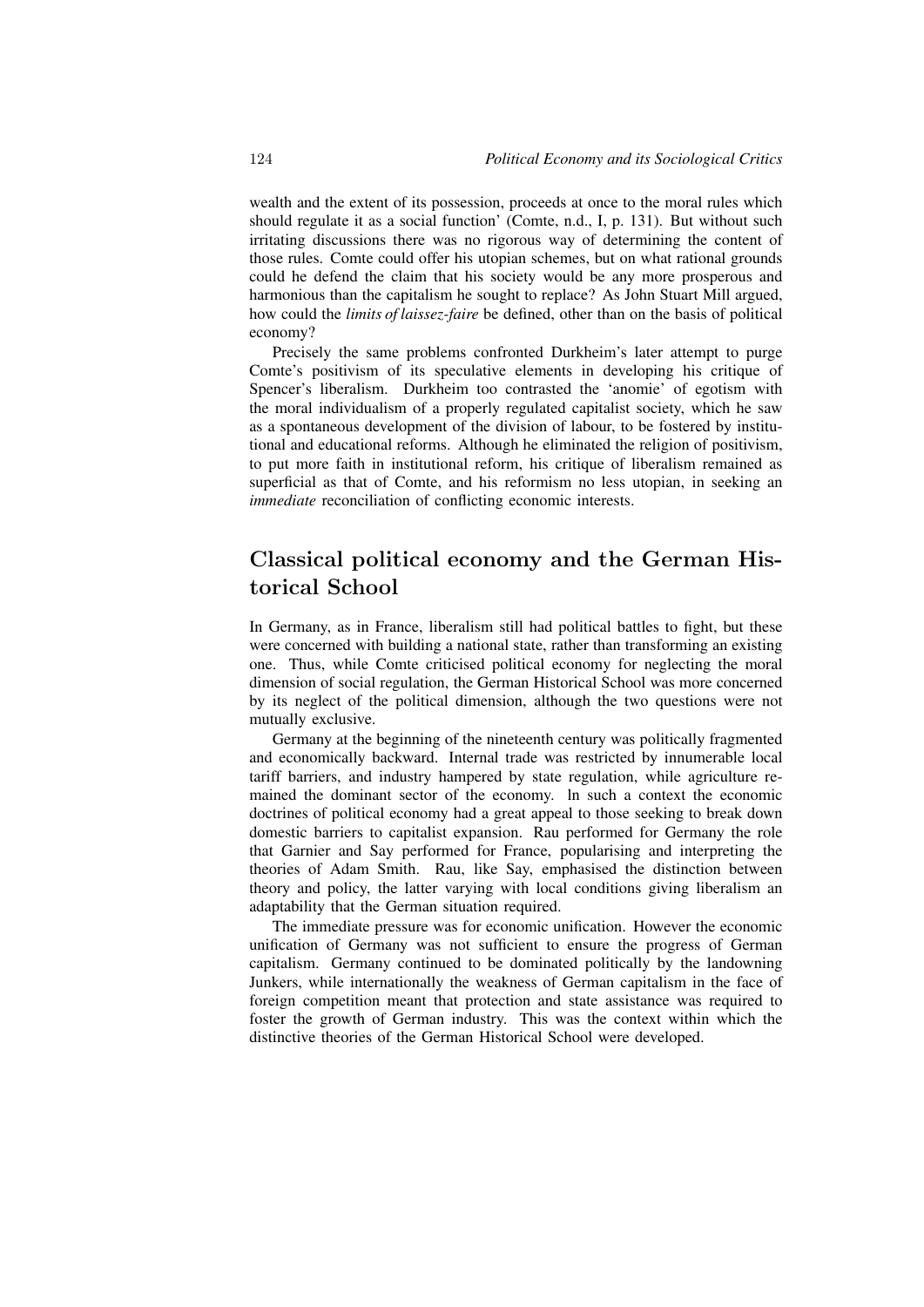The main contribution of the Historical School was its concept of the *national economy*. It was clear that Germany's national prosperity depended on the formation of a national state that could foster the development of industry. Correspondingly, the strength of such a state would depend on the strength of the German economy. The inappropriateness of political economy in this context was one of the major factors underlying the growth of the Historical School, which situated questions of economic policy within their historical, and especially their political, context. The concept of the national economy therefore embraced much more than economic questions, incorporating also a concern with the political and institutional framework which could provide the basis of national power and prosperity.

For conservatives the problem of the state was posed in the traditional romantic terms of the cultural unity of the *Volk*. However the members of the Historical School were not conservatives, but liberals, prominent among the revolutionaries of 1848 and suffering for their liberalism. Their emphasis on the role of the state did not derive from any specially authoritarian sentiments, but from the practical concerns of German unification and of the pursuit of the German national interest against the interests of the other European powers. Thus, although the Historical School drew on the Romantic, Hegelian and Cameralist traditions, it vigorously rejected the reactionary elements in the work of such writers as Adam Müller, who subordinated the individual to the state in defining the state as an end in itself. For the Historical School the role of the state was still to be defined in liberal terms, as an essential condition for the well-being of the individual, and it was in such terms that it developed its analysis of the role of the state in the reproduction of capitalist social relations. It was in this context that Friedrich List developed his theory of the national economy.

List argued against the cosmopolitanism of political economy that the prosperity of the individual depended on the ability of the state to pursue appropriate policies to further the national well-being. These were policies that would foster the growth of the productive forces, including not only the material capital of the nation, but also its 'spiritual capital', identified by List with the freedoms of political liberalism. In the development of the productive forces a nation would go through a series of stages, which Adam Smith had already identified, namely the savage, the pastoral, the agricultural, the agricultural-manufacturing and the agricultural-manufacturing-commercial stages. This was a progressive development, the height of which would be reached with the predominance of trade and manufacture. A nation at a superior state would be more powerful and more prosperous than a nation at an inferior stage, so free international trade would permit it to prevent the more backward nation from advancing in the face of foreign competition. Protection would be required to enable Germany to emerge as a fully fledged industrial power that could hold its own in the world market. The liberal cosmopolitanism of classical political economy was, within this context, simply the abstract expression of the British national economic interest in gaining free access to foreign markets to prevent the emergence of foreign competitors. The more backward position of German industry required a different political economy.

While economic liberalism might be appropriate to a more advanced stage of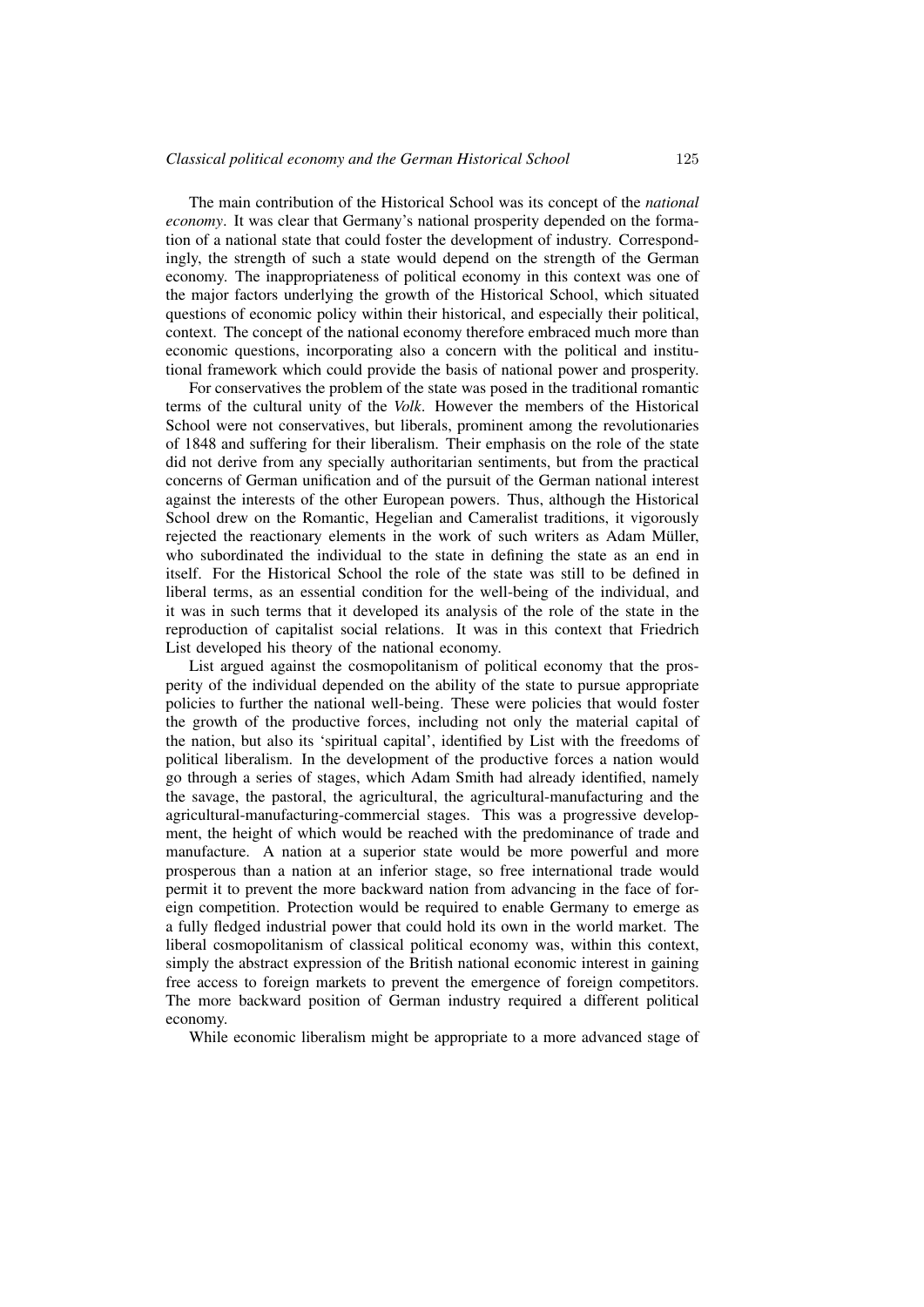capitalist development, in the German context it was the condition for the continued dominance of foreign capital. On the other hand, state regulation continued to be distorted by the economic and political dominance of the landowning class, which List's theory identified with an inferior stage of capitalist development.

The conflict between the politically dominant Junkers and the economically ascendant bourgeoisie came to a head in the revolutions of 1848. The defeat of the revolutionary forces did not imply the subordination of the bourgeoisie to the Junkers, but their reluctant accommodation to Junker rule, complemented by a Junker recognition of the bourgeois economic interest. The need of the state for a strong economic base, and the development of capitalism in the German countryside, provided the basis for a pragmatic resolution of the divisions within the dominant class in Germany as in England, a resolution provisionally achieved under Bismarck. Although the studies of the Historical School retained, in a rather empty rhetorical form, the liberal spirit of 1848, the main concern came increasingly to be with the social conflict associated with the development of German capitalism: not only the direct conflict between capital and labour, but also the social and political dislocation threatened by the destruction of the petty producers.

Roscher, Hildebrand and Knies, the older generation of the Historical School, all took up List's emphasis on the national economy, formulated within an evolutionary theory that sought empirical laws of development, in order to situate German economic and social development within a national and historical context. However, their fear that the subordination of economic activity to self-interest would give rise to growing class polarisation led them to criticise more sharply the economists' preoccupation with purely economic motives. 'Industrial feudalism' and the growth of an agricultural proletariat would foster the growth of socialism and so had to be restricted by the State. They therefore laid an increasing emphasis on the need to consider the pursuit of economic goals within a broader social context, within which self-interest would be subordinated to morals, religion, custom and standards of propriety. The development of society could not be reduced to its economic development, for its moral development was equally important. Nor could policy by subordinated solely to economic ends, for the state had a primary concern with the conditions of social integration and national unity. Thus the Historical School became increasingly critical of any attempt to formulate general economic laws, or general laws of historical development, coming to emphasise the uniqueness of time and place and the necessarily pragmatic and empirical orientation of economic studies.

While Roscher followed List in regarding classical political economy as a theory appropriate to a particular stage of capitalist development, stressing only the need to temper the classical doctrines with a concern for the national particularities of historical development, Hildebrand and Knies carried the criticism of political economy further, arguing that history did not simply introduce qualifications into the laws of political economy, but that political economy had to be reformulated on an historical foundation. Hildebrand continued to believe that it was possible to formulate historical laws, distinguishing the phases of natural economy, money economy and credit economy. In the latter, access to credit would give workers and petty producers parity with capitalists and so would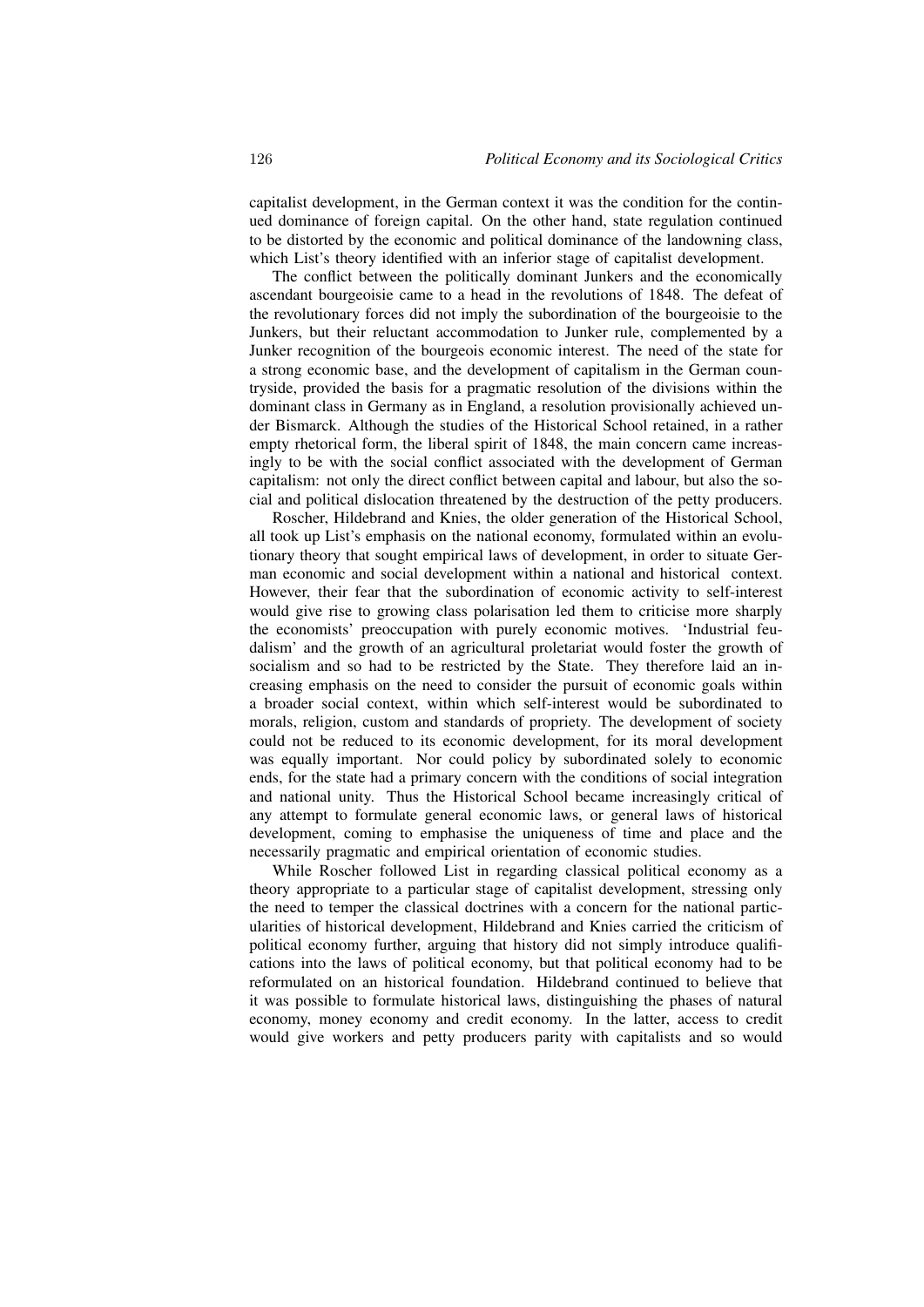eliminate class conflict. Knies went further still, condemning the labour theory of value and the utilitarian orientation of political economy for playing into the hands of socialism. Although he believed in progress, Knies claimed that it was a moral rather than an economic category, so that laws of development were always moral laws that could not be formulated quantitatively and which could only provide a basis for analogical comparison.

Despite their criticism of political economy the older generation of the Historical School continued to fall back on its doctrines when convenient, supplementing them with an emphasis on the ethical orientation of economic activity, and with a plethora of historical illustrations demonstrating the divergence between theory and reality. Despite the claim of the Historical School to be counterposing reality to theory, a claim that became even more insistent among the younger generation, the Historical School nevertheless formulated its investigations within the framework of a particular conception of society. Although it rejected the economic laws of classical political economy, its essential framework was still that of political economy, being based on the theory of production that conceptualised the fundamentally harmonious character of capitalist social relations in terms of the co-operative division of labour between agriculture and industry and between land, labour and capital, and on the theory of distribution that denied any necessary conflict of interests between capital and labour, locating capitalism historically within Adam Smith's stages theory.

The distance between political economy and its historicist critics was exaggerated in their own eyes, and those of subsequent commentators, because the conception of capitalist society which they had in common had by now acquired the self-evidence of common sense. Comte and the German Historical School conceptualised the essential harmony of capitalist social relations on the basis of the model of the mutual co-operation and interdependence of the division of labour. However this conception accords with commonsense only because commonsense is ensnared in the illusions of the trinity formula:

The more the vulgar economists in fact content themselves with translating common notions into doctrinaire language, the more they imagine that their writings are plain, in accordance with nature and the public interest, and free from all theoretical hairsplitting. Therefore, the more alienated the form in which they conceive the manifestations of capitalist production, the closer they approach the nature of common notions, and the more they are, as a consequence, in their natural element

wrote Marx of Roscher (TSV, III, p. 503). The Historical School, like Comte's sociology, rested on the same ideological foundations as political economy, and its critique of political economy was confined within the same ideological limits.

The critique of the Historical School, like that of Comte, was limited in attributing the conflict endemic in capitalism to the self-interested orientation of economic activity that is an essential characteristic of capitalist social relations. They therefore sought reforms that would regulate this conflict of interest to bring the social relations of distribution and exchange into harmony with the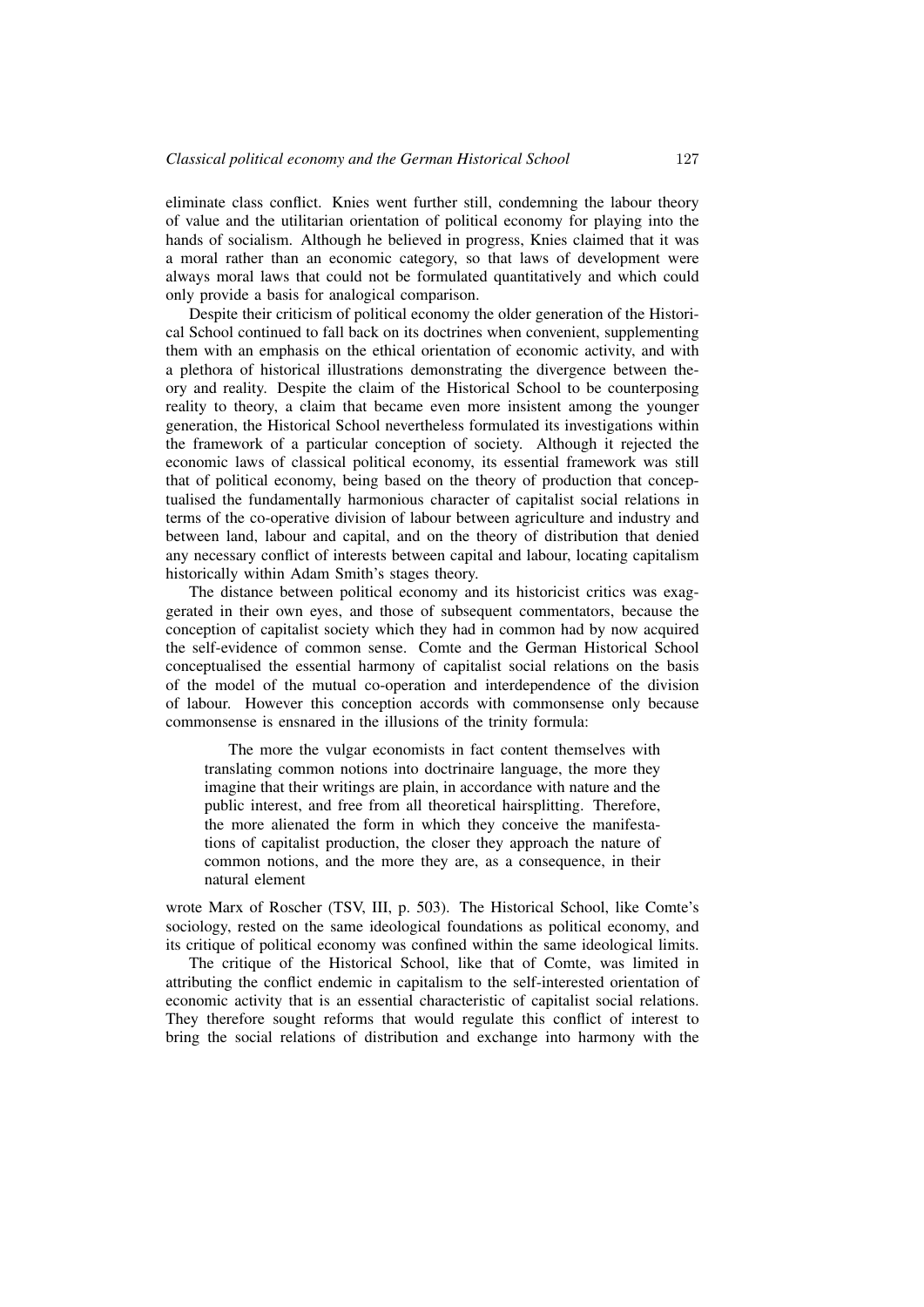social relations of production. However, like Comte, the Historical School had no coherent theory that could specify the limits of self-interest, and so provide a rational definition of the content of the necessary moral and political regulation, because they had no alternative economic theory to that proposed by political economy, on the basis of which to define the extent to which self-interest and the hidden hand of the market were insufficient to secure economic prosperity and social harmony, and so to define the extent and content of necessary reforms. In general they saw the appropriate distribution as that defined by vulgar economy, according to which the just reward accruing to each factor of production would correspond to its contribution to production, on the one hand, and to the sacrifices made by its owner, on the other. However, neither Comte nor historicism could explain how, in the absence of a market, such a distribution could be determined.

In the end both schools of thought rested on a speculative philosophy of history that postulated the essential harmony of capitalist relations of production, which they combined with a purely pragmatic approach to the solution of particular social and political problems. Both schools of thought proposed a reformed capitalism as an alternative to socialism. But how far should such reform go? Taken to their limits Comte's positivism led to the socialist Commonwealth, while Roscher's historicism threatened to lead inexorably to State Socialism.

This is not to deny the practical and theoretical importance of Comte's sociology or of German historicism. Both took the threat of social dislocation much more seriously than did classical political economy, recognising the need for the moral and political regulation of social relations that the classical economic laws excluded. However their inability to specify the limits of *laissez-faire* rigorously meant that they were unable to provide any rigorous definition not only of the extent, but also of the limits of moral and political regulation. It was the failure to define such limits that proved their fatal weakness.

#### Herbert Spencer's liberal Sociology

It is essential to remember that both historicism and positivism were proposed as *liberal* critiques of political economy, as strongly opposed to the organicism of conservative theories as they were to the rampant individualism of political economy. The nation state and the moral order were not designated as ends in themselves, as they were by conservatives, but only as means to the fulfilment of individual needs and aspirations. The fundamental weakness of these theories, from their own liberal point of view, was their failure to provide a secure liberal foundation for their critiques of political economy, a failure which was expressed in the dualism of individual and society which they were never able to overcome. It is this dualism which explains what Parsons saw as the defining weakness of these theories, their failure to develop a 'voluntaristic theory of action' which could reconcile the need for the moral and political regulation of social relations with the freedom of the individual. Thus the temptation was always to attribute a spurious objectivity and a spurious authority to the state and to the system of morality because the theories did not relate these institutions back to the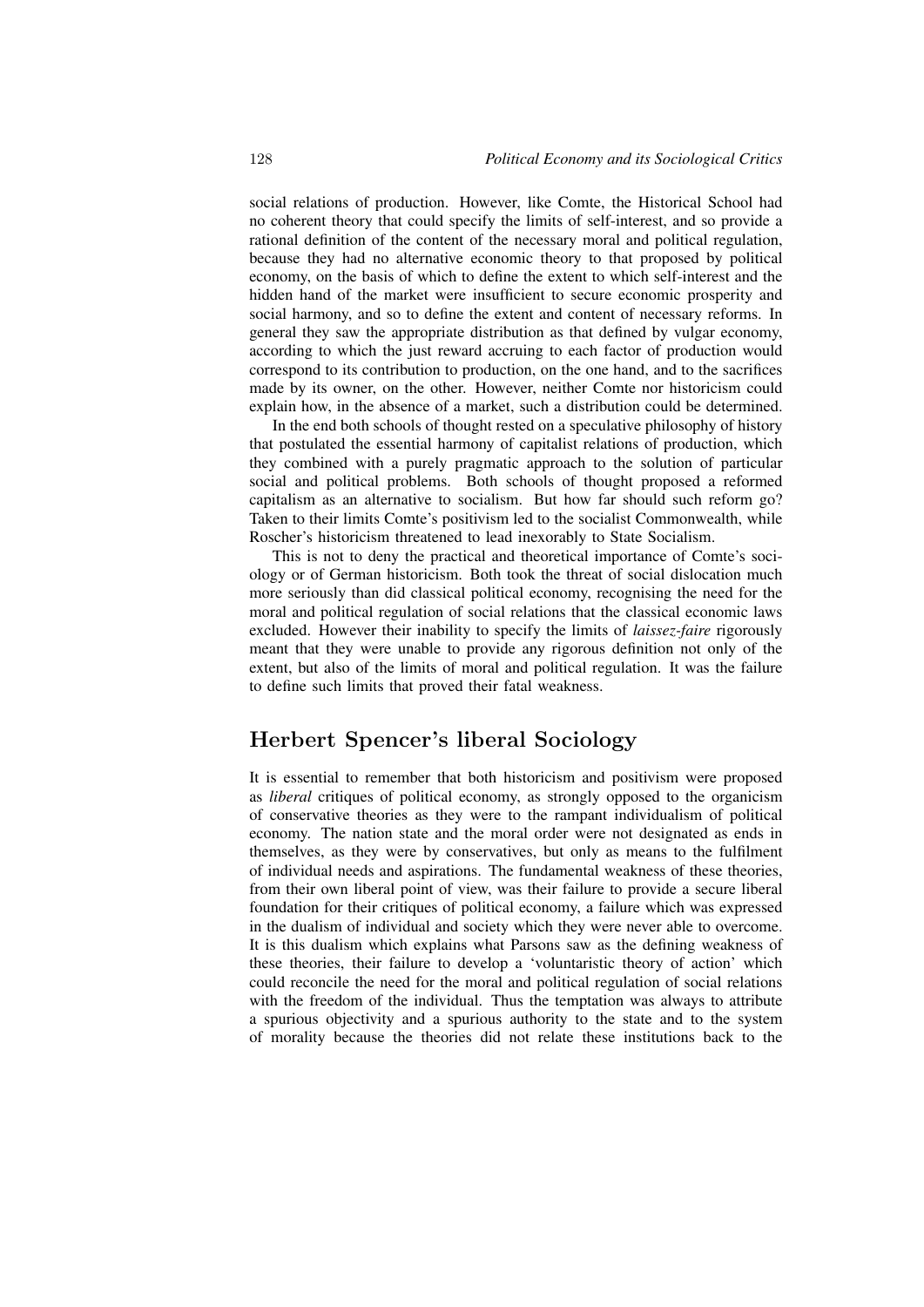individual needs and aspirations to which they should, in liberal eyes, respond.

This weakness was not exclusive to sociology and historicism. The liberal credentials of political economy also came into question as the century wore on. The problem was that according to the laws of political economy the fate of the individual was inexorably tied up with the fate of her class. The simple class model may have been appropriate to the great constitutional conflicts of the first half of the nineteenth century, but these conflicts were largely resolved by the compromises which followed 1848. The 1850s and 1860s saw a realignment of the social and political relations between the classes and, correspondingly, of the terms within which capitalist society was considered, the class model of society proposed by political economy being progressively diluted as class boundaries were increasingly blurred.

The constitutional, political and legal reforms of the 1830s and 1840s and the increasing mobility of capital had considerably softened the opposition between the capitalist and landed interests so that land was becoming merely a form of capital, while capitalist wealth gave access to land and to political privilege. The economic distinction between rent and profit was progressively less adequate as the basis for distinguishing between discrete social classes. The theory of rent, correspondingly, lost its political centrality, becoming the basis on which some radical reformers proposed the taxation or even the nationalisation of land without necessarily implying any constitutional transformation.

While land was being progressively assimilated to capital, a more complex social differentiation was emerging lower down the social scale. On the one hand, a specifically capitalist middle class of shopkeepers, petty producers and professional people was growing fast and seeking to establish its own place in capitalist society. On the other hand, a clearer differentiation was beginning to develop within the working class, particularly between the skilled and unskilled, the respectable and the rough. This increasing complexity led to a blurring of the sharp class boundaries of the classical model and to the ideological resurgence of models of a hierarchical gradation of rank and status that corresponded not only to economic conditions, but also to personal moral qualities and educational achievements.

This hierarchical model provided a basis on which the priority of individual over collective, and moral over material, achievements could be asserted. A more fluid social structure provided the opportunity to preach the possibility of individual self-improvement within the hierarchy, and the means to achieve such self-improvement was by moral and intellectual elevation. The message of selfhelp was conveyed through the popular press and improving literature, through political propaganda and from the pulpit, through educational institutions and the public libraries. Even trade unionism, when properly conducted, had a part to play, fostering the moral qualities of the working class by making provision through mutual benefit funds for sickness, unemployment and old age and by providing workers' education. The working class was no longer an anonymous mass to be feared, but a collection of individuals to be enlightened and assimilated to the established order. Thus the emphasis on the moral qualities of the individual gradually displaced the political economists' emphasis on class as the determinant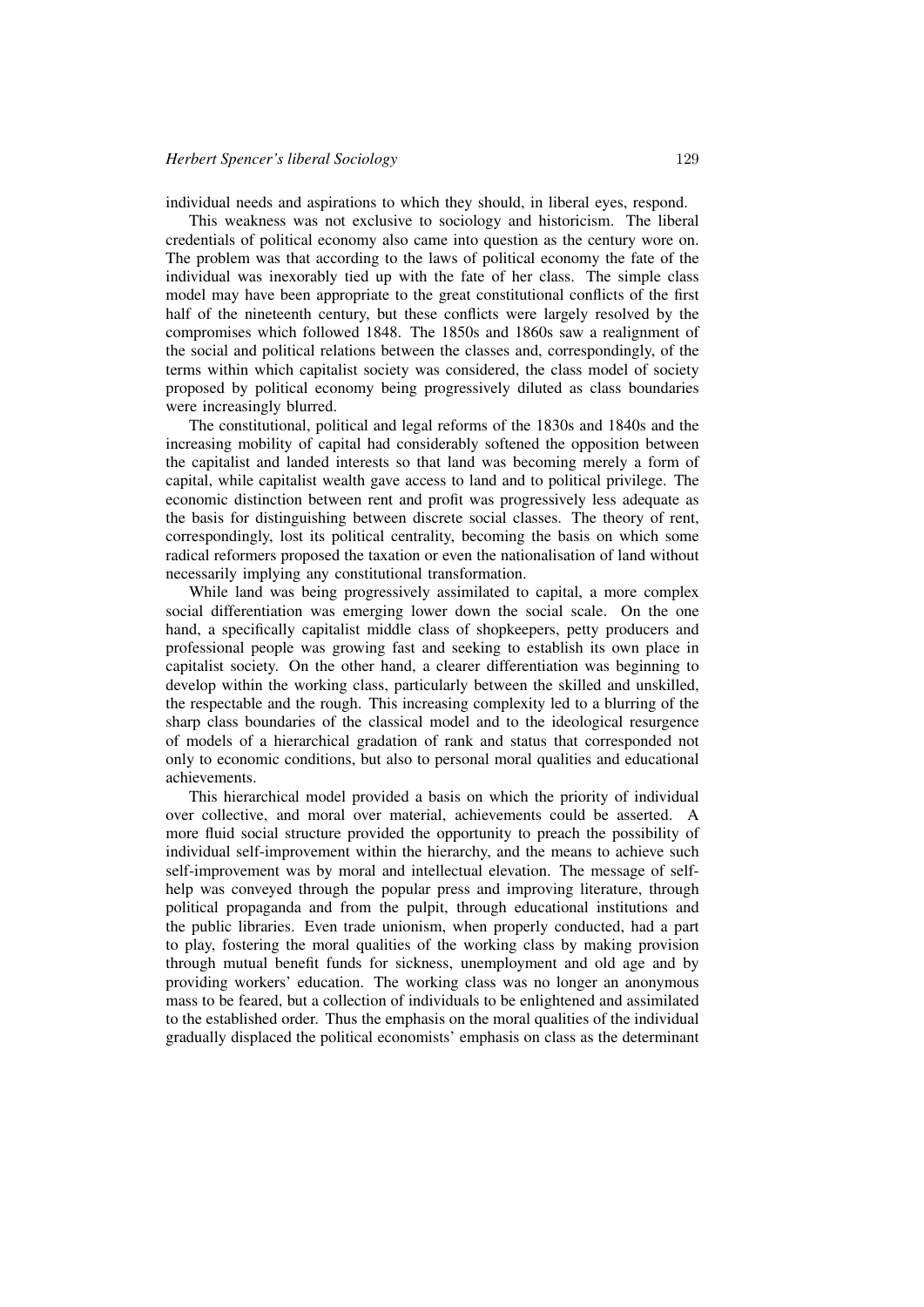of the individual's fate.

This growth of a meritocratic individualism was above all expressed in the social philosophy of Herbert Spencer, which returned to many of the themes already developed by Adam Smith. Spencer conceptualised capitalist society within the framework of a speculative philosophy of history that presented *laissezfaire* capitalism as the culmination of the evolutionary process. Society was conceived on the model of the division of labour, expressed within an organic analogy, understood as the interdependence of the functionally differentiated parts of an increasingly complex whole, whose development could be understood within the framework of a theory of cosmological evolution. He saw the development of society as progressive, manifesting the fundamental cosmological law of the increasing differentiation and integration of functions, and the mechanism of evolution as the quasi-Darwinian competitive struggle for existence in which 'survival goes to the fittest'.

Spencer saw capitalism as the stage at which industry finally replaced war as the basis of society. This development was marked by the progressive differentiation of the economy from the state and the subordination of the state to the economy, instead of the subordination of the economy to the state characteristic of a military society. Within the economy this evolution was marked by the development from slavery, through serfdom, to wage-labour. The differentiation of capital and wage-labour corresponded to the differentiation of functions within production between capital, whose function was the regulation of labour, and wage-labour, whose function was to conduct the specialised tasks defined by the division of labour under the supervision of capital. More fundamentally the distinction between labour and capital was simply an aspect of the functional differentiation of mental and manual labour. Economic activity existed within a wider co-ordinating structure defined by the family, political and ecclesiastical organisation, the system of law and the cultural institutions of language, knowledge, morals and aesthetics. Each part of the whole had its part to play in the functioning of the system, and each part was adapted to its function through the evolutionary process governed by natural selection. The complexity of the system, and the ultimate beneficence of the law of evolution, militated against any attempt to intervene consciously to mitigate social evils, for any such attempted reform was as likely to interrupt as to accelerate the course of progress. Thus Spencer came to recognise that wage-labour 'amounts in practice to little more than the ability to exchange one form of slavery for another', but he did not propose any remedy, merely observing that 'it seems that in the course of social progress, parts, more or less large, of each society are sacrificed for the benefit of society as a whole' (Spencer, 1896, 3, p. 516).

Spencer's social philosophy was in one sense a generalisation of the optimistic perspectives of political economy, extending the belief in the inevitability of progress from the economy to all social institutions and glorifying the achievements of the mid-Victorian bourgeoisie. Spencer took for granted the virtues of economic liberalism and the impossibility of a general improvement in the condition of the working class, while his theory of evolution depended as much on the theory of the division of labour and of the beneficent operation of the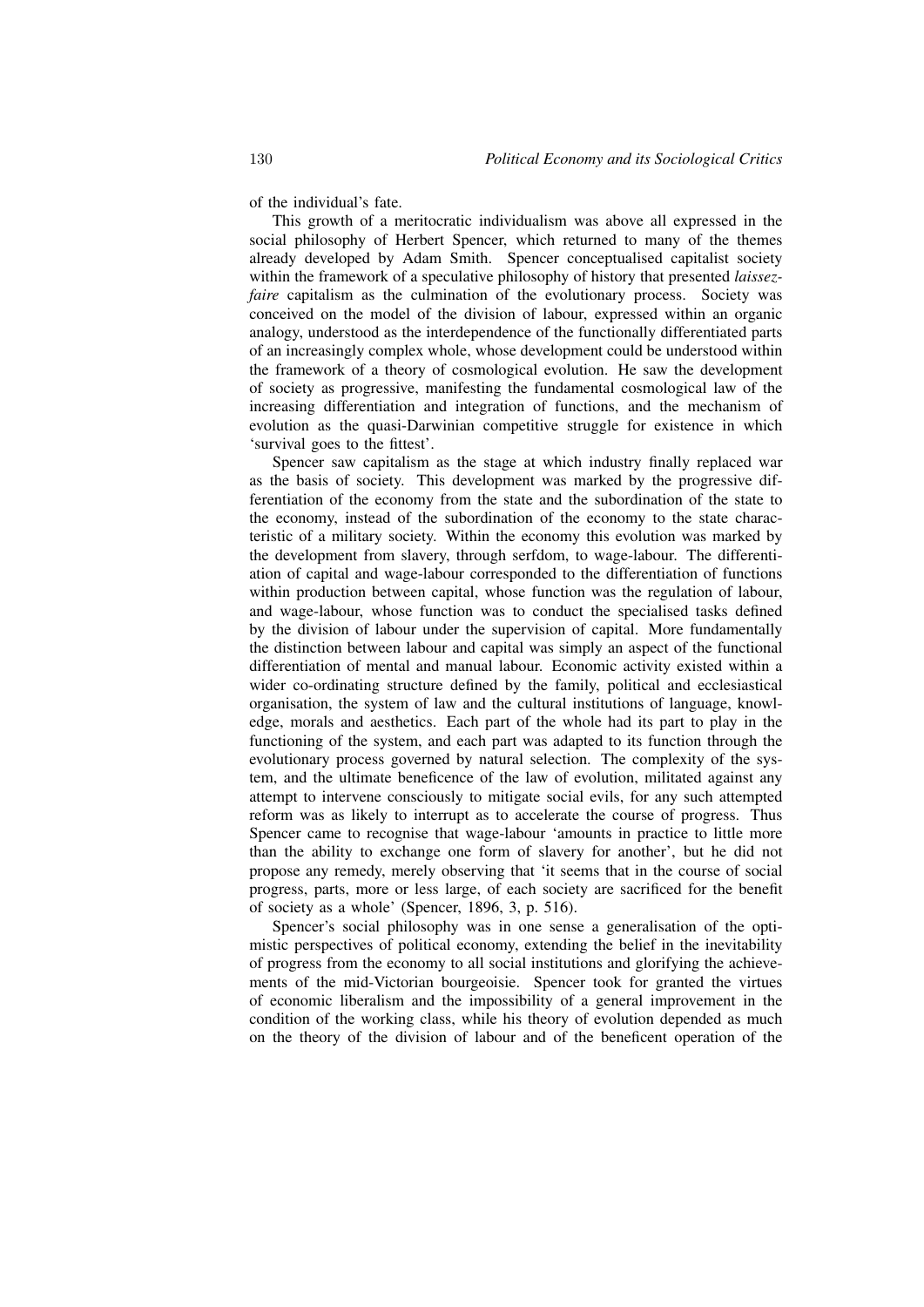market as it did on biological organicism and the Darwinian theory. His theory was essentially a completion of the ideology of political economy, that reformulated its optimistic conclusions within the framework of a speculative philosophy of history, presenting the existing order as the culmination of history and the realisation of rationality. The philosophy rested entirely on the plausibility of the application of the biological and economic analogy to society as a whole, so that Spencer's works amounted to little more than compendious illustrations of the fundamental cosmological principles of evolution. However, his work was enormously influential in England and the United States until the end of the century, and has inspired successive waves of optimism since. Moreover in his emphasis on the individual, in his demotion of the concept of class, and in his emphasis on the co-ordination of the division of labour rather than on the maximisation of the rate of growth of production, his work prefigured and inspired developments that were to come.

#### The decline and fall of political economy

The individualism of Spencer's social philosophy apparently conflicted with the class model on which political economy was based, just as the growing emphasis on moral improvement, expressed by evangelical, positivist and liberal reformers, conflicted with the uncompromising materialism of political economy. Nevertheless there was no other rigorous basis than political economy on which to defend the truths of liberalism. So long as there was a political resistance to the claims of the working class, political economy had an ideological function to perform, however far from reality its categories might appear to be. In particular, and above all else, political economy established the impossibility of a general improvement in the material condition of the working class, and so of the alteration of the existing class structure. It therefore continued to constitute the bastion of the ideological defence of the established order, which defined the ultimate limits of social and political reform.

John Stuart Mill showed how political economy could accommodate these developments. Mill espoused more and more reformist causes without his reformism undermining his confidence in the ultimate validity of the truths of political economy. Those truths may have been abstract, but they were nevertheless constraining:

Howsoever we may succeed in making for ourselves more space within the limits set by the constitution of things, those limits exist; there are ultimate laws, which we did not make, which we cannot alter, and to which we can only conform. (Mill, 1965–77, II, p. 199)

Within this framework Mill was ready to concede that values other than those of material interest might prevail; that moral, educational and cultural improvements should be fostered, even at the expense of economic gain; and that the state might intervene to protect the ignorant and the weak, in providing a more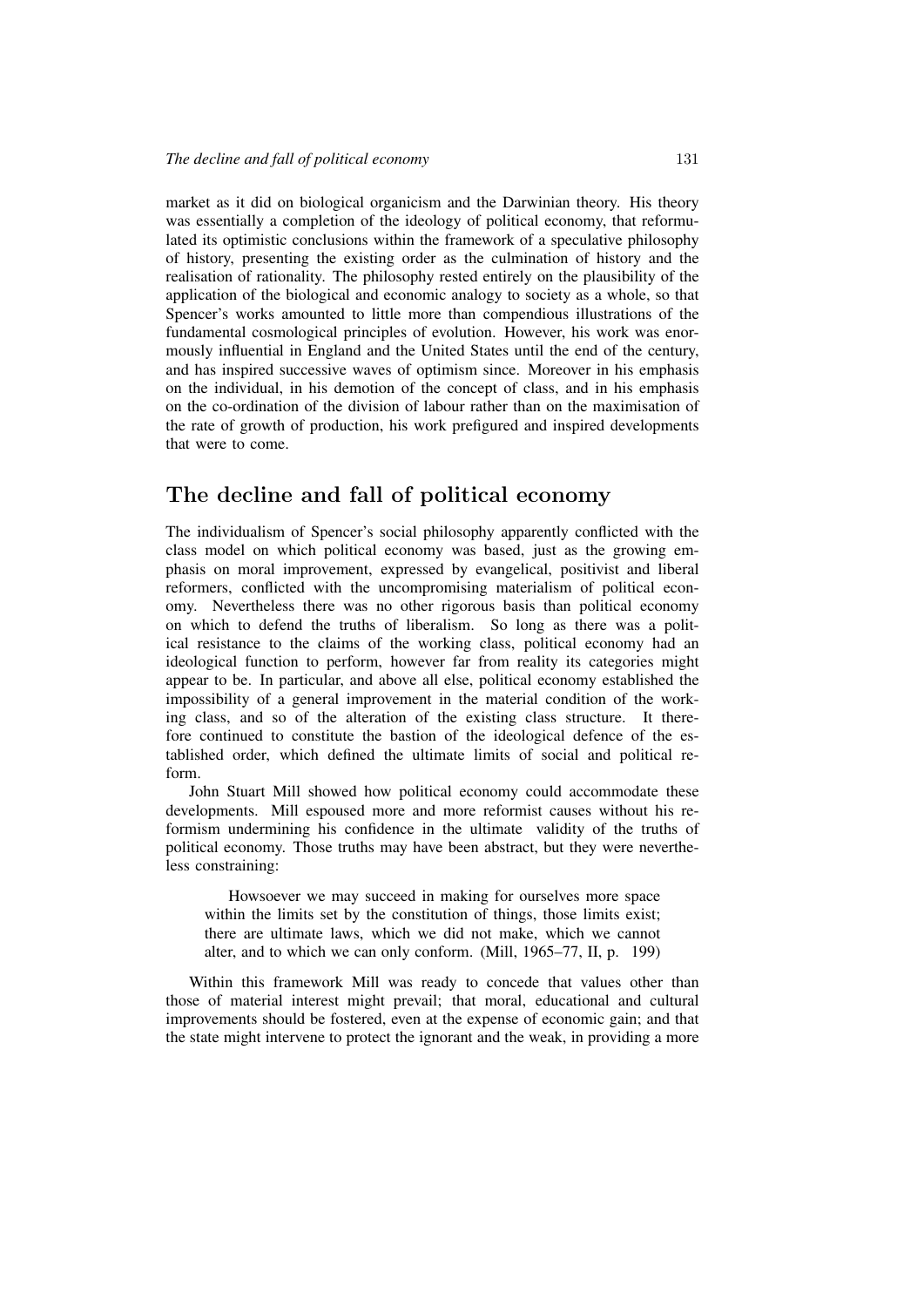just relationship between effort and reward by restricting the power of monopoly, and by the taxation of inherited wealth and unearned incomes. Nevertheless such reform could not violate the truths of political economy.

These truths were finally shattered by the resurgence of working class political agitation. The 1850s had been a period of unprecedented prosperity and social peace that appeared completely to vindicate the liberal optimism. However towards the end of the decade, changes began to take place that again gave the concept of class an ominous ring. These were the developments that led up to the 1867 Reform Bill.

The reform movement was predominantly extra-parliamentary and comprised an alliance of parts of manufacturing capital, the middle class and the organised elements of the working class. The essential condition for success was the suppression of the differences between the working class and Radical elements, and the acceptance by the working class of middle-class leadership. The basis of this acceptance was recognition by the middle class of the legitimacy of trade unionism. Thus the growing strength of the trade unions, and their active political involvement in the reform movement, were of fundamental significance for political economy.

On the one hand, whereas the rhetoric of class had played a major role in the agitation of 1832, the reformers of the 1860s were concerned above all to play down the class issue. The extension of the franchise was not intended to admit the working class to the constitution, but to bring into the electoral game those who exhibited moral reliability and political responsibility, qualities measured by respect for property and the constitution and found among the more affluent, and correspondingly improved, sections of the working class, but which were defined in moral and not in economic terms. *Citizenship*, and not *property*, was to become the basis of political representation. The extension of the franchise was seen as the necessary framework for political alliances that would transcend class, and so as the only viable alternative to class struggle. The dangers of refusing such an extension were clear:

The struggle may cease in the end to be one between parties in Parliament and become one between classes, the class represented by the House of Commons, on the one side, and the class represented by the trade unions on the other . . . The true stateman would almost rather drag the working men within the pale of the constitution by force than suffer them thus to organise themselves into a separate community outside it (Smith, 1866).

On the other hand, despite the political economists' inviolable laws, the working class persisted in pressing its independent interests through its own class organisations. In 1832, and again in 1846, the radical middle class had been able to mobilise sections of the working class, without making substantial concessions to the latter. However in each case the 'betrayal' of the workers' demands by the Radicals was followed by a short burst of intense working class political activity. By 1867 the working class was better organised and was more wary of the terms on which it forged alliances. If Radicals and Liberals were to secure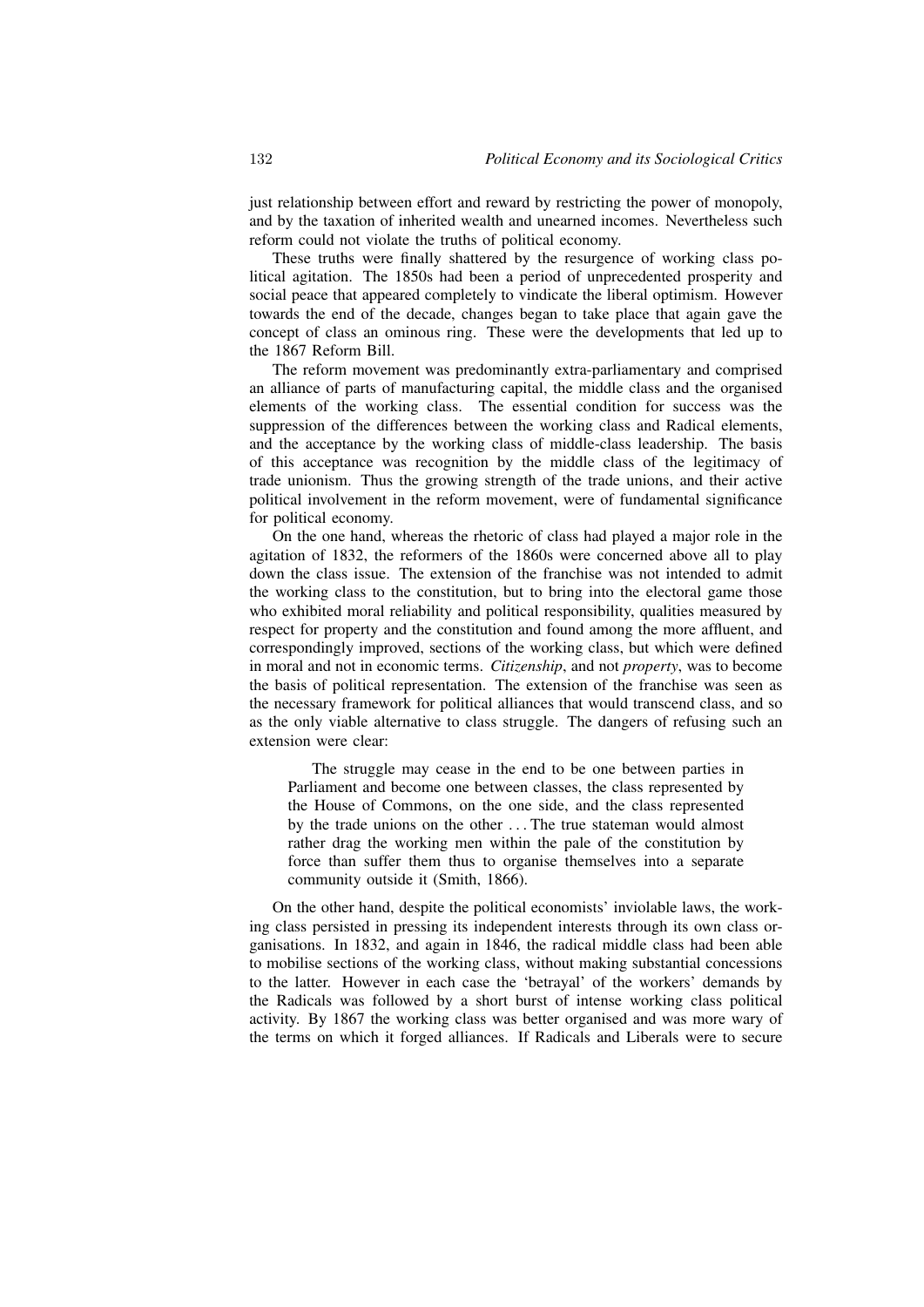working class support for reform, substantial concessions would have to be made, particularly in relation to trade union rights, and so the existence of independent working-class interests would have to be recognised, whatever political economy might say. If this was the case in the reform movement, it was even more the case after reform, when the existing Parties found themselves competing for the electoral support of the enfranchised sections of the working class. Thus the reform movement, and the subsequent admission of sections of the working class to the franchise, implied the acceptance of the legitimacy of the aspirations of the organised working class and recognition of the need to establish a framework within which trade unions could operate to further the collective interests of workers. Class conflict was assimilated into the constitution by separating the political activity of the working class, channelled through the electoral system, from its economic activity, conducted through the trade unions. Political reform was followed almost immediately, and quite inevitably, by trade union reform.

The recognition of independent working-class interests, and of the right of workers to organise themselves to pursue those interests within the limits of the constitution, undermined the most fundamental principle of political economy, the law of wages, by which it had denied the existence of any such interest for half a century. The law of wages was already under considerable pressure. On the one hand, the Malthusian law of population had to be reconciled with the fact that there was no clear empirical relationship between level of income and size of family. Indeed the poor tended to have larger families than those with more money. Thus moral qualities rather than economic condition appeared to be the main determinant of population growth. On the other hand, the wages-fund doctrine was contradicted empirically by the existence of considerable and persistent wage-differentials. Most fundamentally, the law of wages conflicted sharply with the doctrine of self-help, for the latter stressed the relationship between the fate of the individual and her moral qualities, while the law of wages stressed the levelling effect of competition, so that the fate of the individual was inexorably tied to the fate of the class: there is no point in practising self-help and moral restraint if others are breeding profligately, increasing the supply of labour, and dragging down wages for all. Mill and Cairnes had patched the wages-fund doctrine up with their 'theory of non-competing groups', but the law of wages was on such shaky ground by the 1860s that, in the face of the challenge of reform, it simply collapsed.

The wages-fund doctrine was demolished in England in 1868 by Cliffe Leslie and Fleeming Jenkins. In 1869 Thornton published his book *On Labour* and Mill, in his review of the book, conceded the fallaciousness of the doctrine, recognising that

there is no law of nature making it inherently impossible for wages to rise to the point of absorbing not only the funds which he [the employer] had intended to devote to carrying on of his business, but the whole of what he allows for his private expenses, beyond the necessaries of life. The real limit to the rise is the practical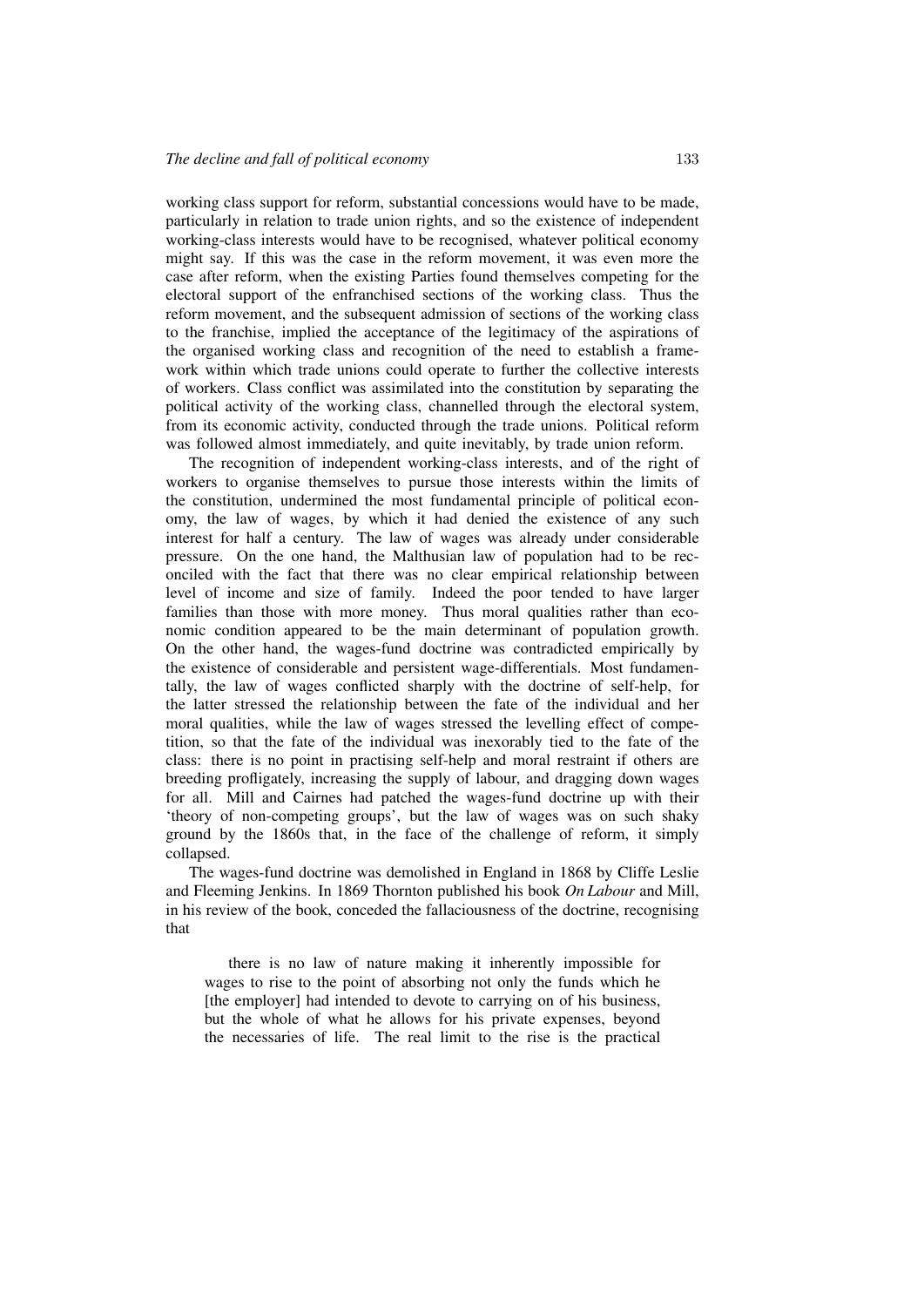consideration [of] how much would ruin him, or drive him to abandon the business, not the inexorable limits of the Wages Fund (Mill, 1965– 77, V, p. 645).

Although Mill reissued his *Principles* in 1871 with only minor alterations and Cairnes persisted through the 1870s, and although the wages-fund doctrine has been repeatedly resurrected as a weapon against trade unionism, classical political economy was to all intents and purposes killed by this admission. Without the theory of the wages-fund it had no law of wages. Without the law of wages it could not pretend to have a theory of profit. Classical political economy could hardly provide an adequate theory of capitalist society without being able to offer a theory of distribution. 'It was the labour question, unsolved by that removal of restrictions which was all deductive political economy had to offer, that revived the method of observation. Political economy was transformed by the working classes' (Toynbee, 1969, p. 11).

Such residual appeal as political economy did have was soon eroded by the experience of the Great Depression that set in at the beginning of the 1870s. Growing foreign competition precipitated demands for the state to intervene to strengthen British capital at home and abroad. The 'law of international exchange' was forgotten as the cry for 'Fair Trade' and imperialist annexation replaced the classical demands for 'Free Trade' and colonial freedom. The law of free competition was forgotten as cartels and monopolies arose and State and municipal enterprises were formed to organise and finance the railways, coal, gas and public utilities. The law of self-interest was forgotten as growing concerns about the physical, moral and educational standards of the working class motivated increasing public provision and regulation of standards of housing, education and public health. Political economy had no way of dealing with such questions.

The *a priori* reasoning of political economy, orthodox and unorthodox alike, fails from want of reality. At its base are a series of assumptions very imperfectly connected with the observed facts of life. We need to begin with a true picture of the modern industrial organism, the interchange of service, the exercise of faculty, the demands and satisfactions of desire (Booth, 1887, p. 7).

#### Social reform and the limits of Sociology

The changing economic, ideological and political circumstances of the 1860s and 1870s put classical political economy to the test and found it wanting. A new theory of capitalist society was urgently needed that could respond to the practical and ideological demands of a new era.

The first reaction to the collapse of political economy in Britain was to adopt a pragmatic approach that could give a truer picture of the 'observed facts of life'. What was needed was a theory that could look beyond the pursuit of selfinterest to set economic relations within their institutional, political and moral context, and replace the dogmatism and abstraction of political economy with a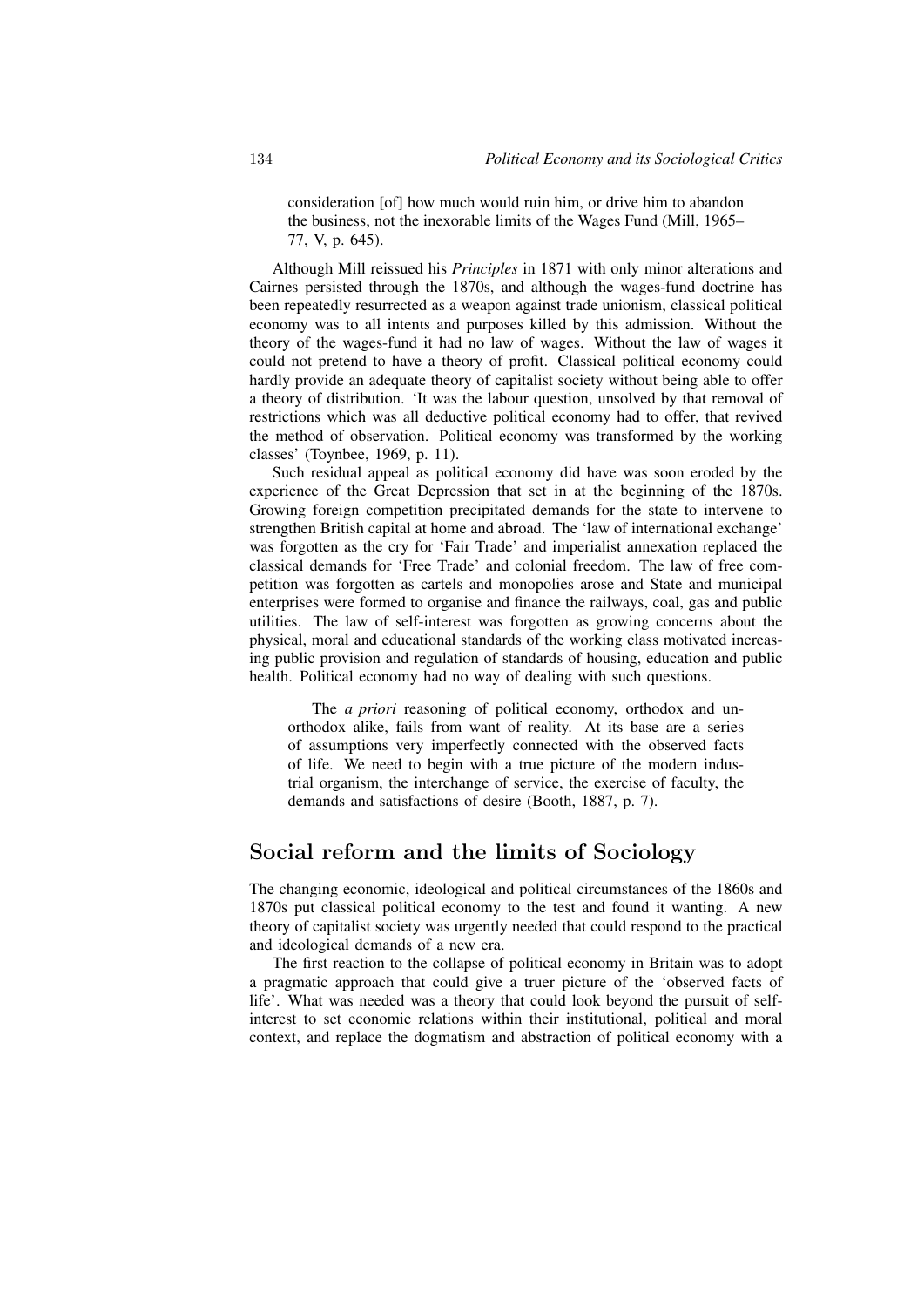more flexible and more realistic approach. What was needed was 'a scientific sociology comprehending true economic doctrine, but comprehending also a great deal more' as Ingram argued in his enormously influential presidential address to Section F of the British Association in 1878. Spencer had already indicated the importance of non-economic institutions in his sociology and Spencer continued to be influential among the opponents of reform. However his optimism became less and less appropriate as the need for social reform became more pressing. Thus there was a turn to foreign sources, and above all to France and Germany, to find theories that could fill the gap. Thus Ingram was a follower of Comte, while Arnold Toynbee and Thorold Rogers drew most heavily on the Historical School. Subsequently LePlay was a major influence. His theory, which had stressed the importance of the family and community in achieving social integration, stimulated a mass of family-oriented poverty studies and community investigations, and gave British sociological reformism a distinctive emphasis on the use of social policy to mould the family and the use of town planning to mould the community.

In similar circumstances in Germany the younger generation of the Historical School, dominated by Gustav Schmoller, established the *Verein für Sozialpolitik* in 1873, which built on the earlier tradition. The *Verein* sought to stimulate academic research that could serve as a guide for reform, and in its early years played a central role in the reform movement. The emphasis of the *Verein* was on discovering the means to ameliorate or abolish class conflict. This was recognised to involve assigning a high priority to economic expansion, but the *Verein* insisted that questions of economic policy should nevertheless be subordinated to ethical and political considerations. Economic development should be regulated in accordance with national political needs, and in particular the strengthening of the State domestically and internationally.

In France LePlay still had some following, but he was eclipsed by the rise of Emile Durkheim, who founded the French school of sociology. Durkheim drew heavily on Comte, Spencer and the German Historical School to develop a comparable evolutionary theory within which social disorder was attributed to a failure of moral integration that had caused selfishness and ignorance to prevent the emergence of a properly regulated moral individualism (an individualistic reformulation of Comte's social-love). Such moral integration was to be achieved by the formation of associations, for example of producers and consumers, within which would be generated solidaristic sentiments based on the moral appreciation of interdependence. The Durkheimians also placed considerable emphasis on the development of a national system of secular education.

The last quarter of the nineteenth-century was a period in which there was a considerable cross-fertilisation of ideas throughout Europe as liberalism confronted the challenge posed by the institutionalisation of class conflict associated with the growth of an organised working class, on the one hand, and the centralisation and concentration of capital, on the other. Similar schemes for the amelioration of the condition of the working class, the regulation of capital, the protection of petty producers and the conciliation of class conflict were proposed throughout Europe. These schemes were formulated within a very similar theoretical framework, inspired largely by Comte, the German Historical School and,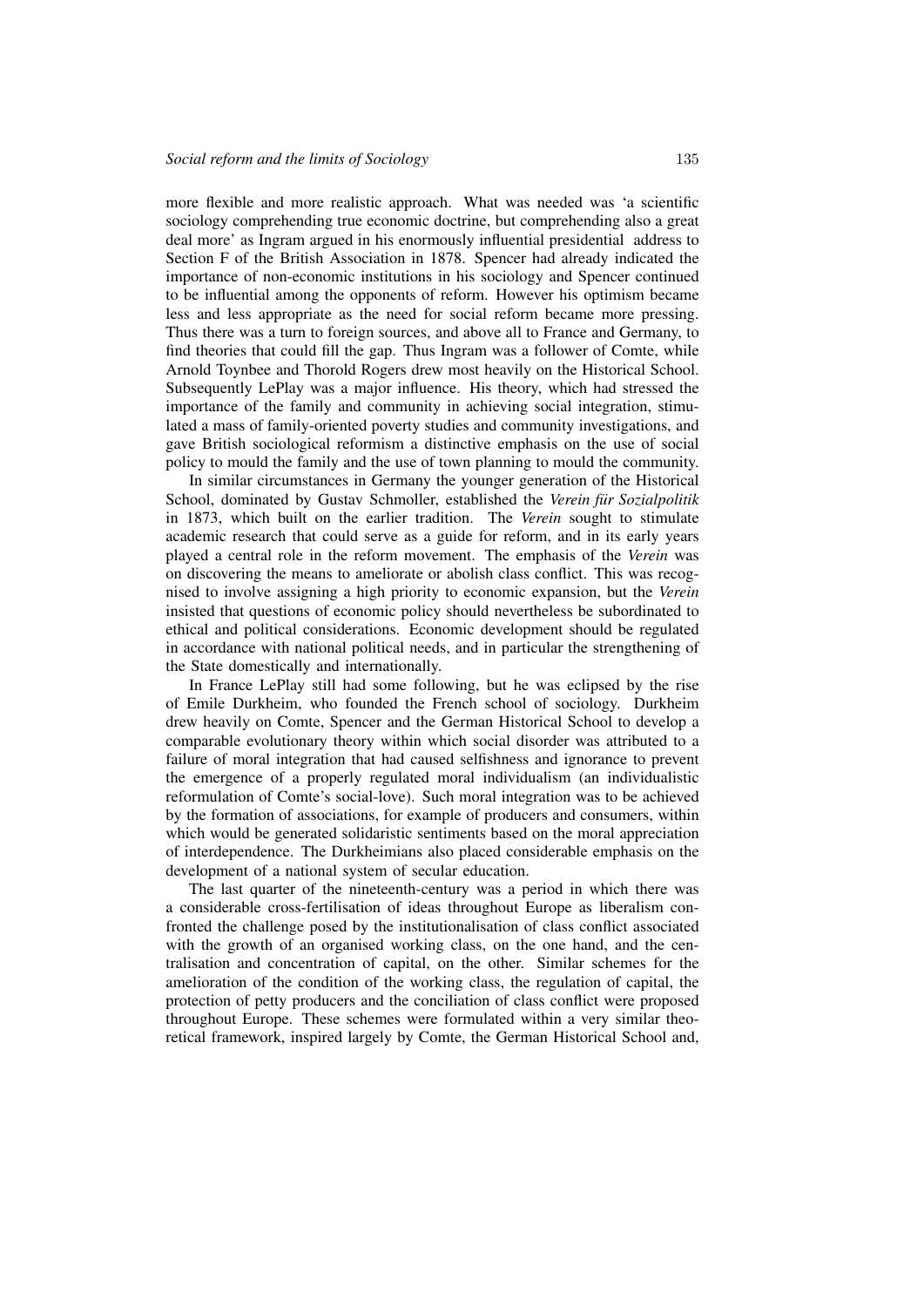rather ambivalently, Spencer. The concerns of the last decades of the nineteenthcentury were more pragmatic than had been those of the earlier writers, and speculative evolutionary schemes were largely displaced by a greater emphasis on detailed empirical investigation, but the essential features of the earlier theories were retained. We can sum these up under four headings.

First, the social theories of the late nineteenth-century stressed the need for the moral and political regulation of capitalist social relations, to moderate the conflicts that arose out of the unfettered pursuit of economic interest. Thus the radical individualism of political economy was tempered by a concern with the needs of society or of the nation, imposed morally or politically on the individual. Political economy was criticised for its abstraction, and the distinction between economic and moral questions was rejected. However the critics retained the harmonism of the materialist theory of society on which political economy was based. The problem was to realise this harmony socially. Thus the conflicting economic interests of opposed classes had to be seen within a broader context of communal interest in which class conflict was a sign of a failure of proper social regulation.

Second, although these theories uniformly stressed the socio-historical character of capitalist social relations, against the economic reductionism of political economy, this historical relativism was quite different from that of Marx's critique of political economy. The specific historical character of capitalist social relations was conceptualised within a naturalistic evolutionary framework that governed the development of the relations of production, only distribution relations being subject to historical change, these changes being seen as changes in the form of property, without being traced to their origins in different social forms of labour. This separation of relations of distribution from relations of production had its origins within political economy, being formulated first by Say and subsequently adopted by most political economists as the framework within which the economic laws of capitalist society were developed. John Stuart Mill classically stressed the historical variability of the laws of distribution, as opposed to the laws of production:

The laws and conditions of the production of wealth, partake of the character of physical truths. There is nothing optional, or arbitrary in them . . . It is not so with the Distribution of Wealth. That is a matter of human institution solely. The things once there, mankind, individually or collectively, can do with them as they like (Mill, 1965–77, II, p. 199).

Thus Mill distinguished petty proprietorship, slavery, *métayage*, cottagers, wagelabour and co-operation as different forms of the relations of distribution. Richard Jones, in relation to India, and Sir Henry Maine, in relation to Ireland, had likewise developed a framework within which to understand the changing forms of property that underlay different forms of the relations of distribution.

The distinction between the theories of production and distribution was the basis on which Mill assimilated the insights of sociology and historicism to recognise the possibility and limits of social reform. However, once the historical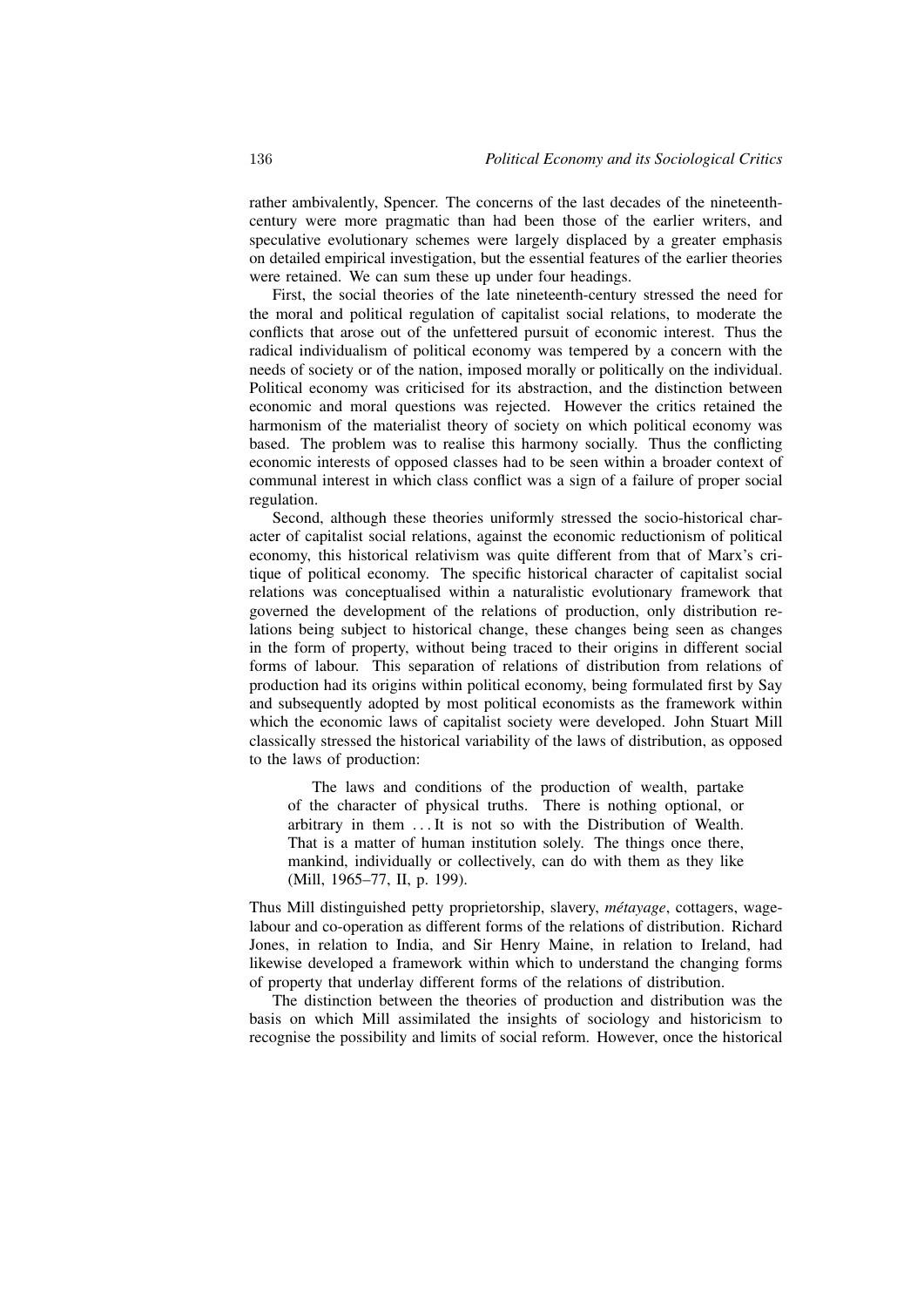variability of relations of distribution is admitted, these possibilities are very wide indeed. Mill tempered his 'socialist' inclinations with a resolute defence of the inviolable rights of private property, but others were willing to go much further down this road. Not without reason were Schmoller and his associates referred to as the 'socialists of the chair', while in England the Comteans were among the staunchest defenders of trade unionism and in France the Durkheimians were closely associated with socialists. While for all these groups social reform was a vital means of staving off the socialist threat, the Fabians proposed the transformation of private into state property as the means of resolving the irrationalities of capitalism.

The third essential feature of the theories with which we are concerned was their emphasis on the need for empirical research. On the one hand, they stressed the importance of comparative and historical study as the only proper basis on which to develop evolutionary laws, thus replacing, so they believed, the speculative philosophies of history of the older generation by empirically based historical schemes. On the other hand, contemporary empirical investigation was required to measure the divergence between reality and the theoretical ideal of a just, harmonious and prosperous society so as to offer guidelines for reform. Thus empirical research was conducted not naively, but on the basis of a particular conception of capitalist society which defined the normal condition of such a society as one of justice and social integration. Injustice and social conflict were considered to represent departures from the normal condition, the consequence of evolutionary lags that were a part of the process of social change from old, paternalistic, forms of social regulation to new, co-operative, forms. Comparative and historical research was directed at vindicating this conception of capitalist society by identifying the different historical forms of social integration and by drawing the lessons from history of the unfortunate consequences of the unregulated exercise of economic and political power.

For all its empiricist criticisms of speculative Philosophies of History, not least directed at Marxism, this approach did not get away from speculative evolutionalism, for empirical investigation could never contradict the claimed normality of social integration. Empirical investigation, specifically directed to the discovery of conflict, injustice and distress, in no way invalidated the conception of society as essentially harmonious, but merely pointed to the failure of evolution to complete its course. Empirical investigation explored the deviations of reality from the speculative ideal not in order to test the evolutionary theory empirically, but to evaluate reality in the light of the ideal. Instead of adapting theory to reality, the task of empirical investigation was to provide the basis on which social reform could make reality conform to the theory.

The fourth respect in which late nineteenth-century social thought built on the earlier traditions was in attempting to incorporate a concern with the political and moral regulation of social relations into a liberal framework. Thus, unlike conservative thinkers, they did not see either the state or morality as ends in themselves. Their critique of political economy was a critique from a liberal individualist direction, pointing to the ways in which the abuse of economic power and the socially conditioned existence of ignorance and irrationality enabled some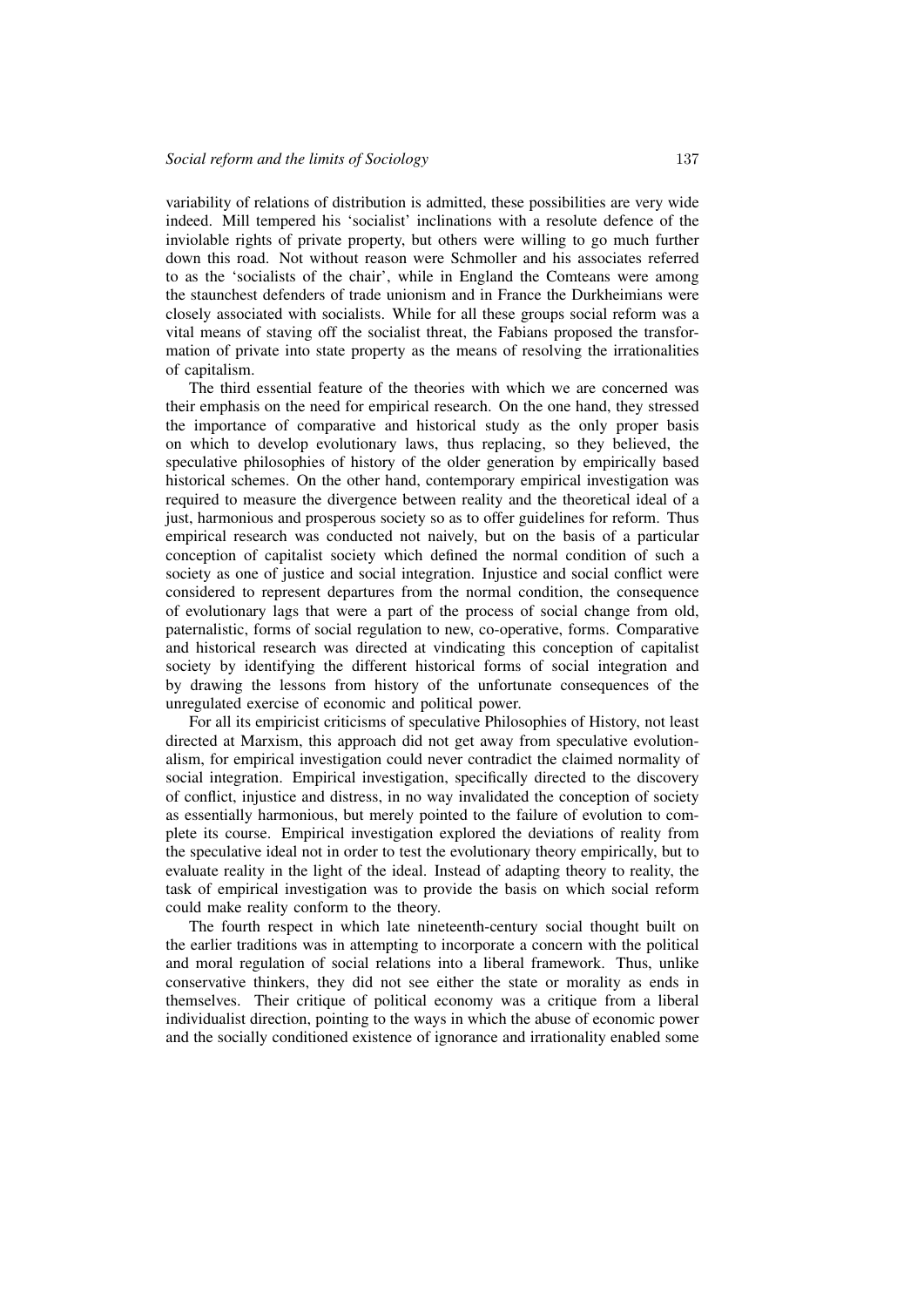individuals to intrude on the freedom and opportunities of others. Thus the moral and political regulation of social relations, and the development of an appropriate institutional framework within which such regulation could take place, were seen as an essential presupposition for the harmonisation of interests of the individual members of society. For example, Durkheim, far from being a conservative or a collectivist, was essentially seeking a sociological reformulation of social contract theory that could legitimate a greater degree of social and political regulation than had been appropriate to the 'age of reason' or the 'age of utilitarianism'.

The fundamental theoretical problem which such an attempt confronted was the familiar one of establishing the relationship between the individual interest and the general interest, and of identifying the point at which the unrestrained pursuit of self-interest became subversive of the general interest and so subject to regulation. We have seen that classical political economy had such a theory, expressed in its economic laws that set very narrow limits to social intervention. Vulgar economy and Herbert Spencer likewise defended a regime of *laissez-faire* on the basis of little more than liberal optimism. Comte and the German Historical School offered a moral and political critique of the implications of *laissez-faire*, but they had no means of rigorously establishing its limits, nor, correspondingly, the possibility and limits of intervention.

The sociology of Durkheim, the investigations of the Historical School, British empirical sociology and Oxford idealism equally rested on purely pragmatic foundations. While the principle of self-interest was rooted in the aspirations of the individual, the principles of moral and political regulation were located beyond the individual, in society, the state or religion. But in rejecting political economy, these critics were not rejecting liberalism. Thus they were not prepared to fall into the arms of the conservatives in subordinating the individual to supraindividual principles. The result is that in all of these theories we find a constant dualistic tendency with the individual, on the one hand, and the state or society, on the other, appearing as complementary ends without any rigorous theory of the relations between the two.

This absence had enormous practical consequences, for it meant that there was no principled basis on which to evaluate reforms, in which the rights and freedoms of the individual were restrained or violated in the pursuit of moral or political ends, because there was no way of systematically assessing the impact of such reforms. Conflict, injustice, poverty and distress could be discovered by empirical investigation, and *ad hoc* reforms proposed to deal with them, but how was the reformer to know what would be the effect of such reforms, how would the reformer know that the reforms might not exacerbate rather than solving the problem? How were the benefits gained by some to be weighed against the losses incurred by others? How was the reformer to weigh social benefits against the violation of individual rights?

Spencer repeatedly railed against vain attempts to treat social problems on the basis of an estimate of 'immediate benefits and costs' rather than on the basis of a more profound investigation.

The politician will spend his energies in rectifying some evils and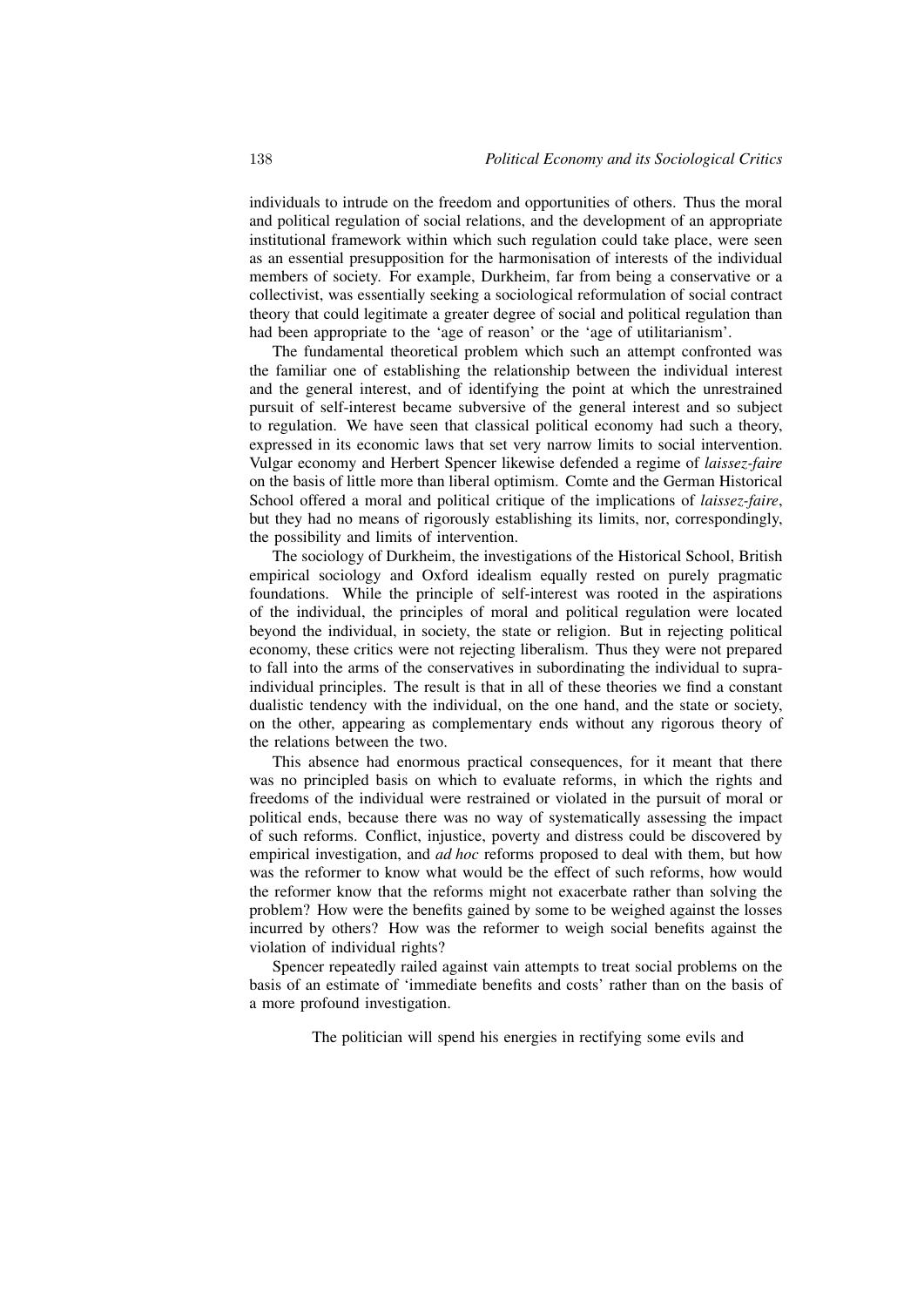making more — in forming, reforming and again reforming — in passing acts to amend acts that were before amended; while social schemers will continue to think that they have only to cut up society and rearrange it after their ideal pattern and its parts will join together again and work as intended (Spencer, 1896, 3, p. 318).

Spencer believed that sociology was a 'moral science' whose task was to

deduce, from the laws of life and the conditions of existence, what kinds of actions necessarily tend to produce happiness, and what kinds to produce unhappiness. Having done this, its deductions are to be recognised as laws of conduct; and are to be conformed to irrespective of a direct estimation of happiness or misery (Spencer, 1904, 2, p. 88).

Spencer's liberal optimism was acceptable to some, but the growing pressure for reform in the last decades of the nineteenth-century made it increasingly apparent that some more rigorous sociological theory was needed that could establish the possibilities and limits of reform and provide a means of evaluating alternative proposals. Foremost amongst the problems, once again, was the problem of labour.

With the collapse of classical political economy the right of the working class to organise in trade unions in order to pursue its economic aspirations was widely recognised. Historicism and sociology were brought into play to underscore the importance of trade unionism in rectifying the imbalance of power in the market between labour and capital, and in establishing a framework within which harmonious class relations could be established. Thus in the match-girls' strike of 1888 and the London dock strike of 1889 middle-class reformers vied with socialists to endorse the workers' claims and to subscribe to their support-funds. But how far should such claims go? What would be the effect of an increase in wages for the workers, for their employers and for the economy as a whole? At what point does trade unionism become an intolerable violation of the freedom of employers or of individual workers, rather than an essential agent of social justice? How should the state respond to the agitation to limit further the length of the working-day? How should it respond to demands to alleviate the condition of the unemployed? How should it respond to demands for social insurance, for the provision of public housing, for the establishment of municipal enterprises and the taxation of land and inherited wealth? All these were questions to which political economy had been able to give clear answers, even if those answers were no longer acceptable. A reformulation of political economy was imperative as demands for social reform and for workers' rights proliferated and escalated.

The need for a more rigorous theory was not only practical, but also ideological. With the development of monopoly capital and of imperialism the state was increasingly compelled to intervene domestically and internationally on behalf of capital, threatening intensified class struggle at home and colonial and interimperialist wars abroad. On the other hand, the rise of socialism carried with it the alternative threat that the state would become the agency through which the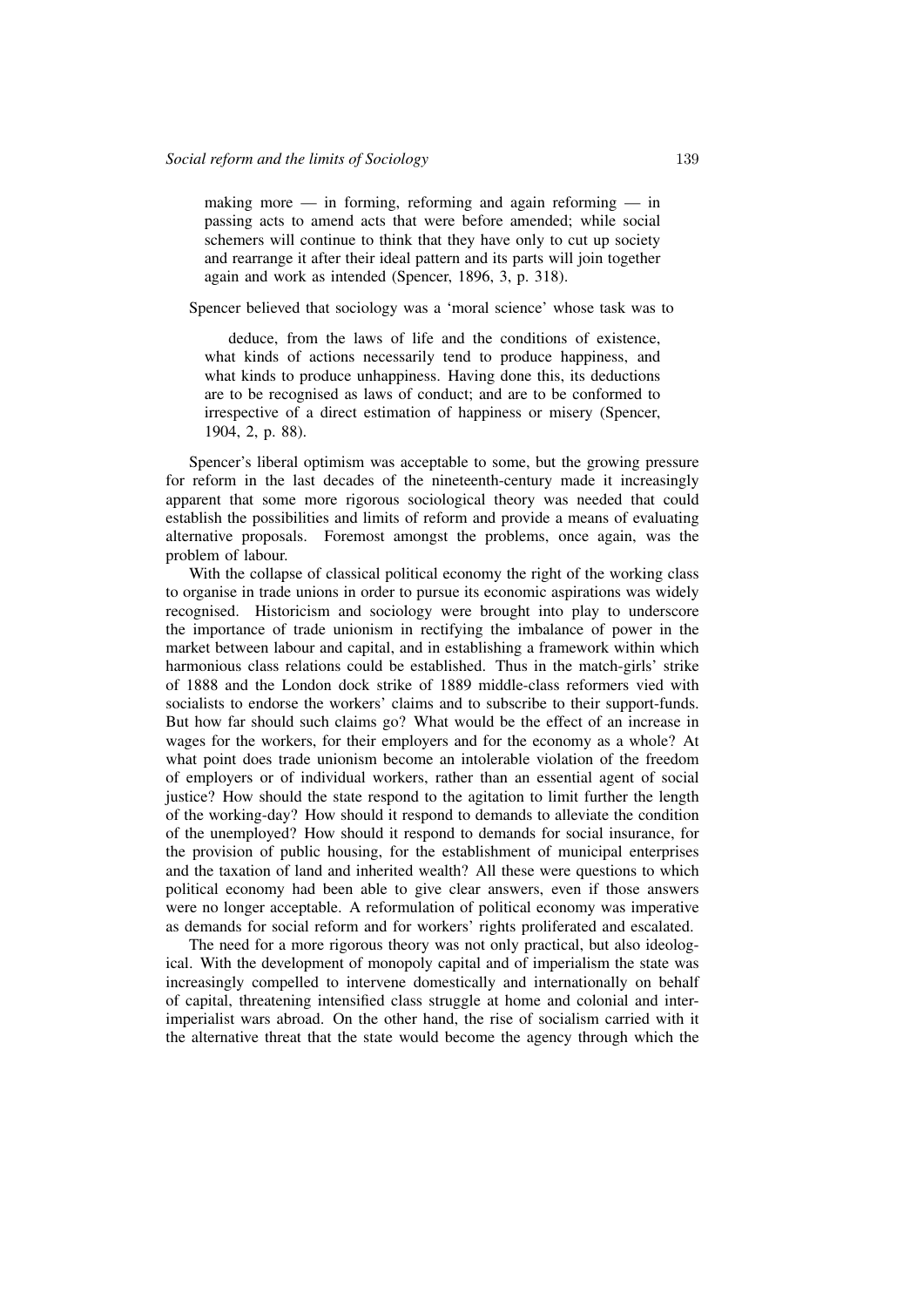organised working class would nationalise capital and land. The socialist threat, on the one hand, and the resistance of monopoly capital, on the other, showed up the inadequacy of a pragmatic approach to social reform and produced an urgent need for a theory that could both recognise the necessity of reform and also set limits to such reform.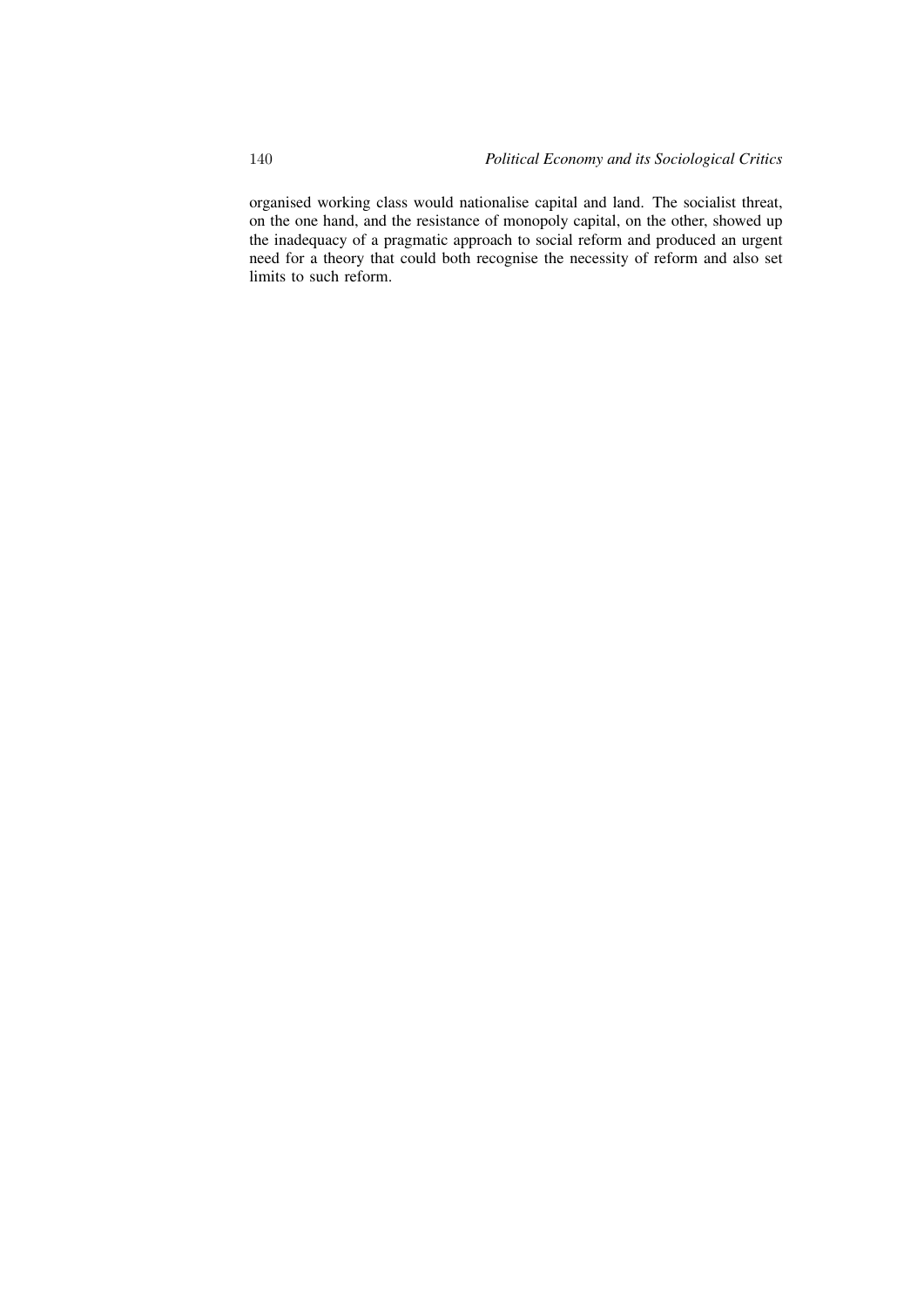# Chapter 6

# The Marginalist Revolution in Economics

The 'marginalist revolution in economics' is acclaimed by bourgeois economists as the theoretical revolution which freed political economy from extraneous political considerations, and so founded modern 'scientific' economics. The orthodox Marxist characterisation of the marginalist revolution inverts the bourgeois interpretation. For orthodox Marxism the marginalist revolution marks the final step in the ideological degeneration of political economy (Bukharin, 1927; Dobb, 1940, 1973; Meek, 1973).

The marginalist revolution in economics cannot be reduced either to the purely scientific revolution of the bourgeois interpretations, or to the purely ideological revolution of its Marxist critics. The pioneers of the marginalist revolution were neither disinterested scientists, nor were they mere apologists for capitalism. They certainly posed new scientific questions, which they sought to answer according to the normal canons of scientific procedure. These new questions were not posed in a scientific vacuum, but nor was their motivation purely apologetic. They were primarily an attempt to provide rational solutions to the new problems presented to the state by the maturing of the contradictions of capitalist accumulation, problems presented by the growth of an independent working-class movement, by the growing monopolisation of capitalism, and by the intensification of the crisis tendencies of accumulation. These were real problems, which could not be resolved by a purely apologetic ideology, but which had to be approached scientifically.

The ideological limitations of the new economics were no different from those of classical political economy. They lay not in the apologetic character of its answers, but in the restricted character of its questions. Like classical political economy, the new economics recognised the deficiencies of actually existing capitalism. But like classical political economy, it did not see these deficiencies as being inherent in the social form of capitalist production, but in the gap which separated the mundane reality of capitalism from its ideal model, a gap which, like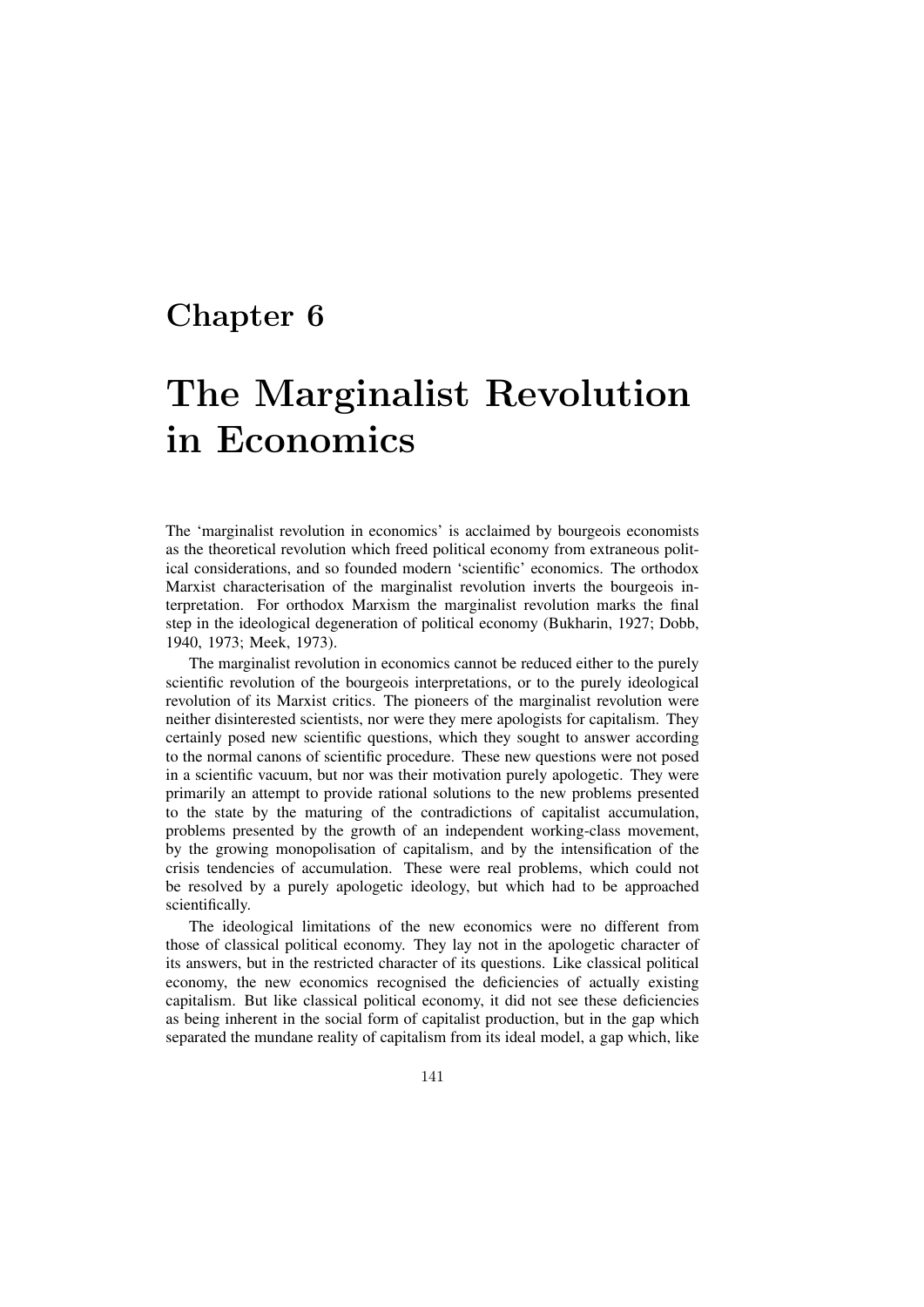political economy, it attributed to human intellectual and moral weakness which could be remedied by appropriate institutional reform. Marginalist economics was no more and no less ideological than had been classical political economy. The fundamental change lay not in the motivation of its proponents, or in the scientific status of its procedures, but in the questions which it posed.

If the marginalist revolution is not simply an ideological revolution, the orthodox Marxist critique, which reduces marginalist economics to its apologetic function, cannot be regarded as satisfactory. In this chapter I will explore in more detail the relationship between science and ideology in marginalist economics, in order to establish the continuity underlying the apparently radical break between marginalism and classical political economy. In the next chapter I will argue that Marx's critique of political economy provides an intrinsic theoretical critique of the ideological limitations of the new science of economics.

### The marginalist revolution

The marginalist revolution was pioneered by three writers who initially worked independently of one another, but whose work had many convergent features. They were Jevons in England, Walras in Switzerland and Menger in Austria. The revolution is conventionally dated at 1870, but its roots go back into the 1860s and the new methods of economic analysis did not achieve general recognition until the 1880s and 1890s. It is therefore necessary to distinguish between the achievements of particular individuals in pioneering new techniques of analysis, on the one hand, and the adoption of the new system of economics based on the application of those techniques, on the other.

The particular motives of Jevons, Walras and Menger in developing the new approach did not necessarily coincide with the reasons for its achieving sweeping, if belated, recognition. Thus the initial problems that Jevons, Walras and Menger set themselves were apparently rather idiosyncratic and could not immediately be located within a general intellectual movement. On the other hand, the fact that three thinkers independently raised similar questions and reached very similar conclusions should indicate that their concerns were not as devoid of general significance as might appear at first sight.

Of the founding fathers, only Jevons defined his project directly in opposition to classical political economy. Walras worked within the French tradition of utility theory going back to Say and Smith, while Menger saw his task as being one of bringing some rigour into the German tradition of 'vulgar economy'. Moreover, as we saw in the last chapter, classical political economy was not immediately replaced by the method of marginal analysis. For about two decades the historical and the empirical methods were dominant, for the questions raised by the marginalists only became central political issues some twenty years after they were first raised by the pioneers.

Technically the marginalist revolution is defined by a new method of economic analysis which applies the calculus to the problem of the determination of prices. The new method of analysis did not involve any substantial technical innovations,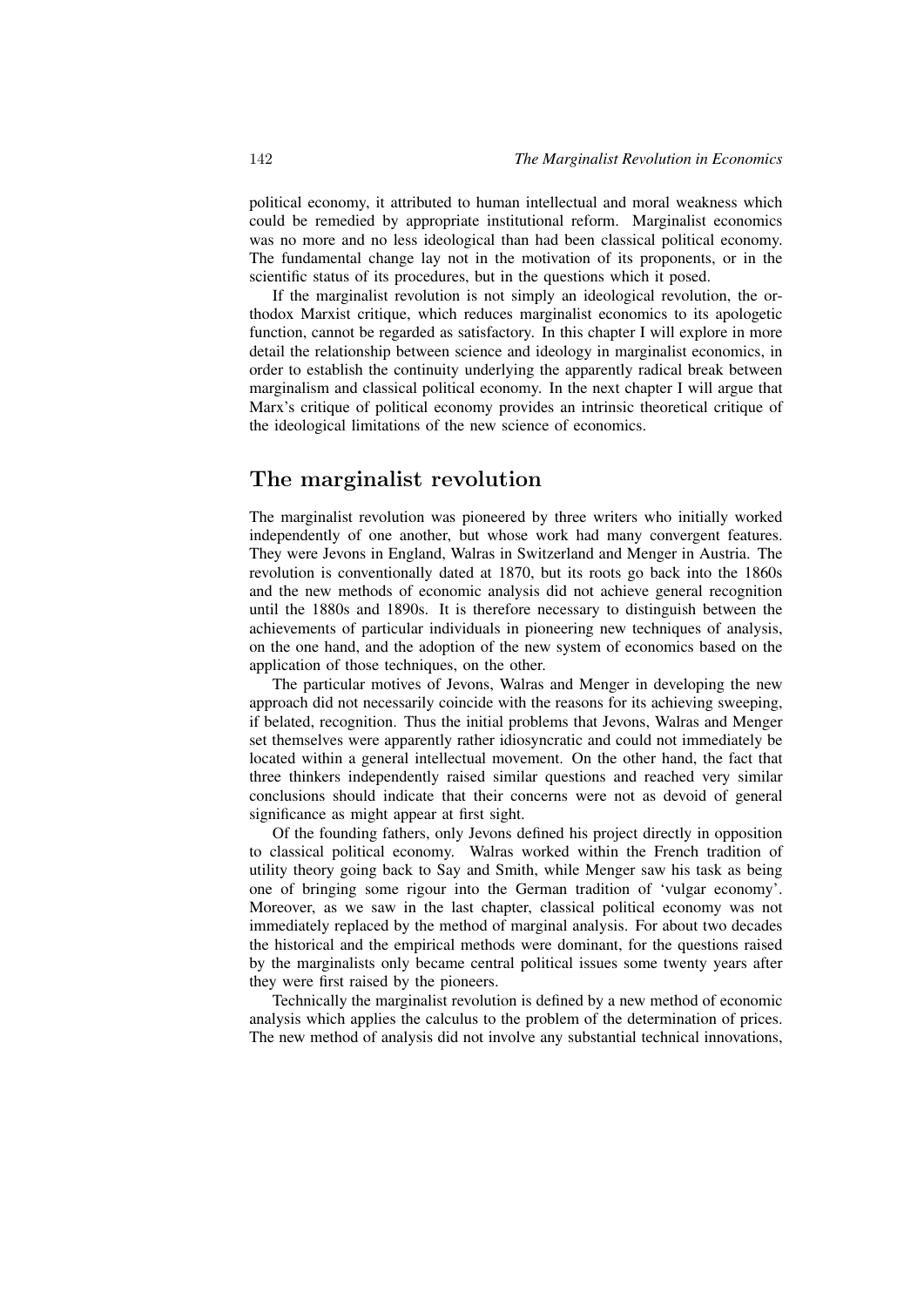#### *The marginalist revolution* 143

for once the question of the determination of prices in the market had been posed as a topic for rigorous investigation the techniques required for solving the question fell almost immediately to hand. The pioneers all posed the question within the framework of a theory of utility and this in many ways made their approaches to the question, and their solutions, extremely cumbersome. However the essence of the problem, and of its solution, was relatively straightforward. Thus the methods of calculus had been applied to economic problems before, by such thinkers as Gossen and Cournot, and to analogous problems by Bernoulli, but the earlier attempts had been ignored, not because of a blindness to genius, but because the questions that were posed did not at the time seem particularly significant.

The new methods of analysis arose out of a new concern with the problem of prices. Economists had always sought to explain the determination of prices as part of their enterprise. What the marginalists introduced was an emphasis on the need for a *rigorous* theory of price determination. For classical political economy the determination of prices was a subordinate concern. The central theoretical issues were those of the constitutional order within which capitalism could best develop to the advantage of the nation as a whole, and of the relations between the classes proper to such a development. This led classical political economy to pose questions of distribution within the framework of a theory of growth, within which the rigorous determination of individual prices was of little concern, so long as the determination of prices could be assumed not to conflict too seriously with the theory of distribution. For the marginalists this order of priorities was inverted, and the central concern became one of developing a rigorous theory of price determination.

Within classical political economy the determination of prices was subordinate to the problem of distribution and prices were the by-product of the theory of distribution. Once wages, rent and the rate of profit had been determined, prices could be derived by adding together the component parts. However the contradiction between the classical theory of production and the Ricardian theory of distribution meant that the resultant prices did not coincide with the values according to which the distributive categories were determined. Hence within the Ricardian system the determination of prices was always subject to the qualifications that this divergence necessarily introduced. The vulgar critics of classical political economy had exploited this contradiction to reject the classical theory of distribution and the theory of value on which it was based. However, although they asserted the priority of price over value or even the exclusive reality of price as against value, they could offer no rigorous theory of price determination, nor did they seriously seek to develop such a theory.

The marginalists followed the vulgar economists in their concern with the question of prices, but they did not follow them in rejecting the need for a theory of value. For the marginalists a theory of value was essential to any attempt to develop a rigorous theory of price, and the scientific weakness of the classical theory of value was that it could not achieve this. The task the marginalists set themselves was to develop a rigorous theory of price determination on the basis of the subjective theory of value, the basis of the marginalist theory of value was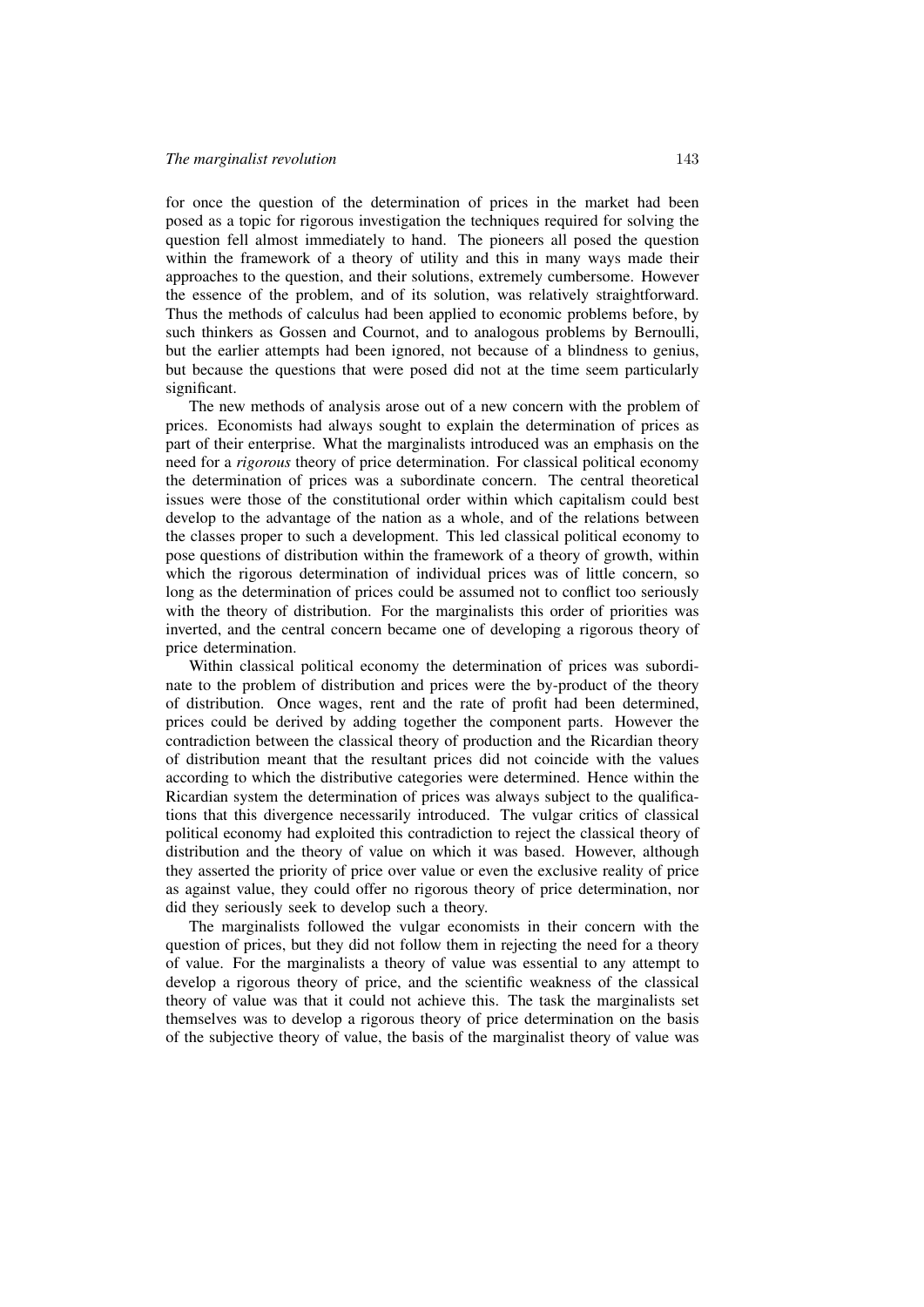initially defined as 'utility'.

### The problem of prices and the problem of reform

In order to understand the marginalist revolution we have to understand why questions about the rigorous determination of prices came to replace questions about economic growth and distribution as the central concern of economists. An obvious answer is that questions about economic growth and distribution led too easily to socialist conclusions so that a new 'apologetic' theory was needed. Marginalism neatly avoided the major questions about class relations and the constitution in order to pose questions about utility, efficiency and the formation of prices. Thus the marginalist revolution removed the politics from political economy — precisely its strength as far as bourgeois economists are concerned. Marginalism thus narrowed the field of economics, made it into a technical rather than a political discipline and asked innocuous questions while still providing a naturalistic and rationalist justification for capitalist social relations.

In very general terms such an answer has some validity. However, it will not do as an account of the marginalist revolution. Firstly, as we have already seen, classical political economy had shown itself quite capable of defending capitalism, expressing Burke's dictum that 'the laws of commerce are the laws of nature, and consequently the laws of God' (Burke, 1907, VI, p. 22). Its deficiencies were its inability to accommodate the possibility of reforms to deal with the labour question and the increasingly apparent unreality of its fundamental premises. Secondly, the mantle of classical political economy was not immediately taken over by marginalism. Popularisations of economics relied on the relativism of the Historical School and on the vague notions of vulgar economy and continued to borrow ideas from the classical school. The directly apologetic development of marginalism had to wait until the 1890s.

It is also very far from being the case that in the last quarter of the nineteenthcentury classical political economy was contrasted with marginalism as political rather than technical. Classical political economy had played a central role in the political conflicts of the first three or four decades of the century, but from the late 1840s it had progressively lost its radical veneer. The final break was marked in Britain by the repeal of the Corn Laws in 1846, and corresponded politically to the development of the Anti-Corn Law League from an organisation that sought to contest the privileges of landed property to an organisation that sought to preserve the working class from radical influence by persuading the workers of the futility of reform and of their common interest with their employers. On the Continent the break was similarly marked by the class compromise which followed the defeat of the Revolutions of 1848. Although the class model of society in a sense had radical possibilities inherent within it, and the classical framework was one within which fundamental constitutional and political issues could be raised, these issues were regarded by mid-century as having been definitively settled. Classical political economy, far from providing a framework within which to question capitalism, purported to show definitively and conclusively that liberal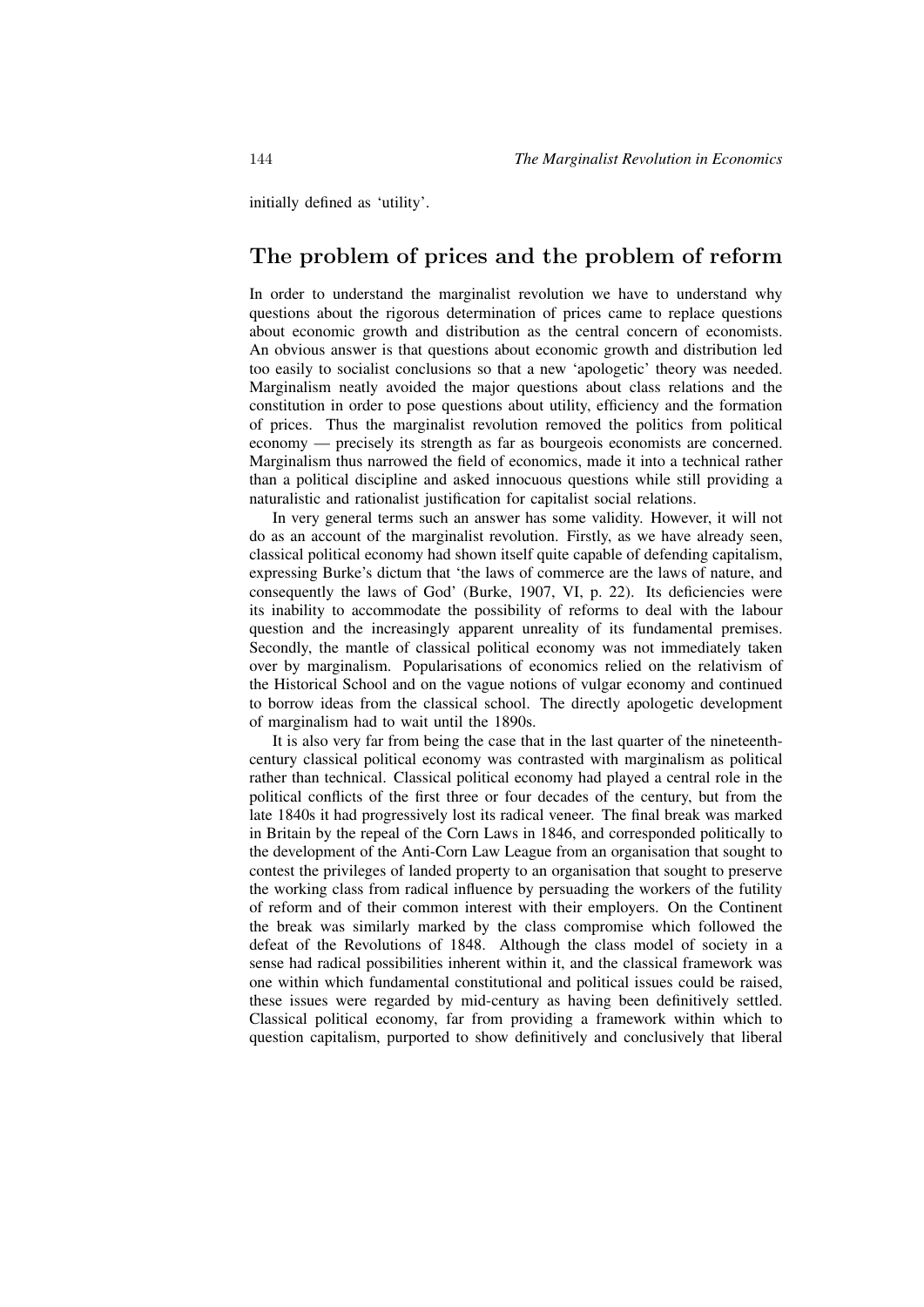capitalism was the best of all possible worlds.

Marginalism, by contrast, was born in a period of fundamental political change and matured in debates whose motivation was intensely political. If classical political economy had degenerated by the 1860s, marginalism came upon the public stage in the last two decades of the century in a much more militant and aggressive garb, playing a central political role in the debates within the emerging labour movement between reformist and revolutionary factions, serving not simply to defend capitalism but also to show the necessity and the possibility of reforms within the capitalist order. It would be quite wrong to take marginalism at face value and to see it merely as a method of technical analysis that is devoid of any particular conception of society. Marginalism embodied a particular theory of capitalist society no less than did classical political economy, and it is our task in this chapter to disentangle that theory.

Although it presented itself as a positive science, and insisted on the strict separation of facts from values (in which it followed and was influenced by John Stuart Mill), the new economics arose directly from a concern with evaluation. The evaluative orientation of the new approach to the economy stands out very clearly when we consider just what were the prices to be explained. The marginalists were no more concerned with the determination of the actual prices that ruled on the market than were the classical economists.<sup>1</sup> All the innovators emphasised the abstract character of pure economic theory, in which the intervention of chance and uncertainty, of specific historical institutions or political interventions, could all be ignored and their consideration deferred to subordinate empirical and policy studies. Pure theory was not concerned with the determination of actual prices but with their determination in an ideal world of perfect knowledge, perfect foresight, perfect competition and pure rationality. It is against this ideal world that the real world, and proposed reforms in the real world, are to be measured.

The questions that gave rise to a demand for a pure theory of price were questions about the proper prices of commodities. Jevons, for example, was especially concerned with the problem of scarcity (in particular the scarcity of coal) and with the role of prices in allocating resources. The problem he posed was that of determining what prices would achieve the optimal allocation of resources. The solutions that were reached would then serve as the basis of policy prescriptions about the proper role of state intervention in the formation of prices in order to achieve such an allocation.

This example may seem relatively insignificant, a slender basis on which to build a revolution in economics as opposed to, say, a branch of public administration. But the question had a much more general significance and the solution a much more fundamental application. The more general context of the marginalist revolution was a concern with understanding the possibilities and limits of state intervention in the regulation of economic relations, including in particular the resolution of the labour question. The general background of this concern was the increasing role of the state in economic and social life. This role involved

<sup>&</sup>lt;sup>1</sup>Indeed marginalist economics is less able to explain actual market prices than is the classical approach since its reliance on subjective evaluation, rather than objective laws, deprives it of any means of investigating systematic divergences of market prices from equilibrium prices.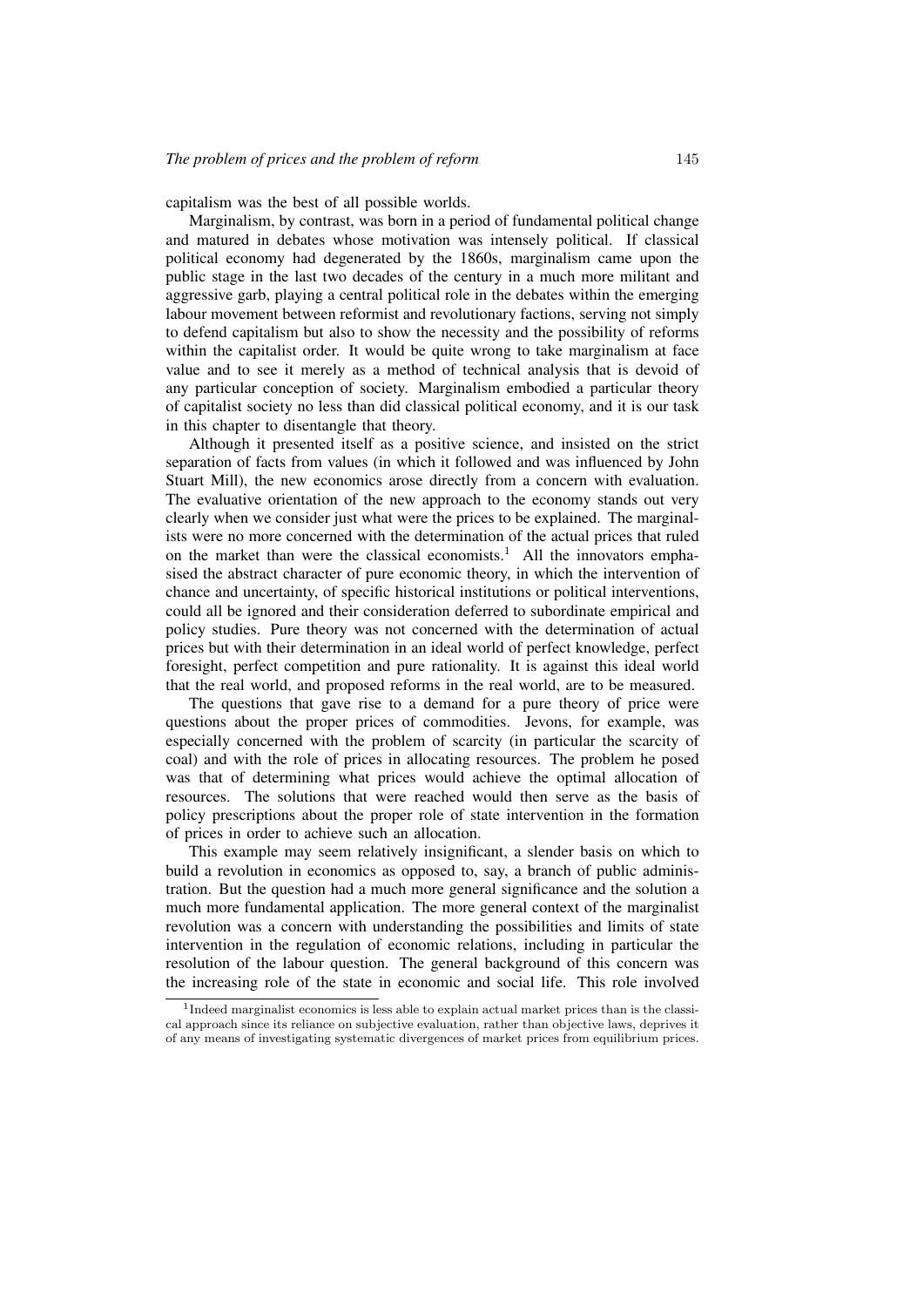not only increasing state provision of public utilities, and of limited education, health and welfare services, but also increasing pressure on the state to intervene in the regulation of the private sector: to protect domestic producers against foreign competition, to intervene abroad to secure foreign markets and investment outlets, to regulate financial markets and to stimulate domestic investment, to regulate the national transport system and above all to intervene directly or indirectly to regulate the relations between capital and labour.

All these actual and proposed forms of state intervention contravened the pure principles of economic liberalism. In order to evaluate them rationally a more rigorous theory of the consequences of a liberal economic regime was required. Such a theory would then provide a basis on which proposed intervention in the economy could be judged by providing a bench-mark against which it could be evaluated. Thus Menger developed his version of marginalism from a dissatisfaction with the empiricism of the German Historical School, that was unable to provide any principled basis on which the possibilities and limits of State intervention could be evaluated.

Walras sought to establish rigorously the results of economic liberalism in order to locate its limits:

how could these economists prove that the results of free competition were beneficial and advantageous if they did not know just what these results were? . . . the fact that economists have often extended the principle of free competition beyond the limits of its true applicability is proof positive that the principle has not been demonstrated (Walras, 1954, pp. 256–7).

Jevons too was quite explicit about his motivation: 'If such a thing is possible we need a new branch of political and statistical science which shall carefully investigate the limits of the *laissez-faire* principle, and show where we want greater freedom and where less' (Jevons, 1883, p. 204).

The context of the marginalist revolution was the rapidly growing movement for social reform. The specific motivation for the development of a rigorous theory of price determination was the concern to be able to achieve some basis on which to evaluate proposed reforms. This concern brought people of very different political persuasions into a common enterprise. Thus, while most of the marginalists were committed to some degree to social reform, some saw the new methods as a means of tempering reformist demands.

Menger saw in the new economics a means of setting conservatism on a rigorous foundation by showing the precise mechanisms by which organic social institutions, such as prices and money, emerge from the pursuit of individual selfinterest and come to express the collective wisdom of society. Menger therefore lumped together classical political economy and the German Historical School as exponents of a one-sided rationalistic liberalism that paid insufficient attention to the value of organic social structures in their enthusiasm for reform. Menger saw himself as bringing to fruition the tradition of Burke and Savigny that the historical school had betrayed, in aiming at a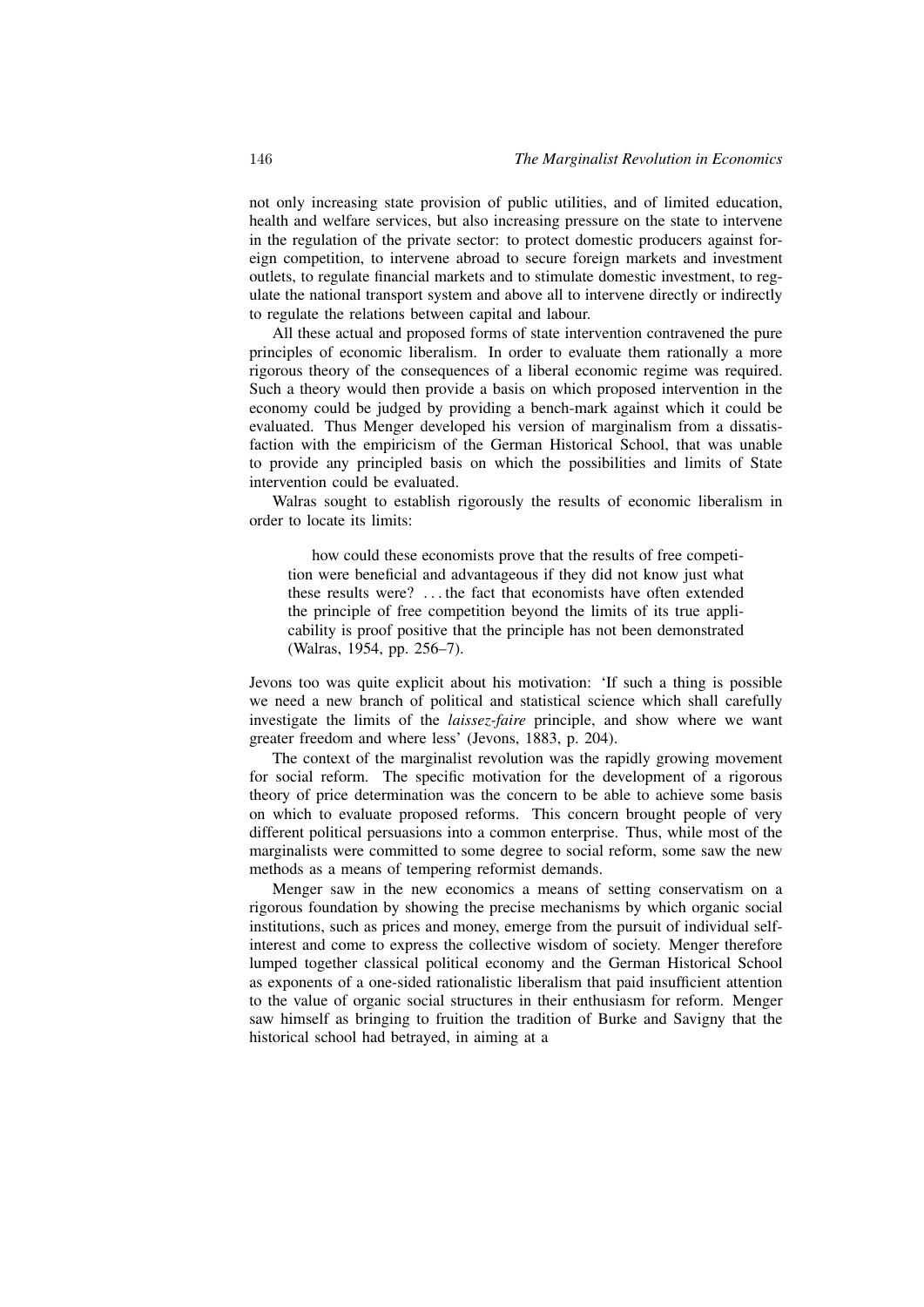full understanding of existing social institutions in general and of organically created institutions in particular, the retention of what had proved its worth against the one-sidedly rationalistic mania for innovation in the field of economy. The object was to prevent the dissolution of the organically developed economy by means of a partially superficial pragmatism, a pragmatism that contrary to the intention of its representatives inexorably leads to socialism (Menger, 1963, p. 177).

### The marginalist theory of price

The starting point of the marginalist economic analysis is the possession by individuals of goods in conditions of scarcity. The economic activity of these individuals consists in exchanging these goods for other goods in such a way as to maximise the total utility that they derive from them. Thus the analysis focuses on the elementary form of exchange and asks how prices emerge on the basis of such elementary exchanges. The exact terms in which each writer proposed the solution differ, but the essential principles are common to all.

Exchange brings together individual owners of goods. When such owners meet in the market they have to decide which goods to sell, and at what price, and which goods to acquire, and at what price. It seems self-evident that the price an individual will be prepared to pay for a given good will depend on what she thinks it is worth to her. Yet for the classical political economists this always gave rise to the paradox that the highest prices are paid for the most worthless goods, such as diamonds, while the most useful goods, such as air, are free. The marginalists solved this paradox by noting that the price did not correspond to the total utility of the good, but to the utility of the last unit of the good that was acquired. They also observed that as an individual acquired more of a given good the utility of the marginal unit tended to diminish. Because air is available in unlimited quantities we are profligate in its use, so that the utility of the last unit of air used is nil, while because diamonds are very scarce the marginal utility of diamonds is high. Goods therefore only have value in conditions of scarcity, and the task of economics is to establish the value of scarce goods. The price an individual will be prepared to pay for a good will correspond not to the total utility of that good, but to the utility of the marginal unit of the good that is acquired.

The individual will take up the opportunity to exchange if by so doing she can achieve an increase in the sum of utilities at her disposal. Faced with given exchange ratios (prices) the individual will choose to exchange goods until the relative marginal utilities of the goods possessed at the end of the transaction correspond to the exchange ratios in which they stand. In any other situation the individual could improve her position by exchanging goods of relatively low for goods of relatively high marginal utility. Thus at every possible set of exchange ratios the demand for and supply of each good on the part of each individual can be specified. If individual demand and supply functions are aggregated,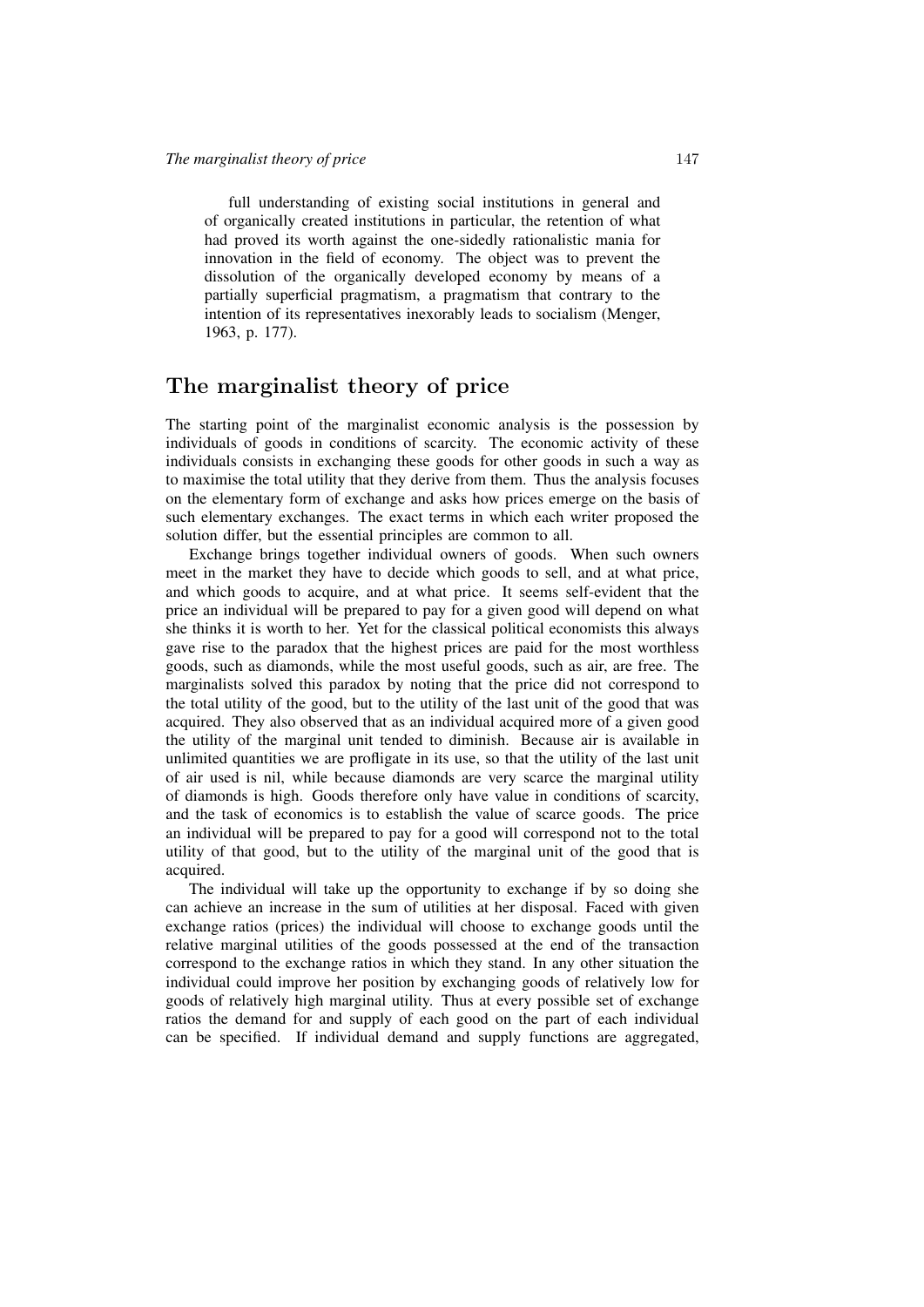total demand and supply functions can be specified. It can be shown that under appropriate assumptions (including the absence of ignorance, inconsistency and uncertainty) the interaction of demand and supply will give rise to a unique set of stable equilibrium prices that clear all markets by equalising supply and demand. These prices are those that correspond to the free and rational choices of all the individual members of society seeking to achieve their own optimal solutions in conditions of scarcity.

The analysis so far is based on the interaction of a series of individuals each endowed with a fixed and given supply of goods. The initial allocation of goods is taken as given historically and so is no matter for the economist to investigate. However an adequate economic analysis must take account of the fact that goods are produced, and so are not in fixed supply. Production is considered to be beyond the area of concern of economics and is seen as a purely technical process within which factors of production are employed in certain technically determined proportions to produce goods. If there is a range of techniques available to produce a given good then the economist will be concerned to explain which technique will be employed, but otherwise the 'hidden abode of production, on whose threshold there hangs the notice "No admittance except on business"' (*Capital*, I, pp. 279–80) is no business of the marginalist. The recognition of the fact that goods are produced does, however, have important implications. If we move from the level of abstraction at which production is considered to be undertaken by individuals, the introduction of production introduces a distinction between two different kinds of economic units: on the one hand, households, which are the units of consumption; on the other hand, firms, which are the units of production. Households supply the services of productive factors to firms and purchase from firms the goods that are produced with those productive services.

This recognition of production introduces two further distinctions. Firstly, the motivation of firms cannot be identified immediately with the motivation of households. The household aims to maximise utility, but utility is a subjective concept and a firm is not a subject. Thus the firm seeks to maximise profits. This introduces a complication into the theory that can only be resolved by formulating a theory of profit which can establish that profit corresponds to the return to the owner of capital, so that the maximisation of profit corresponds to the maximisation of utility on the part of the owner of capital. Secondly, a distinction is introduced between goods and productive services (the Austrians distinguished between goods of different orders). Productive services differ from the goods so far considered in having no utility as such, for they are only useful when they are applied to the production of useful goods. The utility of productive services is therefore a derived utility, as is that of intermediate products that never enter final consumption.

The fact that productive services can be said to have a derived utility makes it possible, under certain restrictive conditions, to derive prices of these productive services from the estimations of utility expressed in the prices of final products. If the factors of production are in fixed supply and if the same factors are used in different combinations in different productive activities, the marginal contribution of each factor to final utility can be derived and this will correspond,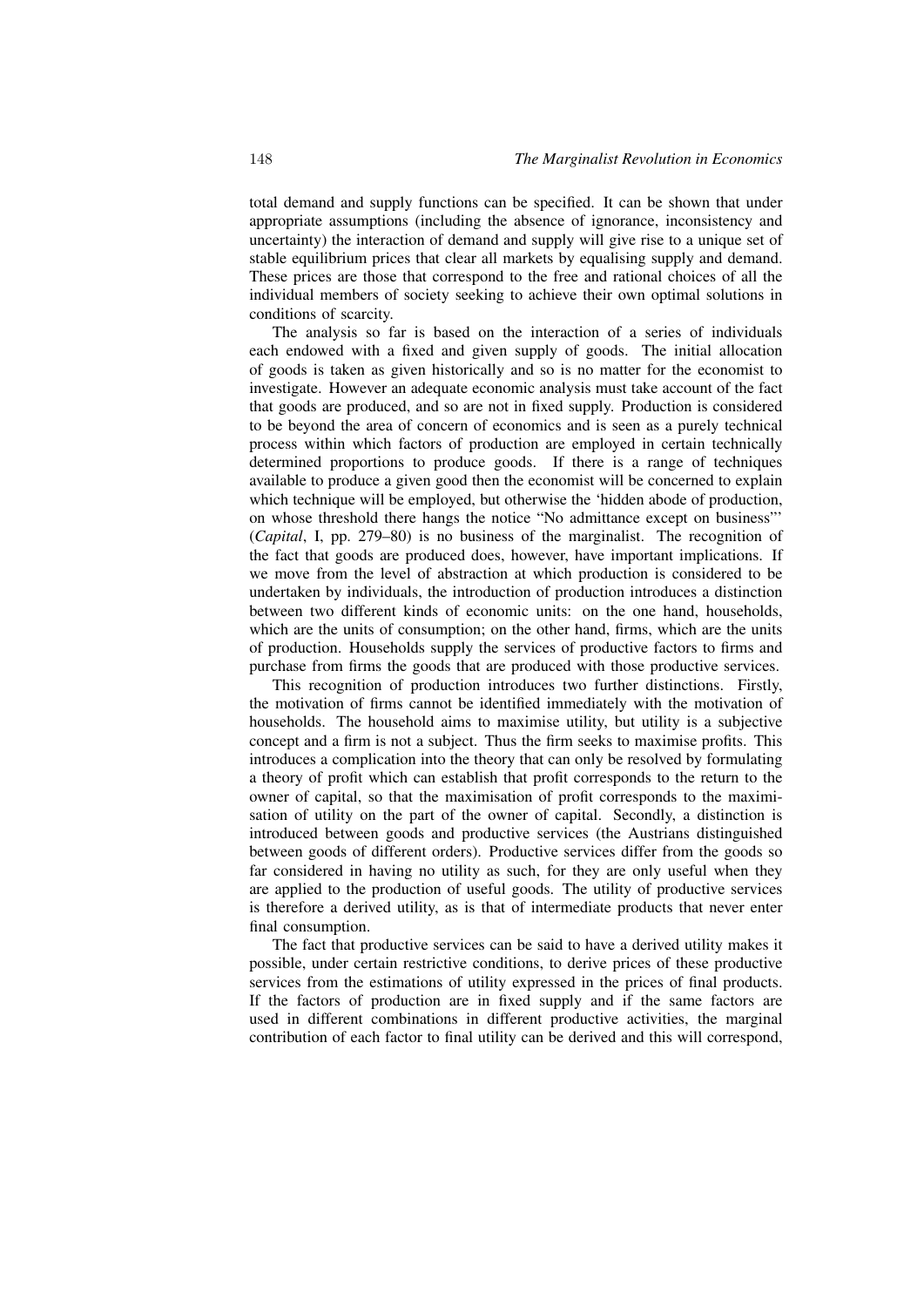in equilibrium, to the price of the factor. Thus wages, rent and profit can be derived as the revenues accruing to the factors of production — labour, land and means of production — without making any reference to labour-time or to costs of production.

Such a result was gleefully proclaimed by the early marginalists as a demonstration of the falsity of the classical doctrines. However, their elation was premature since the assumption of fixed factor supplies on which the result depended was either meaningless, if it referred to the aggregate supply of each factor (because it could not specify the basis on which heterogeneous qualities of labour, land and means of production should be aggregated), or grossly unrealistic, if it referred to the fixed supply of each quality of labour, land and means of production taken separately.

More sophisticated developments of marginalism recognised the role that costs had to play in the determination of prices by recognising that factor supplies were not fixed. The prices of the factors of production are then determined by the interaction of demand and supply. The demand for each factor will be dependent on its *marginal productivity*, which is the monetary expression of its marginal contribution to utility. Since factors will be used in the most productive outlets first, the marginal productivity of each factor will decrease as relatively more of that factor is used. Thus the demand for the factor will be a decreasing function of its price.

The supply of each factor can be determined in one of two ways within the marginalist framework. On the one hand, on the basis of a *real cost* theory, such as that of Alfred Marshall and of the classical tradition, the supply of a factor of production will be dependent on the *marginal disutility* incurred in offering it for sale. For the labourer this is the marginal disutility incurred in having to work rather than enjoy the time at leisure; for the capitalist it is the marginal disutility involved in abstaining from immediate consumption in favour of consumption in the future. On the other hand, on the basis of a theory of *opportunity cost*, such as the Austrian theory of *utility cost*, the supply of the factor of production will be dependent on the utility that could be gained by employing the marginal unit of the factor elsewhere. ln the end the two theories come to much the same thing, although the opportunity cost theory is marginally less tendentious in being less reliant on the direct subjective estimation of utilities. All that matters is that either version can establish that in equilibrium the price of the factor of production corresponds to its marginal productivity, on the one hand, and to its utility cost or marginal disutility, on the other. Moreover it can be shown that the sum of wages, rent and profit derived in this way, subject to certain not unrealistic conditions, will exhaust the total product. Thus the marginalist analysis of prices can give rise to a theory of distribution, given the initial distribution of resources, by explaining the returns to the various factors of production.

The marginalist analysis of the pricing of products and of productive services is conducted at a level of abstraction that excludes consideration of an historically specific framework of social relations. However the proper realisation of the principles of economic rationality does require the institutional separation of households from productive enterprises as budgetary units, the existence of a free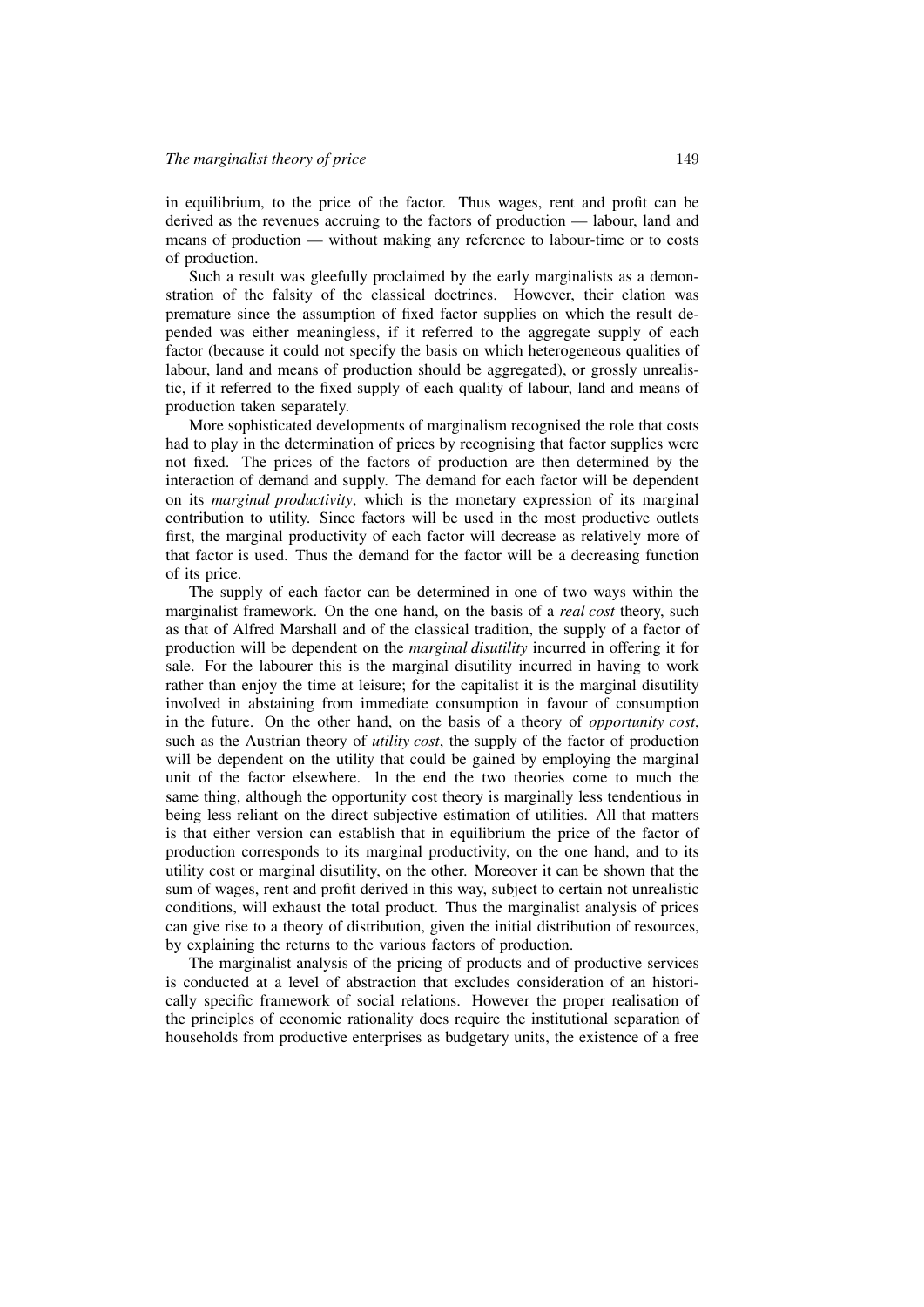market, in both products and the factors of production, as a means by which individual evaluations of utility can be related to one another, and the freedom and security of property as the basis of free exchange. Within this framework the prices that arise are then the results of the spontaneous and unconstrained expression of individual rationality. Since the institutions of production and exchange are simply technical instruments by means of which individuals may rationally pursue their economic ends, it should not be surprising that the marginalist analysis offers not simply an abstract account of the formation of prices in conditions of perfect competition, but also purports to establish the social rationality of a society based on competitive exchange by establishing that the prices reached, and the consequent allocation of resources, are in some sense optimal. It is in this supposedly rigorous demonstration of the allocative efficiency of capitalist society that the originality of marginalism lies.

If product prices correspond to marginal utilities, and marginal utility is a diminishing function of the supply of the product, then no re-allocation of the products can achieve an increase in total utility, for the increase in utility corresponding to the new use of any good cannot be greater than the loss of utility corresponding to its old use. Likewise, if factor prices correspond to marginal productivities, and marginal productivity is a diminishing function of factor supply, then the re-allocation of factors can only reduce the total product, measured at current prices, and so the total utility. Thus any intervention in the pricing or allocation of factors or products that disturbs the attainment of competitive equilibrium is bound to reduce (or at least cannot increase) total utility. This result is subject only to the qualification that the initial distribution of resources is given. Judgements about the equity of this distribution are outside the domain of economics. Thus Jevons: 'so far as is consistent with the inequality of wealth in every community, all commodities are distributed by exchange so as to produce the maximum of benefit' (Jevons, 1970, p. 171); Walras: 'the consequences of free competition . . . may be summed up as the attainment, within certain limits, of maximum utility' (Walras, 1954, p. 255) and Wieser: 'Where the general conditions are considered socially satisfactory and morally and legally correct, the general price is found also to be the just, or equitable, price' (Wieser, 1927, p. 184). Needless to say this fundamental qualification, that the desirability of the competitive allocation of resources was conditional on the desirability of their distribution, was almost universally ignored by those who seized on marginalism as the basis for a new apologetic for capitalism.

### The marginalist theory of society

In economics textbooks the marginalist revolution is usually described in terms of the technical innovations that made possible a more rigorous economic analysis. Economics is presented as the marginalists themselves presented it, as a natural science of the economic dimension of society, analysing economic phenomena in abstraction from any particular social or institutional arrangements. As such, economics is not about any particular society, and its laws can be considered to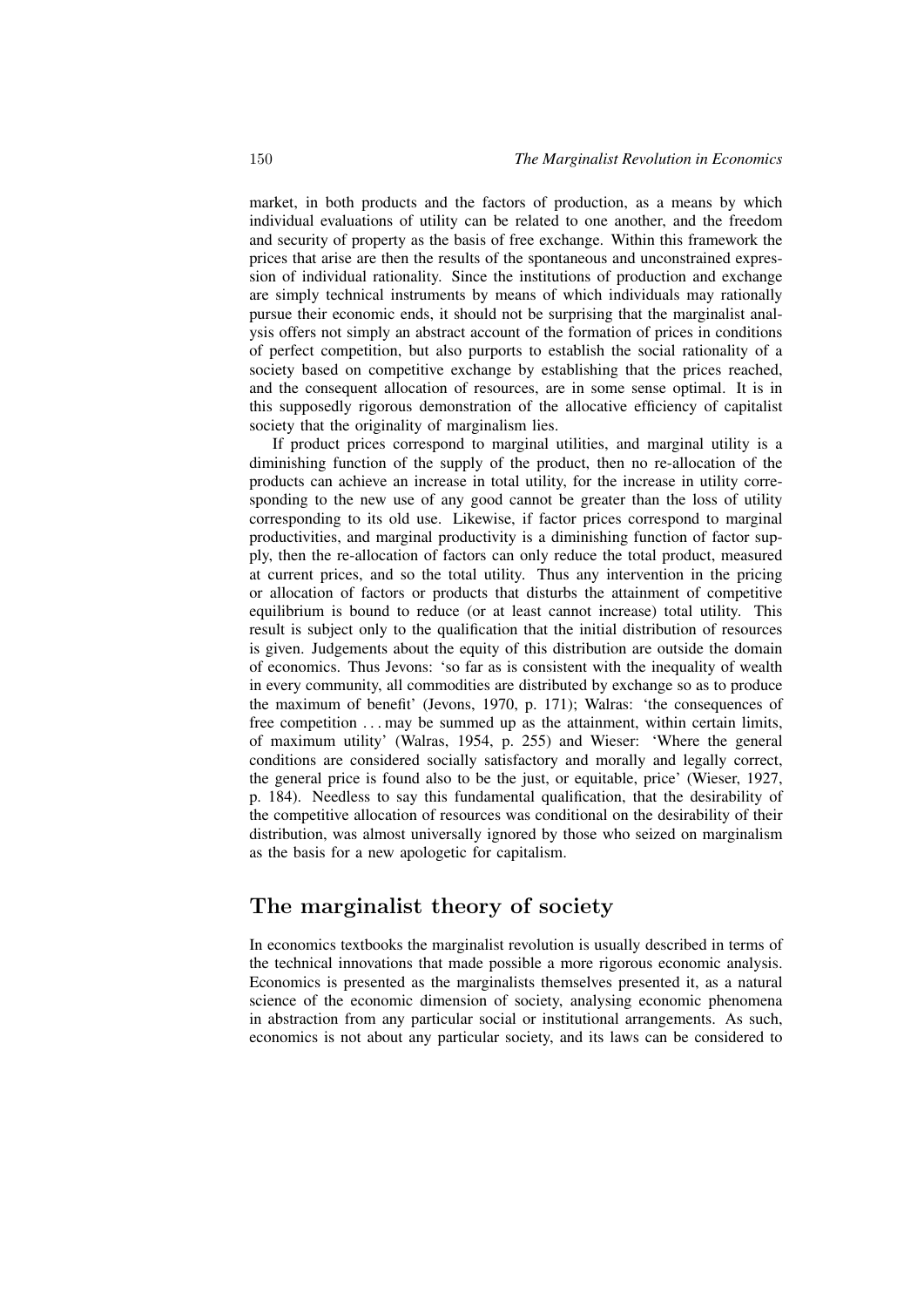be applicable in the consideration of any economic problem, which is defined as any problem concerned with the allocation of goods in conditions of scarcity.

However, marginalism does not simply offer a theory of rational choice. The theory also purports to explain the rationality of the fundamental social relationships of capitalist society, by deriving those institutions from the rationality of the individual: property, exchange, money, the division of labour and the separation of the labourer from the means of production are all explained not as forms of historically specific social relations, but as technical instruments that facilitate the most perfect realisation of individual rationality. It is only on this basis that marginalist economics abstracts the economic institutions of capitalist society from their social and historical context, reducing them to the rationally developed instruments appropriate to the optimal allocation of scarce resources. It can only make economics a 'natural science' because it 'naturalises' the fundamental economic relationships of capitalist society.

The starting point of the marginalist analysis is the isolated utility-maximising individual, endowed with given tastes, skills and resources, and making rational decisions in conditions of scarcity. The analysis asks how this typical individual would behave, on the assumption that the individual will seek to satisfy a 'desire for the most complete satisfaction of needs possible' (Menger, 1963, p. 63). At this level the method of analysis is psychological, but it does not depend on any particular psychological theory, although it was originally formulated in terms of a utilitarian psychology. The starting point is the 'practical consciousness of economic relations' (Wieser, 1927, p. 4). However, the method is not that of an 'intuitionist' psychology, but of the deductive reconstruction of the behaviour of a rational individual. Thus the Austrians considered economics to be a branch not of psychology, but of *praxiology*, the science of rational action. The analysis implies no assumptions either about how individuals actually behave or about how individuals should behave. On the one hand, it is an abstract analysis considering the hypothetical consequences of rational economic action. On the other hand, the assumption that the individual seeks to maximise the satisfaction of needs implies no particular assumption about the content of those needs, which may as well be moral or aesthetic as material needs. The theory requires only that the individual should have a set of preferences and act consistently on those preferences.

The elaboration of marginalist economic theory is an attempt to show that its essential results can be extended from the case of the isolated individual making subjective private decisions about the management of her scarce resources to the case of an exchange economy considered as a whole. The method generally adopted was to consider firstly the simple case of barter of two goods between two individuals and then progressively to elaborate the model to include many individuals, many goods, money, the production of goods on the basis of fixed and then variable technical conditions, and of fixed and then variable factor supplies to show that the essential results continued to hold throughout this elaboration, on certain not unrealistic assumptions about technical conditions and the ordering of preferences.

This extension of the analysis from the abstract and isolated individual to the exchange society depends on establishing the neutrality of the institutions of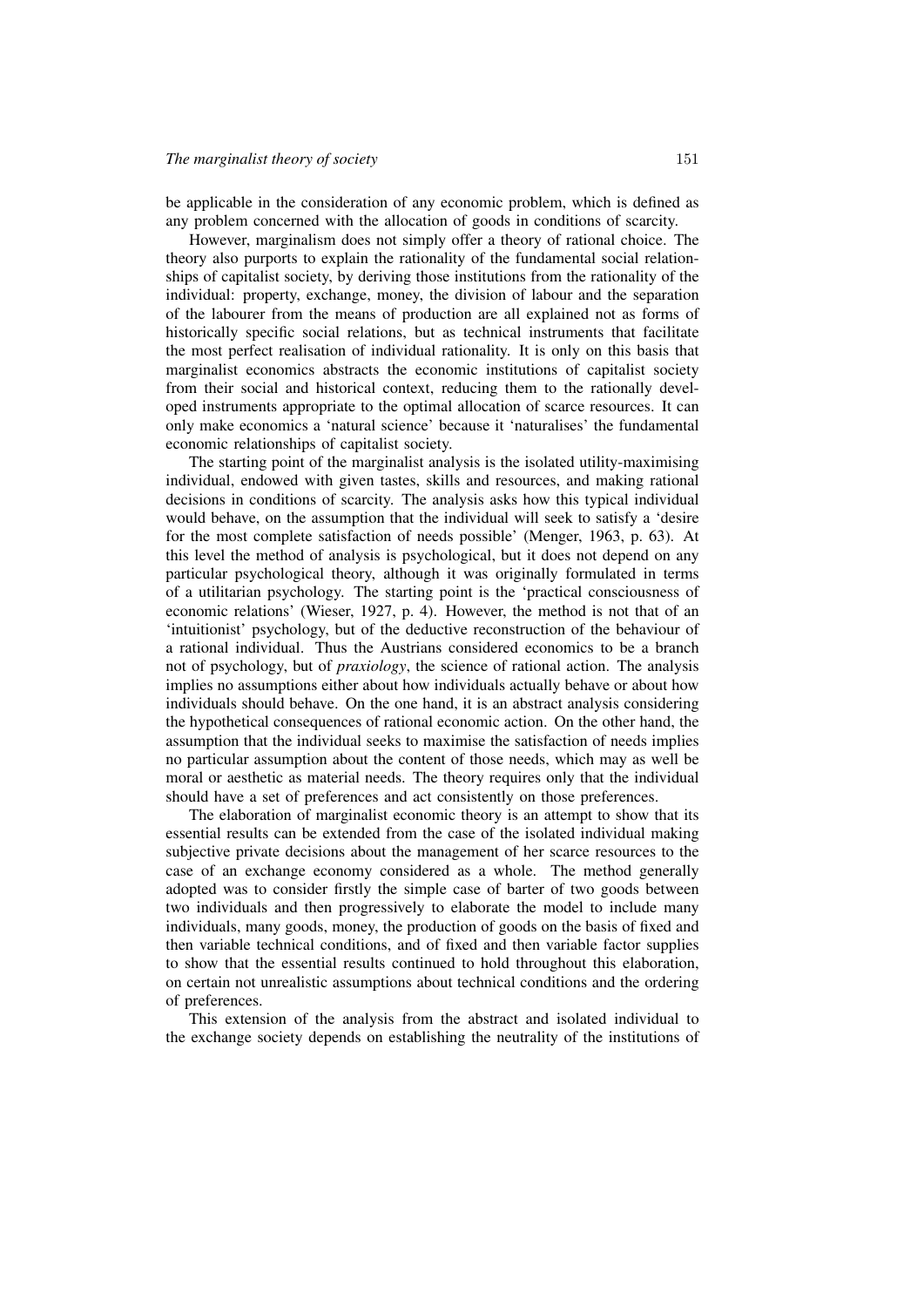exchange by showing that the market provides the means by which individual preferences can be realised, without imposing any external constraints on individual choice. In this sense it depends on establishing that the market is a rational instrument through which human beings can achieve economic self-realisation, rather than a social institution that structures particular social relations and subjects individuals to particular forms of constraint. This is achieved by establishing the formal rationality of the institutions of exchange.

Many of the marginalists simply assumed the rationality of capitalist economic institutions, for it was an assumption that was one of the self-evident liberal truths handed down from classical political economy in all its variants. However marginalism took up these truths when they had been thrown more fundamentally into question than at any time in the previous century. Socialists and reformers alike were no longer prepared to accept their self-evidence, let alone their sacred character. Thus marginalism had to go much further than earlier versions of liberalism in attempting a rigorous, and thoroughly secular, demonstration of these truths and, indeed, of their limits. It was the Austrians, and in particular Menger, who undertook this demonstration.

Menger was insistent on the need to relate social institutions, such as money, prices and exchange, back to their origins in individual action in order to establish their foundations in the natural and spontaneously evolved needs and aspirations of individuals. He was also quite explicit about his motives for doing this, for his invective was not directed at the conservative organicism of Burke and Savigny, which he believed to be legitimate within limits, but at the relativistic approach of Schmoller and his associates in the Historical School, an approach that, for Menger, could only lead to socialism. Thus his confrontation with what he considered to be the blind radicalism of Schmoller led Menger to formulate much more clearly than did his contemporaries the necessary foundation of marginalism in the radical distinction between the rational foundations of the economy and the social and institutional framework within which the economy operated, and correspondingly to offer a rationalistic and individualistic derivation of those foundations. Methodologically, Menger presented the issue as one of pure theory against singular explanation, but the substantive issue underlying this was the fundamental one. The possibility of a pure economic theory depended on the possibility of a rationalistic conception of economic relations, and this rationalistic conception could in turn set limits to the reformist ambitions of radicals and socialists.

The institutions for which he had to account were the institutions of property, exchange, money and capital. The first precondition for exchange is private property. Menger rejected the classical theory of private property, which saw the origins of private property in labour, for very good reason, to offer instead a teleological explanation, which related the institution of private property to the rationality of the system of exchange which it underpinned. It is only the protection given by the institution of private property that can prevent the scarcity of goods in relation to human needs from giving rise to open conflict:

Thus human economy and property have a joint economic origin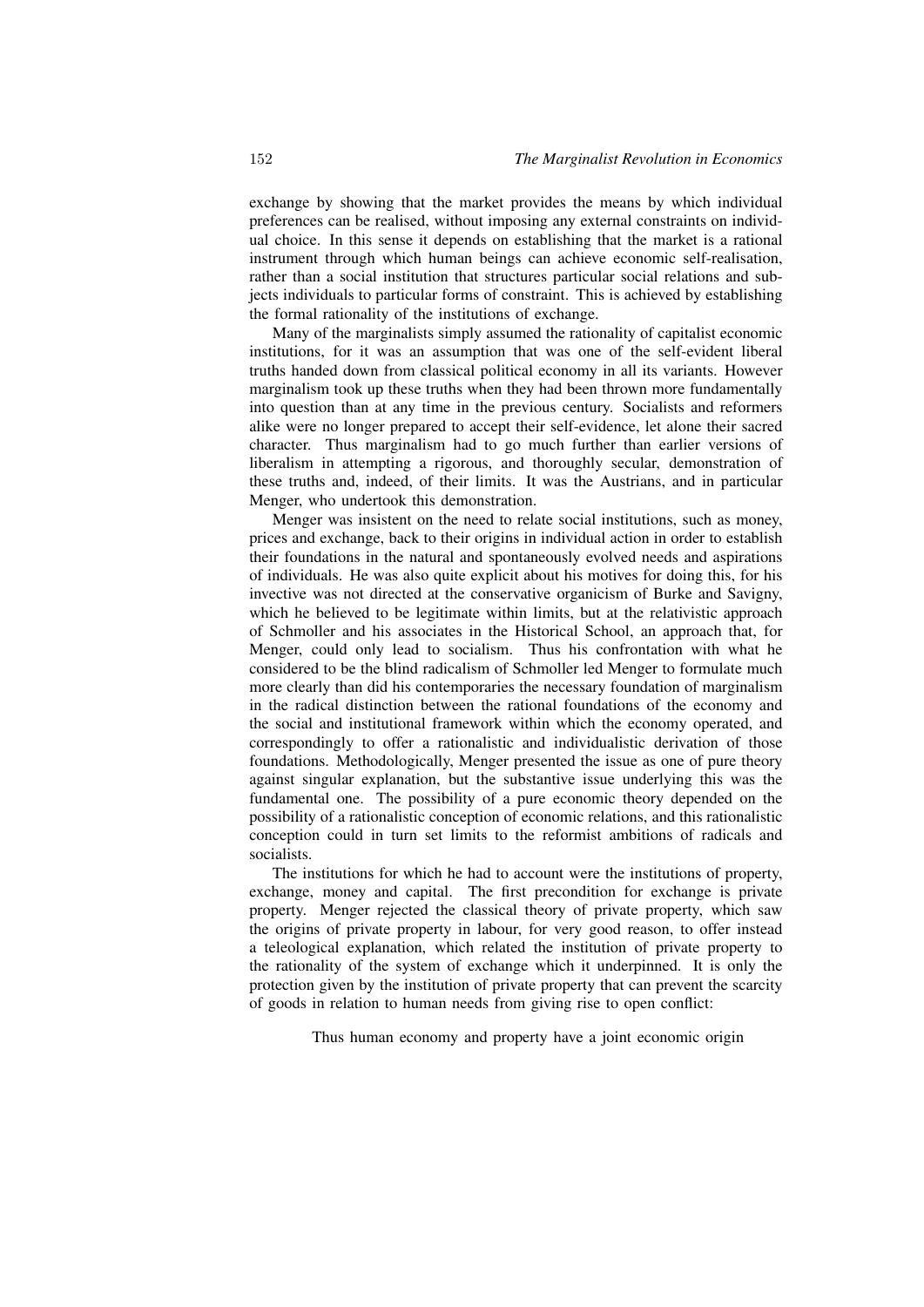since both have, as the ultimate reason for their existence, the fact that goods exist whose available quantities are smaller than the requirements of men. Property, therefore, like human economy, is not an arbitrary invention but rather the only practically possible solution of the problem that is, in the nature of things, imposed on us by the disparity between requirements for, and available quantities of, all economic goods (Menger, 1950, p. 97).

The security of private property ensures the peaceful resolution of the problem of scarcity, which is the economic problem confronting any society.

The economic problem facing the isolated individual is a relatively simple one, of employing her resources so as to attain the maximum possible degree of satisfaction, but this problem is not essentially altered when another individual is introduced with whom it is possible to exchange. Since each individual is free to exchange or not, the only significance of exchange is to increase the possibilities available, and so to make it possible to achieve a higher level of satisfaction. Thus the institution of exchange is simply a further development of the rational attempt to maximise utility, spontaneously evolved by the action of self-interested individuals. Thus Menger, after establishing that exchange is not an end in itself, concluded that 'the effort to satisfy their needs as completely as possible is therefore the cause of all the phenomena of economic life which we designate with the word "exchange"' (Menger, 1950, p. 180).

Within exchange the marginalist analysis establishes that exchange ratios express nothing but the private evaluations of goods, hence in a perfectly competitive equilibrium prices are determined without reference to any particular social or institutional context, representing merely a summation of individual evaluations. Money is no more a social institution in this sense, for money too arises spontaneously out of the individual attempt to maximise utility. The inconveniences of direct barter originally led some enterprising individual to attempt to achieve exchange through the mediation of a third good that was highly exchangeable. As others imitated the innovator that good came to take on the character of money. Thus money too had a rational origin as a technical instrument invented by individuals in order to perfect the process of utility-maximisation.

Consideration of production did not fundamentally alter this model of society. Production was considered to be simply a technical means of transforming higher into lower order goods. The extension of the division of labour and the selection of technically and economically efficient methods of production emerged spontaneously out of the rational economic activity of individuals and brought both individual and social advance. With increasingly advanced methods of production the division of labour affected the internal organisation of production, as well as the relation between different branches of production. The rational allocation of productive resources depends on the mobility of factors of production between alternative uses, and on their being the objects of independent evaluation, so that they can always be allocated to the most productive form of their employment. This depends on the existence of a free market for the factors of production, which depends in turn on the factors of production being independent from their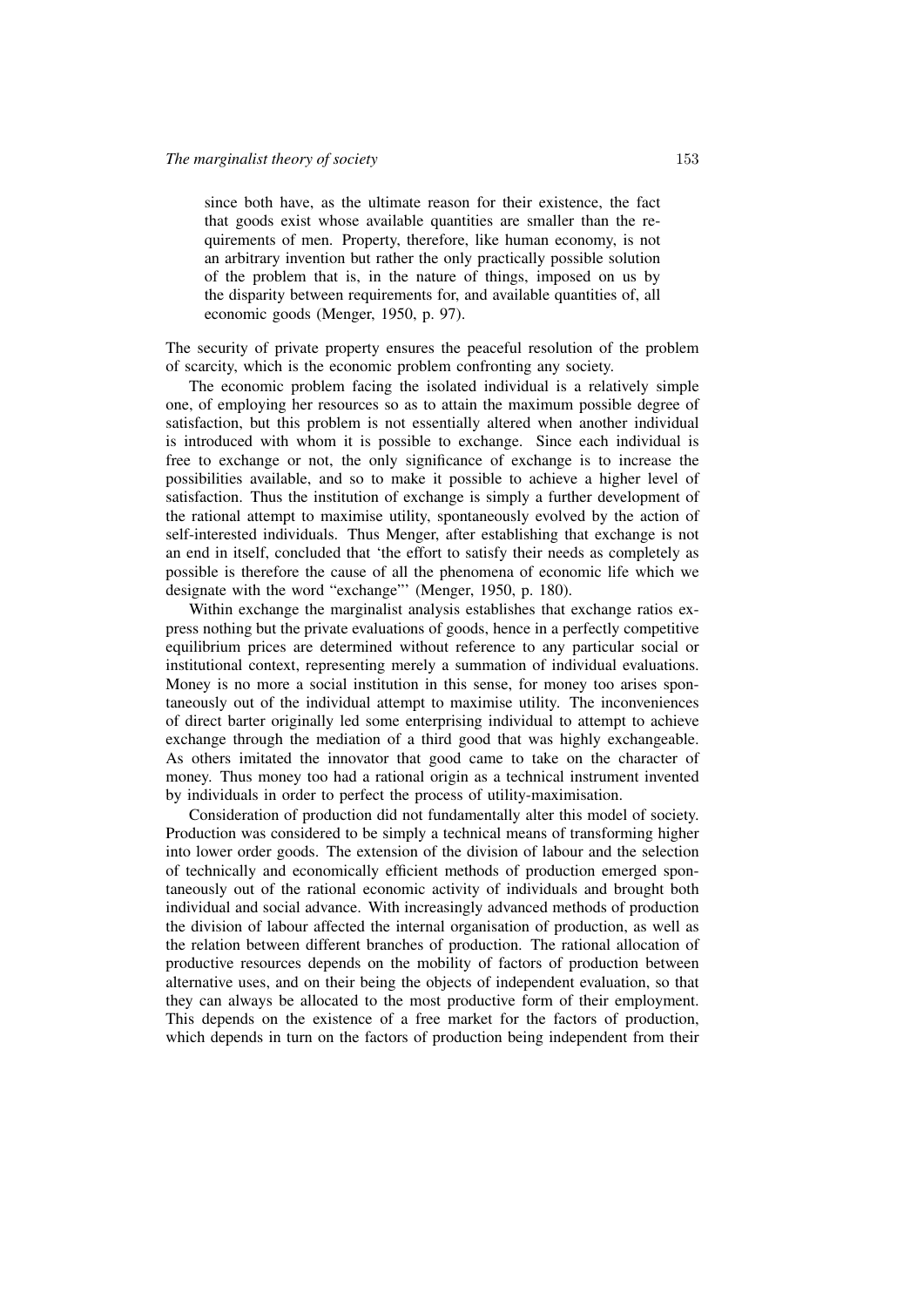owners, as exchangeable commodities. In particular, the rational development of exchange and the division of labour leads to, and depends on, the separation of ownership of labour from ownership of the means of production. It is a matter of indifference *who* owns the different factors of production, and it may be that the same individuals own both labour and means of production, although the growing scale of production makes this increasingly unlikely. What matters is only that labour and the means of production are traded as commodities, so that their alternative uses can be subjected to rational evaluation. Thus the separation of the labourer from the means of production was not the social foundation of capitalist exploitation, it was a necessary result of the development of economic rationality, and a condition of its further advance.

The completion of the development of economic rationality arrives with the emergence of credit, through which the ownership of the means of production is separated from their control. The efficient employment of the means of production requires scarce entrepreneurial skills, and so the ownership of the means of production will soon be concentrated in the hands of those who have such skills. However the concentration of ownership would be a barrier to the further development of economic rationality, if it were not in turn subjected to the discipline of the market, since past success is no guarantee of future achievement, particularly if capital is transferred to other hands by, for example, inheritance. The institution of credit provides the mechanism by means of which this barrier is overcome, separating the employment of the means of production from the ownership of capital, so that capital can flow freely to its most profitable outlets.

The system of money and exchange, of the division of labour, of private property, of wages, rent and profit, the exchange values of goods and of productive factors to which they gave rise, were all rational and, ultimately, natural phenomena in the sense that they expressed nothing but human wants and technical constraints that could not be modified by any social intervention. Thus, for Walras, exchange value 'once established, partakes of the character of a natural phenomenon, natural in its origins, natural in its manifestations and natural in essence' (Walras, 1954, p. 69). Wieser termed the values derived by pure theory 'natural values', for the value of a good depended only on its scarcity relative to human desires. In the same way the theoretical values of wages, rent and profit depended only on the scarcity and technical productivity of the factors of production to which they corresponded in relation to the desirability of the goods they produce. Thus for Jevons, profits and wages were determined by 'natural laws'.

However much marginalism defined itself in opposition to classical political economy, it represented much more a reformulation than a rejection of the latter doctrine. On the one hand, marginalism altered the basis on which capitalist society was evaluated. Where classical political economy sought to establish the rationality of capitalist society on the basis of a theory of distribution and growth, marginalism sought to do so on the basis of capitalism's allocative efficiency, viewing problems of growth simply as problems of allocation of resources over time. To this extent classical political economy became merely a special case within the marginalist framework. On the other hand, marginalism made it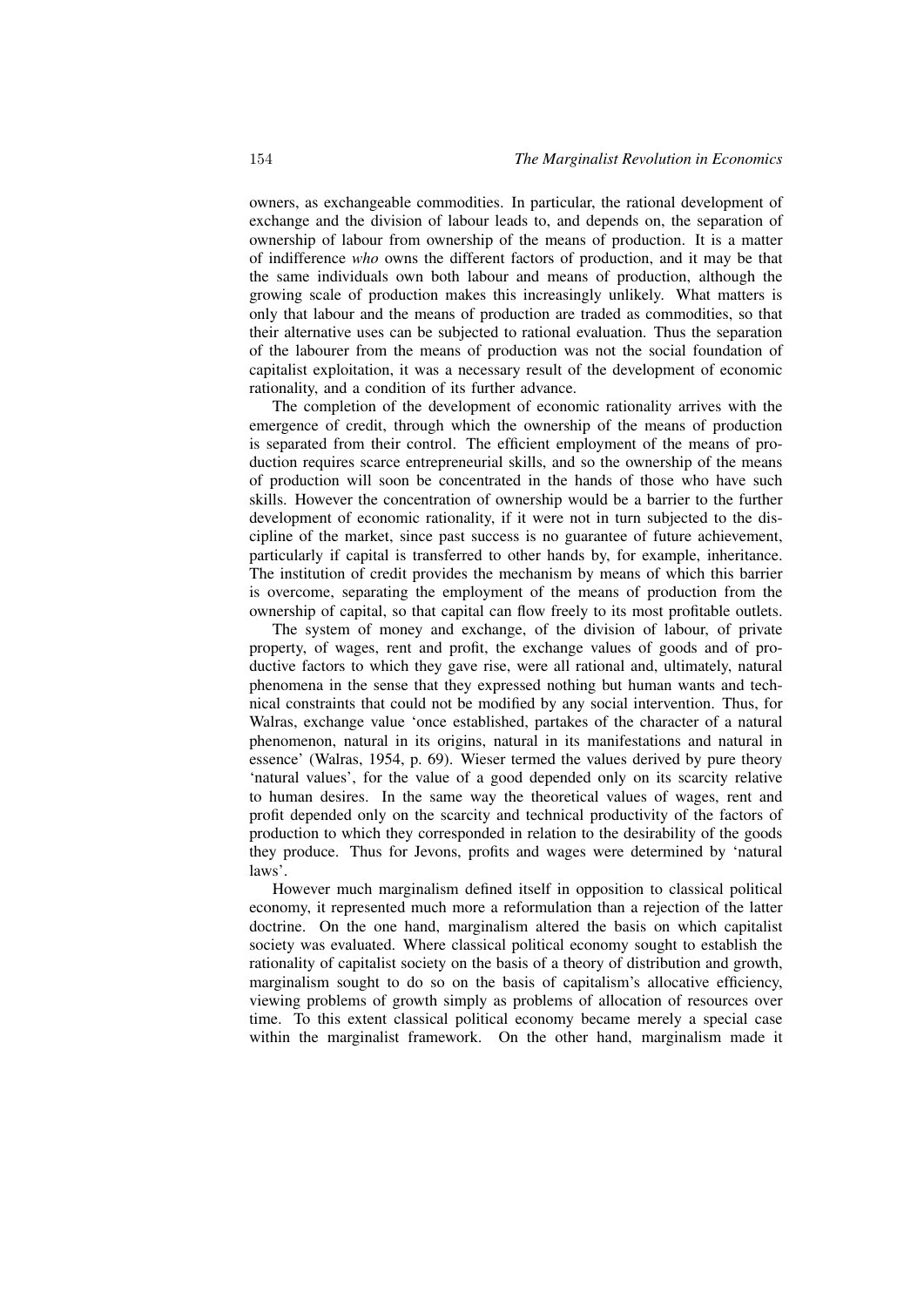possible to dispense with the classical theory of class by introducing techniques that made it possible to analyse factor prices independently of the ownership of those factors. Thus marginalism was able to proclaim itself more scientific than classical political economy in attaining a higher degree of generality.

Marginalism followed classical political economy in attributing revenues to the owners of factors of production according to the 'trinity formula'. However, for classical political economy the revenues that accrued to the owners of the different factors of production were each determined according to different principles, and this introduced a necessary differentiation of class interest into the heart of the model, thus giving rise to a class-based model of society.

The marginalists found the asymmetry of treatment of the different factors of production one of the most unsatisfactory aspects of the classical theory. Formally, they argued that if economics was to make convincing claims to be a generalising science then it must be able to establish general principles that would govern the pricing of all goods, including the factors of production, without admitting of exceptions or introducing extra-economic factors. Thus, for example, the distribution of ownership of the factors of production was of no more relevance to the determination of their value than it was in the case of finished goods. It was only the inadequacy of the classical theory of value that led the classical political economists to espouse exceptional theories for the value of the factors of production. The great merit of the marginal utility theory of value was that it could be applied with complete generality.

The significance of the marginalist criticism of the classical theory of distribution was not simply methodological. Revenues, according to the marginalist theory, did not accrue to social classes, they accrued to factors of production, and they accrued to factors of production according to the same general principles. Each factor, whether it was labour, capital or land, received a reward corresponding to its individual contribution to production and so to final utility. In this respect there was no more qualitative difference between capital and labour than there was between different varieties of labour. Neither labour nor capital received their rewards as labour or as capital, but only as individual factors each making its distinctive contribution. Hence there was no need for any concept of class mediating between the individual and her revenue. In particular the doctrine of the wages-fund, according to which wages were determined by sharing out a fixed sum amongst the entire working class, had to be rejected (although Böhm-Bawerk resurrected it in a revised form). On the one hand, there was no such fixed magnitude. On the other hand, labour was not homogeneous, so the wages of different categories of labour had to be determined independently of one another, according to their contribution to production. In the same way the idea of profits as a residual had to be rejected, for profits corresponded to the marginal productivity of capital and were equalised as capital was distributed among branches of production in order to equalise that marginal productivity. 'I conceive that the returns to capital and labour are independent of each other', wrote Jevons in criticising the classical concept of the falling rate of profit (Jevons, 1970, p. 246).

In eliminating the classical theory of class, marginalism finally completed the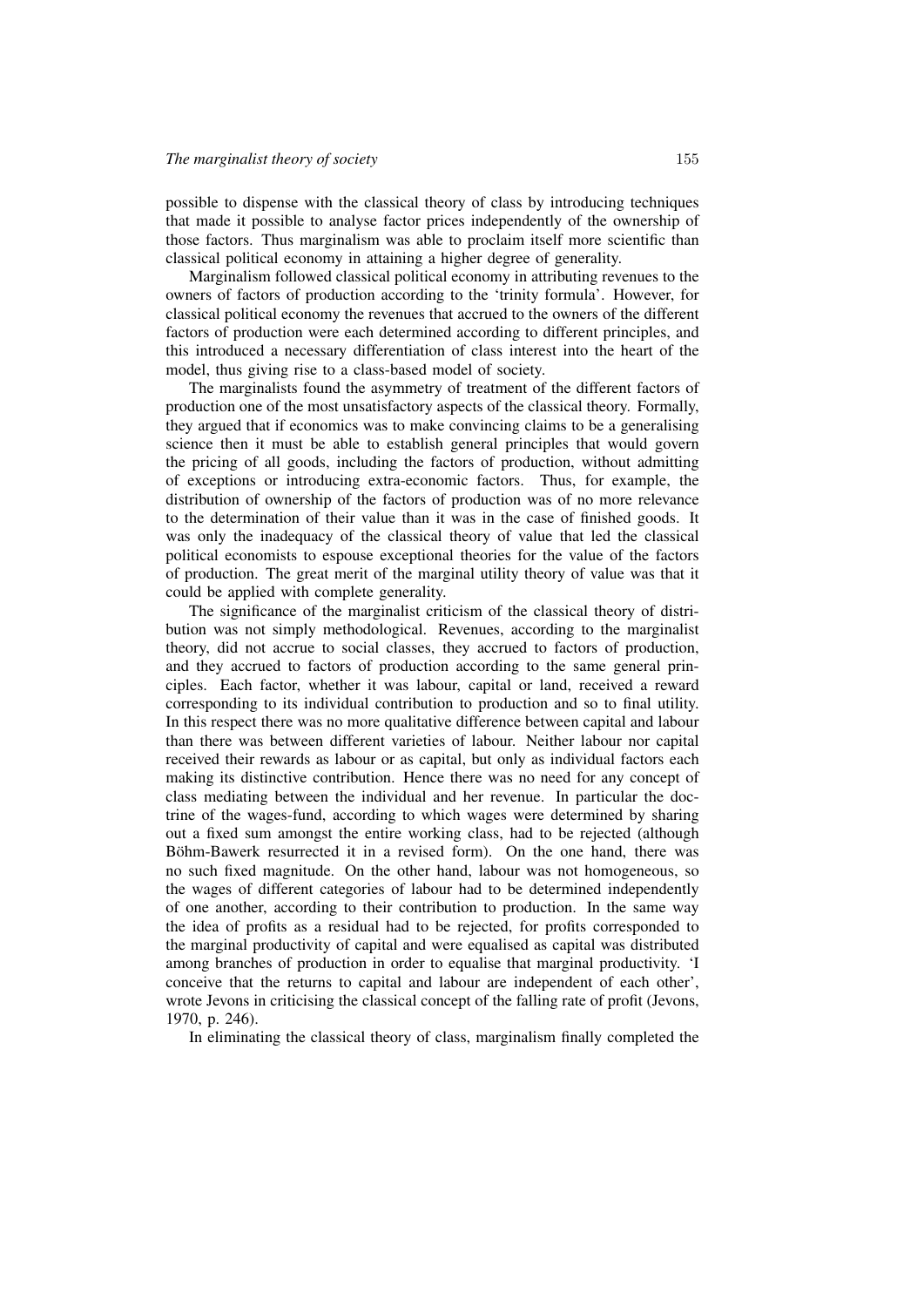'naturalisation' of capitalist society, that classical political economy had begun, by purging political economy of its residual historical content. The distributive shares of different members of society were no longer related to one another, but only to the contribution of each individual to production and of the product to final utility. Profit, rent and wages accrued to capital, land and labour whoever happened to own those factors of production, for they corresponded simply to the marginal productivity of the appropriate factor of production. The theory said nothing about the original distribution of goods, and so said nothing about the person to whom the revenue would ultimately accrue, for this was clearly a matter that concerned the particular social and institutional arrangements of a particular society. In separating the analysis of the pricing of productive factors from consideration of distribution, economics could separate the analysis of capitalist economic relations from consideration of the distribution of wealth and power historically associated with those economic relations. For classical political economy, and later for Marx, the two aspects of capitalist society were inseparably connected with one another. For marginalism the relation between the two was a purely contingent historical relationship. Wages, rent and profit were natural categories that simply expressed the scarcity of productive resources: 'The distribution of income and the apportioning of yields (to factors of production) are two entirely distinct problems' (Wieser, 1927, p. 113).

The radical separation of distribution from production and exchange removed the concept of class from the domain of economics, to set economics on an uncompromisingly individualistic foundation. However, the removal of its social content from the field of economics simultaneously defined a space in which sociology could emerge as a complementary discipline. We have seen in the last chapter that the classical sociology of the nineteenth century arose out of a critique of the economic liberalism of classical political economy, whose laws defined the proper economic, social and political relations between the classes. However, in rejecting the 'dogma of self-interest' on which the classical economic laws were based, in favour of higher moral or political values, sociology simultaneously cut itself off from the liberal foundations of political economy in individual reason, and so could not provide any rigorous liberal alternative to the political economists' analysis of class relations.

The separation of distribution from production and exchange redefined the boundaries between economics and sociology, making it possible for sociology to accept the marginalists' theory of production and exchange as an account of the 'economic' relationship between the individual and nature, without thereby having to accept a particular theory of class and distribution, and associated theories of the proper constitutional and moral order of society. Thus the marginalist revolution, in seeking to define the possibility and limits of social reform, simultaneously defined both the possibility and the limits of the complementary discipline of sociology, as the science which explored the comparative and historical variability of the moral and institutional framework of economic life.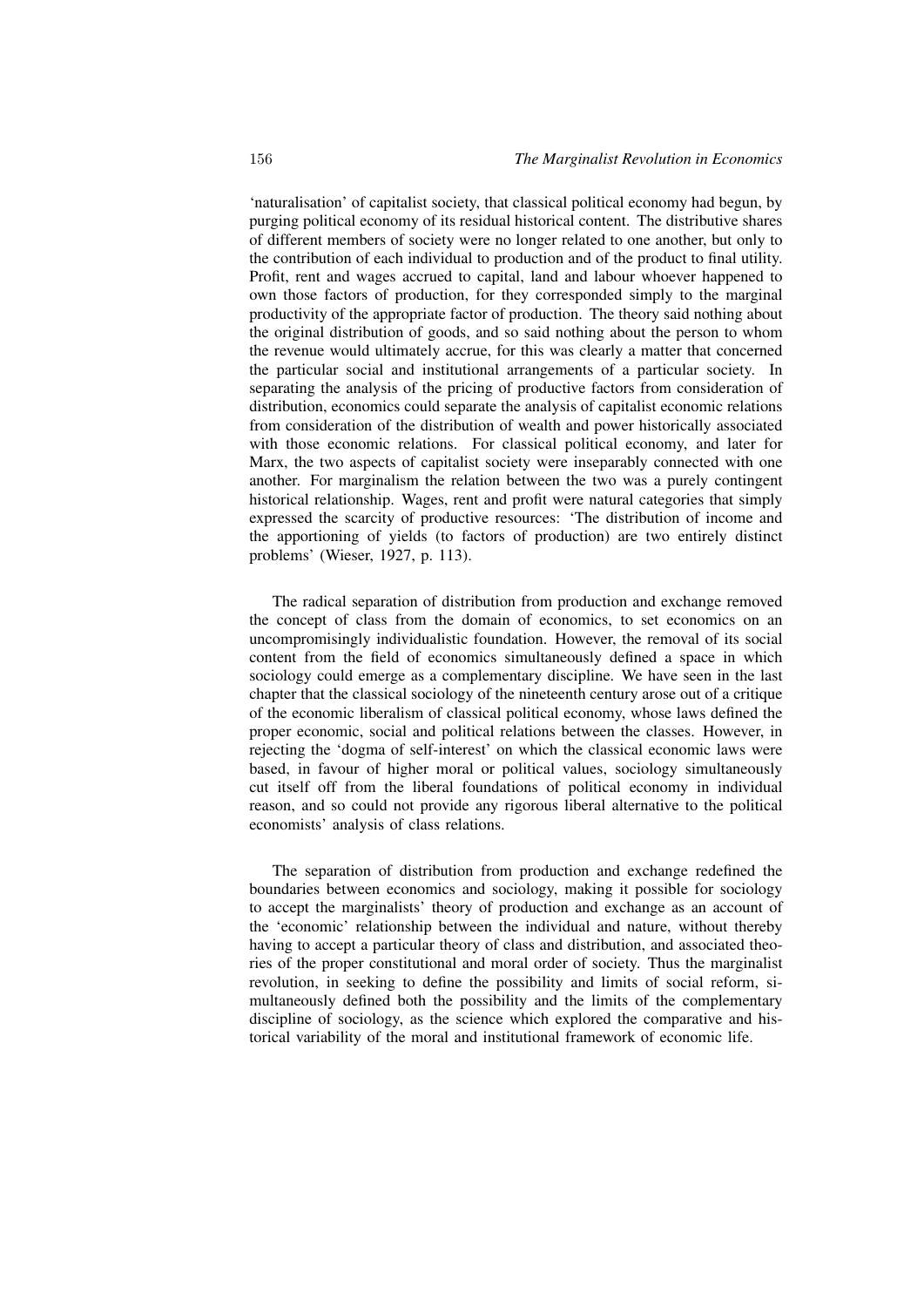# Facts and values in economic science

Marginalism claimed to offer a natural science of the economic dimension of society, analysing economic phenomena in abstraction from particular social or institutional arrangements and so abstaining from making any judgements about the propriety of such arrangements. The laws that economics develops are natural, or 'positive', laws that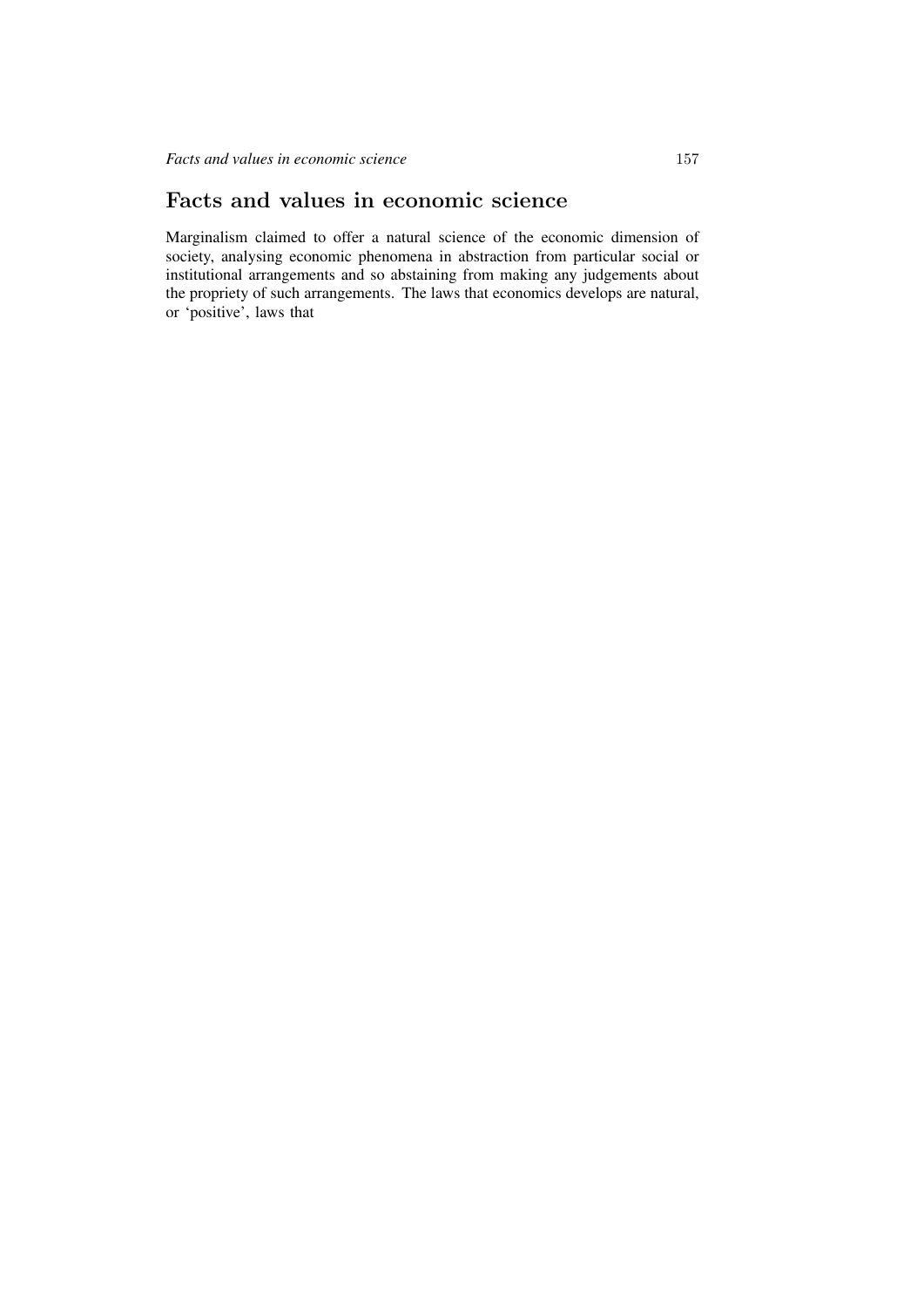neither imply nor impose any moral or political judgements.

This claim to value-neutrality on the part of marginalism would appear to be belied at once by the observation that the capitalist system as presented by marginalism was not simply a fact, but was also an ideal. The free market system was claimed to represent the perfect self-realisation of individual rationality in achieving the optimal allocation of resources on the basis of a given distribution of tastes, skills and resources. The apparent paradox is resolved when we realise that the society the marginalists described was ideal not because it corresponded to the evaluations of the theorist, but because it offered the most perfect expression of the preferences of the members of the society. The exchange economy was simply a rational instrument, a means through which individuals could seek to achieve their economic ends. It was the most perfect such instrument in the sense that anything that could be achieved outside the market economy could be achieved more economically within it, while it remained purely an instrument, so that it imposed no constraints on the ends that could be achieved through it.

The marginalist model was formulated at a very high level of abstraction. It did not describe capitalist society as it was, it described an idealised version of capitalism. On the one hand, it was based on the ideal concepts of the rational economic actor, perfect competition, etc. On the other hand, it was an abstraction from the historical reality of capitalist society, which idealised reality in abstracting from all those features that disfigured the reality of capitalism and that offended liberal sensibilities. It was therefore not a theory that could be applied directly to the reality of capitalism, although its vulgarisers did so apply it for their apologetic purposes.

The marginalists were well aware that their abstractions did not correspond directly with reality and they did not seek to defend them as such. Thus Menger stressed that the pure theory rested on certain assumptions, including assumptions about perfect knowledge, perfect foresight and an absence of constraint, that did not necessarily apply in reality. In the real world 'real prices deviate more or less from *economic* ones', while the laws of economics were those 'holding for an analytically or abstractly conceived economic world' (Menger, 1963, pp. 71–3). The pure theory offered an abstraction that represented an ideal world against which reality could be measured and against which proposed reforms could be evaluated. It is therefore no criticism of the marginalist analysis to note that reality does not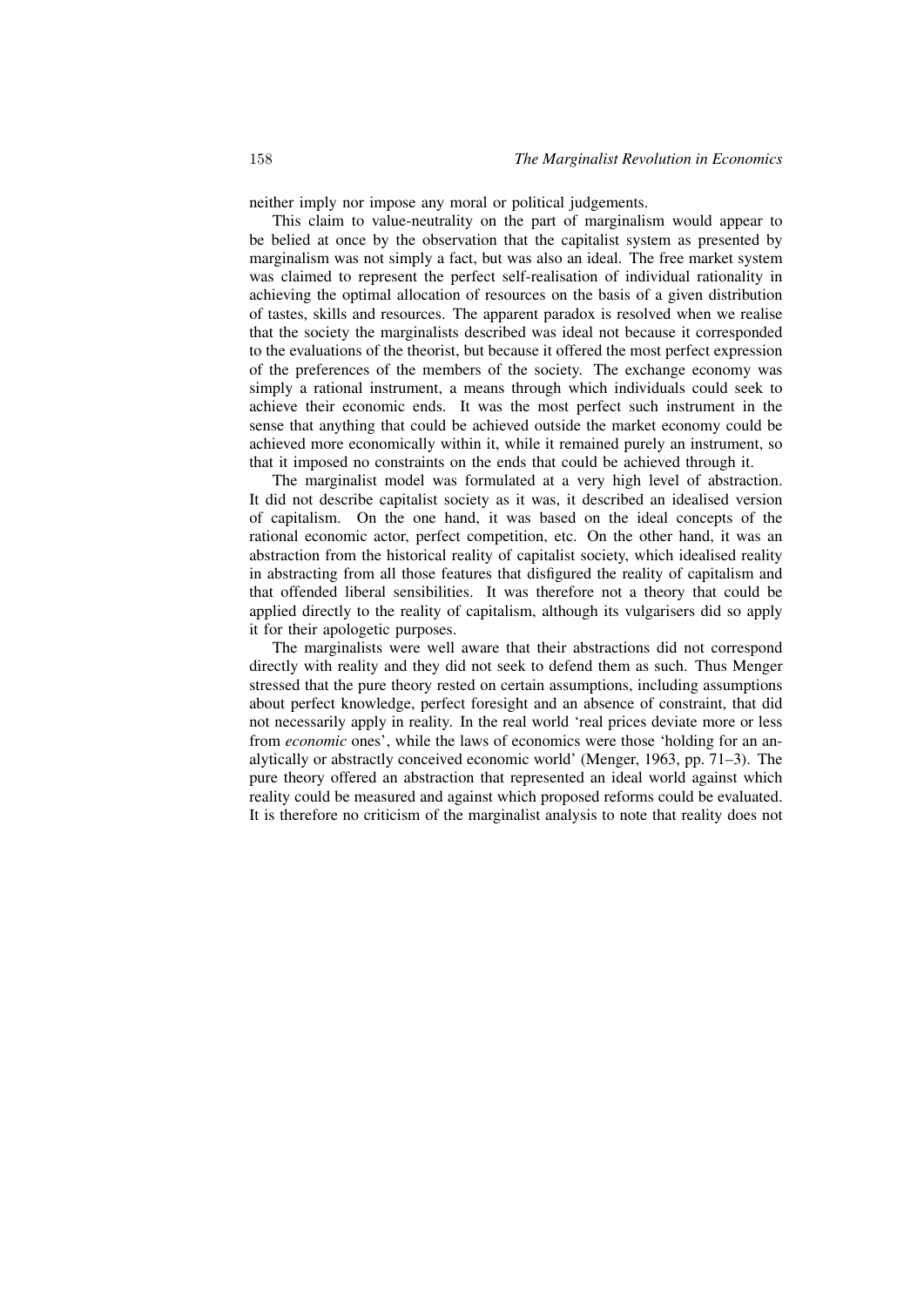correspond to its abstractions: insofar as the real world does not accord with the abstractions of marginalism it is not the economic theory that is in error, but the real world that is in need of reform.

The marginalist model provided a standard against which reality could be measured. As such it provided a model that could theorise the possibilities of reform. Menger, Pareto and J. B. Clark were conservatives, who stressed the virtues of capitalism and used marginalism primarily to berate and restrain overenthusiastic reformers. Others, such as Walras, Jevons, Wicksell, Wicksteed, Wieser and Marshall, were reformists to some degree, recognising the extent to which the reality of capitalism departed from the marginalist model. For these thinkers marginalism provided a means not simply to defend capitalism, but also to evaluate objectively the possibilities of reform. Thus they recognised the harmful effect of monopoly in the real world and made proposals for the regulation or abolition of monopolies. They saw a need to improve the moral and material conditions of labour, proposing educational reforms to increase the productivity of labour and to give it a more civilised character. Some were even ready to contemplate the redistribution of wealth, especially through death duties and the taxation of landed wealth. However, the fundamental assumptions of the marginalist model set limits to even the most radical reforms which could be contemplated within its framework. Reform could only seek, by one means or another, to realise the ideal defined by the marginalist model. The rationality of the fundamental institutions and social relations of capitalist society could not be questioned, so that even the Fabians' 'Socialism', which drew on the new economics, could only conceive of socialism as a perfected capitalism. The marginalist model thus served to define clearly and precisely the limits of reform as well as its possibilities.

The marginalist model is well able to accommodate the fact that reality diverges from the model. However, such divergences are considered to be contingent social and historical phenomena and are not to be explained as inseparable aspects of the operation of the capitalist economic system. They are, therefore, not the concern of the economist. Nevertheless, in recognising the reality of the blemishes on the face of capitalism, marginalism recognises the need for complementary disciplines to study the source of these divergences. For some economists these complementary disciplines were considered to be empirical and historical disciplines that simply studied the specific institutional environments of different economies, particularly the specific patterns of distribution of property. In this respect the work of the German Historical School and the related schools of 'Sociology' had already shown their worth. However other economists were more perceptive and saw that the divergences between the marginalist model and capitalist reality could themselves have a systematic character, and so could be the subject matter of a rigorous sociology that did not simply attribute social evils to moral deficiencies, or to the demon drink, or to problems of adjustment, or to cultural survivals from an earlier evolutionary stage.

Modern sociology retained the idea, developed by its nineteenth century predecessors, that the defects of capitalism are specifically capitalist phenomena, arising out of the economic relations of capitalist society, but, unlike its prede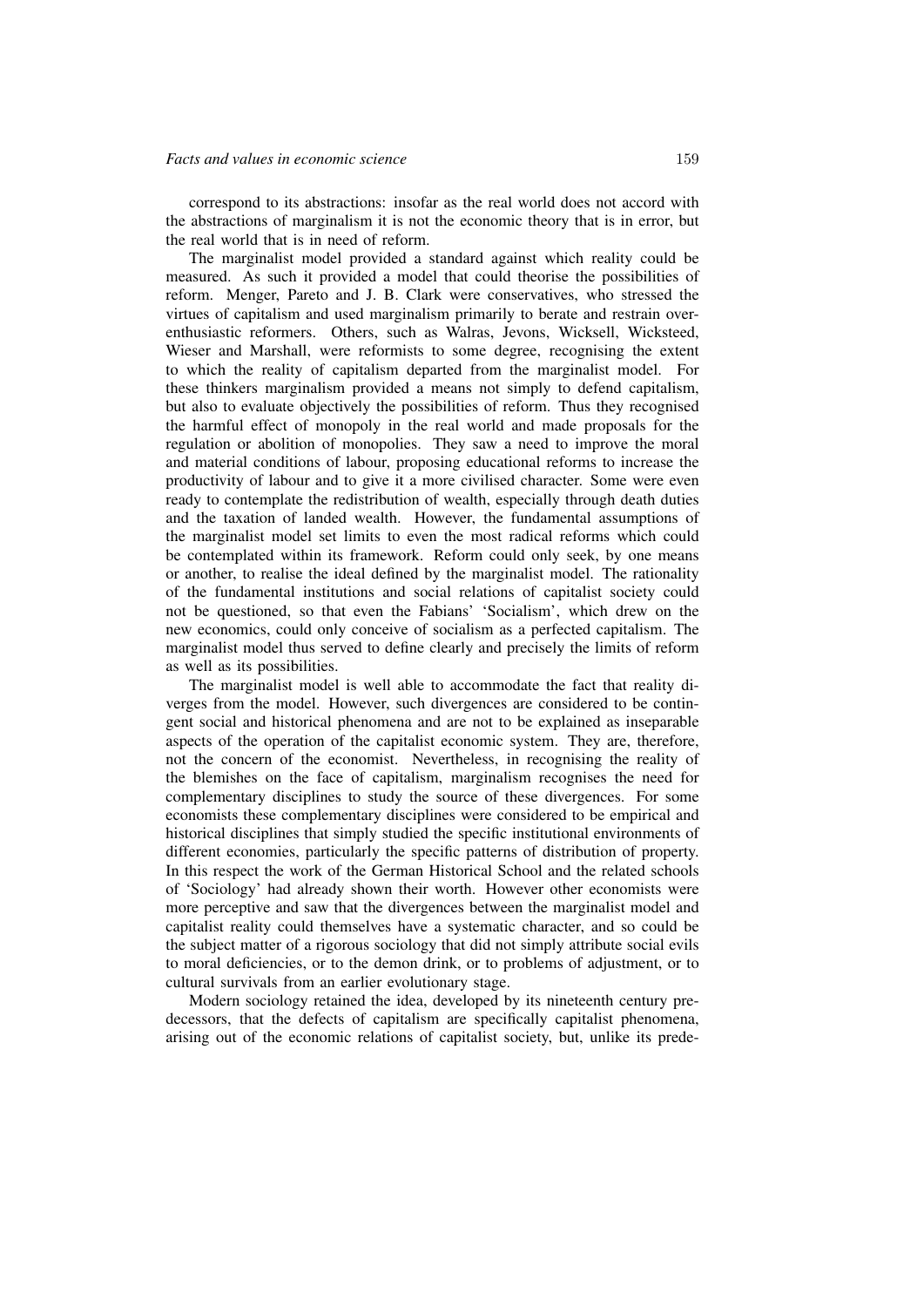cessors, it rejected the idea that such defects were inherent in capitalist economic relations. This modern sociology expressed a liberal conception of reform, according to which the task of social reform was not to create a new kind of society, in which economic relations were subordinate to the moral and political order, but to perfect capitalism by ensuring that its reality corresponded to the marginalist ideal. The possibility of such a sociology was opened up by the selfconscious abstraction of marginalist economics, which abandoned the totalising ambition of classical political economy, to mark out a space for the complementary discipline of sociology, the central subject matter of which would be the foundations, exercise and abuse of *power* in society. Such a sociology would, like its predecessors, be *critical* of the economists' model of liberal capitalism, in the sense that it would draw attention to the limits of the applicability of that model as an account of actually existing societies. But at the same time, unlike its predecessors, it would recognise the validity of that model within those limits.

Economics established the 'formal rationality' of capitalism as a system of provision for human need, but it did so in abstraction from the 'substantive irrationality' which arose primarily from the abuse of inequalities of wealth and power. The central issue which confronted sociology was therefore that of the relationship between the 'formal rationality' of capitalism and its 'substantive irrationality'. On the one hand, if the substantive irrationality was a contingent feature of the institutional forms within which capitalism had developed historically, then institutional reform could remedy the defects of capitalism in order to realise its inherent rationality. In this sense sociology would be a subordinate discipline to economics. On the other hand, if the substantive irrationality of capitalism was inherent in the institutional forms of capitalist economic relations (such as money, competition, the division of labour, wage-labour, the capitalist enterprise), then capitalism could not be reformed, and the distinction between the 'formal rationality' and the 'substantive irrationality' of capitalism, based on the radical separation of form and content, became untenable, which in turn threw into question the status of the distinction between 'economics' and 'sociology' as autonomous disciplines.

At first sight this separation of the formal rationality of capitalism from its substantive irrationality appears perfectly legitimate. The two aspects may have been inextricably linked in the past, but they can be distinguished analytically from one another, the rational model of the 'social economy' describing not so much the imperfect past of capitalism as its realisable future. However, what is at issue is not the possibility of constructing an abstract model of a rational society, but the explanatory value of such an analytical construct. If the historical development and present operation of capitalist society has been inseparable from its 'substantively irrational' consequences, is it really plausible to argue that such consequences are contingent? Can the market, as a formally rational allocative mechanism, be legitimately detached from the social relations of class inequality and class exploitation with which it has always been associated? Or is inequality and exploitation inherent in the generalised rule of the market? Can the formal analysis of exchange be detached from consideration of the substantive content of exchange? Before turning to the rise of modern sociology we clearly need to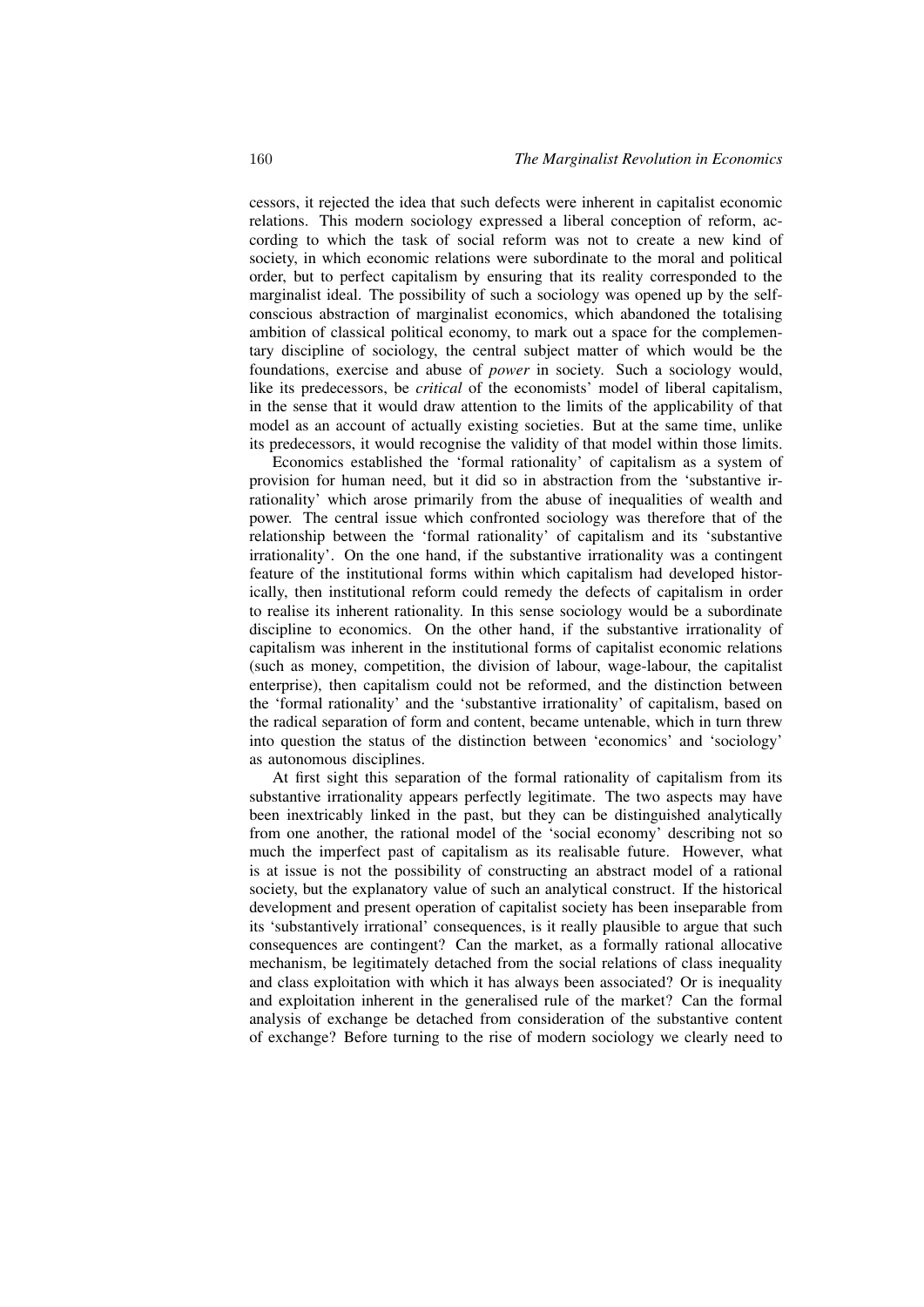explore rather more closely the relationship between the rational and the irrational in marginalist economics.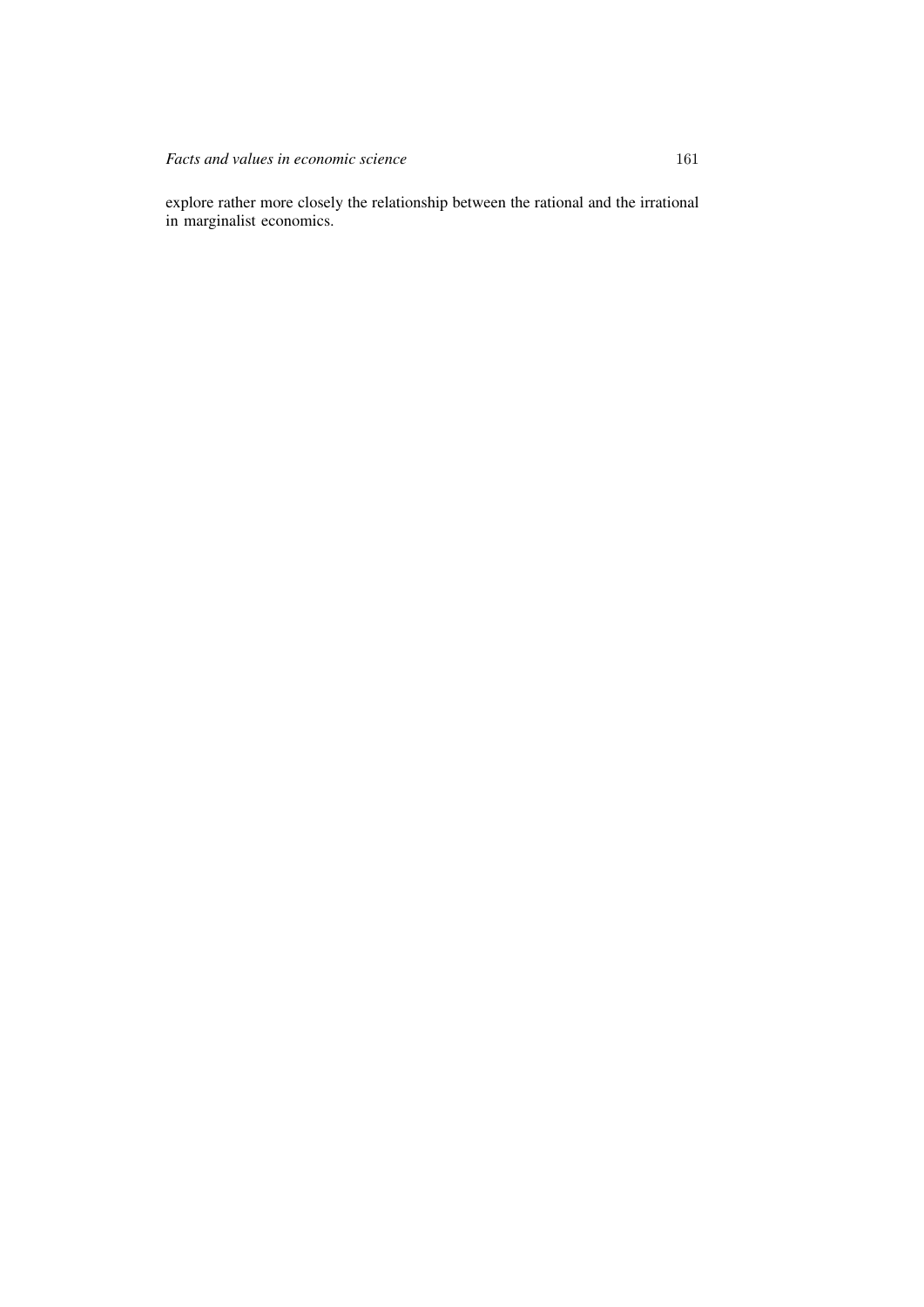# Chapter 7

# The Irrationality of Marginalist Economics

The foundation of the marginalist abstraction of the 'economy' from 'society', of the ideal rationality of capitalism from its contingent social forms, is its demonstration of the 'formal rationality' of the fundamental institutions of capitalist production, distribution and exchange. The rationality of these institutions is formal in the sense that they have a purely instrumental significance in relation to human action, providing only a technical means through which individuals can most efficiently achieve their ends, and so impose no substantive constraints on the ends pursued. It is only on this basis that social values can ultimately be reduced to the subjective evaluations of individuals. On the other hand, if the fundamental institutions of the capitalist economy could be shown to have a *necessary* substantive significance in subjecting individuals to social constraint, the marginalist abstraction of form from content, formal from substantive rationality, economy from society, would be deprived of any coherent foundation, and its ideal model would cease to have any explanatory validity.

For marginalism the constraints imposed on the individual by competition are not imposed by particular social relations, but express only the relative scarcity of goods in relation to human wants. The resources with which the individual is initially endowed define the material limits to which the individual can satisfy those wants. Production and exchange provide the means by which the individual can expand subjective utility within those material limits by transforming less into more desirable goods. The institutions of capitalism then provide the means by which the necessary conflicts of interest between individuals in the face of natural scarcity can be optimally reconciled on the basis of subjective assessments of individual utility. In particular, the freedom of the market ensures that every individual has the maximum opportunity to increase the subjective utility of the goods in her possession, while ensuring that no such increase is achieved at the expense of any other individual.

I have already looked in some detail at Marx's critique of the rationalistic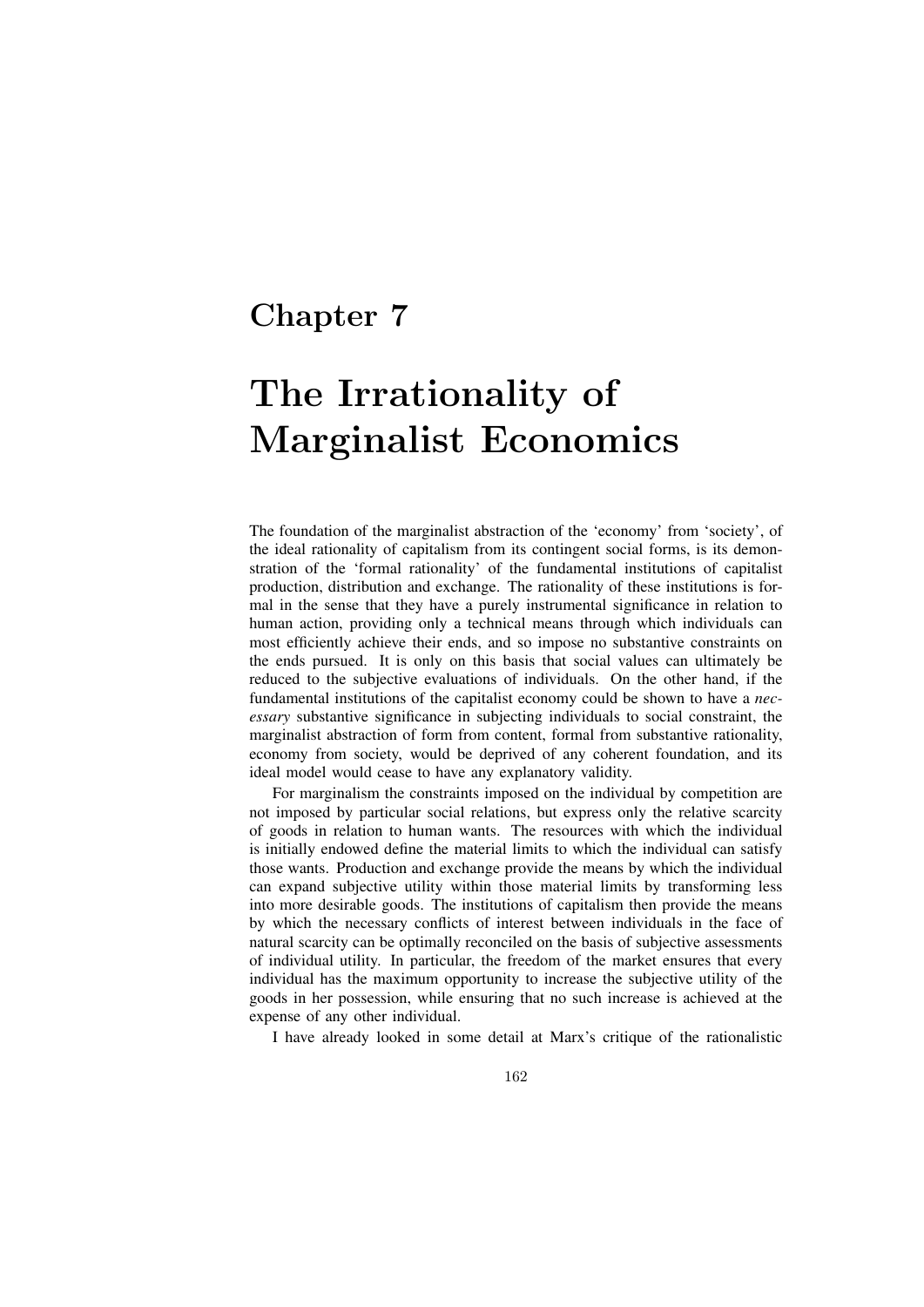naturalism of classical political economy in his youthful critique of alienated labour, which he developed more systematically in his analysis of the fetishism of commodities and the 'trinity formula'. Marx showed that the individual is only constituted as a *private* individual, and property as *private* property, on the basis of a mode of social production in which the co-ordination of social labour is achieved through the alienated form of the exchange of the products of labour as values. The apparent form of exchange as the exchange of things between private individual property owners is accordingly only the fetishised form of appearance of social relations between people. The exchange relation is therefore inexplicable in abstraction from the particular social relations it articulates: the form of exchange cannot be detached from its social content, a content which political economy only conceals by attributing social powers to things. Similarly, the technologistic conception of production is only the fetishised form of appearance of capitalist social relations of production, in which the production of things is subordinated to the production, appropriation and accumulation of surplus value, as the alienated form of surplus labour.

To the extent that marginalist economics took over the liberal foundations of classical political economy, in its concepts of the abstract individual, private property, the division of labour, exchange, money, capital and wage-labour, Marx's critique applies to marginalist economics with as much force as it applied to classical political economy and does not need repeating here. From this perspective marginalism retreats from the Ricardian attempt to connect labour to its social forms, which defined the scientific ambition of classical political economy, to provide no more than a systematic formalisation of the fetishised forms of appearance of capitalist social relations of production.

On the other hand, in abandoning the project of providing a comprehensive theory of society marginalism restricted its ambition. It is not in itself a criticism of marginalist economics to argue that it abstracts the analysis of exchange from the historically specific social relations which are articulated in the exchange relation, because this is precisely what the marginalists present as their scientific achievement. They did not deny the specific socio-historical character of capitalist social relations, but assigned their study to the subordinate disciplines of social economics and sociology. In order to show the relevance of Marx's critique of political economy to the critique of marginalist economics we have to show that this abstraction is illegitimate by establishing the incoherence of marginalist economics in its own terms. The central argument of this chapter is that the *formal rationality* of the fetishised forms of appearance of capitalist social relations cannot be abstracted from the *substantive irrationality* which derives from the irrationality of the social relations of capitalist production which they articulate. I will develop different aspects of this argument in the following sections.

I will start off by showing that the marginalist analysis of systematic exchange depends on its abstraction from the 'ignorance' and 'uncertainty' which is not merely a subjective deformation of an objective rationality, but which *necessarily* characterises a system of commodity production. As soon as we recognise ignorance and uncertainty we find that exchange can no longer be reduced to a formal mechanism which relates subjective evaluation to natural scarcity, but is a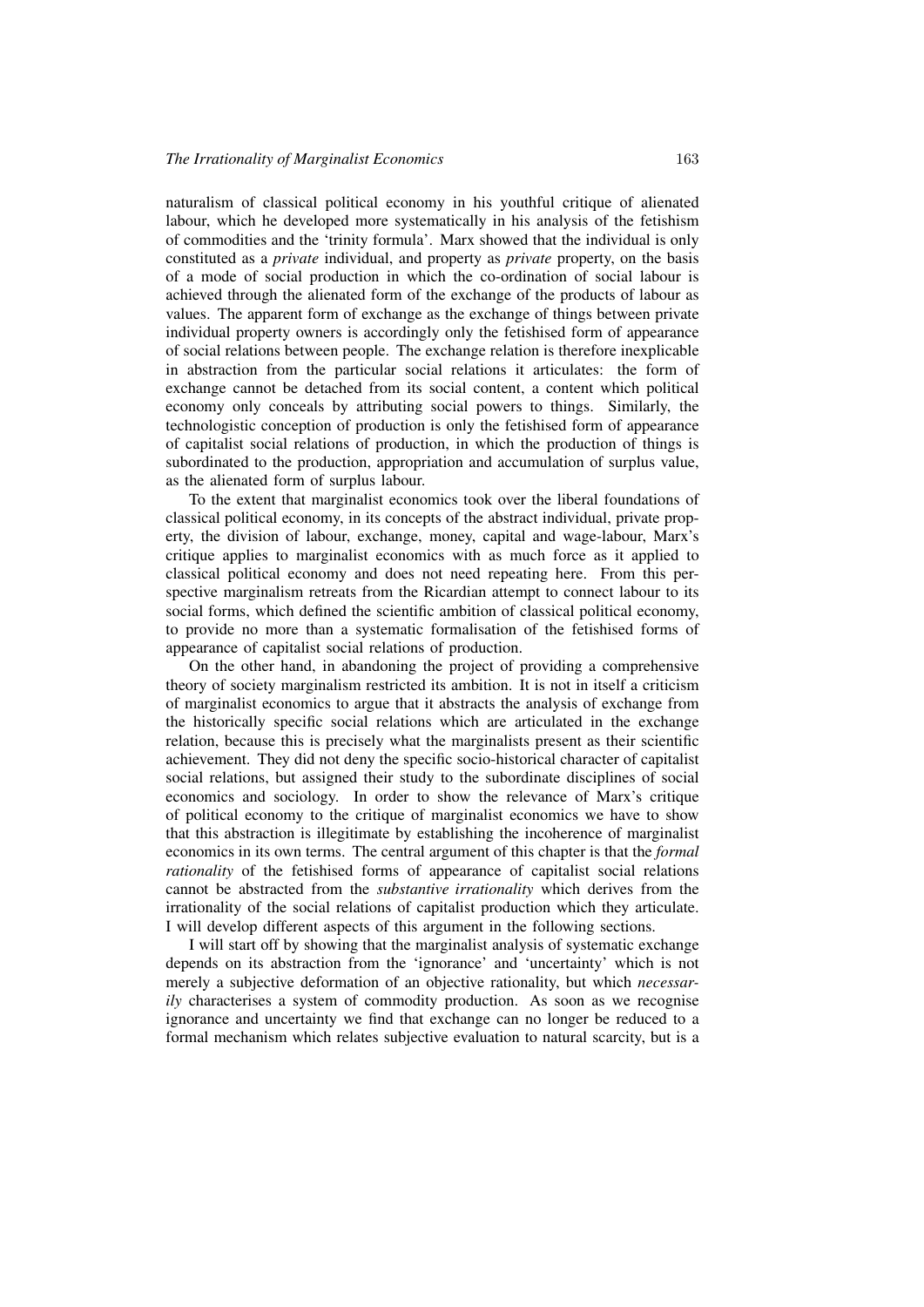social institution which has substantive, and irrational, results.

These results are not purely accidental, but are determined by the character of the social relations of production whose reproduction is mediated through the exchange of commodities, and which determine that the 'substantively irrational' results of exchange are systematic. In particular, the market regulation of the social division of labour in a hypothetical society of petty producers tends to lead not to the advance in the wealth of the nation, but to the cumulative growth of inequality, and subsequent economic and social breakdown. This explains why it is individually and socially rational to regulate the social division of labour within such a society directly, and why subordination to the market has historically had to be imposed on petty producers by force.

The forcible imposition of the rule of the market does have a certain rationality, but this is not the 'formal rationality' of a system of provision for human need, but the substantive class rationality of a system of exploitation which is based on relations of economic dependence, culminating in the forcible separation of the direct producers from their means of production and subsistence.

Marginalism treats the separation of the direct producers from their means of production as a rational development of the division of labour as the 'factors of production' come within the sphere of the formal rationality of exchange. The rationality of the competitive determination of wages, rents and profits rests on the assimilation of wages, rent and profits to the general theory of price, as the revenues which accrue to the owners of particular commodities. However this assimilation faces insuperable difficulties, above all in the case of profit. The failure to explain profit as the 'price' of capital has fundamental implications, for it means that it is impossible to assimilate the theory of distribution to the theory of exchange, and so to reduce the rationality of capitalist class relations to the 'formal rationality' of exchange.

Finally, I turn to the dynamic relation between production, consumption and exchange in a capitalist society, from which marginalism abstracts in considering only a static equilibrium. In abstraction from the dynamics of the market the starting point of analysis is arbitrary: there is no more and no less reason to follow Marx in regarding the social relations of production as primary, or to follow political economy in seeing the social form of distribution as primary, or to follow marginalism in seeing individual consumption as primary. However, once we turn to the dynamic relationship between these different moments of the system of social production as a whole we find that the starting point is no longer arbitrary, but is determined by the social form of production. Moreover, we find that the market cannot be reduced to a rational means of regulation of social production, whether in accordance with the development of the forces of production, the accumulation of surplus value, or the needs of consumers, but is a contradictory means of regulation, expressing the contradictions inherent in the social form of production.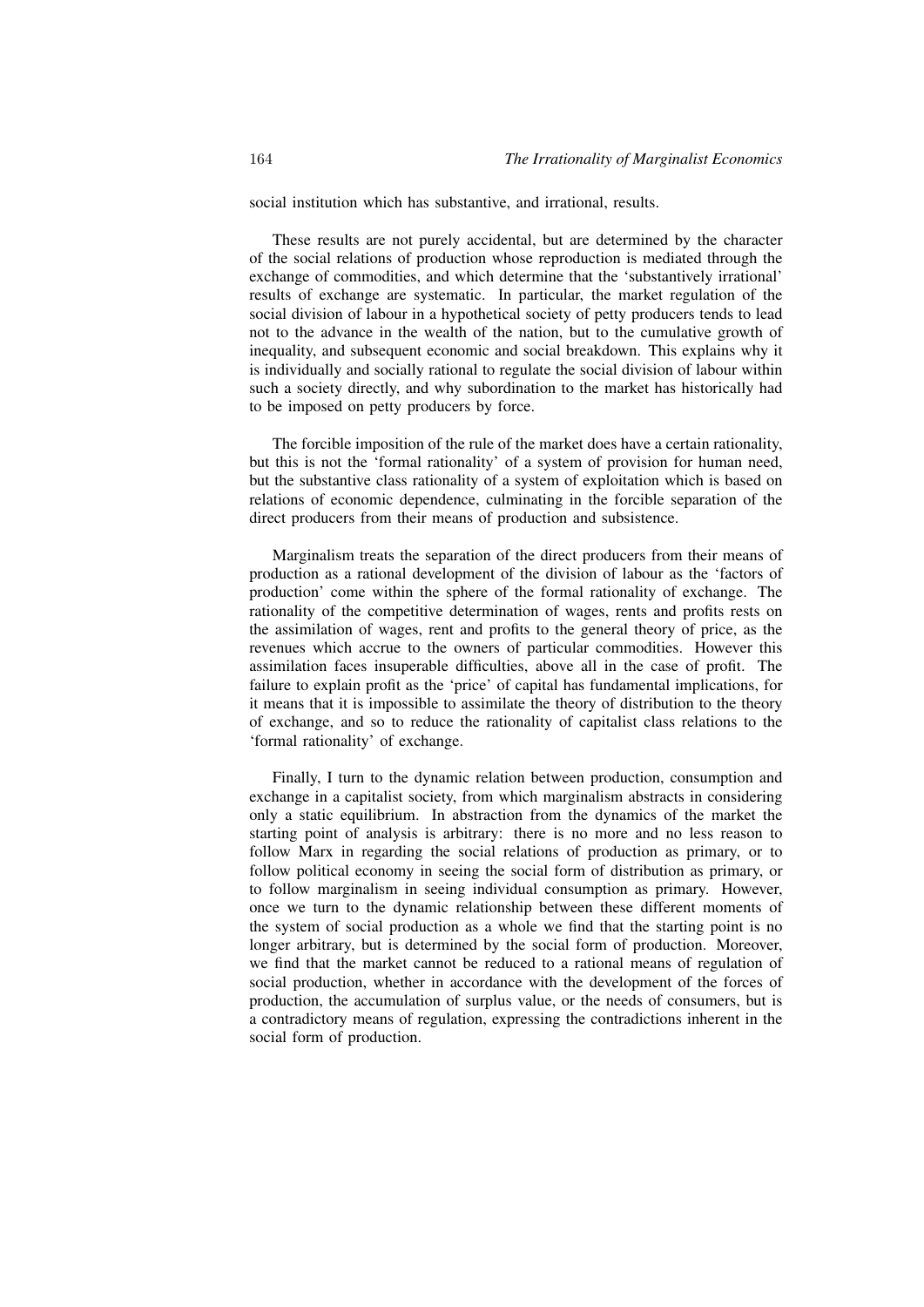## The irrationality of exchange and the problem of money

The marginalist theory of capitalist society starts with the elementary exchange between two isolated individuals, possessing different sets of goods, and then seeks to show that the results achieved in the analysis of this elementary exchange relation continue to hold for increasingly complex systems of production, distribution and exchange. However, as soon as we have regard to the social form of exchange, we find that such a generalisation is illegitimate. The limits to the rationality of exchange becomes apparent as soon as we move beyond the immediate exchange of use-values to a *system* of exchange, in which the rationality of the individual exchange is conditional on the rationality of the system as a whole.

The rationality of the elementary exchange relation is intuitively obvious. Each party to the exchange has full knowledge of the opportunities available to her, which comprise the goods in her possession and those offered by the other party to the exchange. Each party can then offer to trade, on the basis of their subjective evaluations of the relative utilities of the goods in play, and can choose to exchange to the extent, and only to the extent, that such exchanges increase utility. Thus the rationality of exchange is constrained only by the physical resources in the possession of the individual, and the subjective judgements of the parties to exchange, so that prices express nothing but individual assessments of the relative utility of things. The generalisation of this result from the elementary exchange to a system of exchange, composed of a multiplicity of elementary exchanges, would seem to be a formality. The generalisation of the commodity form, as more and more things become the objects of exchange, merely expands the opportunities for increasing utility through exchange, without imposing any additional constraints on the individual, so long as that individual is always free to choose not to exchange.

This generalisation is illegitimate, for as I have argued in Chapter Four, it conceals a change in the *form* of the exchange relation which is of fundamental significance. In the immediate exchange relation things were exchanged as objects of direct utility. However, a system of exchange does not consist in a multiplicity of such immediate and symmetrical exchanges, but comprises *mediated* exchange relations, in which each exchange is *asymmetrical*, no longer involving the direct exchange of use-values for one another, but the exchange of use-values for values. As a use-value a commodity is a mere thing, but as a value the commodity is necessarily a socially determined thing, so that exchange can only be analysed as a socially determined relation, the rationality of each individual exchange depending on the rationality of the system of which it is necessarily a part.

The implications for the marginalist analysis of exchange become clear as soon as we turn to the explanation of money. For the marginalists money is simply a means of avoiding the inconvenience of barter, which has no substantive implications. However, barter cannot be reduced to the elementary form of immediate exchange, for in barter the individual acquires things through exchange with a view to their subsequent exchange for other things. The 'inconvenience'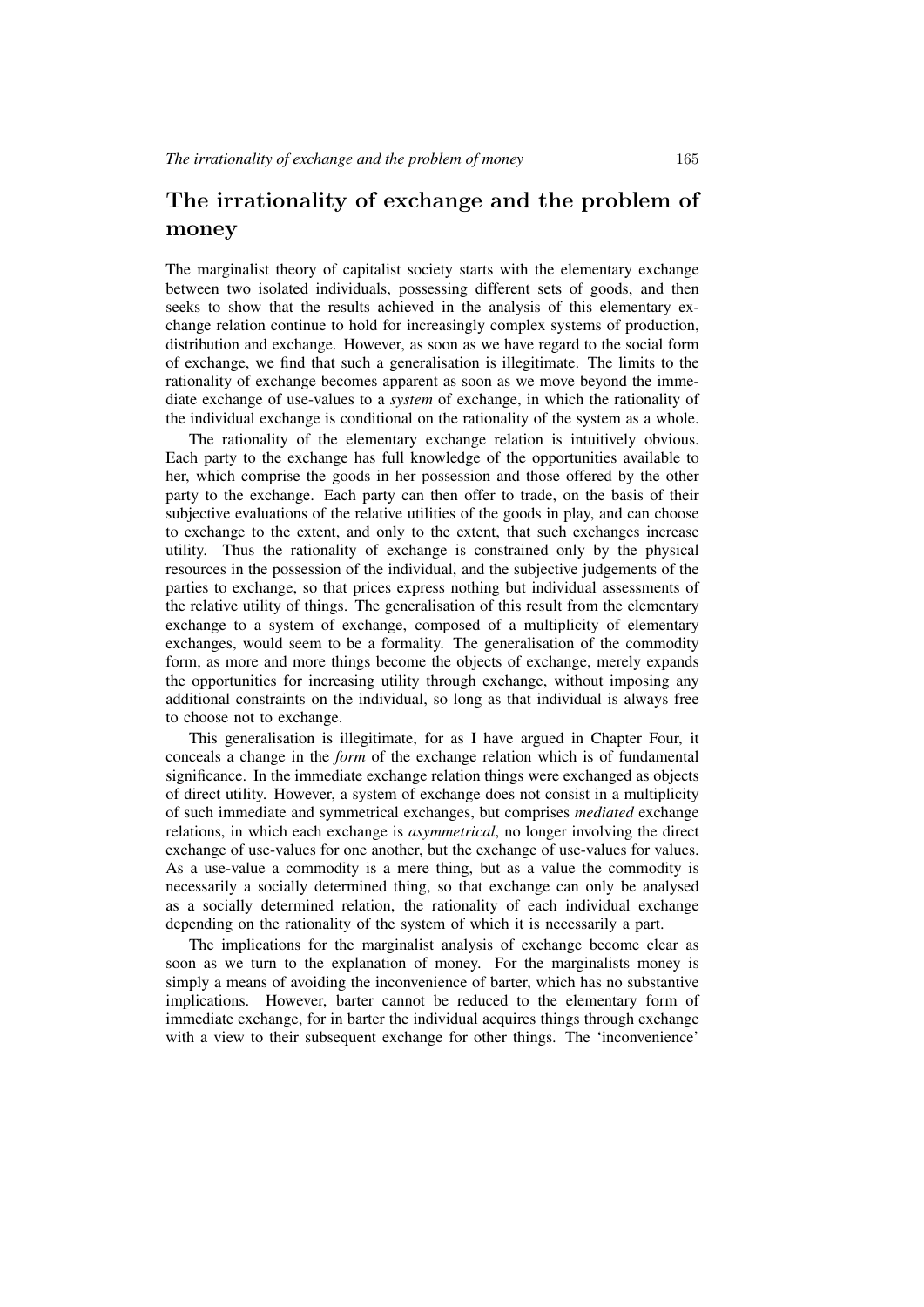of barter does not lie in the mediated character of the exchange relation, which requires the individual to enter two exchange relations instead of only one, for this is as much the case when money serves as the mediating term in the exchange as it is when any other commodity plays that role. The 'inconvenience' of barter lies in the fact that the first exchange is conditional on the outcome of the second, the results of which cannot be known with certainty. I may wish to exchange corn for meat, but the butcher may want not corn but cloth. The butcher may be willing to accept my corn in exchange for her meat, with a view to subsequently exchanging the corn for cloth with somebody else. In this event neither of us wants the corn in itself, but only as the means of exchange for something else: corn serves in this exchange not as a use-value, but as a value. However, in exchanging meat for corn the butcher runs the risk of not being able to make the subsequent exchange on the anticipated terms, and this is where the 'inconvenience' of barter lies.

The use of durable, infinitely divisible commodities, with a high value in relation to their volume, as means of exchange certainly removes some of the physical inconvenience attached to less suitable commodities, but it does not solve the fundamental problem of barter, that exchanges are made conditional on an uncertain outcome. If corn is not in general demand the butcher will be unwilling to accept corn in exchange for meat, but the introduction of money does not solve this problem, for if corn is not in general demand I will no more be able to exchange my corn for money than I was able to exchange it for meat. On the other hand, if I am able to sell my corn for money, the rationality of this exchange is not determined by the conditions of this exchange alone, but also by my uncertain expectation of the future price of meat. It is the uncertainty of the outcome of particular exchanges that disqualifies particular commodities from serving as the means of exchange, and gives rise to money as the universal equivalent. However money does not remove the uncertainty attached to particular exchanges, it merely expresses that uncertainty in a universal form. Money does not *resolve* the inconvenience of barter, it *generalises* it. Far from expressing the rationality of exchange, money expresses the irrationality of a system of social production in which provision for human need is achieved only through the alienated form of commodity exchange.

The explanation of money presents problems of a different order from those raised by recognition of inequalities of wealth and power, because the existence of money cannot be explained without abandoning the most fundamental assumptions of the marginalist model. In the elementary act of exchange the agents of exchange knew with certainty the range of opportunities available to them, expressed in the reciprocal offers of each party to the exchange. If the exchange-ratios of all commodities, in the present and the future, are generally known, the results achieved in the analysis of the elementary act of exchange can be generalised to a system of indirect exchange. However, in the absence of uncertainty as to future exchange-ratios, every commodity can serve indifferently as means of exchange, and there is no need for one commodity to serve as a universal equivalent. On the other hand, if we recognise the existence of ignorance and uncertainty we can explain the emergence of money, but it is no longer legitimate to generalise the results achieved in the analysis of the elementary act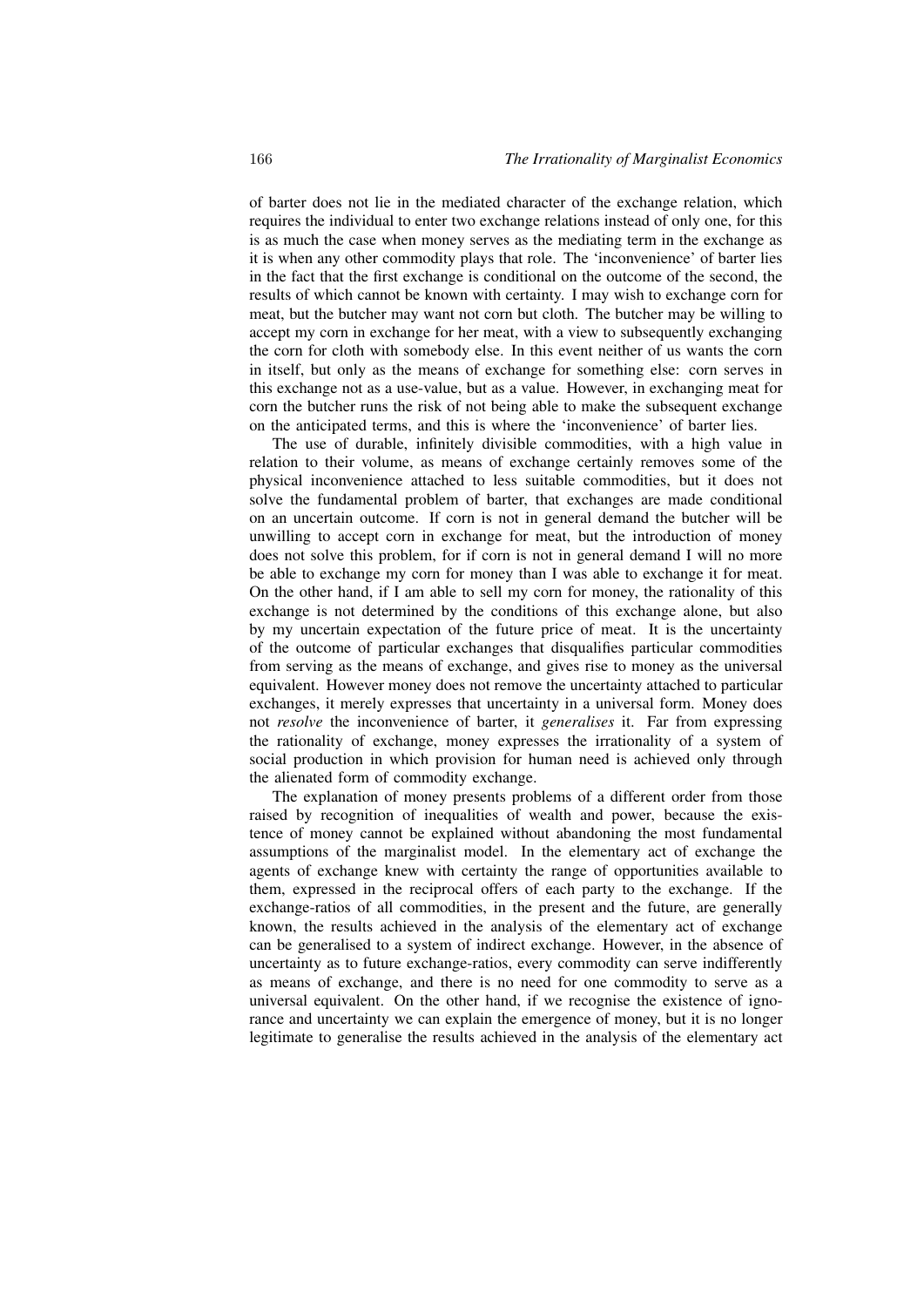of exchange.

# The irrationality of exchange and the problem of competition

The marginalist results can only be generalised to a system of indirect exchange if all the parties to exchange have certain knowledge of both the direct and indirect present and future opportunities that confront them. This knowledge is presented to them in the form of a set of market prices. However, to the extent that this set of prices does not define a market-clearing general equilibrium, these prices will change as soon as exchanges take place, leading to unanticipated, and possibly undesirable, outcomes. Thus the rationality of the outcome of individual exchanges presupposes that the system of exchange will always and instantaneously achieve a market-clearing general equilibrium.

This is an illegitimate abstraction from the ignorance and uncertainty which characterises judgements in the real world, not only because its relaxation undermines the marginalist results, and not only because it makes it impossible explain the emergence of money, but also because it makes it impossible to explain the social form of exchange as *competition*. Marginalism itself recognises that ignorance and uncertainty is of the essence of the system of competitive exchange, for this is the basis of its defence of the market against its socialist critics: it is only competition which can regulate social production on the basis of individual needs because it is only through the social processes of competition that individual subjective judgements are expressed in an objective form. However, the proof of the rationality of the outcome of the competitive process presupposes that every individual can anticipate that outcome, in which case competition would be unnecessary.

The more acute economists recognised the unreality of their fundamental assumptions, and sought various devices to get around it. Thus Walras recognised the conditionality of the rationality of each individual exchange on the rationality of the system as a whole in his device of *tâtonnement*, according to which an auctioneer takes conditional bids until he reaches a market-clearing set of prices (which must include prices for all anticipated future transactions), at which point all bargains are struck. Such a device would be perfectly sound as a methodological abstraction, if the results obtained could be sustained at lower levels of abstraction. However the introduction of ignorance and uncertainty immediately makes the model indeterminate, so that the results can only be sustained at lower levels of abstraction by making arbitrary and gratuitous assumptions. Walras's device is not only unrealistic, it is also ideologically extremely subversive: while it makes it abundantly clear how far removed is the marginalist model from the reality of capitalist society, it provides a basis on which to develop a quite different application of the model, in which the auctioneer is replaced by the central planning agency of a socialist society. This was the main reason why the second generation Austrians, Hayek and von Mises, were so strongly opposed to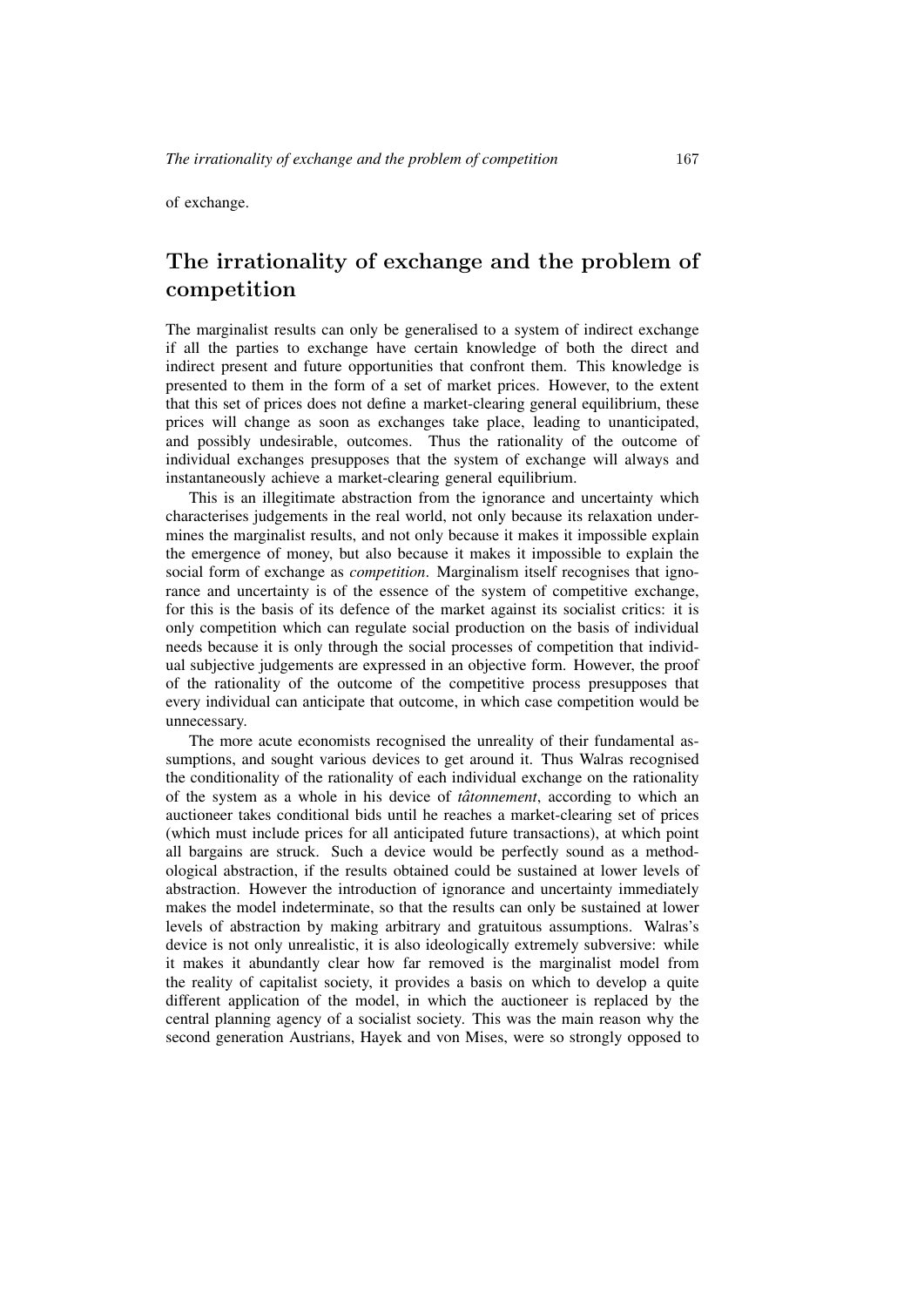Walrasian general equilibrium theory.

The neo-Austrians reinterpreted the market as a dynamic information system, in which individuals convey information about their preferences through the prices they pay. For the neo-Austrian model it is no longer necessary to assume that every individual has perfect knowledge and perfect foresight, because knowledge is no longer an attribute of the individual, but is conveyed by market prices. The freedom of the market is not defended on the grounds of a necessary tendency to equilibrium, but on the grounds of its efficiency as an information system: the freer and more pervasive are market transactions, the greater the quality and quantity of information which the market can convey.

Market disequilibrium creates the opportunity for profit by exploiting price differentials between markets. Entrepreneurs make their profits by acquiring and acting on the knowledge of such market opportunities, and in so doing act as arbitrageurs, moving the system as a whole towards equilibrium. Failure in the market may be the result of circumstances which could not possibly have been anticipated, but the market has the advantage of rapidly identifying and correcting such unavoidable errors. However, failure in the market is more often the result of a failure to acquire and act on the requisite knowledge of market opportunities, for which the individual alone must bear the blame and suffer the cost. This differential success and failure leads to economic inequality, but such inequality by no means supports the socialist belief in the deficiencies of the market. First, only the market can provide the information about consumer preferences on which a desirable allocation of resources depends. Second, however unequal might be the outcome, the perfect market offers the most perfect equality of opportunity. Third, the rewards of success and the penalties of failure provide the incentives to enterprise on which the dynamic efficiency of the market depends.

The neo-Austrian model is vastly superior to the Walrasian model, in regarding the operation of the market as a dynamic process, and in taking seriously the problem of disequilibrium. However, in attempting to make the model more realistic, the neo-Austrians have to abandon the rigour of the Walrasian system, with the result that they have no rational way of establishing their fundamental proposition of the beneficence of the market, which rests on nothing more than faith. In recognising that the market can never achieve equilibrium, the neo-Austrians abandon the possibility of demonstrating the rationality of a market solution since, even if the market process is an *expression* of the interaction of individual preferences, there is no way of showing that the market outcome is in any sense a *realisation* of those preferences. In particular, because the neo-Austrians have no way of conceptualising the formal properties of their model, they have no way of establishing the supposedly stabilising character of entrepreneurial activity, and so the socially beneficial character of entrepreneurial freedom. In short, the neo-Austrians offer a more realistic model of exchange, but the conclusions they draw from it have no rational foundation. This is why in practice the neo-Austrian defence of the market rests primarily on their critique of the bureaucratic irrationality of the state, and above all of state socialism, and on the associated claim that the freedom of the market is the necessary and sufficient condition for political freedom and democratic participation.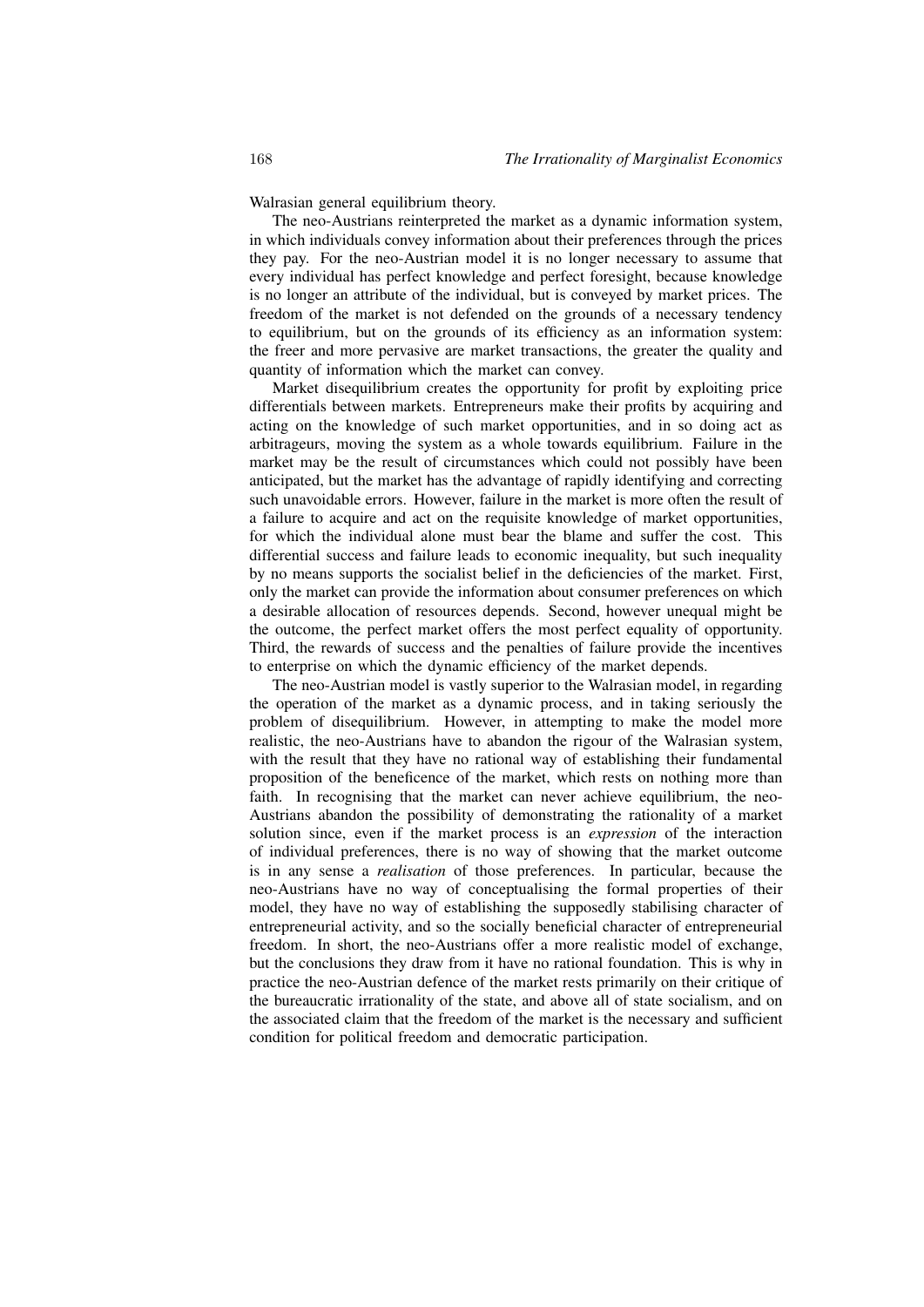Alfred Marshall sought a realistic, but no more satisfactory, solution by considering the system of exchange as the sum of a large number of separate markets, and by distinguishing the short-run from the long-run. His assumption of *ceteris paribus* let him explore the interaction of supply and demand in each market separately, first in the short-run and then in the long-run, the latter seen as the outcome of a series of short-run equilibria. This approach required less restrictive assumptions, and made it possible to consider the 'micro-economic' implications of market 'imperfections' arising from the existence of monopoly powers, ignorance and uncertainty, but Marshall had no way of systematically exploring the interaction of the various markets, merely assuming that the system as a whole was no more than the sum of its parts.

The significance of the interaction between markets for the demonstration of the rationality of exchange was considerably underestimated, until the work of Keynes, because the validity of Say's 'law of markets' was almost universally assumed. Within the framework of Say's law the imperfect operation of the market might lead to a sub-optimal allocation of resources, which implied that some incomes were lower than they might otherwise have been, while others might be higher, which may be undesirable, but is hardly a disastrous result. The significance of Keynes's *General Theory* was that it showed that, as soon as the necessary ignorance of economic actors is recognised, the outcome of market processes depends on expectations, which are necessarily non-rational, and which can easily prove de-stabilising not only in particular markets, but in the system as a whole. Thus Keynes showed that the outcome of the necessarily imperfect operation of the market was, in general, not simply the misallocation of resources, but the instability of the system of social production, leading to cyclical fluctuations, mass unemployment and possibly even persistent depression.

Keynes restricted his attention to labour and financial markets, within the Marshallian framework, without realising that his critique had more general application: the sources of instability could not be confined to the level of the 'macro-economic' adjustment of financial markets, but had a 'micro-economic' origin, in the interaction of markets and of economic actors, and so were pervasive and systemic. This led Keynes considerably to over-estimate the ability of the state to stabilise the market by 'macro-economic' intervention, not realising that the state was an economic actor like any other. As the neo-Austrians forcefully argued, despite the greater range of its powers, and the greater resources at its disposal, the knowledge and foresight of the state was necessarily as limited as that of other actors, and so its interventions as likely to prove destabilising as to stabilise the system as a whole.

Keynes's results threatened to bring the whole marginalist apparatus tumbling down. The only way in which economics could handle those results was to neutralise them, reducing them to the effect of Keynes's particular assumptions about the formation of expectations in the face of ignorance and uncertainty, which could be eliminated simply by changing those assumptions. However the significance of Keynes's arguments was more than merely showing the possibility of general unemployment, a phenomenon very familiar to all but economists. Much more fundamentally, Keynes recognised that once the ignorance and uncertainty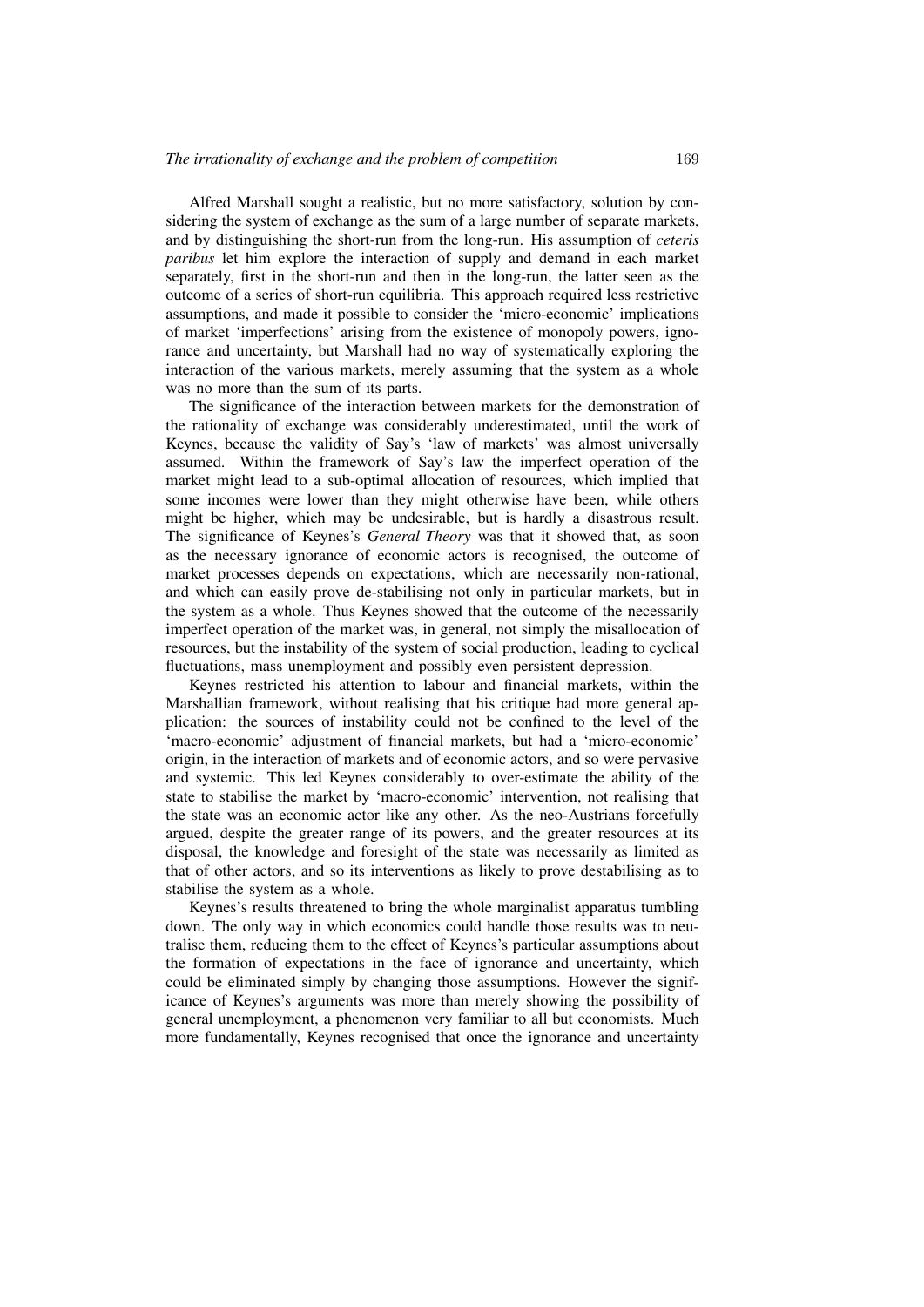necessarily facing economic actors was admitted, there could be no presumption that the 'rational' decisions of economic actors would have rational results. Keynes did not fully appreciate the significance of this insight, because he had no understanding of the systematic character of the irrationality of the capitalist system of exchange.

For Keynes, irrational outcomes were merely the 'unanticipated consequences' of rational action which, because they were unforeseeable, did not compromise the rationality of the judgements of which they were the result. However, if the irrationality of those outcomes is systematic, then the irrational consequences of 'rational' individual judgements cease to be unforeseeable, and the rationality of those judgements is thrown into question. Keynes could not see the systematic irrationality of capitalist exchange because he had no conception of the *social form* of exchange as the contradictory form of reproduction of capitalist social relations of production.

The marginalist failure to conceptualise the irrationality of exchange derives from its attempt to conceive of the outcome of exchange in abstraction from the social processes of competition which regulate exchange relations. The starting point of Marx's critique of political economy was precisely his and Engels's critique of the classical abstraction from the economic instability and social conflict which were the inseparable complements of the tendency to equilibrium. Engels, in his *Outlines of a Critique of Political Economy*, argued that the economists' law of competition depends on the consistent *failure* of the market to achieve equilibrium:

demand and supply always strive to complement each other, and therefore never do so . . . The economist comes along with his lovely theory of demand and supply, proves to you that "one can never produce too much", and practice replies with trade crises, which reappear as regularly as the comets . . . Of course these commercial upheavals confirm the law, confirm it exhaustively — but in a manner different from that which the economist would have us believe to be the case. What are we to think of a law which can only assert itself through periodic upheavals? It is certainly a natural law based on the unconsciousness of the participants. If the producers knew how much the consumers required . . . then the fluctuations of competition and its tendency to crisis would be impossible (CW, 3, pp. 433–4).

#### Marx took up the same argument in his *Comments on James Mill*, noting that

Mill commits the mistake — like the school of Ricardo in general — of stating the *abstract law* without the change or continual supersession of this law through which alone it comes into being . . . The true law of political economy is *chance*, from whose movement we, the scientific men, isolate certain factors arbitrarily in the form of laws (CW, 3, p. 211).

With just as much right one could regard the fluctuations as the law and the determination by the cost of production as chance . . . it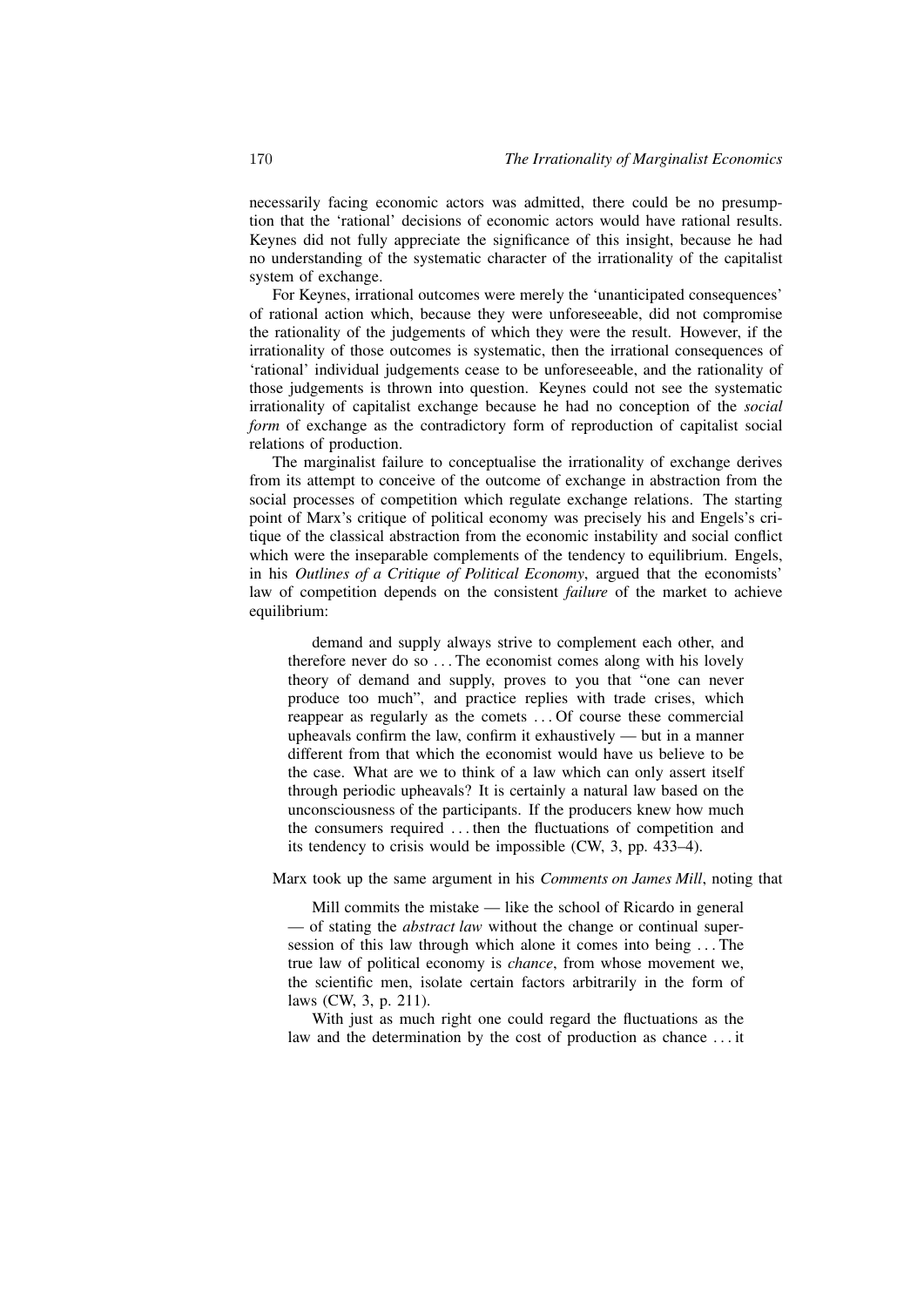is solely these fluctuations, which, looked at more closely, bring with them the most fearful devastations and, like earthquakes, cause bourgeois society to tremble to its foundations — it is solely in the course of these fluctuations that prices are determined by the cost of production. The total movement of this disorder is its order ('Wage Labour and Capital', *SW*, pp. 77–8).

When we look at the reality of competition we find that we are far away from the perfect rationality of the marginalist world of general equilibrium. In their early works Marx and Engels tended to regard the instability of the market as the accidental result of its 'anarchic' processes. However, in his later work Marx came to see that the crisis-tendencies inherent in capitalist exchange had systematic foundations in the contradictory form of capitalist production, so that the 'formal rationality' of capitalist exchange is inseparable from the 'substantive irrationality' of capitalist production.

# The irrationality of exchange and the division of labour

As a purely formal relationship, exchange is a relation of freedom and equality, a symmetrical relationship between individuals defined only by their difference from one another. However the real foundation of exchange, that gives the relationship its content, is the differentiation of the parties to exchange on the basis of their differentiated roles within a system of social production. Thus the content of the exchange relation cannot be reduced to its form, its content is to be found outside itself in the systematic social differentiation that is expressed through the exchange relation. Moreover the exchange relation is not simply the *expression* of the social form of production, but is the relation that *mediates* the material and social reproduction of the system of production. The rationality of exchange cannot, therefore, be detached from consideration of the rationality of the social form of production which it articulates. For marginalism the social form of production is reduced to the technical division of labour, of which capitalism is only a rational development.

The starting point of the marginalist analysis is the isolated individual confronting an external natural world in a relation of *scarcity*, which is a natural relation imposed by the need to labour in order to meet the individual's needs. The arrival of another individual immediately transforms the relation of scarcity into a social relation by providing a new object of need, and a new means of meeting that need by exchanging products as commodities. Even this elementary and accidental social relation presupposes a social differentiation, for if the parties to exchange were identical there would be no desire to exchange.

If exchange is to be regular and systematic, it can only be on the basis of regular and systematic social differences, and in particular, an extended division of labour within which the productive activity of the members of society is oriented to, and co-ordinated through, the system of exchange.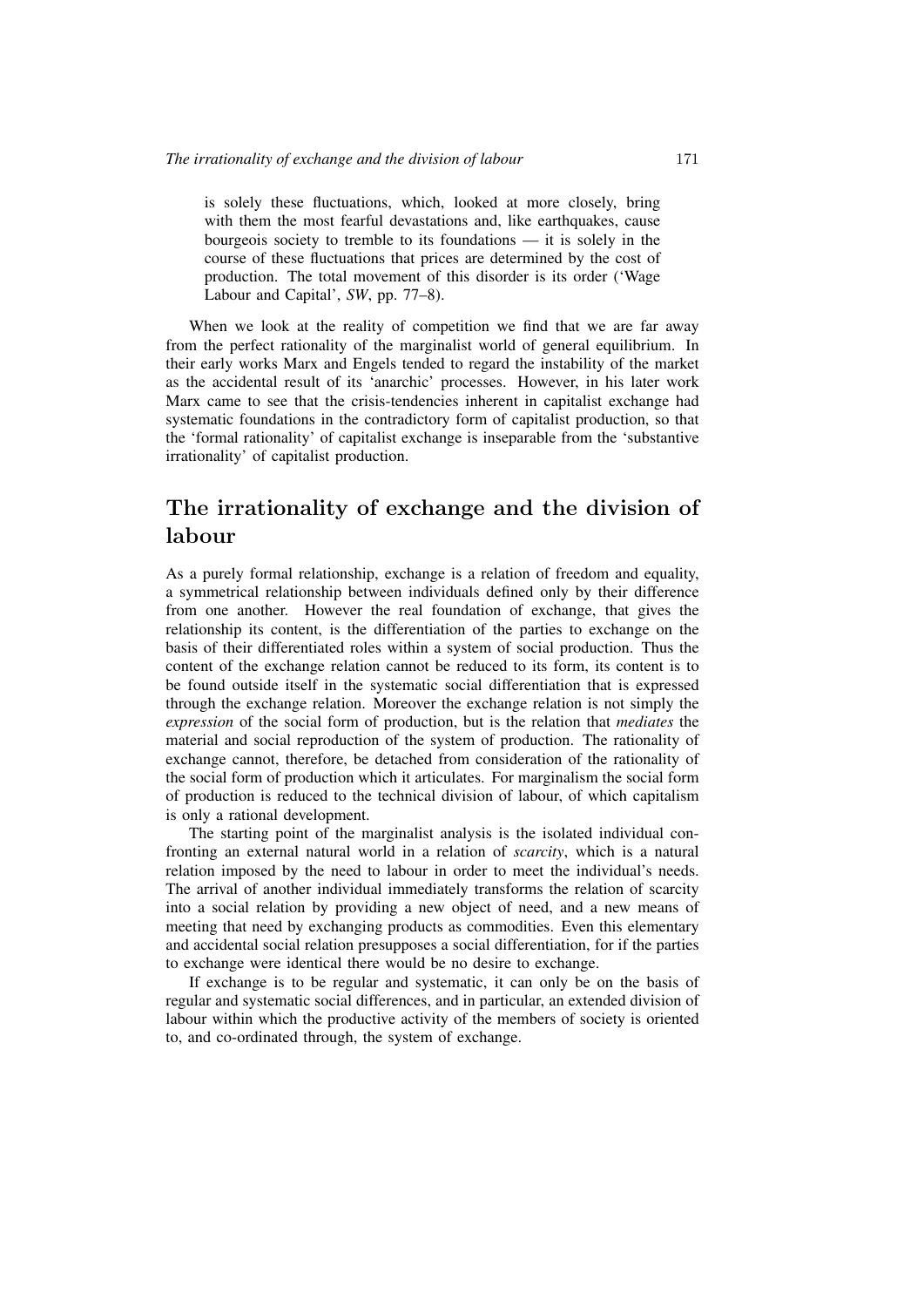The division of labour imposes constraints as well as offering opportunities. The resources with which the individual sets out are not indifferent things. The particular characteristics of those things define the possible mode of participation of the individual in society: the skills and tools of the carpenter define the role of the individual in society as that of a carpenter. Similarly the needs of the individual are no longer private needs, a matter of individual preference. To reproduce her material and social existence as a carpenter the individual has to acquire not only her means of subsistence, but also the requisite tools and raw materials. Thus both the needs and the resources of the individual are socially constrained.

With the development of a division of labour regulated through the market the individual can only secure her own physical and social reproduction through the sale and purchase of commodities. Subjection to the rule of the market may provide opportunities for material gain, but it also carries the risk of physical and social extinction if the individual is not able to secure her social reproduction through market exchange. The rationality of the individual act of exchange therefore presupposes the rationality of the system of exchange as the mediating term in the material and social reproduction of the system of social production.

The irrationality of the social regulation of petty commodity production by competitive exchange appears as the emergence of social inequalities compromises the reproduction of the system. The origins of such inequalities may be contingent: wealthier households may owe their favoured position to their skill and frugality, to a favourable demographic balance between productive and unproductive household members, to favourable market conditions, or to good fortune. But once such inequalities emerge they tend to become cumulative: the better off are better able to weather crises, to improve the methods and expand the scale of their production, while the less fortunate may have to consume or sell their raw materials and means of production. Thus the unrestricted development of the 'propensity to truck, barter and exchange' in such a society would lead not to growing prosperity, but ultimately to the economic and social breakdown of the society.

For marginalist economics the polarisation of wealth, and the consequent breakdown of social production, is attribute to chance misfortune or misjudgement as the 'unanticipated consequence' of individual action. Thus the 'formal rationality' of the original act is not compromised by the 'substantive irrationality' of the outcome. However, the fact that this specific outcome may have been *unanticipated* by no means implies that such an outcome was *unforeseen*. The knowledge that the future is uncertain is sufficient to alert the individual to the risk of committing her very existence to the vagaries of the market, and to establish the rationality of the self-conscious organisation of social production, through which the advantages of the division of labour can be secured without running any of its risks.

It is because of the social irrationality of exchange, rather than because of any irrational commitment to custom and tradition, that societies based on petty production normally seek to regulate social production directly, and strongly resist the commodification of production, or confine it within very strict limits.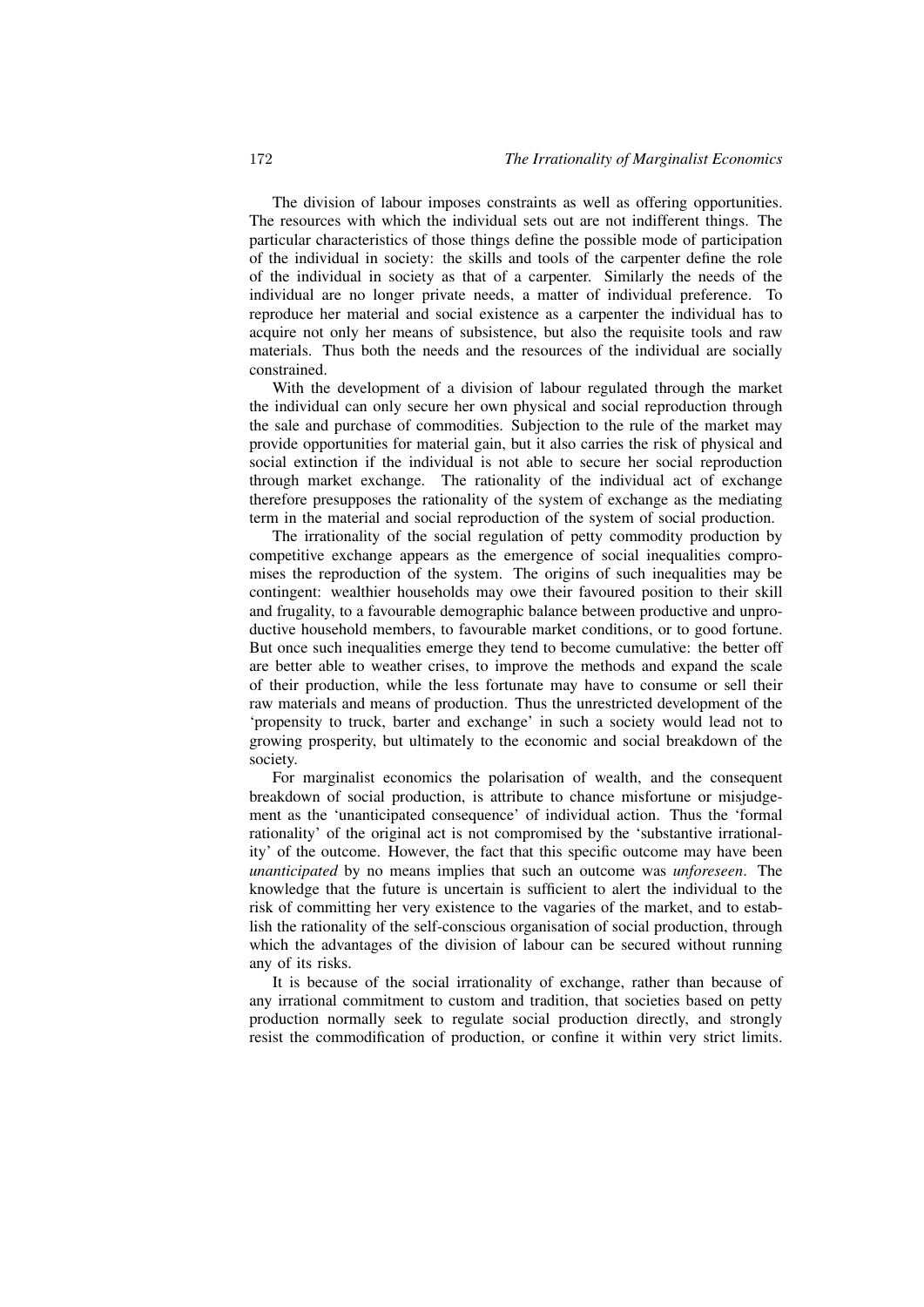Far from being a spontaneous development of individual rationality, the 'freedom' of the market is profoundly irrational for its victims, which is why it has had to be imposed on society by force, from within or without, however much such force might be concealed behind legal forms as the enforcement of contract or foreclosure on loans and mortgages.

The cumulative growth of inequality in the wake of the commodification of petty production may give rise to the emergence of new social forms, in which inequality becomes the systematic foundation of social production, based on the separation of the direct producers from their means of production and subsistence. This separation is no more the outcome of the rational evaluation of new opportunities, nor the 'unintended consequence' of rational action, than is the commodification of the means of production and subsistence. The forcible separation of the direct producers from the means of production has only been the historical outcome of an intense, diffuse, violent and long-drawn-out class struggle.

The dispossession of the direct producers does not simply introduce one more commodity, labour-power, to the market. More fundamentally, it transforms the social form of production, and in so doing it transforms the dynamics of the market. Before turning to the dynamic role of the market in the reproduction of capitalist social relations, however, we need to examine more closely the marginalist demonstration of the rationality of capitalist production.

# The irrationality of capitalism: the marginalist theory of profit

For marginalism the development of capitalist social relations of production is only a rational development of the technical division of labour. The separation of the labourer from the means of production makes it possible to achieve the technological advantages of large scale mechanised production, while the commodity form of labour-power provides the labourer with the opportunity to seek the most favourable outlet for her talents, and enables the entrepreneur to direct labour to the most productive uses. The process of production itself was seen merely as a technical process through which material inputs were transformed into material outputs, the subordination of the labourer to capital being imposed not by the social form of production, but by the technical requirements of co-ordination and control.

This analysis implies that wages, rent and profits are prices like any others, in this case the 'prices' of the co-operating 'factors' of production, based only on subjective judgements of utility in the face of a naturally imposed relation of scarcity. The difference between wages and profit is qualitatively no greater and no less than, for example, that between the wages of different categories of labour, or between the prices of cabbages and peas. Profit could as well be seen as the 'wages' of capital, or wages as the 'profit' on the labourer's 'investment' in the production and reproduction of her labour-power.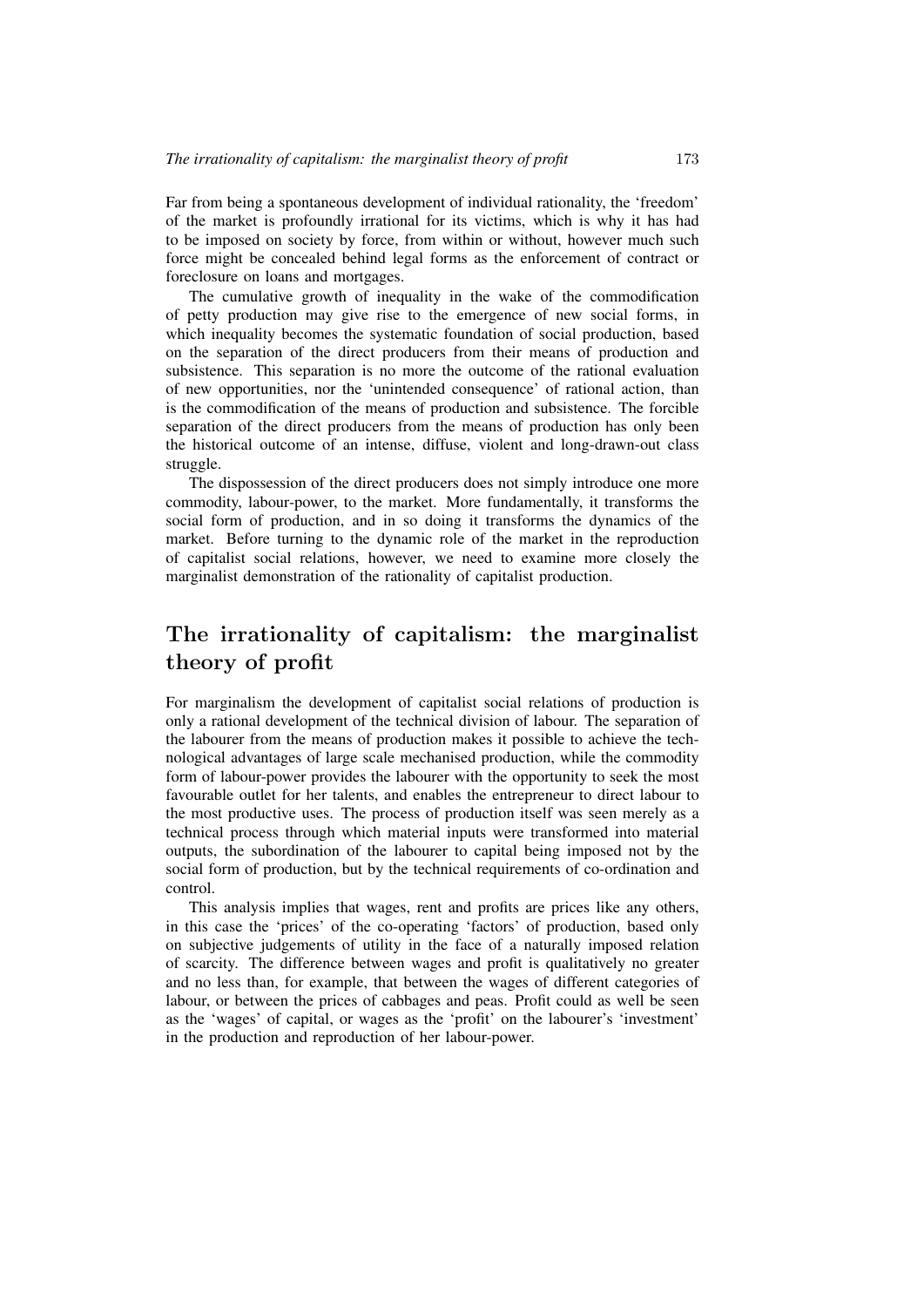We have already considered Marx's critique of the 'irrationality' of the 'trinity formula' on which this theory is based. This irrationality becomes apparent as soon as we ask what are wages, rent and profits the price of? What is the commodity that is bought and sold to realise this price? In the case of wages and rent marginalism can provide some coherent answer to this question, for wages and rent appear as the price paid by capitalists for the 'productive services' of land and labour. But what commodity is bought and sold to realise profit? This is a problem to which marginalism and its successors have devoted a considerable proportion of their intellectual energies. The versions of the theory of profit proposed are many and varied, and here we can only outline the issues at stake.

The basic approach is to identify the source of profit in the 'marginal productivity' of capital, and to determine its magnitude in association with the subjective 'time-preference' of individual economic actors. Although it can be shown to be the case, under appropriate assumptions and within the marginalist framework, that the equilibrium rate of profit will equal the 'marginal productivity of capital' and the 'marginal rate of substitution' of present for future goods, the issue is the explanatory value of such an equation.

Wieser sought to establish the foundations of profit in the physical productivity of capital in the 'simple economy', in abstraction from all social institutions. To define capital in the simple economy it is necessary to 'eliminate from the current, practical concept every reference to the pecuniary form of capital and to private property. Every suggestion of capitalistic power and exploitation of workers must be banished.' Thus capital must be defined in physical terms as *natural economic capital*, that is, as produced means of production acting within the process of economic reproduction. Profit is then explained by the contribution made to production by natural economic capital. Thus 'the productivity of economic capital is primarily physical' and 'the rate of interest is nothing more or less than an expression of the marginal productivity of capital . . . It indicates the utility cost which might be obtained by other uses of cost-capital' (Wieser, 1927, pp. 62, 133, 138).

The argument has a certain intuitive plausibility, for we are accustomed to thinking of the means of production as 'productive'. However, intuition here rests on ideological familiarity and not on reason, for the idea of the physical productivity of the means of production, independent and distinct from that of labour or land, is not something that has any meaning. Jevons was well aware of this, and of its implications:

we must regard labour, land, knowledge and capital as conjoint conditions of the whole produce, not as causes of a certain portion of the produce. Thus in an elementary state of society, when each labourer owns all three or four requisites of production, there would really be no such thing as wages, rent or interest at all. Distribution does not arise even in idea, and the produce is simply the aggregate effect of the aggregate conditions. It is only when separate owners of the elements of production join their properties, and traffic with each other, that distribution begins, and then it is entirely subject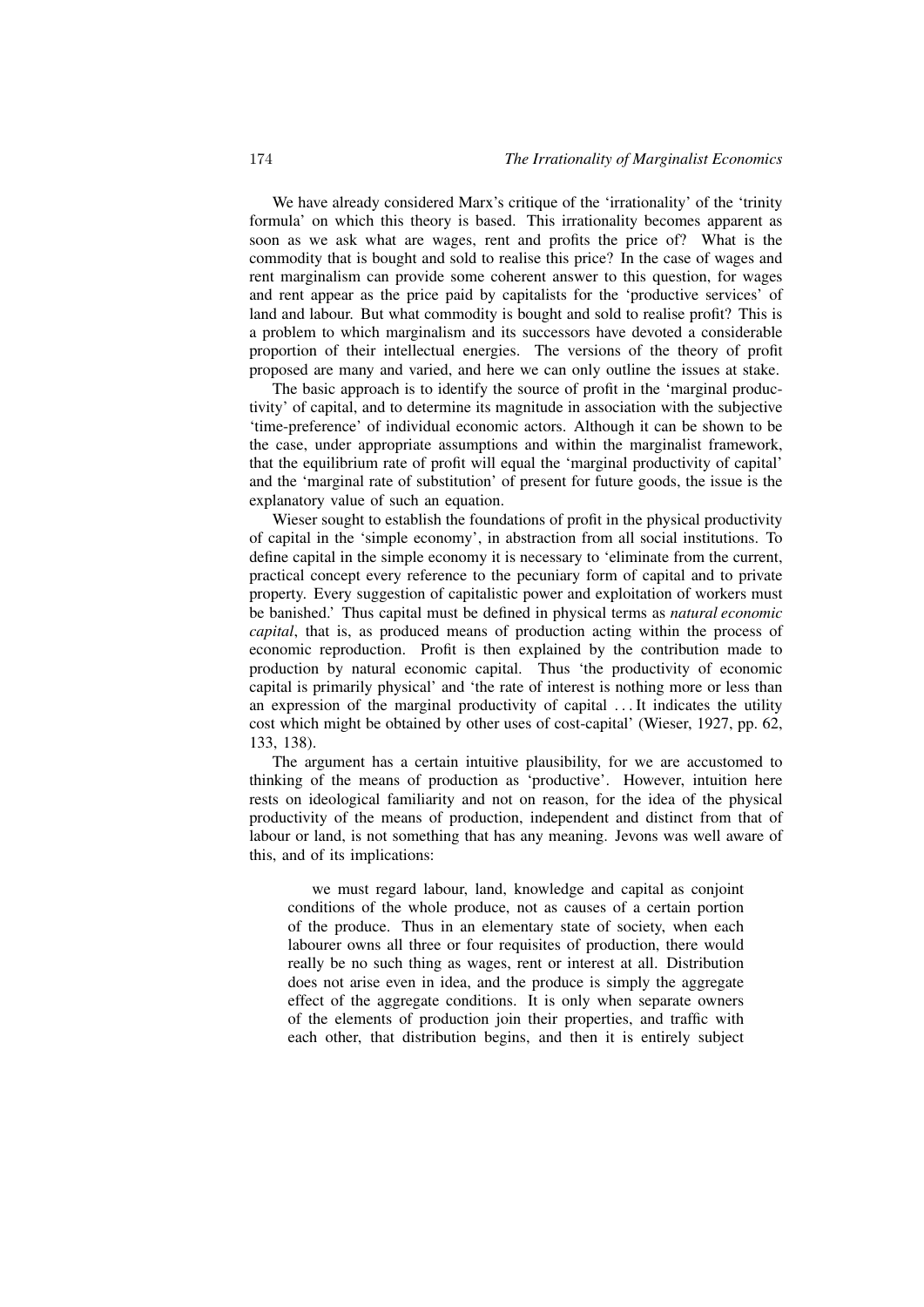to the principles of value and the laws of supply and demand. Each labourer must be regarded, like each landowner and each capitalist, as bringing into the common stock one part of the component elements, bargaining for the best share of the product which the conditions of the market allow him to claim successfully (Jevons, 1970, Preface to Second Edition, pp. 68–9).

Thus it is impossible to define profit independently of the existence of exchange and of capitalist social relations.

Although profit only exists within capitalist social relations, it may be possible to abstract from those social relations in the determination of profit if profit can be given a naturalistic, if not a universal, foundation. Although wages, profit and rent only arise in a capitalist society, it may be possible to show that they nevertheless only express individual evaluations of utility, so that their rationality can be established independently of the social form of production. Jevons believed that he could achieve this on a different foundation from that of the physical productivity of the means of production. His theory was developed by Böhm-Bawerk.

Böhm-Bawerk argued that profit cannot be attributed to the means of production, for the means of production are simply commodities that are used in production and there is no reason why their use should in itself yield a surplus. Moreover, the means of production form only one component part of capital: the sum of money which attracts a profit comprises the money laid out to purchase all the requisite conditions of production: land, labour-power, raw materials, stocks, machinery, etc., and profit depends not only on the magnitude of the capital, but also on its turnover time. For Böhm-Bawerk, capital is used to buy labour and commodities that have been produced by previous applications of labour. According to the marginalist model, labour has already been paid for its contribution to production, while commodities have likewise been bought at their value. Hence there is no reason to believe that the mere consumption of these commodities will yield a surplus, while the consumption of other commodities does not. Moreover capital is not a physical magnitude, but a sum of value and its magnitude is determined, among other things, by the rate of profit. The magnitude of capital cannot therefore be specified independently of the formation of the rate of profit. The overall conclusion is that theories based on the marginal productivity of the means of production cannot give profit a naturalistic foundation.

Böhm-Bawerk tried to get around this problem by arguing that capital was not an independent factor of production, but could be reduced to the past contributions of the original factors of production, land and labour. Profit arose not on the basis of the supposed physical productivity of the means of production, but on the basis of the time taken for a process of production to be completed. The essential form of capital was not the means of production, but the fund of means of subsistence that was required to sustain the labour force for the duration of the process of production. It was this wages-fund that was advanced as capital. The time for which a given capital would have to be advanced would depend on the 'roundaboutness' of the method of production.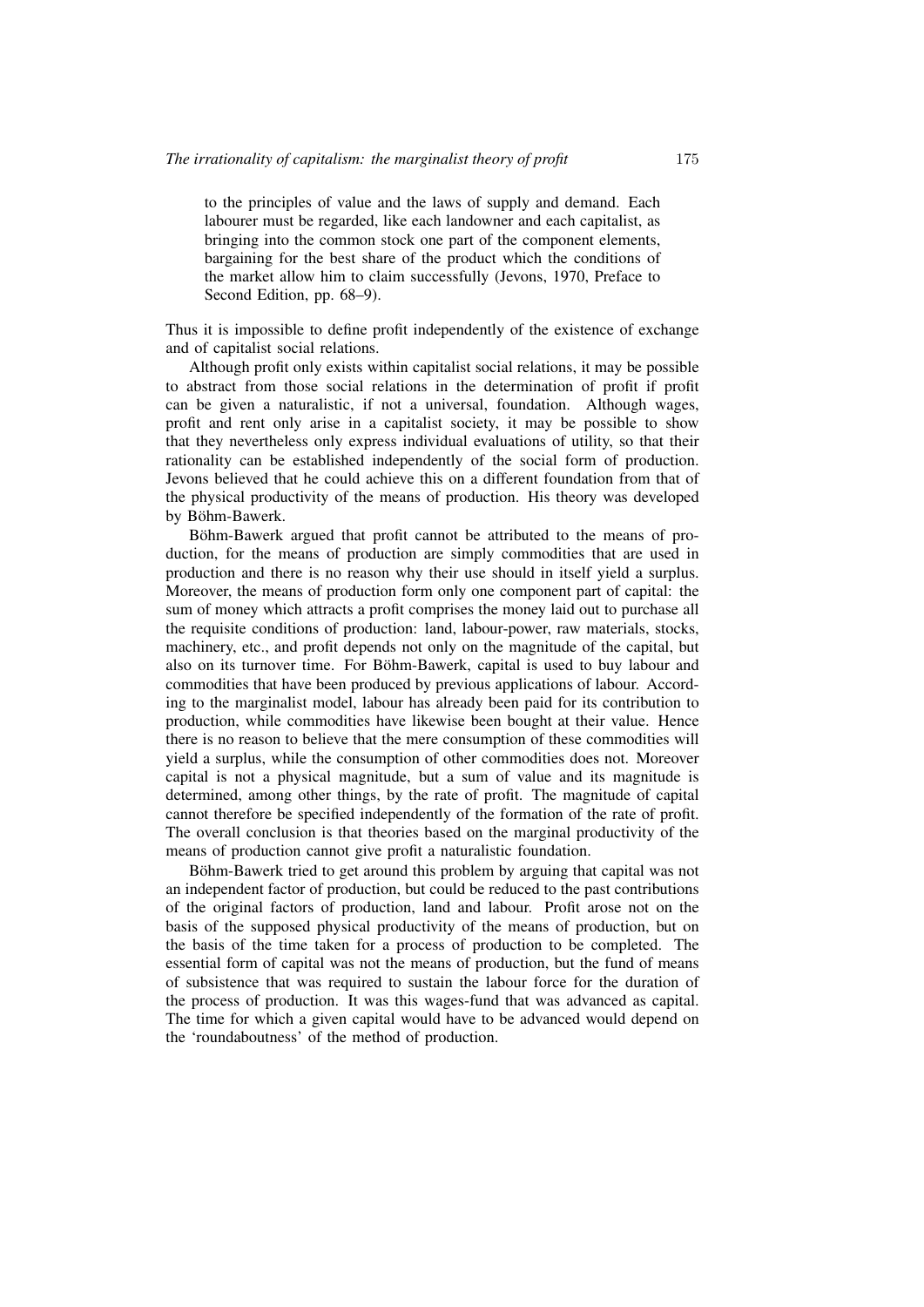Roundabout methods of production are adopted because they are more productive. For example, productivity may be increased by spending time initially on making more sophisticated means of production instead of producing immediately with direct labour. The existence of a subsistence fund, as the natural form of capital, makes it possible to engage in more roundabout, and so more productive, methods of production. The owner of the subsistence fund makes it available to the workers in return for a profit which corresponds to the productivity of more roundabout methods of production. The workers, on the other hand, offer the owner of the subsistence fund a profit because their produce is increased by more roundabout methods of production.

The Jevons-Böhm-Bawerk approach to the productivity of capital is certainly superior to that of Wieser, but it does not avoid the fundamental problem of all such approaches. The problem is that the definition of the 'period of production' necessarily involves the cumulation of labour-inputs over time, and this cumulation has to be carried out on the basis of given wages and a given rate of profit. Production periods can therefore only be specified for given wage rates and a given rate of profit, and so the relative productivity of different methods of production depends not only on the physical relation between inputs and outputs, but also on the distribution between wages and profits. Thus this theory falls on the same grounds as did the theory that attributed profit to the physical productivity of the means of production. Accordingly the 'efficiency' of capitalist production cannot be reduced to the efficient allocation of physical resources in relation to individual judgements of utility, and the separation of allocation and distribution, of the 'formal' and 'substantive' rationality of capitalism, cannot be sustained.

It is certainly the case that some methods of production are more productive than others, and, under certain conditions, it may be possible to specify the relative productivities of different methods of production. However, in general it is necessary to reduce outputs and inputs to a common standard to measure productivity, and this standard can only be a value-standard. This means that the 'productivity' of different methods of production cannot be specified in physical terms but only in terms of value. This is, of course, appropriate since the aim of capitalist production is the maximisation of profit, not physical productivity. Thus the concept of the physical productivity of the means of production or of more roundabout methods of production is a concept that has no meaning. It is impossible to specify the productivity of different methods of production in abstraction from capitalist social relations, nor to determine the rate of profit in abstraction from the specific form of distribution. Moreover, it is only under capitalist social relations that this 'productivity' is attributed to capital so as to correspond to a rate of return on capital. There is thus no basis either for the justification or the determination of profit in abstraction from the social relations of capitalist production, nor are there any grounds for identifying the maximisation of profit with the maximisation of utility. Profit is merely a portion of the social product appropriated by capital on the basis of its monopolisation of ownership of the means of production and subsistence.

The theory of capital is only one side of the theory of profit. It supposedly explains the source of profit, but cannot alone explain its magnitude. Why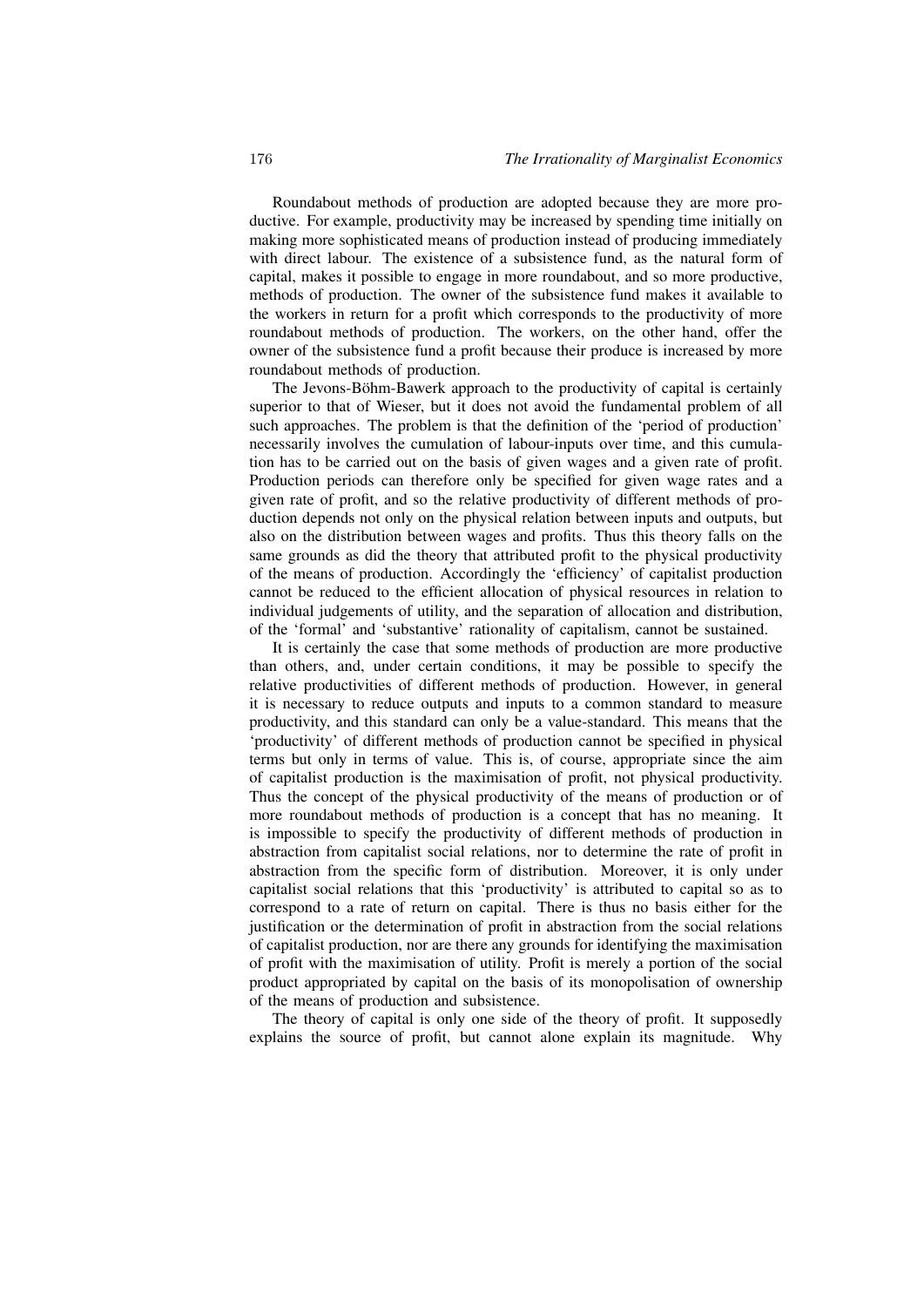does not investment proceed until the rate of profit falls to zero? To explain the magnitude of profit we have to refer also to the supply of capital. The marginalist answer is that saving is the source of capital and that saving is based on a choice between present and future consumption. If people value present goods more highly than the same goods in the future, they will demand a positive rate of return as the incentive to save. The supply of capital is therefore limited by this 'time-preference', which provides the subjective motive for saving to which interest corresponds as a reward.

Most explanations of this time-preference are based on gratuitous and often implausible psychological explanations. In general there is no reason to expect psychological time-preference to be positive rather than negative; indeed in conditions of uncertainty such *deferred gratification* is a much less plausible, and far less rational, psychological phenomenon than the overvaluation of present satisfactions. If individuals expect to be better-off in the future, present goods will have a higher marginal utility than future goods, so that far from deferring consumption individuals will be prepared to borrow at interest to finance present consumption. In general, the relationship between savings ratios and interest rates is notoriously indeterminate and unstable.

The theory of time-preference is as unrealistic as a theory of the supply of capital as it is inadequate as a justification for profit. Net working class savings may be diverted, through financial institutions, to augment the supply of capital, but the characteristic source of new capital is not workers' savings, but realised profits. The theory of time-preference is quite inappropriate to the consideration of the motivation of the capitalist: the allocation of resources between present and future consumption presupposes a relation of scarcity that is not characteristic of the relation of the capitalist to the means of consumption. The capitalist's motivation for reinvesting profit is not the provision of future means of consumption, it is the continued production of profit for its own sake, an orientation which is profoundly irrational, but which is imposed on the capitalist by competition, as the condition of his reproduction as a capitalist, for it is only by constantly transforming the methods of production, introducing new technology and new work practices, that the capitalist is able to keep his capital intact. Thus the motivation of capitalists is not an aspect of their irrational subjective orientation, it is imposed on them by the reproduction of the capitalist system.

Keynes rejected the marginalist theory of profit, according to which the rate of interest was determined by the relation between savings and investment, in favour of a theory which related savings and investment through the level of incomes. If savings depend on incomes, a high level of investment will lead to rising incomes which will lead in turn to a high level of net savings to finance the investments. Similarly a low level of investment will lead to stagnating incomes, and correspondingly stagnating savings. Thus the levels of saving and investment are theoretically indeterminate. Even more importantly, if savings are determined primarily by income levels, and not by the rate of interest, the rate of profit and the rate of investment will be determined not by individual preferences, but by the extent of the inequality of income distribution. A high rate of savings and investment will then not express a general preference for future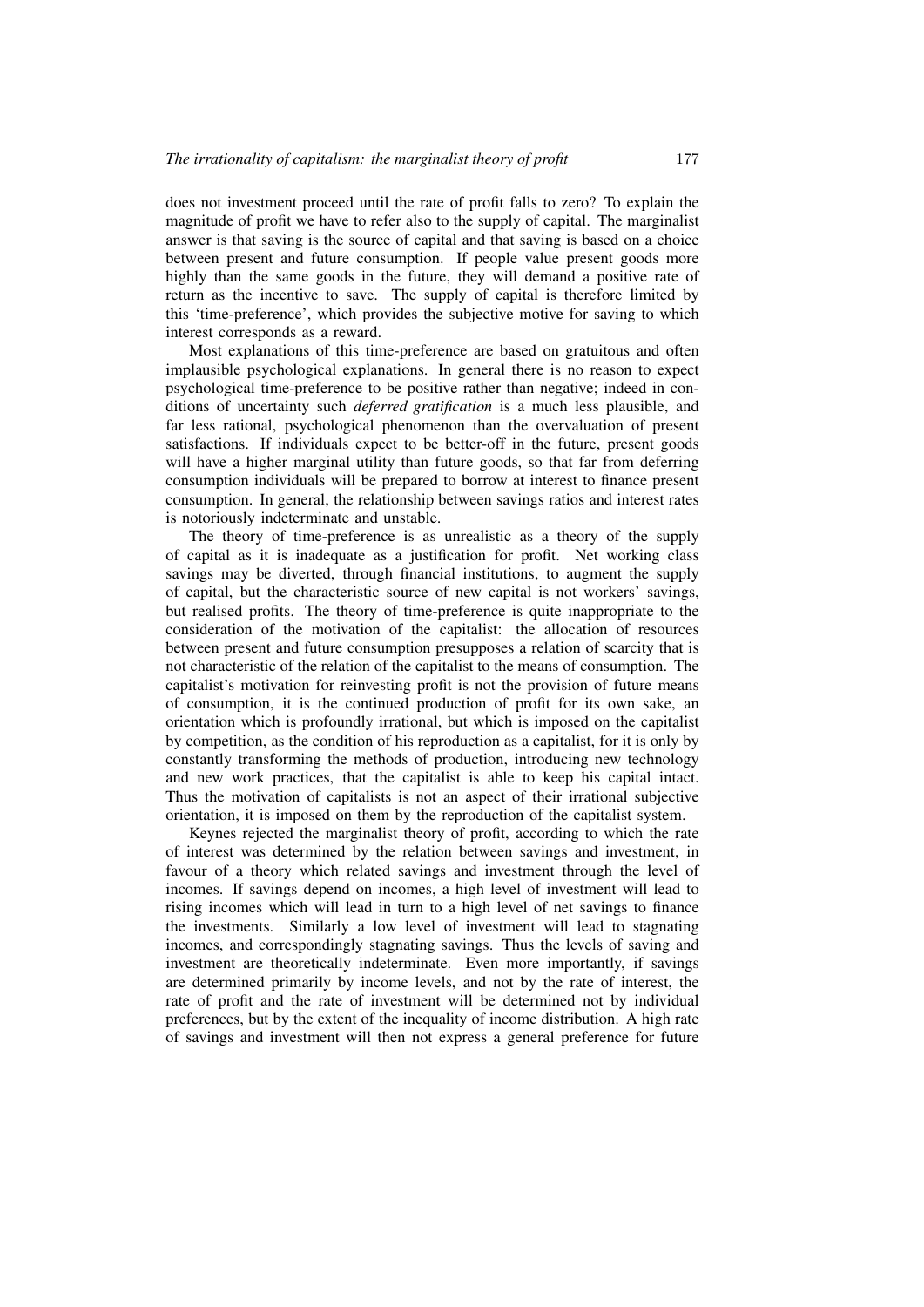over present goods, but simply a very unequal distribution. This conclusion, developed by Kalecki, has devastating implications for the marginalist attempt to separate consideration of the allocative efficiency of capitalism from 'political' judgements of the equity of the underlying distribution, for it means that the most fundamental allocative judgement, that concerning the allocation of resources between consumption and investment, is primarily determined by the distributive judgement.

Keynes was well aware that his rejection of the marginalist theory of interest undermined the marginalist justification for profit, so that he returned to the classical justification of capitalism in terms of its dynamic efficiency, although with less confidence than did his classical predecessors. This justification was based on the presumption that the growth in the wealth of the nation depends on a high rate of productive investment, and that the primary source of productive investment was profit, so that any redistribution of profit, in favour of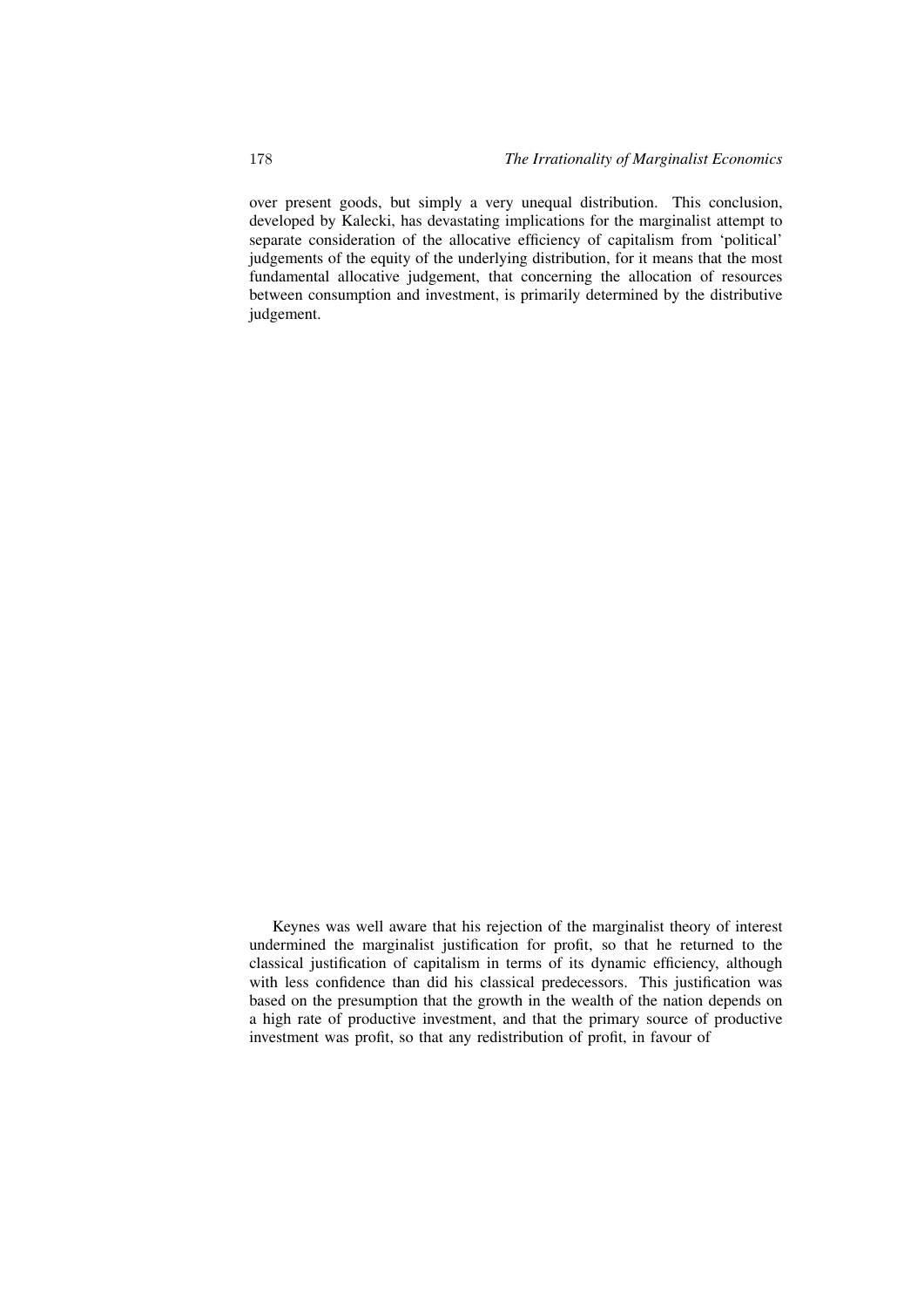wages, rent or unproductive expenditure, would diminish investment to the detriment of the growth of the wealth of the nation. This justification cannot be sustained within the individualistic framework of marginalist economics because the close interconnection between productive investment and technological advance means that those whose actions determine the dynamic efficiency of capitalism are not necessarily those who benefit from it. This was precisely the dilemma that Adam Smith captured acutely: for Smith the growth of the wealth of the nation depended on the capitalists' maintaining a high level of productive investment. However the beneficiaries of this growth were the workers, the landowners and the state, while the capitalists faced the prospect of a falling rate of profit, and so sought to restrict investment. For Keynes too the declining 'marginal efficiency of capital' and the 'liquidity trap' threatened to lead to falling investment, stagnation, and even chronic depression.

For both Smith and Keynes the justification of profit lay in its role as the source of productive investment, and it was only justified to the extent that it was in fact employed productively. The implication, tentatively drawn out by Keynes, is that expenditure out of profits cannot not be left to the whim of the capitalist, who should be subjected to moral and fiscal pressure to employ his capital productively, and the regulation of the rate of investment could not be left to the market, but had to be undertaken by the state on behalf of society as a whole.

The theory of profit is undoubtedly the weakest internal link in the marginalist attempt to demonstrate the rationality of capitalism, because it proves impossible to reduce the social relations of capitalist production to any natural or technological foundation. This not only means that capitalist social relations cannot be attributed any independent rationality, but it also means that, within those social relations, the rate of profit has no substantive significance, corresponding neither to any 'productive contribution' of capital, nor to any subjective assessment of utility, but only to the appropriation of a portion of the social product without equivalent.

## The contradictory social form of capitalist production

In the previous two sections I have criticised the marginalist attempt to establish the rationality of capitalist exchange and of capitalist production. We now have to put production and exchange together, to locate the source of the fundamental irrationality of exchange, which is to be found in the contradictory social form of capitalist reproduction.

The forcible separation of the direct producer from the means of production defines the historical origins of the capitalist mode of production. However this separation is not sufficient to secure the reproduction of the social relations of capitalist production. This reproduction is problematic because in the course of its reproduction the capitalist mode of production suspends its own foundations.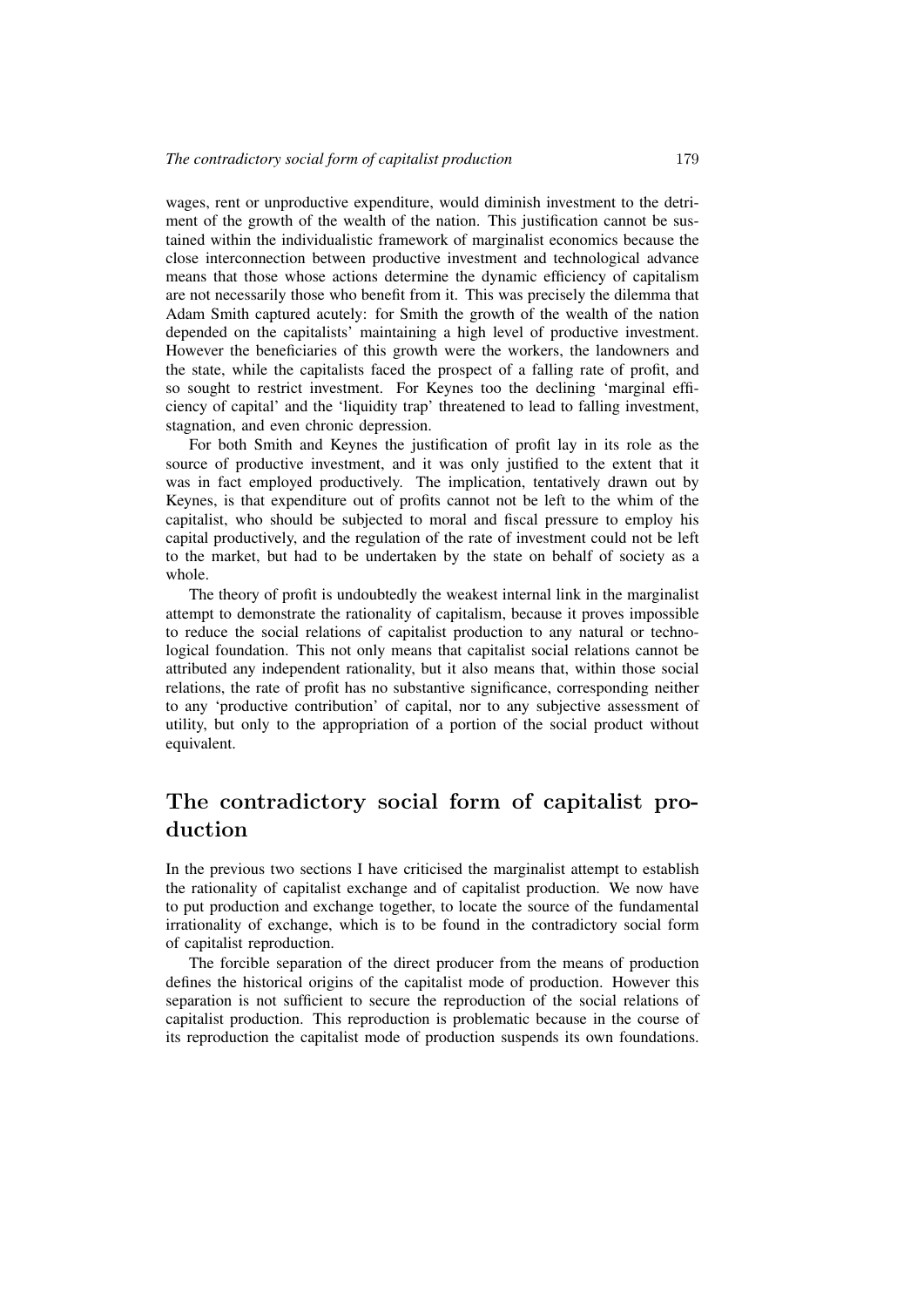The capitalist begins with a sum of capital in the form of money, with which he buys labour-power and the requisite means of production. The worker begins with nothing but her labour-power, which she sells to the capitalist. Once this exchange has been completed, the worker is no longer propertyless, but has the means to buy the requisite means of subsistence. The capitalist, meanwhile, has transformed his capital into a mass of commodities and labour-power which are, in themselves, worthless. The social reproduction of the capitalist mode of production now depends on the particular use made of the commodities in the hands of the worker and the capitalist: the worker must use the money in her possession to reconstitute herself, physically and socially, as a wage labourer. The capitalist must use the means of production and labour-power in his possession to reconstitute himself as a capitalist.

The reproduction of labour-power (or the 'productive services' of labour) depends on the worker spending the money received in wages on the commodities required to secure her physical reproduction as a labourer. According to the economists wages are determined by the supply of and demand for labour-power. The demand is determined by the productivity of labour as a factor of production, the supply by the subjective preference of the worker for income as opposed to leisure. However the limits within which wages are determined are not set by the interaction of personal preference and technical constraint. The income needs of the worker are not matters of taste; they are socially constrained. The worker has a need for a certain level of income to sustain a socially conditioned level of subsistence. Moreover, the worker has not merely to reproduce herself physically, but has to ensure that she has the qualities required to fulfil her particular role in production, defined socially by the conditions of labour. The worker's needs for income and leisure are not defined exogenously, as in the marginalist model, they are constrained by the need socially imposed on the worker, and mediated through the labour market, to reproduce herself as a particular kind of worker.

The physical reproduction of the worker is not a sufficient condition for the social reproduction of the worker as a wage-labourer. If wages rise significantly above the socially determined subsistence level there will be no compulsion on the worker to return to work for the next period. The form of the wage-relation therefore not only determines the needs of the worker as a consumer, it also determines that the relation between those needs and the worker's resources will be a relation of scarcity — not the natural scarcity depicted by the economists, but the socially constructed scarcity imposed by the dynamics of capitalism. It is this relation of scarcity that forces the vast majority of workers to assume a 'rational' orientation to work and to consumption, working to maximise their incomes, and carefully allocating their scarce resources to ensure that they can meet their subsistence needs, rather than assuming the 'hedonistic' orientation of the bourgeoisie, for whom work can be a means of self-realisation and consumption a source of pleasure. The capitalist system of production, far from representing the most rational means of resolving the problem of scarcity, depends on the reproduction of scarcity, whether by the restriction of wages or the inflation of needs.

The demand for labour-power is no more determined by technical consid-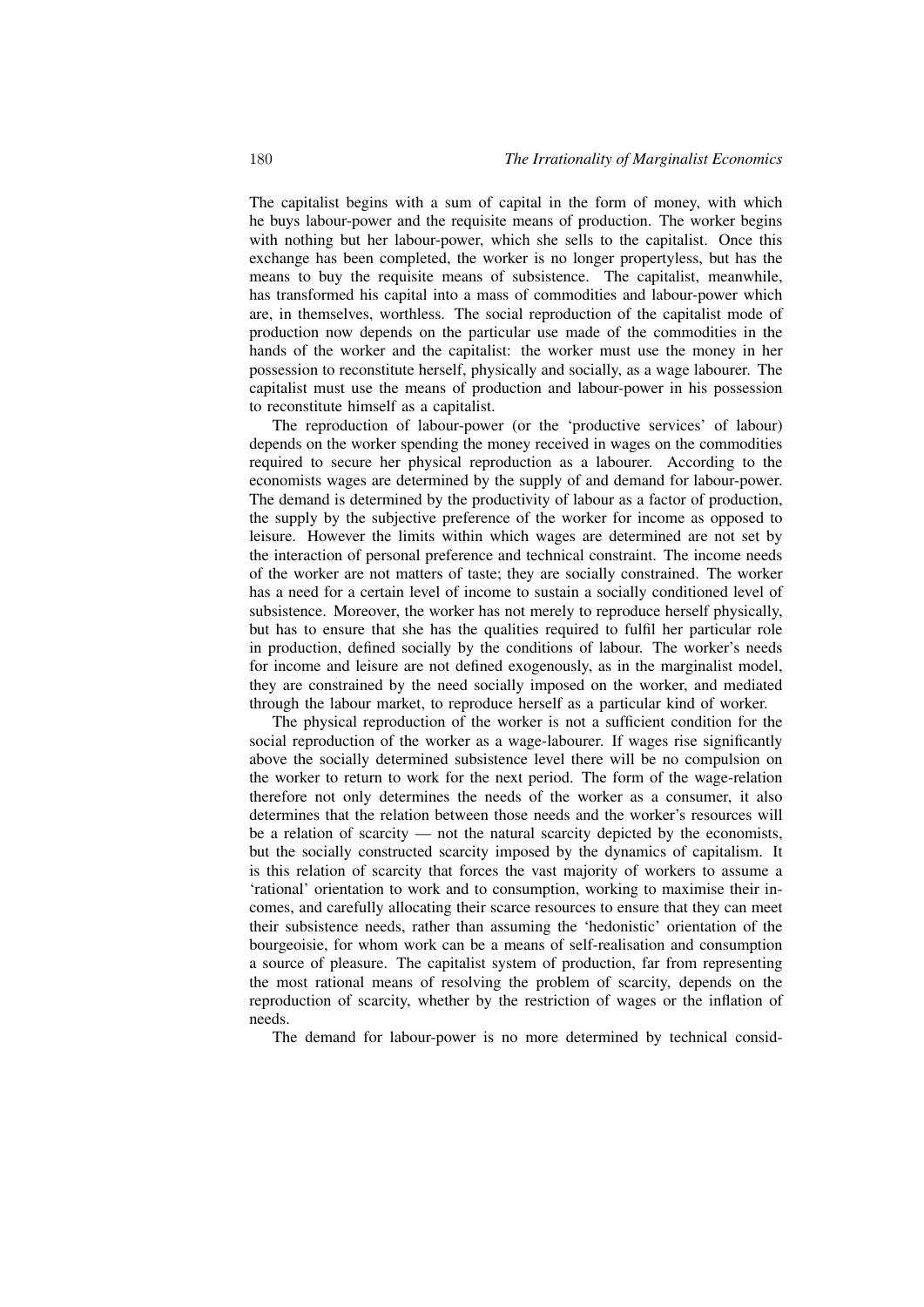erations than is the supply determined by subjective preference. Labour-power will be purchased by the capitalist so long as the marginal productivity of labour exceeds the wage. However the marginal productivity of labour is not a technical but a value-magnitude, measuring the extent to which the capitalist can compel the labourers, individually and collectively, to work beyond the labour-time necessary to produce the value equivalent of the wage. Thus the determination of the demand for labour-power by the marginal productivity of labour simply expresses the fact that labour-power will only be employed to the extent that the worker is willing to subject herself to the domination of capital, to alienate her creative powers and employ them not to realise her own talents, nor to enrich herself, but to produce under the capitalist imperative to maximise the intensity and duration of labour in order to enrich the capitalist.

Capitalist exploitation and domination is not the contingent result of the abuse of capitalist power, it is the alienated social form to which the worker is forced to submit as the necessary condition under which she can secure her own physical and social reproduction. The labour-market, far from being the means by which individuals freely make choices between income and leisure subject to the technical constraints of labour productivity transmitted through the market, is the means by which the subordination of the worker to capital is reproduced. Thus the reproduction of labour-power is ultimately subordinate to the reproduction of capital.

The subordination of labour to capital is not a matter of the subjective will of the capitalist, nor of the capitalist's abuse of his economic power. The capitalist has no choice but to seek constantly to intensify labour, to extend the working day, and to transform methods of production in order to realise to the full the possibilities of reducing the necessary labour-time. Under capitalism this compulsion is imposed neither by technology, nor by the will of the capitalist, but by competition.<sup>1</sup>

Capitalist competition is not the rational instrument through which social production is subordinated to human needs, depicted by the marginalists. Competition is the form in which capital presents itself as a barrier to its own reproduction. The pressure of competition is the result of a constant tendency to the *overproduction* of commodities, which threatens the less successful producers with liquidation. However this tendency to overproduction is not merely an accidental dislocation of the market, but is the expression of the inherent tendency for capitalism to develop the forces of production *without regard to the limits of the market*. This tendency is profoundly irrational, but this irrationality is again not the result of any subjective irrationality on the part of capitalists, but of the objective irrationality of capitalism, determined primarily by the *uneven development of the forces of production* as capitalists struggle for a competitive advantage by developing new methods of production.

<sup>&</sup>lt;sup>1</sup>The fate of socialism in the twentieth-century should remind us of Engels's warning that state ownership of the means of production is not a sufficient basis for overcoming the alienation of labour. Such alienation persists so long as the human activity of workers as producers is subordinated to a need imposed on the workers to reduce their labour-time to a minimum, instead of being subordinated to the human needs and abilities of the workers themselves.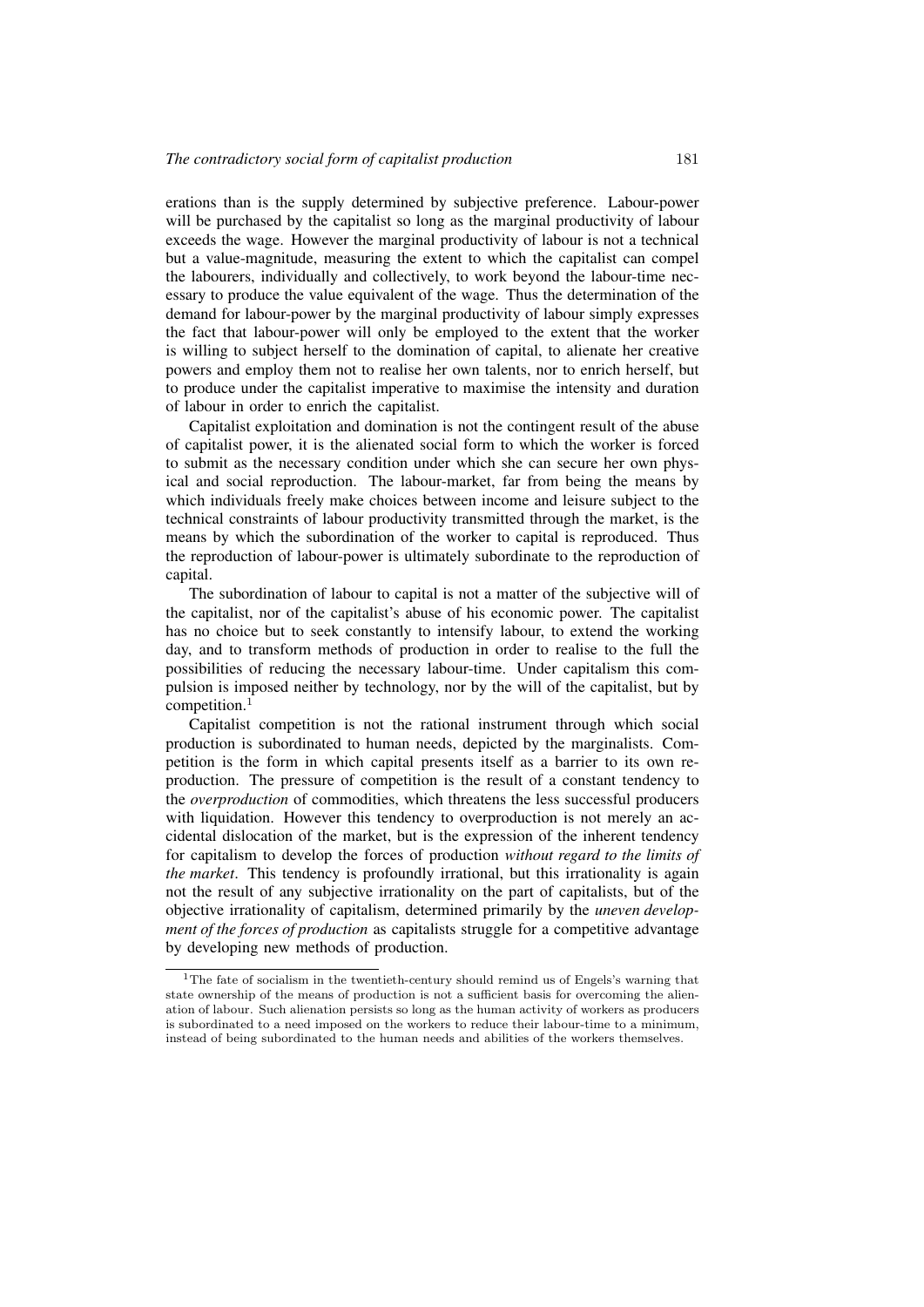In the first instance the development of new methods of production is the means by which an individual capitalist can realise a surplus profit, by producing at lower cost than his competitors. This opportunity defines the subjective incentive to develop the forces of production, and to exploit the opportunity to the full by expanding production without regard to the limits of the market. But when the innovating capitalist throws the greater mass of commodities onto the market the immediate result is an intensification of competitive pressure.

In the face of competitive pressure the less advanced capitalist can only respond by intensifying labour and extending the working day, unless or until he can amass sufficient capital to introduce the more advanced methods of production in his turn. However, the more advanced capitalist has an equally strong incentive to intensify labour and extend the working day, to capitalise on his immediate advantages. Moreover, as the new methods of production are generalised, and as backward producers increase their output to meet the competitive challenge, the pressure of competition increases, so that even the most advanced producers may be compelled to lengthen the working day and to intensify labour in the face of the growing overproduction of commodities. The degradation and exploitation of labour is not the result of the abuse of power by cynical capitalists, it is inherent in the objective dynamics of the capitalist mode of production. It is capitalist 'rationality' which determines that the development of the forces of production, far from being the means of harnessing the creative powers of labour, compels capitalists to crush such creative powers, far from being the means of realising human skills, compels capitalists to destroy such skills, far from reducing the burden of labour, compels capitalists progressively to intensify labour. It is hardly surprising that the contradictory tendencies of capitalist development necessarily give rise to a class struggle in which the workers, individually and collectively, resist the imposition of the 'irrational rationality' of capitalist production (Clarke, 1988, 1990).

The pace of development of the productive forces in a particular branch of production is not determined by the desire to satisfy human wants or by the emergence of new human needs, but by such factors as the pace of technological advance, the gestation period of new investment, and the size and age of the existing stock of fixed capital, which serve to encourage and sustain the overaccumulation of capital. However, even if productive capacity is expanded without regard to the limits of the market, the expanded product has to be sold if the enlarged capital is to be realised and the reproduction of capital achieved. This determines the tendency of capitalism to develop the market on a global scale. Thus the expansion of the market and the creation of new needs is not the cause of the dynamism of the capitalist mode of production, but the consequence of capital's attempts to overcome the barriers to its reproduction presented by the tendency to the overaccumulation and uneven development of capital. However the growth of the market, far from liquidating the tendency to the overaccumulation of capital and the overproduction of commodities, only serves to give that tendency a renewed stimulus by sustaining the opportunity for surplus profit.

Sooner or later the overaccumulation of capital is bound to appear in the form of a growing overproduction of commodities, leading to falling prices, and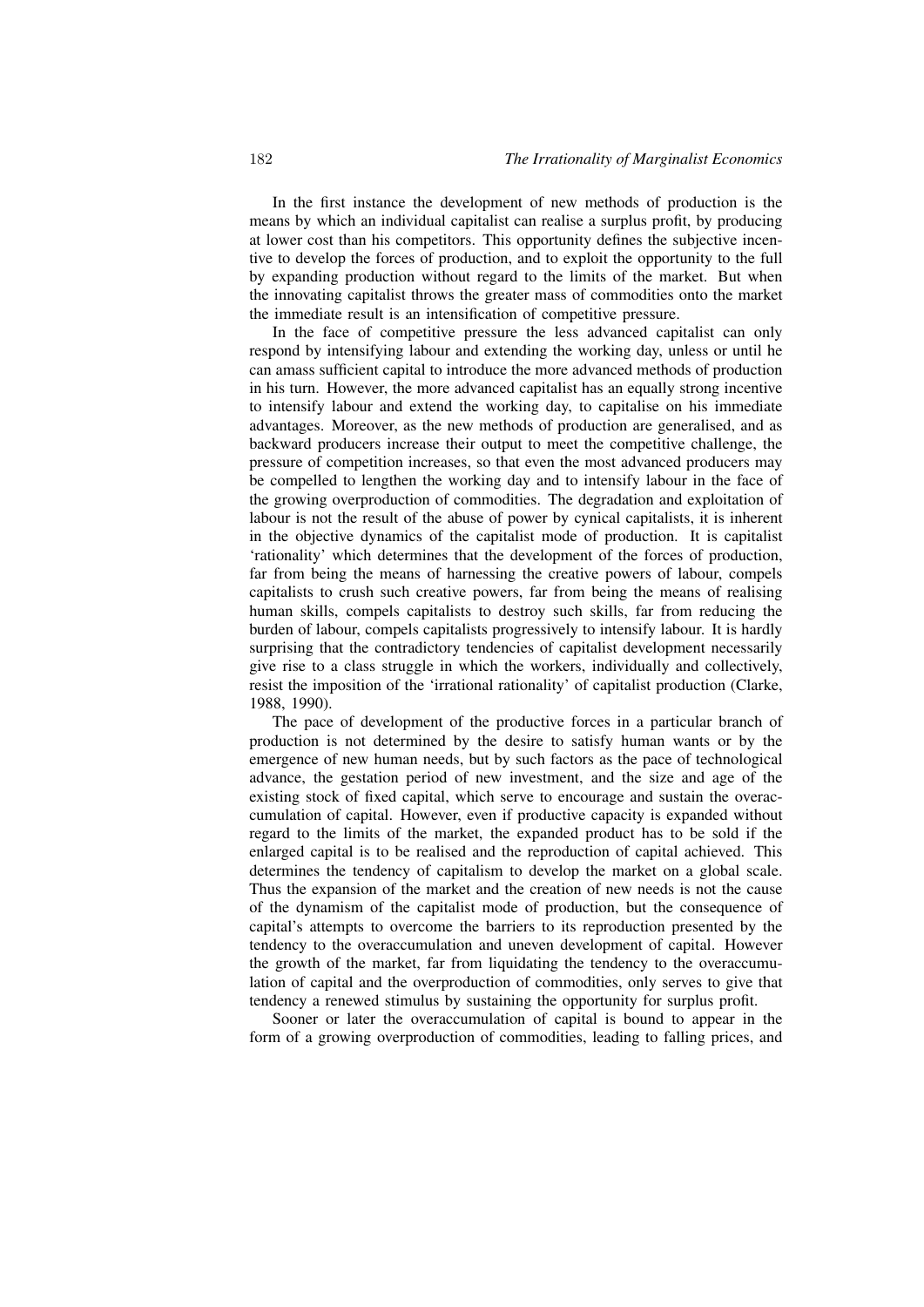backward capitalists will eventually no longer be able to sustain their losses. However, production will not be brought back within the limits of the market through the smooth transfer of capital and labour to new branches of production, for the capital employed is tied up in stocks and means of production which have been devalued by the fall in prices, while the workers may not have the skills required for alternative occupations, and may be geographically remote from new employment opportunities. Thus production is only brought back within the limits of the market by the devaluation of capital, the destruction of productive capacity, and the redundancy of labour. This adjustment may take place piecemeal and gradually, or it may occur more dramatically, in the face of a generalised crisis.

The tendency for capitalist accumulation to take the form of overaccumulation and crisis is characteristic of all branches of production at all times, but it is developed unevenly, so that its characteristic form of appearance is the uneven development of the various branches of production, which gives rise to growing disproportionalities between the various branches of production, which can only be rectified by the mechanism of restructuring through crisis. The accumulation of capital can be sustained in the face of such disproportionalities by the expansion of credit, which stimulates the growth of the market, accommodates disproportionalities, smooths the liquidation of less profitable capitals, and absorbs bankruptcies, but at the same time risks stimulating the further overaccumulation of capital, accompanied by inflation and speculation, carrying the risk of a general crisis of overaccumulation. Such a general crisis is not confined to a few capitalists in a few branches of production, but reverberates through the system as a whole, as bankruptcies precipitate a chain of defaults and as cuts in production lead to a contraction of the market in a cumulative spiral of decline. The general crisis is not a pathological eruption in the normally placid course of capitalist development, the result of the subjective ignorance or misjudgements of capitalists or politicians, but is only the most dramatic expression of the permanently crisis-ridden character of accumulation.

Enough has been said to make it clear that as soon as we have regard to the social form of capitalist production we find that it is only on the basis of the laws of capitalist production that we can understand the laws of capitalist exchange. The tendency for capitalists to expand the forces of production without regard to the limits of the market is not a result of their subjective irrationality, but of the objective irrationality of a system of production geared not to production for social need, but to production for profit, and in which the primary source of surplus profit is not the exploitation of market opportunities, but the development of new methods of production, the cultivation of new needs, the intensification of labour, and the extension of the working day.

The 'substantive irrationality' of capitalism is not the contingent result of ignorance, uncertainty and the abuse of power, but is the necessary outcome of the contradictions inherent in the social form of capitalist production, the substantive content that subverts the 'formal rationality' of exchange.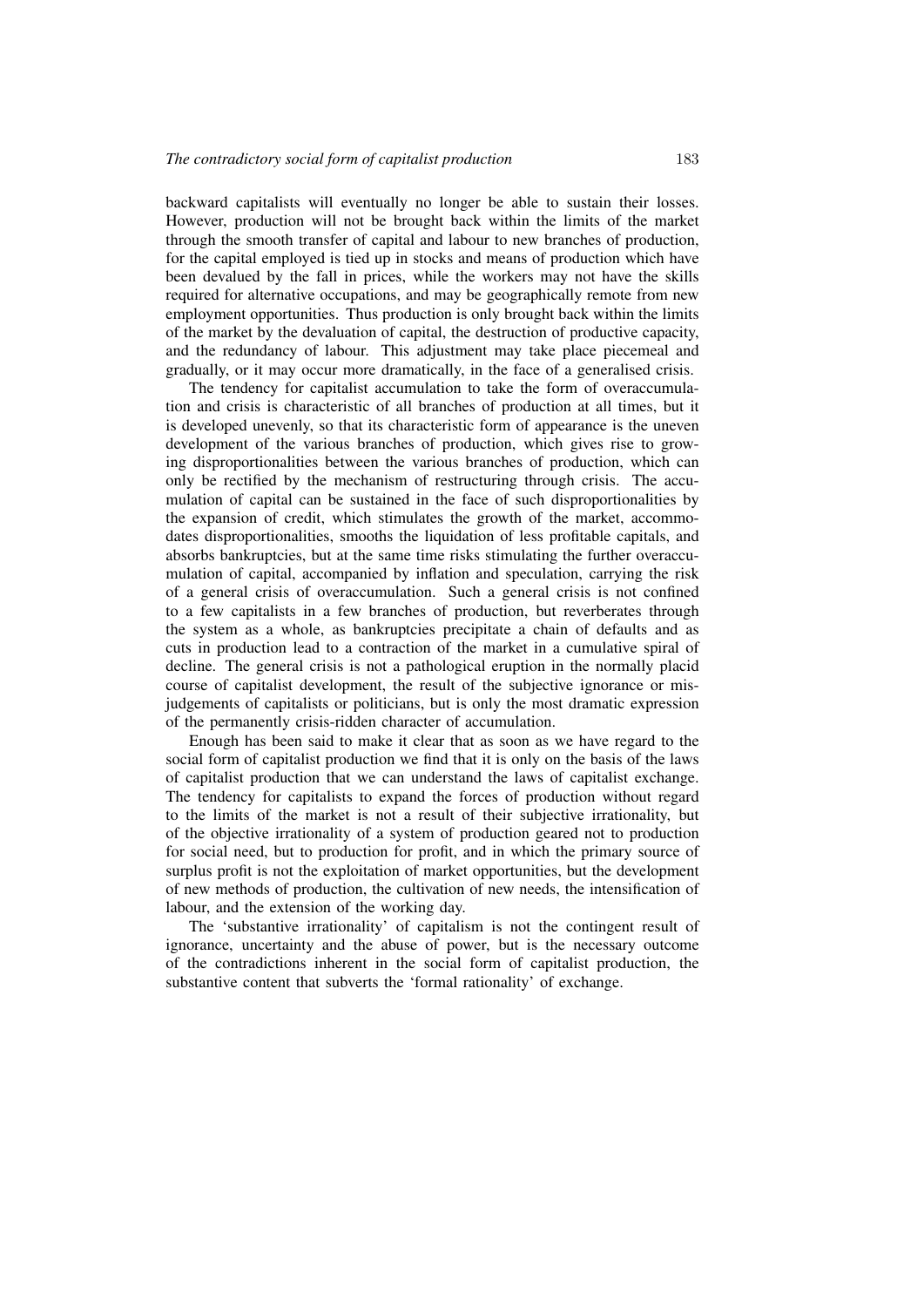## Chapter 8

# From Marginalism to Modern Sociology

## Economic theory, social economics and the tasks of sociology

The 'marginalist revolution' emerged in response to the problem of conceptualising both the possibilities and limits of social reform, so overcoming the apparently unbridgeable gap between the dogmatic liberalism of political economy and the opportunistic reformism of sociology and historicism. Many of the marginalists came to economics specifically in order to give a rigorous foundation to sociology and to historicism. Menger and Walras saw their work as bringing rigour to the tradition of 'vulgar economy' associated with the German Historical School. Jevons formulated his economics within a Spencerian framework, while Wieser was also inspired to turn to economics by reading Spencer. Walras formulated his economics within a reformist framework that owed much to Comte and St Simon, while Wicksteed came to marginalism from Comte and Henry George. Alfred Marshall had studied moral sciences and saw economics as a continuation of those studies. Thus marginalism developed not in opposition to the sociological and historicist traditions, but as an essential complement to them, providing the rigorous foundation that they had hitherto lacked.

The complementarity of marginalism, on the one hand, and sociology and history, on the other, was not immediately apparent, not least because some of the pioneers of the marginalist revolution used the new theory to assert the virtues of a regime of *laissez-faire* against the claims of social reform. Thus Jevons was engaged in constant polemic with sociologists and social reformers, while Menger was involved in an acrimonious methodological debate with Schmoller, the *Methodenstreit*. While the debate between economics, on the one hand, and sociology and history, on the other, remained a debate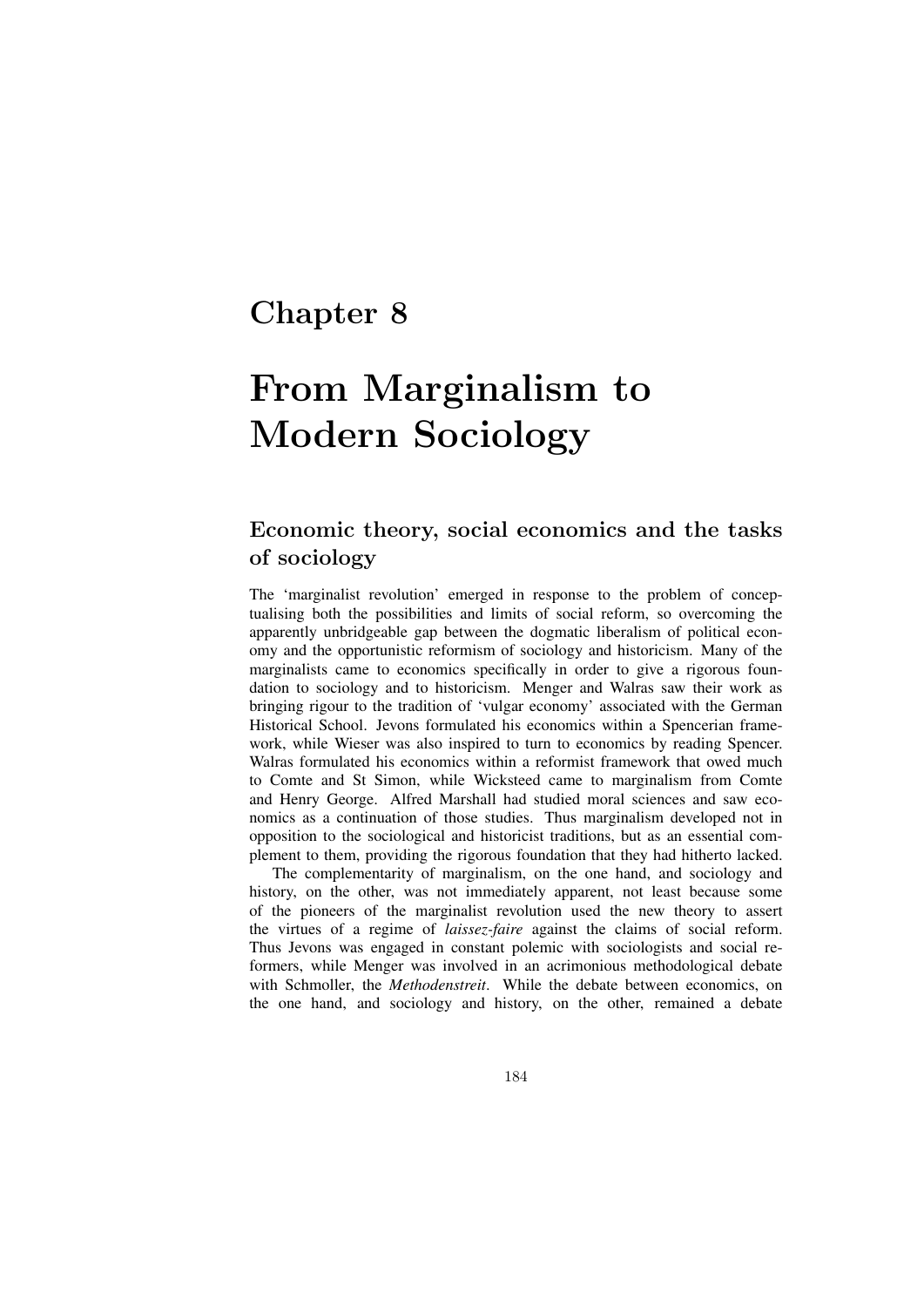between economic liberalism and social reform, the two schools of thought found themselves implacably opposed to one another, each asserting its own exclusive claims.

By the 1890s it was clear that social and political reform in Britain, Austria and Germany had succeeded in establishing a constitutional and political framework within which the working class could be persuaded, at least for the moment, to pursue its political aims peacefully and constitutionally. The reformers were triumphantly vindicated. However, once the success of reform was generally accepted the terrain of debate shifted. The most pressing issue was not that of whether or not to introduce social reform, legalise trade unionism and admit sections of the working class to the suffrage. The issue was now how far should such reform go?

While liberals had to concede exceptions to the *laissez-faire* principle, particularly in the determination of the terms and conditions of labour, social reformers had to concede that the discipline of the market must continue to have a major role to play if the advance of the working class was not to compromise the continued existence of capitalism. It was at this point that it became essential to work out a more rigorous relationship between economics and sociology, and to establish a stable intellectual division of labour between the complementary disciplines. The development of modern sociology involved both recognising and setting limits to the claims of the economists as the basis on which to reinterpret established sociological traditions.

The first important stage in this process was the development of 'social economics', which introduced the concept of 'economic power'. The theoretical importance of this was that it reintroduced the concept of class that had been expelled from the pure theory of the capitalist economy by the marginalist revolution. However the concept of class employed here is quite different from the concept developed by classical political economy and by Marx. In the latter theories the social relations of capitalist society were necessarily class-relations, the concept of social class defining the objective basis on which the individual participates in society by defining the point of insertion of the individual into the social relations of production, distribution and exchange.

The marginalist revolution abolished the classical theory of distribution, and so expelled the concept of class from economics in favour of a purely individualistic theory of economic relations. The concept of class now appears at a lower level of abstraction, becoming a purely sociological concept in the sense that it now characterises particular social groups that arise out of the free association of individuals on the basis of their perception of a common economic interest. It is now economic interest that underlies the formation of classes, not the existence of classes that underlies the conflict of interest. Common economic interest can in principle be found in any situation in which the fate of a number of individuals depends on the terms of the purchase or sale of a given commodity, so there is no reason to limit the application of the concept to capitalists and workers as a whole.

From this standpoint, physicians and officials, e.g., would also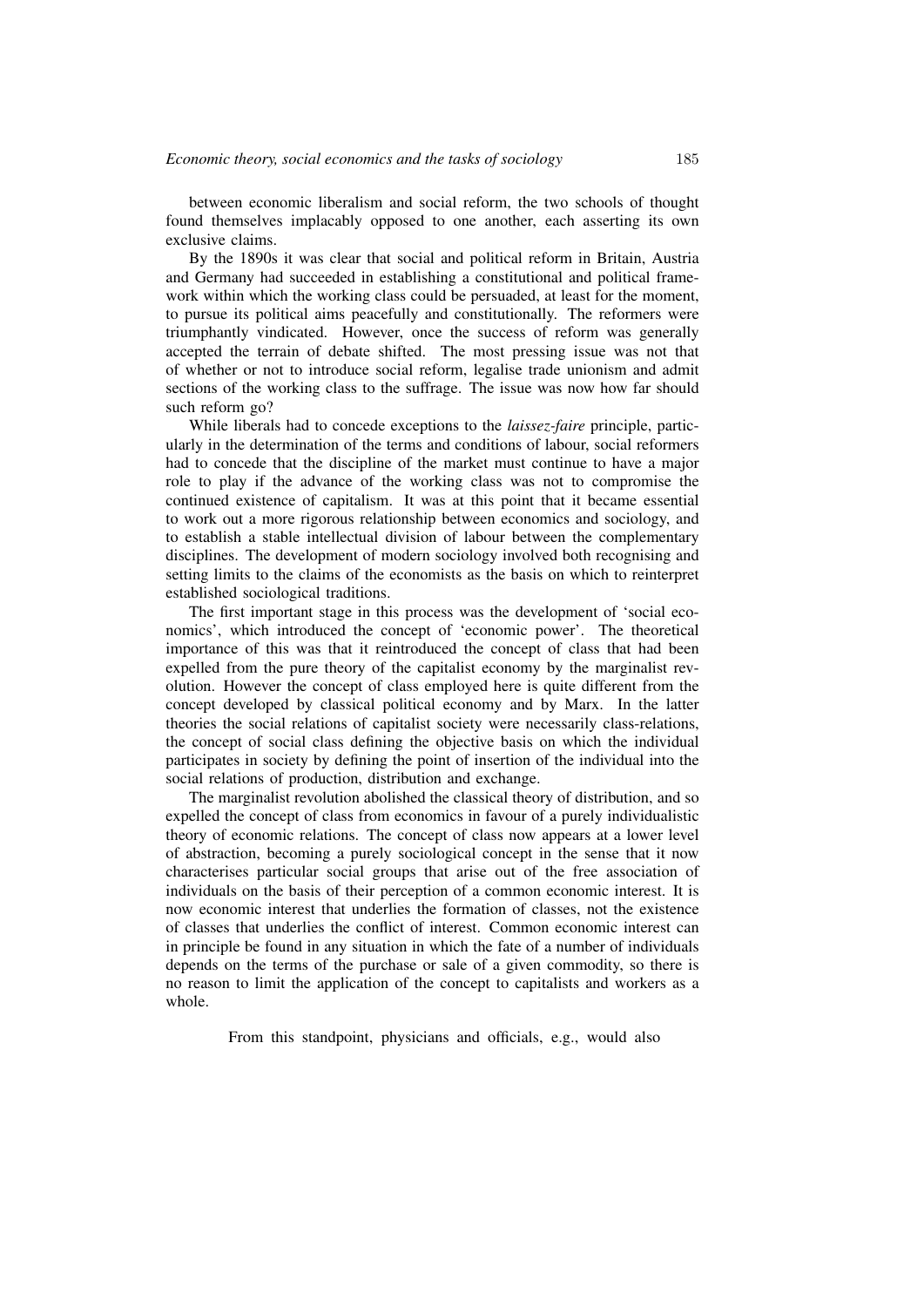constitute two classes, for they belong to two distinct social groups, the members of each of these groups receiving their revenue from one and the same source. The same would also be true of the infinite fragmentation of interest and rank into which the division of social labour splits labourers as well as capitalists and landlords — the latter, e.g., into owners of vineyards, farm-owners, owners of forests, mine-owners and owners of fisheries (*Capital*, III, p. 863).

Within the framework of marginalism classes arise not on the basis of the relations of production, as in Marxism, nor on the basis of the relations of distribution, as in classical political economy, but on the basis of exchange relations. A class arises out of the appreciation of a common interest in the purchase or sale of a particular commodity, as a means of seeking to improve the terms on which that commodity is traded to the advantage of that class. A class conflict is the socially organised manifestation of the conflict of interest that is inherent in any exchange as each party seeks to achieve exchange on the most favourable terms.

The ideological and political implications of this displacement of the concept of class should be clear. The immediate implication is that class conflict is no longer fundamental to capitalist economic relations, but rather is a superficial disturbance that arises as special interests seek to subvert the competitive process to their own ends. For the economic liberal the formation of classes, and the consequent class conflict, is entirely illegitimate, and the state is required to legislate to prevent the formation of agreements in restraint of trade by means of which classes seek to pursue their ends. For the reformist the imbalance of resources between labour and capital requires some correction, which may justify the association of workers in properly regulated trade unions in order to achieve a countervailing power.

The Fabians went further still in believing that it was impossible to prevent the abuse of economic power so long as capital remained in private hands. This did not lead the Fabians to reject marginalist economics. For the Fabians Wicksteed's marginalism showed the possibility of a rational economic system and countered the Marxist theory of class exploitation. Thus the Fabians proposed that the state should peacefully assume the functions of capital in order to achieve in reality the marginalist ideal. The Fabian's state capitalism did not involve any fundamental transformation of social and political relations, but simply a transfer of given functions from capitalists to managers and administrators.

In France and Germany considerable importance was attached to the preservation of the middle-class and particularly of small rural producers, in the face of capitalist competition, by the provision of credit, the formation of rural cooperatives, the reform of tenancy laws and by protective legislation. In all these cases, however, the theoretical framework is the same. Social classes and class conflict only arise to the extent that the operation of the market is imperfect. They are not expressions of the fundamental character of capitalist economic relations, but merely imperfections hindering its smooth operation.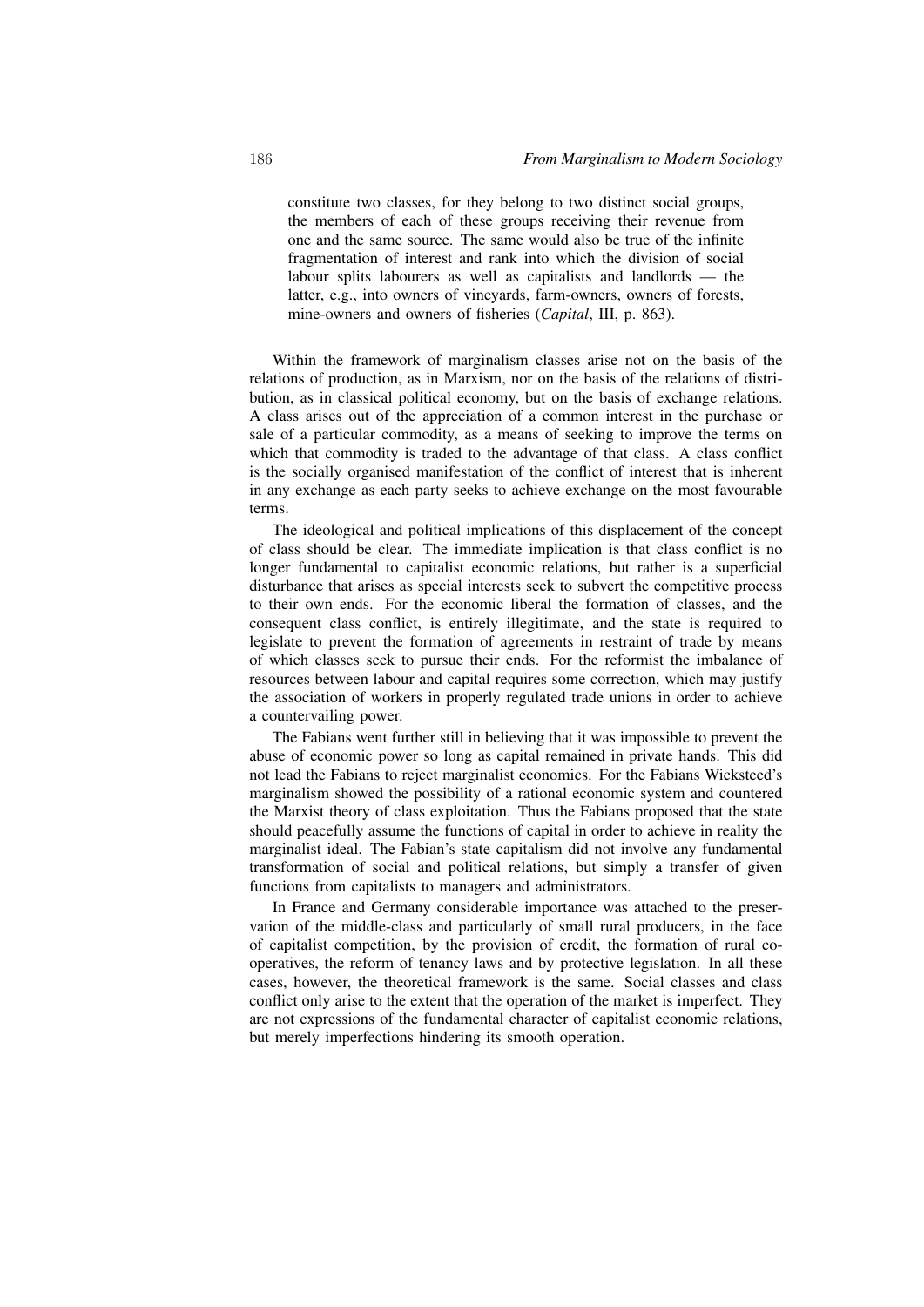## The theory of the social economy

The study of the social framework of capitalist economic activity first emerged as the complementary discipline of *social economics*. In many cases social economics was essentially an empirical discipline, investigating the distribution of income, conditions of employment and unemployment, provision for the poor and the sick, etc.. However, attempts were also made to develop a more systematic approach to the social framework of capitalism, developing social economics as a theoretical, and not simply as an empirical, discipline, on the basis of the marginalist analysis of the economy. In Britain, the Fabians played a pioneering role in this respect, and Pigou led the development of social economics as a rigorous branch of the discipline. Elsewhere one of the most important contributions was that of Wieser, most notably in his *Social Economics* [1914], which is significant both for the clarity of its exposition and for the influence it had on Max Weber.

Wieser originally took up the study of economics inspired by a reading of Herbert Spencer, and was attracted by Menger's attempt to get beyond the conception of society as an organism by tracing the origins of organic institutions in individual behaviour. Although a follower of Menger, he recognised more clearly than did Menger the need for reform and for an adequate understanding of the social context of the capitalist economy. This was the theme of his books *Law and Power* [1910] and *The Law of Power* [1926], but was developed most systematically in *Social Economics*, which brought clearly into view the connection between Wieser's economics and his programme for sociology. *Social Economics* was published in 1914 as part of the *Grundriss der Socialökonomik* edited by Max Weber, a series of which Weber's *Economy and Society* and an early version of Schumpeter's *History of Economic Analysis* appeared as subsequent volumes. Weber is reported to have made it a condition of his participation in the project that Wieser should write the economic theory section of the series, but the volume that resulted is more than an exercise in pure economic theory (Translator's Introduction to Wieser, 1927, p. xi).

In the Preface to the Second (1924) Edition Wieser made explicit the concerns that motivated him in writing the book. The problem that he confronted was that the capitalist economy was based on the pursuit of personal interests, but this made it possible for individuals to use their power to override the general interest. The 'highest task of theory' was thus to show 'in what relations this consciousness and power were in harmony and in opposition to the creation of the social, state and world economy' and so to what extent it was necessary to curb such power. Theory would thus define the tasks of 'enlightened statesmanship . . . in particular it will point the way to needed reforms' and would serve the state in showing 'those most general elements of management and value which have always existed and will always exist'. The context of this need for reform was the rise of the proletariat. 'Almost everywhere in Europe the proletariat has come forward with such strength that it must be considered and a counter-reform of the economic order proposed' (Wieser, 1927, p. xvii). This is something that classical economics could not accommodate because it was formulated at such a high level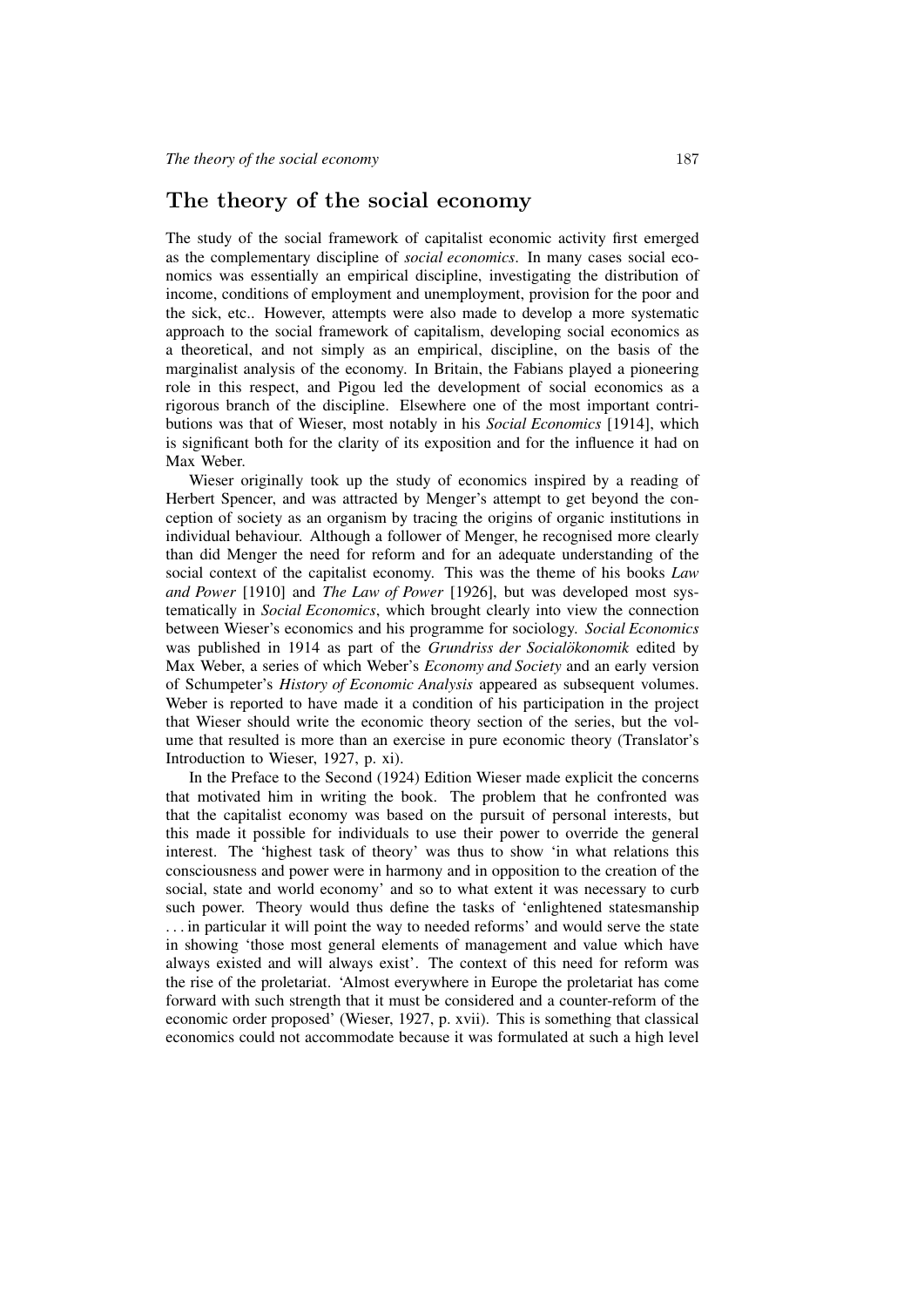of abstraction that it neglected questions of power, conflict and economic evil.

The classical theory does not go to the root of the economic interconnections sufficiently to explain the meaning of a developed national economy. It does not enable us to refute the socialistic criticism of the prevailing order; it has, on the contrary, supplied the most important arguments of that criticism. The classical theory of freedom, above all, results in a vindication of capitalistic domination (Wieser, 1927, p. 411).

Wieser starts with the *theory of the simple economy* which abstracts from all social institutions, providing a general explanation that is 'not dependent on the form of exchange'. Essentially it is the model of an ideal organic society directed by a single individual who adopts a 'rationalistically utilitarian point of view' (Wieser, 1927, p. 11). This abstraction made it possible to theorise a society in which individual and social rationality were identical, in which the good of one was the good of all. The elements of this economy were individuals with given needs and preferences, producing scarce goods with scarce land, labour and means of production. The result attained was the familiar marginalist equalisation of relative marginal utilities.

In the *theory of the social economy* exchange and private property were introduced. The results derived from the theory of the simple economy still held for the exchange economy, which was simply a sum of simple economies, so long as we abstract from the abuse of power. 'Whenever we disregard the stress of economic power we shall find that the utility value of the simple economy is precisely the same economic value which functions in the transactions of economic exchange'. However, such an abstraction is no longer legitimate: 'An economic theory that should suffice for our times is inconceivable without a social theory that is consistent with the fact of power' (Wieser, 1927, pp. 144, 154).

Social power is the basis on which social classes are formed. However, social superiority is not based entirely on property, but on any factor that bestows a favourable market position on its holder. Thus such factors as education also play a role, and it is important to take account of horizontal divisions based on the division of labour. Thus power in our society is multidimensional, based on the possession of a favourable market situation. In the social economy we are no longer dealing with the abstract individual of utilitarianism. In economic conduct, argued Wieser, the individual was determined by social forces: 'needs, impulses and egoism itself are dominated by social powers'. Hence economic rationality was embodied in the norms of society. In accepting the norms of society the 'socially educated individual' transformed her egoism into 'social egoism' (Wieser, 1927, p. 160). Thus the implications of the existence of social stratification and of differences of power were moderated as normative restraints limited the abuse of power and position.

The normative regulation of egoism means that, if we abstract from crises and panics and assume a voluntary subordination to law and morality, the exchange economy still has the result that 'production values . . . are unified and concentrated, and their apportionment to the individual branches of production take place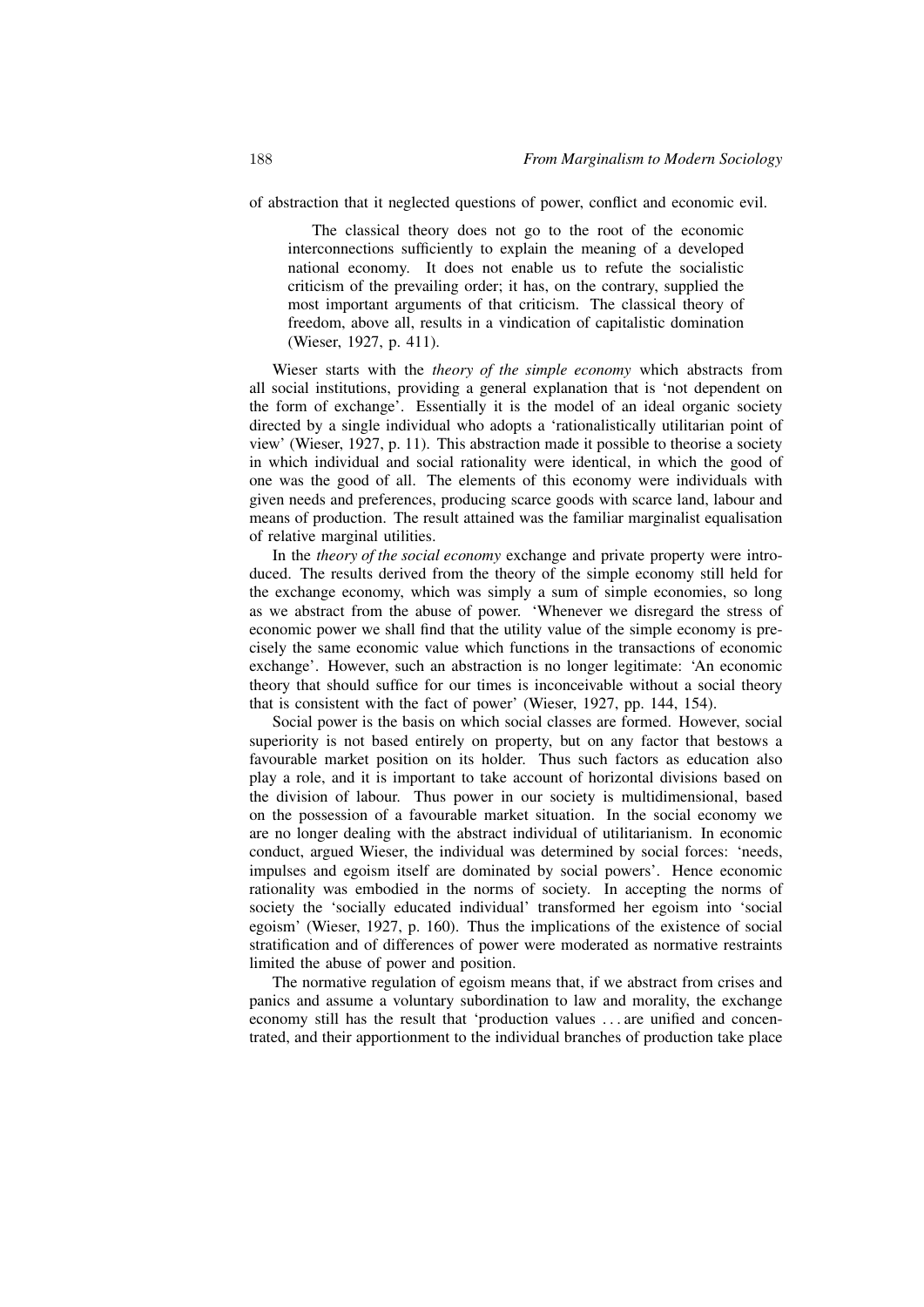as by a social plan. The spirit of a social economy is complied with, although there is not a unitary social management'. Thus 'where the general conditions are considered socially satisfactory and morally and legally correct the general price is found also to be the just, or equitable, price' (Wieser, 1927, pp. 206, 184).

Wieser was not so naive as to believe that these ideal conditions pertain in our society, for he argued that the polarisation of wealth and power is too great for normative restraint to be effective. Over-competition of the poor in labour markets forces down wages, while overcompetition of the rich in product markets leads to overproduction, so to have a well-ordered market controls on competition are required. Moreover victory in competition goes not to the most efficient but to the largest capitals, which are best able to survive 'revolutions of trade'. The effect is the increasing polarisation of society as the industrial middle classes are displaced into the proletariat and the proletariat is deskilled. The rich are satiated, the poor overworked and underpaid, morally and culturally debased. Under the 'capitalistic relations of employment' workers lack the will to work. Thus the 'contrasts of capitalistic affluence and proletarian misery become too glaring' and if this polarisation becomes extreme 'it would then be obvious . . . that social economy had wholly lost its significance' (Wieser, 1927, pp. 210, 383, 381, 405).

This description of the tendencies of developed capitalism is hardly that of an apologist for the existing order. Indeed the symptoms that Wieser identified are precisely those contradictions that Marx saw as inherent in the capitalist system: extremes of wealth and poverty, class polarisation, overwork and unemployment, satiation and cultural debilitation, centralisation of capital and overproduction. However Wieser was insistent that these deficiencies are not inherent in capitalism, nor do they counterbalance the positive features of the capitalist system. The capitalist economy alone is able to allocate resources efficiently so that production is maximised. Thus 'it may well be that a system of rules, which distributes very unequally the enormous gains to which it is instrumental, is after all more beneficial to the mass of the citizens than another, doling out its much smaller proceeds according to "principles of right and reason"' (Wieser, 1927, p. 398). The task was not to abolish capitalism, but to perfect it by eliminating the abuse of power.

Two different directions of reform opened up from this analysis. One was to seek to curb the abuse of power by removing the restrictions to competition that arose from monopolisation, state intervention and ignorance. It was in this direction that most of the second-generation Austrians, including von Mises and Hayek, developed the marginalist analysis. Wieser, however, was more realistic, realising that capitalism's defects were the results of competition in an unequal society, not the results of curbing competition. He therefore favoured reformist solutions that extended the legal and administrative regulation of economic relations through the encouragement of trade unionism, protective legislation, factory legislation, compulsory insurance, housing policy, control of speculation, land reform and state and municipal enterprises. There was no reason to believe that these measures could not resolve the problem of power within the exchange economy, for there was no evidence that exploitation is inherent in exchange. The urgent need was to 'lay down for modern policy full theoretical foundations' that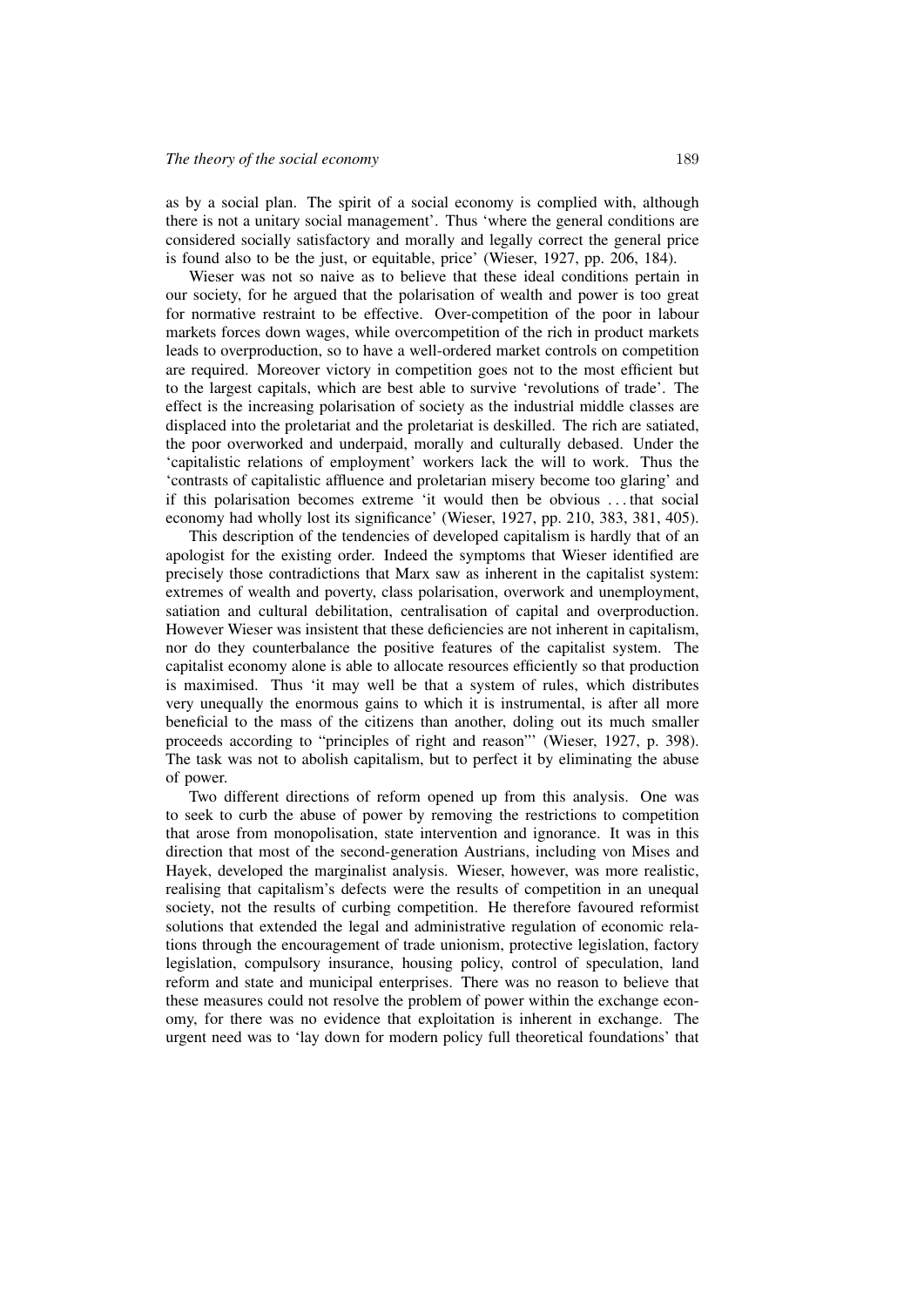would make it possible to delimit the 'boundaries and instruments permitted to State policy' (Wieser, 1927, p. 410).

Wieser recognised the defects of actually existing capitalism, which he saw as the result of the inevitable emergence of inequalities of wealth and power, and the associated breakdown of normative regulation, to which capitalism gave rise. But at the same time he insisted that such defects were not inherent in capitalism, but only in the abuse of inequalities of wealth and power, which could be checked by a rationally informed state policy. Thus the 'substantive irrationality' of capitalism could be separated from its 'formal rationality', a proper programme of reform checking the former in order to realise the latter.

Social economics went beyond the abstractions of the pure theory of the exchange economy by introducing the concept of economic power. However this concept alone, important as it is, was hardly a sufficient foundation on which to build a sociology. Social economics continued to be a branch of economics, rather than of sociology, in resting on the assumption that social action can be explained as an expression of the rational self-interest of the individual, and in reducing social power to economic power.

This left two gaps to be filled by a renewed sociology. On the one hand, an 'economic sociology' was required that could explain the normative regulation of rational economic action by exploring the formation of Wieser's 'social egoism', Comte's 'social love' or Smith's 'moral sentiments'. Such an economic sociology would also have to explore the character and determinants of economic power and the formation of social classes. On the other hand, social economics provided no means of understanding the consequences of social action not oriented solely to economic ends, or of social power that rested on other than purely economic foundations.

In particular, social economics had no means of dealing with the state and political power. The state was called on to implement a programme of social reform and to regulate the class struggle as though it were a neutral benevolent institution standing above society. However the state was itself an object of class struggle, and of intense political debate as to its proper role. Socialists on the one side threatened either to destroy the state or to use it to abolish capitalism. On the other side, monopoly capital threatened to subordinate the state to its own ends, backing its resistance to the demands of the working class, furthering its advance at the expense of smaller capitalists and petty producers, pursuing its imperialist aims in the colonies, and threatening to drag the nation into inter-imperialist wars. Social economics helped to clear the space for modern sociology, but that space had still to be filled.

## Max Weber and the German Historical School

It was Max Weber, more than anyone else, who defined the relationship between marginalist economics, on the one hand, and historical and sociological investigation, on the other. It is in this sense that we can see Weber as the true founder of modern sociology in that it was he who defined their respective fields for both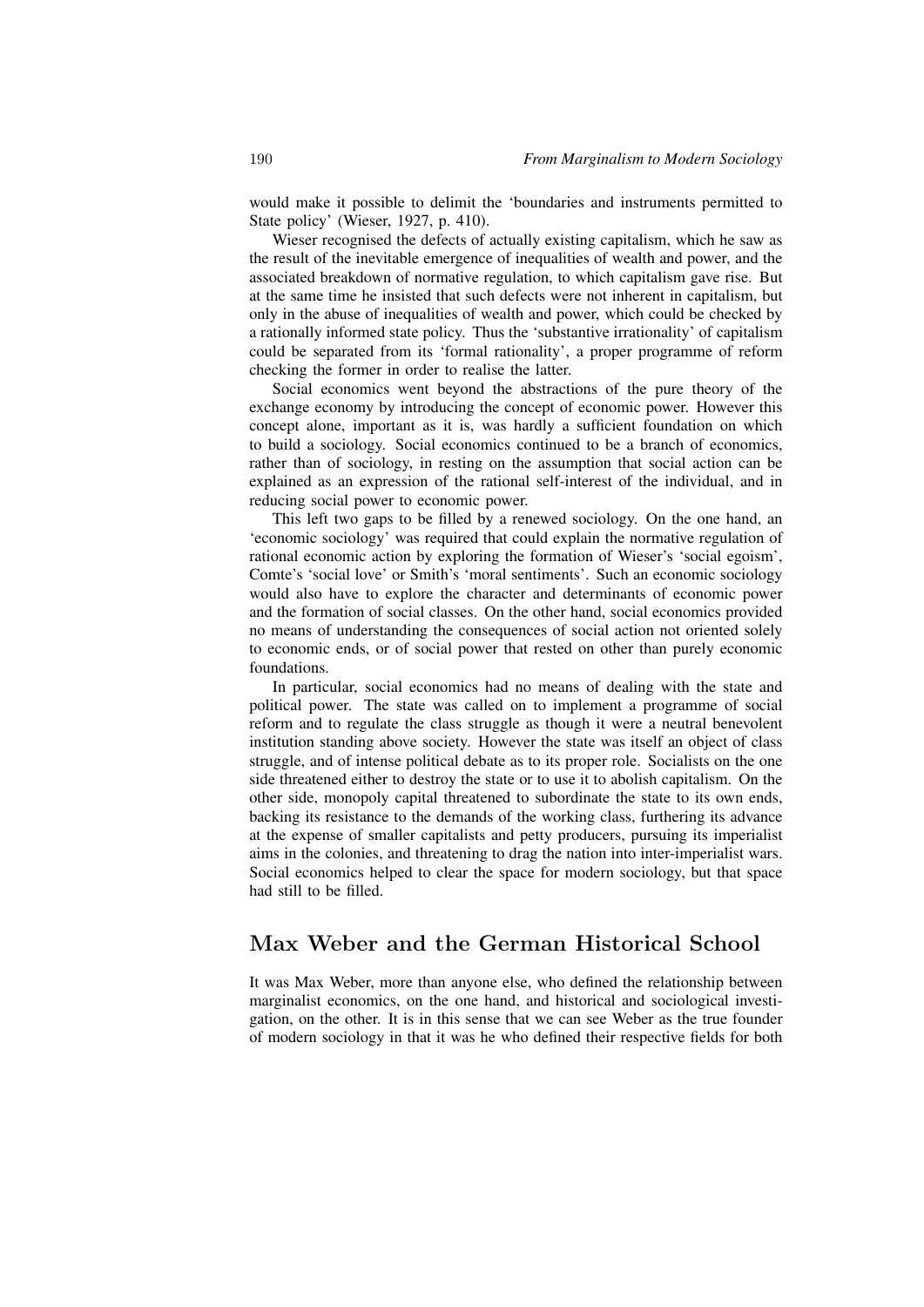economics and sociology, establishing the limits of economics and defining the space to be filled by sociology. Max Weber was born in 1864 and was trained in law and economics within the tradition of the German Historical School. He was a member of the *Verein für Sozialpolitik* from 1888 until his death in 1920.<sup>1</sup>

The older generation of the *Verein*, led by Schmoller and Adolph Wagner, favoured the Bismarckian approach to social reform, believing that class conflict was a pathological phenomenon that could be suppressed by the state, while the condition of the working class could be ameliorated within a paternalistic and bureaucratic framework of social reform and political regulation of the economy. Such an approach proved to have severe limitations. While bureaucratic regulation stifled economic initiative and so restricted the expansion of the German economy, the Social Democratic Party, although illegal, was advancing from strength to strength. Junker domination of the Prussian State meant that the expansion of capitalist agriculture, and the consequent proletarianisation of the rural population, was advancing with little restraint, with potentially disastrous political consequences. While the older generation of the *Verein* placed their faith in the neutrality and rationality of the Prussian bureaucracy, the younger generation, of which Weber was a part, along with Sombart, Tönnies and Brentano, saw the bureaucracy as self-interested and as morally and politically stultifying, and so looked for more liberal solutions.

The younger generation believed that the rise of social democracy could not be attributed to exceptional causes, but had to be explained on the basis of the existence of a fundamental opposition of class interests within capitalist society and of the tendency for classes to organise in order to further their interests. Marxism had an obvious theoretical appeal to some of the younger generation, although they rejected Marxist political conclusions on the basis of neo-Kantian arguments about the separation of fact and value: Marx was right to draw attention to class conflict as a central feature of capitalist society, but his theory could not dictate how that conflict ought to be resolved.

The younger generation rejected socialist solutions, which they saw as suffering from the same defects of bureaucratism as did conservatism, and sought instead to establish the political conditions under which the class struggle could be regulated and subordinated to national ethical and political goals. They favoured the liberalisation of state policy, freeing capital from the more restrictive burdens imposed on it, while looking to properly regulated trade unionism and, to some extent, constitutional reform, as the means of assimilating the working class. Thus the recognition of the existence of class struggle did not compromise their adherence to a fundamentally liberal theory of capitalist society or to liberal solutions to the social problems to which capitalism gave rise.

In their concern for social reform as the alternative to revolution the younger

<sup>1</sup>Most interpretations of Weber see his work as deriving from the philosophical traditions of German Idealism, and specifically the neo-Kantian revival. While this tradition is crucial in defining the terms of his argument, I think its impact on its substance, and on its wider significance, has been considerably over-emphasised, while that of marginalism has been largely neglected. The discussion in this chapter aims to redress the balance, not to give a complete account of Weber's work.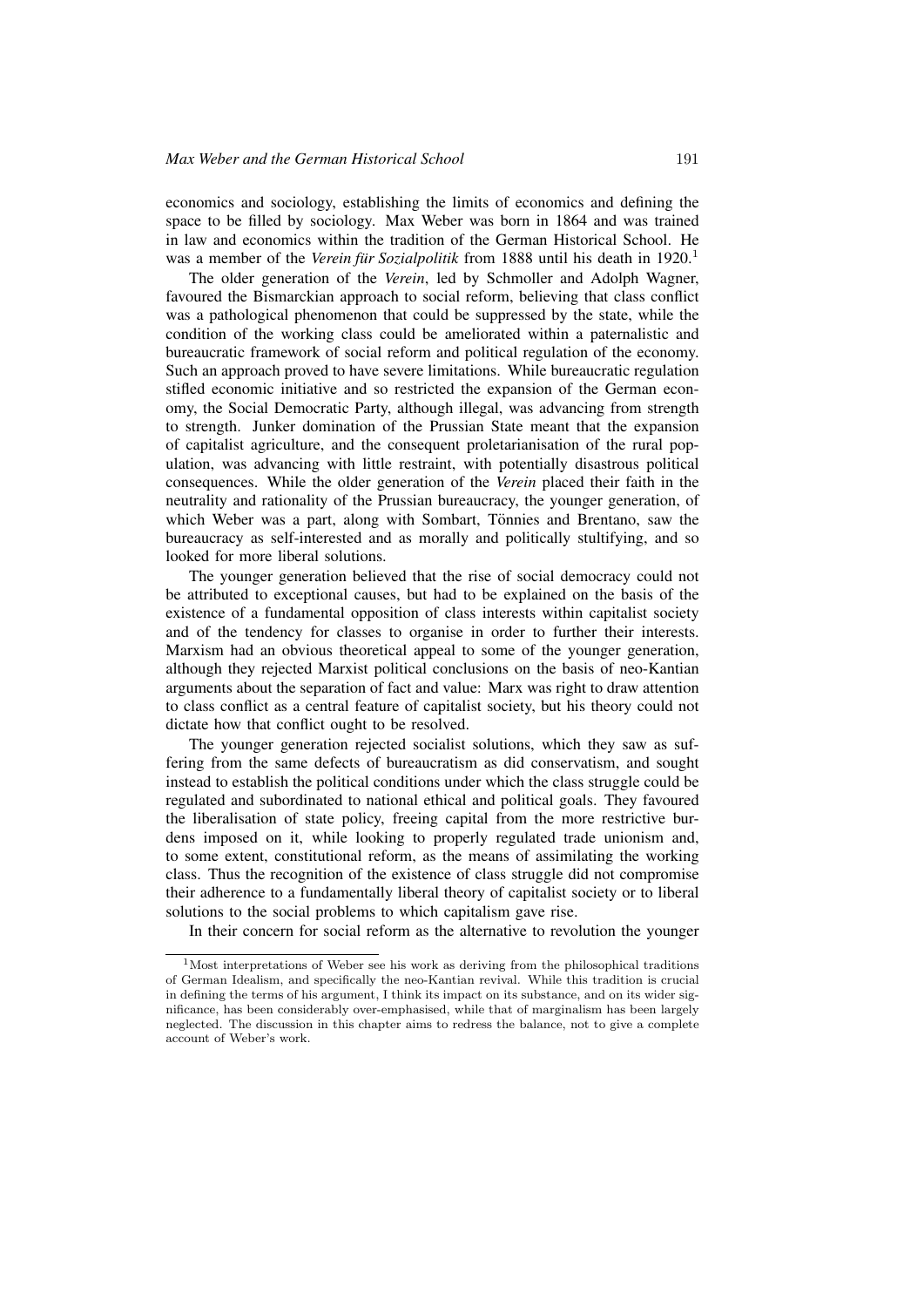generation of the *Verein* found much in common with the revisionist wing of social democracy, which sought to divorce the reformist activity of social democracy from its revolutionary political rhetoric, a position that looked to Fabianism and to marginalist economics for theoretical support. For the younger generation of the *Verein* trade unionism and co-operation had lost their menacing appearance and could offer a basis on which the working class could acquire the most *petit-bourgeois* of moral qualities and through which the working class could be incorporated into a national ethical and political framework. The younger generation therefore sought to reconcile the existence of economic conflict between the classes with the ethical and political consensus on which a liberal state had to rest. It was clear that neither the free market nor a corporatist or socialist bureaucracy could provide a satisfactory framework within which conflicts of economic interest could be resolved. Thus the younger generation of the *Verein* was preoccupied with the complementary issues of the nature and limits of the free market, on the one hand, and the nature and limits of the liberal state, on the other, their solutions ultimately resting on profoundly moralistic foundations. This generation saw in Max Weber their most outstanding spokesman.

Weber's early work was very much within the mainstream of the Historical School. His first published works were two theses on medieval trading companies and on the agrarian history of Rome. Although Weber was hailed by the great classical scholar Theodor Mommsen as his true heir, he came to believe that contemporary ethical and political problems could not really be solved by drawing lessons from the fate of Rome, so he turned his attention to the direct study of contemporary society and began to look in different directions for his comparative material.

The most interesting of Weber's early works, at least for the light it throws on his own orientation, is the research that he conducted under the aegis of the *Verein* on 'The conditions of rural labour in Germany beyond the Elbe', published in 1892. This research was ostensibly a study of the impact of capitalist development on the rural social structure of Eastern Prussia and showed how the expansion of capitalist agriculture had eroded patriarchal relations in agriculture, reducing the labour force to a rural proletariat. Under the impact of such a development the Prussian rural workers were emigrating to the towns and were being replaced by Polish peasants, who were prepared to work for lower wages and under conditions of abject subordination to their employers. Such a development was hardly unique to Prussia, nor was Weber by any means the first to observe it. The importance of Weber's contribution lies not in its substantive content so much as in the lessons Weber drew from his study, which indeed motivated it in the first place.

For Weber the development of capitalism in rural Prussia was undoubtedly progressive if evaluated in purely economic terms. However, economic criteria alone were not sufficient to evaluate social developments or policies to modify such developments. Thus the development of capitalism was increasing the productivity of agriculture, fostering the accumulation of capital and enriching the ruling Junkers, but it was doing so at the expense of the ethical and political foundations of the nation. The sturdy independent Prussian peasant, whose moral qualities had contributed in no small way to the virtues of the Prussian State, was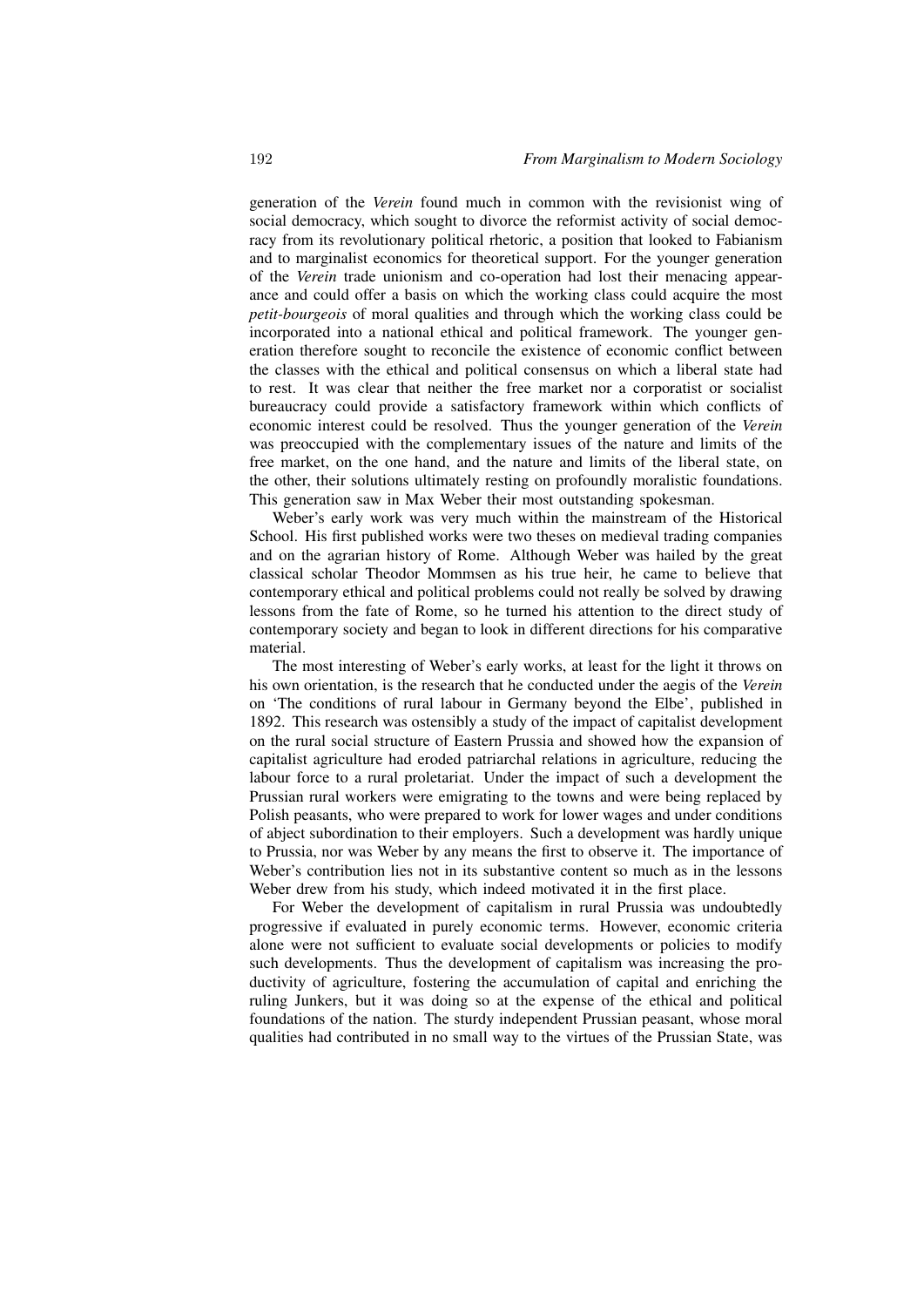being eliminated, replaced by a dependent workforce of much inferior cultural quality which was prepared to work under the most exploitative and degrading conditions. Moreover this new workforce was not only culturally inferior, it was also culturally alien and so a potential fifth column in the event of political or military threats from the East. Finally, the development of capitalism, in undermining patriarchal relations in agriculture, was establishing the conditions for the growth of class conflict in the countryside. The development of capitalism in rural Prussia was therefore strengthening the Junkers economically, while turning the Junkers into a section of the capitalist class, but it was eroding the ethical and political foundations of national security in the most sensitive eastern border regions.

The conclusion was that, on the one hand, the degeneration of the Junkers to a section of the capitalist class meant that their political rule was now that of a self-interested clique, the consequences of which would prove catastrophic to the national interest. On the other hand, Weber found it difficult to see in the *bourgeoisie* a class that could provide the political leadership for a truly national policy, putting the political interests of the 'power state' above sectional interests. Such leadership would have to regulate capitalist development in accordance with national political and ethical ideals, and in particular to regulate the capitalisation of agriculture by closing the eastern border and by resettling Germans as protected agrarian petty producers.

Weber's study of the Prussian peasant closely links Weber's own political and theoretical concerns with the traditions of the *Verein*. His study not only anticipates his own later work; it also embodies all the central themes of the political and academic orientations of the *Verein* — the subordination of academic research to pressing political concerns; the insistence on the primacy of ethical and political criteria in the evaluation of economic policy; the emphasis on the priority of national over sectional interests; the focus on the state as the embodiment of the nation; the nostalgic evocation of patriarchal relations; the insistence on the positive ethical virtues of *petit-bourgeois* morality and the political necessity of sustaining a strong and independent *petit-bourgeoisie* as the basis of a powerful national state. Despite this Weber was never entirely at home in the *Verein*, although his differences did not really emerge into the open until after his recovery from a serious nervous breakdown at the turn of the century.

Weber's critique of the *Verein*, and more generally of the German Historical School, was made explicit in a series of methodological essays largely written as he emerged from his breakdown. Weber's arguments in these essays are often close to those of Menger which precipitated the *Methodenstreit*. However, Weber did not simply abandon the methodological prescriptions of the Historical School for the scientific methodology of marginalist economics. On the one hand, the positions Weber developed in his methodological writings were at least to some extent already implicit in his historical works. On the other hand, Weber achieved what many have seen as a methodological synthesis of the positions of the contending parties. However, if there is a synthesis, its basis is definitely on the Austrian side of the divide. Thus on the two essential and fundamental points of difference Weber aligns himself unequivocally with Menger. On the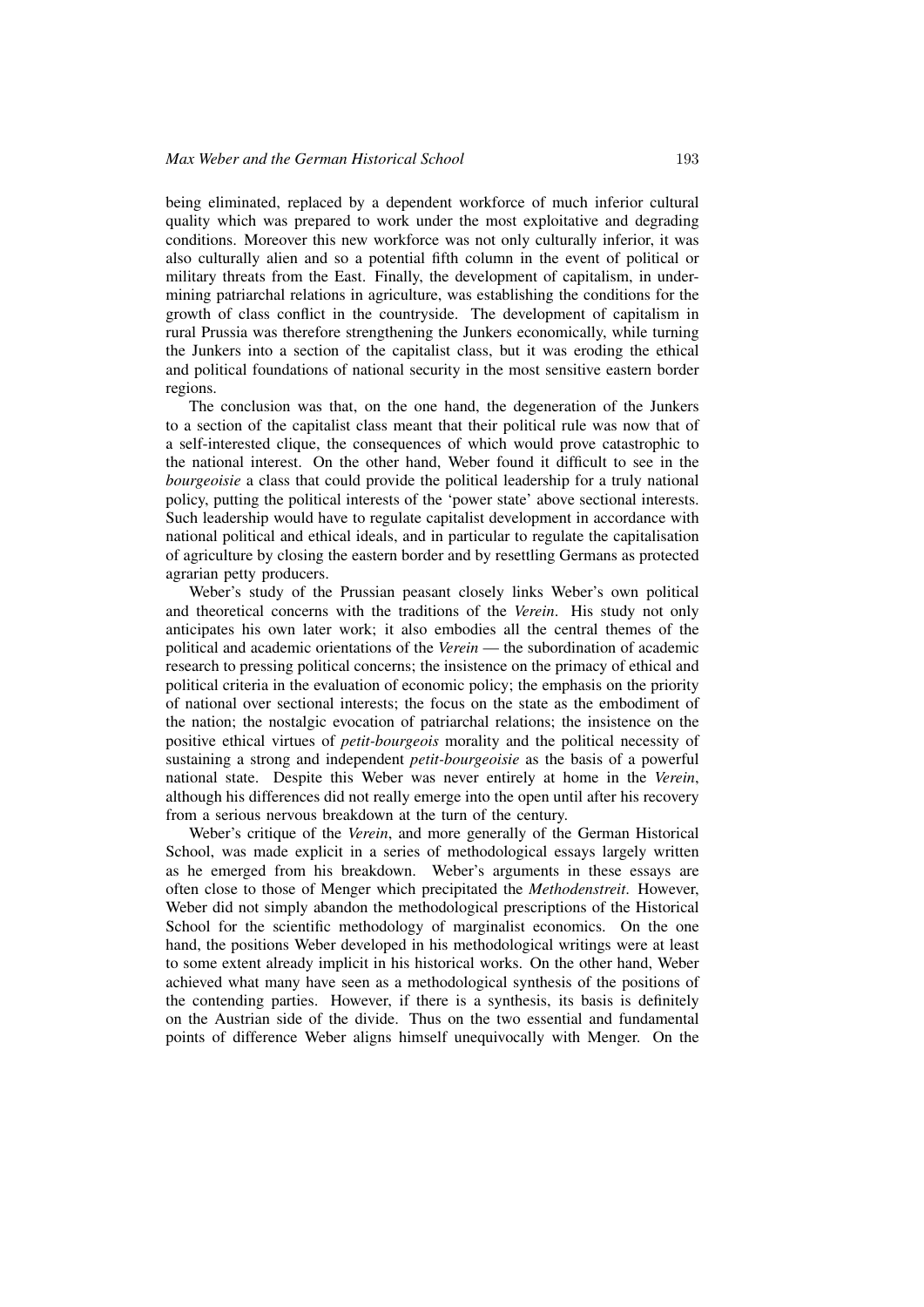one hand, Weber endorsed Menger's insistence that economics is not an ethical science, in the sense that it cannot give rise to ethical prescriptions but must be conducted on a strictly objective basis. On the other hand, he endorsed Menger's insistence that historical interpretation presupposes that the social sciences have an analytical core in the form of a pure theory of typical relationships.

Weber had never been happy about the subordination of the work of the *Verein* to particular political ends. While he endorsed the emphasis of the *Verein* on conducting research that was 'value-relevant', that would inform contemporary ethical and political debate, he insisted that the research itself had to be conducted with a scrupulous regard for objectivity and that the results of the research could not impose particular ethical or political conclusions. Research could provide only the facts that could inform debate. To reach ethical conclusions it was necessary to judge those facts in accordance with chosen ethical criteria. The argument was extremely disingenuous, however well-intentioned, for while the facts might never be able to impose a particular judgement, they could certainly be formulated in such a way as to leave little room for serious choice, an excellent example of which would be Weber's own study of the Prussian peasantry.

## Problems of methodology: Menger and Weber

The most important methodological contribution made by Weber concerns the role of theory within the social sciences, and here again his position is much closer to that of Menger than it is to the Historical School. To bring out the relationship I shall present Weber's views in relation to those of Menger.

Menger wrote his *Problems of Economics and Sociology* as a counterblast to the Historical School's rejection of the abstraction of classical political economy. Menger agreed that classical political economy was too abstract to provide a sufficient 'basis for the practical sciences of national economy, and thus also of practice in this field' (Menger, 1963, p. 27). However the failings of classical political economy should not lead to a condemnation of all abstraction in the name of a purely pragmatic approach to the facts. Such pragmatism could for Menger lead only to socialism as the Historical School's enthusiasm for reform sponsored by the state was untempered by any adequate theory of the limits of reform or of the nature of the state. Without such a theory state intervention is proposed as the solution to every social problem until the whole of society is engulfed by the state.

Menger argues that the proper response to the failures of classical political economy is not to reject theory, but to construct a more adequate theory on the basis of a clear recognition of the abstract character of such a theory and of the distance that separates theoretical abstraction from concrete historical understanding. Thus Menger distinguishes the theoretical from the historical and practical sciences. Historical understanding is related to an individual process of development, whereas theoretical understanding subsumes the event under a law of succession or of coexistence that is derived from a theory, in this case of the economy. The two are distinct because the theory is necessarily abstract,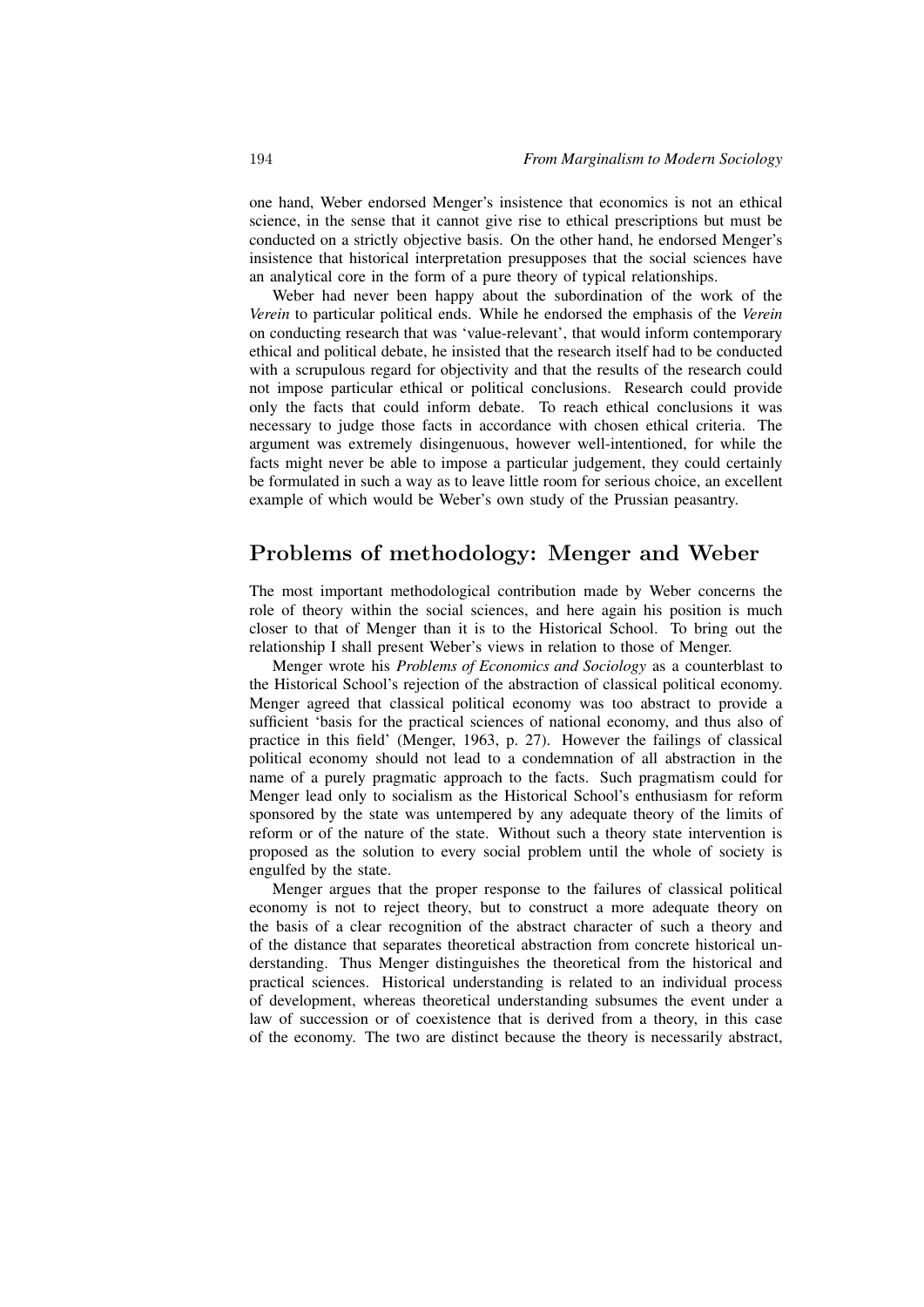concerned with 'the *general nature* and the *general connection* of economic phenomena' (Menger, 1950, p. 37).

The distinction between the historical and the theoretical orientations for Menger corresponds to a distinction between the methods of the inductive elaboration of empirical laws and the deductive elaboration of theoretical statements. The theoretical orientation establishes exact laws that 'simply bear within themselves the guarantee of absoluteness', being based on the deductive elaboration of the '*simplest elements* of everything real, elements that must be thought of as strictly typical just because they are the simplest'. The exact theory of economics, therefore, comprises what would nowadays be called a hypothetico-deductive elaboration of 'an analytically or abstractly conceived economic world' (Menger, 1950, pp. 59–60, 73). The exact laws formulated in this theory are to be distinguished from empirical laws, and they do not depend on empirical laws for their confirmation. Indeed they cannot be confirmed empirically because they are abstract idealisations that rest on certain presuppositions that may never apply in reality.

The typical forms on which theory is based can never give rise to a full understanding of reality since the 'types' represent an idealisation of reality, their 'phenomenal forms' not necessarily corresponding to the infinite complexity of the corresponding 'empirical forms'. Thus in reality different examples of the same phenomenon are never identical, so that an historical orientation that seeks to grasp the individual process of development can never rest content with theoretical knowledge of ideal typical relations, but must seek the empirical relations between 'real types'. For this reason Menger strongly opposed the mathematical formulation of economic theories, since this gave to economic relations an exactness that they never enjoyed in reality. Thus Menger, like Marx and for similar reasons, proliferated concrete arithmetical examples rather than attempting to achieve a spurious generality through algebraic formulation. On the other hand, Menger argued that the historical orientation could never get beyond empirical relations and so could never achieve more than the knowledge of contingent empirical laws.

Since theoretical argument is based on abstraction from, and idealisation of, reality, it always seeks to understand reality from a particular point of view. Thus economics seeks to understand reality from the point of view of the 'precautionary activity of humans directed towards covering their material needs' (Menger, 1950, p. 63). Theoretically the economic aspect of phenomena can be studied in abstraction from all other aspects, although historically the economy can only be understood in connection with the total life of a nation. Thus historical understanding rests on the contributions of the totality of the social sciences 'no one of which teaches us to understand full empirical reality' (Menger, 1950, p. 62). The abstraction of economics is legitimate and fruitful not because the economist believes the 'dogma of self-interest' (Schmoller), but because economic provision in accordance with the individual's own well-being is among the most common and most important human efforts and impulses.

Theoretical knowledge is the necessary foundation of the historical orientation. Although the historical orientation aspires to knowledge of the singular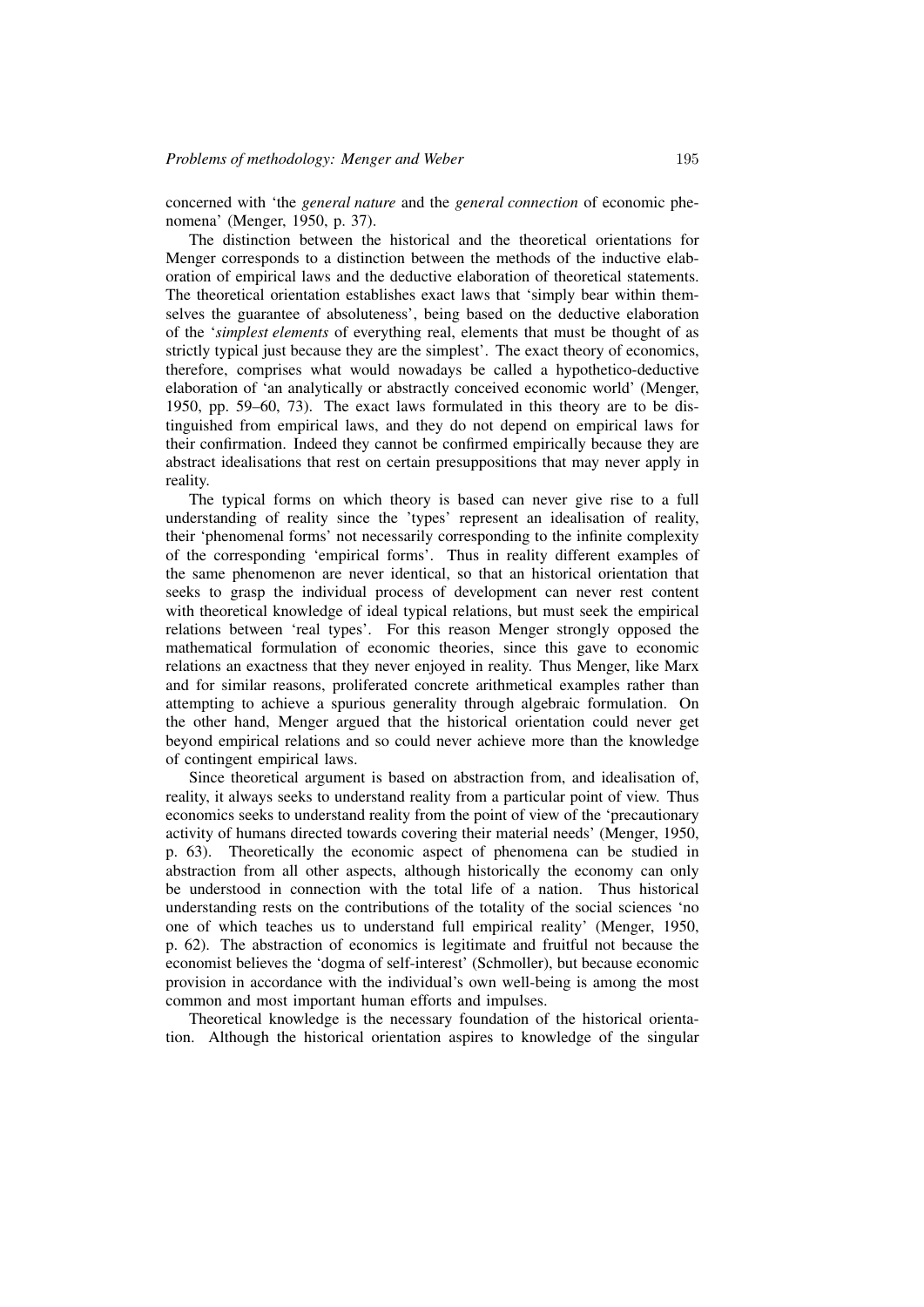sequence of events, the basis of such knowledge can only be the typical forms elaborated in theory. Although the simple types, and the laws by which complicated phenomena are built up from the simplest forms, are abstract and universal, historical investigation constantly reveals new empirical variants of these types and more complex elaborations of the simple types. Thus the absolute character of theoretical understanding by no means makes it inapplicable to historical understanding. However, these types and typical relationships are not derived from the study of history, nor do they develop historically; they are based on '*experience* in general' (Menger, 1950, p. 116), that is to say, on the universality of the economic problem of the rational provision for material needs.

Weber's methodological position was in many respects very similar to that of Menger, although the similarity does not necessarily reflect a direct influence, but could as well express a common substantive ambition within a common neo-Kantian framework. Weber's specific methodological departures from Menger very closely parallel his substantive critique of Menger's approach to economic theory.

Weber, like Menger although for somewhat different reasons, was dissatisfied with the pragmatism of the Historical School both politically, in its readiness to see the solution of all social problems in the benign intervention of the state, and methodologically, in its subordination of theoretical investigations to political concerns, that led to a purely pragmatic empiricism. Thus Weber, like Menger, sought to define and defend a specific role for theory within the social sciences, without falling back on the absolutism of classical political economy which claimed an exclusive legitimacy for theoretical understanding. Theory for Weber, as for Menger, was necessarily abstract, concerned with typical relationships and the construction and elaboration of ideal-types to which no reality would exactly correspond. Historical understanding was only possible on the basis of such typical constructs, but could not be exhausted by such typifications. Finally, Weber, like Menger, argued that the recognition of the legal, political and ethical dimensions of social life did not invalidate the scientific autonomy of economics since any science sought only a partial understanding of reality, a full historical understanding requiring the participation of all the social sciences.

Where Weber departed from Menger most fundamentally was in his characterisation of the typical foundations of social theory. For Menger economics is concerned with the universal economic problem of the rational provision for human material needs. The types on which economic theory is based are therefore elaborations of the principles of rational choice, and for the Austrian School economics is a branch of *praxiology*, the general theory of rational choice. Praxiology was originally seen as a branch of a universal psychology, so that the laws of economics had a psychological foundation and a universal validity.

For Menger, economic theory elaborated on the general categories of human experience, its universal and absolute character being verified by the introspective examination of the 'practical consciousness of economic relations' (Wieser), its certainty expressing the certainty of intuitive knowledge. The universality of economic theory rested ultimately on the supposed universality of economic rationality. In this respect the institutions of capitalist society are the products of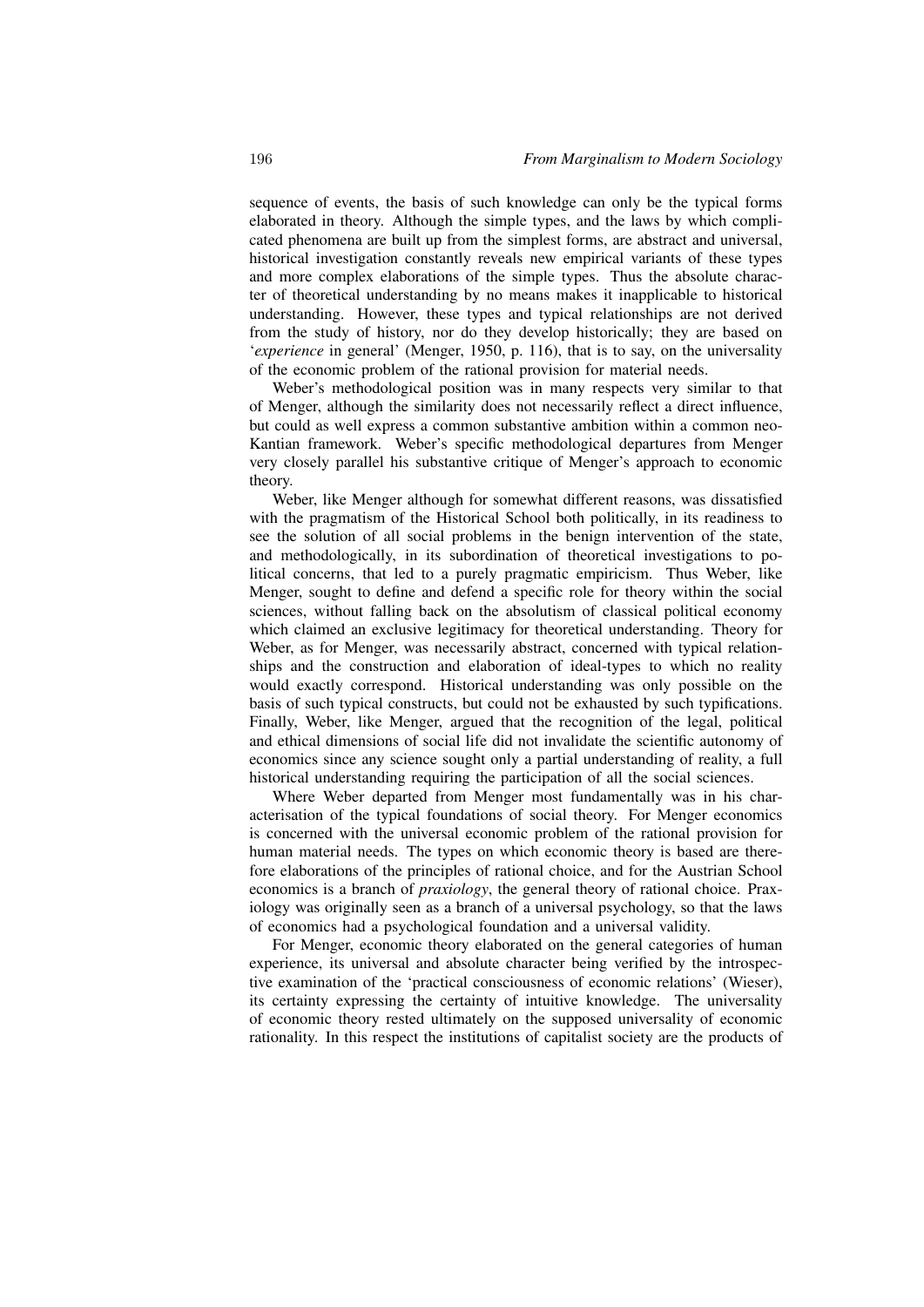the progressive realisation of this rationality.

For Weber, as for his colleagues in the Historical School, economic rationality is not such a self-evident universal truth. On the one hand, the single-minded pursuit of economic goals could be at the expense of ethical and political goals which were valued more highly. Thus, for example, the Junkers' pursuit of profit on their eastern estates was at the expense of the political security of the nation. On the other hand, the rational adaptation of means to ends is only one possible value-orientation that is characteristic of a particular society, but that does not have universal validity. Thus economic theory is not based on an ideal-type that expresses the certain intuitive knowledge of a naturalistic psychological orientation; it is based on an ideal-type that expresses a particular value-orientation that has its own historical origin. The institutions of capitalist society cannot be seen as the products of a universal rationality, for the historical origins of this form of rationality have themselves to be explained. Previous forms of society are not to be dismissed as less developed versions of our own, for they are based on different value-orientations to be captured by distinct ideal-types. 'Economic "laws" are schemata of rational action. They cannot be deduced from a psychological analysis of the individual' (Weber, 1975, p. 202).

Menger's belief in the realistic psychological foundations of economic theory led him to contradict the distinction on which he had initially insisted between historical and theoretical knowledge in going on to claim 'empirical *validity*, in the sense of the *deducibility* of reality from "laws", for the propositions of abstract theory' (Weber, 1949, p. 87). For Weber, by contrast, the ideal-type had no reality of its own; it was strictly a 'Utopia', an heuristic device facilitating the formulation of hypotheses and the exploration of historical connections. For Weber, therefore, the validity of the ideal-type could not transcend those historical circumstances in which its reality as a meaning-principle could be attested and those historical examples to whose understanding it contributes. Thus Weber insisted that theory could never give rise to a distinctive form of knowledge. It was merely a tool that could be used in achieving the only valid form of knowledge, knowledge of specific historical events (Weber, 1949, p. 44).

Weber's ideal-type was a hypothetical construct that was based not on the introspective understanding of the universal principles of experience, but on the historical understanding of the typical complexes of values that motivate actors in different societies at different times. The elaboration of such ideal-types depended for Weber, by contrast to Menger, on detailed and extensive comparative and historical investigation that can assist the analyst in the construction of the complexes that make up the ideal-type. Thus Weber retained the essential features of Menger's methodology, while reversing the relation of priority between historical and theoretical understanding, with the ideal-types of theory depending for their elaboration and for their validity on historical research.

Weber's emphasis on the character of ideal-types as value-constructs reflected the concern that he inherited from the Historical School to emphasise the extent to which capitalist rationality was itself a particular ethical ideal contrasting sharply with the ethical ideals of a feudal paternalism. Capitalist rationality had particular ethical implications; for example, in opening up economic conflicts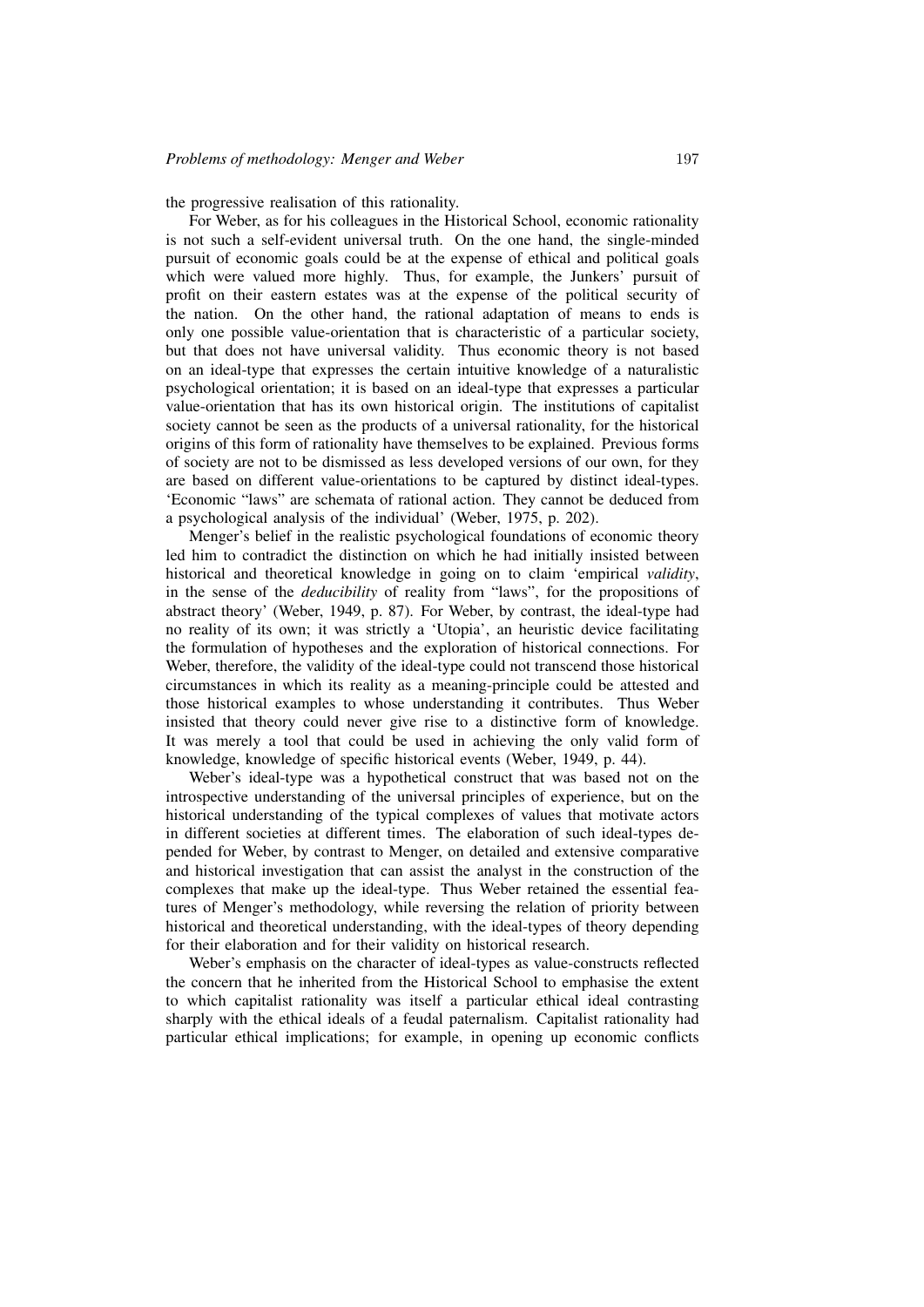that had previously been subordinated to the sense of community through the subordination of self-interest to duty. However this does not mean that Weber has to be seen in this respect as a follower of Schmoller as against Menger, for even here at the essential point Weber sided with Menger.

For the German Historical School the ethical orientation of political economy implied not only that capitalist rationality was an ethical ideal. Much more importantly it implied, firstly, that economic ideals could not be considered in abstraction from ethical and political ideals, so that economics could not be abstracted from an all embracing history. From this point of view capitalist rationality could be criticised from the standpoint of higher ethical ideals, for example the ideals of community or of self-sufficiency and independence, that capitalism undermined. This position Weber rejected as clearly and as emphatically as did Menger:

The belief that it is the task of scientific work to cure the 'onesidedness' of the economic approach by broadening it into a *general* social science suffers primarily from the weakness that the 'social' criterion (i.e. the relationships among persons) acquires the specificity necessary for the delimitation of scientific problems only when it is accompanied by some substantive predicate.

There cannot be a 'general' science of the social, for the 'generality' of the term 'social' 'rests on nothing but its ambiguity. It provides, when taken in its "general" meaning, no specific *point of view*, from which the *significance* of given elements of culture can be analysed' (Weber, 1949, pp. 67–8). Thus Weber was unhappy about the use of the term 'sociology' that had strong connotations of just such a spurious generality.

The second implication of the ethical orientation for the Historical School was that the rejection of the 'dogma of self-interest' was a rejection not only of a social theory based on egoism, but more fundamentally of a social theory based on the individual, in favour of an approach that gave full weight to the importance of historically specific institutions such as the state, the community and the family as the transcendent source of ethical ideals and object of ethical obligations.

Menger recognised the necessary role that such institutions played in historical understanding. Thus history

cannot solve its problems by investigating and cataloguing the vast quantity of *singular phenomena* of human life. Rather, it can do justice to it only by bringing together what is individual in the real world from the point of view of *collective phenomena* and making us aware of the nature and the connection of the above phenomena to those large *collective phenomena* which we call nation, State, society. The fates of single individuals, their acts *per se*, are not the subject matter of history, but only the fates and acts of nations (Menger, 1950, p. 117).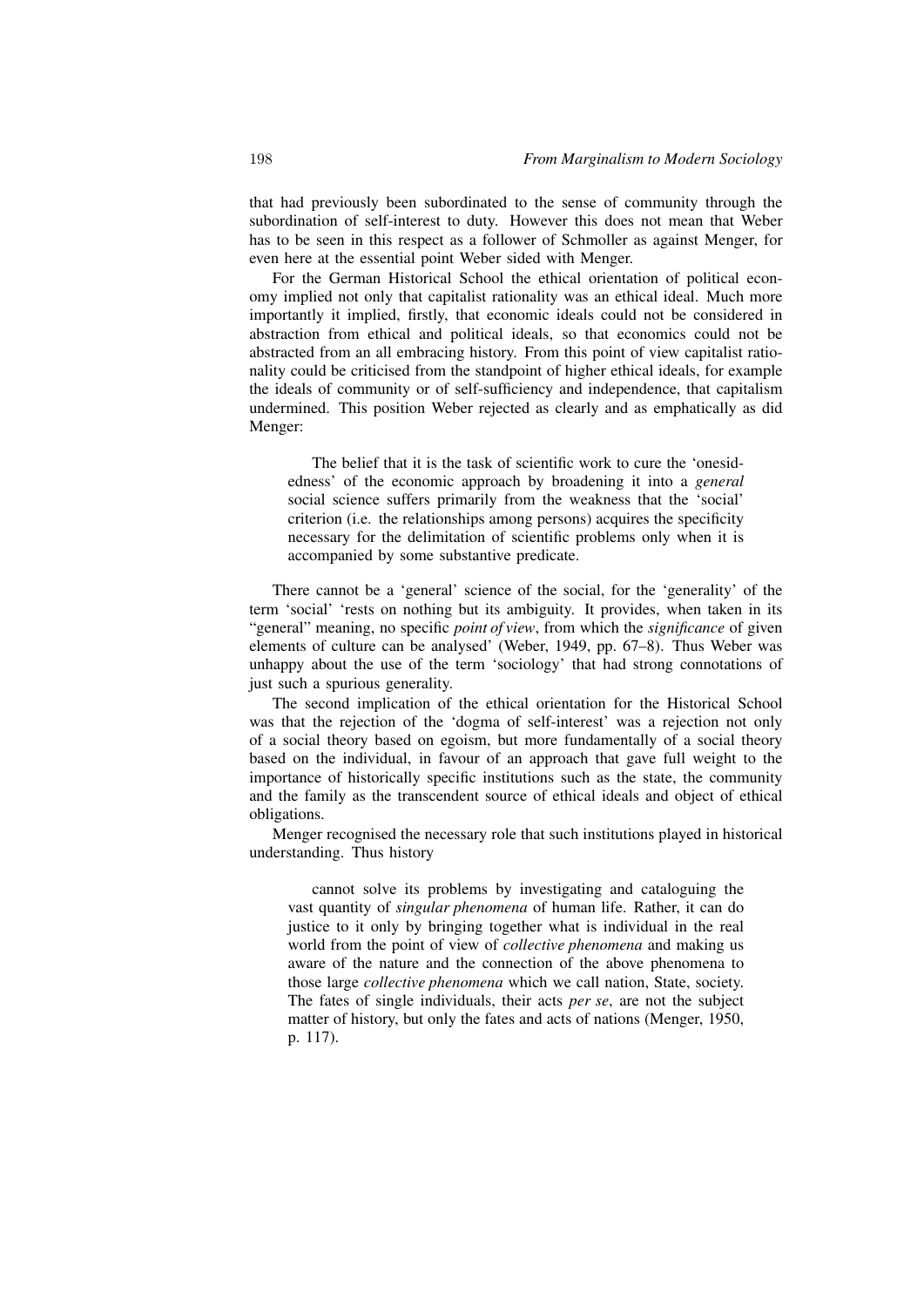#### *Problems of methodology: Menger and Weber* 199

However, Menger was at his most insistent in rejecting the organicism of the German Historical School that led it to postulate such collective phenomena as *sui generis* realities. At the level of historical understanding an organic perspective may be necessary and it may even serve to orient theoretical research. But it must always be recognised as provisional. The most fundamental task of theoretical understanding was precisely to undermine the dangerous illusions to which organicism gave rise by discovering the individual foundations of collective institutions.

Once collective institutions were attributed their own rationality there was no limit to their elaboration, and State Socialism was the inevitable result. Thus it was politically as well as theoretically essential that rationality should be attributed to such institutions only to the extent that they could be shown to express in their functioning the rationality of individual actors.

Theory was essential to defend the ideals of liberalism against collectivist over-enthusiasm. Thus Menger posed 'perhaps the most noteworthy problem of the social sciences: How can it be that institutions which serve the common welfare and are extremely significant for its development come into being without a *common will* directed toward establishing them?' (Menger, 1950, p. 146.)

Menger answered by arguing that where such institutions did not have a pragmatic origin in a common intention they could arise only as unintended results of individual action. The fundamental task of the social sciences in this respect, therefore, was to trace the origin of organic social phenomena as the unintended consequences of the individual actions that gave rise to them in order to evaluate them in relation to individual rationality. Menger accordingly turned to do just this for such institutions as money, prices, exchange, private property and the division of labour, which were explained as the results of the collective emulation of individual initiatives and so as the social crystallisation of individual rationality.

In his liberalism Weber again aligned himself firmly with Menger against the organicism of the Historical School. Although Weber followed the Historical School in emphasising the importance of ethical ideals, he insisted that those ideals were not transcendent, but could only be individual ideals, ideals that were chosen not imposed. Thus, although it is true that Weber reconciled, however uneasily, the 'positivism' of marginalism with the 'idealism' of the Historical School, the reconciliation was on the basis of the marginalist conception of society and the marginalist conception of the social sciences. Weber differed from Menger in two essential respects. On the one hand, he rejected Menger's belief in the universality of economic rationality, considering the latter to represent a specific ethical ideal and not a psychological universal. On the other hand, he rejected Menger's over-enthusiastic confidence in the virtues of a regime of economic liberalism. It was on the basis of these two essential differences that Weber built his systematic sociology, but this sociology was built as a complement to, and not a substitute for, the marginalist conception of the economy.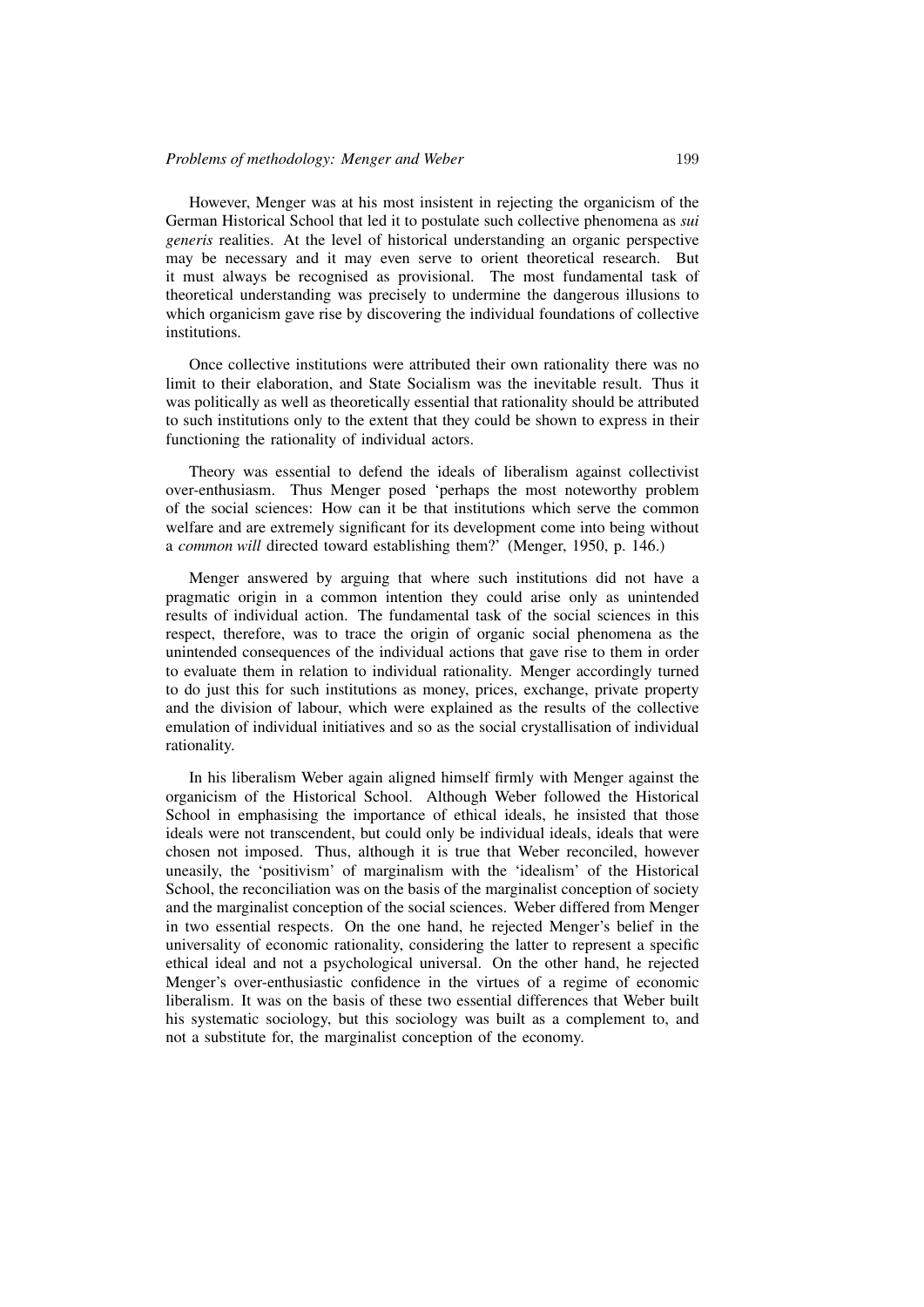## The problem of rationality

The methodological convergence between Weber's sociology and marginalist economics is only a symptom of their substantive affinity. The two shared a common liberal individualist starting point. Weber fully accepted that marginalism provided an adequate account of economic action in a capitalist society and, at least at the economic level, of the origins of the specifically economic institutions of capitalist society. Thus Weber accepted Menger's account of the rational origins of money and of market exchange, and the marginalist conception of the economic institutions of capitalism as embodiments of economic rationality, as technical means adapted to the achievement of economic ends, and so as 'facts', at least in relation to the ethical ideal of economic rationality.

What Weber rejected about marginalist economics was its 'naturalism', and its implicit subordination of ethical and political ends to the single ideal of economic rationality. For Weber, by contrast, economic rationality could only be a subordinate ethical ideal, evaluated positively not for its own sake but only for its contribution to national prosperity, social stability and the cultural and political strength of the nation. Thus Weber sought to locate marginalist economics within a broader framework. ln doing so, however, Weber was in no way distancing himself from the theoretical achievements of marginalism, but only from the exaggerated faith of some of the marginalists, most notably Menger and Böhm-Bawerk, in the virtues of economic liberalism. Thus Wieser, for example, saw economics in very similar terms to those of Weber and sought to develop his own approach to the subject along essentially Weberian lines, though his achievements were limited. Elsewhere in Europe the most notable developments were those made in sometimes idiosyncratic ways by the Fabians, building on the economics of Wicksteed. Thus Weber was by no means alone in seeing in marginalist economic analysis the foundations on which a liberal, reformist, but non-Marxist theory of society could be built.

The starting point of Weber's sociology was his insistence on the historical specificity of capitalist rationality. Marginalism offered an economic theory that was appropriate to a society within which this was indeed the characteristic value-orientation, but in taking economic rationality as a psychological absolute it ignored the question of the limits of its validity. The first task of sociology was to mark out those limits by establishing a typology of value-orientations, within which capitalist rationality would be only one possible orientation to action. This would make it possible to view the institutions and modes of economic action characteristic of a capitalist society within their historical context. The basis of this investigation, for Weber, could only be the comparative and historical study of different societies.

Weber's comparative and historical writings are well-known. In them he sought to locate the specific defining characteristics of capitalist rationality and the historical source of that rationality in the development of Christianity, and on this basis to contrast Christianity with the other great world religions and to trace the development of the institutional framework of modern capitalism, including its legal, political and cultural institutions, as aspects of the development of the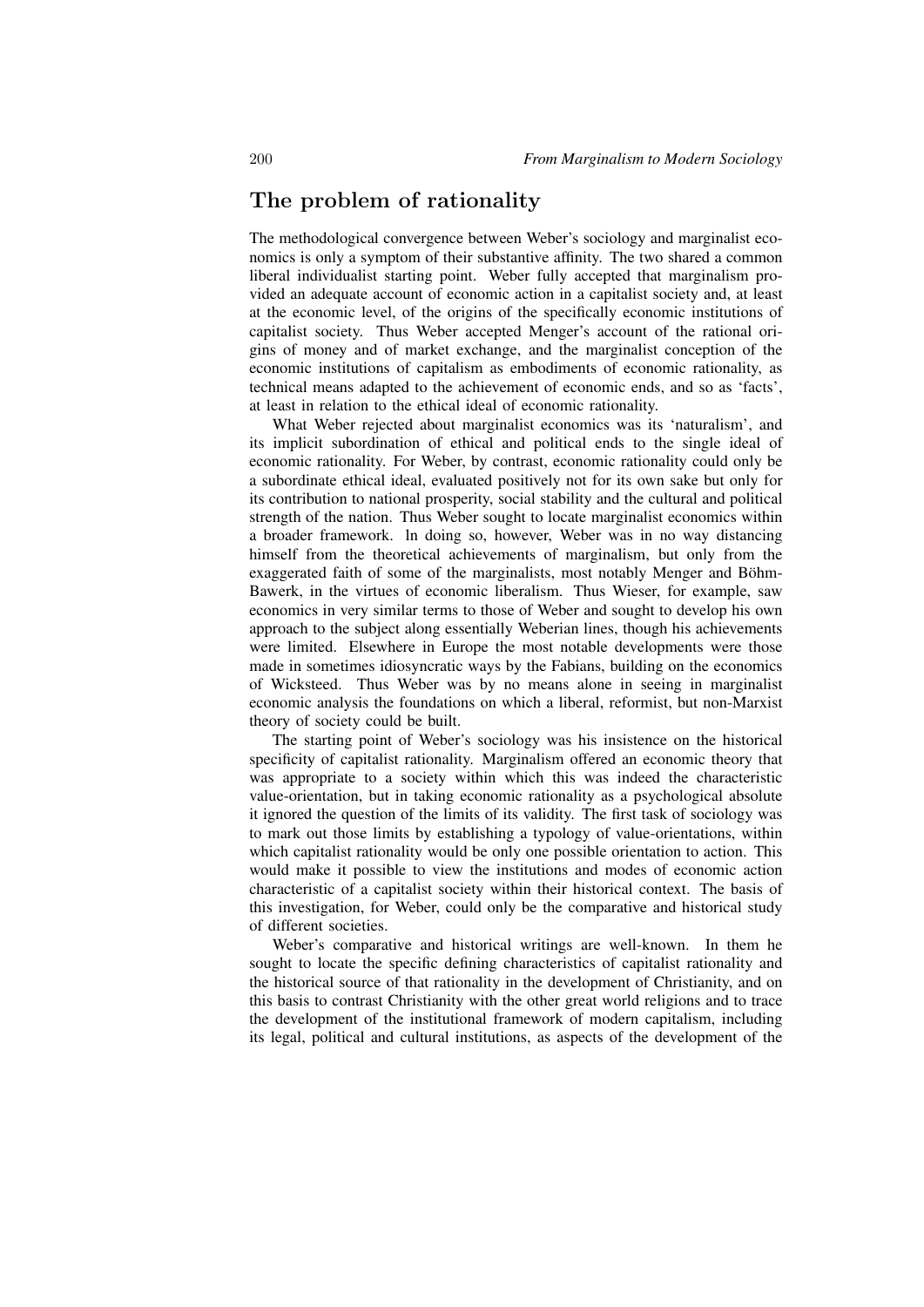particular ethical orientation of capitalist rationality.

These studies are of value in their own right, but we are concerned with them only in their role in the development of Weber's systematic sociology. From this point of view the purpose of the studies was to permit the elaboration of a series of ideal-types that would provide the conceptual framework of that sociology. Weber elaborated these ideal-typical concepts systematically in *Economy and Society*, a work that is fragmentary and incomplete but within which the general thrust of Weber's sociology is clear.

The fundamental concept of sociology for Weber is the concept of social action.

Sociology . . . is a science concerning itself with the interpretive understanding of social action and thereby with a causal explanation of its course and consequences. We shall speak of 'action' in so far as the acting individual attaches a subjective meaning to his behaviour — be it overt or covert, omission or acquiescence. Action is 'social' in so far as its subjective meaning takes account of the behaviour of others and is thereby oriented in its course (Weber, 1968, I, p. 4).

Sociological explanation therefore aims to discover the source of social relations and social institutions in the meaningful orientation of individual social action. The primitive terms of sociology are not social relations, as they are for Marx, but the abstract individual of liberal social theory, with given material interests and a given set of values.

Since action is meaningful it always involves the selection of means to an end on the basis of a particular value-orientation. This provides one criterion according to which different types of action can be classified. Thus Weber distinguishes four types of action according to their value-orientation. The most fundamental type of action, which is the point of reference for the understanding of all types of action, is defined as '*instrumentally rational* (*zweckrational*), that is determined by expectations as to the behaviour of objects in the environment and of other human beings; these expectations are used as 'conditions' or 'means' for the attainment of the actor's own rationally pursued and calculated ends'. The other three types of action are all in some sense irrational. Value-rational action is defined by the pursuit of a value for its own sake; affectual action 'determined by the actor's special affects and feeling states' and traditional action 'determined by ingrained habituation' (Weber, 1968, I, pp. 24–5).

The difference between these four types of action seems at first sight to be fairly clear. However, this clarity is illusory and disappears as soon as any attempt is made to apply the classification. Nor are any of the alternative formulations offered by Weber any clearer. Although the typology defines distinctive valueorientations of action, any attempt to apply the typology to the meanings that actions have for particular individuals runs into familiar problems connected with the attribution of motives. A consumer buying a packet of cornflakes in a supermarket may explain the action in terms of either the instrumental rationality of consumer choice, the value-rationality of a belief in the unique nutritive powers of cornflakes, the affectual impact of the packaging, or tradition ingrained by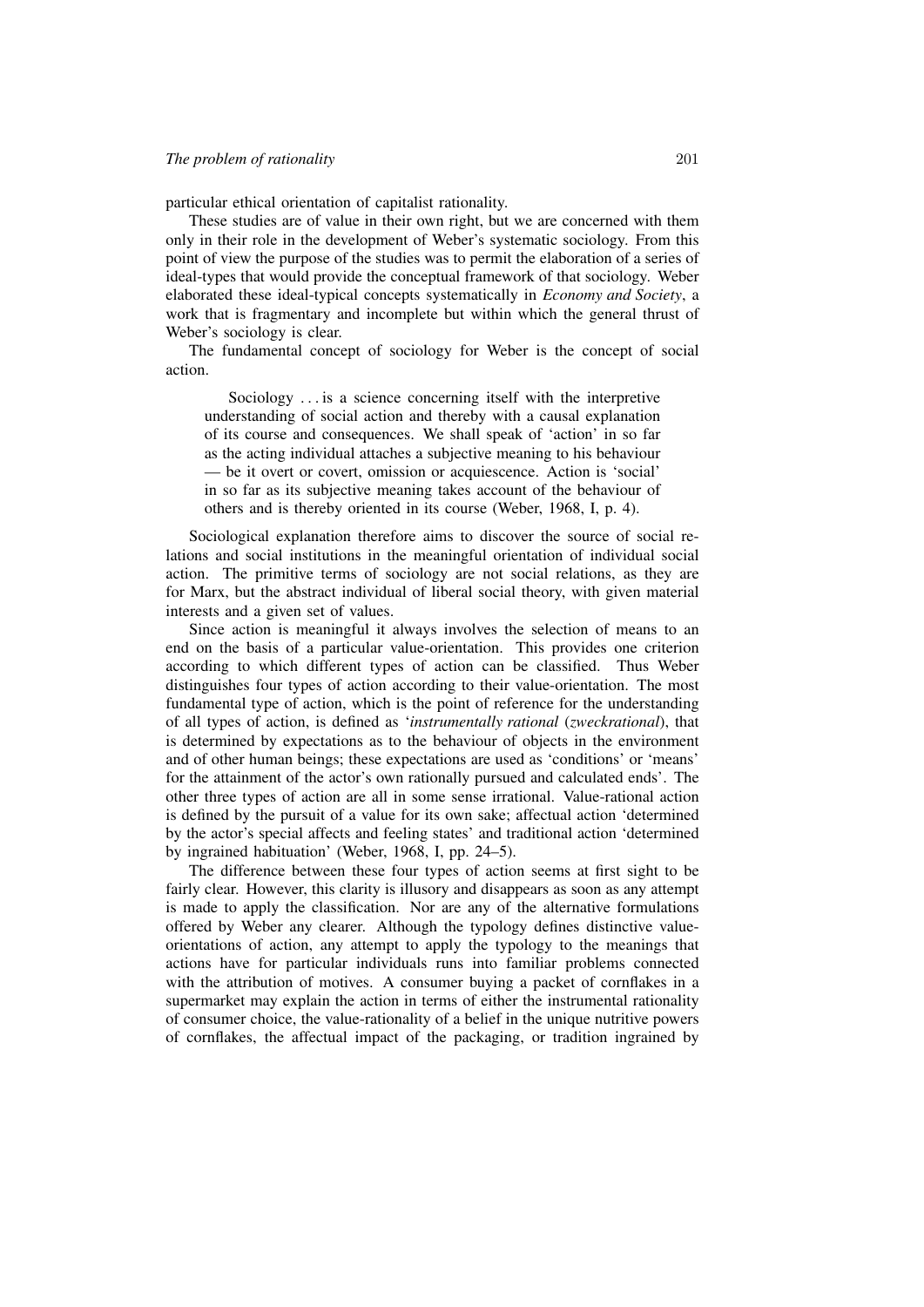habit. Weber was well aware of these problems, which is why he insisted that his ideal-types related not to the actual meanings that actions have for particular individuals, but to the typical value-orientations of hypothetical actors. Thus in the formulation of typical explanations, the problem of attribution of motives does not arise. However this does not dispel the problem, since Weber insists that his ideal-types have validity only to the extent that they are amenable to empirical evaluation. Weber used his fourfold typology particularly with reference to the motives underlying recognition of the legitimacy of domination, but its practical usefulness is undermined here precisely by the problem of attribution of motives.

Even at the typical level, it is by no means clear that the latter three motives can be distinguished from one another. Thus Weber's fourfold typology effectively broke down into a dualistic typology of rational and irrational action, most of Weber's systematic sociology involving the application of the contrast between rational and traditional or customary action (the concept of 'charisma' has a special role to play, but I shall leave it aside here). In its fullest development instrumental rationality is characteristic only of a capitalist society, so the concept of 'traditional', or, more generally, irrational action is a residual category that covers the typical orientation of action in all non-capitalist societies. Hence, although Weber included very extensive discussion of types of traditional action in his work, the analytical value of the typology was simply to demarcate capitalist from non-capitalist societies. Thus the pivot of Weber's comparative, historical and theoretical sociology is the distinctiveness of 'formal' or 'instrumental' rationality.

Weber recognised that the concept of rationality enjoyed a special privilege in his sociology, but insisted that this privilege was only a methodological one. The ideal-type of rational action

has the merit of clear understandability and lack of ambiguity. By comparison with this it is possible to understand the ways in which actual action is influenced by irrational factors of all sorts, such as affects and errors, in that they account for the deviation from the line of conduct which would be expected on the hypothesis that the action was purely rational (Weber, 1968, I, p. 6).

The implication is that if it is possible to propose a rational interpretation of a particular course of action that course of action will fall under the ideal-type of instrumentally rational action. If it is not possible to construct such a rational interpretation the action will fall under the ideal-type of irrational action.

Clearly a great deal depends on the meaning of rationality. As a formal concept rationality implies no substantive judgements and refers essentially only to the consistency with which somebody acts. In this sense beliefs are rational if they are non-contradictory and action is rational if it is consistent with beliefs. However in this sense the rationality of actors is a necessary condition for the intelligibility of action and so a necessary presupposition of any attempt at interpretation or explanation. Thus if rationality referred to formal rationality in this sense then all meaningful behaviour, in other words all action, would be rational.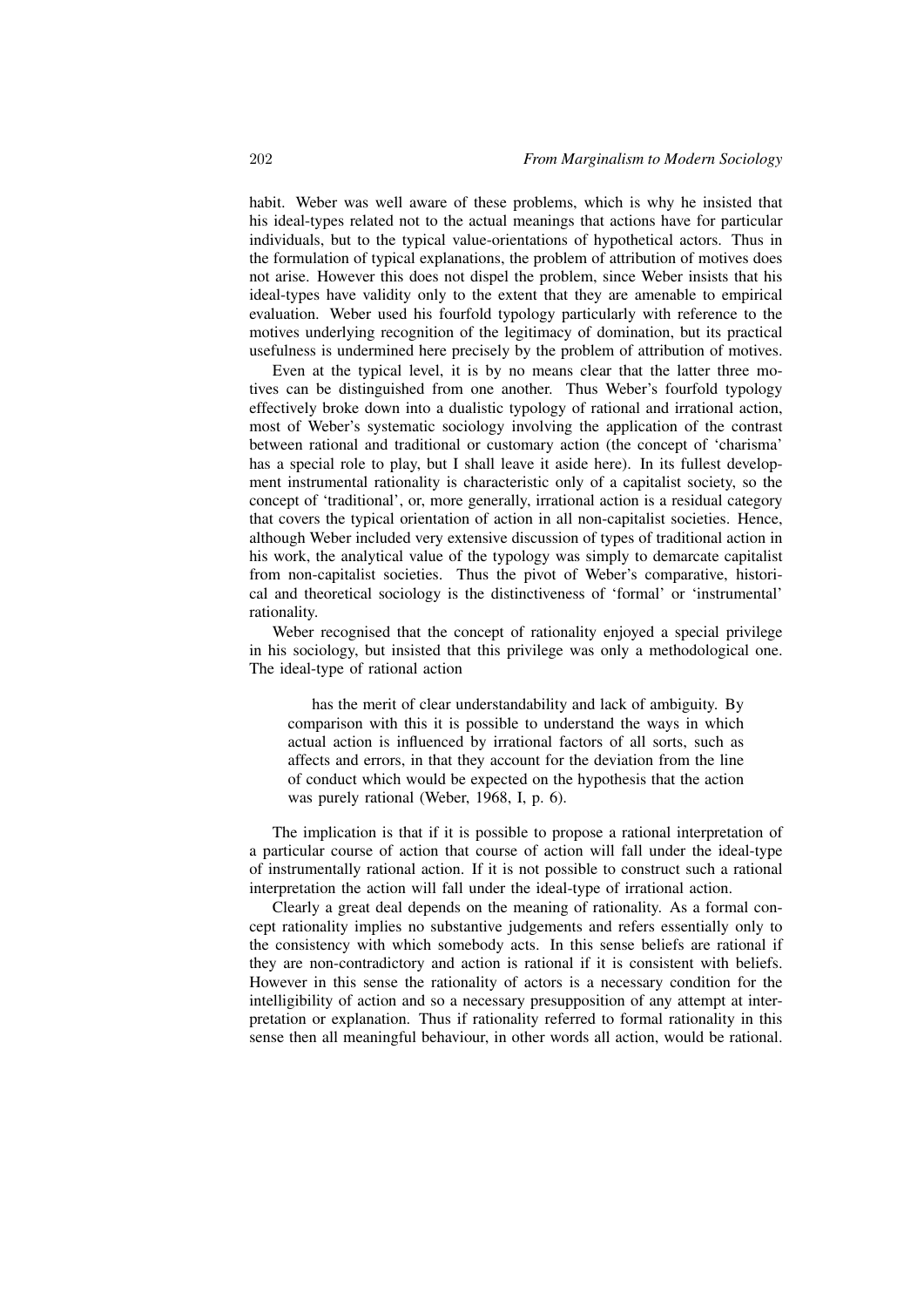#### *The problem of rationality* 203

If the specific characteristics of 'rational' social action cannot be characterised by a formally rational value-orientation in the sense just discussed, it must have some substantive content.

Instrumental rationality is supposedly distinctive in that it is a form of rationality which is indifferent to the substantive content of the values pursued, whereas in the other forms of action the substantive content of those values dictates a particular course of action. The archetypal form of instrumentally rational action is rational economic action, in which the market provides a means by which individuals may satisfy their wants, whatever may be the content of those wants. In this sense the market imposes no substantive constraints on the wants which may be satisfied by its means. Similarly, bureaucracy defines a rational form of administration, whatever may the ends which those in command of the bureaucracy may choose to pursue. Thus Weber's characterisation of the 'formal' or 'instrumental' rationality of the typical forms of action in a capitalist society seems to be based on an extension of the marginalists' concept of economic rationality, according to which the fundamental economic institutions of capitalist society have a purely instrumental significance, in providing a means of achieving human ends which is indifferent to the ends pursued in imposing no substantive constraints on the individuals who enter those institutions.

On the other hand, Weber also recognises that from an alternative evaluative standpoint the consequences of such instrumental rationality are to be judged substantively irrational. Thus the rule of the competitive market is fundamentally inconsistent with the attempt to order life in accordance with the values of equality, fraternity and brotherly love, while bureaucratic domination is inconsistent with the values of freedom and personal autonomy. The implication is that the rationality of the market, or of bureaucratic domination, is *not* purely formal, but also involves substantive evaluative judgements: in particular, the judgement that 'the end justifies the means'. The rationality of the market or of bureaucracy is defined in relation to the single-minded pursuit of monetary gain or of political and administrative domination, and so, far from being 'instrumentally rational', is archetypally 'value-rational'. This issue is absolutely fundamental, because, as we have seen in the last chapter, the validity of the abstraction of marginalist economics, and of the definition of sociology as a complementary but autonomous discipline, hinges on the validity of the economists' abstraction of the 'formal rationality' of economic action, and of the institutions typically derived therefrom, from any substantive considerations. If economics is concerned not with the rational allocation of resources, but with fundamental value conflicts, expressing fundamental conflicts of material and ethical class interest, then there is no basis on which the 'economic' can be abstracted from the 'social'.

Weber only conceals the substantive implications of instrumental rationality from himself by regarding such implications as the 'unintended consequences' of instrumentally rational action. However this argument cannot be sustained, for one of the defining features of instrumental rationality is the anticipation of the results of such action, and it can hardly be claimed that the substantively irrational results of such action cannot be anticipated. Not only can such results be anticipated, but they also determine the resistance to such action on the part of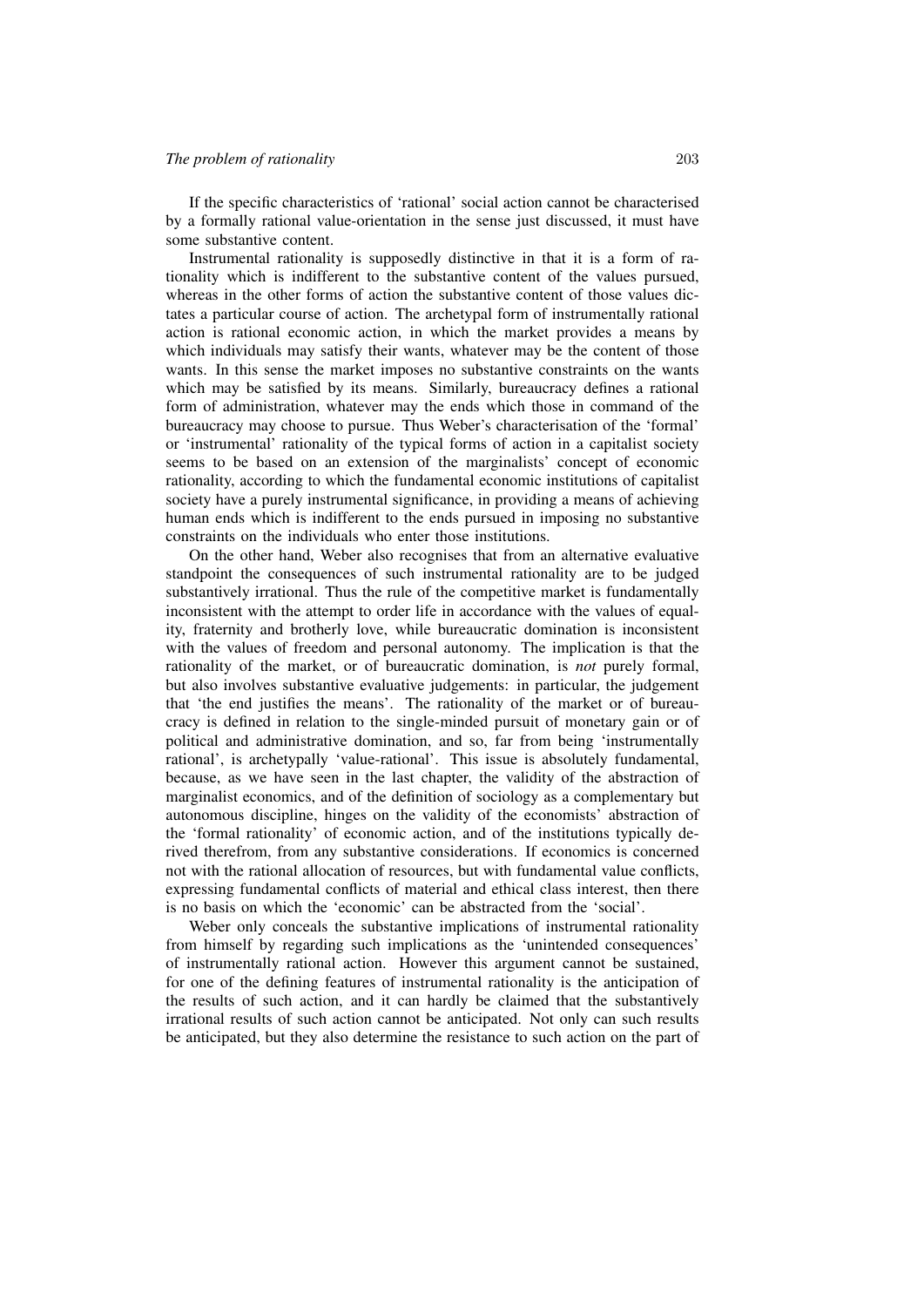those who are the object of its substantively irrational effects, a resistance which Weber recognises as being inherent in such action in recognising that economic, political and legal rationality are not indifferent modes of action, but are modes of *domination*. Before developing the implications of this criticism we need to explore more closely the connection between marginalist economics and Weber's sociology.

## The marginalist foundations of Weber's sociology

Although Weber takes the marginalist characterisation of the formal rationality of economic action as his model, he regards economic action as only one manifestation of a formally rational orientation to action. Actions may be classified not only on the basis of their typical value-orientations, but also according to the types of end to which they are directed. Thus economic action is distinguished from political or religious action according to the goals that are pursued in each case. It is on the basis of the distinctive goals of economic action that Weber argued that the abstraction of economic theory is legitimate.

Marginalist economics provided an adequate theory of the economic consequences of the pure type of rational economic action. Although Weber rejected the tendency of economic liberalism to make economic rationality an absolute ethical ideal, at the expense of cultural, moral, religious and political ideals, he defended the autonomy of economic theory, and correspondingly of economic sociology, on the basis of the distinctiveness of the mode of orientation of economic action that makes it legitimate to abstract from consideration of action oriented to non-economic ends. Political or religious actions are not oriented to economic gain, even though they may have economic implications. They are therefore considered as 'economically oriented actions', and not as 'economic actions'. Thus, although economic action depends on the existence of a legal and political order, it is legitimate to analyse economic action in abstraction from that order. Any particular economic action will, of course, be undertaken in the light of the existence of such an order, but from the point of view of theoretical investigation such an order must be taken as given. Correspondingly the legal, political and religious orders must be the subject of independent investigation, however much they might be influenced in practice by economic factors, in accordance with the distinctive modes of orientation of their typical forms of action.

Weber had no objections to the marginalist theory of the economy, provided only that it knew its own limits. Thus Weber constantly stressed that he was not offering an alternative economic theory and that he did not wish to become involved in economists' disputes. He insisted that the 'theoretical insights' of economic theory 'provide the basis for the sociology of economic action' which did not in any way call them into question. Weber's task was merely to elaborate the sociological concepts implicit in such an economic theory. His scheme 'is intentionally limited to sociological *concepts* . . . restricts itself to working out a sociological typology . . . to supply a scaffolding . . . to develop a systematic scheme of classification' (Weber, 1968, I, pp. 68, 116).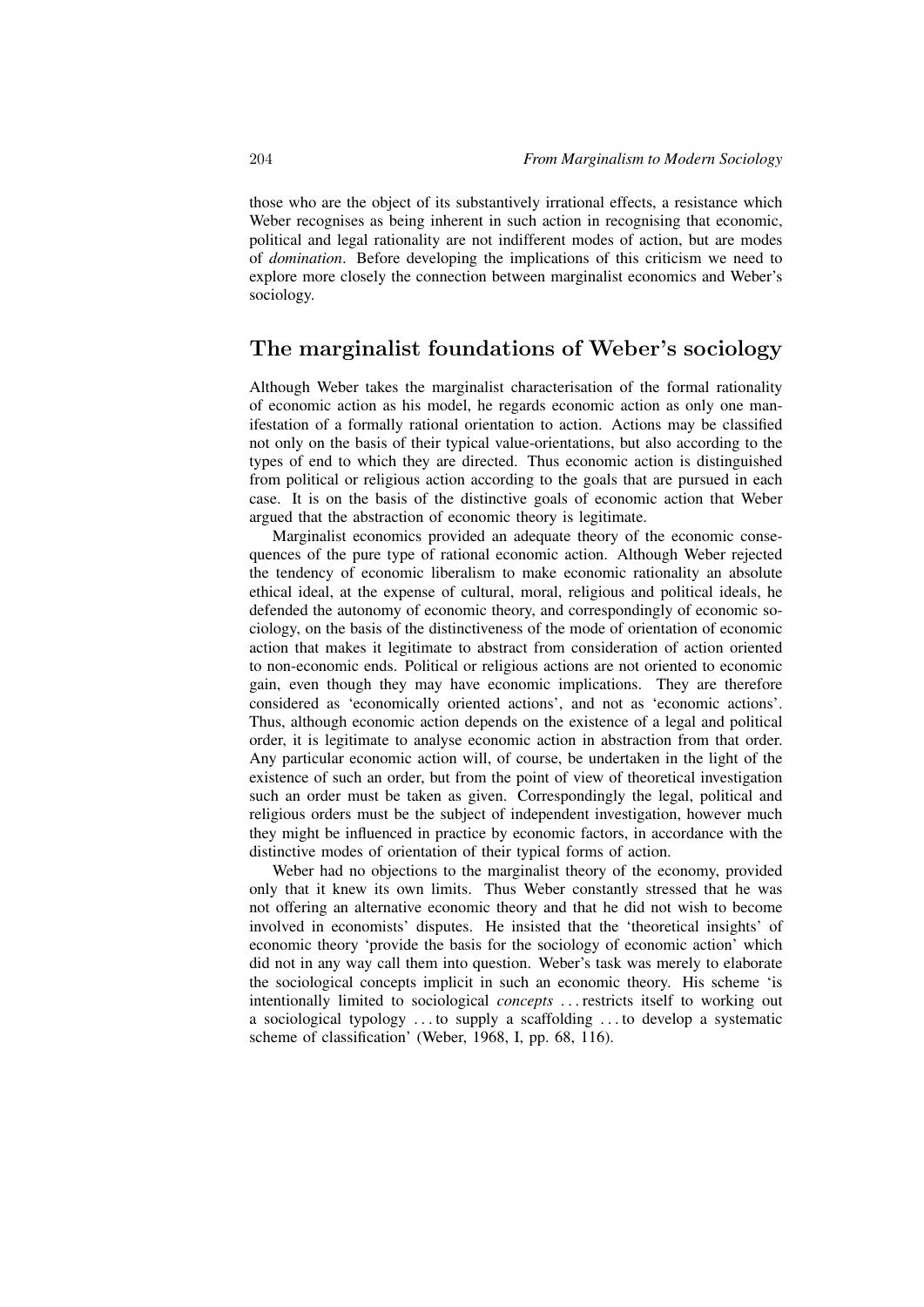The fundamental concept implicit in economic theory is the concept of 'rational economic action'. The first task of Weber's economic sociology was therefore to elaborate this concept and to establish the connections between it and the fundamental institutions of capitalist society. This elaboration involved Weber in elucidating the social theory implicit in marginalist economics. Weber began his discussion of the 'sociological categories of economic action' with a series of fundamental definitions:

Action will be said to be 'economically oriented' so far as, according to its subjective meaning, it is concerned with the satisfaction of a desire for 'utilities'. 'Economic action' is any peaceful exercise of an actor's control over resources which is in its main impulse oriented towards economic ends. 'Rational economic action' requires instrumental rationality in this orientation, that is, deliberate planning (Weber, 1968, I, p. 63).

Rational economic action therefore involved, primarily, the systematic orientation of production and exchange to the acquisition of utilities through the allocation of resources in conditions of scarcity.

The definition of rational economic action made no reference to the conditions under which such action was carried out, but referred only to the subjective orientation of action. However such action necessarily involved the quantification of alternative courses of action in order that the alternatives could be rationally evaluated. Hence rational economic action presupposed the possibility of economic calculation. In principle rational action was possible 'where calculation is carried out in terms of physical units', however such calculation could only be based on the subjective evaluation of utilities and disutilities which Weber claimed raised serious difficulties so that

the actual solution is usually found partly by the application of purely traditional standards, partly by making very rough estimates . . . As accounting in kind becomes completely rational and is emancipated from tradition, the estimation of marginal utilities in terms of the relative urgency of wants encounters grave complications; whereas if it were carried out in terms of monetary wealth and income, it would be relatively simple.

#### Consequently

from a purely technical point of view, money is the most 'perfect' means of economic calculation. That is, it is formally the most rational means of orienting economic activity. Calculation in terms of money . . . is thus the specific means of rational, economic provision (Weber, 1968, I, pp. 87–8, 86).

The possibility of properly rational economic action depended on the possibility of monetary calculation. Thus the development of rational economic action was identified with the development of the 'formal rationality of economic action',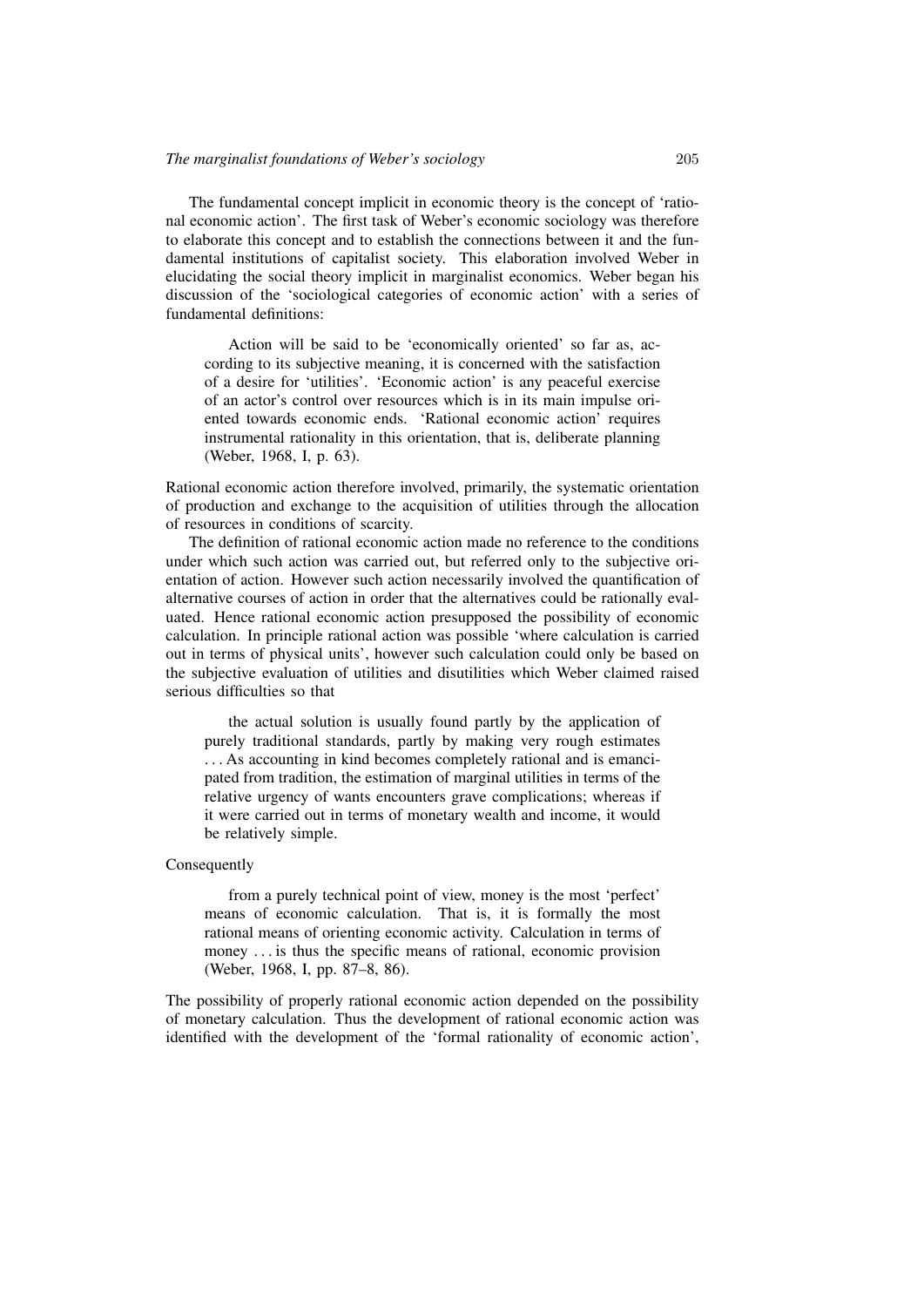which was defined as 'the extent of quantitative calculation or accounting which is technically possible and which is actually applied' (Weber, 1968, I, p. 85), and this possibility was identified in turn with the development of monetary accounting.

Economic action was initially defined in terms of an orientation of action to the satisfaction of a desire for utilities. Such action would take place within the context of a *budgetary unit*, such as the household. Budgetary accounting sought to relate anticipated needs to anticipated resources. 'The possibility of complete monetary budgeting for the budgetary unit is dependent on the possibility that its income and wealth consist either in money or in goods which are at any time subject to exchange for money; that is, which are in the highest degree marketable' (Weber, 1968, I, p. 87). The formal rationality of economic action in the budgetary unit therefore depended on the generalisation of commodity production. Fully rational economic action is possible for a budgetary unit only within a developed capitalist society.

Exchange in a developed market economy takes place on the basis of the equalisation of relative prices and relative marginal utilities. This equalisation takes place not only contemporaneously, but also over time. According to some versions of marginal utility theory, to which Weber adhered, economic actors have an (irrational) preference for present as against equivalent future goods. According to this theory this time-preference is the basis of profit, since the prices of goods which take time to produce must be marked up in order to compensate those who have provided capital for the loss of utility involved in waiting for its return. Although time-preference is a universal phenomenon, it only becomes the basis of profit within a developed market-economy within which resources can be allocated in accordance with relative marginal utilities. Thus within such an economy we find the emergence of the profit-making enterprise, oriented to the acquisition of profit and differentiated from the budgetary unit. The emergence of such an enterprise expresses the orientation of economic actors to the rational allocation of resources over time.

Because of their different orientations to action it is essential to rational economic action that the budgetary unit and the profit-making enterprise should be separate from one another. Thus

from the point of view of business interest, the interest in maintaining the private wealth of the owner is often irrational, as is his interest in income receipts at any given time from the point of view of the profitability of the enterprise . . . This fact implies the separation as a matter of principle of the budgetary unit and the enterprise, even where both, with respect to powers of control and objects controlled, are identical (Weber, 1968, I, pp. 97–8).

The formal rationality of economic action in the profit-making enterprise depends on the commodity character and free disposal of the resources under its control. Thus the 'principal conditions necessary for obtaining a maximum of formal rationality of capital accounting in production enterprises' are defined as the 'complete appropriation of all material means of production by owners'. This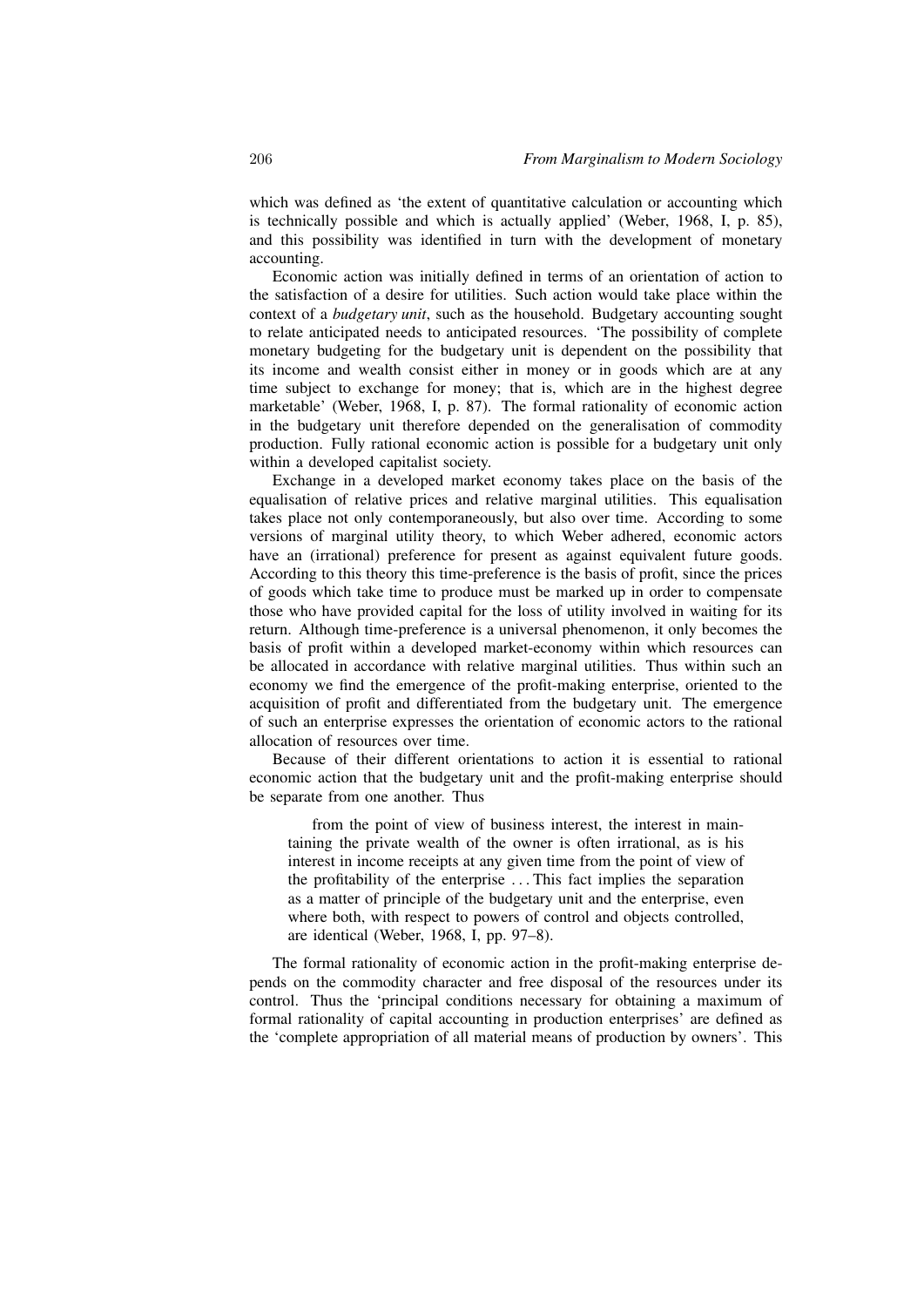involves the freedom of markets, subordination of management to ownership, free labour and free labour-markets, freedom of contract, a 'mechanically rational technology', 'formally rational administration and law', 'the most complete separation possible of the enterprise . . . from the household or budgetary unit' and 'a monetary system with the highest possible degree of formal rationality' (Weber, 1968, I, pp.  $161-2$ ) — in short the competitive capitalist economy of marginalist economics.

The generalisation of the market economy was not only the condition of rational accounting and so the formal rationality of economic action, but also the condition of the 'technically rational organisation of the work process'. This was firstly because of the 'sheer superiority and actual indispensability of a type of management oriented to the particular market situations' where 'management has extensive control over the selection and modes of use of workers' and where 'free labour and the complete appropriation of the means of production create the most favourable conditions for discipline'. Secondly, it was because the fear of starvation gave those without substantial property an incentive to work while it provided incentives to enterprise for those with property (Weber, 1968, I, pp. 137–8, 110).

For all his insistence on the culturally specific character of economic rationality, it turns out that Weber's account of the conditions of rational economic action reformulates in more rigorous terms the explanation of the fundamental institutions of capitalist society already presented by marginalist economics, and most notably by Menger, on the basis of a universalistic conception of rationality. The institutions of private property in the means of production, exchange, the division of labour, money, wages, prices and profits were all conditions for and expressions of the formal rationality of economic action. It was this account, which I criticised in the last chapter, that was the foundation of Weber's sociology. The distinctiveness of Weber's contribution lay not in his 'economic sociology', but in his situating the formal abstraction of marginalist economics within a broader analytical framework, thereby creating the possibility of developing sociology not in opposition to economics, but as an autonomous and complementary discipline. To see the basis of this contribution we need to turn to Weber's methodology.

## Economy and society

The analysis of marginalist economics is conducted at a very high level of abstraction. It presents itself as a formal analysis of the ideal conditions and consequences of rational economic action in abstraction from any particular society. Economics thus studies the eternal and ahistorical forms of reason and so is a deductive *a priori* enterprise. Throughout the nineteenth-century, as we have seen, various schools of 'sociology' emerged to complement or contest the abstraction of economics, sociology studying the contingent institutional and moral framework within which the economic forms appear. This is in essence the opposition between marginalism and the German Historical School. The relationship between economics and sociology was always one of tension, as neither was able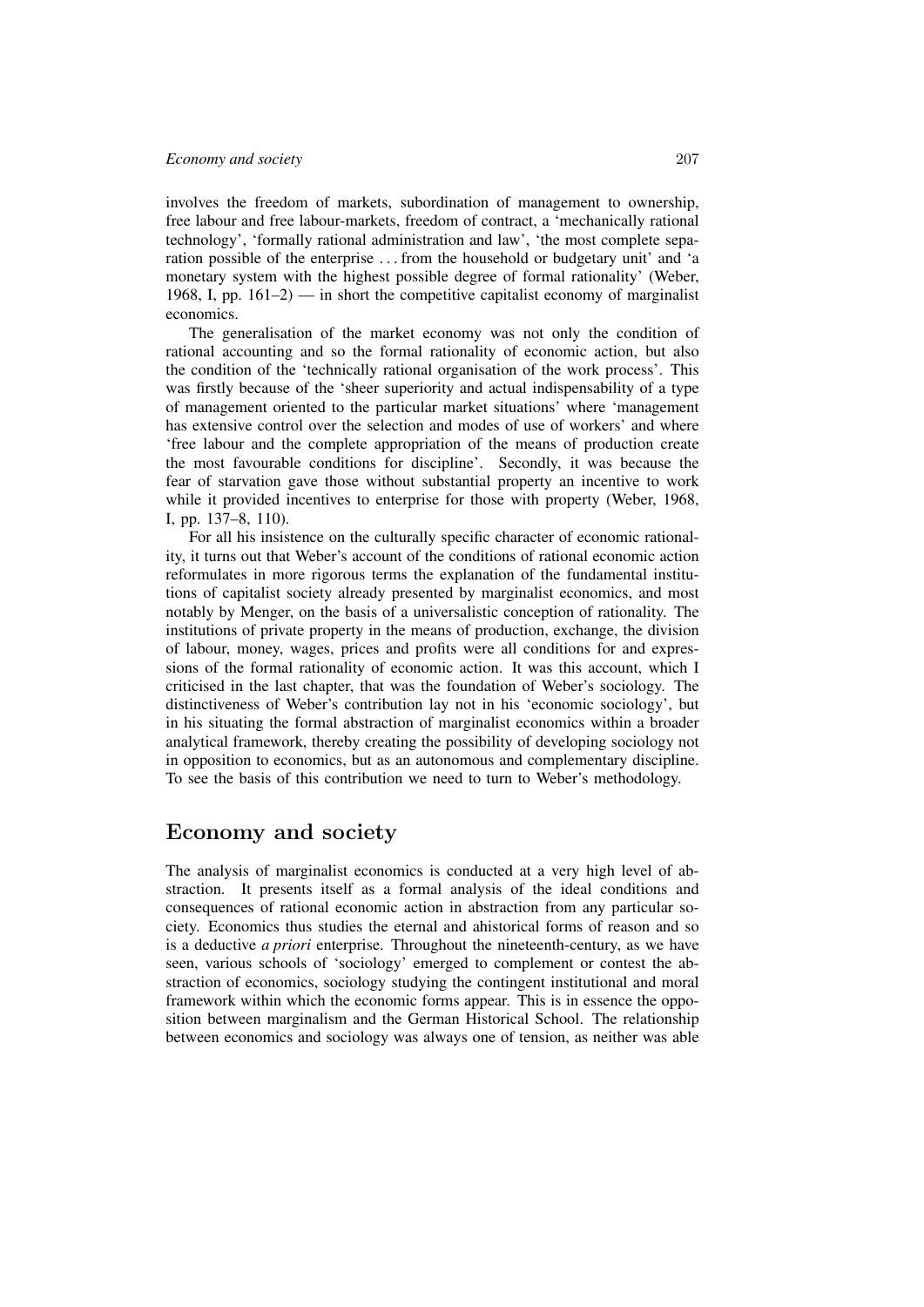to accommodate the other. Thus, in the *Methodenstreit*, Menger and Schmoller each claimed to have discovered the only appropriate form of knowledge of society. Menger criticised historicism on the grounds that knowledge necessarily involved the formulation of general laws, while Schmoller criticised marginalism for trying to apply its abstract laws to reality.

In his methodological writings Weber sought to achieve a reconciliation of the two positions in arguing that theory is necessary to historical explanation, while denying that theory in the social sciences could be a distinctive form of knowledge with its own independent validity. The deductive method of economics produced only hypotheses, in the form of ideal-types, which were necessary to historical understanding, but whose explanatory power lay only in the historical relationships they illuminated. Sociologists have pored over Weber's methodological writings to find the key to the sociological method, but Weber's 'ideal-types' hang uneasily between descriptive categories and explanatory concepts without ever resolving the tension between the two. The ambiguity of the concept of the ideal-type focuses the methodological dilemma without resolving it. However Weber's real achievement lay not in formulating a prescriptive methodology for the social sciences, but in achieving a substantive reconciliation of economics and sociology so as to make possible a unified, though differentiated, liberal social theory.

Weber's typology of action ascribed a particular place within the social sciences to economic theory. Economic theory was concerned to elaborate the economic conditions for, and implications of, the pure type of rational economic action. Foremost amongst the economic conditions for rational economic action were the fundamental institutions of capitalist society: private property, the market, money, the division of labour, wages, and profits. These institutions were therefore explained, at the level of abstraction of economic theory, as instrumental expressions of economic rationality. Although these institutions were the manifestations of historically specific social relations that have developed in the course of the production and reproduction of human social existence, they were not conceptualised at this level of abstraction as specific historical developments but as the embodiment of an abstract and ahistorical rational principle.

Sociology cannot rest content with such an abstract deductive account of the structure of capitalist society. Society is not made by metaphysical principles, but by real people interacting with one another on the basis of their particular needs and aspirations. If sociology were to be reconciled with economic theory it needed to situate the abstractions of economic theory within the concrete framework of everyday social life. Weber's typology of action made this possible, locating economic theory as one among several branches of social science, concerned with the abstract investigation of one dimension of social life. Economics alone could not give knowledge of concrete societies; such knowledge could only be achieved by the totality of the social sciences. Economic sociology was concerned to locate the abstractions of economic theory within the concrete reality of social action, while other branches of sociology concerned themselves with the conditions for, and implications of, action oriented to non-economic ends.

Although economic theory was only one branch of the social sciences, it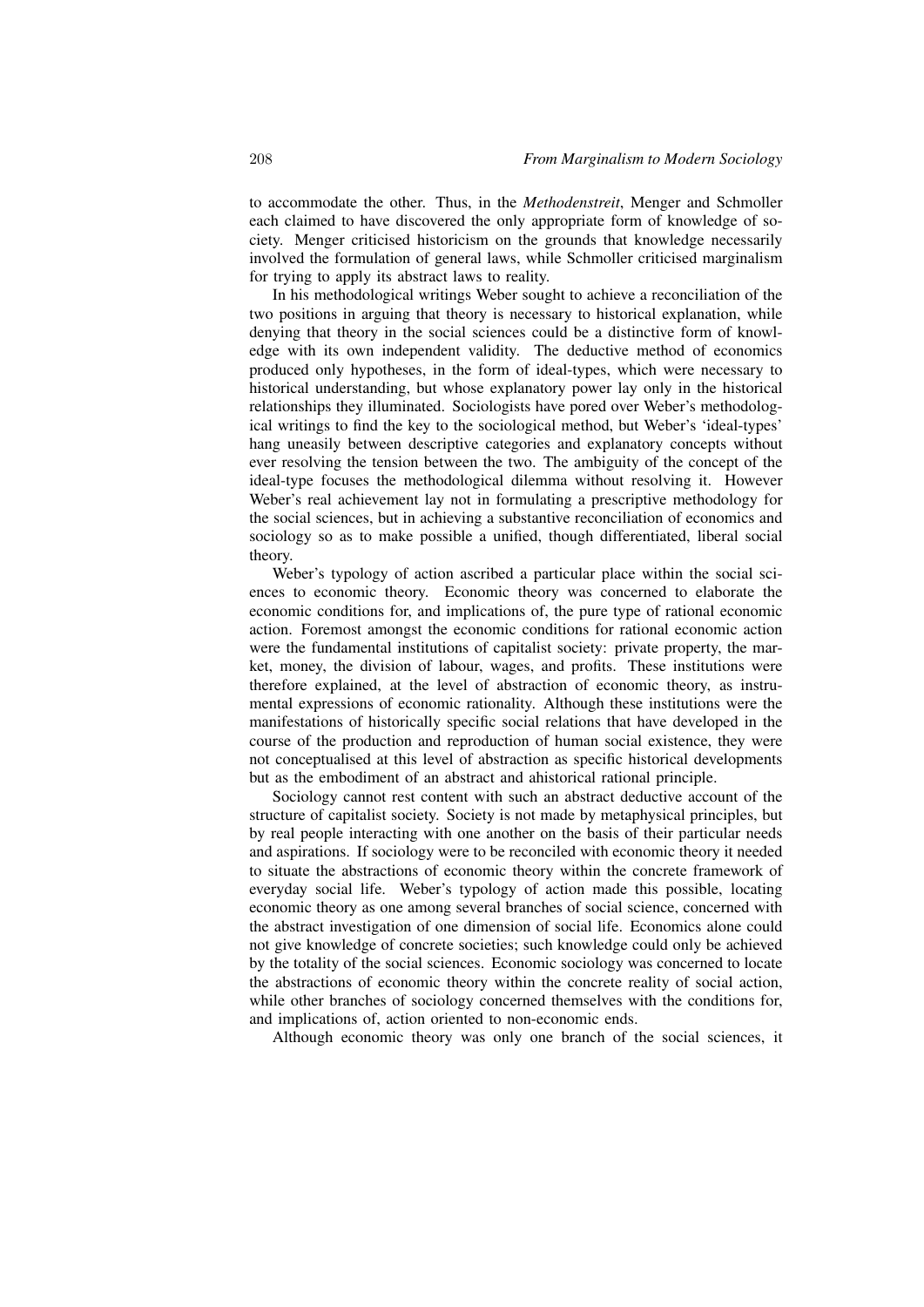#### *Economy and society* 209

nevertheless enjoyed an especially privileged position. However much the institutions abstractly theorised by economics were located historically, however much the historian and sociologist explored the specific socio-historical circumstances within which they came into being, they remained also the supra-historical manifestations of reason and so the universal foundations of a society characterised by its formal rationality, capitalism.

Weber recognised the crudity of Menger's account of the origins of the fundamental institutions of capitalist society, according to which one individual rationally appreciated the advantage of, for example, money and was then imitated by others. Thus Weber recognised that the origins of capitalism lay in the struggles for power and material gain of an earlier age, so that money, credit, exchange, the separation of labour from the means of production, were all developed by particular interests seeking their own advantage. But this particularity of origin did not undermine the identification of these institutions with formal rationality; it merely meant that the progressive rationalisation of economic action was an uneven and discontinuous process that was often compromised by particular interests. The universal significance of all these institutions remained their formal rationality, and not the particularity of their origin.

Economic theory had this special status because the rationality on which it was based, and which was expressed in monetary calculation, was supposedly a purely formal rationality. The institutions to which it gave rise were therefore the instruments of reason, the institutional forms of a universal principle, and so the presuppositions and foundation of rational social action, and not the products of specific actions. Hence the theoretical status of an explanation of market exchange as 'the archetype of all rational social action' (Weber, 1968, I, p. 635) was quite different from that of an explanation of a particular exchange relation in terms of the needs, aspirations and circumstances of particular individuals who meet in the market. The market provided a formal framework within which rational social action takes place, without dictating the terms of exchange and so the content of that action. A particular exchange may even involve an attempt to subvert the rationality of the market by violating its principles, but in that case the exchange eschewed not only the principles of the market but also the principles of rationality. Economic theory, and its concept of rational economic action, was therefore the foundation of any sociological investigation of capitalist society in providing the formal framework that was the condition of possibility of rational action. It was for sociology to fill this framework with social content.

Sociology should not be concerned with singular acts but with 'courses of action that are repeated by the actor or (simultaneously) occur among numerous actors since the subjective meaning is meant to be the same' (Weber, 1968, I, p. 29). Such repetition may be simply the manifestation of usage, custom or habit, sustained by inertia and convenience. Alternatively it may, as in economic theory, be a manifestation of the repeated rational appreciation of identical situations and so be explicable in terms of rational self-interest. However, it may also be the result of an orientation of action to a *legitimate order* of normative regulation, whether in the form of convention or of law. Convention is a spontaneous form of normative regulation emerging out of social relations; law is a compulsory form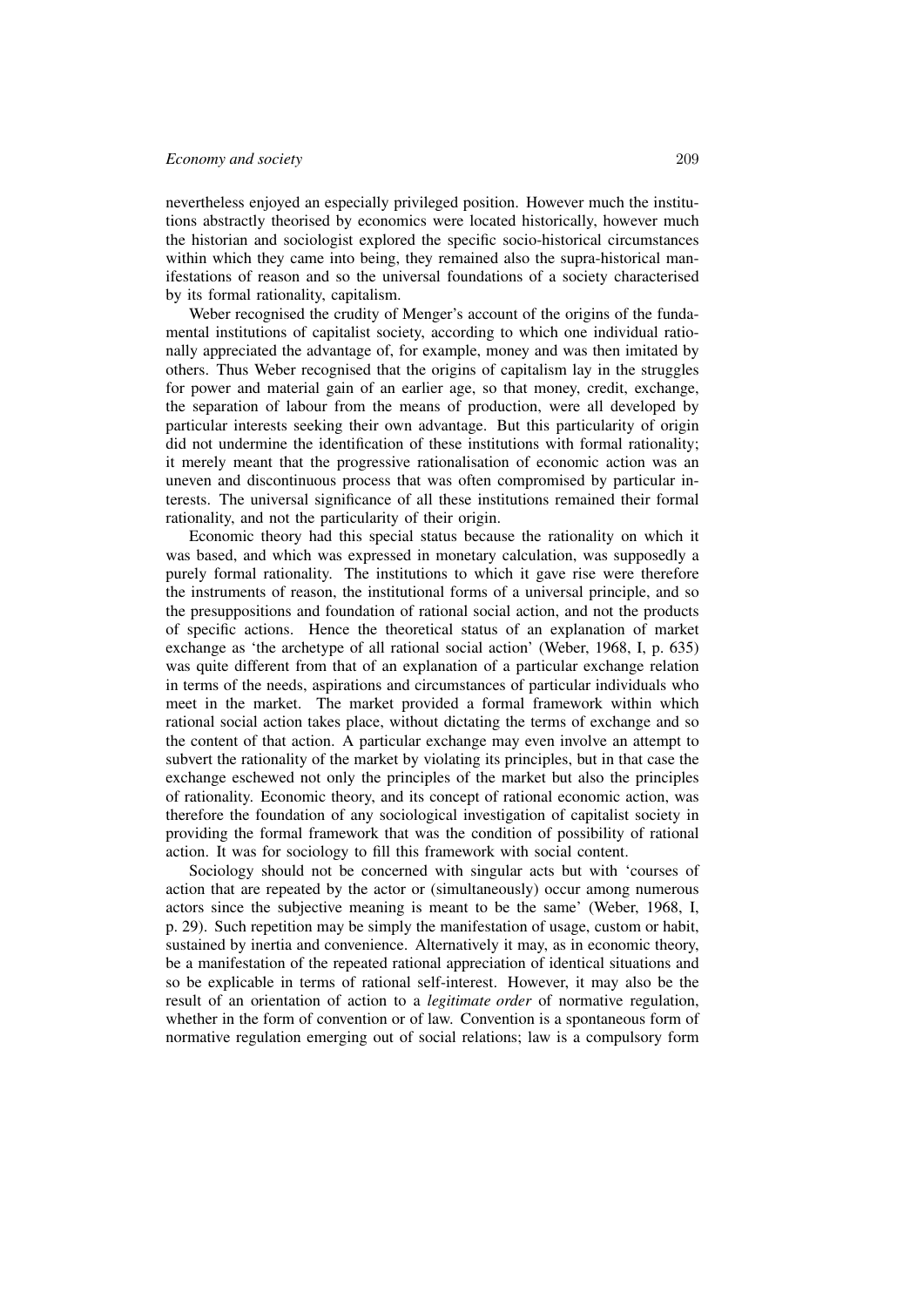of regulation imposed by an organisation. An adequate account of social action, including economic action, had to consider not only the rational orientation to self-interest, but also the formation of, and orientation to, the legitimate orders of social organisations. Where the economic institutions of the market, money etc., provided the necessary formal framework for rational social action, the social institutions of organisations with their legitimate orders provided its contingent historical framework. It was on this basis that Weber differentiated 'economy' and 'society', 'economics' and 'sociology'. Economics remained a deductive discipline, establishing the formal instrumental rationality of the fundamental institutions of capitalist society. These institutions provided the framework within which actors, through their meaningful interaction with others, engaged in social action and created concrete social relations and concrete social institutions.

Weber's sociology was primarily concerned with establishing a typology of organisations according to the ends which motivate their formation and inform their direction, the means available to those ends, the value-orientation of action typical to them and their internal dynamics. It was quite possible, and indeed very likely, that the formation of these organisations would subvert the formal rationality of the competitive market system, for they were established precisely to achieve ends that could not be achieved directly through rational economic action. The existence of organisations could not simply be taken as given. Their origins had to be sought in the individual actions that gave rise to them and sustain them. Such 'collectivities must be treated *solely* as the resultants and modes of organisation of the particular acts of individual persons, since these alone can be treated as agents in the course of subjectively understandable action' (Weber, 1968, I, p. 13).

Although they are singular products, organisations may be classified according to the typical orientation of action that gives rise to them. Thus economic organisations are established and administered with a view to achieving economic ends: the budgetary unit as an economic organisation is oriented to the satisfaction of a desire for utilities and the profit-making enterprise is oriented to making profits. Other economic organisations will arise on the basis of economic interests, as individuals with a common interest associate in order to advance that interest, usually by monopolising advantages and so regulating exchange in their own interests. The most notable such organisations are trade unions and cartels.

Organisations will also be formed to further the pursuit of non-economic ends. A political organisation is one in which the membership is subject to domination by an established order which is maintained within a certain territorial order by the threat of force. A political organisation is therefore directed to the attainment and imposition of coercive power. In contemporary society the only strictly political organisation, in this sense, is the state, which claims a monopoly of the means of physical violence. However the state determines the existence of a *political community*, within which politically oriented action, that is to say action oriented to affecting the direction of the state, is channelled through political parties.

A 'hierocratic organisation' is one 'which enforces its order through psychic coercion by distributing or denying religious benefits' (Weber, 1968, I, p. 54). Religious action is the action of such an organisation; religiously oriented action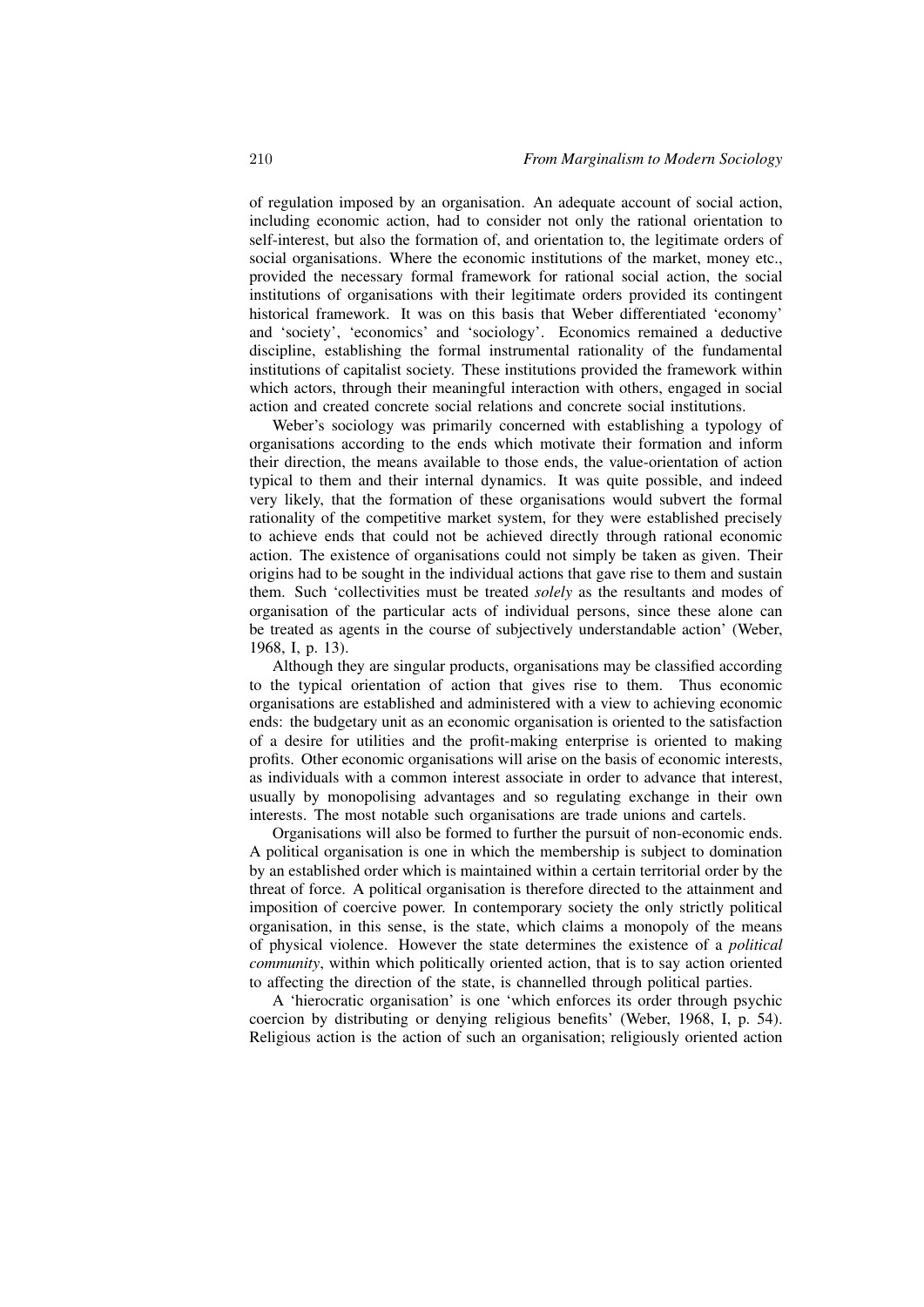#### *Economy and society* 211

is action oriented to influencing the direction of the organisation. Hierocratic organisations were particularly important for Weber because they were defined by their orientation to, and imposition of, ideal ends, and as such could influence the value-orientation of action in all spheres of social life.

Organisations may also be classified according to the means adopted by those in authority to achieve their ends. Any organisation that is more than a spontaneous voluntary association will be characterised by a system of domination which will typically involve an administrative staff and a system of legal regulation. According to the value-orientation of action typical of the leadership of the organisation there will be typically different forms of law and of domination. Thus Weber developed an elaborate typology of such forms as the core of his sociology of law and his sociology of domination.

Weber insisted on the autonomy of political and religious ends in relation to economic ends. Political action is directed to the achievement of political power for its own sake, not as a means to material gain. Religious action is oriented to ideas for their own sake, and not to provide a moral gloss for material interest. Thus the ideal-types of action and corresponding organisation must be formulated in abstraction from one another. However in reality it is true that the autonomy of economic, political and religious action is not maintained. Thus churches, states, political parties have to engage in economic action to sustain themselves as corporate entities, and may intervene in economic life to achieve their political and religious ends. Economic actors and economic organisations may orient their activity to political and religious organisations to achieve their economic ends. Thus a cartel may seek political favour, a trade union legal protection and a party religious sanction. Financiers may encourage the state to increase its indebtedness; industrialists may encourage it to protect them from competition; imperialists may encourage its expansionism; and capitalists may seek to use the state to oppress the working class. None of these practical relationships, however, undermine the fact that for Weber the state and the church were in essence autonomous and directed to other than economic ends. If that autonomy was destroyed, they would cease to be political or religious organisations.

It is this typology of action that defines the place of the concept of 'class' in Weber's sociology. Classes arise as associations of individuals pursuing a common economic interest. Weber defined a class as 'all persons in the same class situation', a 'class situation' being defined in turn as 'the typical probability of (1) procuring goods, (2) gaining a position in life and (3) finding inner satisfactions, a probability which derives from the relative control over goods and skills and from their income producing uses within a given economic order'. The concept of class situation therefore refers to a common economic interest that derives from a common economic situation, defined in terms either of the possession or absence of property ('property class') or of the type of economic activity, for example, the branch of production of an entrepreneur or the occupation of a worker ('commercial class'). A *social class* is then defined as 'the totality of those class situations within which individual and generational mobility is easy and typical'. Thus social classes are defined as the working class, the *petit-bourgeoisie*, the propertyless intelligentsia and specialists, and the 'classes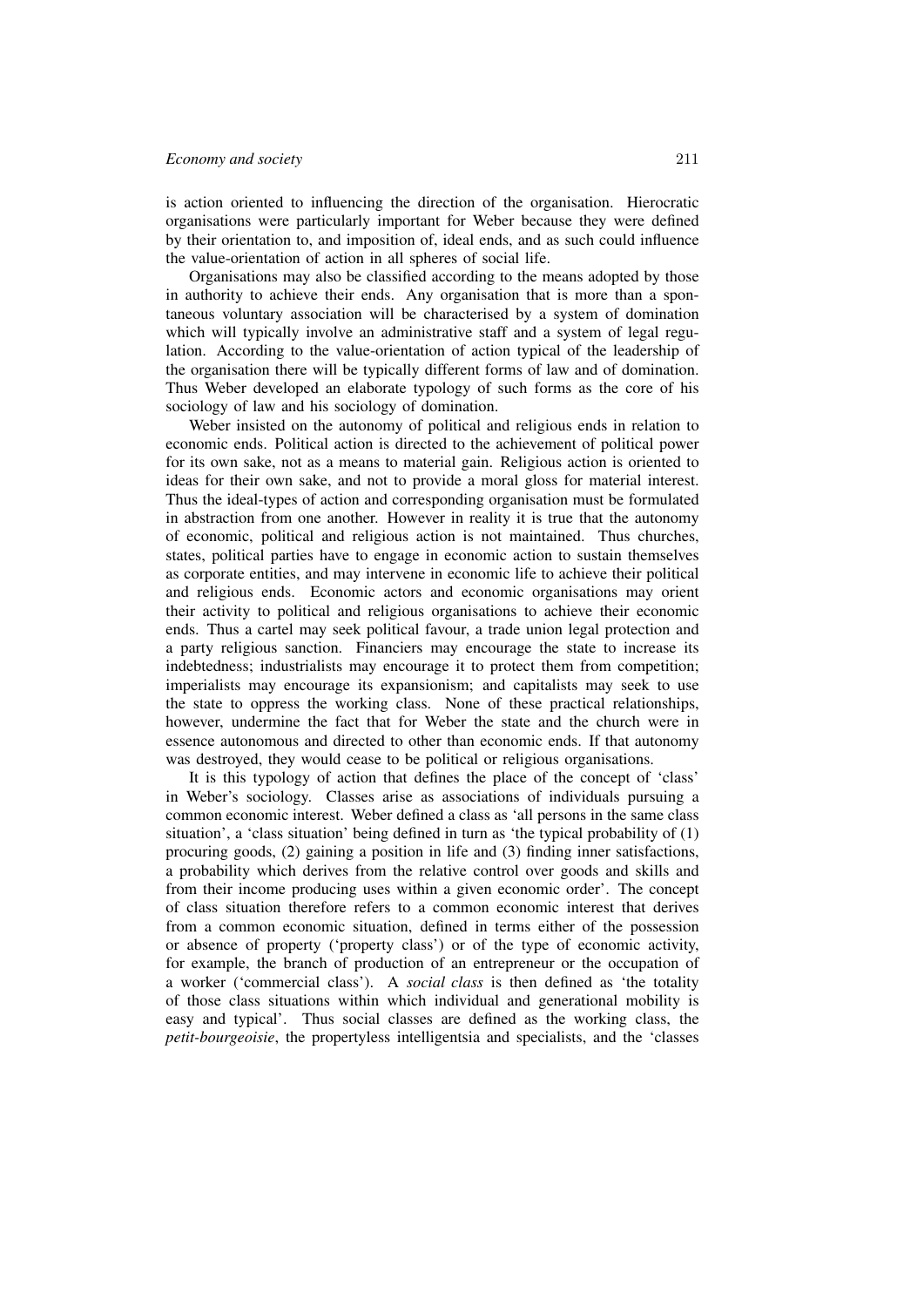privileged through property and education' (Weber, 1968, I, pp. 302, 305).

Although the concept of social class defines a common interest among, for example, workers in different occupations or entrepreneurs in different branches of production because of the possibilities of social mobility between them, there is no reason why individuals should necessarily be aware of their common class situation and still less why they should necessarily establish class organisations on that basis. 'A *uniform* class situation prevails only when completely unskilled and propertyless persons are dependent on irregular employment. Mobility among, and stability of, class positions differs greatly; hence the unity of a social class is highly variable' (Weber, 1968, I, p. 302). Class situation is only one basis of economic organisation and one that does not easily succeed because of class divisions. It goes without saying that the concept of class is not appropriate to the conceptualisation of action directed to non-economic ends, however much class factors may contingently intrude on the activity of such organisations as parties or status groups. Thus there is no more justification for reducing the uniformities of social action to the single concept of class, than there is for reducing them to rational self-interest. Conflicts of economic interest are inevitable, so there is an inherent tendency to class-formation in capitalist societies, but classes may be more or less significant groupings at different historical periods. Correspondingly, there will be a greater or lesser tendency for class factors to play a role in the formation of parties and status groups. However, such interdependencies have to be investigated empirically as they arise, and cannot prejudice the essential autonomy of ends on the basis of which different forms of action, organisation and social relation arise.

Weber's sociology offered a pluralistic conception of society that he contrasted with the 'reductionism' of both Marxism and vulgar economic liberalism. Although economic theory defined the formal framework of a rational economic system, it did not specify its concrete historical content. ln pursuing their economic, political and religious or ethical interests individuals create a range of social relationships and social organisations that provide the institutional environment within which social life takes place. The variety and complexity of social existence cannot be reduced to uniform expressions of the rational pursuit of self-interest. Such a reduction ignores the importance of ethical and political goals in social life, and ignores the prevalence of custom and tradition and of affectual orientations to action even in a capitalist society. Hence an adequate theory of society has to complement economic theory with sociology.

Weber's pluralistic conception of society bases its differentiation of types of action and of social institution on the differentiation of the substantive ends typical of each kind of action. For Weber the differentiation of social institutions, according to the typical ends to which they are adapted, is not a universal feature of society, but is itself the historical result of the progressive rationalisation of society, on the model of the rationality of the economic division of labour: the functional differentiation of institutions is 'efficient' in the sense that each specialised institution can select appropriate means to achieve its distinctive ends. However this does not mean that each type of action, and each type of institution, defines an independent sphere, for each has implications for the others. As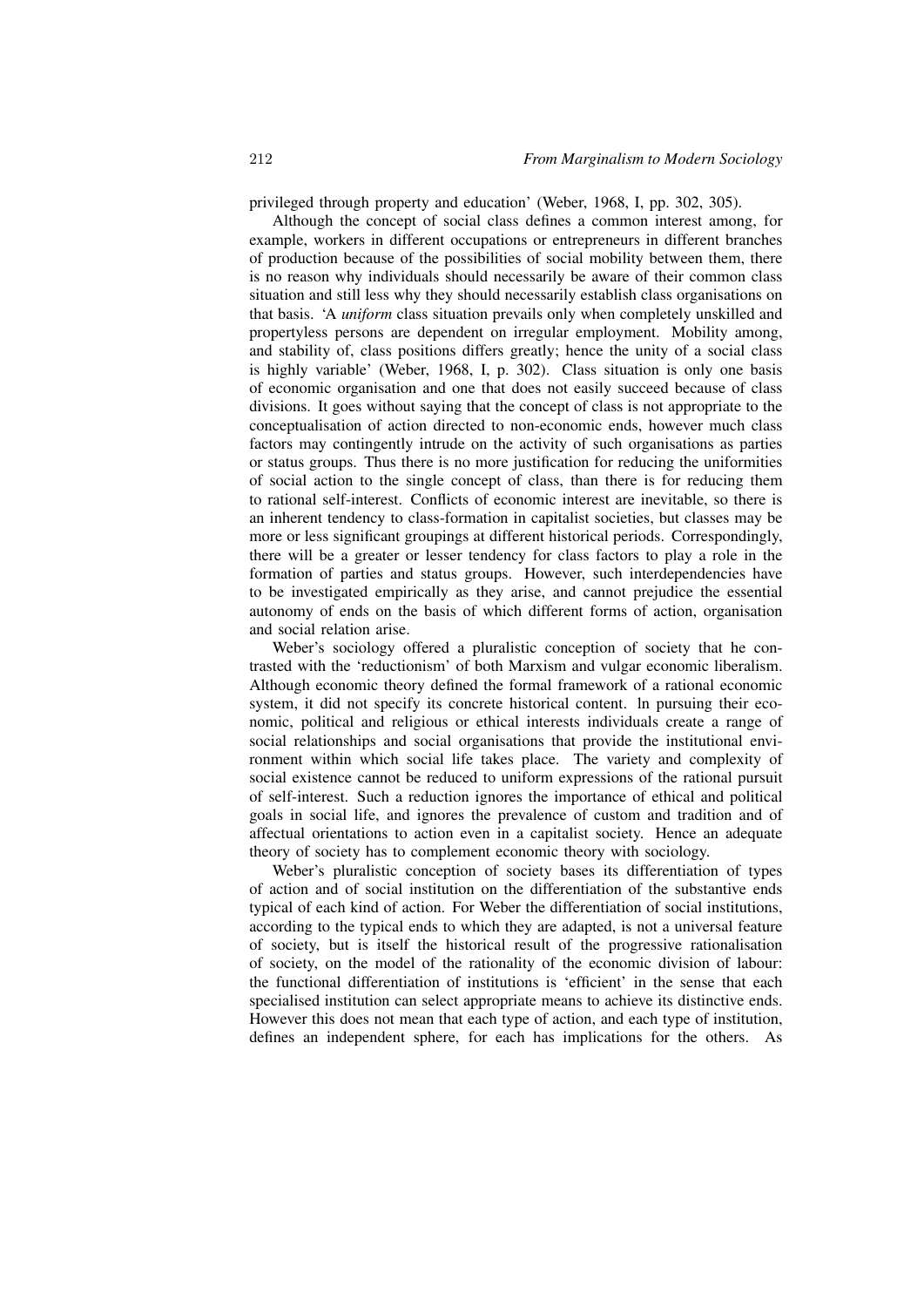we have seen, the economic reproduction of the state and the church has to be secured, while the reproduction of typically economic institutions presupposes certain political and ethical conditions.

Moreover these different ends are not necessarily consistent with one another. The attempt of the church to realise religious ends may be compromised if it has to preoccupy itself with economic concerns, just as the economic reproduction of the business enterprise is compromised if its operation is subordinate to other than purely economic ends. The rationality of the functional differentiation of social institutions, according to the typical ends pursued, derives precisely from the potential conflict between the requirements of those distinct ends. The differentiation of institutions does not eliminate this conflict, but only externalises it, so that the problem now arises in the relationship between institutions.

Recognition of this conflict between competing ends was precisely the problem from which Weber embarked on his sociological enterprise. In his work on the Prussian peasants Weber showed that the unrestrained pursuit of economic goals undermined the economic and political reproduction of the state. Thus the objective tendency was for economic rationality to subvert political rationality. On the other hand, for Weber political ends were superior to economic ends, from which he drew the conclusion that the exercise of economic rationality had to be morally and politically restrained.

Although Weber rejected the reductionism of both Marxism and economic liberalism in espousing a pluralist conception of society, he believed that capitalist society had a coherence and a unity that was given by the typically rational orientation of action in capitalist society. However this rational value-orientation is not a specifically economic phenomenon. The rationalisation of the capitalist economy is simply one aspect of a process that can also be observed in religion, in law and in the characteristic forms of domination of Western European society. According to Weber this process cannot be reduced to the requirements of economic rationality; on the contrary, the development of economic rationality is only one manifestation of the development of an instrumentally rational valueorientation. The time has come to explore more closely just what this rationality involves.

#### The typology of action and the theory of society

The basis of Weber's sociology was his typology of social action, which was the conceptual foundation of his entire scheme of ideal-types. Marginalist economics took as its starting point the abstract individual, whose actions were determined according to the rational pursuit of economic ends, and developed the pure theory of rational economic action. However Weber's typology of action established that rational economic action was only one among a variety of forms of social action, defined according to the value-orientation of action and the ends to which that action was directed. Thus economics is only one branch of the social sciences, building a theory of the institutions and social relations that can be regarded ideal-typically as the consequences of rational economic action. Sociology has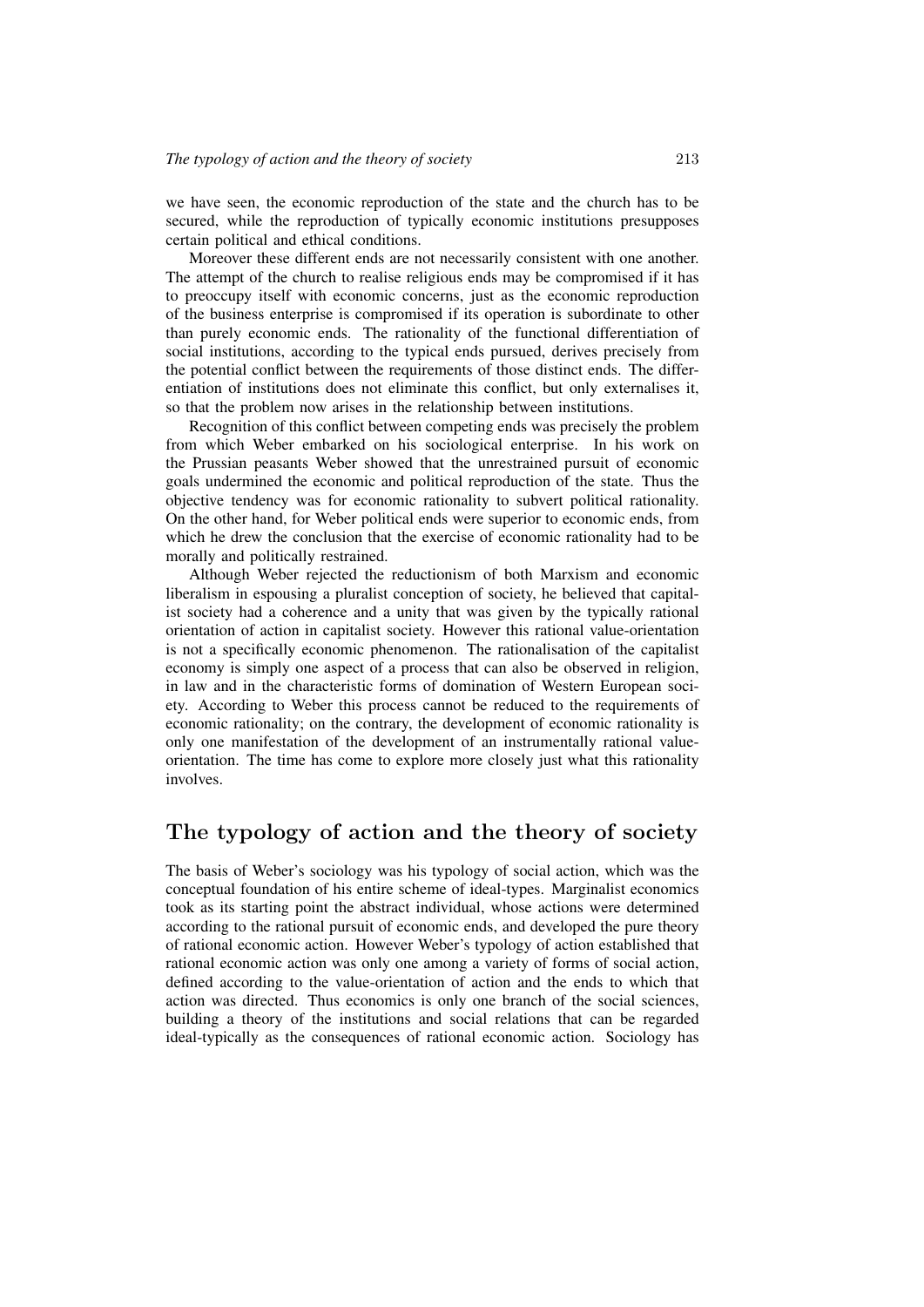to put economics in its place within the field of the social sciences, and has to complement economic theory with a comparable ideal-typical investigation of those forms of action that cannot be characterised by a rational orientation to economic ends, and the institutions and social relations that arise on the basis of such action. This ideal-typical investigation could not, for Weber, produce theoretical truths, as a distinctive form of knowledge, but it did generate the fundamental concepts which provided the basis for comparative and historical investigation and so for particular sociological explanations.

The primitive concepts of Weber's sociology were, on the one hand, the abstract individual and, on the other hand, the value-orientation of action and the ends to which that action was directed. A sociological explanation had been achieved once social action, social relations and social institutions had been related back to the orientation to ends and values of the individuals whose actions gave rise to those social relations and social institutions. It was therefore fundamental to Weber's aim of establishing a conceptual foundation for the social sciences that the typology of ends and of value-orientations be established prior to, and independently of, the social relations and social institutions to which they give rise. If this were not the case the ends and value-orientations of action would in turn be amenable to sociological explanation and they would cease to be the primitive concepts of sociology. The typology of ends can be used to exemplify the argument, before we turn to the typology of value-orientations.

The typology of ends was the basis on which Weber established the autonomy of economic, political and ethical or religious action, and so of economics and the other branches of the social sciences. Although Weber stressed that the ideal-types could only be established by thorough comparative and historical investigation, the autonomy of these different forms of action, and of the institutions and social relations to which they gave rise, was not established empirically. Weber observed, for example, that political and religious means were frequently used to economic ends and that success in achieving political and religious ends was frequently dependent on the availability of economic means. The basis of this differentiation is therefore not empirical but conceptual. However if we ask what is the conceptual basis of the differentiation of ends we find ourselves caught at once in a vicious circle.

Economic action is action oriented to the provision of the material means of human existence. Defined in this stark way the definition could be considered to be prior to the social institutions to which it gives rise, so that an instrumental explanation of these institutions is not incoherent, although as soon as we look at a particular society we might doubt the adequacy of this characterisation: provision for material needs is only secured through *social* production, so that action oriented to such provision has to be oriented to the *social reproduction* of the actor as an economic agent. If the substantive content of both the ends of economic action and the means at the disposal of the individual are necessarily socially defined, economic action cannot be categorised in abstraction from the particular institutional form of the social relations of production.

Political and religious action are defined in terms of ends that have no meaning outside the institutions to which they supposedly give rise. Thus political action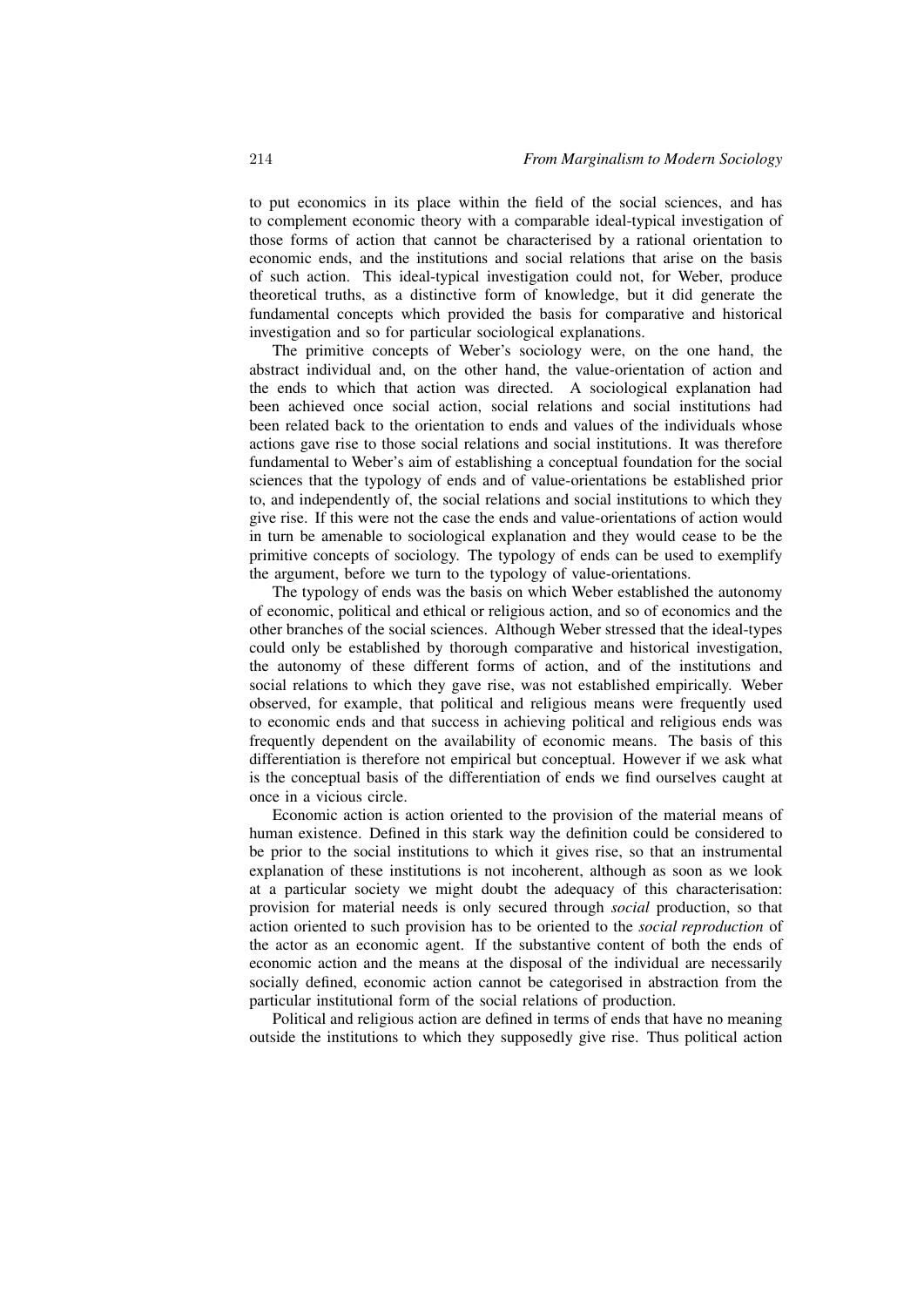is defined by an orientation to the exercise of political power; politically oriented action to the acquisition of such power. Political action therefore presupposes the existence of a political organisation, without which political power does not exist. In the same way religious action presupposes the existence of an hierocratic organisation. Hence the definition of the ends of social action presupposes the existence of precisely those social institutions which the typology of ends was set up to explain.

The only way out of this vicious circle is to postulate an inherent irrational quest for power and metaphysical sustenance as a defining characteristic of the human psyche. This, however, is just the kind of psychologistic irrationalism from which Weber sought to rescue the social sciences. The only conclusion must be that the explanation of the specific characteristics of economic, political and religious action must itself be sociological and cannot be referred to the typology of ends, since that typology presupposes the phenomena it seeks to explain. However Weber did not draw this conclusion, characteristically falling back at this crucial point on his historicist empiricism, which insisted that historical interpretation is ultimately the only valid form of knowledge. The result was that the explanatory power of his sociology was limited to a potential ability to interpret the reproduction of those social phenomena, on the basis of the subjective interpretation of socially determined and socially effective human needs and aspirations.

While the typology of ends established the autonomy of the different forms of action, and so of the different branches of the social sciences, the typology of value-orientations was the basis on which the coherence and unity of society was established. The cultural unity of a capitalist society was defined by the typically rational value-orientation of action in such a society. I have already noted that the typology effectively reduces to the contrast between rational and irrational action, the distinctions between different types of irrational action referring to typical motivation rather than to typical value-orientation. The typology therefore depends on the definition of the 'formal rationality' characteristic of a capitalist society. I have also noted that the definition of this 'formal rationality' derives from the marginalists' characterisation of rational economic action. However Weber insisted that the economy is only one sphere of application of the broader principles of 'instrumental rationality'. Clearly Weber's interpretation hinges on the characterisation of the 'rationality' of 'instrumentally rational' action independently of its economic form.

It is fundamental to Weber's sociology that the formally rational valueorientation can be defined abstractly, and not reduced to the specific economic rationality of capitalist society. If this were not the case his sociology would be threatened by a reductionism for which the characteristic value-orientation of capitalist society would be the expression of capitalist economic rationality, so that the rationality of political and religious action would not be inherent in those forms of action, but would be an expression of their relation to economic action, and the rationality of economic action would in turn be the consequence and not the cause of capitalist economic institutions.

We have seen that Weber insisted that economic rationality was only one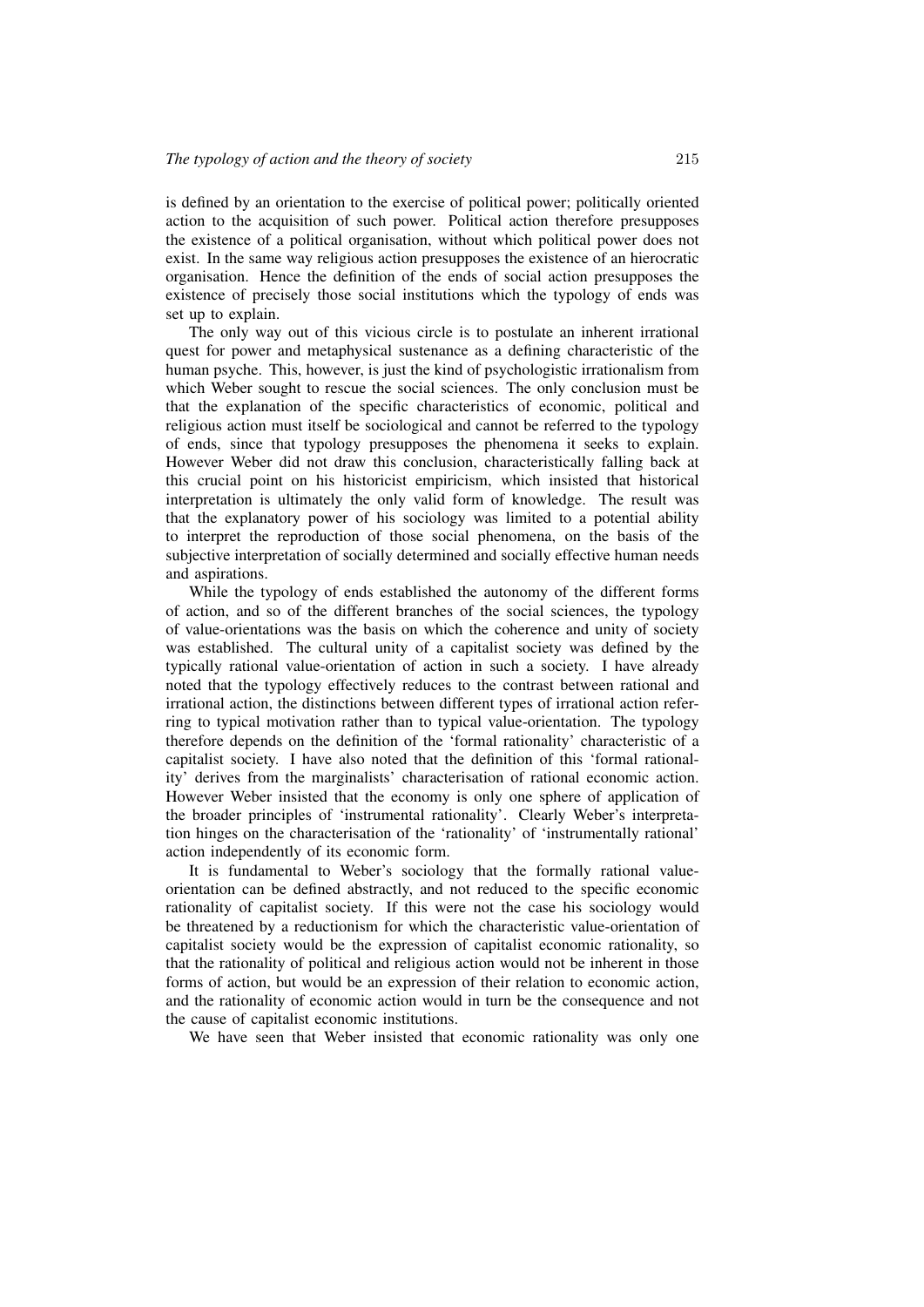form of rationality and that the development of the capitalist economy was only one aspect of the rationalisation of western society. The Protestant ethic and the bureaucratic State are not expressions of the development of capitalist rationality; all three are, in principle, autonomous expressions of the development of a rational value-orientation in all spheres of social life. However, we have already seen that formal rationality, in the sense of consistency and determinateness of relations between motives and actions, is a necessary condition for the intelligibility of action, and so a necessary condition for any interpretative sociology, without in any sense being sufficient for the definition of an instrumentally rational valueorientation to action in Weber's sense. Weber's 'formal rationality' therefore necessarily involves substantive considerations.

In practice Weber's explorations of 'irrational' forms of action were conducted on the basis of the presupposition of the formal rationality (in the logical sense) of all action. Thus he analysed, for example, patrimonialism in terms of the rational requirements of administration appropriate to a particular society and of the rational responses of different actors to the situations in which they found themselves. Patrimonialism, or calculation in kind, did not persist because of an irrational failure to adapt means to ends, but because the means for a more 'rational' adaptation were not available. The 'rationality' of the forms of action typical of a particular society lay not so much in the subjective orientation of the actors, as in the extent to which the social institutions in which their actions were embedded had been subordinated to the principles of a particular form of rationality, 'instrumental' or 'formal' rationality. Thus the 'irrationality' of patrimonialism and calculation in kind was measured against the 'rationality' of bureaucratic administration and monetary calculation as less against more adequate means of achieving the given end. Measured against other ends, however, patrimonialism and calculation in kind might appear rational, while bureaucratic administration and monetary calculation would be irrational. Thus the privileged status of 'formal rationality' in Weber's sociology does not lie simply in its expressing the rational adaptation of means to ends. So what is peculiarly 'rational' about 'formal rationality'?

Weber's definition of formal rationality differed according to the sphere of activity with which he was concerned. Thus economic rationality referred to economic action and was defined in terms of the extent of money calculation. However such a definition was obviously not appropriate to the characterisation of rational forms of law, domination or religion. Each of these was characterised in turn in its own way. Thus rationality was expressed in formal law, bureaucratic domination and a secularised religion. The common feature of all these cases was the determination of a course of action in accordance with a set of general rules rather than a particular prescription or a capricious whim. Very broadly, the degree of rationality was identified with the degree of generality of the rules applied to the determination of a particular course of action, and so with the relative absence of particularistic regulation.

On what basis is the degree of abstraction of regulations identified with the degree of rationality? Weber suggests that the rationality of such a system lies in the degree to which the consequences of action are *predictable*. It is certainly the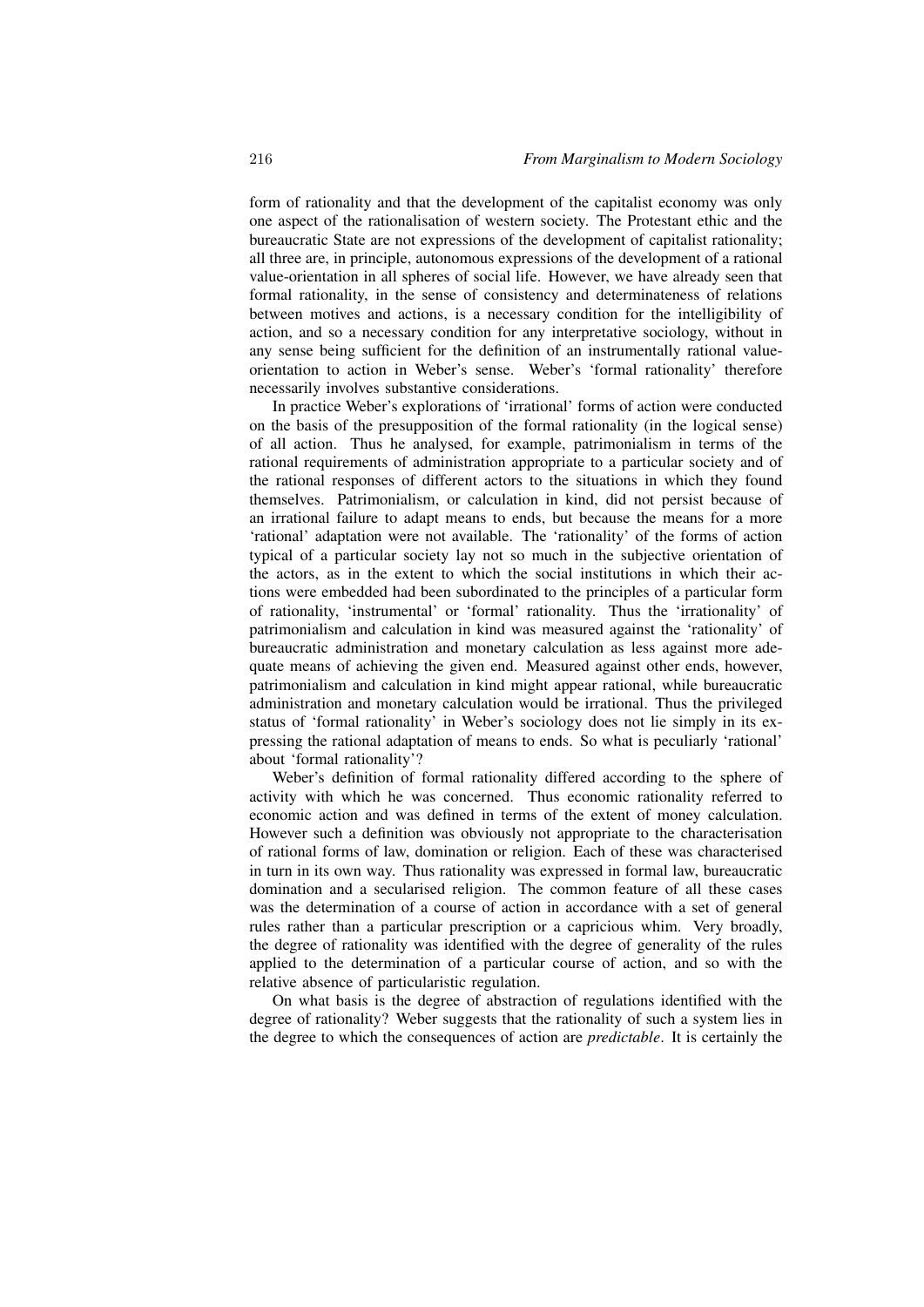case that the existence of a set of rules makes it possible to predict with some degree of accuracy the decisions of a legal, bureaucratic or hierocratic authority, and so to anticipate the consequences of a particular course of action. The peculiar 'rationality' of such a set of institutions is not defined by the subjective orientation of the actor calculating the consequences of action, but by the objective 'rationality' provided by the degree of predictability of those consequences which is made possible by the existence of a set of rules. Although the decisions of a despotic ruler might not be governed by a legal system, this does not imply that those living under a despotic administration will have to abandon rationality; it merely means that they will have to base their calculations on their knowledge of the considerations the despot will be likely to bring to bear on their case. To the extent that despotic rule is capricious such calculation will involve considerable indeterminacy.

The predictability of the imperative judgements of others certainly makes it easier to anticipate the consequences of a particular course of action, so making it more likely that the end achieved will be the end intended. However the predictability of the consequences of action is by no means the exclusive prerogative of of an abstract system of regulation. The rule of custom and tradition, or even the decisions of a despot, may attain at least as high a degree of predictability. Thus the peculiar rationality of an abstract system of regulation cannot lie simply in the predictability of its decisions.

The other feature of such a system that Weber emphasised is its 'impersonality'. An abstract system of regulation not only makes it possible to anticipate with some degree of accuracy the consequences of a particular action, but it also applies to every individual without regard to their personal characteristics or social status. However, there is nothing inherently rational about such a system. Indeed Weber recognised that the abstract character of the system implied that it would be 'substantively irrational', for the fact that the same set of rules applied regardless of personal circumstances meant that the substantive consequences of those rules would differ from person to person: freedom of contract was the freedom of the capitalist to appropriate surplus value and the freedom of the worker to submit to the direction of the capitalist; the same freedom is the freedom for the enrichment of the one and the enslavement of the other. The application of the abstract principle of equality before the law in an unequal society is a means and a condition for the reproduction of that inequality. This may be rational for the rich, but its rationality for the poor is by no means obvious!

Weber was undoubtedly correct to argue that monetary calculation, formal law and bureaucratic domination could not be identified completely with capitalism, so that instrumental rationality could not be referred to the interests of a particular class. Monetary calculation, formal legal systems and bureaucratic domination long preceded the development of modern capitalism, and arise in societies and in areas of social life that apparently have little or no connection with capitalist economic forms. However, they do seem to be closely associated with the development of commercial and money capital, on the basis of the growth of commodity production, which are phenomena that are historically very much older, and geographically far more widespread, than capitalist forms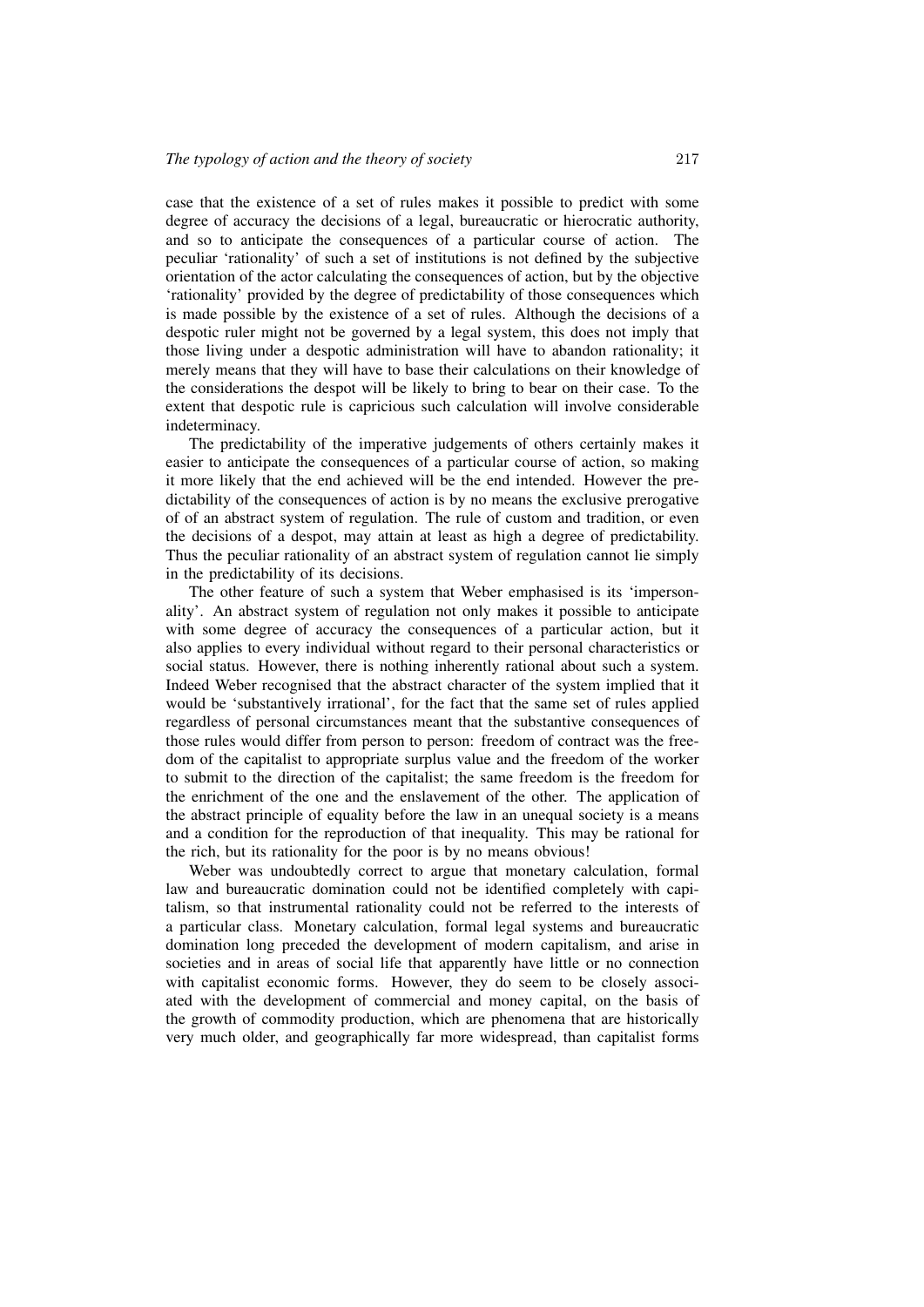of production.

More importantly, it is their association with the competitive regulation of economic activity, which only comes to fruition with the development of modern capitalism, that marks these impersonal forms of regulation as 'rational' in comparison with any alternative forms. This is quite simply because the competitive regulation of economic activity requires the freedom of action from particularistic legal, political and religious constraints. The decisions of legal, political and religious authorities will have economic implications. Competitive regulation requires that these implications should be not only predictable, but that they do not favour one branch of economic activity or one actor against another. However this immediately implies that the 'rationality' of abstract forms of legal, political and hierocratic regulation is not derived from the subjective rationality of individual actors, since each individual would prefer to secure preferential treatment, while all others are subject to anonymous regulation. Nor is this rationality inherent in the characteristic legal, political and religious ends pursued, for it is often antithetical to such substantive legal, political and religious considerations as 'justice', 'power' or 'salvation'. The rationality of these abstract and impersonal forms of regulation can only be derived from the objective rationality of competitive forms of economic regulation. Abstract forms of regulation are 'rational', and their rationality is 'formal', because they do not have substantive implications for the outcome of the competitive process, and so do not undermine the rationality inherent in the latter. Thus we find ourselves back with the marginalists' characterisation of the abstract rationality of capitalism as the foundation of the general principle of rationality, not merely as one of its manifestations. Weber's 'formal rationality', as the subjective orientation to action typical of modern society, reduces to the marginalists' 'economic rationality', as the objective characteristic of capitalist economic institutions.

The same might be argued of religious belief. Weber recognised that it is not possible to characterise any system of belief as inherently more rational than any other. Thus the this-worldly asceticism of Calvinism, that is the defining characteristic of the Protestant ethic, is not in itself any more rational than alternative systems of religious belief. What gives particular sorts of religious belief a privileged rationality within Weber's scheme is not their inherent qualities, but the fact that they do not impede, or that they actually promote, the development of economic, legal and bureaucratic rationality, in short the development of capitalism. Thus the Protestant ethic may be very rational in a capitalist society, since hard work and frugality are the necessary qualities of a good wage-labourer, while savings and the reinvestment of profits are the key to survival as a capitalist. But it is only within an emerging capitalist society, in which the accumulation of the products of labour becomes the basis of social production and the means to the accumulation of wealth, that the 'this-wordly asceticism' of the Protestant ethic furthers the development of the social relations of capitalist production. In a different kind of society hard work and frugality would lead merely to the accumulation of useless things, which may be devoted to the glorification of God or the relief of the poor, but which would have no other social significance. In themselves the Protestant ethic, formal law and bureaucratic domination are no more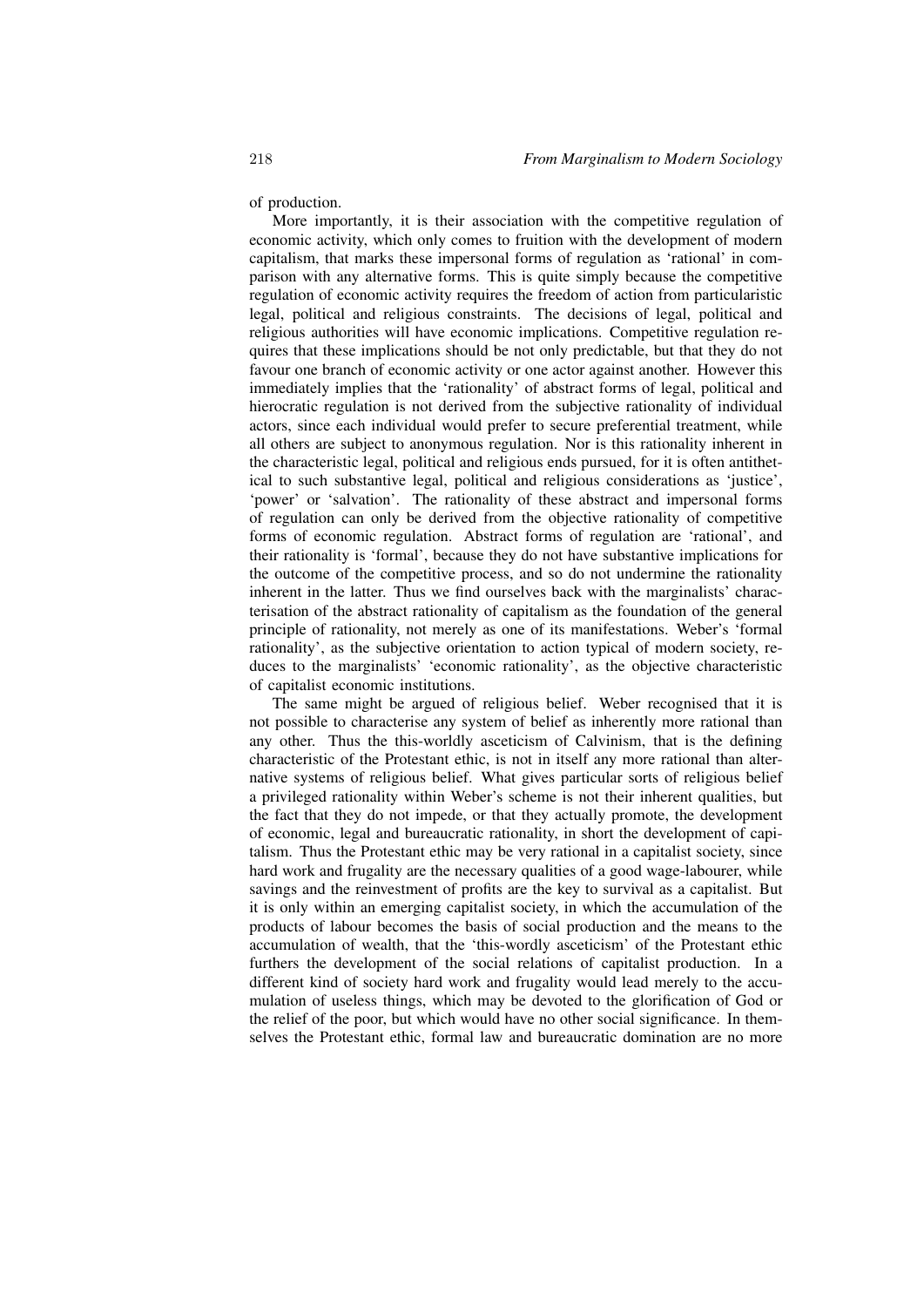rational than any other forms. It is only their privileged relationship to capitalist economic rationality that makes their designation as 'rational' an appropriate one.

We have to conclude that bureaucratic, legal, religious and economic rationality are not independent manifestations of a purely formal principle of rationality. The rationality of the first three is conditional on the rationality of the last one. Thus the characterisation of the institutions and social relations of capitalist society as being rational depends on the characterisation of the rationality of economic action in a capitalist society.

Weber identified the 'formal rationality' of rational economic action with the possibility and extent of money calculation. From this he derived the rationality of the fundamental institutions of capitalist society: the generalisation of commodity production and exchange, the separation of the labourer from the means of production, the separation of the household from the productive enterprise, the separation of ownership from control of the means of production, the development of the joint-stock company, the credit system, etc., are all rational developments because they extend the scope of money calculation. The question we have to ask is in what sense is money calculation especially rational? Can its rationality be defined in purely formal terms, or does it depend on the presupposition of the substantive rationality of capitalist social relations? Is capitalism the expression of the rationality of economic action, or is money calculation simply the form of economic rationality appropriate to capitalism? Does capitalism express the development of economic rationality, or does economic rationality express the development of capitalism?

Economic action is rational when it involves an instrumentally rational orientation to the satisfaction of a desire for utilities. To what extent is monetary calculation a condition of such rationality? Weber asserted that monetary calculation on the part of the budgetary unit was more rational than calculation in kind because of the reliance of the latter on the subjective evaluation of advantages which made it impossible to quantify alternatives objectively. This fundamental argument is fallacious, and almost trivially so in view of Weber's conception of sociology.

Calculations in kind undoubtedly involve the subjective evaluation of the benefits that flow from alternative dispositions of resources, but this is no less true of monetary calculations. In the latter case the budgetary unit has to decide how much of each available good to sell and how much of each good offered on the market to buy at prevailing market prices. Money is the means of comparison, but what is being compared is the subjective evaluation of alternative courses of action on the basis of anticipated marginal contributions to utility in each case. Since subjective evaluation is the defining characteristic of action for Weber, calculation in money is a no more rational means of allocating resources in accordance with considerations of utility than is calculation in kind.

Money calculation cannot be characterised as peculiarly rational on the basis of the value-orientation of individual action, but only on the basis of the supposedly superior rationality of monetary prices over subjective evaluations of utility. In other words the supposed rationality of monetary calculation has nothing to do with its *subjective* rationality, but derives from the supposed *objective* rationality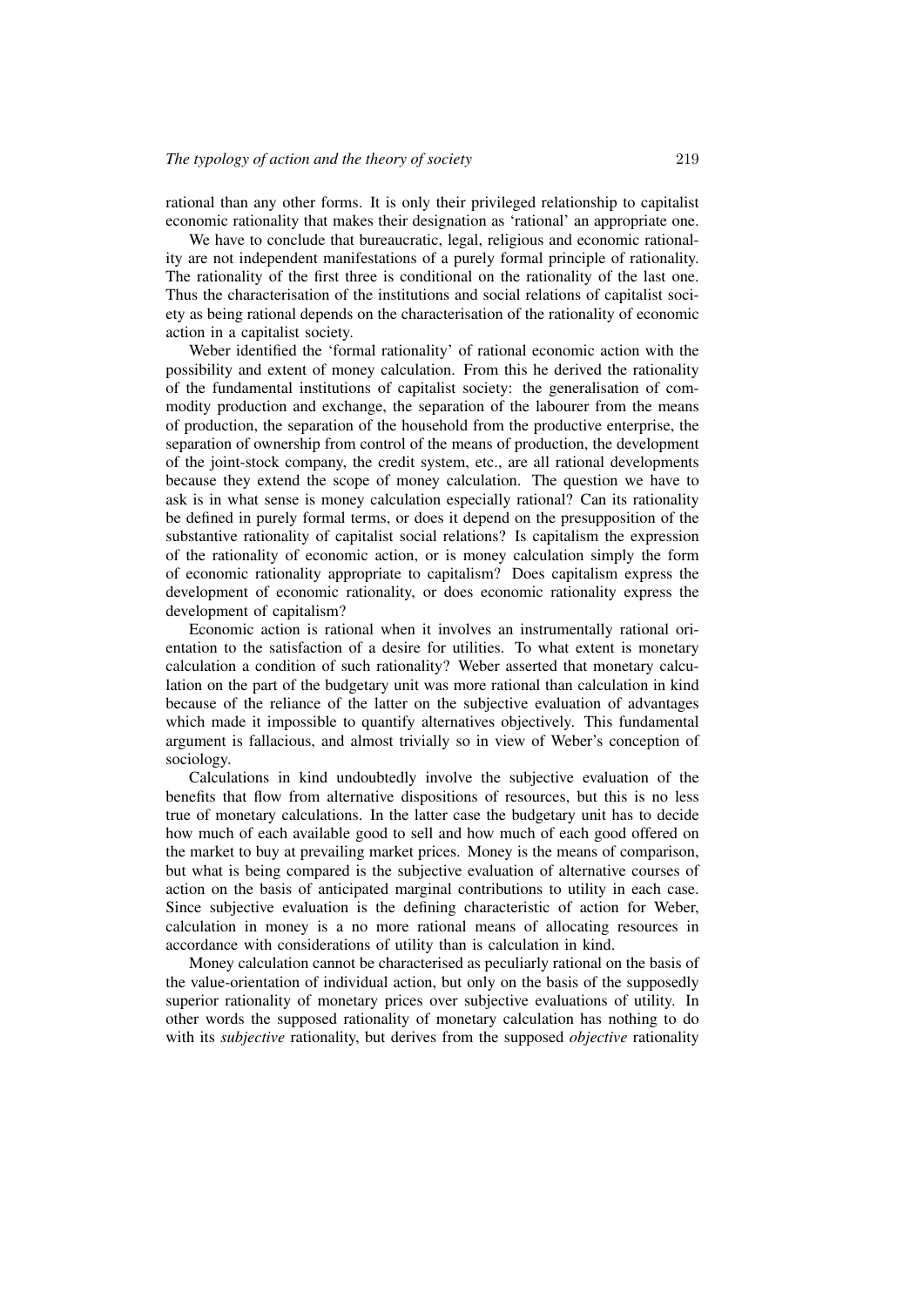of the market through which monetary prices are determined. Thus the supposed 'formal rationality' of monetary accounting presupposes the substantive rationality of capitalism as a means of satisfying human wants and meeting human needs.

When we turn to the profit-making enterprise the situation is different, but this is definitionally the case since the profit-making enterprise is defined by an orientation not to utilities but to profit, an objective quantitative difference between income and expenditure. In this case monetary calculation is the appropriate form of rational economic action not because of the particular rationality of money calculation, but because of the substantive orientation of action to profit. The rationality of monetary calculation in this case is simply an expression of the rationality of the profit-making enterprise, and so again presupposes the substantive rationality of capitalist economic institutions.

In neither of these cases can the rationality of monetary calculation be characterised in terms of a peculiarly rational value-orientation of action. The rationality of monetary calculation cannot be reduced to the subjectively rational orientation of action, but can only be established as an expression of the objective rationality of the market and of the profit-making enterprise as means for the provision of human needs: monetary calculation can only be *subjectively* rational to the extent that it provides an *objectively* more rational means of achieving given economic ends.

The coherence of Weber's sociology rests on the validity of the economists' demonstration of the *objective* economic rationality of the capitalist economic system, a demonstration whose validity Weber took for granted, but one which accords neither with reason nor with experience. Weber only avoids the inevitable conclusions by adopting the economists' designation of this objective rationality as purely *formal*, with no substantive implications and so with no evaluative significance. However, as I have argued at length above, this designation rests on the illegitimate abstraction of the economic institutions of capitalist society from the social relations within which they are necessarily inscribed: on the abstraction of exchange relations from the social relations of production and distribution; on the abstraction of the life of the commodity from the life of the commodity owner; on the abstraction of the state of perfect equilibrium from the conditions of ignorance and uncertainty in which economic decisions are made; on the abstraction of economic relations from consideration of the social power inherent in such relations; in short, the abstraction of an ideal world of the 'economy' from the reality of 'society', and in this sense on the 'naturalisation' of economic relationships. It is only on this basis, which forcibly abstracts consideration of formal economic relationships from consideration of their substantive material and social implications, that the rationality of the capitalist economy can be designated as a purely 'formal' rationality. Correspondingly the distinction between the 'formal rationality' of capitalism and its 'substantive irrationality' does not express a dilemma inherent in capitalism, between its supposed economic efficiency and its undoubted social injustice, but a dilemma constructed by the liberal social theorist, between her ideal justification of capitalist society and everyday reality.

Weber's sociology, like marginalist economics, rested on the abstraction of the social actor from the social relations within which she was inserted in taking the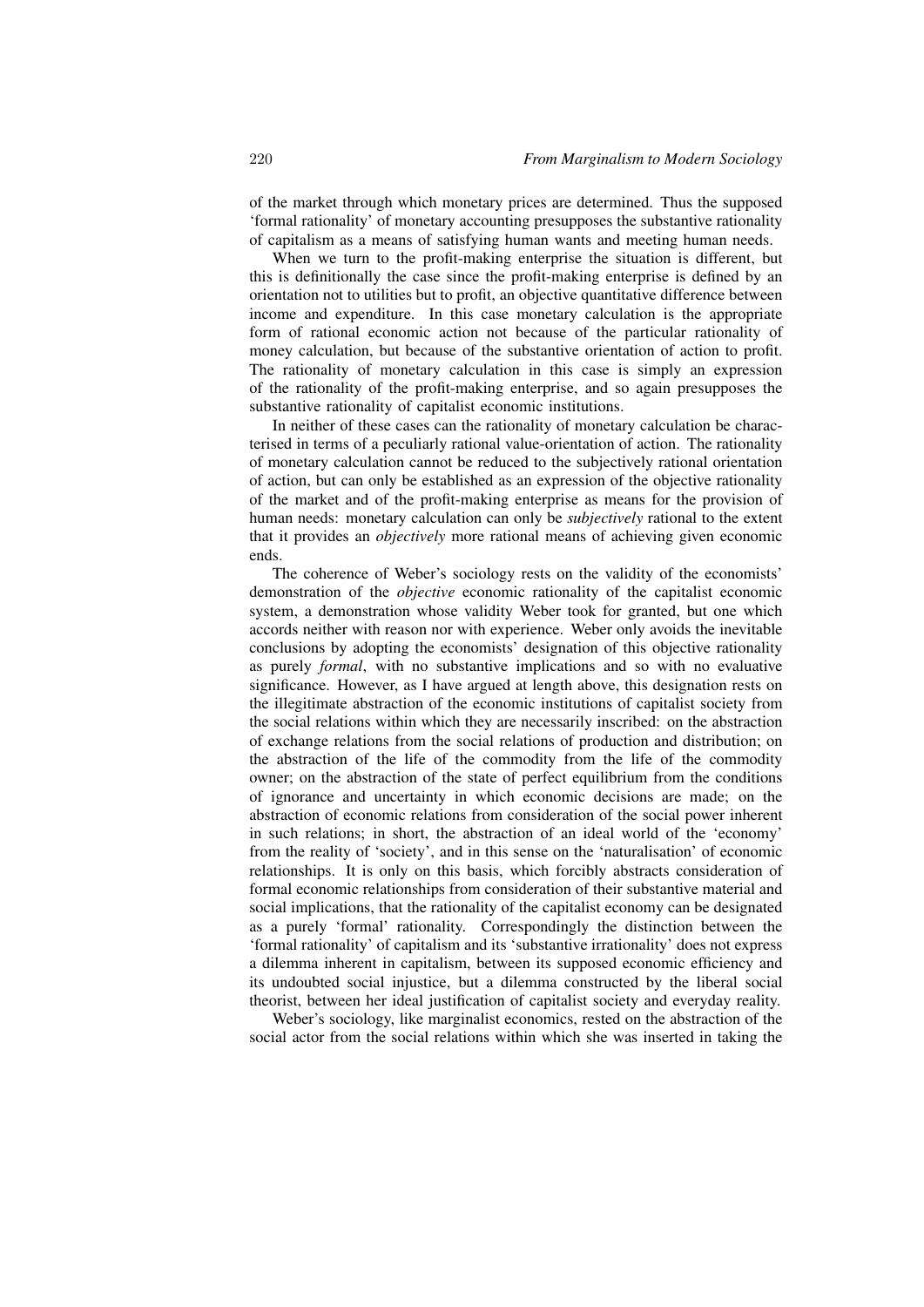ends and value-orientations of action as the given starting point of sociology. We saw in the last chapter that the marginalist characterisation of the abstract individual presupposed the social relations of production within which the individual was inserted, which appeared in a fetishised form in the needs and resources attributed to the individual economic actor. In the same way we have now seen that Weber's characterisation of both the ends and the value-orientations of action presupposes the social relations within which the individual is inserted, and to which action is oriented, a presupposition which is concealed by Weber's implicit reference to the 'naturalisation' of social relations of marginalist economics, so that the mutable social constraints, which define the limits of the subjective rationality of 'formally rational' economic action, are fetishised as immutable natural and technological constraints, and the contradictions of capitalism appear as the unavoidable fate of humanity.

The immediate implication is that the rationalisation of European society, of which the development of capitalism is for Weber only one aspect, cannot be seen as a generalised change in the value-orientation of action in the direction of a purely formal rationality, even if, as in Weber's sociology, this rationality is not given an absolute value. The 'rationality' of capitalism is not merely historically specific, it is bounded by the social forms of production and reproduction characteristic of a particular form of society, outside of which such a value-orientation would be profoundly irrational.<sup>2</sup> If it is to be seen as a rational process it can only be seen as the process through which the particularistic and traditionalistic barriers to the development of the social relations of capitalist production are swept away. Weber's attempt to conceptualise the coherence of capitalist society, to explain how law, the state and religious belief just happen to take on forms appropriate to rational economic action, leads back to the economic reductionism that Weber sought to avoid.

As I have already noted in relation to the 'rationality' of political legal, and religious action, where Weber simply took the existence of a state, a church, and an intellectual and cultural environment as historically given, Weber only avoids confronting the dilemma with which he had presented sociology by falling back on an historicist empiricism at this critical point. Weber recognised that the 'formal rationality' of capitalism was compromised by its 'substantive irrationality'. He recognised that the institutional domination of this formal rationality corresponded to the interests of a particular class. He recognised that the peculiar rationality of 'formally rational' forms of legal and political domination lay in their relationship to the capitalist economy. He recognised that the historical birth of capitalism was marked not so much by the advance of reason as by pervasive class violence. All

<sup>2</sup>This is as true of the orientation of the capitalist as of anybody else: capitalist enterprise is only rational on the basis of an appropriate development of the forces and social relations of production. Thus it is not sufficient to replace the term 'instrumental rationality' by the term 'capitalist rationality' to salvage Weber's sociology as, for example, Marcuse (1965) tends to do, since the rationality of such a value-orientation cannot be referred to a class interest without referring also to the social relations which such an interest expresses. Thus the development of capitalism cannot be explained as the consequence of the development of any kind of rationality, whether it be 'formal' or 'capitalist', but only in terms of the historical development of the social relations of production.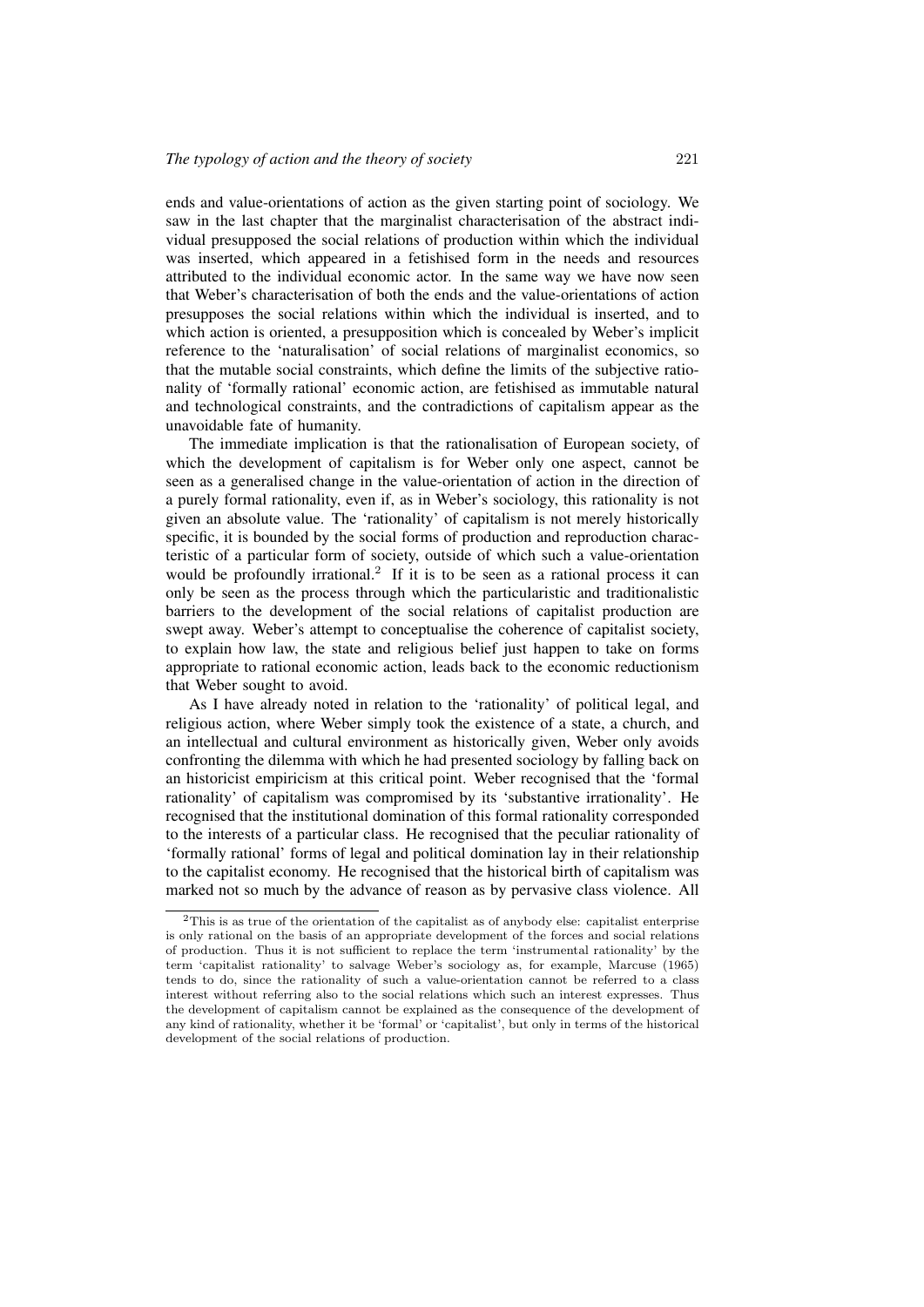these considerations would appear to undermine his typology of ends and valueorientations, which attributes primacy to the principles of 'formal rationality' over its particular expressions, and which purports to establish the autonomy of distinctive value-spheres. However Weber does not draw this conclusion, because his methodological insistence that his 'ideal-types' are purely hypothetical constructs, which do not make any knowledge-claims, renders these ideal-types immune from rational criticism.

For Weber sociological understanding had to take actually existing society as its given starting point, and could only achieve an interpretative understanding of action within that given framework. Thus Weber severely limited the explanatory power of sociology (and of economics) in making it into a discipline that merely elaborated a typology that could provide the basis for the only valid form of knowledge, that of the historical interpretation of meaningful action. Sociology cannot explain either the ends that actors set for themselves, the values that orient those ends or the social relations within which action takes place. All that it can do is to elaborate the hypothetical consequences of action on the basis of those ends, values and social relations, achieving an interpretative account of the subjective aspect of the reproduction and transformation of economic, social and cultural relations.

Weber's empiricism, which confines sociology to the interpretative understanding of the superficial forms of appearance of social relations, explains the strong streak of irrationalism running through his sociology, for the ultimate foundations of social action are not amenable to rational explanation. The subjective orientation of action is ultimately arbitrary and the choice of particular ends and value-orientations irrational. Whereas for Menger organic social institutions developed through the collective emulation of individual initiatives based on a recognition of the rationality of the innovation, for Weber rationality was itself not an ultimate value, and so could not provide the ultimate basis of sociological explanation. The development of the economy and society was not the development of a universal reason, for capitalism was rational only from one point of view, that of formal rationality.

This irrationalism explains the pivotal role of the concept of *charisma* in Weber's sociology. The ultimate basis of social change is changes in the system of values underlying social action. The need for such changes arises to the extent that existing values do not provide a completely coherent image of the world as a meaningful whole. However, changes in values cannot be explained in terms of the subjective rational evaluation of alternative sets of values, on the basis, for example, of class interests, since interests are not defined independently of the view of the world in which they are embedded. Thus, while there may be an 'elective affinity' between the values ultimately adopted and the interests of those adopting them, there are no rational grounds for adopting or modifying a particular set of values in the first place. The conclusion is that the adoption of new values can only be explained in terms of their irrational appeal. It is this irrational appeal, often attached to the personality of the proponent of the new values, which is captured in Weber's concept of charisma. New values are constantly emerging, but the generalisation of normative innovations cannot be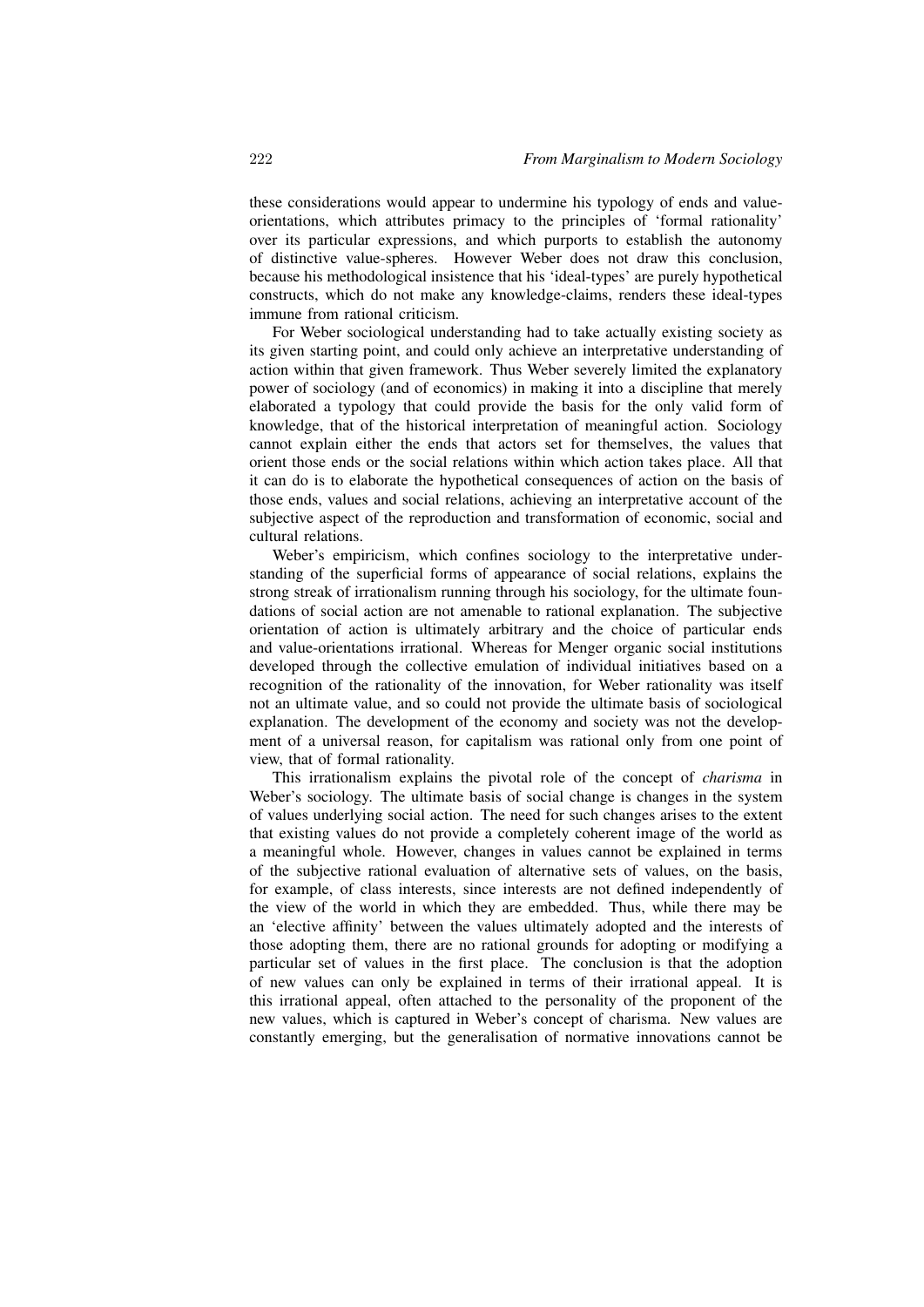a process of rational emulation, but only of the irrational substitution of one set of beliefs for another. Thus new values only become a significant social force when they are proposed by a personality who attracts a following on the basis of her charismatic appeal. When this following acquires a critical mass it is given an institutional form. It is through this 'routinisation of charisma' that the new values acquire an institutional permanence and authority which facilitates the generalisation of their appeal.

### Capitalist rationality and the dilemmas of modernity

For Weber, the rationality of capitalism consists in the increasing subordination of economic activity to the single-minded pursuit of economic ends, but this development is profoundly irrational from other than a narrowly materialistic point of view. The substantive irrationality of capitalism is not simply a matter of Weber's own personal judgement, but of the values embedded in other spheres of social life, and in particular in politics and religion. Weber's diagnosis of the substantive irrationality of modern society is complex, and notoriously ambiguous. In this section I can do no more than outline what appear to be its fundamental principles before indicating the problem which it defines for sociology.

Weber recognised that the substantive irrationality of capitalism is the necessary and inevitable accompaniment to the generalisation of the 'formal rationality' that characterises the capitalist economy. However for Weber such irrationality is not the result of *capitalism*, but of the wider process of rationalisation, as the defining feature of modernity, of which capitalist economic rationality is only one aspect. This rationalisation, following the logic of the division of labour, involves the radical separation of different spheres of social life, according to the typical ends pursued, and the rational adaptation of means to ends in each of those spheres. Thus the economic, political and religious spheres, as well as art, music, literature, science, the erotic, etc., each acquire a relative autonomy from one another, as the condition for the single-minded pursuit of their characteristic ends. Within each of these spheres taken separately means are rationally adapted to ends.

This fragmentation of social life comes into conflict with the essential unity of society, both objectively and subjectively. Objectively, as we have seen, economic action has political and religious implications, so that the single-minded pursuit of economic ends comes into conflict with the pursuit of political and religious ends, while the dominance of economic and bureaucratic rationality is a barrier to the attempt to achieve substantive ethical ends, particularly on the part of the poor and the powerless. Subjectively, the fragmentation of experience leads to a fundamental incoherence at the heart of the modern personality, which comes into conflict with the need to develop a coherent view of the world. The substantive irrationality of modern society has its foundations in this fragmentation and incoherence of the system of values.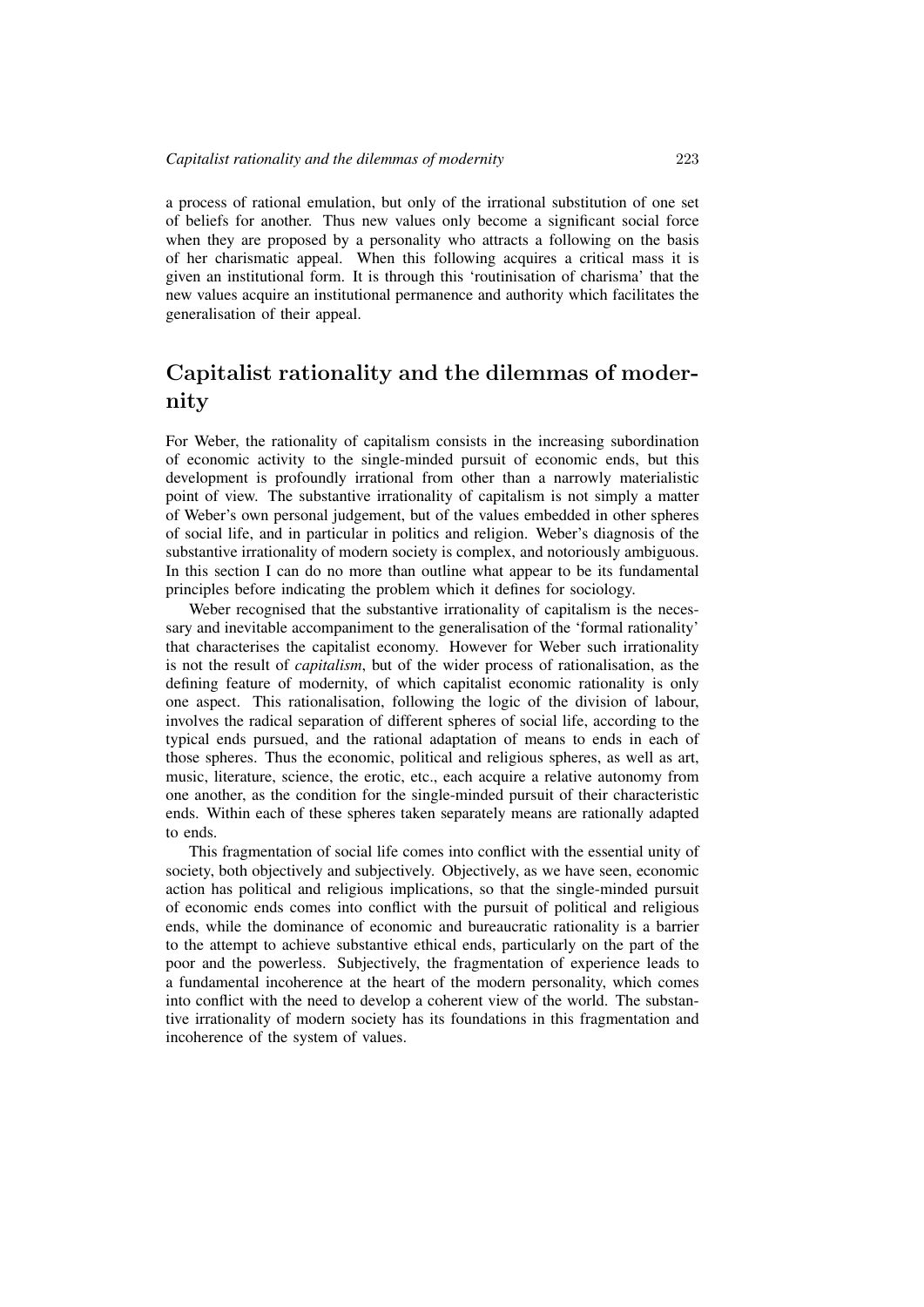The original impetus towards the rationalisation of modern society lay in the emergence of a coherently rationalist world-view. However, the rationalisation of society soon acquires its own momentum. The fragmentation of modern society, and the rationalisation of its separate spheres, constitutes an 'iron cage' which imposes a formally rational orientation to action on its participants in each relatively autonomous sphere. Thus market competition imposes rational behaviour on every participant in economic life: the capitalist can only remain a capitalist if he subordinates his activity to the goal of profit maximisation. If he runs his firm on the basis of principles of brotherly love he will soon go bust. Similarly the worker has to subordinate herself to the work ethic, and rationally calculate her household budget in order to make the most of her scarce resources. The bureaucrat is similarly constrained by bureaucratic rules and procedures to conduct her business in accordance with the canons of bureaucratic rationality, and those subject to the rules have to calculate their consequences.

Within a capitalist society the anonymous rule of the market and inequalities of wealth tend to secure the dominance of the economic sphere, so that value conflicts tend to be resolved in favour of economic rationality. Political and hierocratic organisations, writers, artists and intellectuals, have to have as much regard to their economic viability as does the capitalist enterprise, while the power and patronage of the rich helps them to secure the dominance of their interests in all social spheres. However socialism, far from resolving the contradiction between the formal rationality and the substantive irrationality of modern society, threatens to develop this contradiction to its ultimate limits in supplanting the dominance of economic rationality by the dominance of bureaucratic rationality, sacrificing the economic rationality and relative political freedom of capitalism for the ultimate nightmare of a totalitarian bureaucratic tyranny.

The contradiction between the formal rationality and the substantive irrationality of modern society cannot be overcome through the dominance of one form of rationality, embedded in one sphere of social life, over all others, but only by developing some means of resolving value conflicts on the basis of a coherent system of overarching values. The dilemma is that for Weber the fragmentation of social life makes it increasingly difficult to sustain any coherent view of the social world as a whole, let alone to reshape the world in accordance with such a view, and equally makes it very difficult to develop a shared view of the world, which can unite significant social groupings. Weber tended to follow the logic of his argument to take a pessimistic view of humanity's tragic fate, leaving the individual to scrabble in the ruins to construct a personal meaning as best she may. The only possibility of salvation lay in the emergence of a charismatic figure, who could provide moral and political leadership on the basis of a coherent world view. The ultimate tragedy is that this diagnosis led Weber to promote the inclusion of the clause in the Weimar constitution which permitted Hitler to come to power as just such a figure a decade after Weber's death.

Weber offered an acute, and extremely influential diagnosis of the contradictions of modernity, the only such diagnosis which stands comparison with that of Marx in recognising that the 'substantive irrationality' of modern society is not simply a pathological deformation of a rational normality, but is inherent in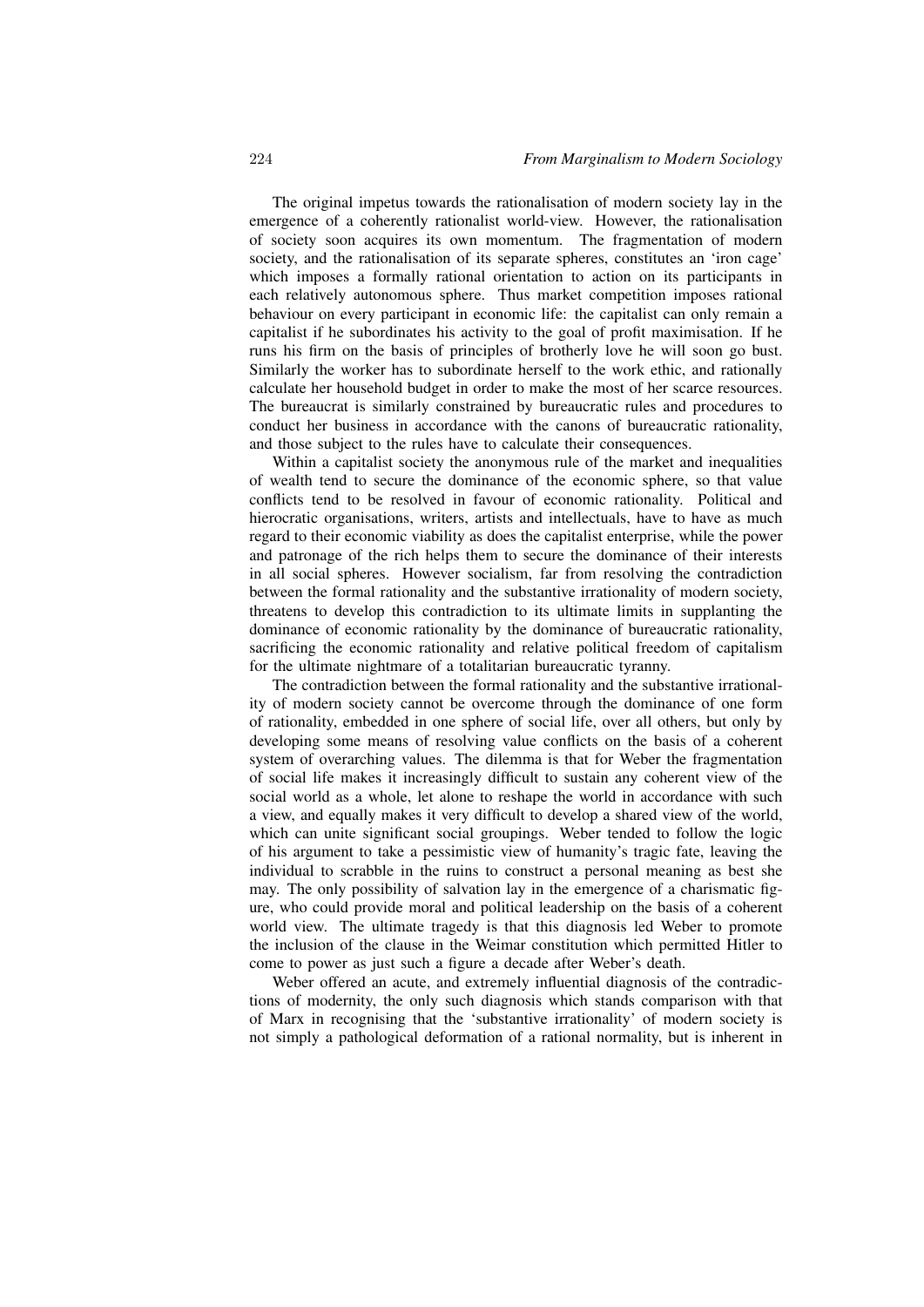the process of 'rationalisation'. Weber recognised that the contradiction between the 'formal rationality' of modern society and its 'substantive irrationality' is not simply a matter of an arbitrary subjective evaluation, but is an objective feature of modern society, expressed in the conflict between systems of values, and within the individual personality, which has objective historical consequences. But unlike Marx, Weber could not get to the roots of this contradiction in the alienated forms of social labour because he saw such forms of labour as rational. Thus he remained trapped within a dualistic theory of capitalist society in which the individual subject confronts an objective social world which is indifferent to meaning and impervious to action, whose objectivity is defined *functionally*, in relation to ends which have become detached from their individual foundations and embedded in the social structure.

Weber's diagnosis of the contradictions of modernity is a mystification of the fundamental contradictions of the capitalist mode of production, but it remains a very powerful diagnosis because it is a very acute expression of the forms in which those contradictions appear to experience. Weber's misanthropic and pessimistic fatalism reflected the circumstances of time and place, and of the cultural and intellectual milieu in which he wrote, so that his own solution was hardly supportive of the liberal project. Nevertheless he defined the dilemmas confronting liberalism in the wake of the marginalist revolution in economics, dilemmas which any rigorous liberal sociology would have to resolve.

The central problem was a simple one: how to define sociology as a discipline which is both critical of marginalist economics, in establishing the socio-historical limits of economic rationality, while at the same time recognising the limits to sociology embodied in the liberal principles of individual rationality expressed in the economic theories of marginalism. This theoretical problem expressed the fundamental dilemma of modern liberalism: is it possible to formulate a critique of the inhumanity of modern capitalism on the basis of precisely those liberal principles of which modern capitalism is the expression and the result? It is because Weber was acutely aware that there were no simple solutions to this simple problem that he could define the dilemmas confronting sociology so acutely.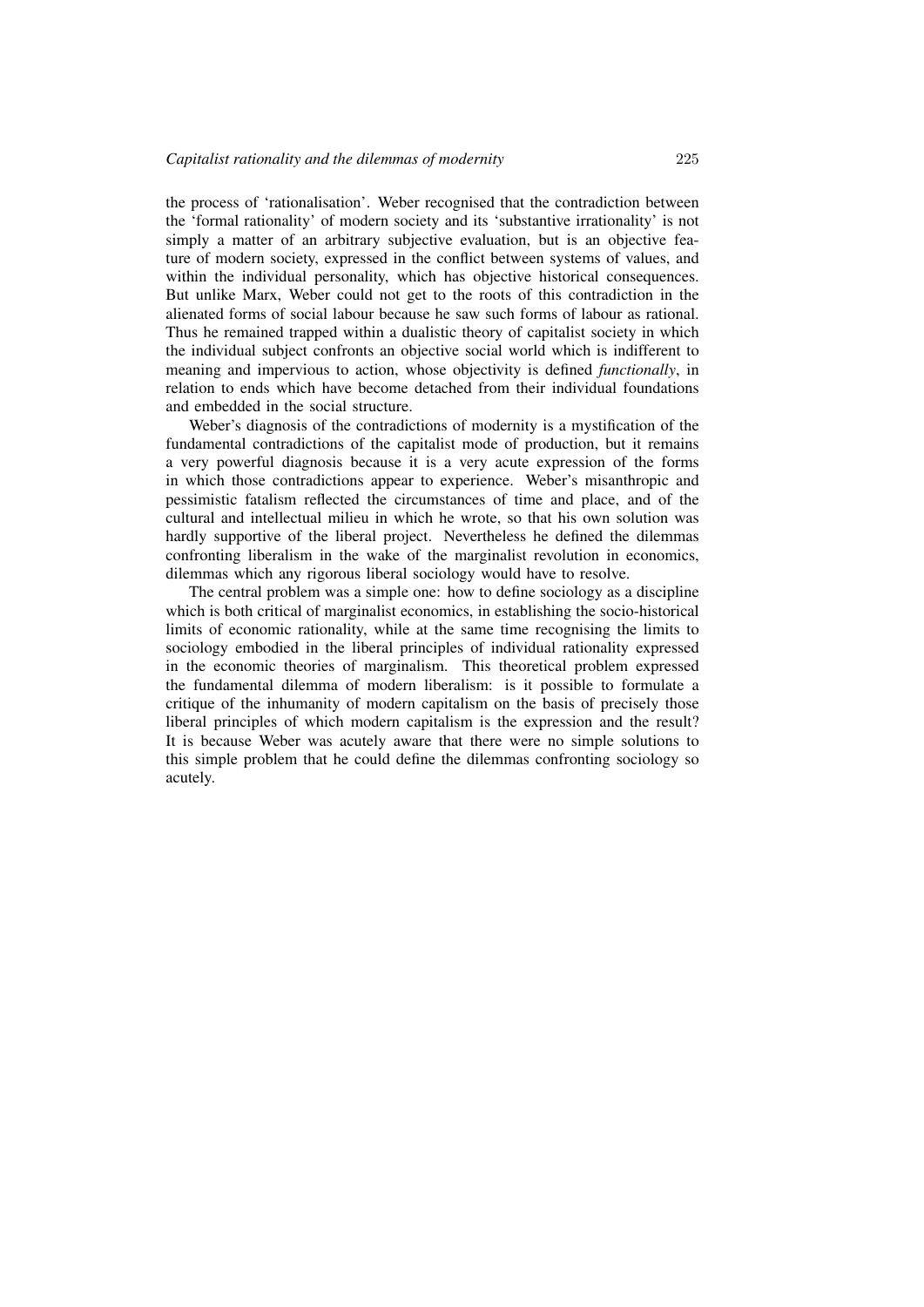## Chapter 9

# Marx, Marginalism and Modern Sociology

### The antinomies of sociology and the dilemma of liberalism

We are now in a position to return to the question posed in the first chapter of the character and scientific status of the reorientation of social thought that took place at the end of the nineteenth-century. There is little doubt that such a reorientation did in fact take place, and that this reorientation did not simply involve a change in a number of elements of a given system. It involved a fundamental change in the 'structure of the theoretical system' (Parsons, 1949, p. 7). According to Parsons this change was marked by the substantive advance represented by the emergence of a voluntaristic theory of action out of the convergence of the earlier positivistic and idealistic theories of action. However, I hope to have shown in the course of this book that the development of marginalism and of Weberian sociology was not marked by such a substantive scientific revolution. The substantive foundation of marginalism and of Weber's sociology continues to be the naturalistic conception of the social relations of production of capitalist society that characterised nineteenth-century classical political economy, vulgar economy, sociology and historicism. The end of the nineteenth-century saw a reorientation of social thought, not a scientific revolution. In Parsonian terms this reorientation was marked by a reformulation of the relationship between the theory of action and the theory of social structure.

Classical political economy, Comtean sociology and German historicism developed their theories as theories of social structure. Political economy was particularly concerned with the economic structure of capitalist society, while sociology and historicism superimposed on this economic structure a concern with capitalist moral and political institutions. The economy, morality and the state were treated for theoretical purposes as *sui generis* realities, whose development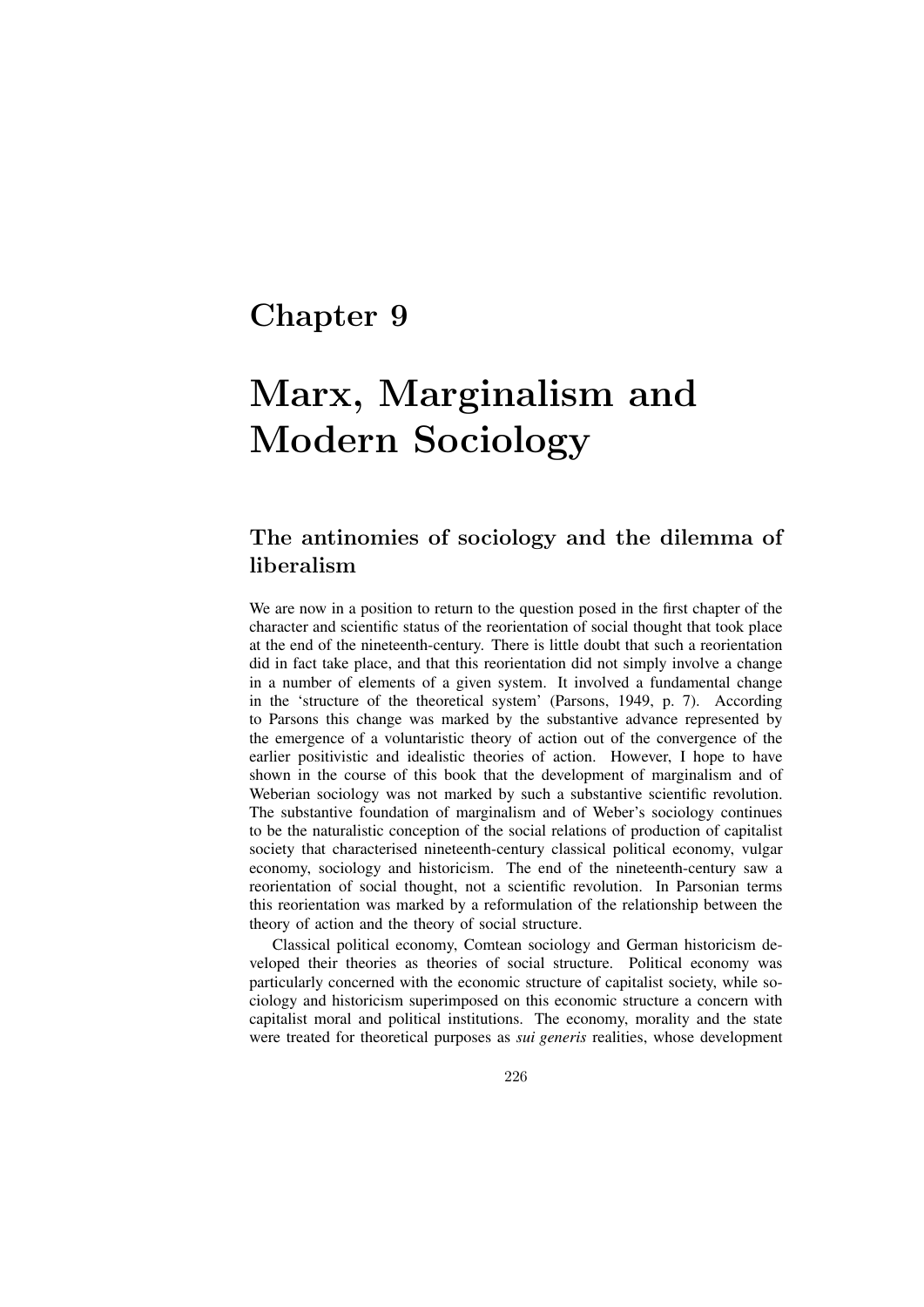was ideally regulated by the structural laws of economic, moral and political evolution.

Although formulated as theories of social structure, political economy, sociology and historicism shared a liberal social and political orientation, seeing capitalist society as an expression of the needs and aspirations of rational individuals, and evaluated the institutions of capitalist society in relation to individual rationality. This did not mean that these theories were formulated on the basis of a rationalistic theory of action, whether positivistic or idealistic, for the theories were not formulated at the level of the theory of action. The rational individual who underpinned and legitimated the social structure characterised by the theory was not a real but an ideal individual. The conformity of the social structure with individual needs and aspirations was not conceptualised directly, by revealing the origins of social institutions in the actions of real individuals, and establishing the adequacy of those institutions to the individuals' needs and aspirations. Rather the rationality of the social structure in question was explained in terms of its results, by showing that those results conformed objectively to the abstractly defined needs and aspirations of the ideal rational individual.

The achievement of the ideal society could not be entrusted to the spontaneous advance of individual reason, for the existence of ignorance, vanity, prejudice, superstition and the abuse of power were barriers to its realisation. Thus the progressive development of society depended on the subordination of the action of individuals to the reproduction of the social structure within which they were inserted. For classical political economy this implied the subordination of the individual, the state and civil society to the market through which the classical economic laws would spontaneously impose a harmonious social order. For sociology and historicism the market alone was not an adequate basis for the realisation of a rational and harmonious social order, and the operation of the market had to be confined within limits set by morality and by the state. In each case, however, the social structure to whose reproduction individuals were subordinated was defined by the social relations of capitalist production, and the ideal rationality of society was an expression of the naturalistic rationality of capitalist relations of production as the necessary expression of the division of labour. It is this common naturalisation of the social constraints imposed by capitalist social relations that defines the common ideological foundations of all these theories of capitalist society.

It is important to stress the liberalism of these nineteenth century theories, despite the fact that this liberalism was abstract. Thus the subordination of the individual to the reproduction of the social structure was not seen as the imposition of an alien authority on the individual, but as the imposition of an authority adequate to the true needs and aspirations of the individual. Thus, to the extent that individuals were enlightened by the appropriate doctrines, and so appreciated the rationality of the ideal social order, they would submit themselves voluntarily to the authority of the market, the enlightened legislator and the moral reformer.

The viability of this abstract liberalism, and correspondingly the viability of its abstract social theories, rested on the viability of the constitutional arrangements through which the beneficent rule of capital could be enforced for the benefit of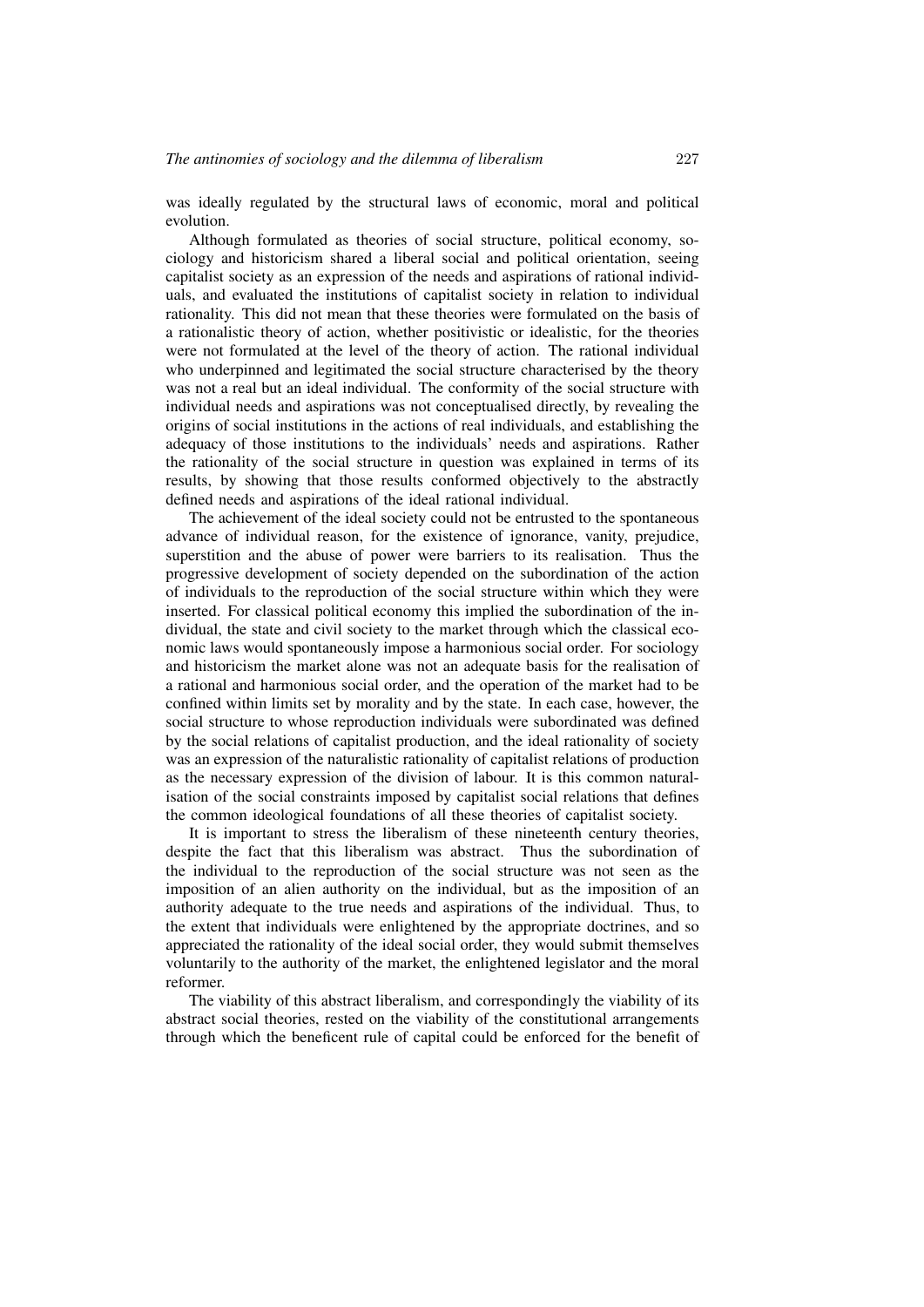all. It was the growing reluctance of the organised working class to submit to such rule, and its insistence on being admitted to the constitution on its own terms, that undermined not only the paternalistic rule of capital, but also the social theories that expressed this rule in the form of an abstract liberalism that subordinated real individuals to an ideal rationality. As the rationality of capitalism faced a growing intellectual, moral and political challenge, the rationalist critique of capitalism passed from the hands of liberalism into those of socialism. If liberal reformism was to distinguish itself from socialism it had to re-evaluate its own foundations.

The reorientation of social thought at the turn of the century revolved around the marginalist revolution in economics. Marginalism was based on a rejection of the classical theory of distribution, associated with the theory of class, on the basis of which classical political economy had developed its economic laws, in favour of a rigorously individualistic theory of the capitalist economy, based on the classical theories of production and exchange, but reformulated within the framework of the theory of action. Classical political economy had centred its analysis on production, and established the ideal rationality of capitalist relations of distribution and exchange in terms of their conformity with the requirements of the expanded reproduction of the system of production. Marginalist economics centred its analysis on the individual allocating scarce resources to alternative uses. For classical political economy the individual actor was passive, playing a mediating role in the expanded reproduction of the system, subordinated by relations of distribution and exchange to the requirements of that reproduction. Thus the theory of action was subordinate to the theory of social structure. For marginalism, by contrast, the economic actor was the subject of the capitalist system of production, distribution and exchange, which was analysed as the means by which the allocation of resources could be optimally achieved on the basis of given preferences and a given initial distribution. Thus for marginalism the theory of social structure was developed on the basis of the theory of action. This made it possible to reconstitute social theory on a rigorously individualistic foundation, which sought to provide a coherent foundation for a critique of all forms of utopianism on the basis of a pragmatic liberal reformism.

The development of marginalism introduced significant changes of emphasis in the understanding of capitalist society. Where classical political economy centred its analysis on questions of growth and distribution, marginalism centred its analysis on questions of allocation and exchange. Where classical political economy justified capitalism on the basis of its development of the forces of production, marginalism justified it on the basis of its allocative efficiency. Where classical political economy developed its laws of distribution on the basis of the natural laws of population and agricultural productivity, marginalism justified distribution relations in terms of the productive contributions of the appropriate factors of production. However marginalism remained on essentially the same ideological foundations as its predecessors, those foundations being defined by the naturalisation of capitalist relations of production.

Indeed marginalism, in rejecting the classical theory of class, abandoned precisely that element of classical political economy that contained within it the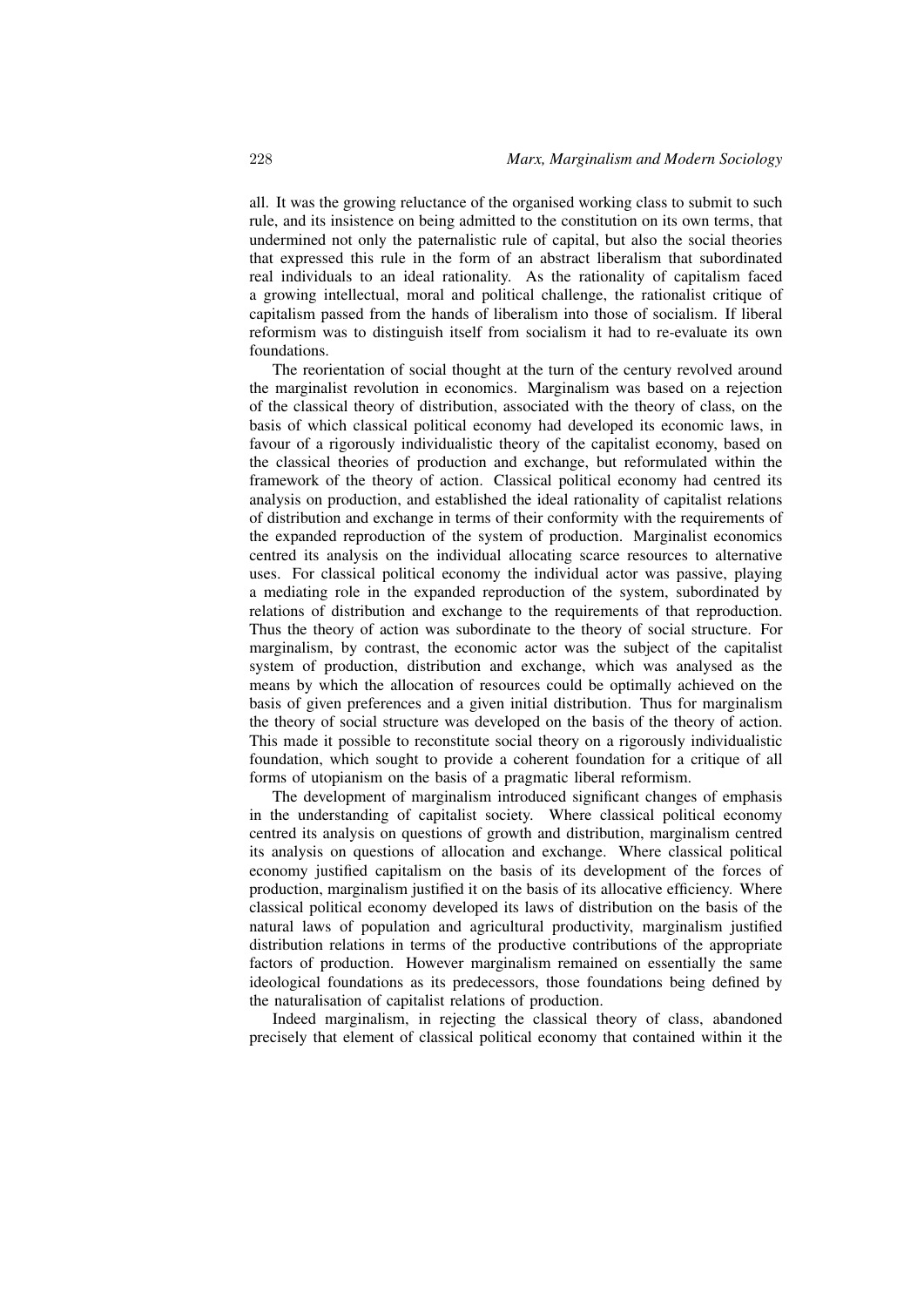possibility of recognising that capitalism rests not on the rational adaptation of society to its natural foundations, but arises on the basis of historically specific social relations of production. Thus marginalism completed the naturalisation of capitalist social relations by narrowing the scope of economics, in assigning the analysis of distribution to complementary sociological and historical disciplines, whilst broadening its ambition, in seeking to analyse the conditions for the optimal allocation of resources appropriate to any society. The development of marginalist economics, far from representing a scientific revolution, removed from political economy its most promising elements to achieve an ideological reformulation of political economy appropriate to the economic and political maturation of capitalist society.

Nineteenth century sociology and historicism developed in opposition to classical political economy, but I have argued that they rested on common ideological foundations. We find the same relation of complementarity between marginalist economics and modern sociology. However, whereas nineteenth-century sociology and historicism had to oppose the absolutist claims of political economy, marginalism created a space within which economics and sociology could coexist as complementary disciplines. Economic theory is an abstract deductive science that establishes the ideal rationality of the fundamental economic institutions and social relations of capitalist society. *Social economics* was the complementary discipline that would study the contingent institutional barriers that impeded the realisation of the ideal rationality of capitalist economic relations. The practical and theoretical task of social economics was to make capitalism adequate to its own rhetoric. Its ideological function was to locate the irrationality of actually existing capitalism at a lower level of abstraction than its rationality, as defined by economic theory.

Social economics was essentially an empirical discipline, deriving its concepts from economic theory and measuring reality against the ideal established by the marginalist theory. However the marginalist theory also created the space within which sociology could develop a broader critique. The framework within which such a sociology could develop was that of the theory of action. The concepts of economic theory, and the concept of *economic power* that was the single theoretical contribution of social economics, were elaborated on the basis of the abstract model of the rational economic actor. Consideration of other ends and of other value-orientations of action provided a basis on which other forms of social action could be conceptualised. Moreover the economists' rational economic actor was an abstract concept, whose appropriateness depended on the dominance of a rational orientation to economic ends in actually existing society. Thus sociology had also to explore the socio-historical circumstances under which such an orientation was in fact predominant. On the basis of the *voluntaristic theory of action* sociology could locate both itself and economics as complementary social sciences.

It was Weber who most rigorously articulated a systematic foundation on which sociology could develop as an autonomous branch of the social sciences. Weber was able to do this because he rejected the primacy accorded by the economists to economic rationality as an ethical ideal, insisting that political,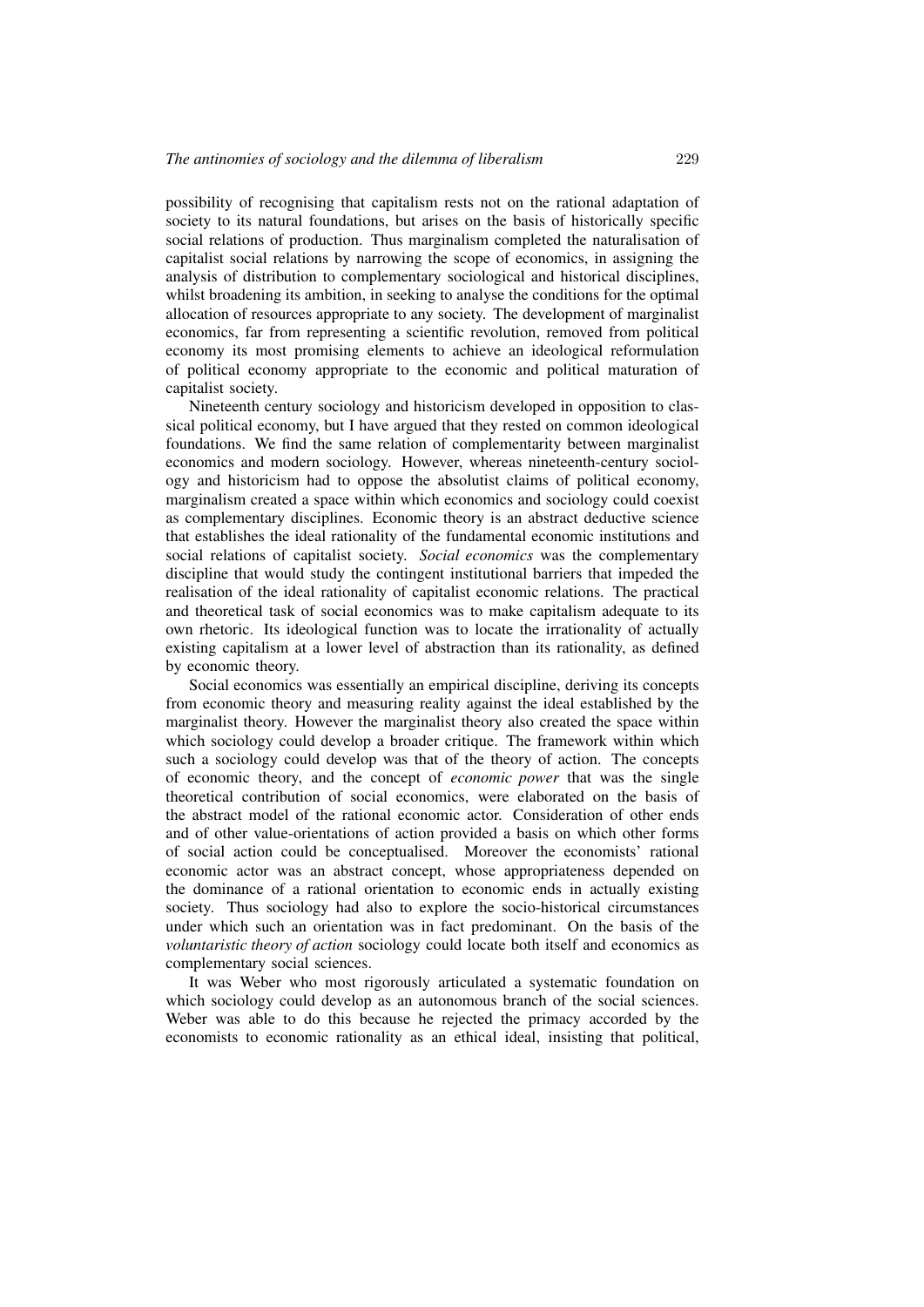religious, moral or aesthetic criteria provided just as valid a basis for evaluation, and correspondingly provided just as valid an orientation of social action.

Sociology could become an autonomous discipline because it would study forms of social action that could not be comprehended by economics: it could embrace all those phenomena that could not be reduced by the *dogma of selfinterest*. In this sense it was Weber who developed the conceptual foundations for both modern economics and modern sociology. These foundations were classically elaborated in the 1930s for modern economics by Lionel Robbins in *An Essay on the Nature and Significance of Economic Science* and for modern sociology by Talcott Parsons in *The Structure of Social Action*. However, it was only with the economic, social, political and *intellectual* reconstruction of the capitalist world after the Second World War, a reconstruction motivated above all by the concern to find a place for the working class within a liberal economic and political world system, that the older traditions were finally swept away, the social sciences constituted on unequivocally liberal foundations, and the intellectual division of labour between 'economics' and 'sociology' rigorously institutionalised.

Despite the fact that modern sociology has developed in opposition to the naturalistic rationalism of marginalist economics, it nevertheless rests on the same ideological foundations. These ideological foundations are not necessarily formulated explicitly, for the intellectual division of labour that separates sociology from economics and assigns the task of analysis of the social relations of capitalist production to economics, establishes the ideological foundations of sociology outside its own domain. Thus Weber, although consistently critical of the naturalism of marginalist economics, nevertheless presupposed the marginalist naturalisation of capitalist social relations in taking the abstract individual as his starting point and in identifying the defining characteristic of capitalist society as the rational value-orientation of that individual. The ideological foundation of modern sociology, in the naturalistic conception of the economy developed by marginalist economics, is necessarily implicit in the definition of the object of sociology, 'society', as distinct from the object of economics, the 'economy', which establishes both the character and the limits of sociological explanation.

It is important to stress that the distinction between 'economy' and 'society', and the corresponding division of labour between economics and sociology, so taken for granted today, is a modern invention, whose general acceptance and academic institutionalisation, in its modern form, only dates back to the 1940s. It is a distinction that was forged by the marginalists in opposition to the overweening ambition of the sociological and historicist critics of political economy, for whom economics would merely be 'a congeries of miscellaneous disconnected facts, or else it must fall in as one branch of Mr Spencer's sociology'. Against this the marginalists insisted that '*there must arise a science of the development of economic forms and relations*' (Jevons, 1970, p. 49) . It was on the basis of the development of this abstract science, and of the recognition that such a science 'must be interpreted as the formulation of the relations of a limited group of analytical elements in the broader concrete system of action' (Parsons, 1949, p. 757), that the intellectual division of labour between economics and sociology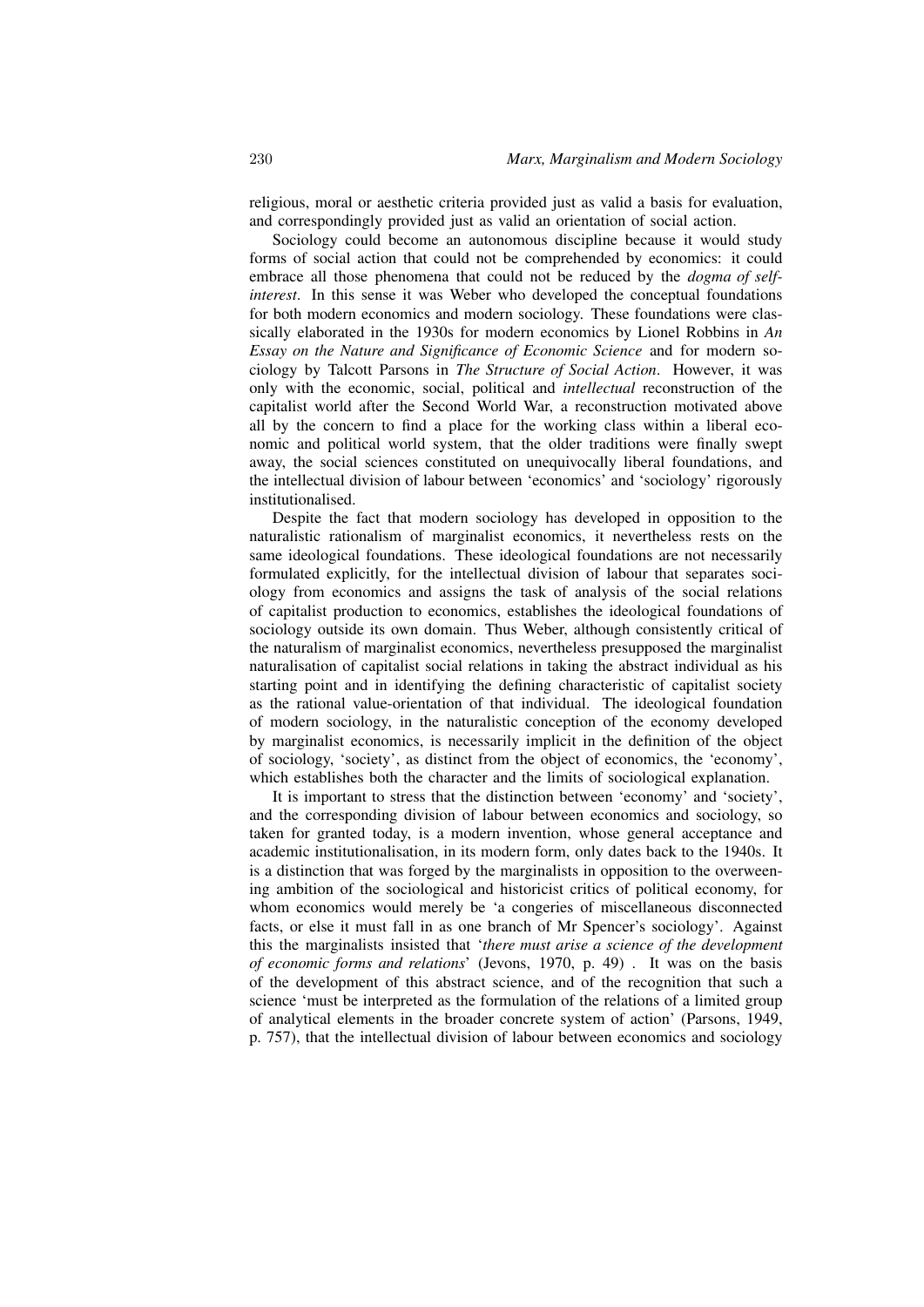was worked out.

The distinction between economy and society is not an empirical distinction, but a conceptual one, resting on the conceptual distinction between the essential rationality of capitalism and its social reality, a distinction that in turn rests on the definition of economic relations as essentially asocial, concerning not relations between people, but relations of subjective evaluation of things by abstract individuals, mediated by the technical relations of production and the formal relations of exchange. The definition of the nature and significance not only of modern economics, but also of modern sociology, depends on the legitimacy of the economists' abstraction of social actors from their social and historical context, an abstraction that is based on the definition of economics not as the science of a particular set of social relations, but of a particular orientation of action, 'the science which studies the processes of rational acquisition of scarce means to the actor's ends by production and economic exchange, and of their rational allocation as between alternative uses' (Parsons, 1949, p. 266).

Sociology is not necessarily content to occupy the space allocated to it by marginalist economics. However, as we have seen in the case of Weber's sociology, the sociological critique of the narrow economic rationalism of marginalist economics cuts the ground from under its own feet. This presents any critical sociology with an acute dilemma, which appears in the irreconcilability of the voluntarism of the theory of action, that defines the autonomy of sociology, with the implicit naturalism of the theory of social structure on which it ultimately rests.

Although sociology can define its object and formulate its methodology within the framework of the theory of action, the theory of action cannot provide the ultimate foundation of sociological explanation. The theory of action abstracts the individual from the social relations within which alone she exists as a social individual. Thus a formal sociology, like that of Simmel, which seeks to explain social relations as the product of the subjective orientation of action, can never achieve such an explanation, since any such explanation presupposes a substantive context for social action which is defined by the very social relations that the reference to action purports to explain. On the other hand, the theory equally abstracts these social relations from the action of individuals, through which alone they are reproduced and transformed. The result is that a 'structural' sociology ends up referring the explanation of the social relations of capitalist production to the functional requirements of their own reproduction, a circularity which is only broken by the marginalist 'naturalisation' of capitalist social relations, as the rational expression of the natural and technological conditions of social existence.

This dilemma pervaded Weber's sociology, but it was not of Weber's making: it is the constitutive and irresoluble liberal dilemma on which modern sociology is based. Weber evaded rather than resolved it by limiting the scope of sociology to the interpretative understanding of concrete social situations, and representing the dilemma as the inescapable fate of humanity.

Weber's liberal empiricism provides an attractive way out of the liberal dilemma. Weber's methodology of the ideal type even provides a means by which sociology can aspire to a degree of generality, giving a semblance of in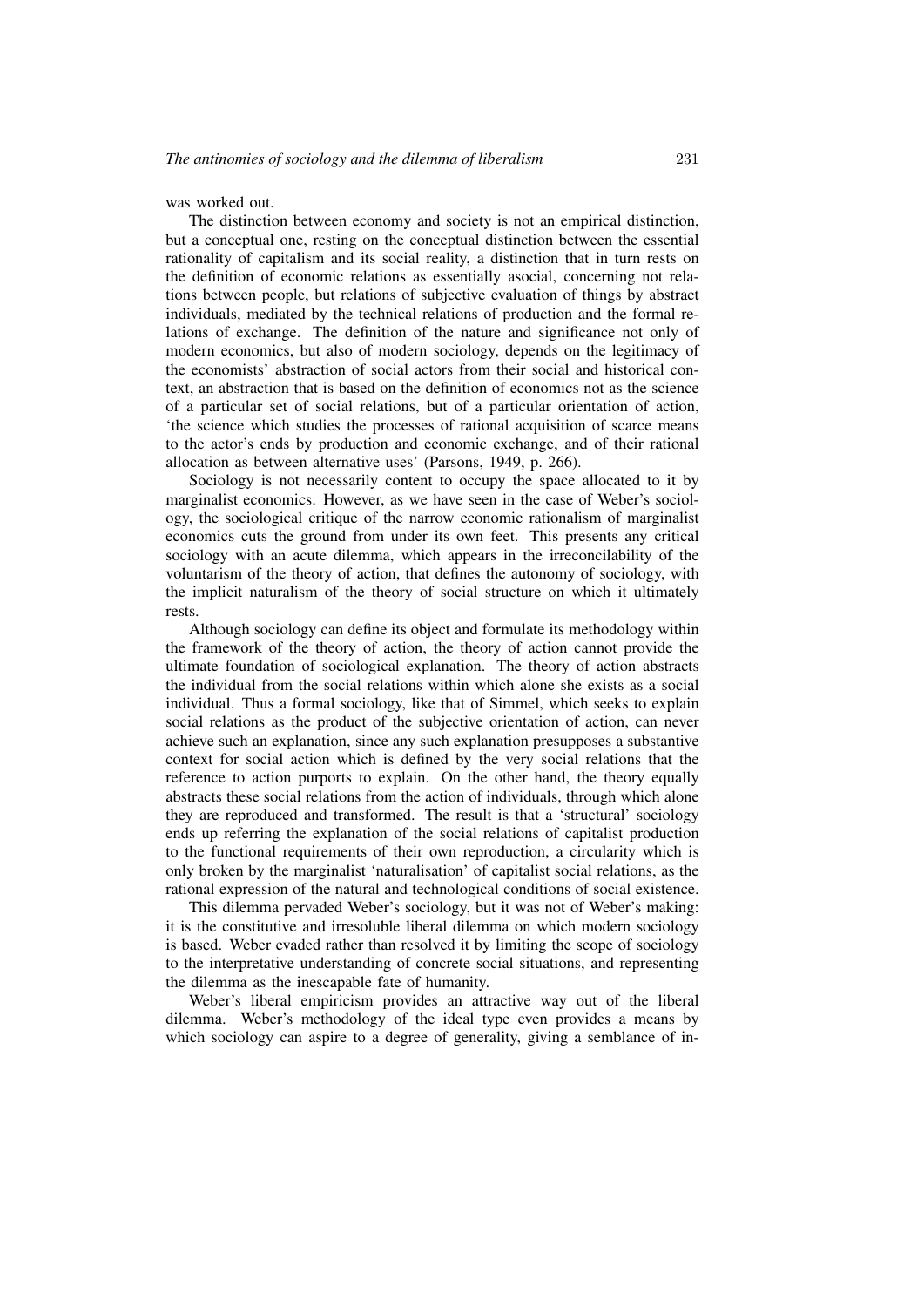tellectual rigour to sociological empiricism. However the methodology of the ideal-type is unable to provide any rational foundation for the generalisations which it produces, because it provides no other grounds for the abstraction on which it is based than the empathic understanding of the motivation of the hypothetical actor. While most sociologists may be content to tell plausible stories, and to give such stories a spurious scientific authority by backing them up with statistical investigations, sociology cannot be content to take its object — social relations and social institutions — as given. These social relations and social institutions have a systematic social significance that it is the task of sociology to elucidate by elaborating the systematic connections between norms, values, social relations and social institutions. To evade the liberal dilemma is not to resolve it.

The liberal dilemma lies in the contradiction between the voluntaristic theory of action, which is the necessary basis of any liberal democratic theory that believes that a legitimate social order is compatible with the freedom of the individual property owner, and the naturalistic theory of social structure which defines the objective constraints which characterise such action as social. This dilemma defines the terms within which modern sociology has developed. However, the two poles of the contrast are not independent of one another. Rather they are constituted as complementary, but mutually exclusive, perspectives on society by the ideological abstraction of the individual, on the one hand, and nature, on the other, from the historically developed social relations of capitalist production which alone mediate the relation between the individual and nature and within which alone nature and the individual exist socially. Thus modern sociology is condemned to exist within a world defined by a series of abstract dualisms which reflect the inadequacy of its foundations but which nevertheless structure sociological debate: structure–action; object–subject; positivism– humanism; holism–individualism; society–individual; explanation–understanding; order–conflict; authority–consent. Through all the twists and turns of sophisticated theoretical debate the same themes constantly recur. It would be tedious to go through every 'original' thinker in detail. In the next sections I can only indicate the Achilles heel of modern sociology in the broadest outlines (c.f. Clarke, 1981).

### The marginalist foundations of Parsonian functionalism

Weber fell back on a liberal empiricism because he was unable to resolve the dilemma with which he had confronted sociology. On the one hand, Weber explained the social relations and social institutions of capitalist society in terms of the generalised process of 'rationalisation', which was only the subjective expression of the naturalistic theory of capitalist social relations developed by marginalist economies. From this point of view a 'rational' value-orientation was imposed on society as the means of achieving economic and administrative efficiency. On the other hand, Weber insisted that such a 'rational' value-orientation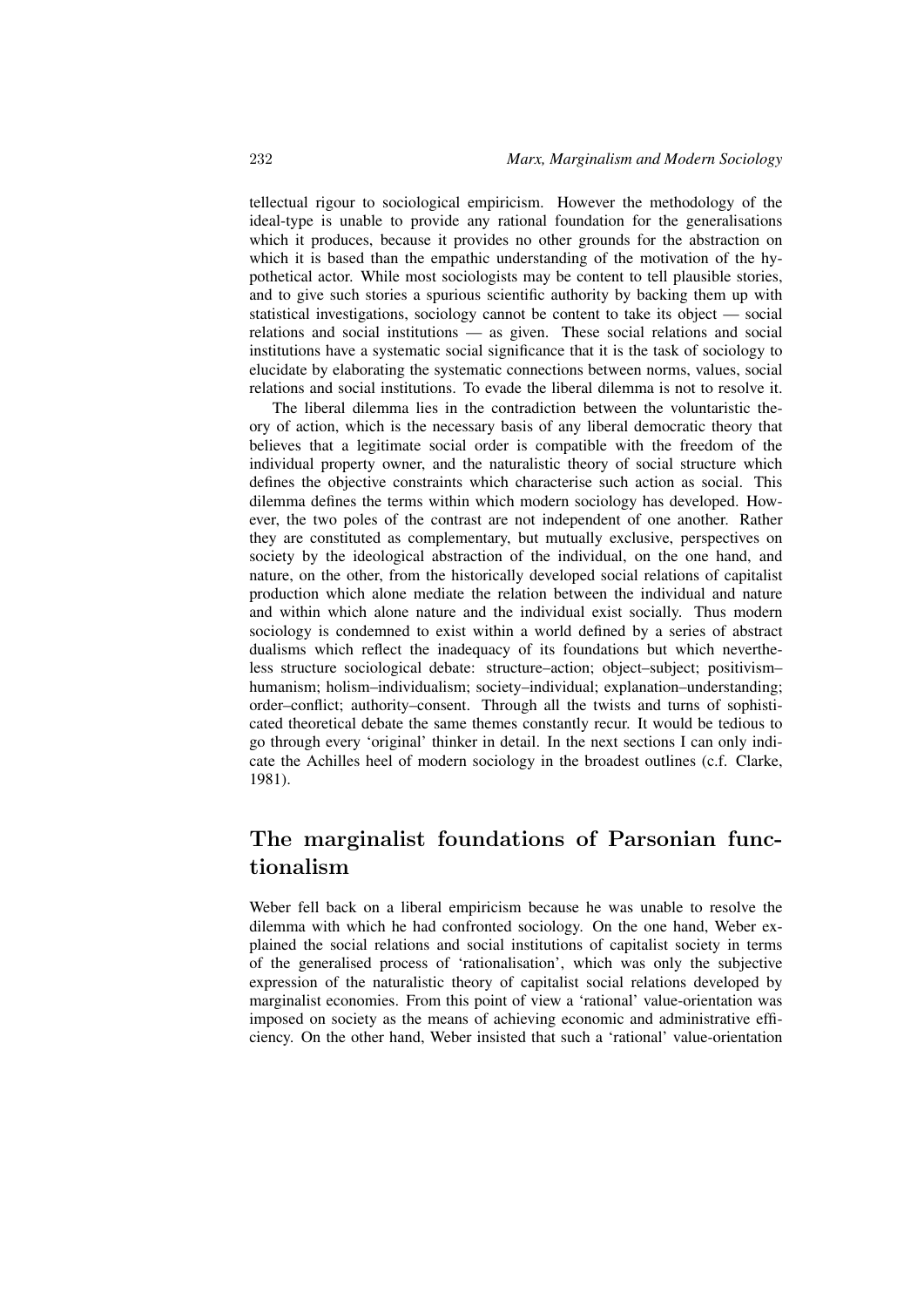was culturally and historically specific to Western civilisation, and undermined the 'substantive rationality' embodied in alternative value-orientations, which appealed to higher values, but which had no rational foundation. Thus Weber's sociology was caught between the naturalistic rationalism of marginalist economics and the romantic irrationalism of German idealist philosophy. To the extent that modern sociology has not simply evaded the Weberian dilemma by relapsing into a complacent empiricism, it has remained strung between these two poles. The rationalistic elements in Weber's sociology provided the basis of the Parsonian tradition, while the Frankfurt School of Critical Theory developed out of Weber's irrationalist critique of capitalism.

Paradoxically it was Parsons, who had acclaimed the voluntaristic theory of action as the basis of modern sociology, who assimilated sociology back into the naturalistic ideology of modern economics, drawing heavily on the organic evolutionism of nineteenth-century sociology, and in particular on the functionalism of Durkheim and, increasingly, of Spencer. In *The Structure of Social Action* Parsons had identified the roots of the crisis of contemporary liberalism, in the face of the threat of the authoritarian collectivisms of the left and the right, as lying in the restricted conception of the individual inherited from the liberal social theories of the nineteenth century. Parsons defined the task of sociology as nothing less than the salvation of liberalism, which was to be achieved on the basis of the sociological critique of marginalist economics pioneered, above all, by Weber, a critique which brought cultural values to the centre of the stage as the mediating link between individual and society. However Parsons argued that Weber's radical individualism prevented him from resolving the dilemma with which he had confronted sociology, of reconciling the constitutive role of the subject with the constraining character of social structures.

Parsons criticised Weber for failing to address the problem of order in failing to give any account of the processes by which the subjectivity of the social actor is reconciled with the objective constraints of social reproduction. From this point of view the central weakness of Weber's sociology lay in his belief that ends and values are historically contingent, and purely a matter of individual choice. For Parsons, by contrast, values are constituted socially, and articulated in cultural value-systems. It is the cultural value-system which mediates between the subjectivity of the individual and the objectivity of social structure. The adoption of values cannot be a matter of individual choice, because social individuals only exist through their incorporation into such value-systems. This incorporation is achieved through the socialisation of the child, and reproduced through mechanisms of social control.

Parsons developed his 'structural-functionalism' in response to the problem of explaining how the ends and value-orientations of action are so defined as to make possible the reproduction of the social relations within which actors exist and that structure the subjective orientation of action. Parsons distinguished between the universal generic properties of 'action systems' and the contingent forms of such systems in particular societies. On this basis he sought to establish a *generic* connection between the functional requirements of social reproduction and the characteristics of the system of norms and values which oriented social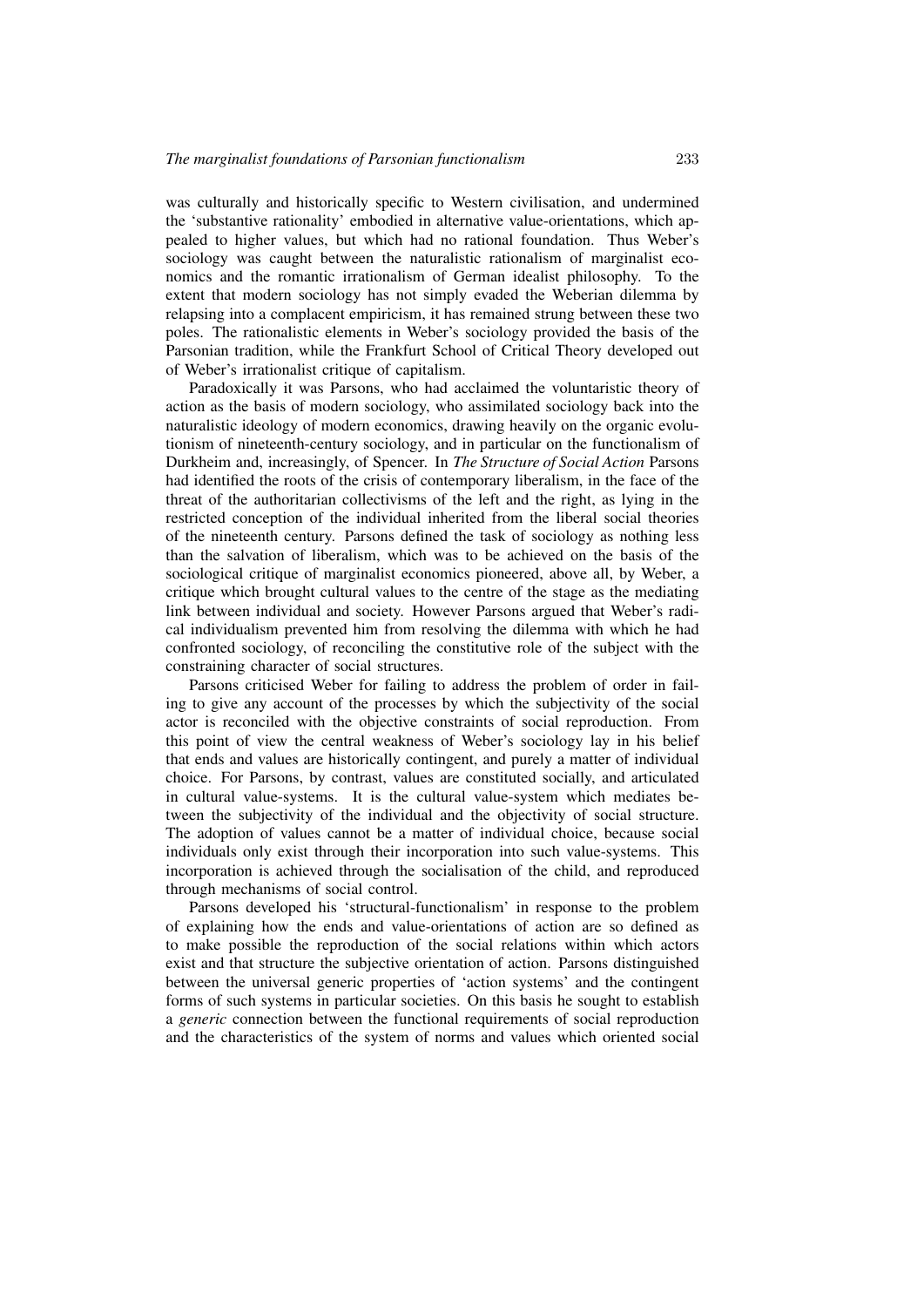action, without postulating a necessary *genetic* connection between the two. This involved a cybernetic conception of the individual, society and nature, according to which each sub-system sought to secure its own harmonious integration and, through the hierarchical organisation of such systems, the integration of the system as whole. Thus the norms and values of society change as sources of strain, emerging particularly from developments in the economy which mediates the relation between humanity and nature, are transmitted, through the dislocation of the system of cultural values, to the individual personality, whose efforts to resolve the psychological tensions which arise leads to changes in norms and values which secure the re-integration of the system as a whole. In this way Parsons believed that he had resolved the 'problem of order' on a reconstituted liberal foundation. Social integration was maintained by a cultural system which was not enforced by an authoritarian state or church, but by the self-regulation of the individual personality within the social community. Values are neither imposed on the individual by society, nor are they freely adopted by the atomic individual, they develop within society as an inter-subjective realm of cultural communication. From the Parsonian viewpoint Weber's pessimism expressed his lack of faith in the possibility that a pluralistic liberal democratic society could provide the institutional framework within which a normative consensus could reconcile social reproduction with individual aspirations.

Parsons's elaborate schemata only resolved the problem of order by shifting it to the cultural level, and turning it into a tautology. His postulated universals transposed the objective 'problem of order' into a subjective problem, in defining the generic properties of action systems in terms of the normative requirements imposed by the need to resolve the problem of order. An orderly and wellintegrated society was therefore one in which social institutions were adapted to both the objective and subjective conditions of social order, the reconcilability of which was guaranteed by the supposedly universal properties of action.

Within Parsons's action frame of reference economics was attributed its place as the theory appropriate to a particular sub-system of the social system, defined in relation to the 'adaptive' function of the system of action, while sociology, political science and psychology provide theories appropriate to the other functions of 'goal-attainment', 'integration' and 'latent pattern-maintenance'. However the apparent subordination of economics to sociology, in the form of the general theory of action, is only superficial, for the general theory of action is itself based on the generalisation of the theory and methods of marginalist economics. Thus the universals of the general theory of action are defined in relation to the universal constraints of nature and technology, which are the only objective constraints on social action and the only non-arbitrary source of social and cultural change. These constraints ultimately express the functional imperatives defined by the marginalists' naturalistic conception of the social relations of capitalist production, while the possibility of normative consensus is defined by the economists' characterisation of the rationality of the economic institutions of a capitalist society. In this way Parsons extended the marginalist naturalisation of capitalist social relations from the sphere of the economy to that of society, treating the state, religion, the family and the personality as rational expressions of the nat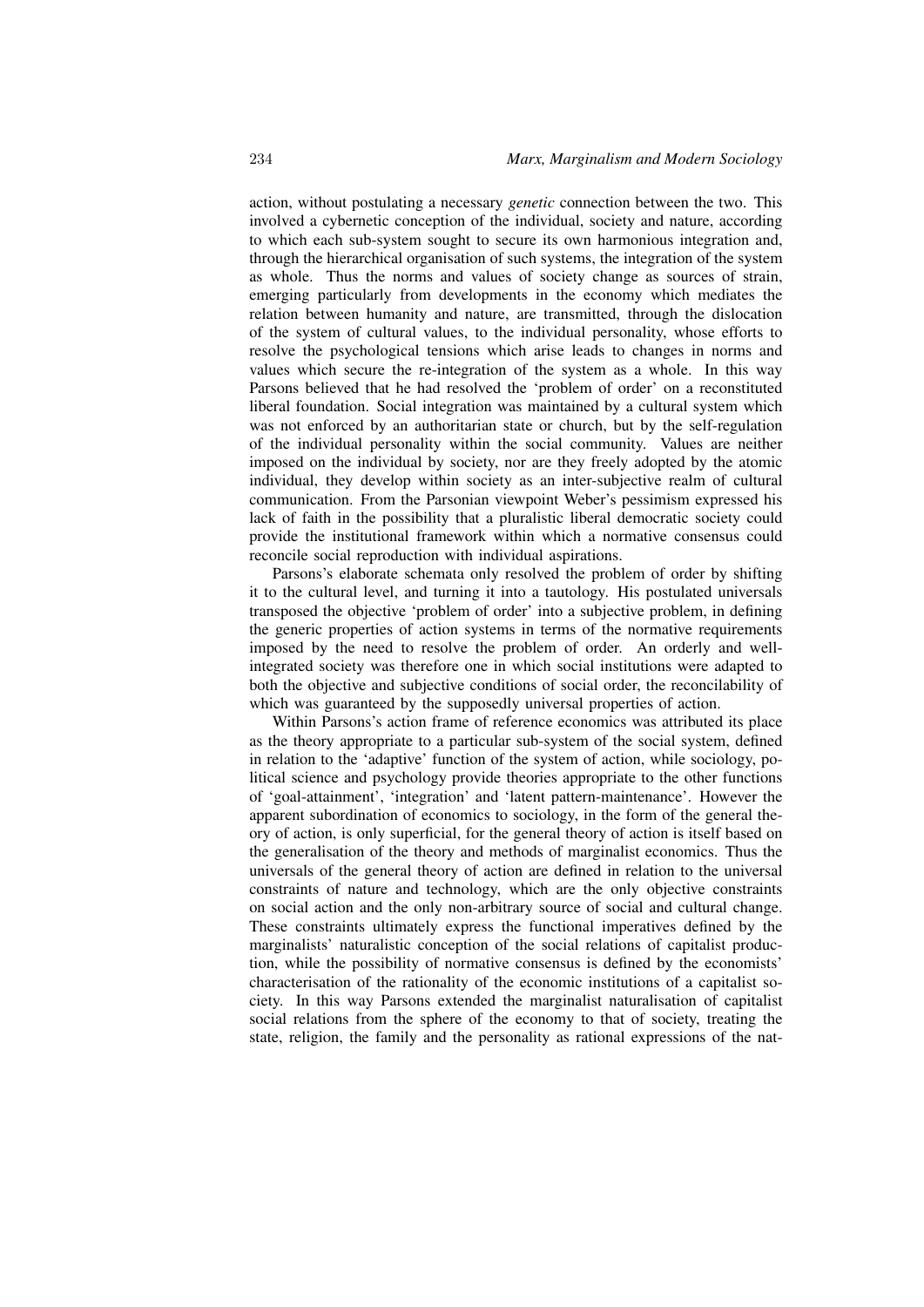ural and technological conditions of existence of industrial society. In so doing Parsons undermined the hard-won autonomy of sociology by subordinating the interpretation of social action to the supposedly objective requirements of social reproduction.

## Structure and action in 'Post-Parsonian' Sociology

Parsons sought to resolve the Weberian dilemma by adopting Durkheim's conception of society as a transcendental moral order which mediates between the subjectivity of the individual personality and the objectivity of nature and of technology. Within the Parsonian framework the conflict between the aspirations of the individual and the normative expectations of society is only an index of a failure of integration of the sub-systems which comprise society as a cultural order. However the source of this failure may lie on the side of the normative expectations of society, or it may lie on the side of the aspirations of the individual. How is Parsons to decide whether social conflict is the result of a lack of integration between particular cultural sub-systems, or whether it is the result of a failure of socialisation and social control? Is socialism a personality disorder, or does it express a conflict between the values of equality, justice and freedom, embedded in civil society and expressed through the political system, and the reality of economic exploitation? And how is this conflict to be resolved? Is it to be left to the spontaneous development of society, with the risk that psycho-pathological disorders will infect the system as a whole, leading to further disintegration? Or is it to be resolved by the state, with the risk that necessary social reforms will be blocked by escalating repression?

At its most abstract level Parsons's schema offers no answer to such questions, precisely because there is no principled means of establishing the boundary between the voluntarism of action and the constraint of structure. In Parsons' own elaboration of his system the answer is clear: the instrumental rationality of the economic institutions of capitalist society give them an absolute status to which all the other sub-systems of society have ultimately to adjust. To the extent that the other sub-systems are not functionally adapted to the reproduction of the economic sub-system, the appropriate response to social conflict is social reform. To the extent that such an adjustment has been achieved, the appropriate response to social conflict is psycho-therapy and socio-therapy. The agency which determines and implements the appropriate response is the democratic state, but this only raises the question of the character and limits of the legitimacy of the state. For Parsons the legitimacy of the state derives from the formation of a normative consensus within a formally democratic and pluralistic political system. However this makes the state the foundation of its own legitimacy, which violates the most fundamental principles of liberalism.

Parsons's sociological enterprise provided a powerful ideological underpinning for the project of restoring a liberal democratic capitalism on a world scale in the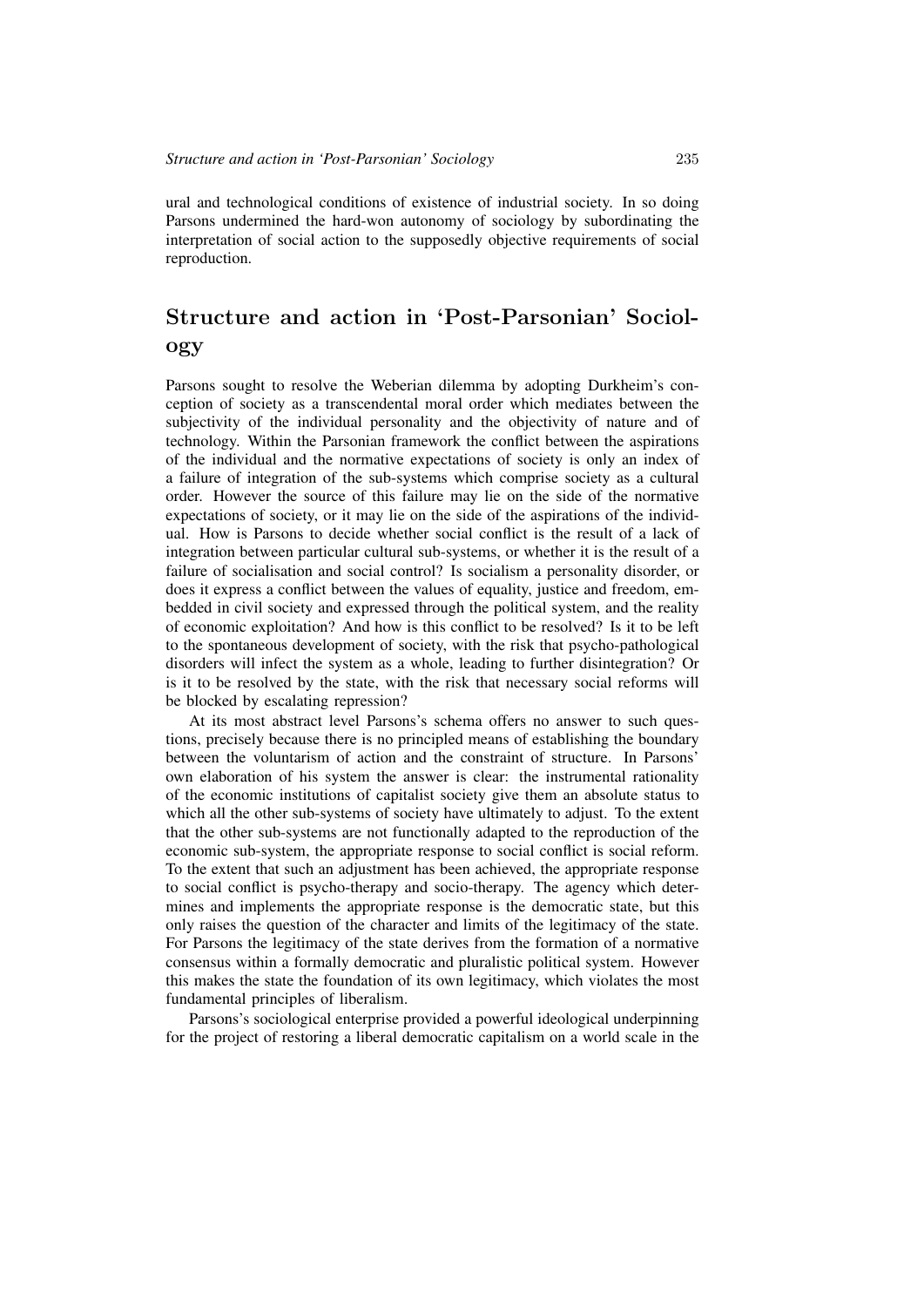wake of World War II, and a celebration of the liberal democratic optimism of the Eisenhower era. However, the persistence of social, political and cultural conflict cast a growing shadow over Parsons's complacent optimism, and in particular brought the limits of his liberalism to the fore. Within Parsons's system the role of subjectivity was strictly circumscribed by the functional need to resolve the problem of order, and the resources available to the subject to resolve that problem were limited to those provided by the cultural system. Parsons had only resolved the problem of order by abolishing the integrity of the subject.

Despite the inadequacy of Parsons's solution of the liberal dilemma, his system nevertheless defined the framework within and against which sociology has developed in the second half of the twentieth century. Sociology has sought to build on Parsons's formulation of the dilemma by 'bringing the subject back in', explaining the articulation and development of cultural systems not in terms of the functional imperatives imposed by the problem of order, but as the negotiated product of inter-subjective communication. During the 1960s and 1970s the dominant critiques of Parsons came from the phenomenological and symbolic interactionist traditions, which drew particularly on the work of Alfred Schutz, George Herbert Mead and Harold Garfinkel, to see society as a symbolic order. However these solutions merely shifted from one pole of the dilemma to the other, restoring the constitutive role of the subject, but evading the problem of order by denying the objectivity of the sources of conflict which threatened such order. The rejection of Parsonian explanation merely led back to the superficiality of a relativistic interpretative sociology.

Neo-Weberianism provided a more radical critique of the 'culturalism' of both Parsonian and phenomenological sociology in insisting on the irreducibility of conflicts of material interests, political aspirations and cultural values, as articulated by classes, parties and status groups within a pluralistic economic, political and cultural system. However neo-Weberianism only resurrected the dilemma in its Weberian form, for it could not define any coherent basis on which to reconstitute the unity of a society riven by conflict and fragmentation, nor could it reconcile its analysis of the objective foundations of conflict with a subjective approach to meaning. Thus neo-Weberianism merely led back to an empiricist approach to issues of power and social conflict.

The fragmentation of sociology in the 1970s led to a proliferation of schools of thought, each of which offered a partial solution to the Weberian dilemma, but none of which was able to resolve it. The 1980s saw a swing of the pendulum back towards a synthetic reconstruction which would solve the problem by reconstituting a systematic sociology. This 'Post-Parsonian' sociology, developed with different emphases by Habermas, Giddens and Alexander, sought to reinsert a Weberian concern with meaning into the Parsonian framework. On the one hand, Post-Parsonian sociology replaced Parsons's functionally defined universals of action with universals which were supposedly inherent in the constitutive activity of the subject in the development of inter-subjective systems of meaning. On the other hand, it followed Lockwood in distinguishing between 'social integration' and 'system integration' to distinguish between the normative consensus, which defined the rules of the game, and the diversity of norms and material interests,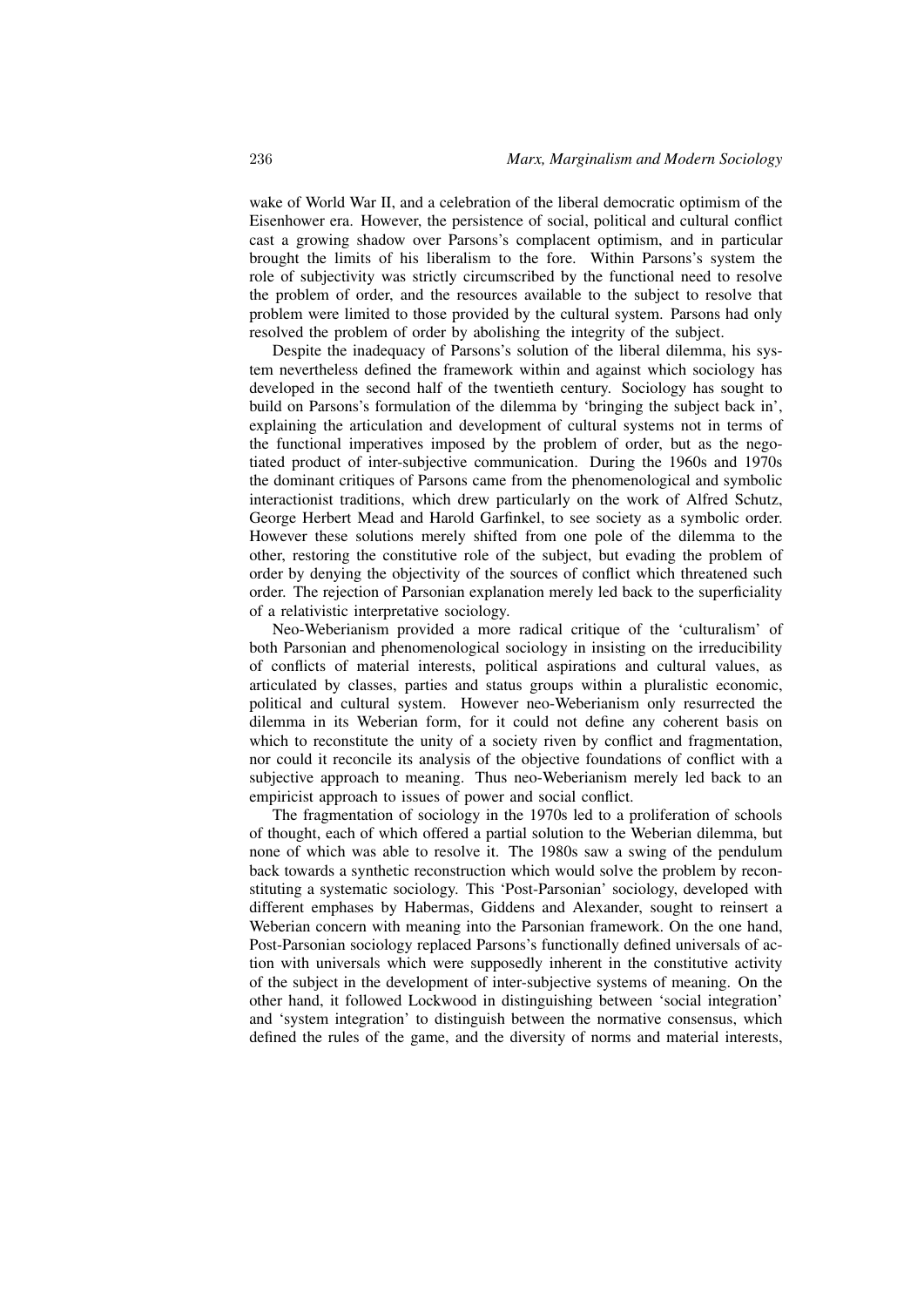which defined the conflicting aspirations of the various players. Social integration does not require system integration, but only a general agreement to abide by the rules of the game, and to respect the outcome of the resolution of conflict according to those rules. The problem remains, however, of drawing the line between the two. Where does the boundary between social integration and system integration, between structure and action, between 'materialist' and 'idealist' explanation, between 'practical' and 'communicative' interests lie?

Although Post-Parsonian sociology avoids Parsons' reification of society, it does not resolve the problem of subject and object, action and structure, which Parsons defined as the problem of order, but simply reformulates it as a dualistic conception of society. On the one hand, society exists as an objective structure, defining the normative and material context of action, while on the other hand society is constituted as an inter-subjective realm of meaning by the intentions of social subjects.<sup>1</sup> Actually existing society is a battleground between these two aspects of society, in which it is impossible to determine *a priori* which will prevail.

Post-Parsonian sociology certainly offers a more critical solution to the problem of order than did Parsons, but it is not clear that it is any more satisfactory. The possibility of order presupposes that there is a rational basis for consensus, which for Parsons lies in the instrumental rationality of the capitalist economy. Post-Parsonian sociology retains the radical separation of the 'instrumental rationality' of the fundamental institutions of capitalism as a means of provision for human material need from the 'substantive irrationality' of capitalism as a means of realising human cultural aspirations. The realisation of these latter aspirations depends not on transforming the social relations of production, but on confining the application of instrumental rationality to its proper sphere, the economy, building a substantively rational society by strengthening the sphere of 'culture' or 'civil society', in which the interaction of free and equal individuals can lead to the formation of a rational normative consensus.

The possibility of a reconciliation of the instrumental rationality of the capitalist economy and the substantive rationality of civil society clearly rests on the radical separation of 'labour' and 'social interaction', of 'instrumental' and 'communicative' reason, of 'objectivity' and 'subjectivity', of 'structure' and 'action', which was the basis of the marginalist revolution in economics. The Post-Parsonian solution, no less than those of Parsons and Weber, clearly implies that the productive and allocative efficiency of capitalism as a form of social production, as theorised by marginalist economics, can be radically distinguished from the substantive irrationality of capitalism as a form of domination.

Post-Parsonian sociology is caught between the irreconcilable poles of structure and action. Like Parsons's theory, it can explain both structure and action, but it cannot explain both at the same time. If the structure is given, the scope of

<sup>1</sup>Habermas founds this dualistic view of society in the duality of reason. Instrumental reason constitutes society as an objective structure, impenetrable to subjective evaluation, while communicative reason constitutes society as an inter-subjective realm, unconstrainted by the purposively rational pursuit of 'practical interests'. Although the terms of the argument are different in the work of Giddens and Alexander, the form is the same.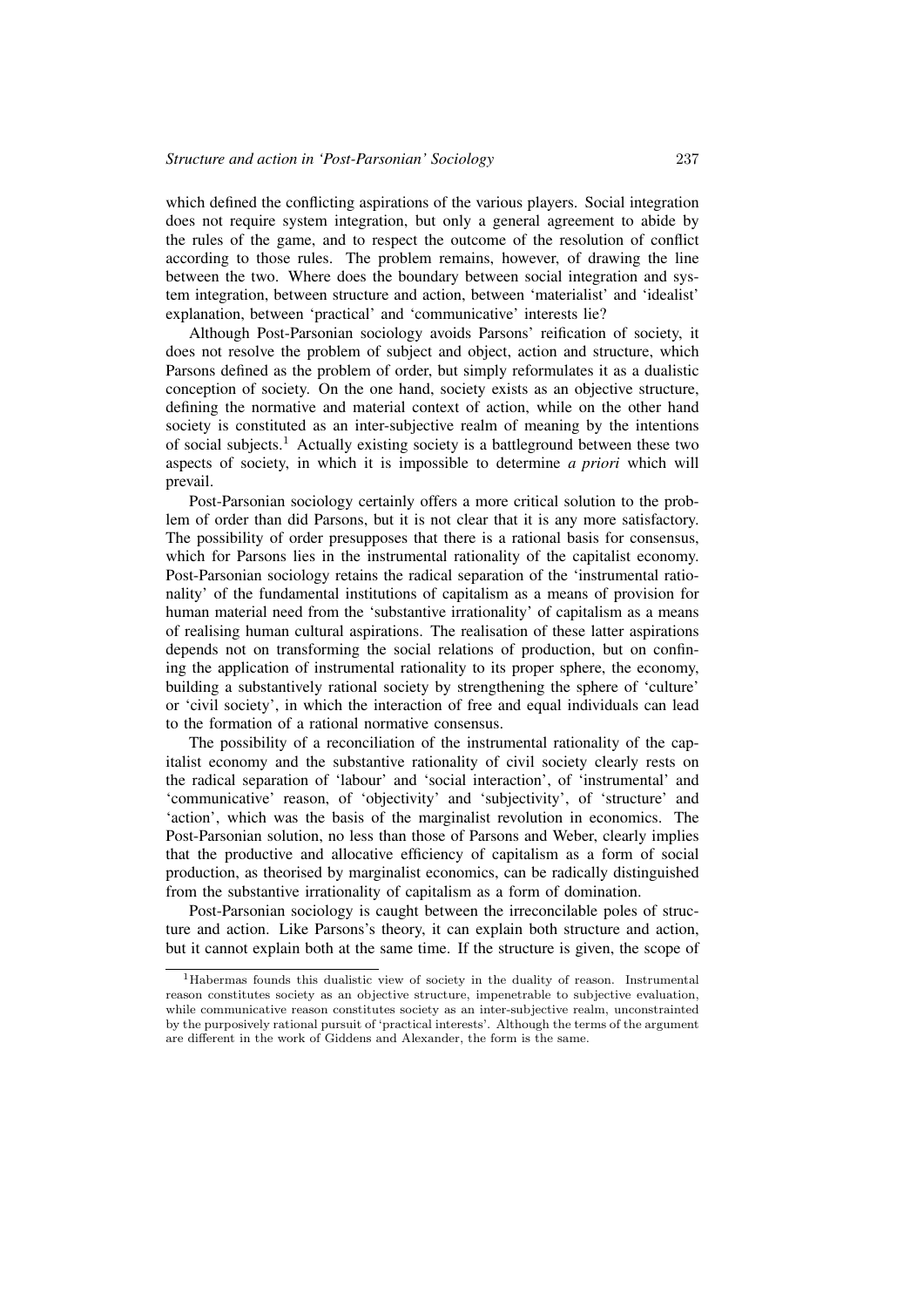action is defined, but its limits are already arbitrarily pre-determined. If the structure is not given, then the scope of action is unconstrained and there is no space for the structure to occupy. Explanation can only be based on teleological determinations external to either structure or action, located in the transcendental realm of 'culture', the 'life world' or 'structuration', which only serves to reconstitute the problem at another level. In practice the Post-Parsonians evade the issue, like Weber before them, oscillating arbitrarily between the point of view of structure and the point of view of action, and so reducing their sociology to an evaluative framework in which to achieve an interpretative understanding of social action which has no explanatory power. The dilemma remains because it is inherent in the radical separation of structure and action, economy and society, instrumental and communicative reason, which defines the analytical foundations of marginalist economics and modern sociology. Post-Parsonian sociology does not advance beyond Hegelian philosophy and classical political economy because it can only see the individual alternatively as a cultural construct, leading to a romantic organicism, or as a biological individual, leading to a naturalistic liberalism. It cannot identify the *social* foundations on which individuality is constructed as a form of sociability, because those foundations are naturalised by the hidden presupposition of private property which, as Marx showed, is the foundation of liberal social thought. This prevents it from addressing the fundamental question which was the starting point of Marx's critique of liberal social theory: *how* do relations between people take the alienated form of relations between things?

#### The limits of Marxism and the legacy of Marx

I have argued through this book that Marx's early theory of alienated labour, later developed in his theory of the form of value and the associated theory of commodity fetishism, offers a devastating critique of the conceptual foundations of liberal social theory, and defines an alternative basis on which to conceptualise the forms of capitalist social relations in which human sociability appears in the form of objective constraint. However, orthodox Marxism, far from building on Marx's critique of political economy, has neutralised its critical power by assimilating Marxism to the political economy and the materialist conception of history from which Marx had sought to disengage himself. This assimilation has equally defined the basis for the dominant critiques of Marxism, which have drawn on the Weberian critique of the naturalistic economism of marginalist economics. Thus Habermas has presented his sociology as one which derives its inspiration from the humanism of the young Marx, although its foundations are unequivocally Weberian, and categorically rejects the 'anthropology of labour' which supposedly underpins Marx's early theory of alienated labour and his subsequent adoption of the labour theory of value. However the power and originality of Marx's work is as much lost by its assimilation to liberal sociology as it is by its assimilation to liberal economics.

The dominant interpretations of Marx derive from the ways in which Marx's work has been appropriated ideologically within the context of the political po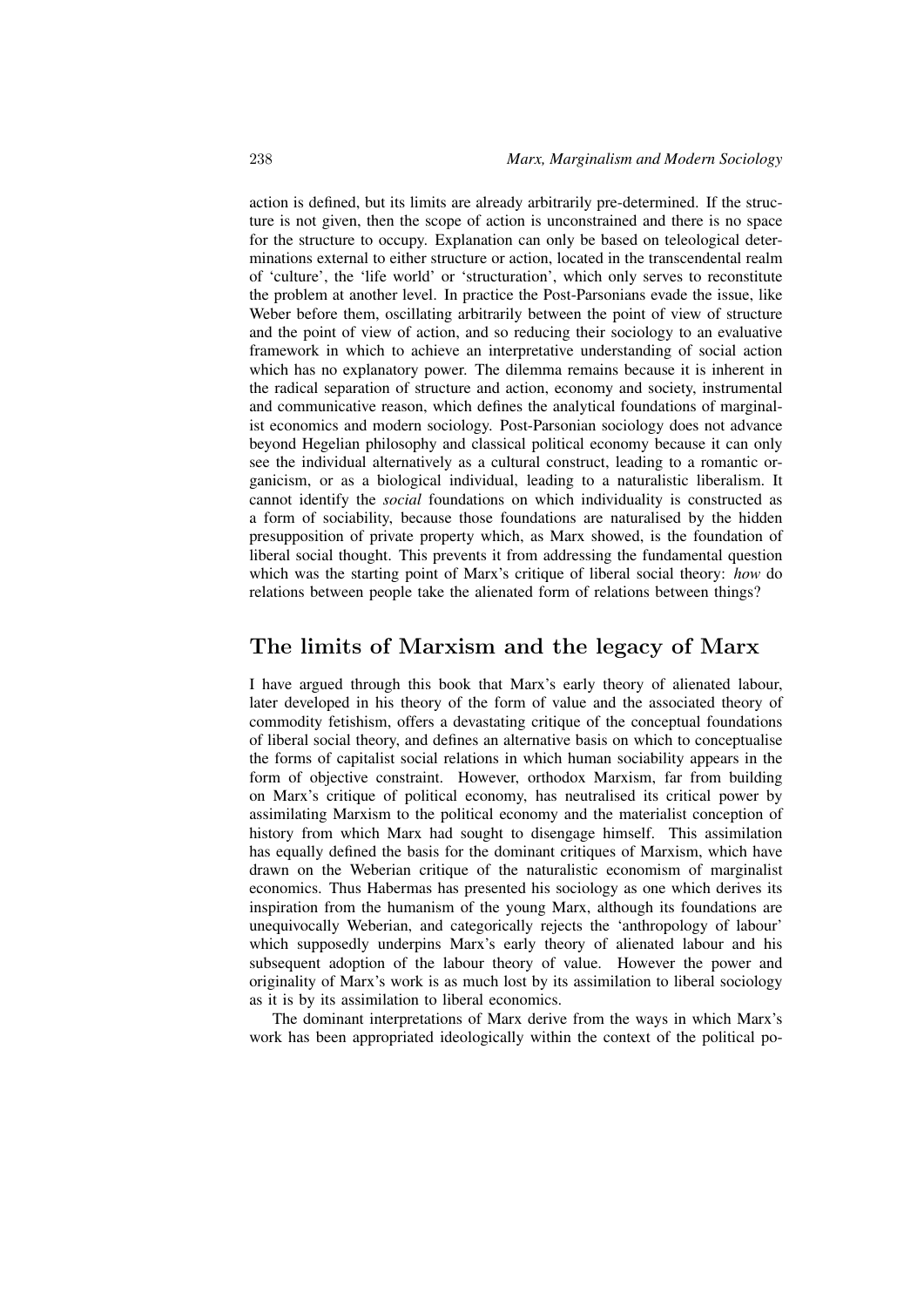larisation of the socialist movement provoked by the Bolshevik Revolution. It is a marked feature of this polarisation that both sides share a common ground in distinguishing between Marx's early writings, in which he supposedly developed his philosophical world view ('dialectical materialism'), and his mature works, in which he developed his 'economics'. Differences of interpretation concern not Marx's 'economics', but the status of this 'economics' within his theory as a whole, which is defined by the philosophy within which it is supposedly inserted. Thus the struggle within twentieth century Marxism to claim the legacy of Marx has been primarily a philosophical struggle.

The orthodox interpretations of Marx's mature works have been overwhelmingly 'economistic', in assimilating Marx to the conceptual framework of classical political economy, seeing the foundation of his 'economics' in the classical labour theory of value, reinterpreted as a theory of exploitation according to which the appropriation of surplus labour in the form of profit was based on the ownership of the means of production by the capitalist class, so that the class character of capitalist society is constituted by the *property* relations which determine the form of distribution, while socialism was reduced to a change in property relations, from private to state property. Marx's critique of political economy was seen as an historicist critique, which noted the historical specificity of the capitalist mode of distribution, which political economy supposedly ignored, to point beyond capitalism to a new form of society. Thus political economy was adequate to the early stages of capitalist development, in which the private appropriation of the product fostered the development of the forces of production. But in a mature capitalist society such a mode of *distribution* acts as a fetter on the development of increasingly socialised *production*, calling for new forms of property. The subjective expression of this objective contradiction lies in the conflict between the rationality of the capitalist, representing an outdated mode of distribution, and that of the working class, representing socialised forms of production.

According to this interpretation, the fundamental contradiction of capitalist society derives from the contradiction between the laws of production, which determine the progressive development of the forces of production, and the laws of distribution, defined by the private appropriation of the product. This contradiction is in turn only a particular manifestation of the fundamental laws of 'historical materialism', according to which the driving force of history is the development of the forces of production. Particular forms of property are appropriate to the development of the forces of production at particular stages in history. However, the development of the forms of property lags behind the development of the forces of production, as the class whose interests are served by that form of property seeks to hold onto its economic and political power, until such time as the contradiction between the two provokes a revolution in the form of property. Thus Marx's 'historical materialism' is identified with that of the Enlightenment, in seeing the historical development of society as the adaptation of social institutions to the unfolding of quasi-natural historical laws, with the link between the two being constituted by the class interests defined by ownership of the means of production, the difference being that Marx carries the historical process one stage further (Clarke, 1980b).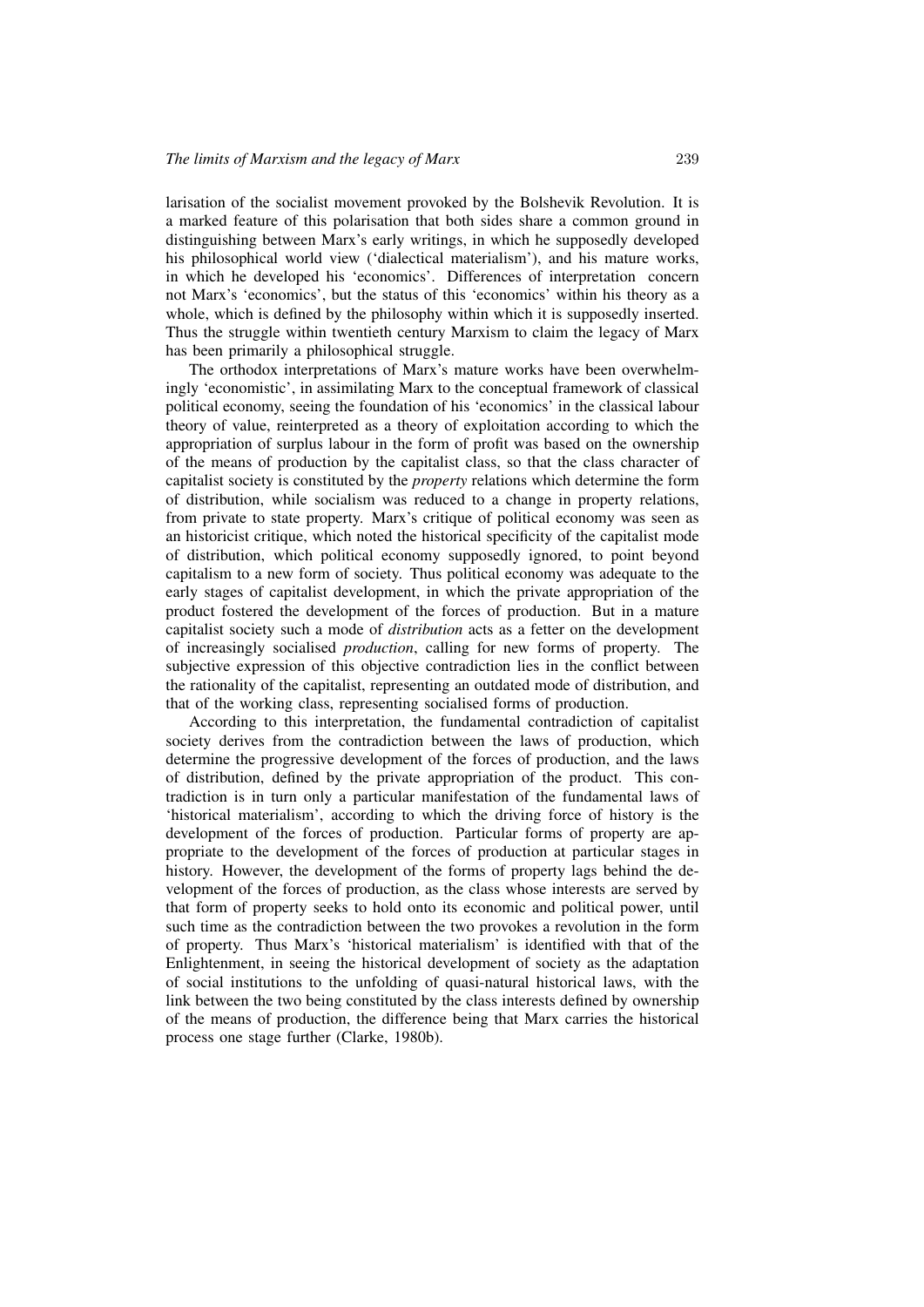It is hardly surprising that this critique of political economy 'on the basis of political economy' should be vulnerable to the critique of classical political economy developed by marginalist economics, which focussed precisely on the labour theory of value, and by sociology, which focussed on the narrow economism shared by orthodox Marxism and liberal economic theories. It is hardly surprising that orthodox Marxism has equally been unable to formulate a coherent theoretical critique of marginalism and modern sociology, since it rests ultimately on the same abstract foundations. Orthodox Marxist critiques of liberal social and economic theories have tended to be ideological critiques, insisting that all theories express a particular class perspective, the difference between Marxism and liberal social theories being reduced to the class perspectives they express, without addressing the question of the theoretical coherence of the claims either of Marxism or of liberal social theory at all.

The gap between the orthodox interpretations and Marx's own work stands out in the extent to which the former abolished the constitutive role of labour, which was the basis of Marx's theories of alienated labour and commodity fetishism. The theory of commodity fetishism played a central role in the orthodox interpretation of Marx, but it was not seen as the culmination of Marx's early analysis of the alienated forms of social labour and his mature analysis of the value-form, but was reduced to an ideological illusion which *reflected* the social relations arising in the sphere of exchange, expressing the competitive relations between fragmented groups of workers, which are exploited politically and ideologically by the bourgeoisie. Within the Second International it was believed that this illusion was contradicted by the workers' experience of the *unmediated* relation of exploitation in production, and so would be overcome by the growing unity of the organised working class, expressing the socialisation of the forces of production (Kautsky, 1925; Bogdanov, [1897] 1979). This confidence underpinned the socialist faith in the compatibility, indeed the identity, of socialism and democracy.

As the expected revolution failed to arrive, and the spontaneous development of the working class movement appeared to lead in the direction of reform, rather than of revolution, the idea that the illusions of commodity fetishism would be dissipated by the spontaneous development of the class struggle was one increasingly confined to the radical left, represented above all by Rosa Luxemburg and the Council Communists. The majority of Marxists came to see the illusions of commodity fetishism, which underlay the rise of reformism, as a veil drawn over the immediate experience of the working class which could only be penetrated by a scientific understanding of capitalism. This led to a radical separation between the 'reality' and 'appearance' of capitalist social relations, between 'economics' and 'politics', and to a growing emphasis on the relative autonomy of politics and on the role of the subjective element in the class struggle, embodied in the revolutionary Party.

The pervasiveness of the illusions of commodity fetishism implied that truth could not be gained from experience, but only through scientific knowledge of the 'economic' laws of motion of the capitalist mode of production, and the historical laws of development of society. Similarly politics could not be based on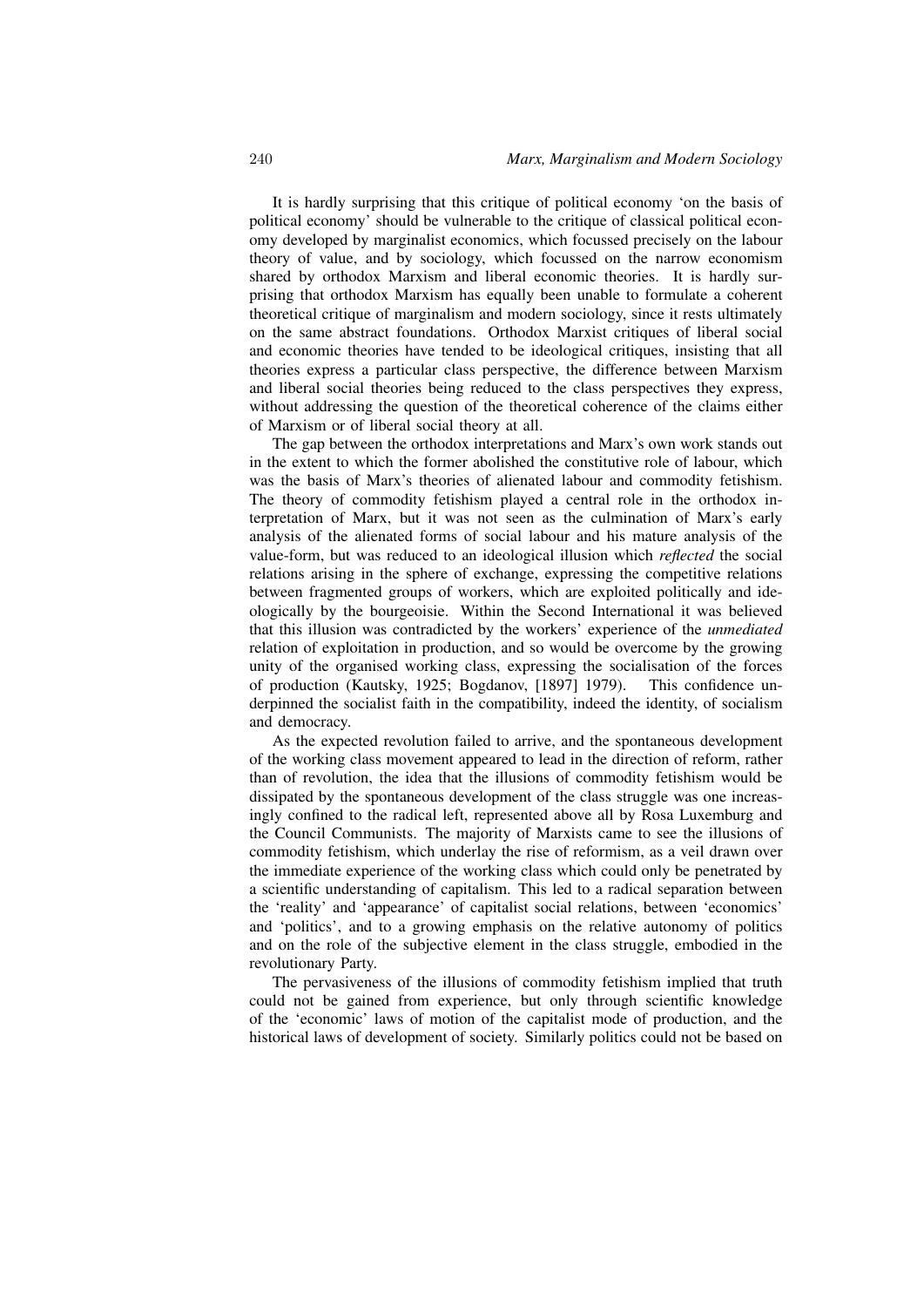experience, but only on the scientific knowledge of the possible. The foundations of Marxism no longer lay in the everyday reality of the class struggle, but in the philosophy of science which determined the scientific status of the Marxist laws. This posed serious problems at a time when the continued validity of those laws was being thrown into question. Thus the fate of Marxism appeared increasingly to depend not on the historical development of the class struggle, but on the outcome of philosophical battles within the working class movement.

The philosophical debates within Marxism developed in parallel with, and drew heavily on, contemporary debates within bourgeois philosophy which were addressing essentially the same issues, allbeit from a different perspective, of the methods of social science, of the character of historical laws, and of the relation between fact and value, between economics and politics.

The most fundamental division which emerged within Marxism was that between those who drew on neo-Kantianism and those who developed a specifically Marxist version of neo-Hegelianism. The former adopted Engels's characterisation of the 'materialist dialectic' as no more than the method of modern science, and were increasingly willing to revise Marxist orthodoxies in the light of the subsequent development of capitalism and of a return to Marx's texts. Such revisions did not necessarily lead to a weakening of Marxism — the period produced some of the most original and creative thinking in the bleak history of orthodox Marxism. However, the defeat of the revolutionary upsurge in Western Europe after the First World War, and the polarisation of the socialist movement in the wake of the Bolshevik Revolution, left little space for a revolutionary Marxism independent of the Bolshevik and reformist orthodoxies.

The triumph of right-wing revisionism was the triumph of the neo-Kantian critique of Marxism pioneered by Bernstein and Fabianism. This interpretation of Marx accepted the marginalist critique of the labour theory of value, rejected the theory of commodity fetishism as metaphysical, and distinguished the immediate tasks of social democracy, which were to express the economic interests of the working class within capitalism, from the achievement of socialism, which was seen as an ethical goal. This critique of orthodox Marxism, and of the character of the socialist project, closely paralleled that of Weber. Thus there has been a cross-fertilisation and interweaving of social democratic reformism and Weberian sociology throughout the twentieth century, producing a 'synthesis' of Marx and Weber, which has nevertheless rested on unambiguously Weberian foundations.

Lenin sought to found the scientific status of Marxism in the philosophy of dialectical materialism. Dialectical materialism was invented by Plekhanov, deriving from Feuerbach more than Hegel, and in his hands was a rigidly monistic materialism, seeing history as the expression of the dialectic of Matter, rather than of the Idea. The role of dialectical materialism was to underpin the scientific status of the Marxist philosophy of history, and of 'Marxist political economy', insulating the eternal truths of Marxism from empirical evaluation. Marxist-Leninist orthodoxy was canonised in Stalin's *Dialectical and Historical Materialism*, which was merely an expansion of Lenin's short essay *Karl Marx*, which introduces the Moscow edition of Lenin's *Selected Works*. In Stalin's hands dialectical materialism fossilised the economistic Marxism of the Second International, reducing it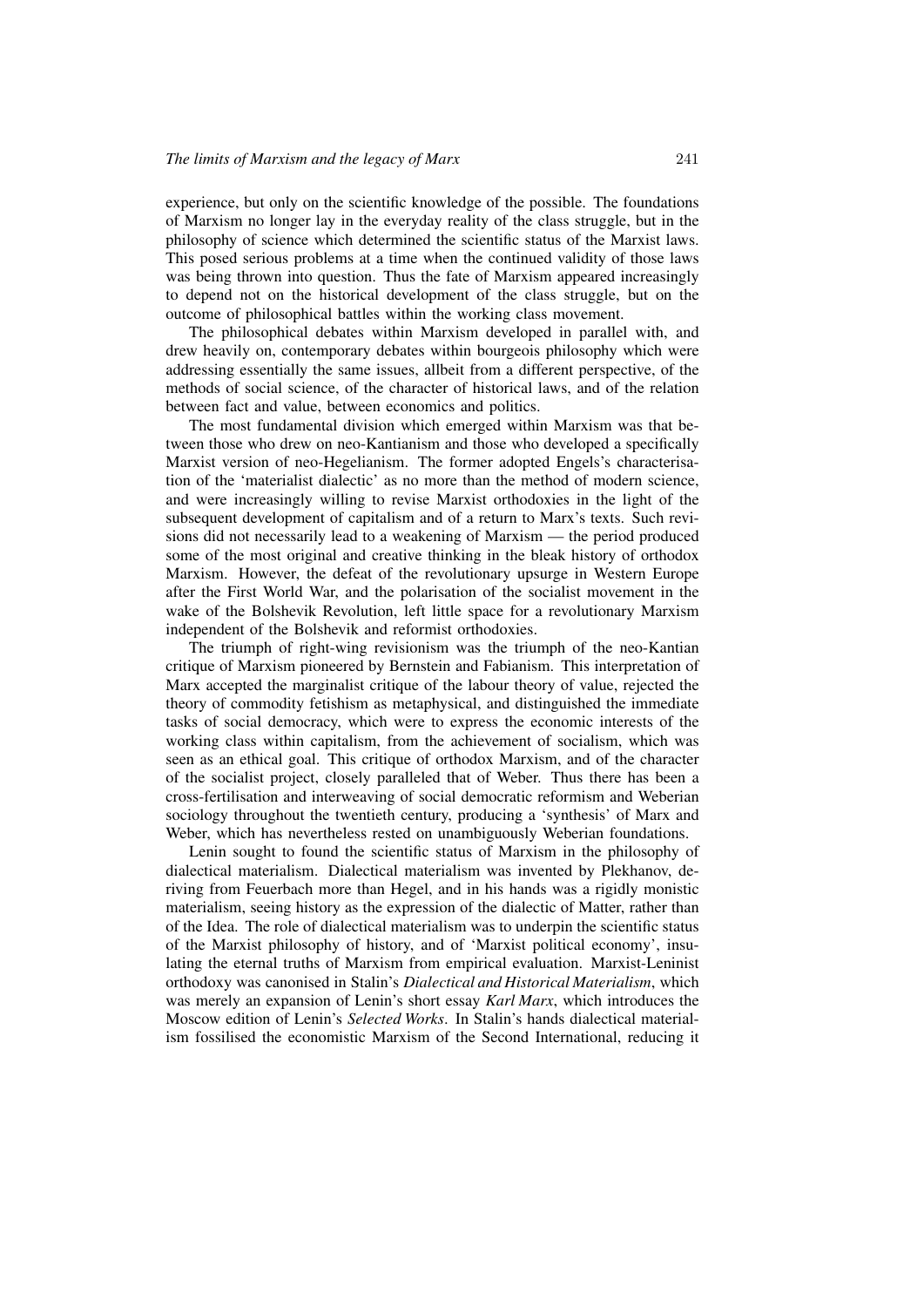to a set of formulae to be ritually incanted and indiscriminately applied, with the Party as the arbiter of truth.

Marx's own work provides as powerful a critique of orthodox Marxism as it does of liberalism. However the revitalisation of 'Western Marxism' was not based on a return to the texts of Marx, but drew primarily on the neo-Hegelian critique of the sociology of Simmel and Weber pioneered by Gyorgy Lukács.

#### Lukács and and the foundations of 'Western Marxism'

Social democratic revisionism not only abandoned the revolutionary aspirations of Marxism, it also diluted Weber's critique of capitalism in the priority which it gave to the immediate economic interests of the working class over the ethical goals of socialism. Although Weber was a harsh critic of Marxism, his critique of capitalism was in many ways truer to the spirit of Marx than was that of the economistic Marxism of his day, for Weber addressed not only the undoubted exploitative features of capitalism, but also the dehumanisation and cultural degeneration inherent in capitalist 'rationalisation'. We have seen that Weber's pessimism derived from his radical Kantian individualism, but Hegel had already shown the way beyond Kant's individualism. It was on this basis that Gyorgy Lukács developed his critique of economistic positivism in his seminal work *History and Class Consciousness*, first published in 1923, which laid the foundations of 'Western Marxism'. The focus of Lukács interpretation of Marx was the theory of commodity fetishism.

In *History and Class Consciousness* Lukács presented a radical Hegelian interpretation of Marx, which drew heavily on the neo-Kantianism of Simmel and Weber. Although Lukács's book has been acclaimed as a remarkable anticipation of Marx's theory of alienation, the term is hardly used by Lukacs, who places ´ the concept of 'reification' at the heart of the analysis, a concept which Lukács was the first person to employ in any systematic way. Lukács's work provided a grid through which many commentators read Marx's *Manuscripts* when they were eventually published, as we have already seen, but Lukacs's theory of reification ´ has very little in common with Marx's theory of alienated labour.

Lukacs took his central idea of a social form as the reified product of human ´ action from Simmel, drawing particularly on his *Philosophy of Money*, in which Simmel argued that money was a social form which had originally developed as the rational means to a human end, namely to facilitate exchange, but which then became reified and transformed into an end in itself, so that human values and human relationships were correspondingly transformed into the means to that end. Simmel's argument has echoes of Marx's theory of commodity fetishism, which is not surprising because it was designed as a critique of Marx's theory, based on the marginalist critique of the labour theory of value. Thus Simmel took up Marx's theory of social form, but detached it from the analysis of alienated labour to set it on liberal foundations. This led to a view of commodity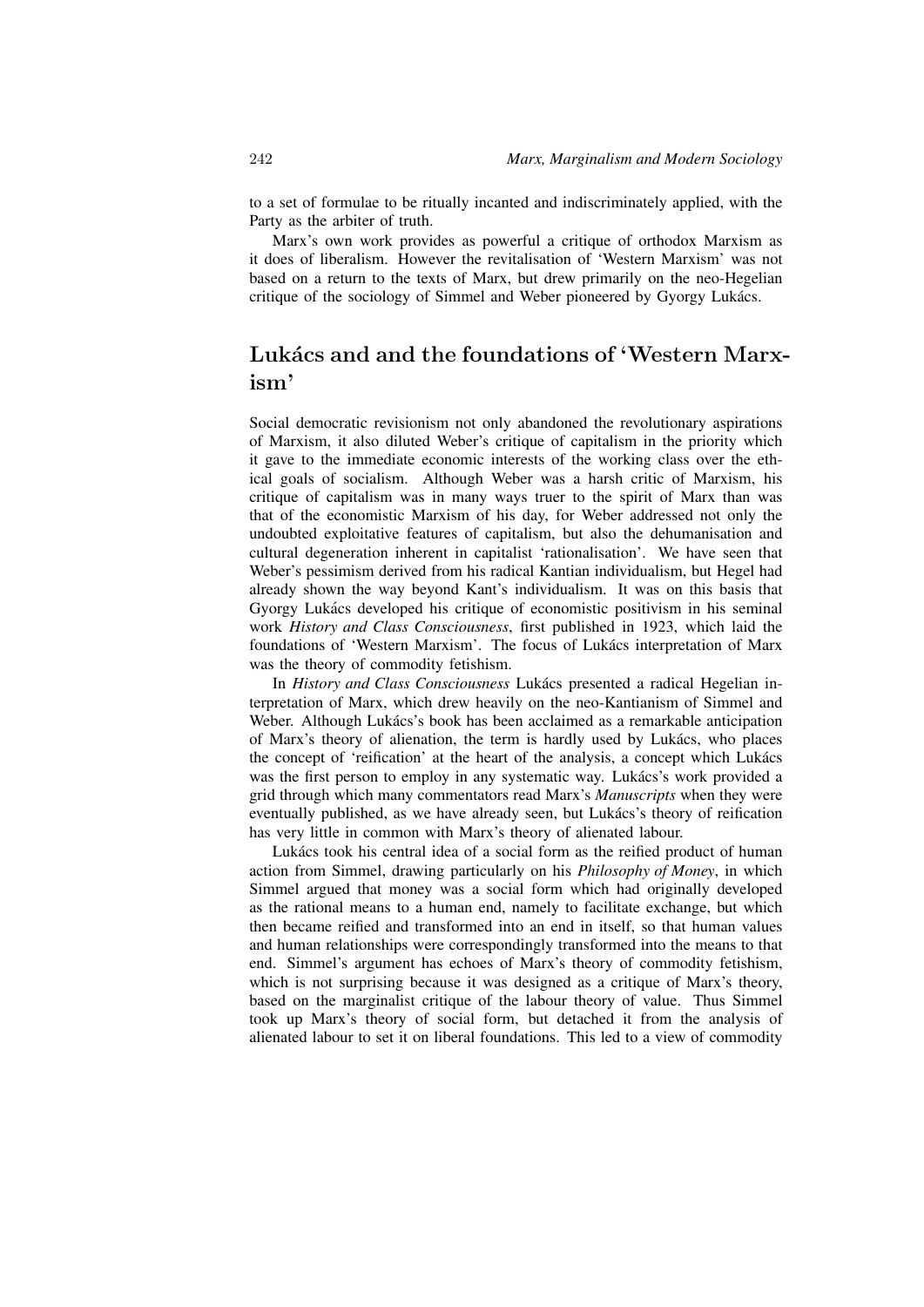fetishism as an essentially ideological phenomenon, a particular manifestation of a universal process of reification through which social forms acquire an autonomous existence, detached from the subjectivity which gave rise to them.<sup>2</sup>

For Simmel the irrational inversion of subject and object, means and ends, could not be explained as an ideological reflection of capitalist social relations, since the generalisation of capitalist social relations already presupposed the subordination of human values and human relationships to the single end of monetary gain. Thus the fetishism of commodities was the condition for the development of capitalism, not a reflection of an underlying economic process. To explain this development Simmel replaced Marx's theory of 'commodity fetishism' with a philosophical account of the development of money from a means to an end in terms of a more general phenomenological process of inversion of means and ends. For Lukács this meant that Simmel could 'not go further than a description' of 'the most external and vacuous forms' of reification, making them 'independent and permanent by regarding them as the timeless model of human relations in general', divorcing these 'empty manifestations from their real capitalist foundation' so that he could not relate them to 'the basic phenomenon of reification itself' (*HCC*, pp. 94–5).

This did not lead Lukacs directly back to Marx's theory of commodity fetishism to locate Simmel's analysis historically. Indeed he proclaimed a Marxist intellectual *tabula rasa* in his bizarre declaration that 'orthodoxy refers exclusively to *method*', so that an orthodox Marxist could accept the disproof of 'all of Marx's theses *in toto* — without having to renounce his orthodoxy for a single moment' (*HCC*, p. 1). Lukács turned for his re-evaluation of Marxism to Weber, who had brought Simmel's analysis some of the way down to earth. Against Simmel, Weber saw reification not as a universal phenomenological process, but as the expression of a particular system of values, characterised by 'instrumental rationality', which gives rise to particular forms of social relation as an 'unintended consequence'. However Weber could show no way out of the 'iron cage' created by instrumental rationality, because he regarded such a form of rationality as the necessary condition for economic and political progress, whatever the human cost. Thus for Weber, as for Simmel, a truly human viewpoint could only be expressed by an alternative set of values, which for Lukács represented no more than a subjective and romantic evaluation of an increasingly alien world. Lukacs ´ believed that he could break out of this melancholic moralising by drawing on Hegel to break Weber's identification of instrumental rationality with the Reason of History.

For Lukacs, as for Weber, what appears rational to the individual in a capitalist ´ society becomes irrational as soon as it is regarded from the point of view of the whole. However, for Weber the fragmentation of modern society means that

<sup>2</sup>Simmel himself drew attention to Marx's account of alienated labour in *Capital*: '[the object] isolates and alienates itself from the working subject through the division of labour . . . The finished effort contains emphases relationships, values which the worker did not intend' (Simmel, 1968, pp. 40–1, quoted in Rose, 1978, p. 33), but Simmel insisted that the alienation of labour was only part of a wider process. Simmel's philosophical critique of Marx's theory of commodity fetishism was closely related to Böhm-Bawerk's critique of Marx's theory of value.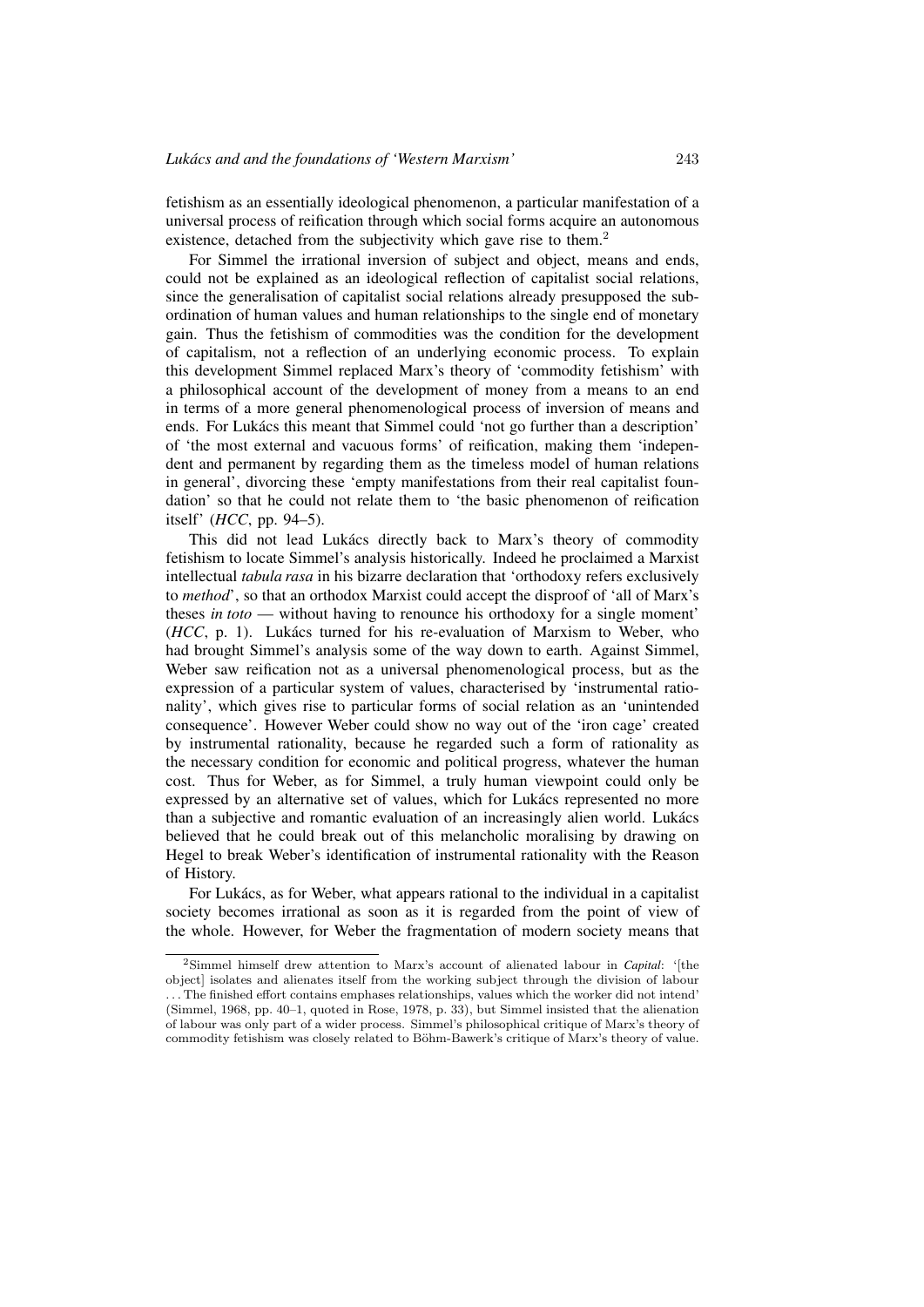the point of view of the totality is increasingly inaccessible to the participants in that society, so that Weber's critique of the substantive irrationality of capitalism tended to be that of a marginalised commentator. For Hegel the point of view of the totality is that of Reason, which reaches its fruition in Hegel's own philosophy. However for Lukács such a perspective is not available to the individual, however great a philosopher that individual might be. 'The totality of an object can only be posited if the positing subject is itself a totality . . . In modern society only the *classes* can represent this total point of view' (*HCC*, p. 28).

The class perspective of the bourgeoisie remains a limited perspective because it regards its own rule as absolute, and so remains bound to its class viewpoint.<sup>3</sup> 'It was necessary for the proletariat to be born for social reality to become fully conscious. The reason for this is that the discovery of the class-outlook of the proletariat provided a vantage point from which to survey the whole of society' (*HCC*, pp. 19–20). If Hegel provided the methodological key in adopting the point of view of the totality, Marx brought this totality down to earth by locating it in the emerging self-consciousness of the universal class.

The point of view of the totality is not a mechanical reflection of the experience of the working class: 'the class consciousness of the proletariat, the truth of the process "as subject" is itself far from stable and constant; it does not advance according to mechanical "laws". It is the consciousness of the dialectical process itself: it is likewise a dialectical concept' (*HCC*, p. 40). Thus the point of view of the totality only emerges through the unremitting theoretical criticism of more restricted viewpoints, each of which contains a partial truth. The partiality of this truth is not measured by its distance from some eternal truth, but by the internal contradictions to which the universalistic aspirations of each particular ideology give rise, contradictions which appear externally in the contradiction between contending, and apparently mutually exclusive, ideologies. In particular, the point of view of the totality implies the re-unification of subject and object, and so the dialectical synthesis of the one-sided Hegelian focus on 'ideology' and the one-sided Marxist focus on the 'economy'.

Although this synthesis is achieved through the Hegelian process of theoretical critique, and so remains on the side of ideology, Lukacs claims that it transcends ´ Hegelian idealism in adopting the standpoint of the universal class, so it represents not merely a speculative unification of subject and object, but the self-realisation of their unity. Moreover this is not merely a speculative commitment, it is a practical one, for, as Lenin has shown, the 'form taken by the class consciousness of the working class is the *Party*' which, as Rosa Luxemburg perceived, is the '*bearer of the class consciousness of the proletariat and the conscience of its historical vocation*' (*HCC*, p. 41).

The achievement of proletarian self-consciousness confronts formidable barriers, the most serious of which is the 'separation of the economic struggle from the political one', which derives from the 'contradiction between its immediate interests and its long-term objectives'. Its immediate objectives are tied to its

<sup>3</sup>This implies that bourgeois ideology is *true* within its own limits, so that, for example, political economy offers a true account of the workings of the capitalist economy, while remaining '*in ignorance of the objective economic limitations of its own system*' (*HCC*, p. 64).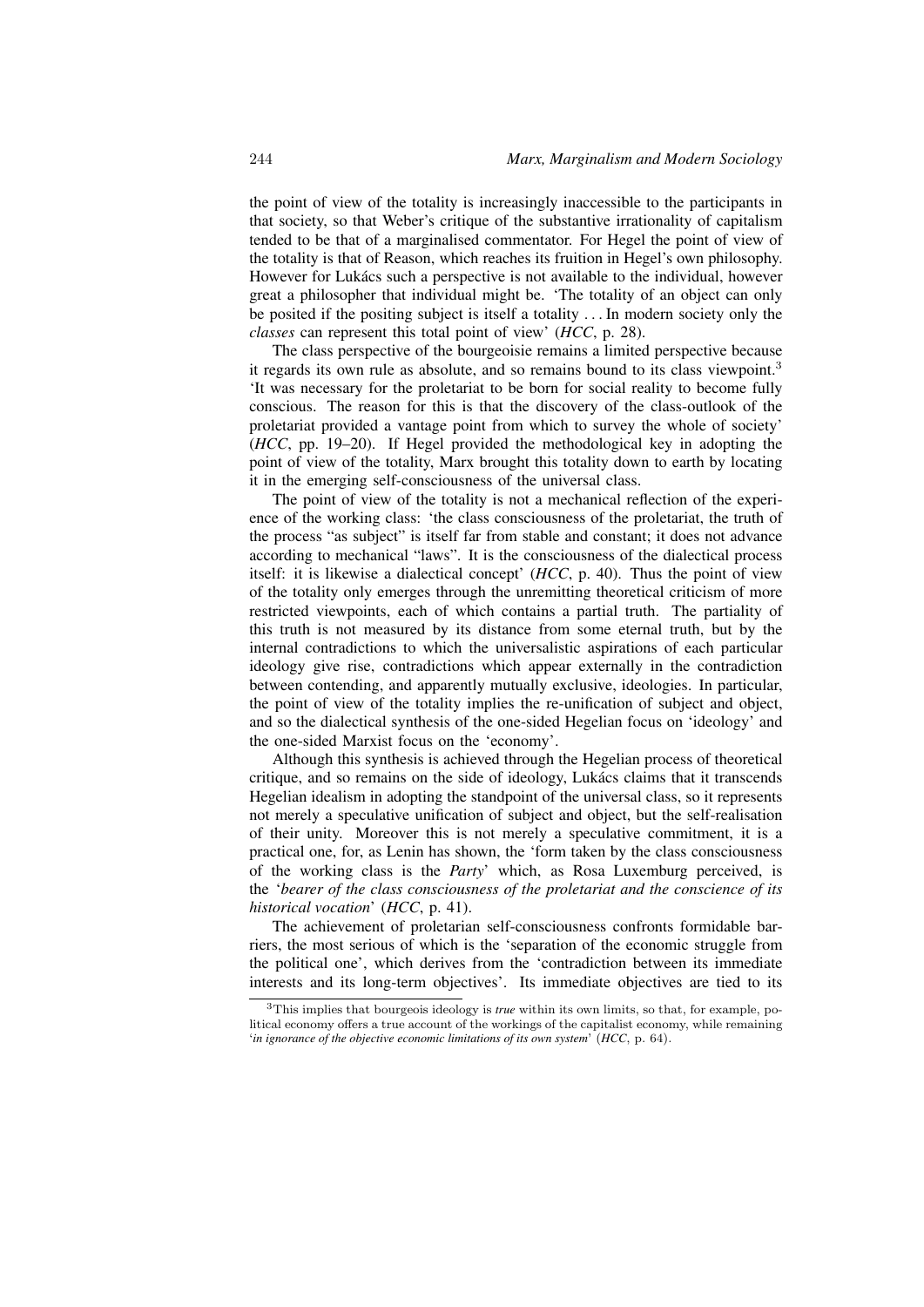concrete situation which is 'by its very nature an integral part of the existing capitalist society' (*HCC*, p. 71), while its achievement of its long-term objectives depends on its overcoming the particularity of concrete demands by integrating immediate interests into a 'total view'. This means that it is important not to follow opportunism in mistaking '*the actual, psychological state of consciousness of proletarians for the class consciousness of the proletariat*' (*HCC*, p. 74). '*The objective theory of class consciousness is the theory of its objective possibility*' (*HCC*, p. 79), behind which lies the proletariat's necessary aspiration towards the truth (*HCC*, p. 72). The true essence of class consciousness 'can only become visible in its authentic form when the historical process imperiously requires it to come into force, i.e. when an acute crisis in the economy drives it to action' (*HCC*, p. 40).

The integration of immediate interests into a 'total view' can only be achieved '*in the consciousness of the proletariat itself*' (*HCC*, p. 71). But the development of this consciousness is impeded by the fact that 'in a world where the reified relations of capitalism have the appearance of a natural environment it looks as if there is not a unity but a diversity of mutually independent objects and forces' (*HCC*, p. 70). Thus 'reification' is the primary ideological barrier to the development of proletarian self-consciousness.

Lukács located the source of reification in the 'fetishism of commodities', in which 'a relation between people takes on the character of a thing and thus acquires a "phantom objectivity", an autonomy that seems so strictly rational and all-embracing as to conceal every trace of its fundamental nature: the relation between people' (*HCC*, p. 83). However Lukács did not derive the ideological form of the fetishism of commodities from the alienation of labour, but if anything the other way around: 'the universality of the commodity form is responsible both objectively and subjectively for the abstraction of the human labour incorporated in commodities', although he adds that 'this universality becomes historically possible because this process of abstraction has been completed' (*HCC*, p. 87).

The alienation of labour and the fetishism of commodities are both explained in Weberian terms, as the result of 'the principle of rationalisation based on what is and *can be calculated*' (*HCC*, p. 88). This rationalisation is synonymous with 'the progressive elimination of the qualitative, human and individual attributes of the worker' as the 'process of labour is progressively broken down into abstract, rational, specialised operations', while, with Taylorist methods, this 'rational mechanisation extends right into the worker's "soul"'(*HCC*, p. 88). This rationalisation 'must declare war on the organic manufacture of whole products based on the *traditional amalgam of empirical experiences of work*' (*HCC*, p. 88). The resulting 'fragmentation of the object of production necessarily entails the fragmentation of its subject' (*HCC*, p. 89).

'Just as the capitalist system continuously produces and reproduces itself economically on higher levels, the structure of reification progressively sinks more deeply, more fatefully and more definitively into the consciousness of man' (*HCC*, p. 93). Moreover this reification affects not only economic relations, but also legal and political institutions. Lukacs substantiates this claim not by quoting ´ Marx's account of the alienated form of the state, which has nothing to do with the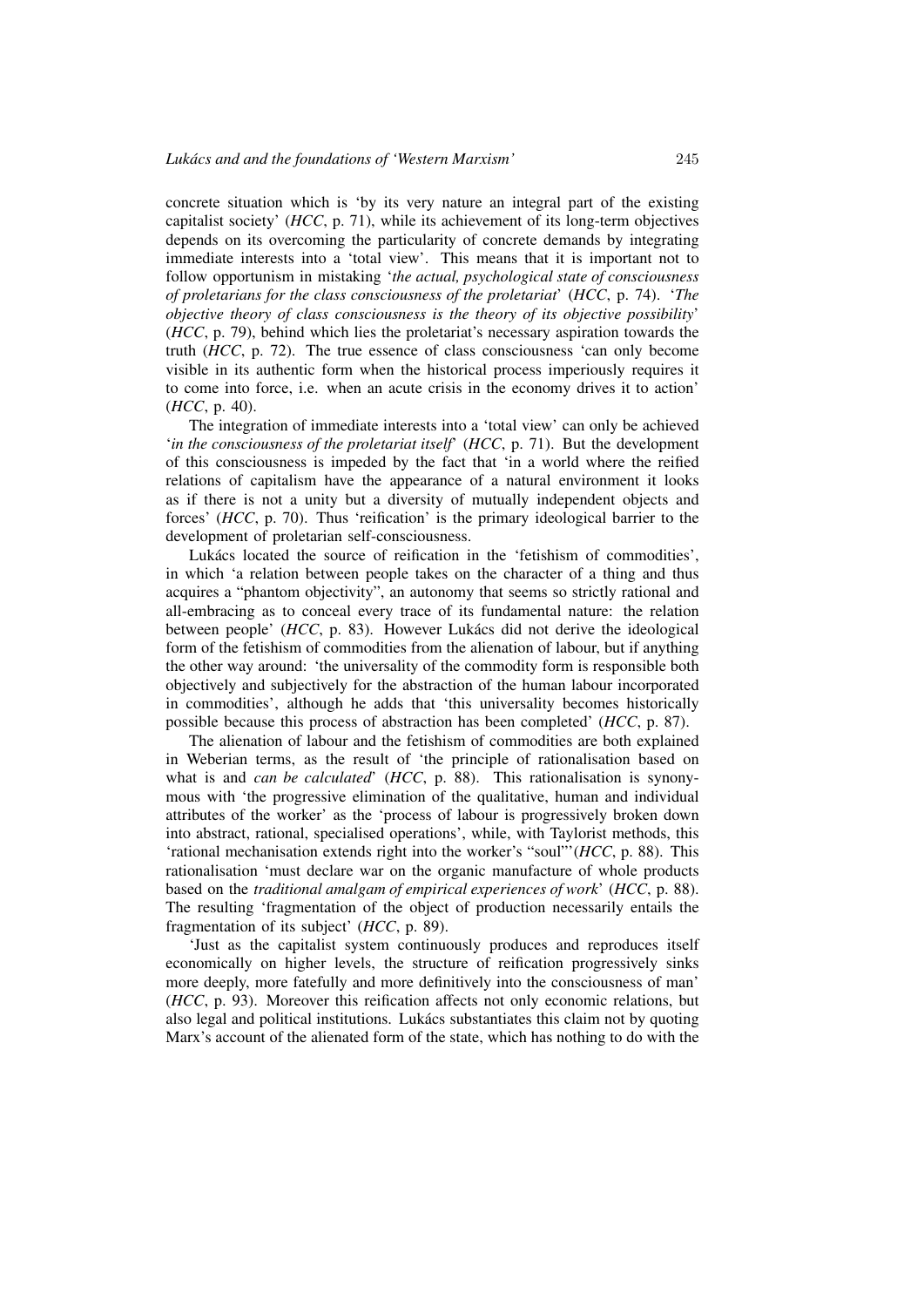principle of rationalisation, but with a long quote from Weber (*HCC*, pp. 95–6). As for Weber, the process of rationalisation is an all-embracing process, so that the process of reification weaves an all-embracing cage as 'it stamps its imprint upon the whole consciousness of man' (*HCC*, p. 100). Nevertheless, while this reason secures 'the rationalisation of isolated aspects of life', the total process is relatively irrational (*HCC*, pp. 101–2). The explanation of this irrationality is again Weberian, it is the result of the unintended consequences of rational individual action, which arise because the individual cannot possibly be aware of the societal consequence of her atomistic actions. Thus arises the contradiction between form and content, between Weber's 'formal rationality' of capitalism and its 'substantive irrationality', a contradiction which, like the 'alienation' of labour, is a consequence of the division of labour.

Unlike Weber, Lukács finds a chink of light, which contains the potential for a new dawn. The manual worker, it turns out, is not really alienated, 'for his work as he experiences it directly possesses the naked and abstract form of the commodity'  $(HCC, p. 172)$  — the exploitative relation is transparent since the manual worker has no human interest in her work. Unlike the intellectual or the bureaucrat, the manual worker has not sold 'his humanity and his soul' (*HCC*, p. 172), so retains her human aspirations which conflict with the dehumanisation of 'rationalised' labour. These aspirations do not immediately lead to the formation of class consciousness, because they do not immediately penetrate the systematic illusions of commodity fetishism, so that 'as long as he does not consciously rebel against it' reification 'cripples and atrophies his "soul"' (*HCC*, p. 172), but they do represent 'an *aspiration towards society in its totality*, regardless of whether this aspiration remains conscious or whether it remains unconscious for the moment'(*HCC*, p. 174), and it is this aspiration that gives a necessary direction to the development of proletarian class consciousness, a direction which leads it to penetrate the illusions of reification.

This is necessarily a brief summary of Lukács's theory. However an immediate observation is that the one thing missing from Lukacs's account is any coherent ´ theory of the *alienation* of labour. As Lukács noted almost fifty years later: 'labour as the mediator of the metabolic interaction between society and nature, is missing', so that 'the most important real pillars of the Marxist view of the world disappear . . . this means the disappearance of the ontological objectivity of nature . . . But it also means the disappearance of the interaction between labour . . . and the evolution of the men who labour' (*HCC*, p. xvii). The 'fetishism of commodities' is not the result of the alienation of labour, but of the reification engendered by the progressive rationalisation of society which accompanies the development of the division of labour, which fragments the experience of labour, both subjectively and objectively. The dehumanisation of labour is the subjective result of the subordination of labour to the anonymous forces of rationalisation and the division of labour. This leads to an inverted interpretation of Marx's theory of alienation, according to which the alienation of labour is not the source of mystified and estranged social relationships, but describes the un-self-conscious reflection of the experience of reification. Thus the alienation of labour is a *reflection* of other social processes, just one manifestation of the wider societal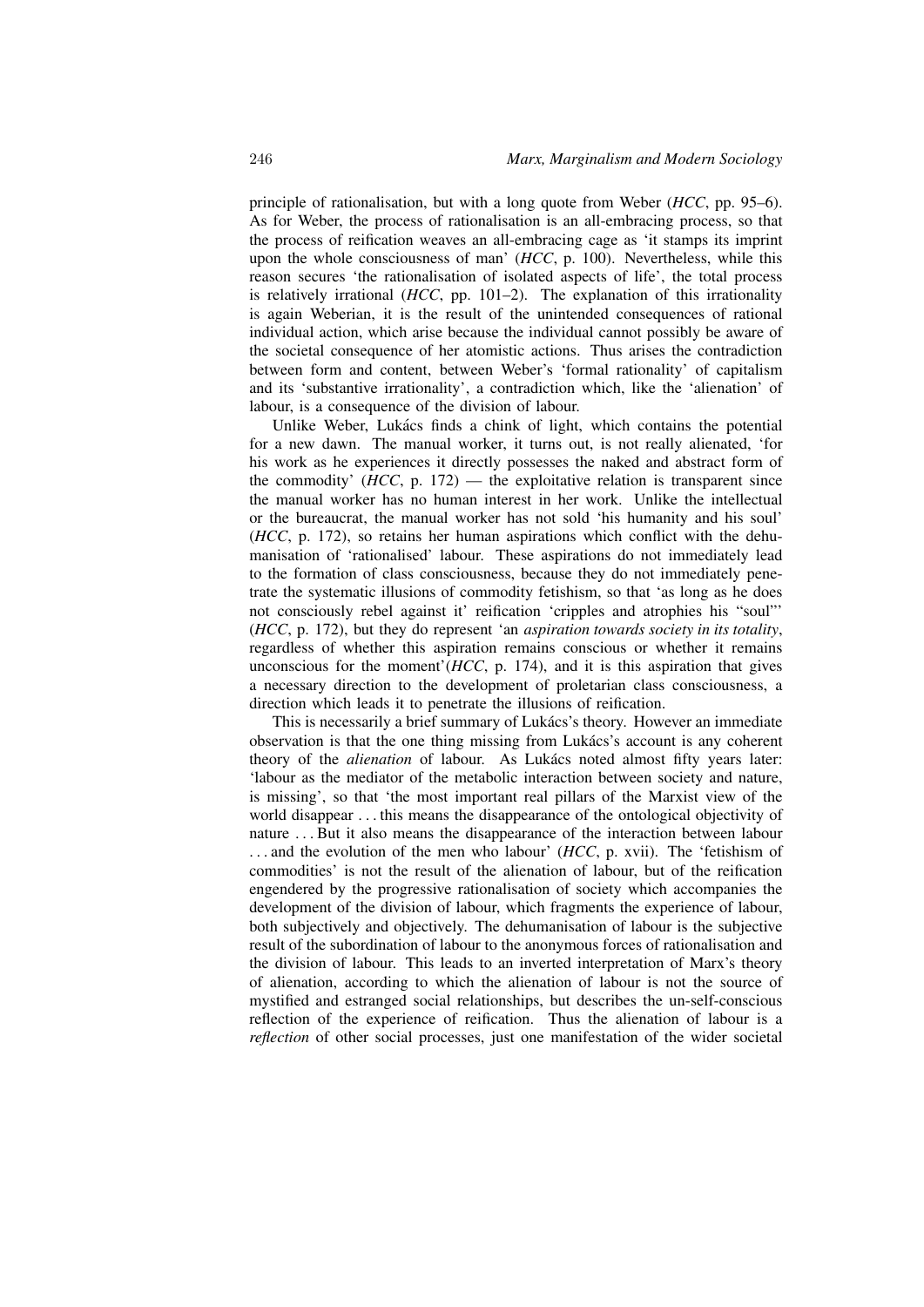phenomenon of reification.

Lukács's theory rests on a view of reification as a reflection of the pervasive rationalisation of society, a process through which all human powers become incorporated in things, in which social relations become properties of things, and in which '*all* relationships between men in the world of capitalism appear as relations between things' (Marcuse, 1955, p. 112, my emphasis). This alienated world may be a distortion of a properly human reality, but it is the world in which modern men and women are condemned to live, a world in which human beings are stripped of their human powers, in which they are subordinated as atomistic individuals to a world of objects, subject to the constraining power of immutable laws.

This theory of reification contrasts sharply with Marx's theory of alienated labour, within which alienation is hardly a passive experience, it is an *active* process in which labour is the subject, a process of 'labour's self-alienation'. Since Lukács separates alienation from its origins in the activity of labour, and sees it only as the passive reflection of a totalising process of reification which defines the ideological framework of human experience, Lukacs is no better able ´ than Simmel to explain the socio-historical foundations of alienation, nor to locate the possibility of overcoming it.

For Lukács the basis on which reification can be overcome is the worker's 'humanity and his soul' which alone remains unmarked by reification. However it is not at all clear how the human aspirations of workers, which are necessarily fragmented and repressed by the rationalisation of labour, can make themselves socially effective. In *History and Class Consciousness* Lukács oscillates between an 'ultra-leftist' view of true consciousness as emerging spontaneously from the struggle of the proletariat 'when an acute crisis in the economy drives it to action' and a 'Leninist' view of truth as the product of a totalising science,<sup>4</sup> the two being reconciled by his assertion that the proletariat adopts the viewpoint of the totality. Lukacs was soon persuaded to renounce his 'ultra-leftism' and ´ to adhere unequivocally to the Leninist position. However his work had already acquired a life of its own.

### The Dialectic of the Enlightenment

Lukács's theory of reification was taken up as the basis of a re-interpretation of Marxism by the Frankfurt School of Critical Theory, and particularly by Max Horkheimer and Theodor Adorno (1972), which eventually rejected the Marxist elements in Lukács's account, to set the theory of reification back on its Weberian foundations. This process was completed by Habermas's assimilation of Critical Theory back into the mainstream of modern sociology. However Habermas's

<sup>4</sup>Lenin insisted, in *What is to be Done*, that 'the consciousness of the working masses cannot be genuine class-consciousness, unless the workers learn . . . to apply in practice the materialist analysis and the materialist estimate of *all* aspects of the life and activity of *all* classes, strata and groups of the population' (*SW*, 1, pp. 181–2).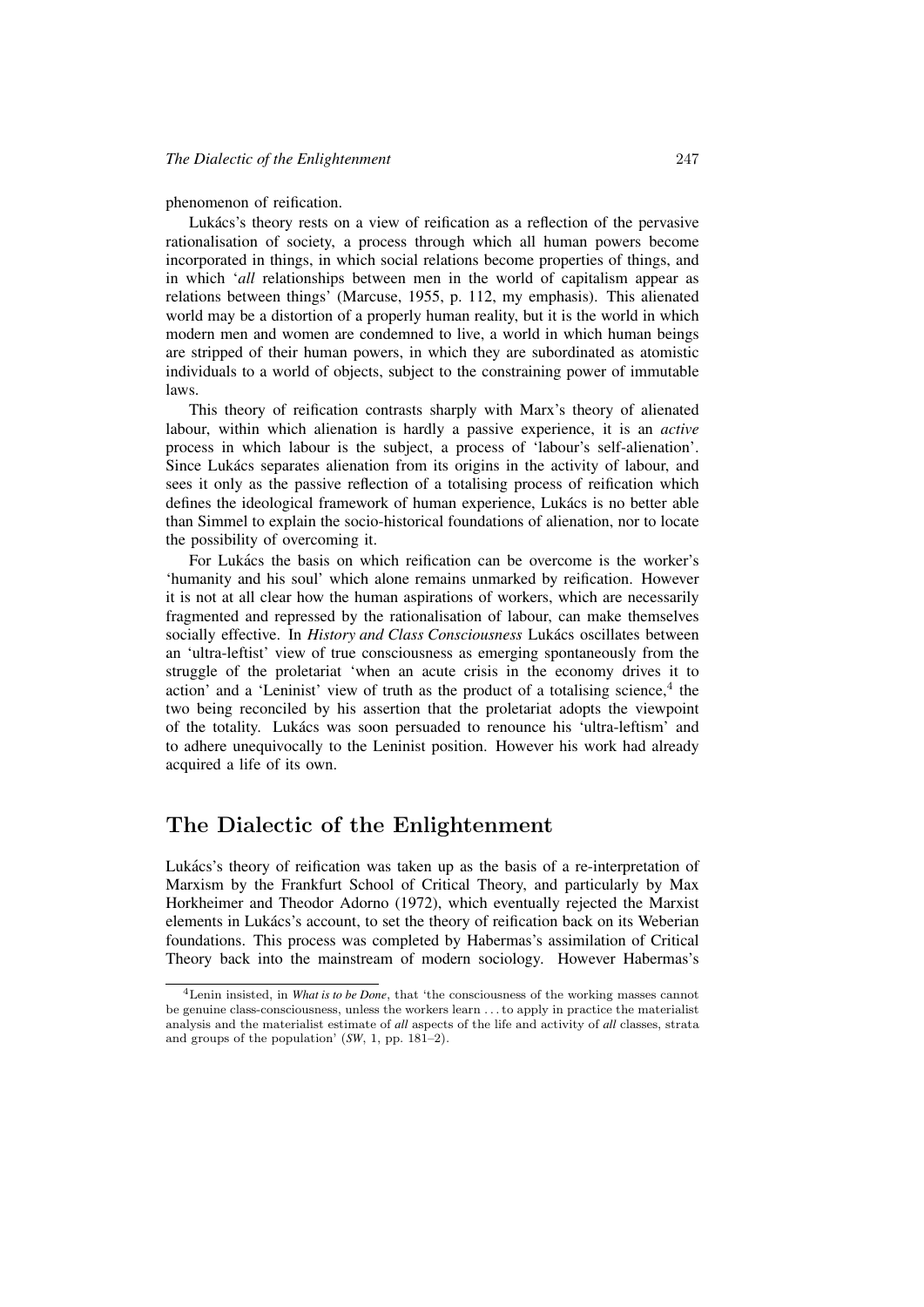critique of Marxism expresses not so much the inadequacy of Marx's own work as the inadequacy of Lukács's original interpretation.

For Lukács reification was the product of the Weberian process of rationalisation. However in Lukács's own account it is not clear whether reification is the product of the subordination of reason to the power of capital, or whether it is the product of 'instrumental reason' in itself. The former interpretation would take us back towards Marx, locating the source of reification in alienated labour and the fetishism of commodities.<sup>5</sup> The latter interpretation, which was that of the Frankfurt School, would seem to take us back to the Weberian dilemma, for if rationality is an essential achievement of humanity, and reification a necessary result of the advance of Reason, alienation would appear to be the inevitable price of progress. The critique of alienation could then be no more than a contemplative moralistic critique, whether in the form of Weber's moralising critique of humanity's tragic fate, or the equally impotent irrationalist critique of bourgeois reason developed by Nietzsche and Heidegger, or Husserl's contemplative transcendental project of overcoming alienation through the rediscovery of the meaning imposed on the world by human intentionality, all of which have served, as noted in Chapter 3, as grids through which to read Marx's early works. The Frankfurt School sought a way around this dilemma by distinguishing between the 'instrumental reason' which leads to reification, and some more fundamental form of reason, drawing particularly on Weber's distinction between 'instrumental rationality' and 'value rationality'.

We have seen that Lukacs derived his theory of reification from Simmel's phenomenological analysis of the inversion of means and ends and from Weber's account of rationalisation, which Lukacs identified with the limited class perspec- ´ tive of the bourgeoisie. Adorno and Horkheimer replaced Lukacs's 'reductionist' ´ theory of the class origins of rational domination by looking for its origins within the rationalist project itself, going back to Nietzsche's instrumental view of truth as the expression of the 'will to power'. The central concern of the Frankfurt School, raised by the tyrannies of Hitler and Stalin, was that of the relationship between reason and domination, which they saw as lying at the heart of Weber's sociology. Adorno and Horkheimer traced the link between reason and domination back to its roots in the Enlightenment. They saw the limitations of the Reason of the Enlightenment in its totalitarian ambition, based on the belief that human liberation is to be achieved by the intellectual and practical domination of nature. However the boundary between the natural and the human worlds was not

 $5$ This was the direction in which Lucien Goldmann, Lukács's most faithful and creative follower, developed the theory of reification, although he still saw the theory of commodity fetishism only as a theory of ideology, linking the base to the superstructure, not as a theory of the *social forms* of capitalist production and reproduction. Thus he characterises commodity fetishism as 'a social process' through which 'value appears to *man's consciousness* as an objective quality of the commodity' (Goldmann, 1958, p. 1439). Alfred Sohn-Rethel, in a book written in the 1930s but only published in the 1960s (1978), inverted the relation between commodity fetishism and rationality proposed by the Critical Theorists of the Frankfurt School to develop a penetrating analysis of the social foundations of bourgeois reason. Mészáros (1970) and Arthur (1986), as we have seen, similarly refer the theory of commodity fetishism back to an Hegelian interpretation of the dialectic of labour.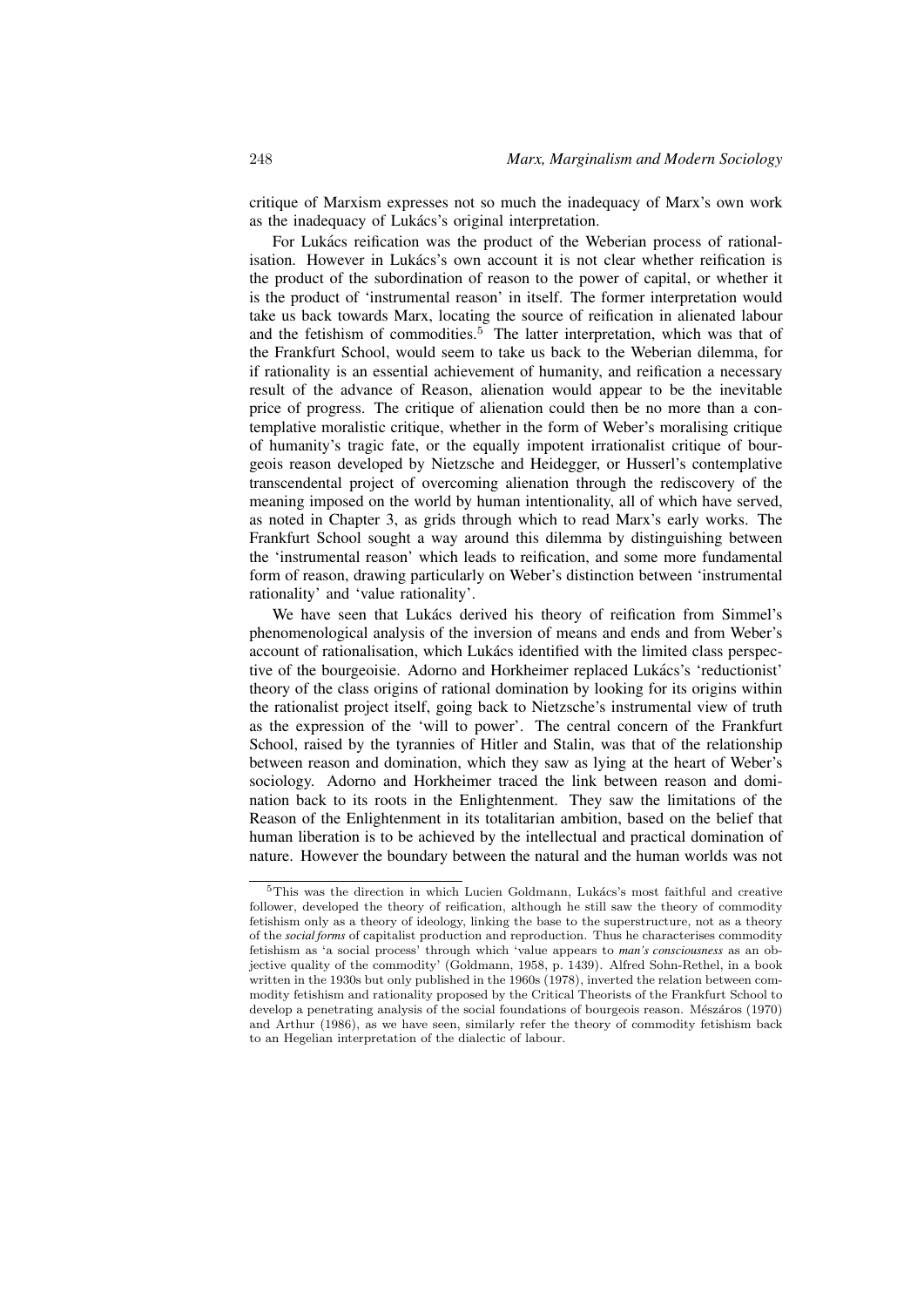fixed, but was a construct of Reason. The ambition to subordinate the external world to reason soon confronts human aspirations as a barrier to its project, which it overcomes by assimilating humanity to nature in reducing men and women to means to its transcendental ends. Thus reification is a result of the totalitarian ambition of instrumental reason, and Lukács's critique of capitalism is replaced by the critique of the Reason of the Enlightenment.

Although the Enlightenment promised human liberation through the rule of Reason, the Reason of the Enlightenment turned out to be not the key to human liberation, but the means of domination of nature and of humanity. The exercise of reason supposedly depends on the ability to capture the world in a net of fixed analytical concepts, predictably related by rigid mechanical laws. Thus the rationalist project implies the reduction of nature and humanity to the role of means and the status of things. However these concepts and laws can never be adequate to a human world in a state of permanent change. This inadequacy appears not simply from a subjective point of view, but also objectively, within the realm of ideas, in the form of the necessary emergence of contradictions which arise in any system of totalitarian thought when it confronts a world in change. In particular, within the thought of the Enlightenment, the contradiction appears between the values espoused by the Enlightenment and the impoverished means it adopted to realise those values, between its 'instrumental rationality' and its 'value rationality'. Thus the critique of reification comes not from outside, whether from the privileged experience of labour, or from a privileged insight into some human essence, but from within.

The limits of bourgeois thought, for the Critical Theorists as for Lukács (following Weber), are revealed through a theoretical critique which draws out the contradictions to which its limited viewpoint gives rise. Where the Critical Theorists broke with Lukács was in rejecting his belief that Marxism offered a system of thought which could overcome the limitations of the Enlightenment project by subordinating reason to the aspirations of a universal class. For Adorno and Horkheimer Lukács's interpretation of Marxism abandoned the critical power of Marx's dialectic to assimilate it to the Enlightenment project, Lukács's 'proletariat' being a purely metaphysical construct which serves not to undermine but to legitimate the totalitarian ambitions of reason. They saw the roots of this degeneration in Marx's own work, criticising what they saw as Marx's anthropology of labour, his fetishising of the working class, his reification of nature, and his positivist conception of science. For Adorno and Horkheimer no system of thought can ever be adequate to the world, so that the task of critical reason is always negative. The result was that their critique remained essentially sceptical, unable to define any positive political project because they had no existential basis on which to define such a project.

Although Marcuse shared much of Adorno's and Horkheimer's critique of instrumental reason, his work drew more on Heidegger than on Nietzsche, as we have seen. This gave his critique an existential foundation, which that of Adorno and Horkheimer lacked, on which to base his political commitment. For Marcuse reification derived not from the Enlightenment project as such, but from the subordination of reason to capitalist domination (Marcuse, 1971). Thus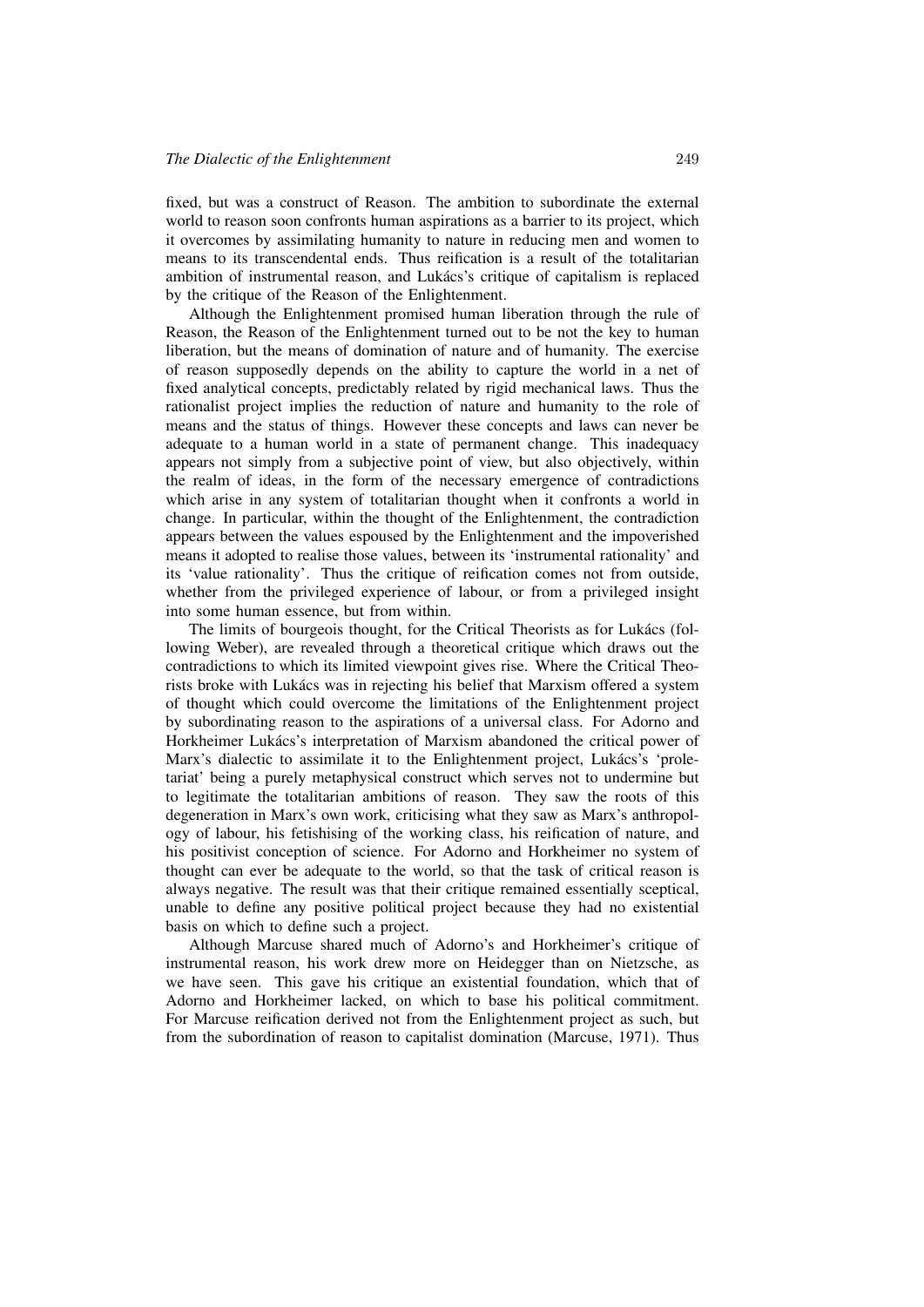Marcuse sought to locate the power of critical reason in the human needs and potentialities which capitalism could not fulfill. However his anthropological approach led him to seek these human aspirations not within capitalism, but in spheres uncontaminated by capitalist rationality, and this led him to reject the working class as the social base of the critique of instrumental rationality. His search for the source of this critical power led Marcuse first to Freud and later to those 'marginalised' social strata whose needs and potentialities had not been subordinated to capitalist rationality. Moreover, although Marcuse saw capitalism as lying behind the domination of 'instrumental reason', it was not the capitalist *deformation* of instrumental reason, but instrumental reason itself which was the source of the evils of modern society. Thus Marcuse directed his critique as much against modern science and technology as against capitalist exploitation.

The starting point of Habermas's thought was the attempt to recover the liberating power of the reason of the Enlightenment from the irrationalism of the project of the Critical Theorists, without falling back on a 'foundationalism' which gave that power a transcendental foundation. Habermas's system of thought is based on the distinction between the activity of labour, in which human beings transform nature through the instrumentally rational application of technical rules and procedures, and the activity of 'communication', in which human interaction is based on the communication of mutual needs and interests, which presupposes a system of institutionalised rules which make communication possible. The rational foundation of society as a collective order then lies in the necessary presuppositions of human communication.

Communication presupposes a commitment to truth, and the only rational basis of truth is a consensus freely reached between the parties to communication. Thus a rational society is one in which the legitimacy of social institutions is underpinned by such a 'rational consensus'. The sphere in which such a consensus is formed is the sphere of civil society, and the rationality of a consensus formed in civil society is determined by the degree to which communication in civil society is marked by the freedom and equality of the interacting parties. Thus Habermas does not see the degeneration of reason as inherent in the Enlightenment project, but as deriving from the displacement of communicative reason by instrumental reason as the rich and powerful subordinate reason to their own practical interests.

Habermas's project brings Critical Theory full circle, returning first to a reformulation of the Weberian dilemma and then, in his later work, to the normative functionalism of Talcott Parsons. Habermas certainly provides normative functionalism with a critical edge that it lacked in Parsons's hands, but his theory still rests on the dualism of structure and action, of the 'positivist' and the 'idealist' theories of action, which derives, as I have argued, from the abstraction of the economy from society. Thus, in taking as his starting point the marginalist characterisation of the economy as the sphere of labour, in which human beings transform nature through the rational application of technical rules and procedures, Habermas presupposes the instrumental rationality of capitalist relations of production and exchange supposedly demonstrated by marginalist economics, leaving only the initial allocation of resources, which determines the distribution of the product, as a matter for substantive evaluative judgement. Thus Habermas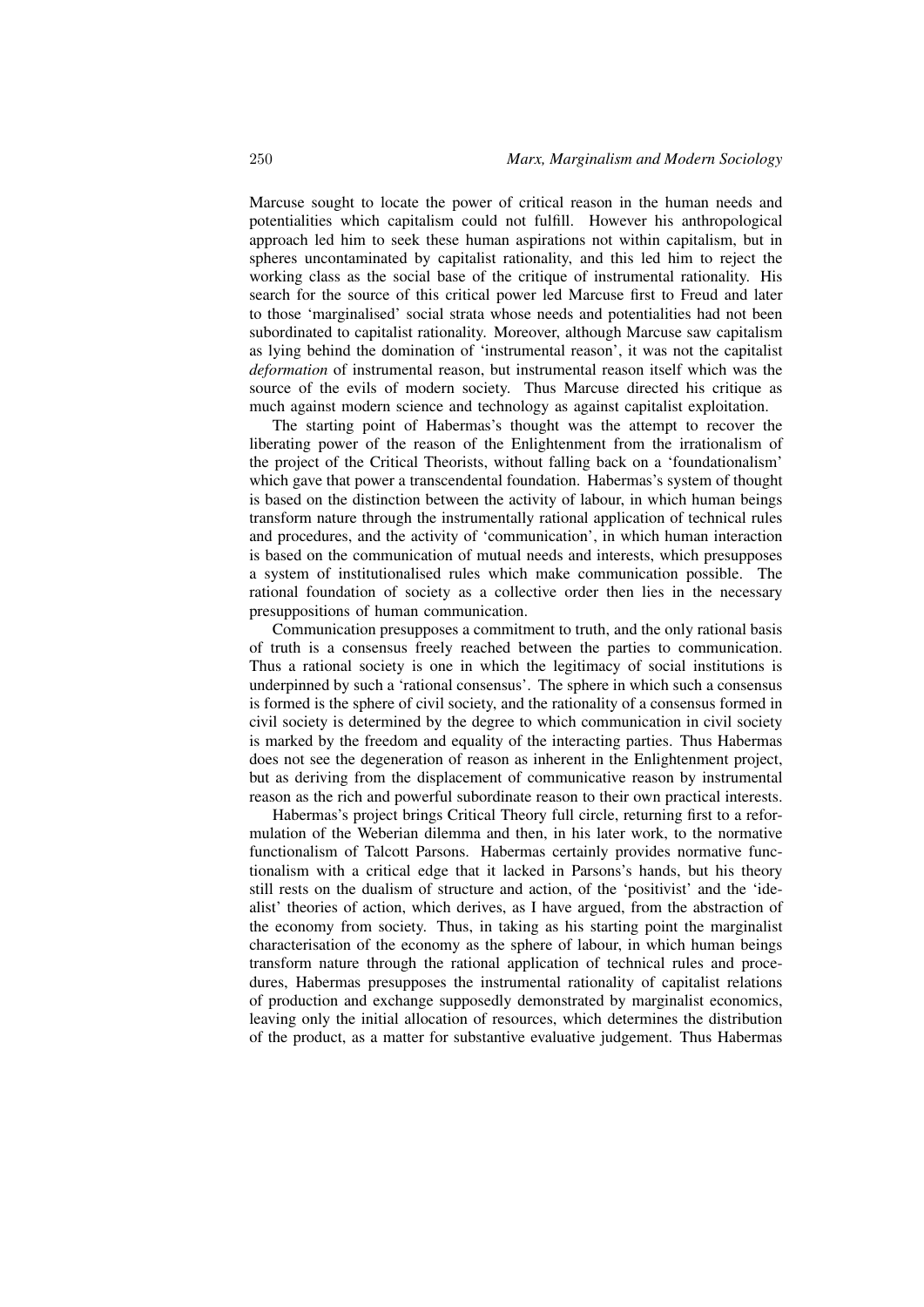does not question the rationality of alienated labour, but looks beyond the sphere of labour both for the 'practical interests', which derive from the inequality of distribution, and which lie behind the subordination of society to instrumentally rational forms of domination, and for the 'communicative interests' which underlie the possibility of human liberation. By denying that the sphere of labour is a sphere of communication in which the communicative interests of the working class are suppressed, Habermas denies the possibility of restoring the human qualities of labour to the activity of labour itself. However Marx's theory of alienated labour shows that the contrast between communicative reason and instrumental reason is not a contrast between two forms of reason, corresponding to distinct interests, but is a contrast between the inherently social character of human existence and the alienated forms in which human sociability is expressed.

For Critical Theory instrumental reason, which supposedly implies the reduction of human beings and of nature to the status of means to the attainment of given ends, is necessarily a reason of domination. But if this is the case, the question immediately arises of what is 'rational' about this form of rationality. Is domination the price that must inevitably be paid, for good or ill, for the benefits of economic and technological progress and administrative efficiency, as Weber and the economists implied? Or is this domination a culturally specific and ultimately irrational feature of Western Modernity, implicit in the contradictory character of the Dialectic of the Enlightenment, which proclaimed the liberating power of a stunted instrumental reason, as Horkheimer and Adorno argued? Or is it capitalism which has imposed this restricted 'capitalist' rationality on humanity, in the guise of a neutral 'technical reason' as the means of securing and reproducing its 'specific dominative interests', as Marcuse argued (1965, p. 16)? Or does the dialogic 'communicative reason' of civil society provide the antidote to the monologic 'instrumental reason' of economic and political domination, as Habermas argues? Or does the deformation of reason lie elsewhere, in the alienated form of labour, which underlies the inversion of means and ends, as Marx had argued?

### The irrationality of capitalism and the alienation of labour

Lukacs and the Critical Theorists offered a variety of means of resolving We- ´ ber's dilemma, but their solutions all remained within the framework of Weber's diagnosis of the contradictions of modernity because they retained Weber's conception of the development of modern capitalism as a progressive *rationalisation* of society, a conception whose coherence, I have argued, derives implicitly from marginalist economics. The result was that, like Weber, they sought the possibilities of human liberation in *another form of reason*, whose source they variously identified in the proletariat and its Party, in the sphere of art and high culture, in the unconscious, in marginalised social strata, or of civil society, which had managed to avoid incorporation into the instrumental reason of modernity.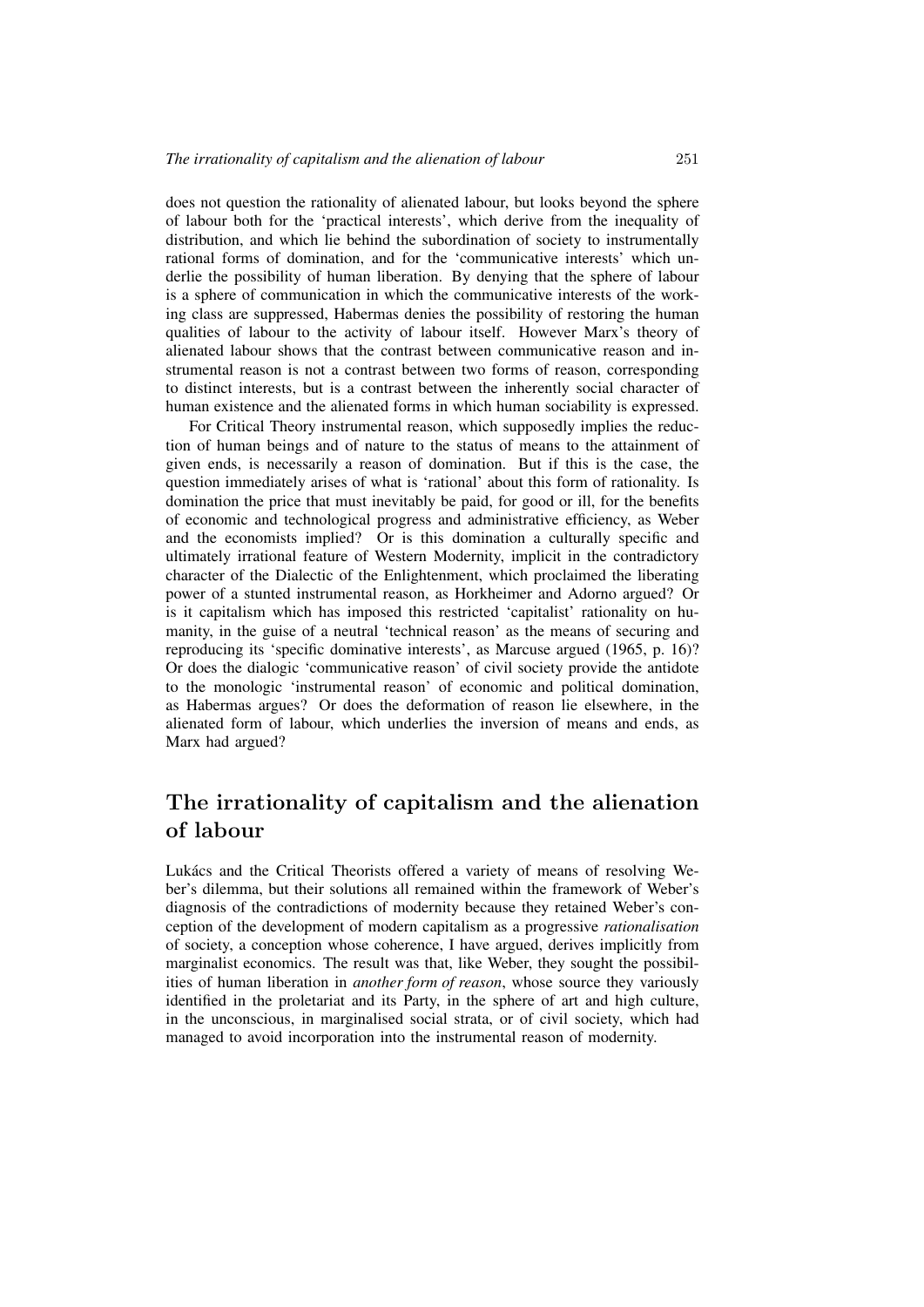The reason for this assimilation of Critical Theory to the Weberian perspective was the failure to look behind orthodox Marxism to the work of Marx. For orthodox Marxism dominative reason was reduced to the interests of a dominant class. The Critical Theorists shared Weber's critique of this reductionist concept of 'instrumental reason', on the grounds that rationalisation and the associated process of reification pervades the whole of modern culture. Workers are as ready as capitalists to treat others as things in pursuit of their own interests. Workers as much as capitalists seek to satisfy their human needs by the acquisition of things. Thus rationality is not so much the instrument of domination, as the ideology which conceals domination by 'naturalising' the human objects of domination, and so assimilating social relations to the world of nature. For the Critical Theorists this assimilation is the result of the 'fetishism of commodities', in which social qualities appear in the form of things, but the fetishism of commodities is itself seen as a construct of instrumental reason, and so as an ideological phenomenon. Their critique of capitalism is therefore reduced to a cultural critique.

Marx's theory of alienated labour provides a way beyond the antinomies of modern sociology, which seek to reconcile the subjective rationality of capitalism with its objective irrationality on the basis of an abstract concept of the individual and an abstract concept of reason. The world of alienated labour is not a world under the rule of instrumental reason, but a profoundly irrational and contradictory world in which any form of rationality is subverted by the systematic dissociation of the intentions of human actors from the outcome of social action. This dissociation is not the result of the arbitrary intervention of unforeseen circumstances, but is the systematic result of the alienated forms of social labour through which human sociability is imposed by the subordination of the individual to a thing. Thus 'alienation' is not the result of a subjective attitude to labour, the expression of a 'reified consciousness', but is an objective characteristic of the social forms of capitalist production and reproduction, of which 'reification' is the subjective expression. Similarly the reified consciousness cannot be seen as an expression of the deformed Reason of the Enlightenment, since it is the alienated forms of social labour which define the limits of the rationality of that Reason. Competition imposes the 'rationality' of capitalism on individuals as an objective force, submitting capitalists no less than the working class to its contradictory logic, but in abstraction from the fragmentation of social relations imposed by the rule of competition, which is only another expression of the alienated forms of social labour, the 'rationality' of capitalism is profoundly irrational. Finally, if capitalism is profoundly irrational, domination cannot be seen as immanent in the rationalist project of the Enlightenment, but on the contrary, that project leads to the radical critique of the stunted reason of capitalism.<sup>6</sup>

The contradictions of capitalism do not derive from the contradiction between one form of reason and another, whether between formal and substantive rationality, or between capitalist and proletarian reason, but from the contradictions inherent in the irrationality of alienated forms of social production. The irrational-

<sup>&</sup>lt;sup>6</sup>In this respect Horkheimer and Adorno were right to assimilate Marx to the Enlightenment project, and Habermas was right to rescue the rationalism of the Enlightenment from their critique.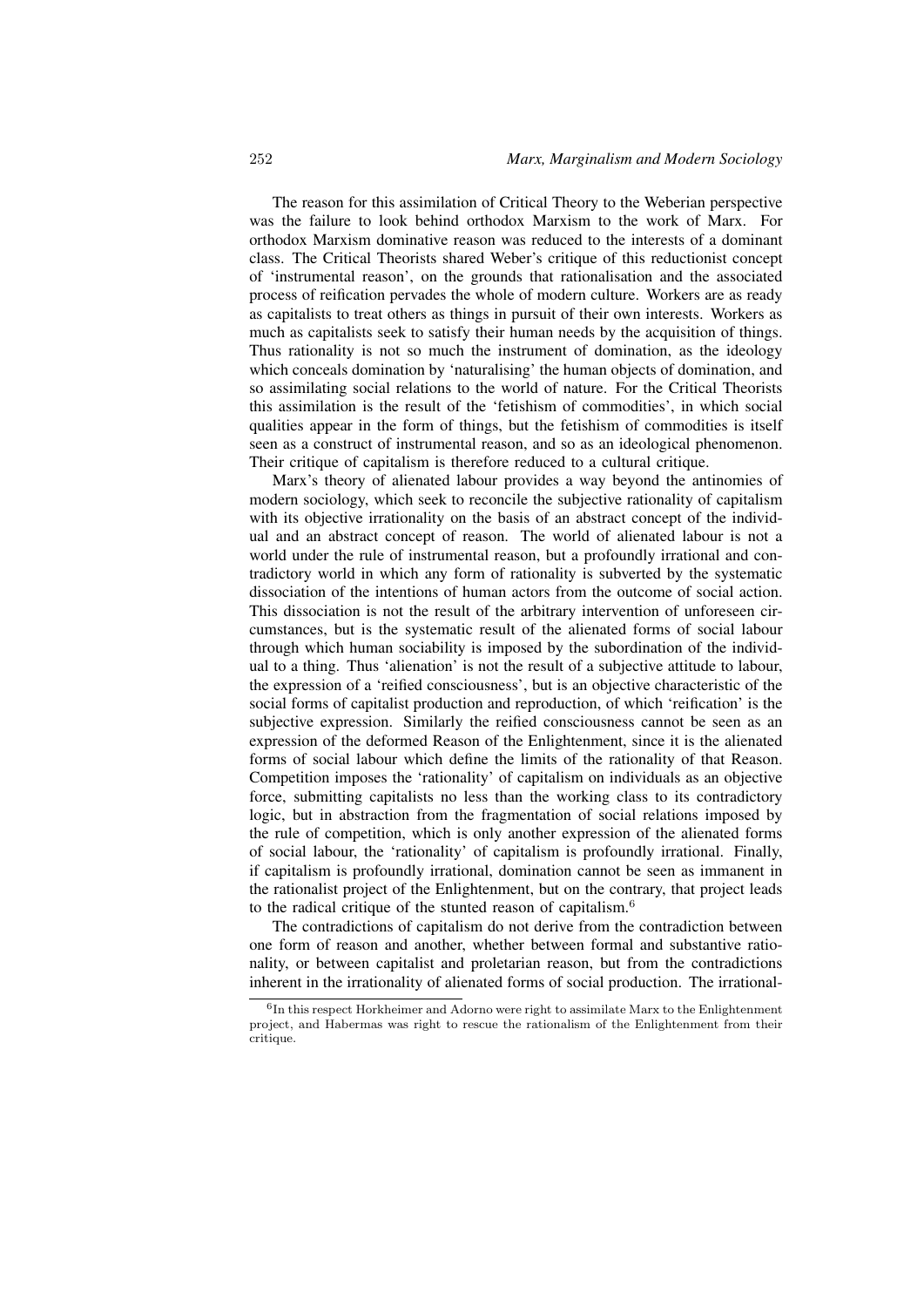ity of capitalism is an 'unintended consequence' of subjectively rational action, but it is a consequence which is systematically embedded in, and determined by, forms of social relation whose social character is not given immediately, arising from social interaction between people engaged in co-operative activity, but is imposed on people by the *mediated* form of social relations, in which the social character of their labour confronts them in the form of a thing. It is Marx's demystification of the 'fetishism of commodities' through his analysis of the value-form that makes it possible to penetrate the apparently objective character of this social determination to re-establish its human origins.

For Marx the fetishism of commodities is not simply an ideological mystification, to be referred back to a constitutive subject, whether that subject be a class interest or the dominative interest of reason itself. The fetishism of commodities is only the reflection of a real social process, constituted by the social relations of alienated labour. It really is the case that social labour only appears in the form of a thing, and it really is the case that the products of labour confront the labourer as an objective power. However, alienation is not the expression of an ideological process of 'reification' in which subjectivity is eradicated. Alienation is a process which starts from labour as the subjective element which is never effaced. It is not that human powers become incorporated in things, but that human qualities *appear in the form of* the properties of things. It is not that social relations *appear as* relations between things, but that social relations *appear in the form of* relations between things. These forms of appearance arise not because relations between things *replace* or *conceal* relations between persons, but because relations between persons are *mediated* by things. Thus reification does not constitute a self-sufficient world which is imposed on human beings, but rather a world which is only constituted and reproduced through human activity, and so a world which can always be reclaimed by that activity.

The theory of commodity fetishism does not provide a *solution* to the sociological 'problem' of the relation between subject and object, individual and society, structure and action, because it denies the legitimacy of the sociological formulation of the problem. The formal opposition and the formal reconciliation of individual and society is a problem which can neither be posed nor resolved in the abstract. Individuals only exist within social relationships, whose particular forms are constituted historically, while social relationships only exist between individuals, and are reproduced and transformed by the practical activity of individuals. The radical opposition of individual and society is not constitutive of the human condition, but is the historical result of the development of the particular alienated forms of human sociability characteristic of capitalist society. Unlike Durkheim, who explained the constraining character of social facts by their quality as things, Marx insisted that the fact that commodities are things implies that they 'therefore lack the power to resist man' (*Capital*, I, p. 78).

In a capitalist society it really is the case that the subject confronts society as an objective and constraining world beyond human control. Thus the antinomies of modern sociology are not simply intellectual fabrications, but are the intellectual expression of real oppositions. This is why, for all their faults, Weber and the Frankfurt School of Critical Theory could offer a penetrating diagnosis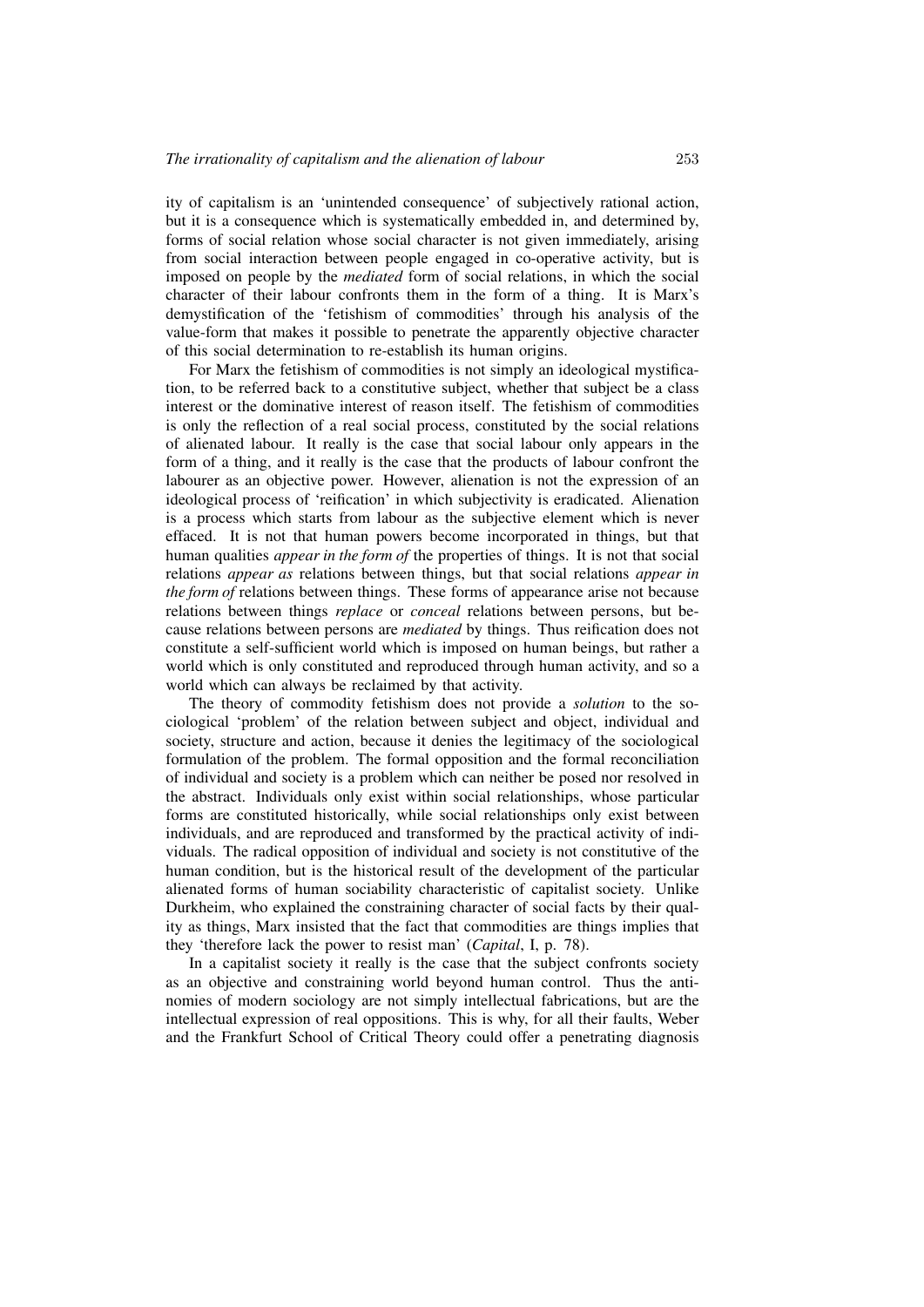of the human condition, without being able to explain it, or to see any way of overcoming it.

The antinomies of modern sociology can be understood theoretically as an expression of the alienated forms of capitalist social relations. However they cannot be overcome by theory, but only by overcoming the alienated forms of social relations in practice. This is what Marx meant when he wrote in his Eleventh Thesis on Feuerbach: 'The philosophers have only *interpreted* the world, in various ways; the point, however, is to change it'. Commodity fetishism cannot be overcome in consciousness, through the subjective recovery of the human meaning of alienated social forms, without overcoming it in practice, by developing new social forms in which the social character of human activity is expressed directly. For Marx this practice could only be that of the working class.

The opposition of individual and society is not an immutable structural characteristic of modern society, but is only reproduced through the reproduction of the alienated forms of social labour. This reproduction is not automatic, but is the outcome of a pervasive and permanent class struggle in which the working class resists its subordination to the alienated forms of capitalist domination. The working class is not simply the object of domination of the 'instrumental rationality' of capitalism. However alienated may be the forms of social labour under capitalism, the fact nevertheless remains that the creative powers of cooperative labour remain the only source of social wealth, and of the surplus value appropriated by the capitalist class.

For Marx the contradiction inherent in the social form of capitalist domination is that the production and appropriation of surplus value depends on capital developing the creative powers of social labour, and so developing the working class as a collective social power, while the reproduction of capitalist domination depends on capital restricting the development of this social power within the limits of the social relations of capitalist production by securing the fragmentation of the working class and the restriction of its subjective aspirations. The subjective expression of this contradiction is to be found in the development of the class struggle, which cannot be reduced to the opposition of consciously articulated class interests, expressing conflicting and mutually exclusive forms of 'class reason', but more fundamentally expresses the contradictions of capitalist 'rationality', which simultaneously develops and represses the aspirations of the working class. The objective expression of this contradiction lies in the necessarily crisis-ridden character of capitalist accumulation, which again does not derive from the imperfect subordination of society to capitalist rationality, which can potentially be overcome by the perfected rationality of 'organised capitalism', but is inherent in the contradictory form of that 'rationality', in the contradiction between the tendency for capital to develop the productive forces without limit and the need to confine their development within the limits of the social relations of capitalist production. Thus the source of the critical opposition to the dehumanisation imposed by capitalist society does not lie outside the sphere of capitalist 'rationality', but within it, as the expression of its inherent contradictions. As Marx argued, the limit to capital is capital itself.

Marx was naively optimistic in his belief that socialism would inevitably arise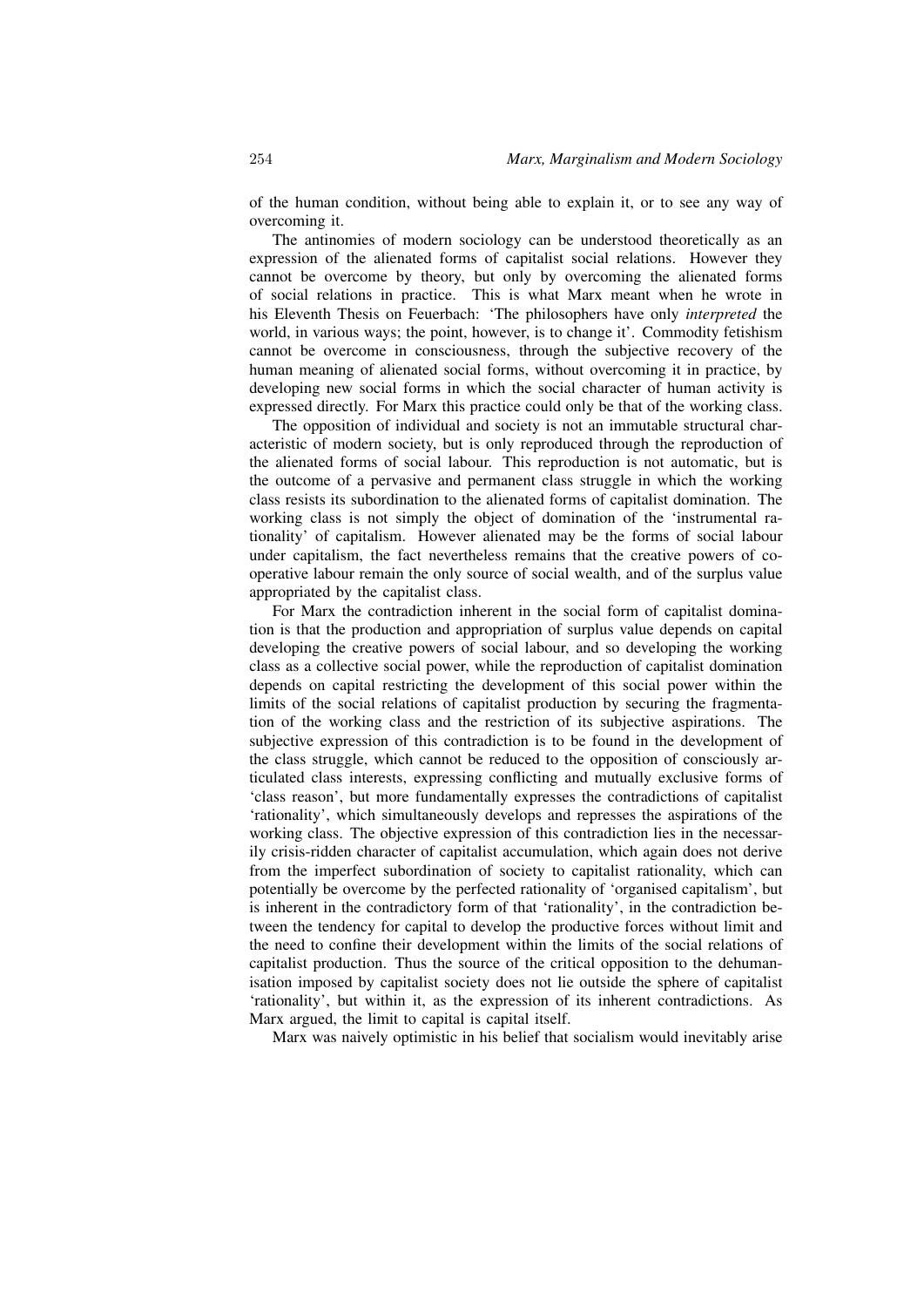out of the spontaneous development of the contradictions of the capitalist mode of production, but the tragedy of Marxism, in both its Leninist and its Western variants, was that it abandoned Marx's faith in the ability of the working class to achieve its own emancipation. This led Marxism to detach the liberating potential of Marx's critique of capitalism from its concrete foundations in the socialisation of the working class, to locate it not in the collective organisation of the working class, but in the alienated forms in which the socialisation of labour developed under capitalism, as the concentration and centralisation of capital. Socialism was then identified not with the transformation of social relations of production, but only with the nationalisation of the means of production, so that human social powers confronted the individual in the equally alienated form of the state. The Critical Theorists, on the other hand, detached Marx's critique of capitalism from any social or historical foundation, to reduce it to a philosophical critique whose tragedy was that it found itself increasingly in the interstices of culture and on the margins of society.

The collapse of state socialism, in both its Communist and Social Democratic forms, heralds the death of Marxism in the forms in which it has dominated the twentieth century. It would be naively optimistic to expect that the collapse of old orthodoxies will necessarily create the conditions for a rebirth of Marxism. Nevertheless the collapse of state socialism does nothing to overcome the contradictions of capitalism, nor to resolve the antinomies of liberalism. Indeed the polarisation of wealth and power, the tendencies to the overaccumulation and uneven development of capital, the dehumanisation of culture and society, the removal of human destiny from any form of human control, have developed to an unprecedented degree and on a global scale. As the twin threats of economic and ecological crisis become ever more menacing the need to develop new social forms becomes ever more urgent. In such circumstances it may be that Marxism can recover its heritage, to resume the project which Marx initiated of linking an emancipatory social theory to an emancipatory social practice.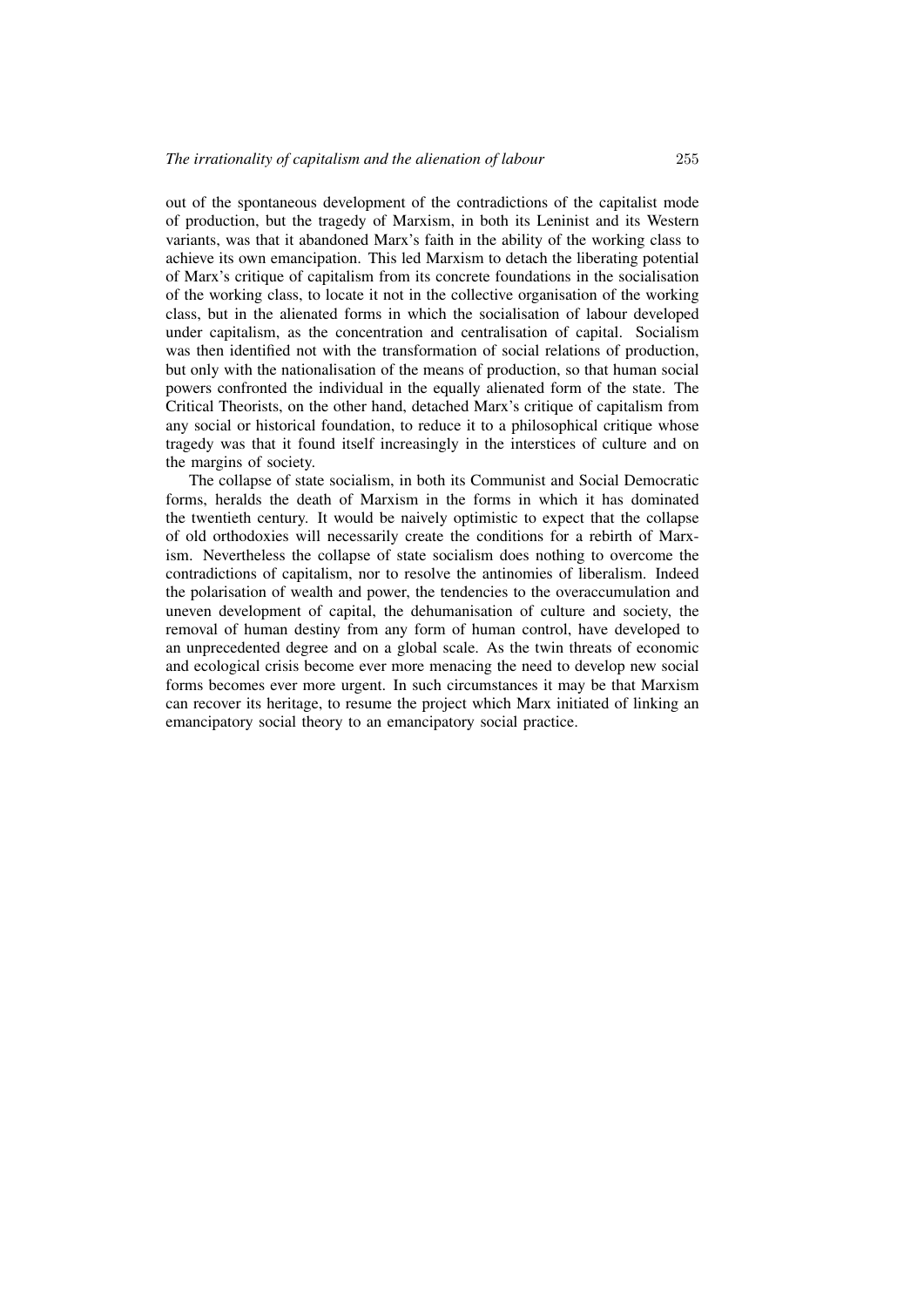# Bibliography

Alexander, J. (1982–4) *Theoretical Logic in Sociology*, RKP, London.

Althusser, L. (1969) *For Marx*, Penguin, Harmondsworth.

Arthur, C. (1986) *Dialectics of Labour*, Blackwell, Oxford.

- Arthur, C. (1988) 'Hegel's Theory of Value' in M. Williams, ed., *Value, Social Form and the State*, Macmillan, London, pp. 21–41.
- Backhaus, H.-G. (1969) 'Zur Dialektik der Wertform', in A. Schmidt, ed., *Beitrage zur ¨ marxistischen Erkenntnistheorie*, Suhrkamp, Frankfurt.

Backhaus, H.-G. (1974–8) 'Materielen zur Rekonstruktion der Marxschen

Werttheorie', *Gesellschaft*, Frankfurt, 1, 2, 11.

Bell, D. (1959) 'The Rediscovery of Alienation', *Journal of Philosophy*, LVI, 24, pp. 933–952.

Blauner , R. (1964) *Alienation and Freedom*, Chicago UP, Chicago.

- Bogdanov, A. (1979) *A Short Course of Economic Science* [1897] , Hyperion Reprints, Westport, Conn.
- Booth, C. (1887) *Conditions and Occupations of the People of Tower Hamlets, 1886–7*, Edward Stanford, London.

Bottomore, T. and Goode, P. (1978) *Austro-Marxism*, Clarendon, Oxford.

- Bottomore, T. and Rubel, M. (1956) *Karl Marx: Selected Writings in Sociology and Social Philosophy*, Watts, London.
- Burke, E. (1907) 'Thoughts and Details on Scarcity', in *The Works of Burke*, OUP, London, Vol VI.

Claes, G. (1984) 'Engels' *Outlines of a Critique of Political Economy* (1843) and the Origins of the Marxist Critique of Capitalism', *History of Political Economy*, 16, 2, pp. 207–232.

Clarke, S. (1980a) 'The Value of Value', *Capital and Class*, 10, pp. 1–17.

- Clarke, S. (1980b) 'Althusserian Marxism', in S. Clarke *et al.*, *One-Dimensional Marxism*, Allison and Busby, London and Schocken, New York, pp. 7–102.
- Clarke, S. (1981) *The Foundations of Structuralism*, Harvester, Brighton and Barnes and Noble, NJ.
- Clarke, S. (1988) *Keynesianism, Monetarism and the Crisis of the State*, Edward Elgar, Aldershot, and Gower, Vermont.
- Clarke, S. (1990) 'The Marxist Theory of Crisis', *Science and Society*, 54, 4, pp. 442–67.
- Cohen, G.A. (1970) 'On Some Criticisms of Historical Materialism' *Aristotelian Society Supplement*, 44, pp. 212–42.
- Cohen, G.A. (1978) *A Defence of Historical Materialism*, OUP, Oxford.
- Colletti, L. (1972) *From Rousseau to Lenin*, NLB, London.
- Colletti, L. (1975) 'Introduction' to Marx, K. *Early Writings*, Penguin, Harmondsworth.

Adorno, T. and Horkheimer, M. (1972) *Dialectic of the Enlightenment*, Herder and Herder, NY.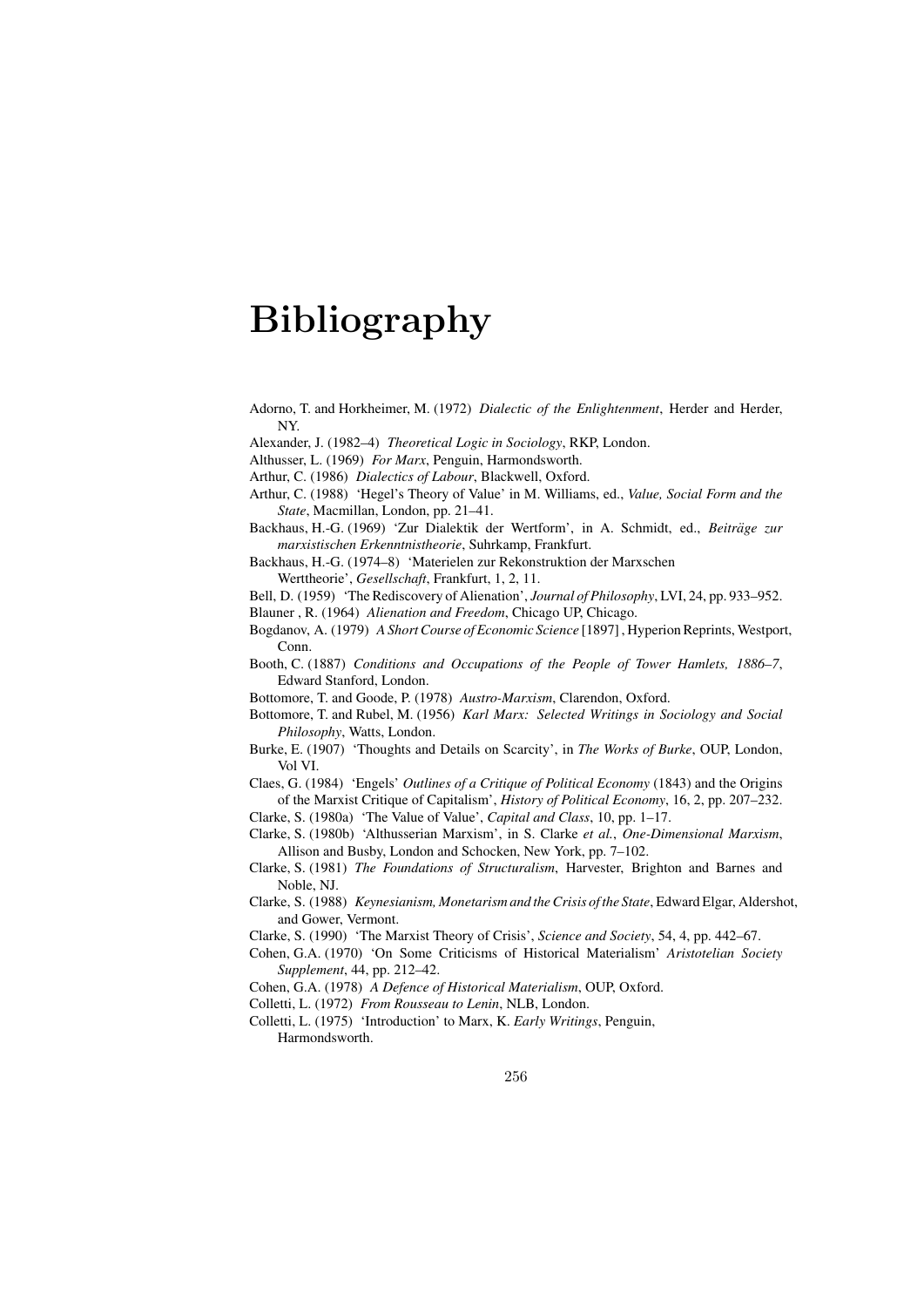#### *Bibliography* 257

- Comte, A. (n.d.) *A System of Positive Polity*, 2 Vols, Franklin, New York.
- Cornu, A. (1934) *Karl Marx, L'Homme et L'Oeuvre*, Alcan, Paris.
- Dobb, M. (1940) *Political Economy and Capitalism*, Routledge and Kegan Paul, London.
- Dobb, M. (1973) *Theories of Value and Distribution*, Cambridge UP, Cambridge.
- Draper, H. (1977–8) *Karl Marx's Theory of Revolution*, 2 Vols, Monthly Review, New York.
- Elliott, J. (1979) 'Continuity and Change in Marx's Theory of Alienation', *History of Political Economy*, 11, 3, pp. 317–62.
- Elson, D., ed., (1979) *Value*, CSE Books, London; Humanities, NJ.
- Elster, J. (1985) *Making Sense of Marx*, CUP, Cambridge.
- Engels, F. (1962) Anti-Dühring, FLPH, Moscow.
- Evans, M. (1984) 'Karl Marx's First Confrontation with Political Economy', *Economy and Society*, 13, pp. 115– 152.
- Ferguson, A. (1966) *Essay on the History of Civil Society*, Edinburgh UP, Edinburgh.
- Feuer, L. (1962) 'What is Alienation? The Career of a Concept', *New Politics*, I, 3, pp. 116–134.
- Feuerlicht, I. (1978) *Alienation*, Greenwood, Westport, Conn.
- Fine, B. and Harris, L. (1979) *Rereading Capital*, Macmillan, London.
- Gide, C. and Rist, C. (1948) *A History of Economic Doctrines*, Second Edition, Harrap, London.
- Goldmann, L. (1958) 'Reification', ´ *Temps Modernes*, 156–7, pp. 1433–1474.
- Grossmann, H. (1977) 'Marx, Classical Political Economy and the Problem of Dynamics', *Capital and Class*, 2, pp. 32–55, and 3, pp. 67–99.
- Hennings, K.H. (1985) 'A Note on Marx's Reading List in his *Economic and Philosophical Manuscripts* of 1844', *Economy and Society*, 14, 1, pp. 128–137.
- Hilferding, R. (1975) *Böhm Bawerk's Criticism of Marx*, Merlin, London.
- Howard, D. (1972) *The Development of the Marxian Dialectic*, Southern Illinois UP.
- Howard, M.C. and King, J. E. (1985) *The Political Economy of Marx*, 2nd
- edition, Longman, London.
- Hyppolite, J. (1969) *Studies on Marx and Hegel*, Heinemann, London.
- Jahn, W. (1957) 'Der ökonomische Inhalt des Begriffs der Entfremdung der Arbeit in den Frühschriften von Karl Marx', Wirtschaftswissenschaft, 6.
- Jevons, S. (1883) *Methods of Social Reform*, Macmillan, London.
- Jevons, S. (1970) *The Theory of Political Economy*, Penguin, Harmondsworth.
- Kautsky, K. (1925) *The Economic Doctrines of Karl Marx*, A. and C. Black, London.
- Korsch, K. (1970) *Marxism and Philosophy*, NLB, London.
- Kozlov, G.A., ed., (1977) *Political Economy: Capitalism*, Progress, Moscow.
- Kühne, K. (1979) Economics and Marxism, 2 Vols, Macmillan, London.
- Lenin, V. (1913) 'The Three Sources and Three Component Parts of Marxism', in *Selected Works*, Volume 1.
- Lenin, V. (1961) *Collected Works*, Vol. 38, FLPH, Moscow.
- Lenin, V. (n.d.) *Materialism and Empirio-Criticism*, FLPH, Moscow.
- Lenin, V. (SW) *Selected Works*, 3 Vols, FLPH, Moscow, n.d.
- Lukács, G. (1971) *History and Class Consciousness*, Merlin, London.
- Lukács, G. (1975) The Young Hegel, Merlin, London.
- Maguire, J. (1972) *Marx's Paris Writings*, Gill, Dublin and Macmillan, London.
- Mandel, E. (1962) *Marxist Economic Theory*, Merlin, London.
- Mandel, E. (1971) *The Formation of the Economic Thought of Karl Marx*, Monthly Review Press, New York.
- Marcuse, H. (1932) 'Neue Quellen zur Grundlegung des Historischen Materialismus', *Die Gesellschaft*, IX, 8, pp. 136–74, translated in *Studies in Critical Philosophy*, Beacon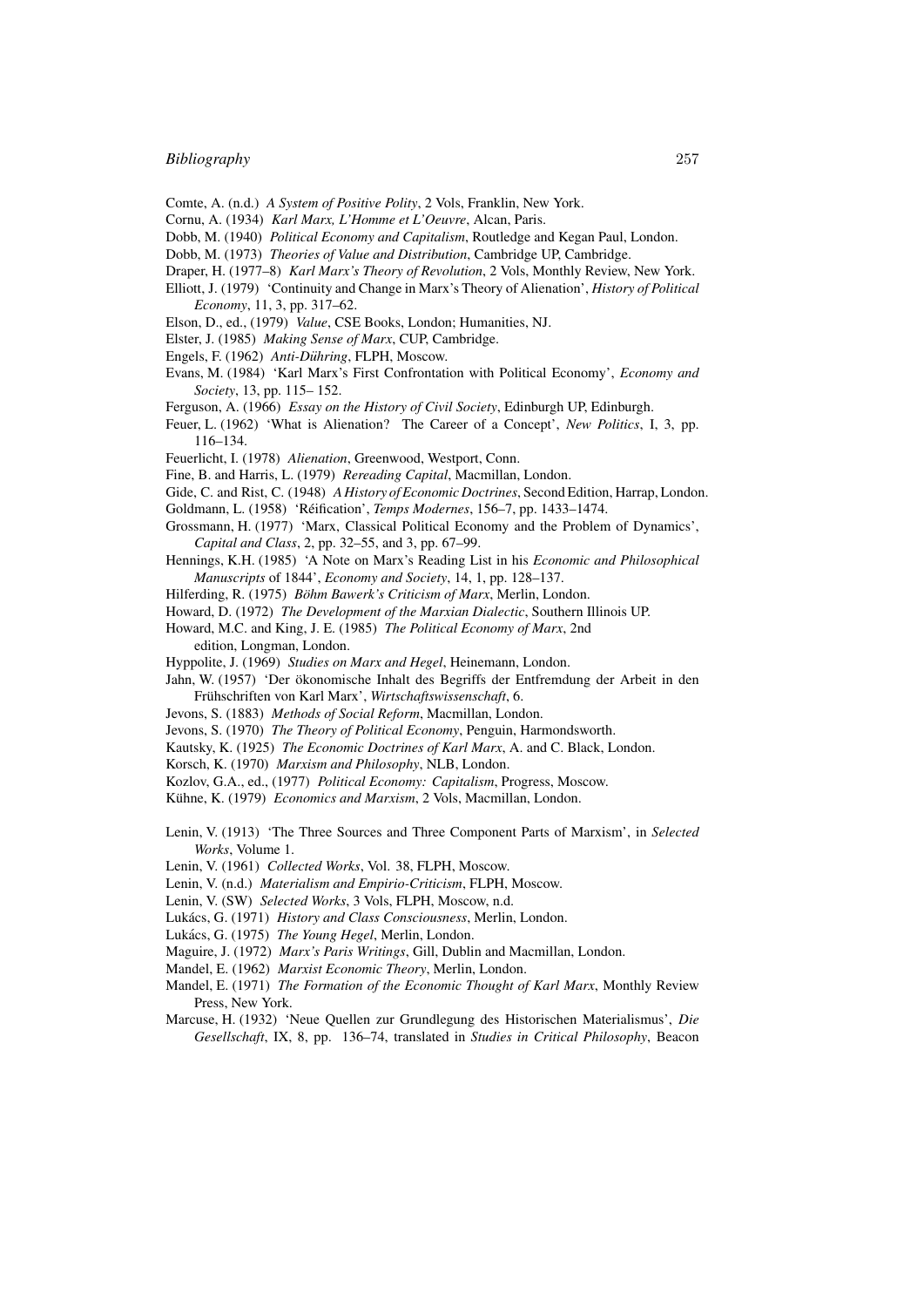Press, Boston, 1973.

- Marcuse, H. (1955) *Reason and Revolution*, Humanities, New York.
- Marcuse, H. (1965) 'Industrialisation and Capitalism', *New Left Review*, 30, pp. 3–17, and in O. Stammler, ed., *Max Weber and Sociology Today*, Harper and Row, New York, 1971, pp. 133–51.
- Marcuse, H. (1973) 'On the Philosophical Foundation of the Concept of Labour in Economics' [1933] , *Telos*, 16, pp. 9–37.
- Marx, K. (1956) *The Holy Family*, FLPH, Moscow.
- Marx, K. (1968) *Selected Works*, FLPH, Moscow.
- Marx, K. (1971) *Contribution to the Critique of Political Economy*, Lawrence and Wishart, London.
- Marx, K. (1973) *Grundrisse*, Penguin, Harmondsworth.
- Marx, K. (1975) *Early Writings*, Penguin, Harmondsworth.
- Marx, K. (1976) *Value Studies*, New Park, London.
- Marx, K. (1983) *Letters on 'Capital'*, New Park, London.
- Marx, K. (GI) *The German Ideology*, Progress, Moscow, 1964.
- Marx, K. (PP) *The Poverty of Philosophy*, FLPH, Moscow, n.d.
- Marx, K. (TSV) *Theories of Surplus Value*, 3 Vols, FLPH, Moscow, n.d., 1968, 1972.
- Marx, K. and Engels, F. (CW) *Collected Works*, Lawrence and Wishart, London, 1975–.
- Mattick, P. (1978) *Anti-Bolshevik Communism*, Merlin, London.
- Mattick, P. (1983) *Marxism: Last Refuge of the Bourgeoisie*, Merlin, London; Sharpe, New York.
- McLellan, D. (1970) *Marx Before Marxism*, Macmillan, London.
- Meek, R. (1963) *The Economics of Physiocracy*, Harvard UP, Cambridge, Mass.
- Meek, R. (1973) *Studies in the Labour Theory of Value*, Lawrence and Wishart, London.
- Meek, R. (1976) *Social Science and the Ignoble Savage*, CUP, Cambridge.
- Menger, C. (1950) *Principles of Economics*, Free Press, Glencoe.
- Menger, C. (1963) *Problems of Economics and Sociology*, University of Illinois Press, Urbana.
- Mészáros, I. (1970) Marx's Theory of Alienation, Merlin, London.
- Mill, J.S. (1965–77) *Collected Works*, 19 Vols, RKP, London.
- Morishima, M. (1973) *Marx's Economics*, CUP, Cambridge.
- Naville, P. (1957) *De l'alienation ´ a la jouissance `* , Riviere, Paris. `
- Negri, A. (1984) *Marx Beyond Marx*, Bergin and Garvey, Mass.
- O'Neill, J. (1982) *For Marx Against Althusser*, UP of America, Washington.
- Oakley, A. (1984) *Marx's Critique of Political Economy*, Routledge and Kegan Paul, London.
- Oakley, A. (1983) *The Making of Marx's Critical Theory*, RKP, London.
- Ollman, B. (1971) *Alienation*, CUP, Cambridge.
- Pannekoek, A. (1975) *Lenin as Philosopher*, Merlin, London.
- Parsons, T. (1949) *The Structure of Social Action*, Free Press, Glencoe.
- Pashukanis, E. (1978) *General Theory of Law and Marxism*, London.
- Petty, Sir Wm, (1963) *Political Arithmetick*, in*Economic Writings*, Vol. I, Reprints of Economic Classics, New York.
- Plamenatz, J. (1954) *German Marxism and Russian Communism*, Longman, London.
- Ricardo, D. (1951) *Works and Correspondence*, Vol. IV, CUP, Cambridge.
- Ricardo, D. (1971) *Principles of Political Economy and Taxation*, Penguin, Harmondsworth.
- Roemer, J. (1982) *A General Theory of Exploitation and Class*, Harvard UP, Cambridge, Mass.
- Rosdolsky, R. (1977) *The Making of Marx's Capital*, Pluto, London.
- Rose, G. (1978) *The Melancholy Science*, Macmillan, London.
- Rubin, I.I. (1972) *Essays on Marx's Theory of Value*, Black and Red, Detroit.
- Rubin, I.I. (1978) 'Abstract Labour and Value in Marx's System'[1927] , *Capital and Class*,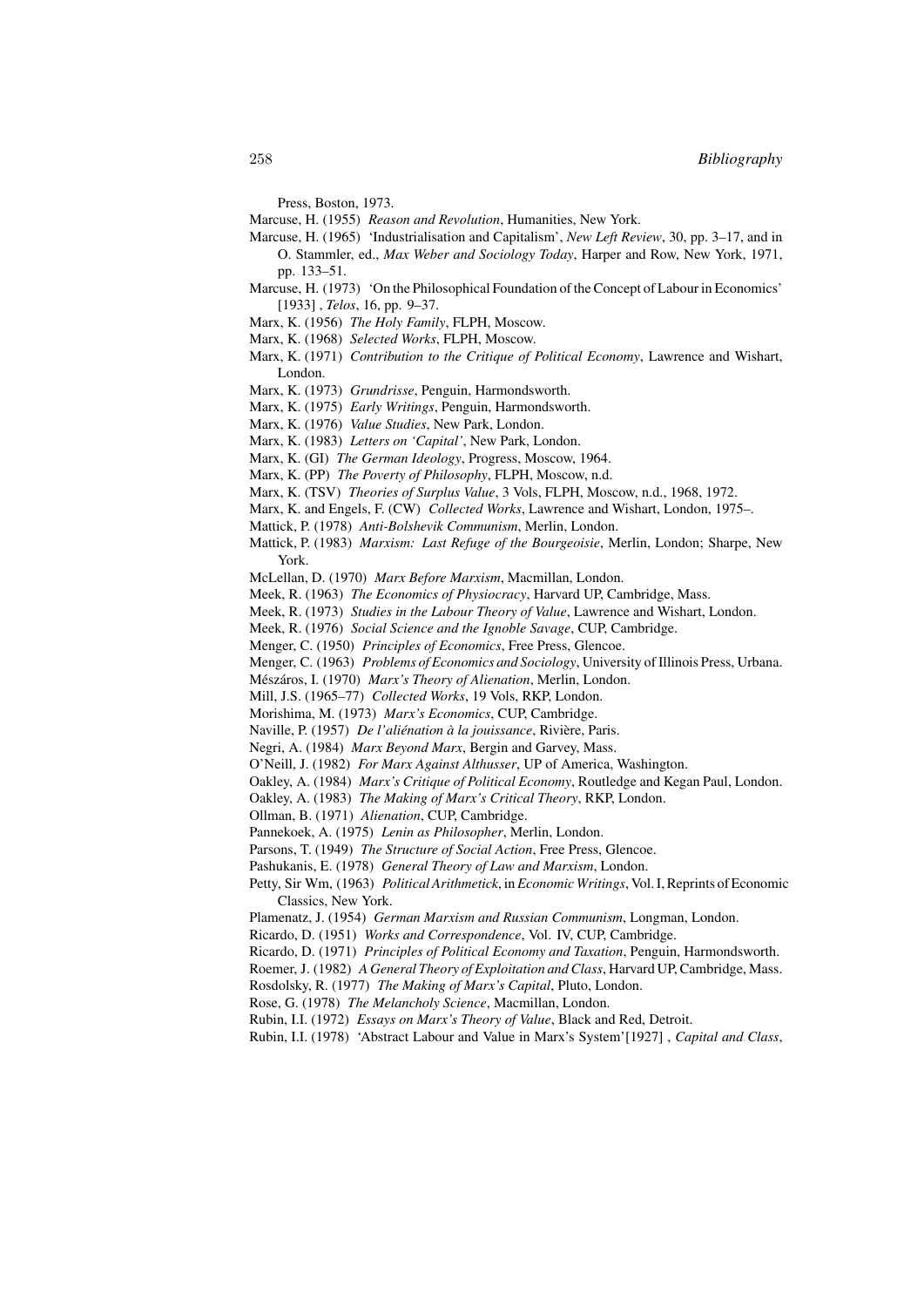#### *Bibliography* 259

5, pp. 107–139.

Schacht, R. (1971) *Alienation*, George Allen and Unwin, London.

Schumpeter, J. A. (1987) *Capitalism, Socialism and Democracy* [1942] , Unwin, London.

Seligman, E. (1903) 'On Some Neglected English Economists', *Economic Journal*, XIII.

Simmel, G. (1968) 'On the Concept and Tragedy of Culture', in *Conflict in Modern Culture and Other essays*, Teachers College, NY.

Smart, D. (1978) *Pannekoek and Gorter's Marxism*, Pluto, London.

Smith, A. (1976) *Theory of Moral Sentiments*, Clarendon, Oxford.

Smith, A. (WN) *The Wealth of Nations*, 2 Vols, Dent, London, 1910.

Smith, G. (1866) *Morning Star*, 24 July.

Sohn-Rethel, A. (1978) *Intellectual and Manual Labour*, Macmillan, London.

Spencer, H. (1896) *Principles of Sociology*, 3 Vols, Williams and Norgate, London.

Spencer, H. (1904) *An Autobiography*, 2 Vols, Williams and Norgate, London.

Steedman, I. (1977) *Marx after Sraffa*, NLB, London.

Sweezy, P. (1942) *The Theory of Capitalist Development*, Dobson, London.

Toynbee, A. (1969) 'Ricardo and the Old Political Economy' in *Toynbee's Industrial Revolution*, David and Charles, Newton Abbot.

Uchida, H. (1988) *Marx's Grundrisse and Hegel's Logic*, Routledge, London.

Walras, L. (1954) *Elements of Pure Economics*, Allen and Unwin, London.

Weber, M. (1949) *The Methodology of the Social Sciences*, Free Press, New York.

Weber, M. (1968) *Economy and Society*, 3 Vols, University of California Press, Berkeley.

Weber, M. (1975) *Roscher and Knies*, Free Press, Glencoe.

Weisskopf, W. (1971) *Alienation and Economics*, Dutton, New York.

Wieser, F. von (1927) *Social Economics*, Allen and Unwin, London.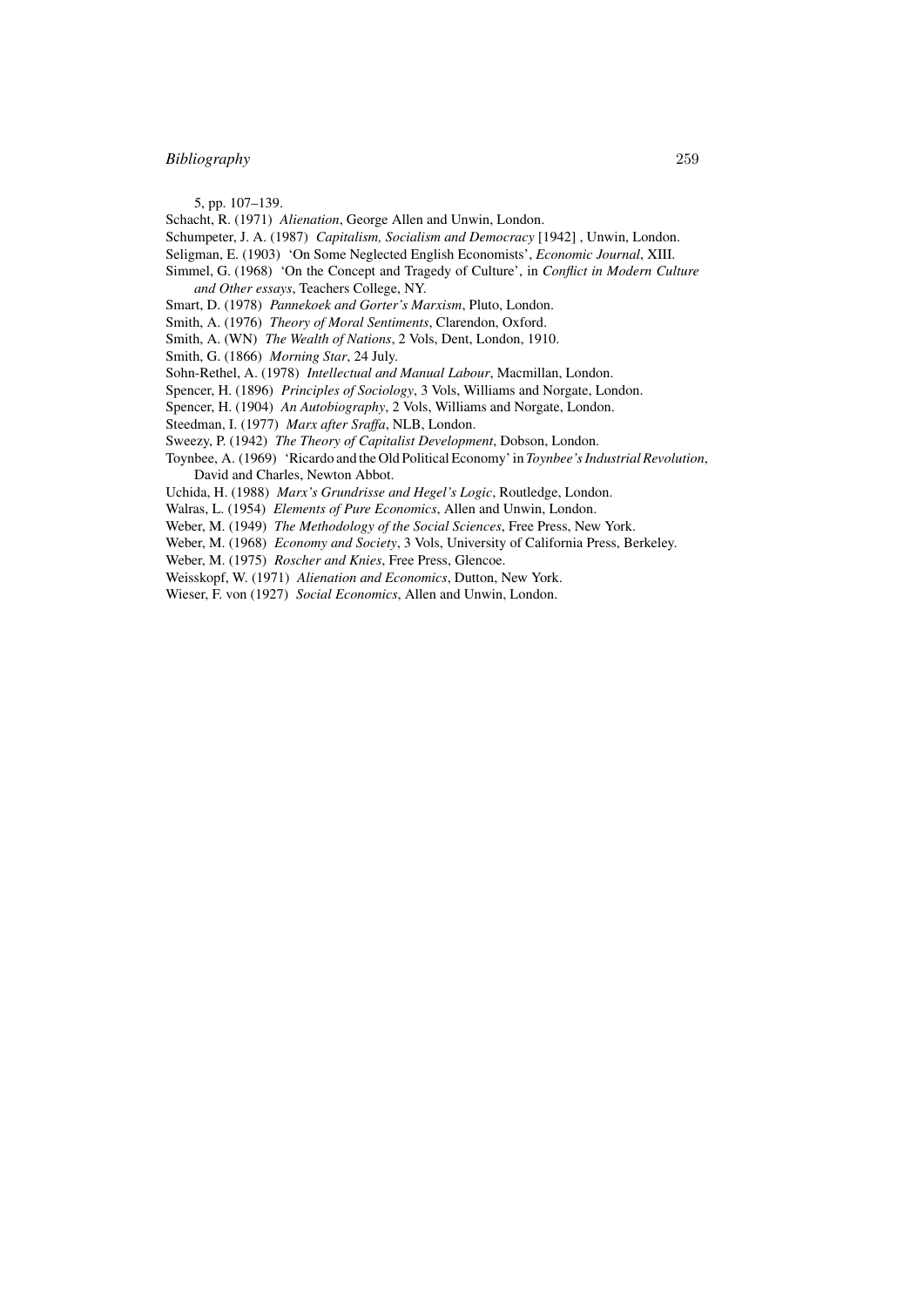## **Index**

action, theory of, 1–4, 10–11, 167, 290–4, 297, 299, 301 Adorno, Th., 318–21, 323, 325 Alexander, J., 3, 303–4 alienation, 6–7, 50–1, 59, 63–82, 85–7, 89, 91–2, 96–9, 101–3, 105, 107, 110, 116, 118, 128, 132, 134, 142, 144, 165, 208, 212, 230–1, 288, 306, 308, 311–2, 315–9, 322–8 Althusser, L., 65 Anderson, J., 41 Arthur, C., ix, 50, 56, 69–70, 72, 76, 89, 319 Backhaus, H.-G., 97 Bailey, S., 144, 146 Bastiat, F, 147, 150 Bell, D., 67 Bentham, J., 22, 110 Bernstein, E., 310 Blauner, R., 65 Bogdanov, A., 93, 308 Booth, C., 174 Bottomore, T., ix, 52 Brentano,L., 244 Bukharin, N., 182 Burke, E., 186, 189, 196 Cairnes, J. E., 144, 173 capital, 8, 12, 21, 25, 30, 41–9, 62–3, 68– 69, 75, 79, 83–4, 86–8, 92–3, 95, 98, 100–3, 108, 110, 113–46, 150– 71, 174, 176, 181, 188, 191, 197, 199–201, 208, 210, 218, 222–33, 237–8, 241, 243, 245–6, 264, 279, 292, 312, 318, 326–8 capitalism, 6, 7, 9–11, 38, 43, 45–7, 64, 66, 71, 74, 76–7, 84, 92–6, 98, 113, 119–120, 129, 135, 142, 153–7, 159–61, 163, 165–6, 168–9, 178, 182–4, 186–187, 194, 200, 203– 7, 219, 225, 227–8, 230–2, 234,

236, 238, 241–3, 245–6, 253, 256– 7, 267, 279–89, 292–4, 296, 299, 302, 304–5, 307, 309–17, 320–8 Carey, H., 147, 150 Cazenove, J., 146 charisma, 258, 285–6 church, 154, 156, 271–3, 284, 300 Claes, G., 63 Clark, J. B., 204 Clarke, S., 39, 97, 232, 298, 308 class, theory of, 12–13, 19–21, 25–9, 32–5, 39–45, 83–4, 117–8, 121–34, 157– 9, 167–8, 186, 199–202, 236–8, 244–5, 271–2, 293, 307 Cohen, G. A., 67, 95 Colletti, L., 52, 56, 76, 94 commodity fetishism, 6, 51, 84–5, 97, 103–4, 110, 112, 114, 126, 129, 132, 134, 208, 306–26 competition, 10, 28, 30, 31–2, 61–3, 119, 130, 133, 136, 138–9, 142–3, 149, 154– 4, 160, 161, 163, 173–4, 187–8, 193–4, 203, 206–7, 213–4, 217–8, 227, 231–2, 238, 241–2, 270, 287, 324–5 Comte, A., 3, 5, 155, 157–61, 165–6, 175–6, 179, 235, 243 Corn Laws, 40, 43, 44, 152, 186 Cornu, A., 50 Cournot, A. A., 184 distribution, theory of, 5, 9, 25, 37–42, 84, 126–40, 144–50, 156, 160, 165– 6, 174, 177, 184–5, 199–202, 210, 236, 292, 307 division of labour, 4, 17, 21–4, 27–8, 31–2, 37–9, 62, 68, 69, 71–6, 79, 83, 87– 90, 101–2, 109, 111–2, 123, 126,

> 129, 142, 157, 159, 161, 165, 168– 70, 195, 198–9, 206, 208–9, 219–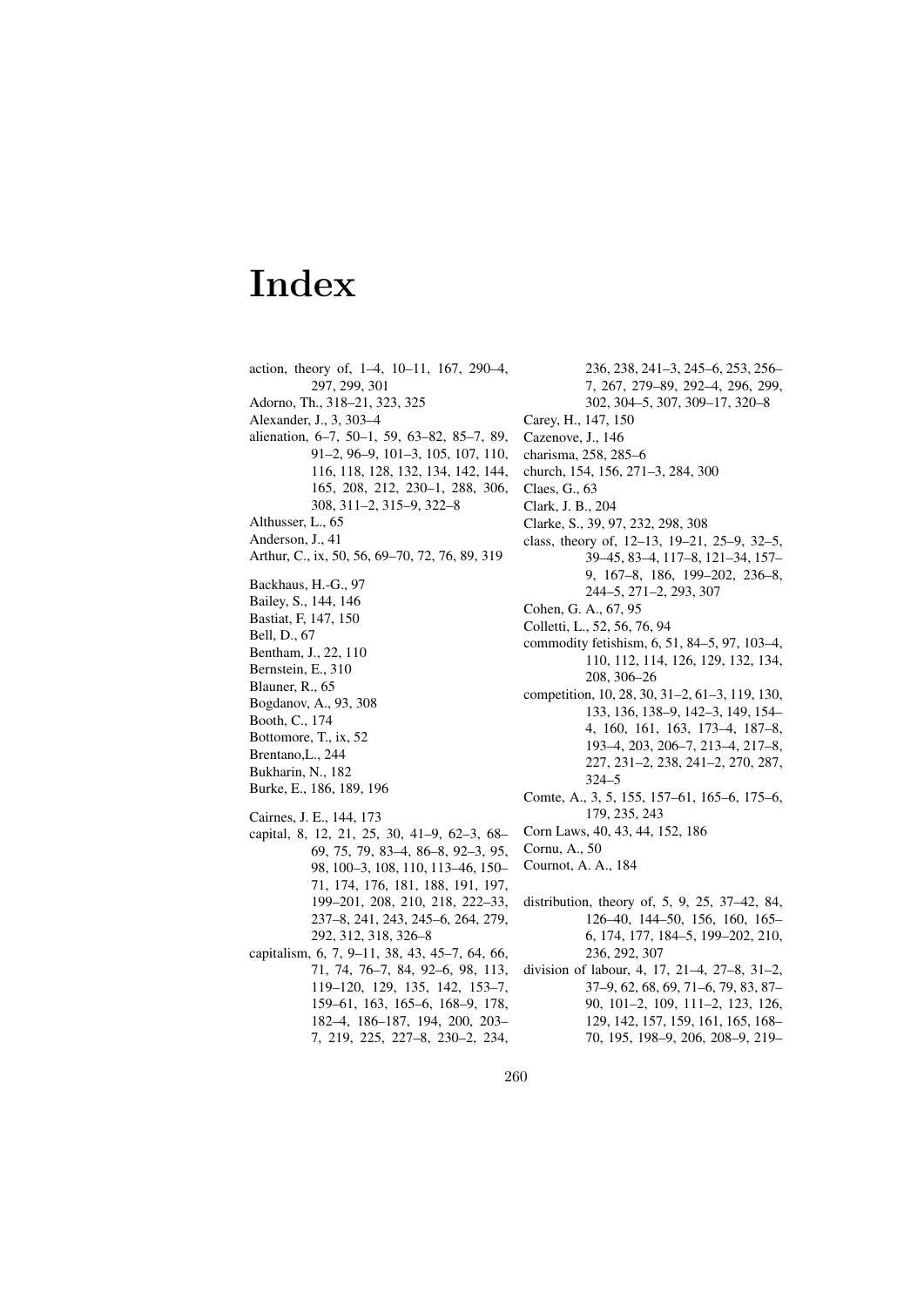21, 236–7, 240, 255, 265–6, 272, 286, 291, 295–6, 309, 312, 316–7 Dobb, M., 68. 93, 95, 141, 182 Draper, H., 52 Dunoyer, C. B., 158 Durkheim, E., 1, 161, 175, 179, 299, 326 economic theory, 3, 9, 10, 95, 100, 109, 148, 156, 166, 187, 195, 197, 204, 239– 40, 250–1, 256, 261–2, 266–8, 272, 274, 294 economics, viii–ix, 8–10, 31, 35, 48, 50–1, 61, 91–3, 95, 129, 144, 148, 155, 182– 3, 186–91, 194–5, 200–9, 217, 220, 228, 235–6, 238–9, 242–3, 245, 247–51, 253, 255–6, 260–2, 265– 7, 269, 273–4, 283, 285, 289, 292– 6, 299, 301, 305–9, 322, 323 Elliott, J., 68, 72 Elson, D., 97 Elster, J., 95 ends, 1, 2, 5, 10, 23–4,34, 39, 52, 148, 151, 164, 167, 179–80, 193, 203, 207, 237, 243, 248, 252, 256, 258, 260– 2, 267–79, 282–9, 294, 296–7, 299– 300, 312, 319–20, 323 Engels, F., 44, 57, 59, 61–3, 67, 73–4, 77, 80, 90, 94, 98, 102, 217–8, 231, 309 Enlightenment, 5, 13–18, 35–9, 57–8, 95, 308, 318–25 Evans, M., 63, 76 exchange, theory of, 4, 9, 37, 61–3, 73–4, 104–9, 120–6, 148–9, 166, 189– 99, 202–3, 206–23, 228–9, 234, 236–7, 240–2, 255–6, 262–3, 265, 267–9, 281, 283, 292–3, 296, 308, 311, 322 Fabians, 178, 204, 238, 256, 310 Ferguson, A., 16, 34 Feuer, L., 65 Feuerbach, L., 51, 57, 64–7, 72, 310, 326 Feuerlicht, I., 67, 72 Fine, R., ix Fine, B., 95 freedom, 4, 6, 24, 34, 11, 110, 122, 125, 129, 143, 148–9, 167, 174, 179, 181, 189, 193, 207, 214–5, 219, 221, 240, 260, 264, 279, 288, 298, 302, 322 Freud, S., 321 Garfinkel, H., 303 Garnier, Marquis G., 156, 161 George, H., 235 German Historical School, 5, 34, 83, 155, 161–6, 175–6, 179, 186, 188–9, 196, 205, 235, 243, 245, 247–55, 266, 310 Giddens, A., 303–4 Gide, C., 148 Godwin, W., 94 Goldmann, L., 319 Gossen, H. H., 184 Gray, J., 146 Grossmann, H., 97 Harris, L., 95 Hayek, F., 214, 242 Hegel, G., 1, 6, 36, 51–60, 63, 70–1, 78–81, 86–7, 91, 310–3 Heidegger, M., 65, 319, 321 Hennings, K., 63, 76 Hess, M., 64 Hildebrand, B., 163, 164 Hilferding, R., 52, 97 Hobbes, T., 56 Horkheimer, M., 65, 318–21, 323, 325 Howard, D., 68 Howard, M., 71 Hume, D., 21, 22, 31, 39, 73 Husserl, E., 65, 319 Hyppolite, J., 56 ideal-type, 252, 259, 266, 297 individualism, 11, 32, 34, 59, 65, 161, 166, 168, 170, 176, 298, 299, 311 Ingram, J., 175 irrationality, 3, 11, 78, 128, 179, 205–6, 209, 212, 215, 217–8, 220–2, 229, 231, 234, 242, 277, 283–8, 294, 304–5, 313, 316, 324–5 Jahn, W., 68 Jenkins, F., 173 Jevons, S., 183–4, 187, 189, 194, 199, 201, 204, 223–5, 296 Jones, R., 177

Kantianism, 1, 244, 250, 310–1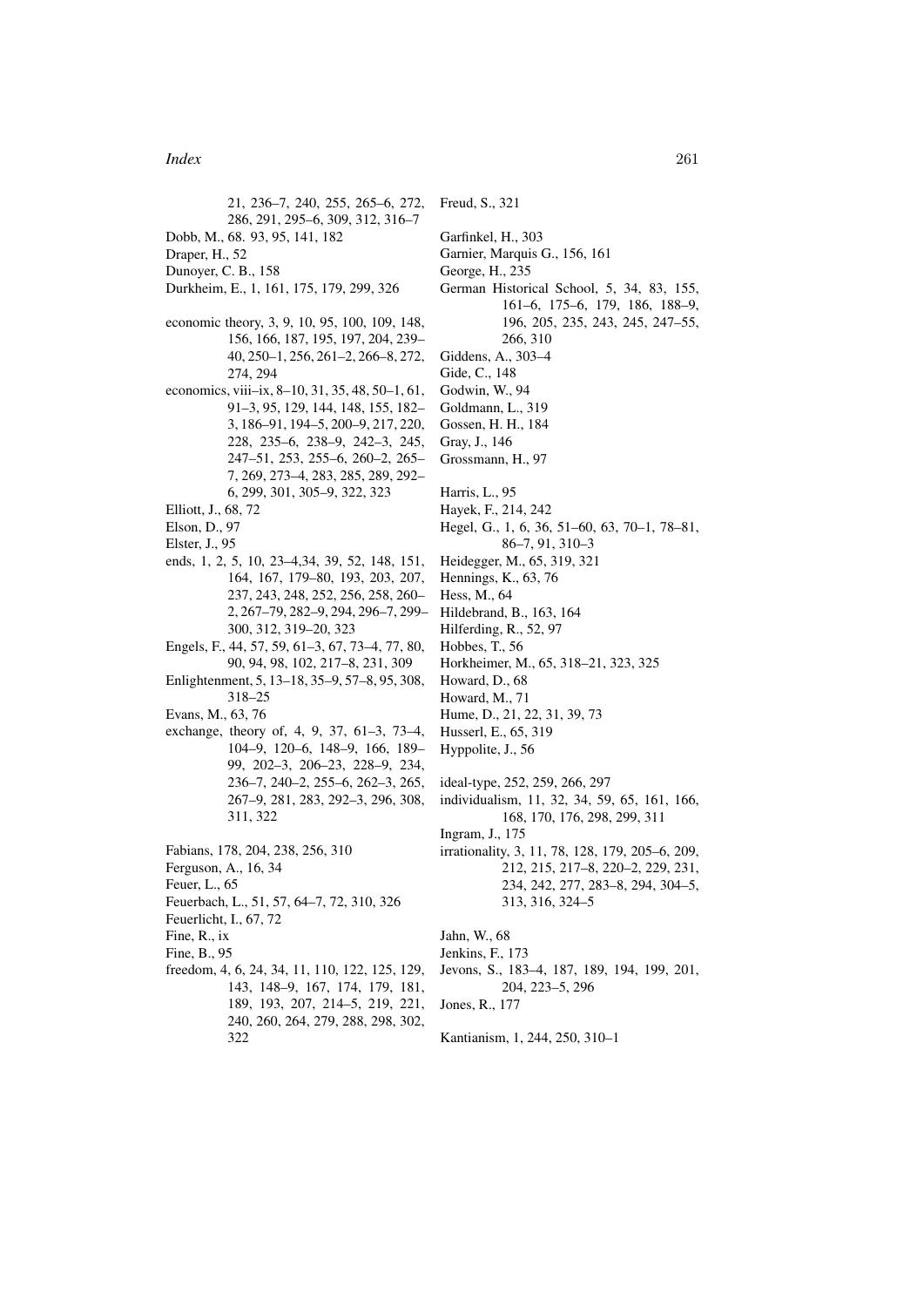Kautsky, K., 50, 93, 308 Keynes, J. M., 216–7, 227–8 Kierkegaard, S., 65 King, J., 71 Knies, K., 147, 163–4 Korsch, K., 52 Kozlov, G., 94 labour theory of value, 26–7, 40–3, 47–8, 51, 77–8, 94–118, 132–48, 164 labour-power, 72, 75, 79, 94, 99, 101, 108, 115–7, 122–31, 136–9, 221–2, 224, 229–31 laissez-faire, 20, 148, 155, 161, 166, 168, 179, 189, 235–6 Lenin, V. I., 50–1, 57, 310, 314, 318 LePlay, P.-G.-F., 175 Leslie, C., 173 List, F., 162–4 Locke, J., 59, 79, 137 Lockwood, D., 304 Longfield, M., 146 Luxemburg, R., 309, 314 Maguire, J., 71 Maine, H., 177 Malthus, T., 41, 44, 46, 94, 144, 146, 150, Mandel, E., 68, 72, 93 Marcuse, H., 65–6, 284, 317, 321, 323 marginalism, ix, 8–9, 95, 183, 185–8, 192– 4, 196–7, 199–204, 207–10, 213, 219, 221–2, 235, 237–8, 244, 255– 6, 266, 289–90, 292–4, 308 Marshall, A., 1, 77, 192, 204, 216, 235 Marx, K., viii, ix, 1, 5–7, 9, 11, 13, 38, 43–4, 47, 49–99, 100–4, 106, 110, 113– 7, 126, 132, 134, 136–42, 147, 155, 165, 177, 183, 201, 208–10, 217– 8, 222, 236, 241, 244, 249, 257, 288, 306–8, 310–3, 316–28 Mattick, P., 52 McCulloch, J., 44, 48, 144–5, 147 McLellan, D., 50, 68 Mead, G.H., 303 Meek, R., 17–8, 22, 93, 182 Menger, C., 183–4, 188–9, 195–8, 203–4, 235, 239, 247–56, 265–7, 285 mercantilism, 19, 39, 73, 78, 94, 106

Mill, James, 48, 72–3, 75–7, 108, 144–5, 147

Mill, J. S., 12, 144–5, 147, 152, 155, 161, 170, 171, 173, 177, 187, 218 Millar, J., 34 Mises, L. von, 214, 242 Mommsen, T., 245 money, 19, 26, 39–40, 45, 60, 69, 72–6, 78, 90–91, 100, 101, 103–8, 113–4, 122–3, 126–8, 130, 149, 164, 173, 189, 195–9, 206, 208, 211–3, 224, 229, 255–6, 263, 265–8, 277, 279, 281–2, 311–2 Morishima, M., 97 natural law, 15–17, 20–1, 23, 31, 35, 37–8, 112, 152, 199, 218, 293 naturalism, 57–8, 92, 100, 126, 208, 256, 295– 6 nature, 3–4, 14, 16–8, 20, 23–4, 34–8, 44, 50, 54, 56–9, 64, 66, 68, 74, 76– 7, 82, 91–2, 100–1, 103, 109–10, 130, 142, 159, 165, 173, 186, 197, 202, 245, 248–9, 254, 295–6, 298, 300–1, 314–5, 317, 320–4 Naville, P., 65 needs, 9, 11, 17–8, 53–5, 57–8, 60, 64, 66, 72, 74, 76–7, 82, 85, 102, 104–5, 107, 111, 119, 121, 123, 127, 146, 167, 175–6, 195–8, 210, 214, 219– 20, 229–32, 234, 240, 250–1, 263, 267–8, 275–6, 282–3, 291–2, 321, 324 Negri, A., 91 Nietzsche, F., 65, 319, 321 O'Neill, J., 65 Oakley, A., 67, 76 Ollman, B., 71 Owen, R., 146, 151 Oxford Movement, 179 Pannekoek, A., 52 Pareto, V., 1, 204 Parsons, T., 1–4, 6, 167, 290, 295–6, 299–305, 322 Pashukanis, E., 52 petty commodity production, 107, 112–3, 138, 163–4, 168, 176–7, 209, 220–1, 243, 247 Petty, Sir Wm., 12–13 Physiocrats, 19–21, 29, 31, 132, 156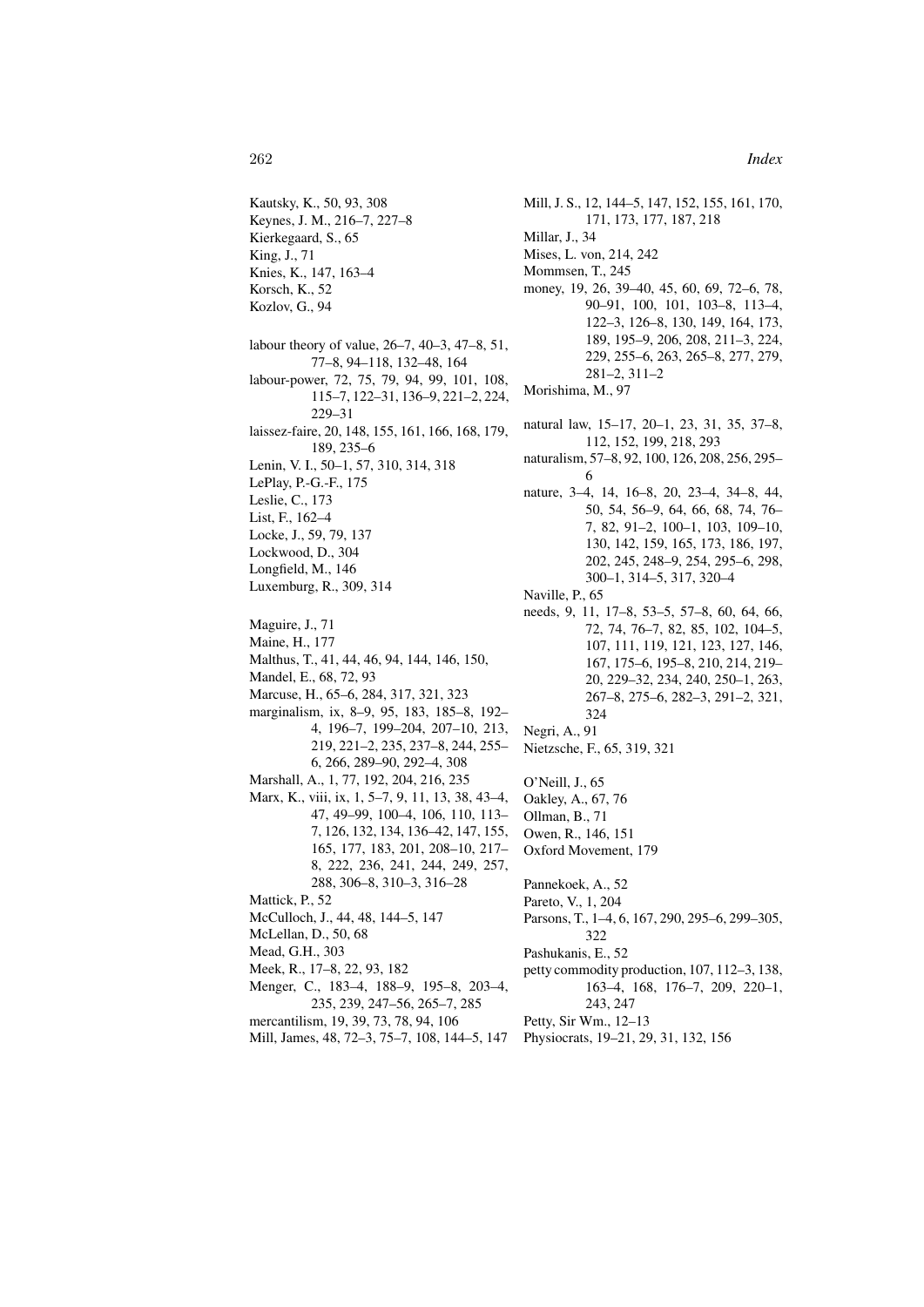- Pigou, A., 238
- Plamenatz, J., 67
- political economy, 1, 4, 6–9, 11–13, 34, 39– 40, 43–4, 47, 49–52, 56, 58–64, 67, 70–1, 73–4, 76–111, 116–7, 119, 121, 126, 128, 132, 134, 139–40, 142, 144, 147–87, 196, 199–202, 205, 208–10, 218, 235–7, 248–51, 290–6, 305–8
- political theory, 12, 16, 24, 34, 79, 154
- Poor Laws, 40, 42–4, 151
- power, 6, 8, 10, 18, 20, 30, 37–8, 49, 51–2, 59, 63–4, 66, 72–5, 78–9, 81, 84– 5, 103, 106, 114, 118, 124, 129, 140, 143, 149, 151, 153–5, 158– 60, 162–3, 171, 178–9, 181, 201, 205, 212, 222, 230–2, 234, 236, 238–43, 247, 266–7, 270, 275–6, 279, 283, 285, 288, 291, 294, 303, 305–7, 317–21, 323, 325–8
- praxiology, 195, 251
- production, social relations of, 7, 9, 38, 58, 75, 81–2, 89, 93–4, 96–7, 102–3, 107–12, 114, 123, 128, 135, 153, 158, 166, 177, 208–10, 217, 237, 275, 283–4, 290, 291, 293, 297, 305, 322, 328
- production, theory of, 4, 37, 83, 109, 118–20, 147–8, 157, 159, 165–6, 177, 185, 191–2, 198–9, 202, 221–8
- profit, 25–29, 31, 35, 38, 40–9, 83, 90, 94, 98– 9, 117, 126–7, 129–33, 135, 137– 9, 145–7, 150, 154, 167, 174, 185, 191–3, 199, 201, 210, 214, 222– 8, 231, 233–4, 252, 264, 269, 282, 287, 307
- property, 5, 7, 9, 11–16, 19–20, 22–5, 30, 33, 38–9, 44, 46–7, 49, 51, 53, 56, 59– 63, 67–91, 94, 96–7, 101–2, 109– 12, 115, 121–2, 124–5, 140, 142, 148, 152, 154–5, 159, 171–2, 177– 8, 186, 193–4, 197, 199, 205, 208, 222, 240, 255, 265–6, 271, 298, 306–8,
- Proudhon, P.-J., 50, 60–1, 63, 67, 70, 76, 78, 87, 89, 91
- psychology, 195, 251, 301
- rational economic action, 10, 195, 243, 250–2, 257–65, 273–84, 294, 307
- rationality, 6–7, 9, 10–11, 37–8, 56, 60, 84, 109–10, 112–3, 142, 170, 187, 193– 7, 199, 200, 204–7, 209– 21, 223, 225, 228, 232, 234, 240, 242, 244, 251–69, 272–3, 276–89, 291–2, 294, 296, 298, 301–2, 304–5, 307, 313, 316, 319–5, 327
- Rau, K., 161

Read, S., 146

- reform, 8, 18, 45, 56, 87, 91, 142, 146, 152–3, 159, 161, 166, 169–73, 175, 177, 178, 180–1, 183, 186, 189, 202, 204–5, 235–6, 238–9, 242–5, 302, 309
- reification, 311–28
- religion, 5, 14, 51, 77, 82, 158–9, 161, 164, 179, 273, 277, 286, 301
- rent, 20–1, 25–29, 31, 35, 38, 40–6, 61, 83– 4, 87, 90, 98–9, 126–33, 137, 140, 147–50, 167, 185, 192–3, 199, 201, 210, 222–3, 228
- Ricardo, D., 13, 40–9, 58, 77–9, 84, 86–7, 93– 8, 100–1, 103, 108, 116–7, 133–5, 140, 144–5, 147, 149–50, 153–4, 218
- Rist, C., 148
- Robbins, L., 295
- Roemer, J., 95, 97
- Rogers, Th., 175
- Roscher, W., 147, 163–6
- Rosdolsky, R., 91
- Rose, G., ix, 312
- Rubel, M., 52
- Rubin, I. I., 51–2, 97
- Sartre, J.-P., 65
- Savigny, F. K. von, 189, 196
- Say, J.-B., 44, 77, 100, 132–4, 140, 144–6, 149, 156–7, 159–61,, 177, 184, 216 Sayer, D., 141
- scarcity, 17, 127, 187, 189, 190–1, 194–5, 197, 199, 202, 207, 209, 219, 222,
	- 226, 230, 262
- Schacht, R., 67
- Schmoller, G., 175, 177, 196, 235, 244, 250, 253, 266
- Schumpeter, J., 95, 239
- Schutz, A., 303
- Scrope, G., 146